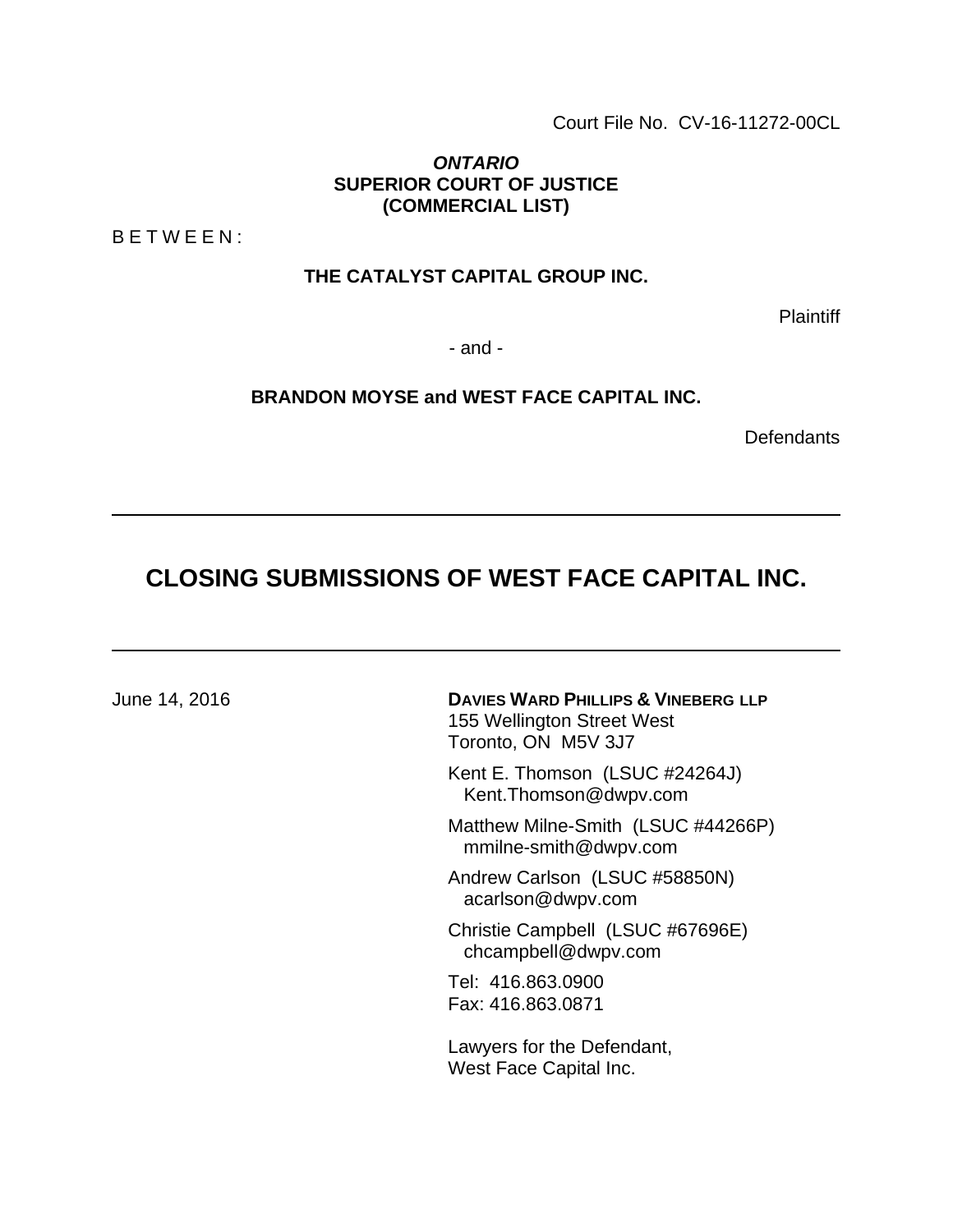# **TABLE OF CONTENTS**

<span id="page-1-0"></span>

|      | PART II - THE PARTIES, THE WITNESSES, AND THEIR CREDIBILITY 8                                                                                                |  |
|------|--------------------------------------------------------------------------------------------------------------------------------------------------------------|--|
| А.   |                                                                                                                                                              |  |
| В.   |                                                                                                                                                              |  |
| i.   |                                                                                                                                                              |  |
| ii.  |                                                                                                                                                              |  |
| iii. |                                                                                                                                                              |  |
| iv.  |                                                                                                                                                              |  |
| V.   |                                                                                                                                                              |  |
| C.   |                                                                                                                                                              |  |
|      | PART III - THE FACTS RELEVANT TO WEST FACE'S HIRING OF BRANDON MOYSE  20                                                                                     |  |
| А.   |                                                                                                                                                              |  |
| В.   | Mr. Moyse Had Limited Knowledge of Catalyst's Confidential Regulatory Strategy                                                                               |  |
|      |                                                                                                                                                              |  |
| j.   |                                                                                                                                                              |  |
| ii.  |                                                                                                                                                              |  |
| iii. |                                                                                                                                                              |  |
| iv.  | Mr. Moyse Had Limited Involvement in the Creation of Catalyst's March 27 and May 12                                                                          |  |
| V.   | Mr. Moyse's Express Denials of Intimate Knowledge or Understanding of Catalyst's<br>Allegedly Confidential Regulatory Strategy are Credible and Consistent38 |  |
| C.   | March 2014: First Relevant Contact Between Mr. Moyse and West Face41                                                                                         |  |
| İ.   | Mr. Moyse Begins Looking for Alternative Employment Due to Job Dissatisfaction and                                                                           |  |
| ii.  | Mr. Moyse Reaches Out to Mr. Dea Looking for a Job at West Face 43                                                                                           |  |
| iii. | Mr. Moyse Sends Mr. Dea Four Writing Samples That Have Nothing to Do With WIND 44                                                                            |  |
| А.   | April and Early May, 2014: West Face Interviews Mr. Moyse and Checks His                                                                                     |  |
| i.   |                                                                                                                                                              |  |
| ii.  |                                                                                                                                                              |  |
| iii. | Mr. Moyse's Knowledge of WIND at the Time of His Job Interviews 51                                                                                           |  |
| В.   | May 6 to 26, 2014: Mr. Moyse's Involvement on the Catalyst WIND Deal Team53                                                                                  |  |
| i.   | May 6 to 16, 2014: Mr. Moyse Conducts Due Diligence on WIND for 10 Days Before<br>53                                                                         |  |
| ii.  | May 16 to 25, 2014: Mr. Moyse Goes on Vacation to Southeast Asia and is Mentally                                                                             |  |
| iii. | Mr. Moyse is Copied on the May 24, 2014 Draft of the VimpelCom / Catalyst Share                                                                              |  |
| iv.  | West Face Offers Mr. Moyse a Job Without Any Knowledge of His Involvement on the                                                                             |  |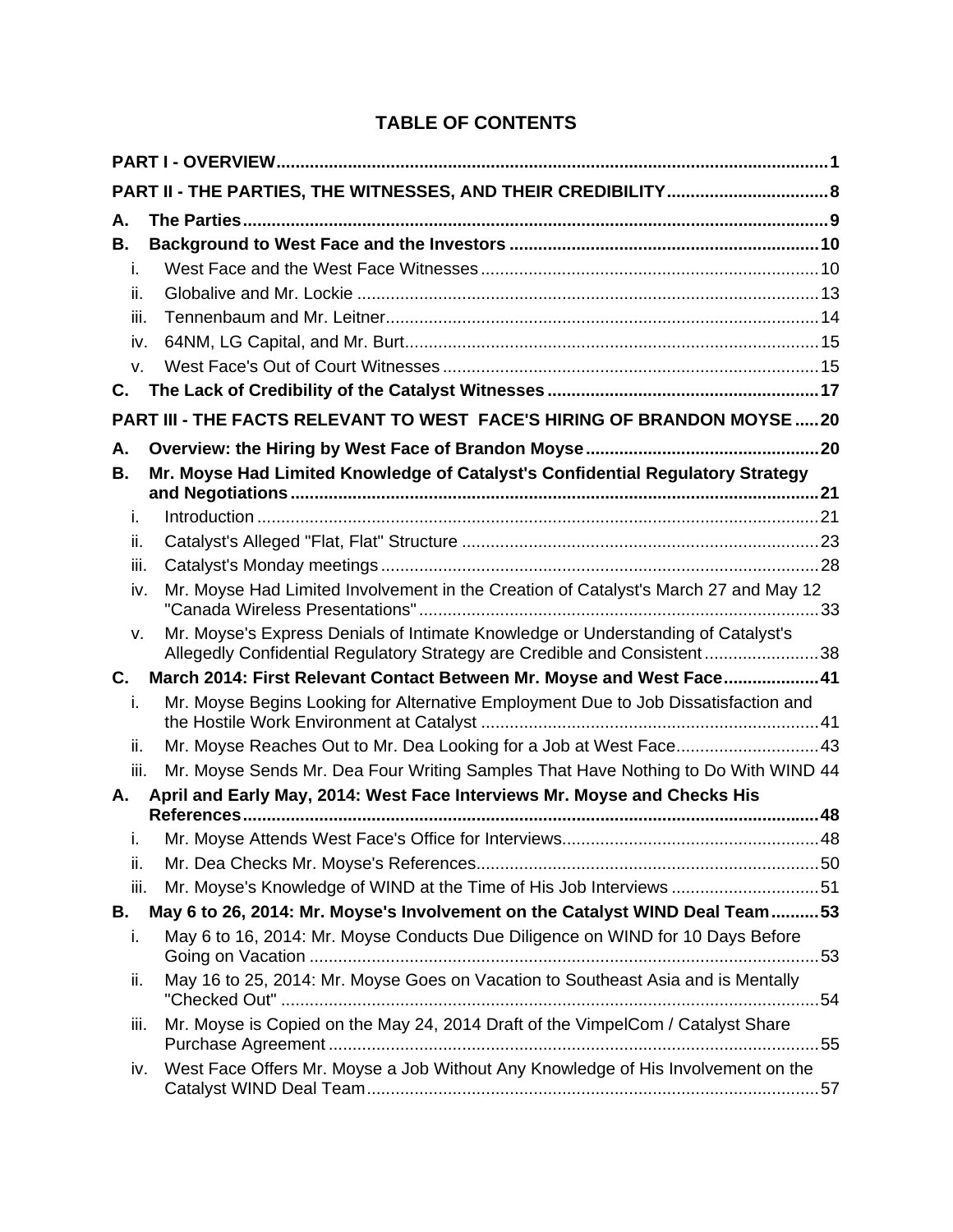<span id="page-2-0"></span>

| v.  | vi.  | The State of Play and "Confidential Information" Known to Mr. Moyse as at May 26, 2014                                                                            |
|-----|------|-------------------------------------------------------------------------------------------------------------------------------------------------------------------|
|     |      |                                                                                                                                                                   |
| C.  |      | West Face Implements a Confidentiality Wall in Response to Catalyst's Concerns65                                                                                  |
| D.  |      | Mr. Moyse Played No Role in West Face's WIND Negotiations During his Brief Period                                                                                 |
| Е.  |      | Conclusion: West Face Never Received Any Confidential Information of Catalyst                                                                                     |
|     |      | PART IV - THE FACTS RELEVANT TO WEST FACE'S PARTICIPATION IN THE                                                                                                  |
| А.  |      | Introduction: Catalyst's Allegations of Misuse of Confidential Information by West                                                                                |
| В.  |      |                                                                                                                                                                   |
| i.  |      |                                                                                                                                                                   |
| ii. |      | The Formation of WIND, its Capital Structure, and the Public Struggles of its Foreign<br>Owners (Orascom and VimpelCom) in the Canadian Regulatory Environment 76 |
|     | iii. |                                                                                                                                                                   |
| C.  |      | November 2013 - July 2014: West Face's Early and Repeated Efforts to Acquire                                                                                      |
| i.  |      | November-December 2013: Mr. Lacavera Advises West Face that VimpelCom Wants                                                                                       |
| ii. |      | January-April, 2014: VimpelCom Withdraws its Financial Support for WIND, and Lets                                                                                 |
|     | iii. | April-May, 2014: West Face Makes Early Proposals to Acquire WIND, and Receives                                                                                    |
|     | iv.  | May 4, 2014: West Face Makes a Proposal Based on a \$300 Million Enterprise Value<br>Before Catalyst Even Learns of this Ultimately Public Asking Price 87        |
| v.  |      | May 21, 2014: West Face Delivers a Presentation to Industry Canada, and Does Not Ask                                                                              |
|     | vi.  | June 2014: West Face Continues to Adapt to Meet VimpelCom's Demands and<br>92                                                                                     |
|     |      | vii. Summary of West Face's Efforts to Acquire WIND Before Mr. Moyse Started Working at                                                                           |
| D.  |      | June 23-August 7, 2014: West Face Teams Up With the Other New Investors96                                                                                         |
| i.  |      | Late June to mid-July, 2014: West Face Pursues a Partnership with a Strategic Party that                                                                          |
| ii. |      | Late July, 2014: West Face Revives its Former Discussions with Tennenbaum, and the                                                                                |
|     | iii. |                                                                                                                                                                   |
|     | iv.  | July 23, 2014: VimpelCom Enters Exclusivity with Catalyst and Shuts Down Negotiations                                                                             |
| v.  |      | Catalyst's Improper Questions Regarding Breach of Exclusivity  105                                                                                                |
|     | vi.  | August 7, 2014: WIND in Doubt - the New Investors Make an Unsolicited, Hail Mary                                                                                  |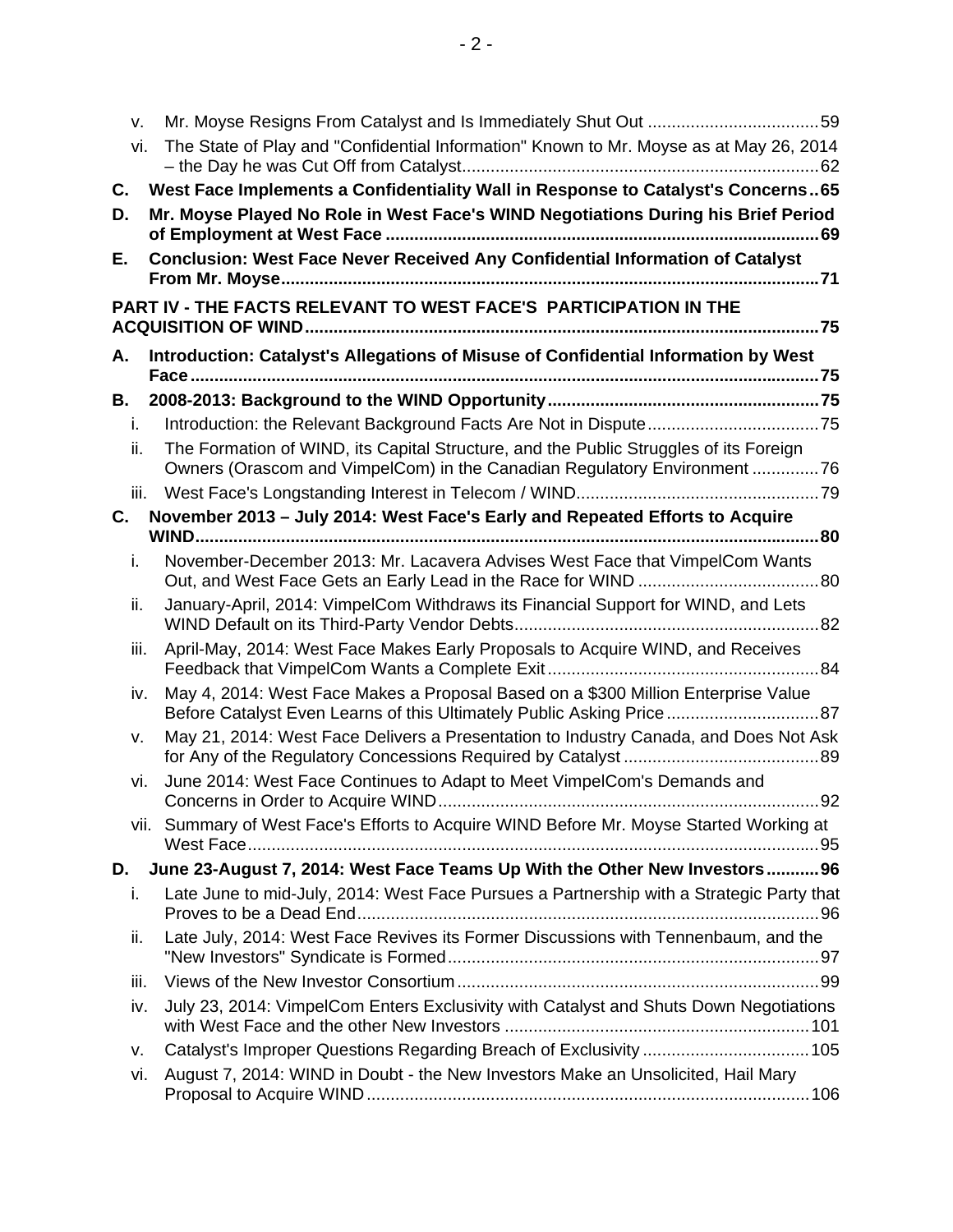|    |           | vii. West Face Had No Knowledge of Catalyst's Confidential Regulatory Strategy at the Time                                                                           |
|----|-----------|----------------------------------------------------------------------------------------------------------------------------------------------------------------------|
|    |           | viii. August 7-18, 2014: Globalive Enters into a Support Agreement with VimpelCom, and                                                                               |
|    | ix.       | August 18-September 16, 2014: VimpelCom Resumes Negotiations with the New<br>Investors, and the Parties Ultimately Reach an Agreement for the Purchase and Sale of   |
|    | х.        | In Summary: West Face's Acquisition of an Interest in WIND in September 2014 Had                                                                                     |
|    |           | PART V - THE FACTS RELEVANT TO CATALYST'S FAILURE TO ACQUIRE WIND122                                                                                                 |
| А. |           | Introduction: Catalyst Would Not Have Acquired WIND Regardless of What West                                                                                          |
|    |           |                                                                                                                                                                      |
| В. |           |                                                                                                                                                                      |
|    | i.        | Introduction: Catalyst Knew VimpelCom Wanted a Clear Path to Regulatory Approval 122                                                                                 |
|    | ii.       | Mr. Glassman, the Architect of Catalyst's Regulatory Strategy, Did Not Have the                                                                                      |
|    |           |                                                                                                                                                                      |
|    | iii.      |                                                                                                                                                                      |
|    | iv.       |                                                                                                                                                                      |
|    | v.<br>vi. |                                                                                                                                                                      |
|    | С.        |                                                                                                                                                                      |
|    | i.        | The Nascent Status of Catalyst's Negotiations with VimpelCom at the Time of Catalyst's                                                                               |
|    |           |                                                                                                                                                                      |
|    | ii.       | The Unsolved Mystery Regarding the Destruction of the March 27 and May 12                                                                                            |
|    | iii.      |                                                                                                                                                                      |
|    | iv.       | Catalyst's Negotiations with VimpelCom on Issues Surrounding "Regulatory Risk"                                                                                       |
|    | v.        | Catalyst is Informed that the Share Purchase Agreement under Negotiation is Subject to                                                                               |
|    | vi.       | July 23, 2014: Catalyst Enters Exclusive Negotiations with VimpelCom, and the                                                                                        |
|    | vii.      | Catalyst and VimpelCom Reach a "Substantially Settled" Agreement on the Terms of the<br>Share Purchase Agreement which Expressly Precluded Catalyst from Seeking the |
|    |           | viii. Catalyst was Conclusively and Repeatedly Told It Would Not Get Regulatory                                                                                      |
|    | ix.       | Catalyst Has Admitted That it Would Not Have Completed its Proposed Acquisition of                                                                                   |
|    | X.        | VimpelCom Agrees to Extend Catalyst's Exclusivity to August 18, 2014, After the New                                                                                  |
|    | xi.       | VimpelCom's Chairman Raises Concerns About Regulatory Risk, and Requests a Break<br>Fee to Protect VimpelCom in the Event Regulatory Approval is Not Obtained 166    |
|    | xii.      |                                                                                                                                                                      |
|    |           |                                                                                                                                                                      |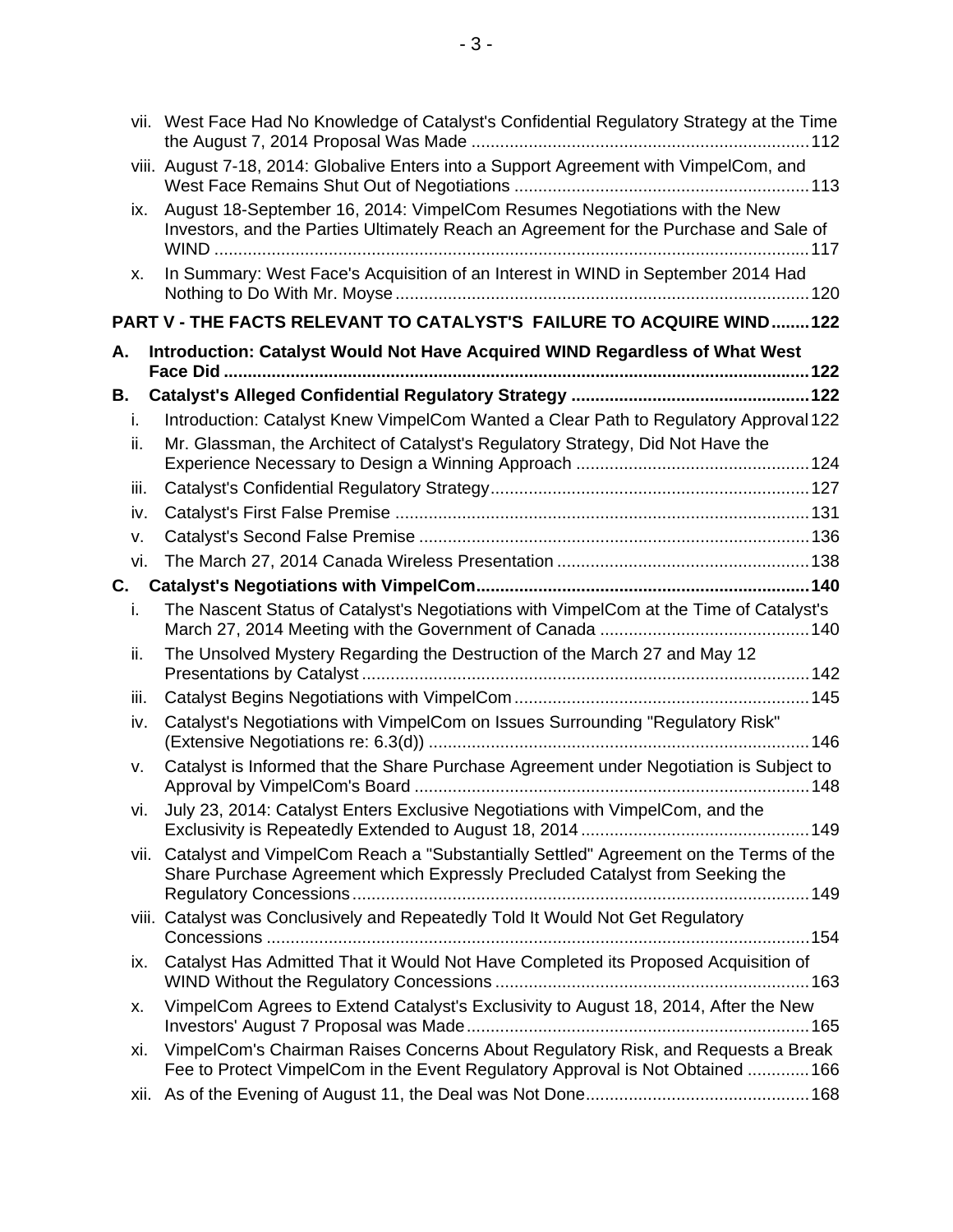<span id="page-4-0"></span>

|    |      | xiii. Catalyst Chooses Not To Accept the Chairman's Terms, and Instead Makes the Tactical<br>Decision to Shut Down Communications with VimpelCom and Let Exclusivity Expire169                                                               |
|----|------|----------------------------------------------------------------------------------------------------------------------------------------------------------------------------------------------------------------------------------------------|
|    |      | xiv. Catalyst Misleads West Face Regarding the Break Fee throughout the Course of this                                                                                                                                                       |
|    |      | xv. There is No Evidence that the New Investors' August 7 Proposal Was Even Considered<br>by VimpelCom's Board Until After Catalyst Let Exclusivity Expire 176                                                                               |
|    |      | xvi. Catalyst's Refusal to Provide Evidence of Its Negotiations with VimpelCom After the                                                                                                                                                     |
|    |      | xvii. Conclusion: Catalyst Has Only Itself to Blame for its Failure to Acquire WIND  177                                                                                                                                                     |
|    |      |                                                                                                                                                                                                                                              |
|    |      |                                                                                                                                                                                                                                              |
| А. |      | Catalyst has Failed to Prove its Claim for Breach of Confidence  180                                                                                                                                                                         |
|    | i.   |                                                                                                                                                                                                                                              |
|    | ii.  | Identifying the Supposedly "Confidential" Information said to have been Misused by West                                                                                                                                                      |
|    | iii. | Much of the Supposedly "Confidential" Information cited by Catalyst was Not, in fact,                                                                                                                                                        |
|    | iv.  | There is No Basis to Conclude that Any of Catalyst's Information Concerning WIND was                                                                                                                                                         |
|    | v.   | West Face's Effective and Timely "Ethical Wall" Precluded Any Sharing or Misuse of                                                                                                                                                           |
|    | vi.  | West Face Did Not Use Any of Catalyst's "Regulatory Strategy" Information  196                                                                                                                                                               |
|    | vii. | The "Confidential Information" Belatedly Identified by Catalyst was Incapable of being                                                                                                                                                       |
|    |      | viii. Catalyst has not Proven that any "Misuse" of its Information Caused it "Detriment"  206                                                                                                                                                |
| В. |      | Catalyst Cannot Salvage its Foundering Breach of Confidence Claim by Asking this<br>Court to Draw Unwarranted "Inferences" as to the Existence or the Misuse of<br>Confidential Information, nor as to any Detriment Suffered by Catalyst208 |
|    | i.   | A proper "Inference" Requires an Evidentiary Foundation, Rather than Mere                                                                                                                                                                    |
|    | ii.  | Justice Lederer's Interlocutory Acceptance of Inference-Drawing does not Assist Catalyst<br>.210                                                                                                                                             |
|    | iii. | Unlike the Interlocutory Motion Judge, this Court has the Benefit of a Fully Developed                                                                                                                                                       |
|    | iv.  | No Adverse Inference can be Drawn Merely Because West Face Opted not to Call                                                                                                                                                                 |
| C. |      | Available Remedies: Catalyst is Entitled Neither to Compensatory Damages nor to a                                                                                                                                                            |
|    | i.   | This Honourable Court Enjoys a Very Broad Remedial Jurisdiction223                                                                                                                                                                           |
|    | ii.  | Because Compensatory Damages are Unavailable and an Accounting of Profits is<br>Inappropriate, Catalyst is entitled (at most) to an Award of Nominal Damages224                                                                              |
| D. |      | <b>Compensatory Damages are Unavailable as Catalyst has Failed to Prove Financial</b>                                                                                                                                                        |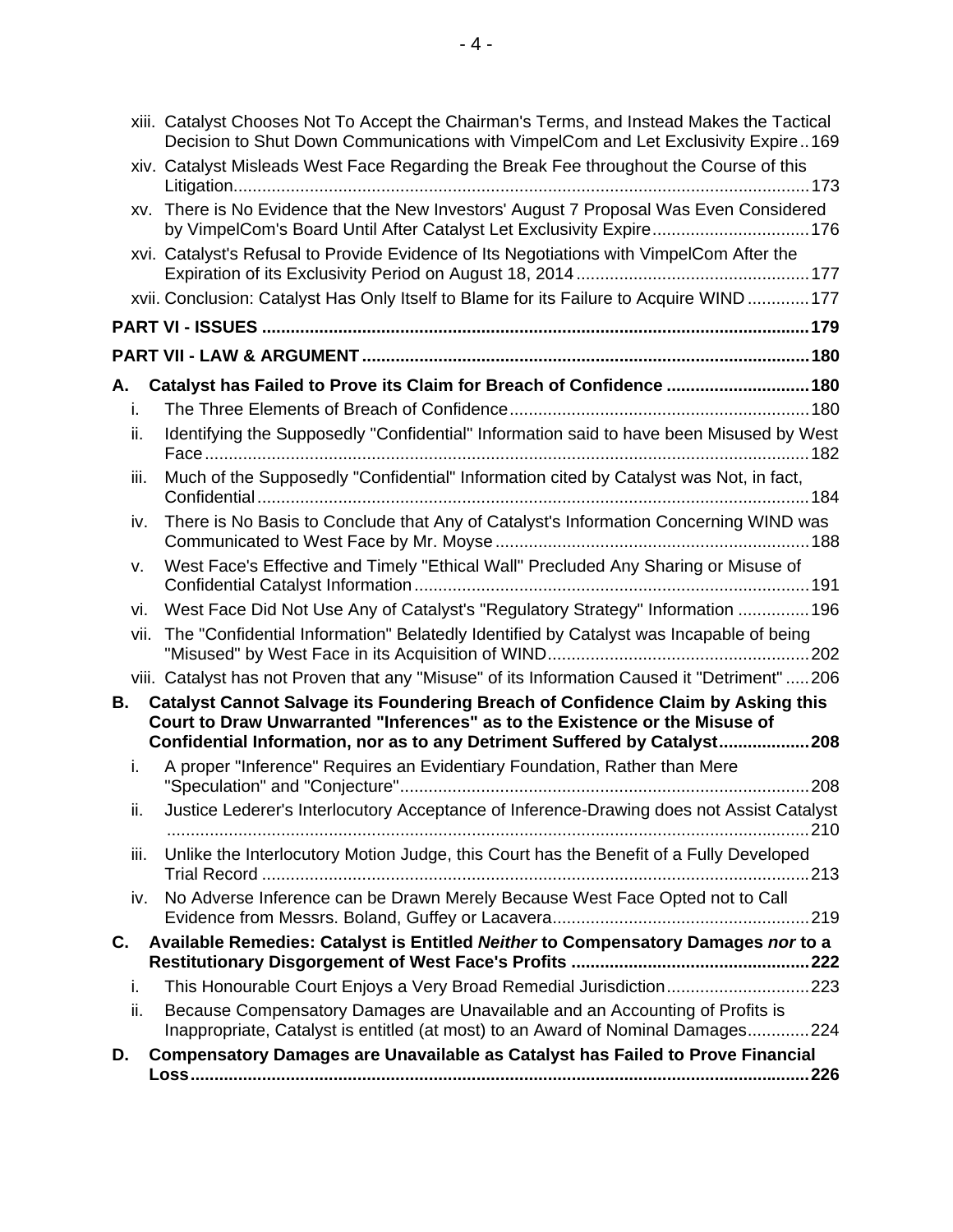| i.   | Causation and Compensatory Damages: Catalyst has Not Proven that it was Prevented<br>from Acquiring the WIND Shares by any Misuse of its Confidential Information 228                |
|------|--------------------------------------------------------------------------------------------------------------------------------------------------------------------------------------|
| ii.  | Detriment and Compensatory Damages: Catalyst Has Not Substantiated a Damages                                                                                                         |
| (a)  | Catalyst's Claim is Limited to the Value of its Loss of a Mere "Opportunity" to Negotiate                                                                                            |
| (b)  | Catalyst's so-called "Regulatory Strategy" Constituted "Nothing Very Special" and,<br>Consequently, Played Little (if any) Role in West Face's Acquisition of the WIND Shares<br>238 |
| Е.   | In Lieu of Compensatory Damages, if Misuse is Proven, an Award of Nominal                                                                                                            |
| F.   | The Purely Discretionary Remedy of Restitutionary Disgorgement is Inappropriate in                                                                                                   |
| i.   | An Accounting of Profits is an "Extraordinary Remedy", Available Only in "Exceptional"                                                                                               |
| ii.  | An Accounting of Profits is Inappropriate in Light of the Low Value of Catalyst's                                                                                                    |
| iii. | An Accounting of Profits is Inappropriate where Misuse of the "Confidential Information"<br>played a Small Role in Generating the Profits sought to be Disgorged256                  |
| iv.  | An Accounting of Profits is Inappropriate where it will Result in a Windfall for the Plaintiff<br>258                                                                                |
| v.   | An Accounting of Profits is Unavailable because it would Unjustly Prejudice West Face's                                                                                              |
| vi.  | An Accounting of Profits is Unavailable because Catalyst Comes before the Court with                                                                                                 |
| G.   | If Restitutionary Disgorgement is Awarded, it should be Restricted to a Symbolic or                                                                                                  |
|      |                                                                                                                                                                                      |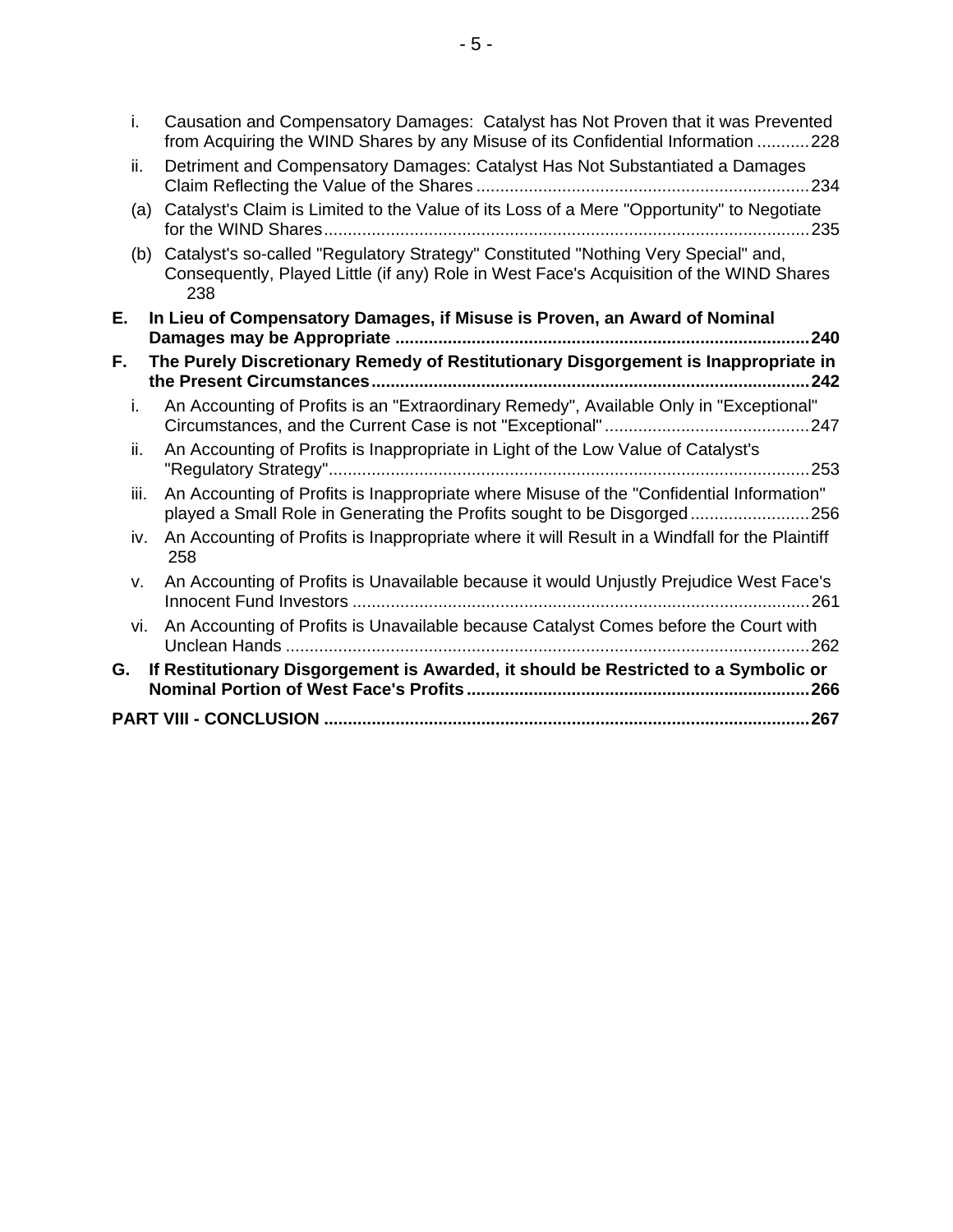Court File No. CV-16-11272-00CL

## *ONTARIO* **SUPERIOR COURT OF JUSTICE (COMMERCIAL LIST)**

<span id="page-6-0"></span>B E T W E E N :

#### **THE CATALYST CAPITAL GROUP INC.**

**Plaintiff** 

- and -

#### **BRANDON MOYSE and WEST FACE CAPITAL INC.**

**Defendants** 

#### **CLOSING SUBMISSIONS OF WEST FACE CAPITAL INC.**

#### **PART I - OVERVIEW**

1. Catalyst's claims against West Face Capital Inc. ("**West Face**") in this proceeding border on being vexatious. They are completely devoid of merit. Catalyst has abused this Court's processes in its efforts to pursue a vendetta against a former employee and a business competitor. Catalyst's claims against West Face are an abuse of the obligation to pursue litigation fairly, in good faith and with appropriate diligence. They are an abuse of the truth.

2. When these proceedings were first commenced roughly two years ago, in June 2014, Catalyst was upset – perhaps understandably, at first – that its junior analyst Brandon Moyse had left Catalyst to join West Face, and had initially been less than forthcoming about providing several writing samples to his prospective new employer. Catalyst successfully brought a motion for an interlocutory injunction to enforce Mr. Moyse's six-month non-compete covenant in his employment agreement with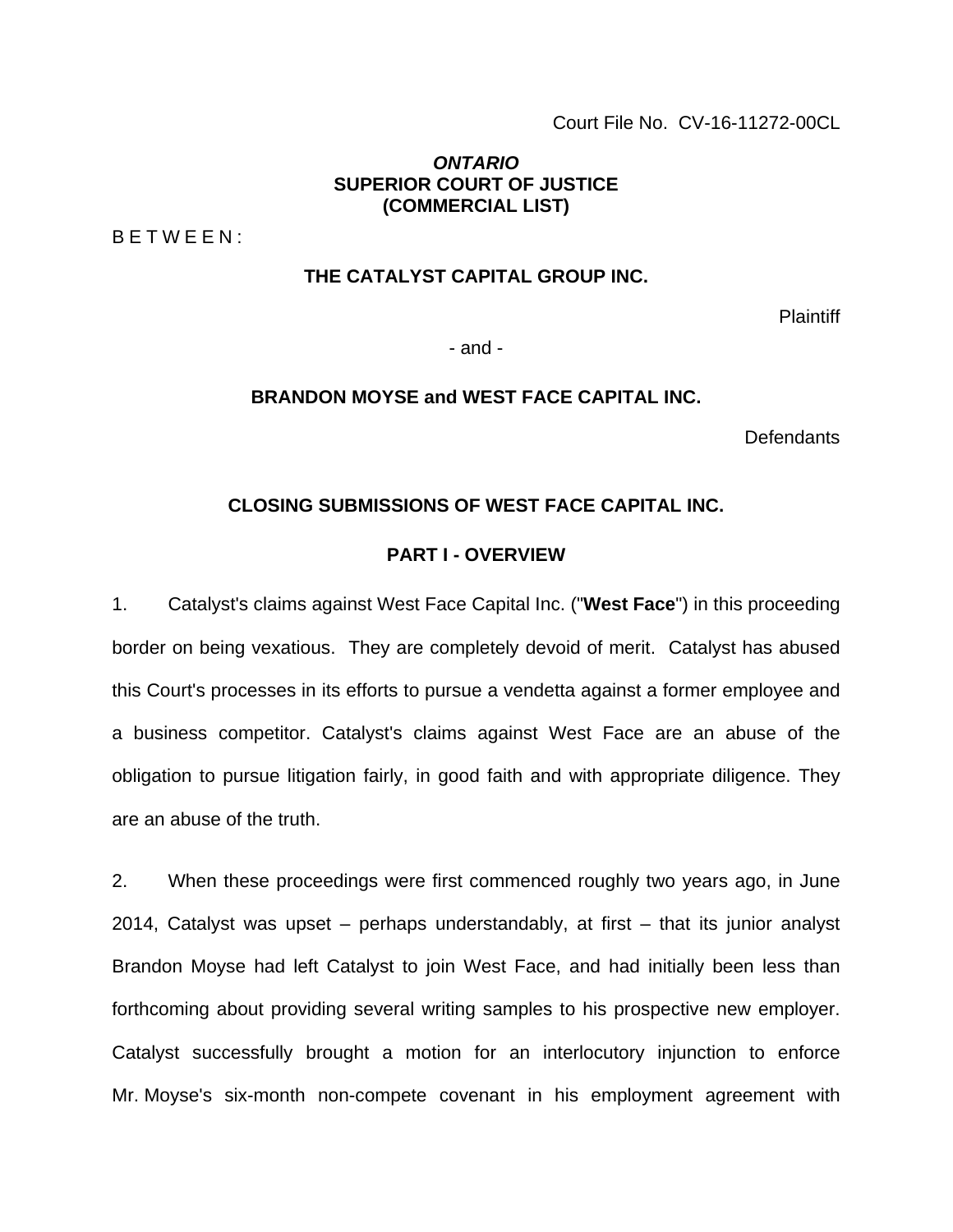Catalyst. That could and should have been the end of this case. Mr. Moyse's restrictive covenant expired in December 2014, shortly after the injunctive relief sought by Catalyst was granted.

3. Unfortunately, however, Catalyst became even more upset when West Face succeeded in participating in an acquisition of WIND Mobile Inc. in September 2014 after Catalyst had failed to do so the month before. Catalyst was no longer content simply to enjoin Mr. Moyse from working at West Face on a temporary basis. Instead, Catalyst sought to fault West Face for its own failure to acquire WIND.

4. The central problem with Catalyst's claim in this regard is that it is contrived and baseless, both in fact and in law. Catalyst has only itself to blame for its failure to acquire WIND in August 2014. Rather than concede that this is so, however, Catalyst has engaged for two years in classic "bitter bidder" litigation in which it seeks to impute to West Face information it clearly did not have at the time, and to fault West Face for conduct it did not engage in. This is hardly fair or appropriate.

5. The evidence establishes that Catalyst made a series of missteps along the way, and misevaluated its proposed transaction with VimpelCom to acquire WIND in virtually every way imaginable:

(a) Catalyst believed incorrectly that WIND could not and would not be viable as a stand-alone business in the hands of a new owner unless that owner was given the unrestricted right to sell WIND or its spectrum to an incumbent after five years;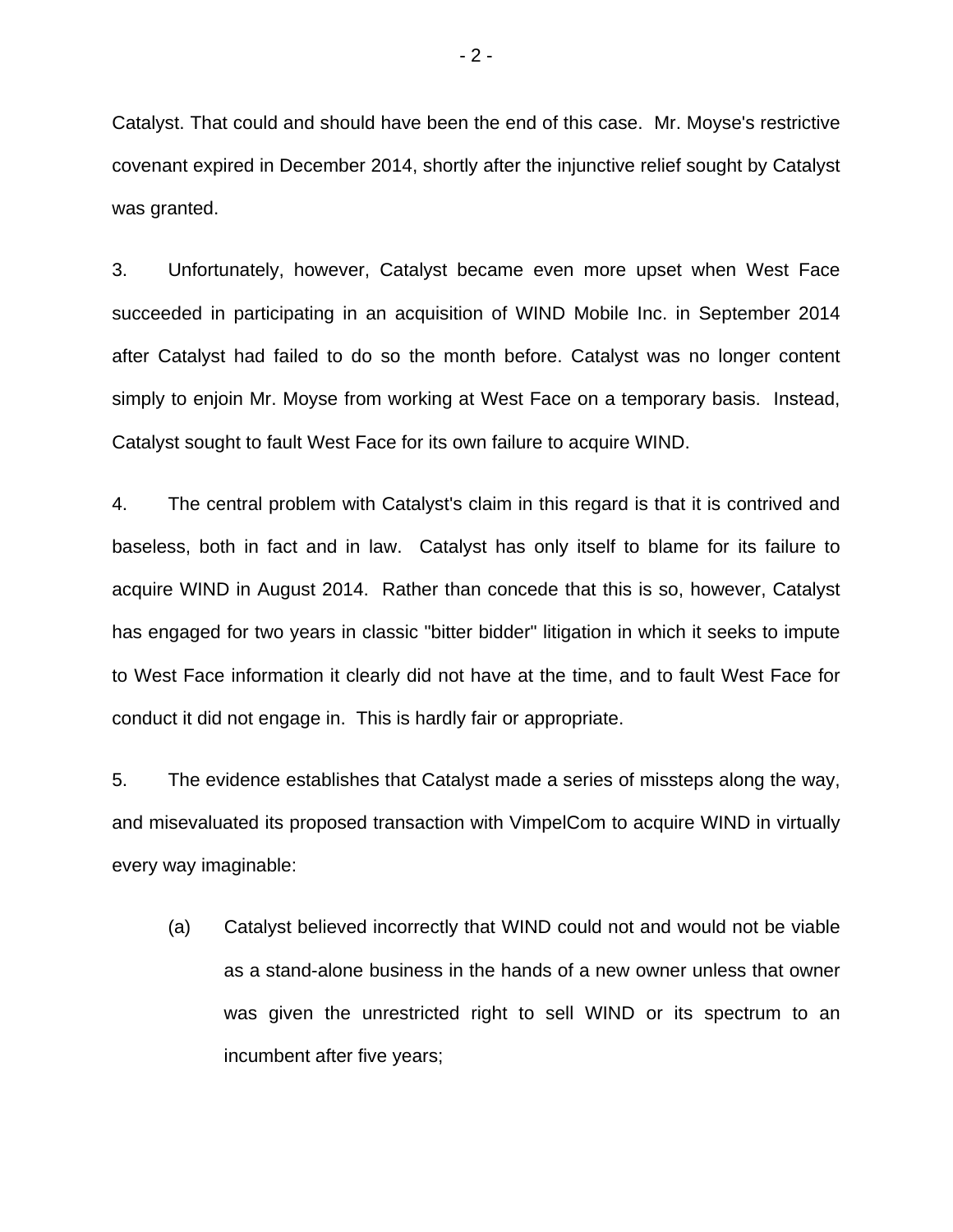- (b) Catalyst believed incorrectly that no purchaser could finance the acquisition of WIND, and the build-out of WIND's LTE network, without the unrestricted right to sell WIND or its spectrum to an incumbent after five years;
- (c) Catalyst believed incorrectly that it could persuade the Government of Canada to grant it significant regulatory concessions, including the right to operate a wholesale leasing business involving the rental of WIND's spectrum to incumbents, and the unrestricted right to sell WIND or its spectrum to an incumbent after five years;
- (d) Catalyst believed incorrectly that it could: (i) persuade VimpelCom to enter into a Share Purchase Agreement that, during the Interim Period between executing the Agreement and closing, prohibited Catalyst from seeking from the Government of Canada the right to sell WIND or its spectrum to an incumbent after five years; and (ii) then immediately breach that prohibition by engaging in the very negotiations the Agreement precluded Catalyst from pursuing;
- (e) Catalyst reacted with petulance in mid-August 2014 when faced with a request from the Chair of the Board of VimpelCom for a minimal break fee of only \$5 to \$20 million to protect VimpelCom from the regulatory risks associated with a sale to Catalyst. Rather than negotiate this last remaining issue with VimpelCom on a constructive and collaborative basis, Catalyst told VimpelCom that it was "out to lunch", permitted its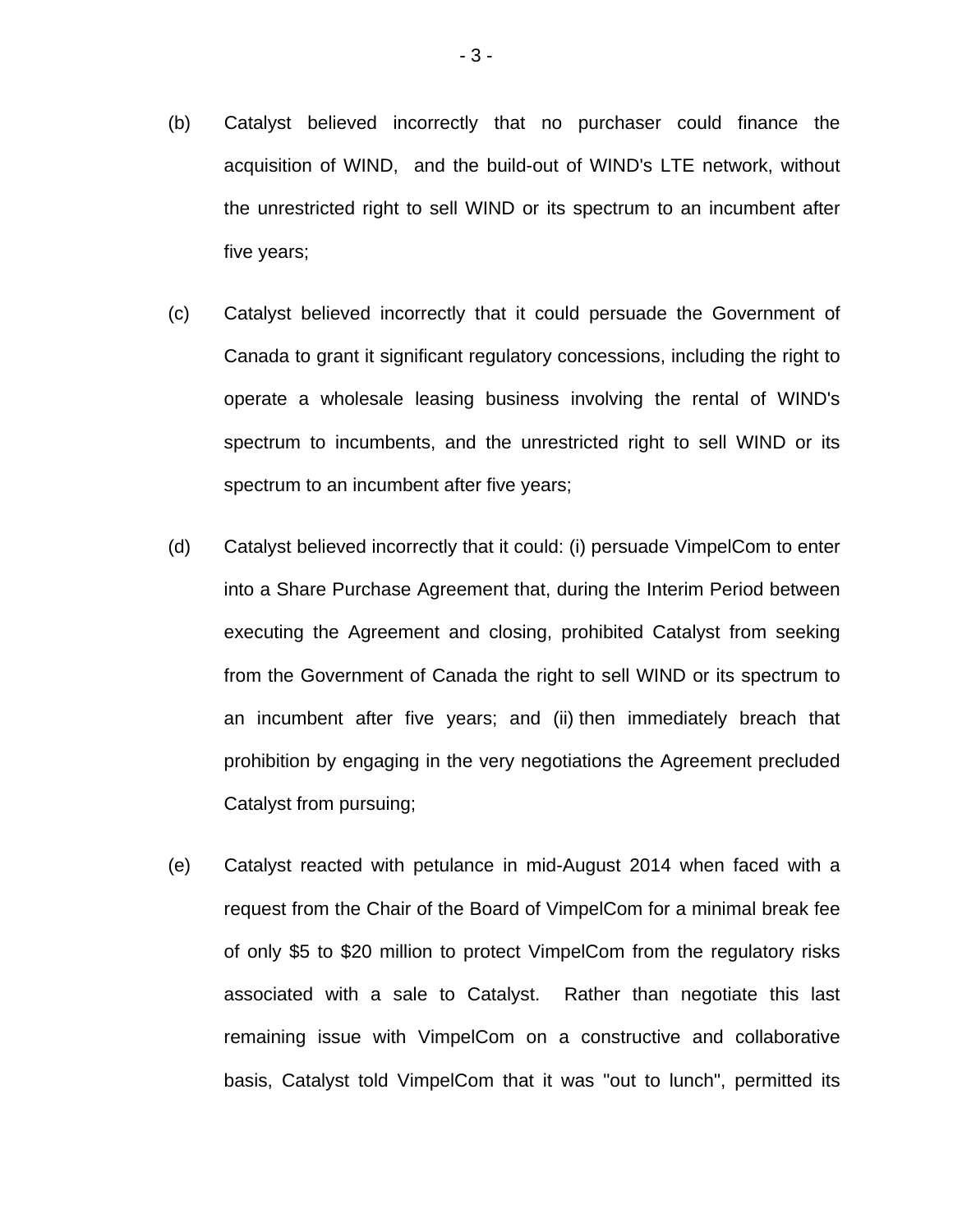period of exclusivity with VimpelCom to expire, and invited VimpelCom to consider alternative offers. Catalyst followed this approach on the advice of its lawyers from Faskens, and its financial advisors from Morgan Stanley; and

(f) Catalyst seriously miscalculated the options VimpelCom had available to it at the time. One of those options, proposed by a consortium of investors that included West Face, provided VimpelCom with the simple, clean exit from its investment in WIND that VimpelCom had been seeking for months. The proposal of the consortium was accepted by VimpelCom in September 2014, and completed shortly thereafter.

6. For over a year in this litigation, Catalyst blamed West Face for its failure to complete its proposed transaction with VimpelCom while failing or refusing to disclose the real reason why that transaction had failed. Indeed, Catalyst actively misled West Face concerning the important issue of whether a break fee had been requested by VimpelCom. Catalyst only admitted that this had occurred when it was confronted with incontrovertible, contemporaneous, documentary evidence that put the lie to its assertions.

7. Unlike Catalyst, West Face and its three other consortium members believed in WIND as a stand-alone entity. They were willing to acquire the company without regulatory concessions, including the ability to sell WIND or its spectrum to an incumbent. They were also willing to simply step into VimpelCom's shoes in an "elegant" two stage transaction structured in such a way as to obviate the need for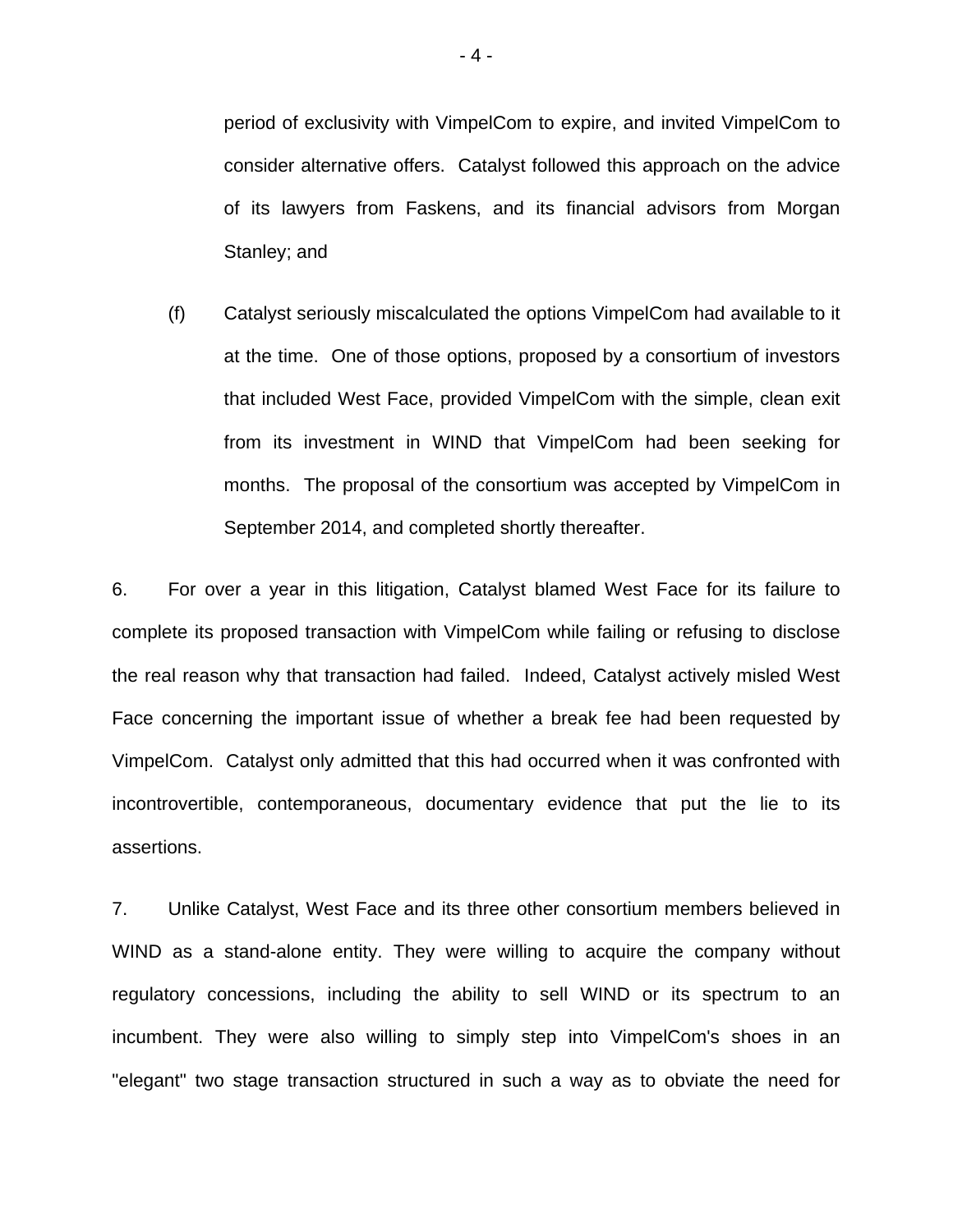regulatory approval for the first stage, which did not effect a change of control of WIND, while assuming all of the risks associated with obtaining regulatory approval for a subsequent share re-organization involving all four consortium members. In the period following the completion of this acquisition in 2014, West Face and its fellow consortium members regularized the operations of WIND. They hired new senior management, acquired new LTE spectrum, implemented a new business plan, increased WIND's subscriber base and transformed WIND into a profitable and successful business. They were rewarded for their considerable efforts earlier this year when they sold the business to Shaw Communications Inc. for \$1.6 billion, after having acquired it for a fraction of that amount.

8. Having misevaluated WIND as a business, having pursued an ill-considered regulatory strategy with the Government of Canada that was doomed to fail, and having refused to assume the risks taken by West Face and its consortium members, Catalyst now asks this Court to nonetheless grant it West Face's entire reward by way of an accounting and disgorgement of profit. Catalyst has no basis whatsoever for its extravagant request.

9. Catalyst's action is narrowly confined to claims for breach of confidence. That cause of action requires (i) possession of confidential information; (ii) conveyance of that information in confidence; and (iii) misuse of the confidential information to the plaintiff's detriment. Catalyst cannot establish any element of this test, let alone all three.

10. Catalyst claims that the relevant confidential information concerned its vaunted regulatory strategy to acquire WIND, and that the information in question was conveyed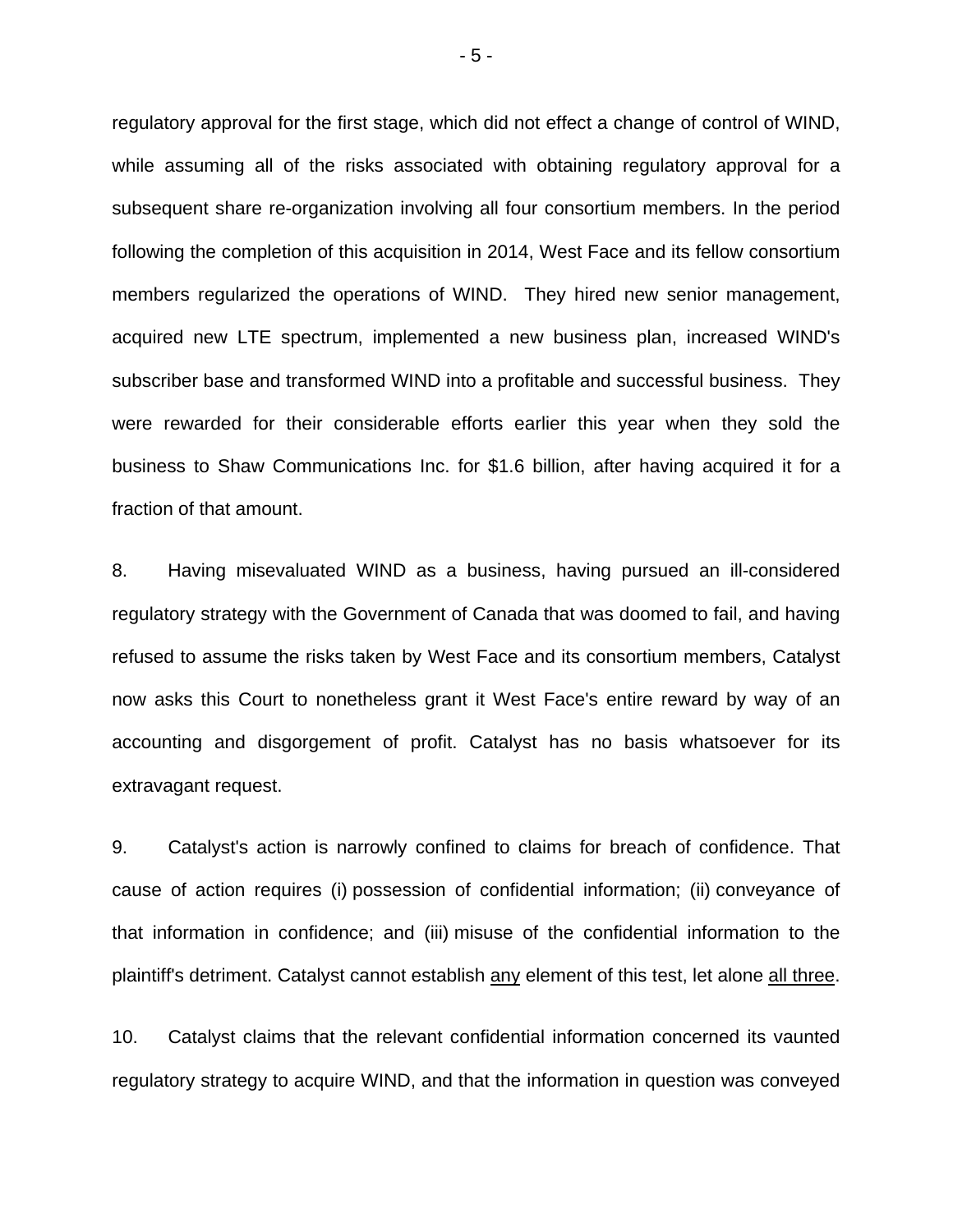to West Face by Brandon Moyse. Mr. Moyse was a junior analyst who, with respect to the alleged confidential information, knew only that: (i) WIND was for sale; (ii) Catalyst was a potential purchaser; and (iii) at a particular point in time in late March and early May 2014, Catalyst had taken the position in discussions with the Government of Canada that it would not acquire WIND without certain regulatory concessions. The first two pieces of information were admittedly not confidential; nor, by Catalyst's own evidence, was the third. On the contrary, Mr. Glassman testified that the fact that "government regulations would have to change for something to work" was "a view held generally in the industry".<sup>1</sup> The subsequent course of Catalyst's negotiations with the Government of Canada and VimpelCom were unknown to Mr. Moyse following his resignation from Catalyst on May 24, 2016.

11. Even assuming that Mr. Moyse had relevant confidential information concerning Catalyst's regulatory strategy, the evidence establishes overwhelmingly that he did not convey any such information to anyone at West Face at any time. Forewarned of Catalyst's concerns about Mr. Moyse's involvement in a "telecom deal", West Face implemented a number of prophylactic measures to ensure that he did not convey any information about the only "telecom deal" West Face was working on at the time – WIND Mobile. Among other things:

(a) well before he joined West Face, West Face's General Counsel cautioned Mr. Moyse not to convey any confidential information of Catalyst to anyone at West Face;

1

[Glassman Cross, June 8, 2016, at p. 561:15-21.](#page-1-0)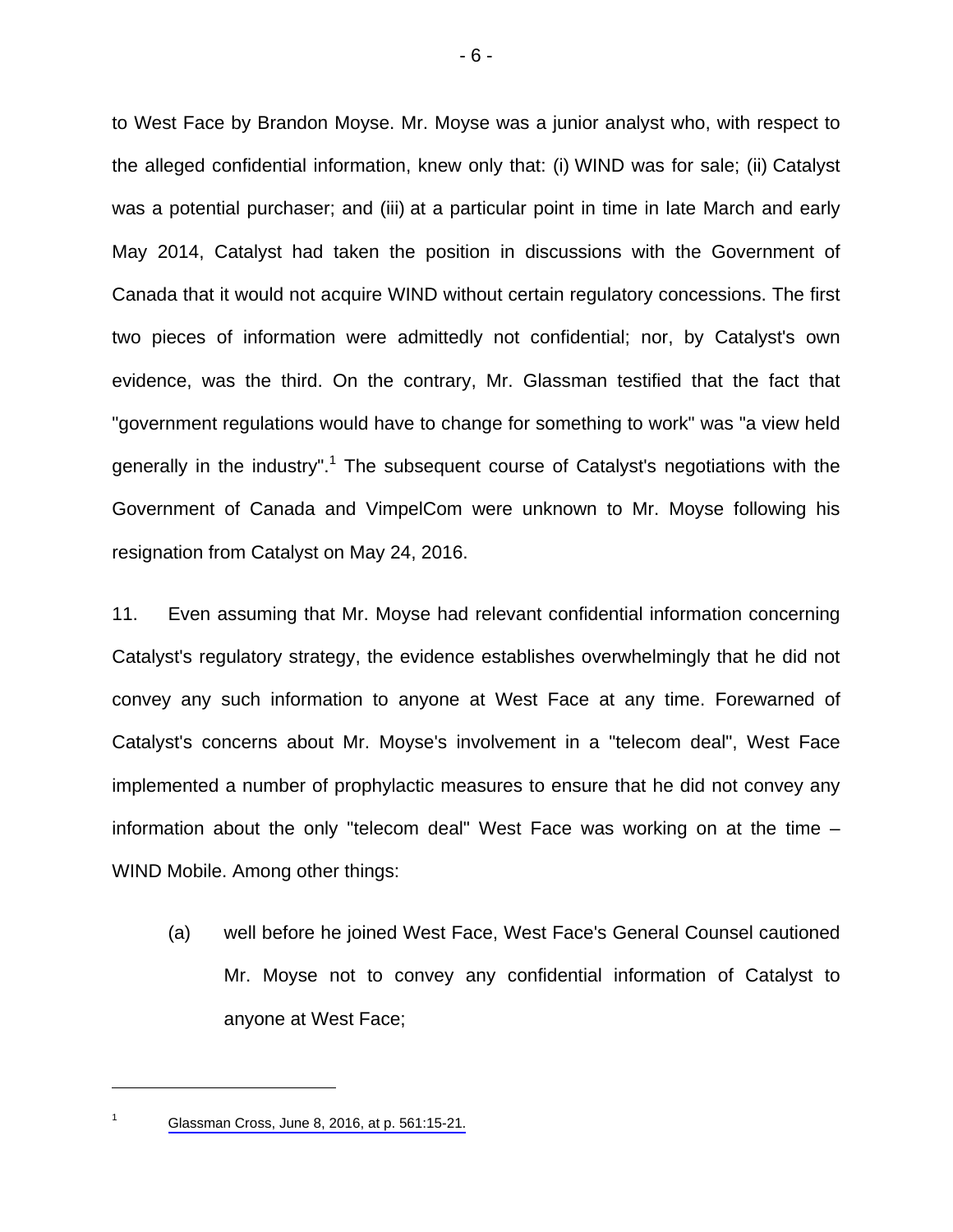- (b) again, before he joined West Face, West Face erected a "Confidentiality Wall" that prohibited communications of any kind about WIND between Mr. Moyse and West Face's deal team;
- (c) four days before he joined West Face on June 23, 2014, West Face's Chief Compliance Officer spoke to Mr. Moyse to ensure that he understood and would comply with the Confidentiality Wall;
- (d) on June 19, 2014, West Face's IT department denied Mr. Moyse access to West Face's WIND computer directory;
- (e) at the time he received a written job offer from West Face, its Partner Tom Dea cautioned Mr. Moyse to abide by his confidentiality obligations to Catalyst. He also instructed all West Face investment professionals not to discuss WIND with Mr. Moyse. Instead, they were instructed to ensure that all discussions about the file took place behind closed doors and away from the common area where Mr. Moyse sat. This is precisely what occurred during the brief period of only three weeks that Mr. Moyse worked at West Face in June and July 2014; and
- (f) West Face agreed to an Interim Consent Order that placed Mr. Moyse on leave on July 16, a week before Catalyst entered exclusive negotiations with VimpelCom, a month before that exclusivity expired, and two months before the West Face consortium acquired WIND. Thereafter, Mr. Moyse never returned to work at West Face.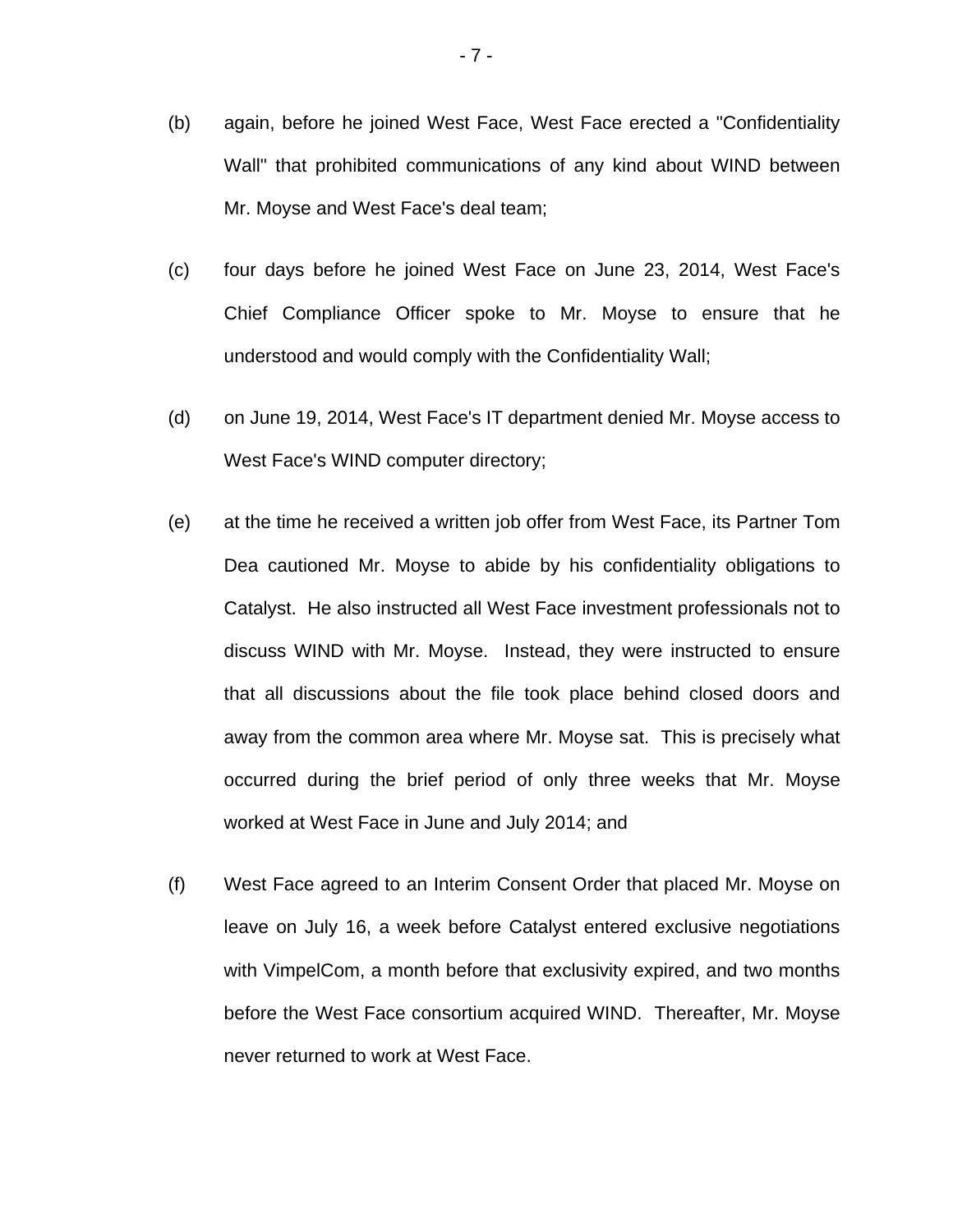12. Finally, there is no evidence that West Face misused any confidential information belonging to Catalyst at any time. Indeed, the evidence demonstrates that the investment thesis of West Face and its fellow consortium members was fundamentally different from and inconsistent with that of Catalyst, rendering the latter irrelevant. Moreover, nothing West Face did could have harmed Catalyst. Catalyst failed to sign an Agreement to acquire WIND during its period of exclusive negotiations with VimpelCom solely because of Catalyst's intransigent refusal to meet reasonable terms requested by the Board of VimpelCom, and not because of anything West Face said or did. This is most assuredly not a case where West Face somehow "scooped" an opportunity that properly belonged to Catalyst. Rather, it is a case where Catalyst squandered a potentially valuable opportunity to acquire WIND, and has only itself and its advisors to blame.

#### **PART II - THE PARTIES, THE WITNESSES, AND THEIR CREDIBILITY**

13. In his recent decision in *Husky v. Schad*, Justice Newbould cited the following decisions as being particularly helpful in describing the approach the Court should follow in evaluating evidence led at trial:

> 36. In making credibility and reliability assessments, I find helpful the statement of O'Halloran J.A. in *R. v. Pressley* (1948), 94 C.C.C. 29 (B.C. C.A.):

> The Judge is not given a divine insight into the hearts and minds of the witnesses appearing before him. Justice does not descend automatically upon the best actor in the witness-box. The most satisfactory judicial test of truth lies in its harmony or lack of harmony with the preponderance of probabilities disclosed by the facts and circumstances in the conditions of the particular case.

> 37. I also find it helpful, particularly in this case, the statement of Farley J. in *Bank of America Canada v. Mutual Trust Co.*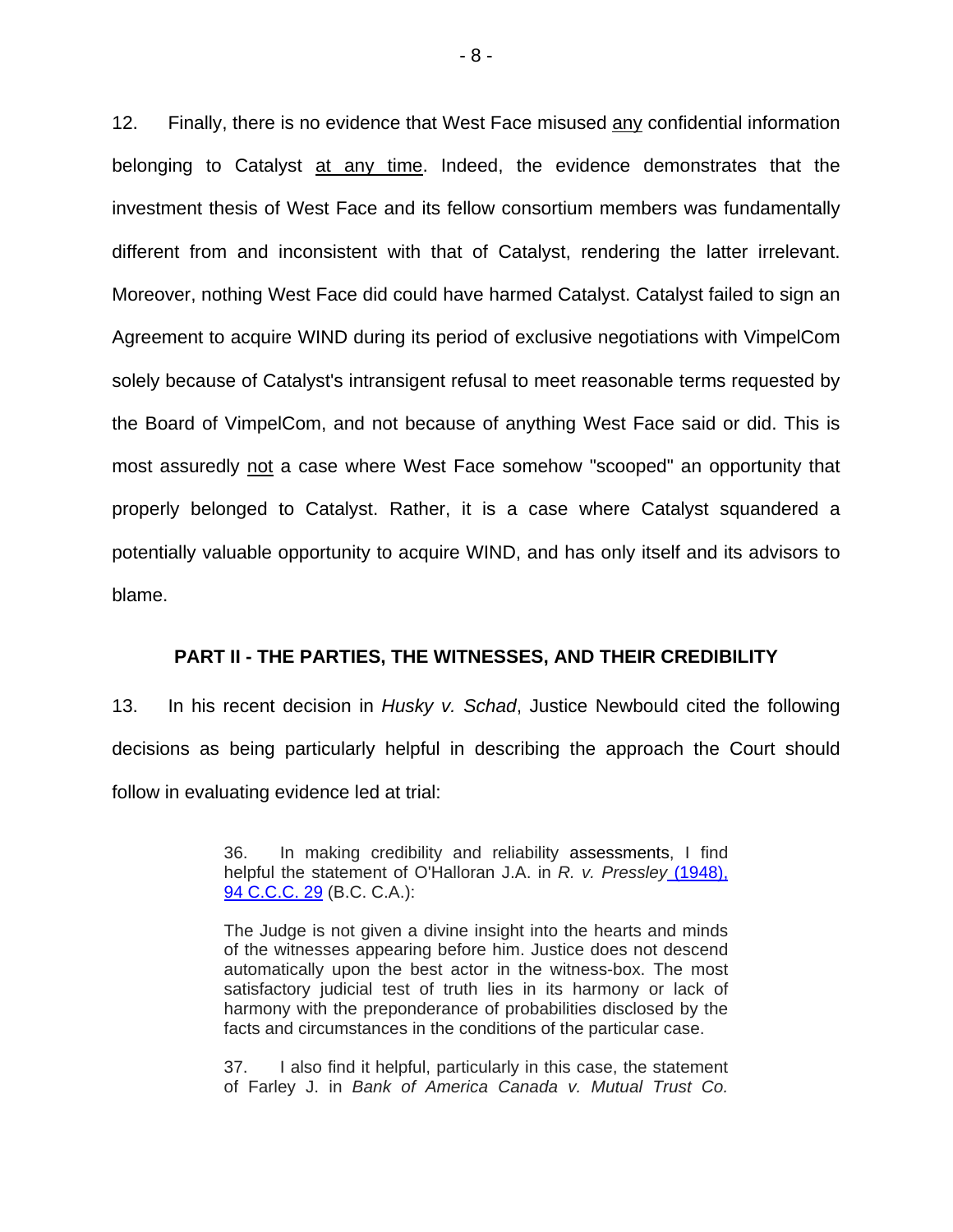(1998), 18 R.P.R. (3d) 213 (Ont. Gen. Div. [Commercial List]) at para. 23:

Frequently in cases judges will be called upon to make findings concerning credibility of witnesses. This usually is a most difficult task absent the most blatant of lying which is tripped up by confession, by self-contradictory evidence, by directly opposite material developed at the relevant time period or by evidence of an extremely reliable nature from third parties. One is always cognizant that people's perceptions of the same event can sincerely differ, that memories fade with time, that witnesses may be innocently confused over minor (and even major) matters as well as the aspect of rationalization, a very human and understandable imperfection. A point that a witness may not be sure of initially becomes eventually a point that the witness is certain about because it fits the theory of his side. Rationalization will also affect some person's views so that a certainty that a fact was "A" evolves into a confirmation that that fact was "not A".<sup>2</sup>

14. Justice Newbould also described the requisite approach that should be followed

this way, in his decision in *Manulife*:

The most satisfactory judicial test of the reliability of evidence lies in its harmony or lack of harmony with the preponderance of probabilities disclosed by the facts and circumstances of the particular case. In this case, I have relied on the contemporaneous documentation as being particularly helpful in reaching conclusions as to the preponderance of probabilities.<sup>3</sup>

# **A. The Parties**

15. The Plaintiff, The Catalyst Capital Group Inc. ("**Catalyst**"), is a Toronto-based

investment management firm, the principals of which are Newton Glassman, Gabriel De

Alba, and James Riley.

1

16. The Defendant, West Face Capital Inc. is also a Toronto-based investment management firm. In September 2014, West Face participated in the acquisition of WIND Mobile Corp. ("**WIND**") together with a group of investors (the "**Investors**") that

<sup>2</sup> <sup>2</sup> Husky Injection Molding Systems Ltd. v. Schad, 2016 ONSC 2297 at paras. 36-37.

*Mandeville v. Manufacturers Life Insurance Co*. (2012), 6 B.L.R. (5th) 175 at para. 8, [affirmed 120 OR \(3d\)](#page-0-0)  [81 \(C.A.\).](#page-0-0)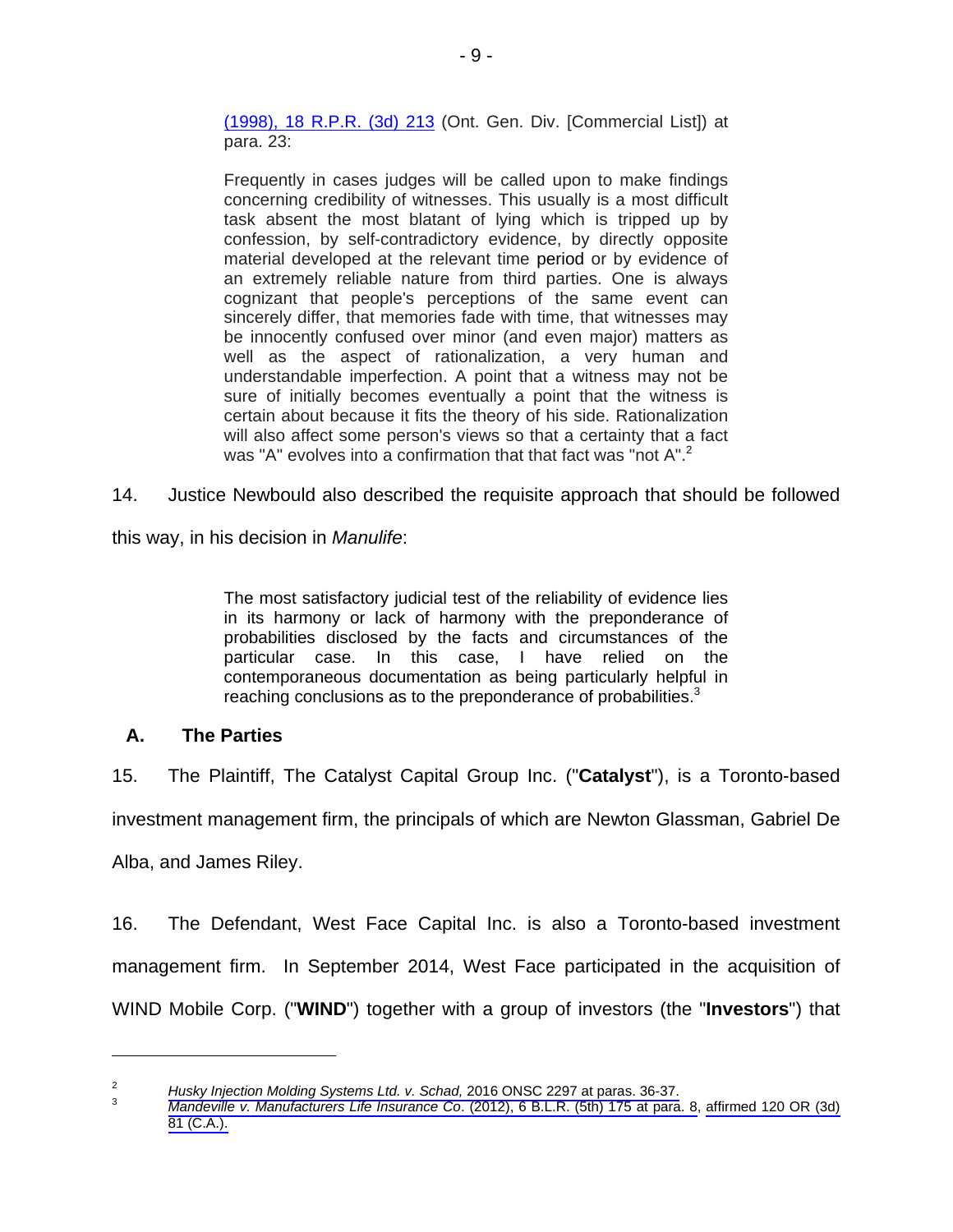included Globalive Capital Inc., Tennenbaum Capital Partners, LLC, and 64NM Holdings, LP. More detailed information about West Face and the Investors is set out below.

17. The Defendant Brandon Moyse is a now 28 year-old investment analyst at Stornoway Portfolio Management Inc. Mr. Moyse worked as a junior analyst at Catalyst from November 2012 until May 2014, when he resigned from Catalyst to accept a position as an analyst at West Face. He worked at West Face for a mere three weeks, from June 23 to July 15, 2014, before he was placed on leave pursuant to an Interim Consent Order issued on July 16, 2014 by Justice Firestone. Mr. Moyse never returned to work at West Face.

# **B. Background to West Face and the Investors**

#### *i. West Face and the West Face Witnesses*

18. Founded in 2006, West Face is a Toronto-based investment management firm specializing in event-oriented investments where its ability to navigate complex investment processes is the most significant determinant of returns. $4$  West Face has had a deep and longstanding interest in the telecom sector, and a great deal of expertise in evaluating investment opportunities in this area.<sup>5</sup>

19. West Face is led by its President and Chief Executive Officer, Greg Boland, along with three other Partners: Peter Fraser, Thomas Dea and Anthony Griffin. The four Partners have, on average, over twenty years of experience in the financial industry

<sup>4</sup> [Griffin Affidavit sworn June 4, 2016, at para. 18.](#page-1-0) 5

[Griffin Affidavit sworn June 4, 2016, at para. 28.](#page-1-0)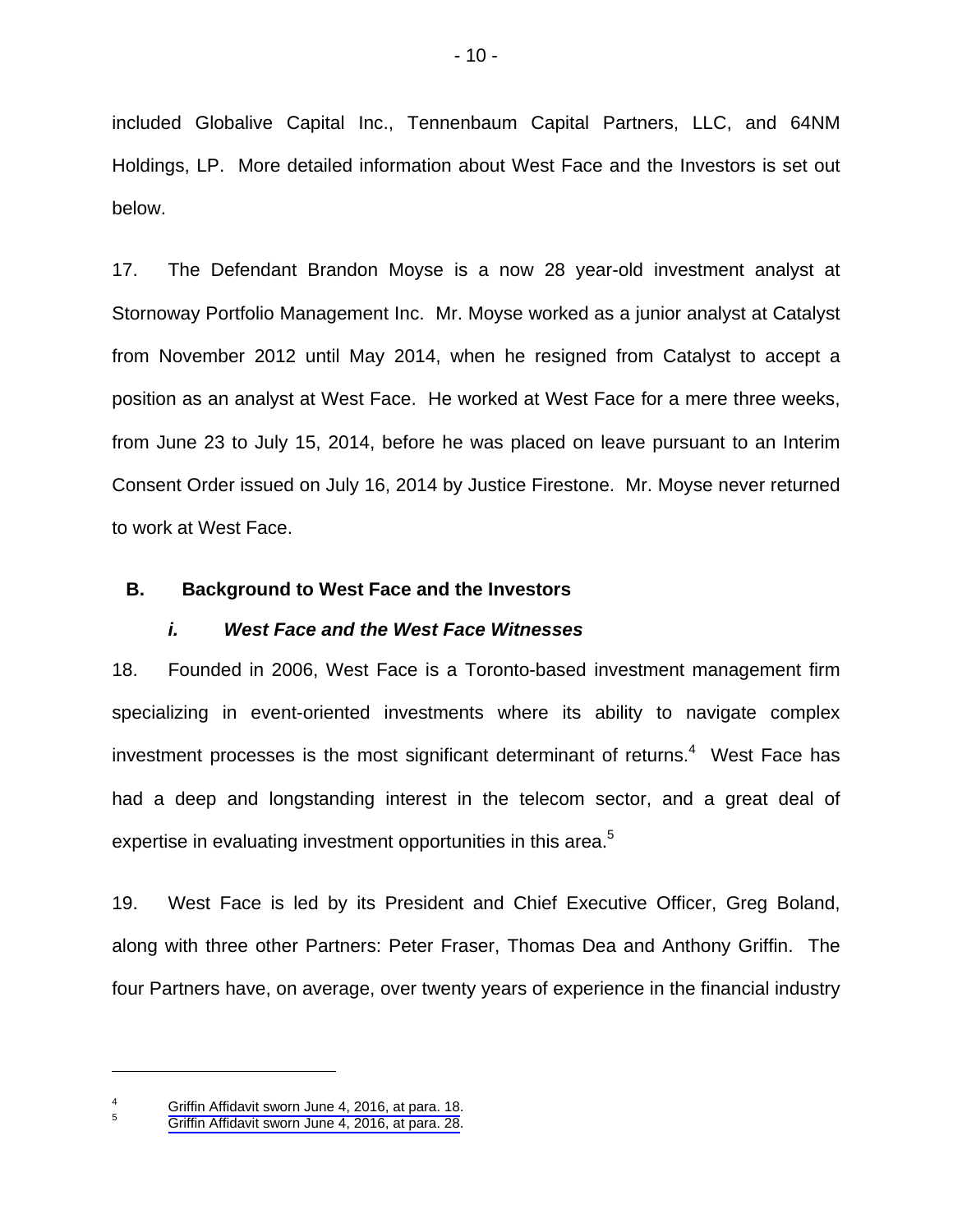and draw on a deep network of strong relationships to provide a unique pipeline of investment opportunities.<sup>6</sup>

20. West Face called two of its Partners as witnesses at trial: Mr. Griffin and Mr. Dea. West Face also called its Vice-President, Yu-Jia Zhu, and its Chief Compliance Officer, Supriya Kapoor.

21. Mr. Griffin was the Partner who had primary responsibility for the WIND file at West Face from early November 2013 to July 2014, and he continued to be involved throughout this matter until it culminated in a transaction to acquire WIND in mid-September 2014. Mr. Griffin's background in the financial industry is described in paragraph 20 of his Affidavit sworn June 4, 2016.<sup>7</sup> Mr. Griffin testified in detail regarding West Face's efforts, proposals and negotiations to acquire WIND. Mr. Griffin testified that Mr. Moyse conveyed no information whatsoever to him or to anyone else at West Face concerning WIND, VimpelCom or Catalyst's involvement in a transaction pertaining to WIND. Moreover, Mr. Moyse had no involvement whatsoever in the WIND transaction during the brief period that he worked at West Face in 2014. In fact, he was barred from doing so by an impenetrable Confidentiality Wall that was erected before Mr. Moyse commenced employment with West Face on June 23, 2014. Mr. Griffin was a credible witness whose testimony was unshaken on cross-examination.

22. Mr. Dea had primary responsibility for, and was most directly involved in, the hiring of Mr. Moyse by West Face in May 2014. $^8$  Mr. Dea's education and background

1

<sup>6</sup> [Griffin Affidavit sworn June 4, 2016, at para. 19.](#page-1-0)

<sup>7</sup> [Griffin Affidavit sworn June 4, 2016, at para. 20.](#page-1-0)

<sup>8</sup> [Dea Affidavit sworn June 3, 2016, at para. 1.](#page-0-0)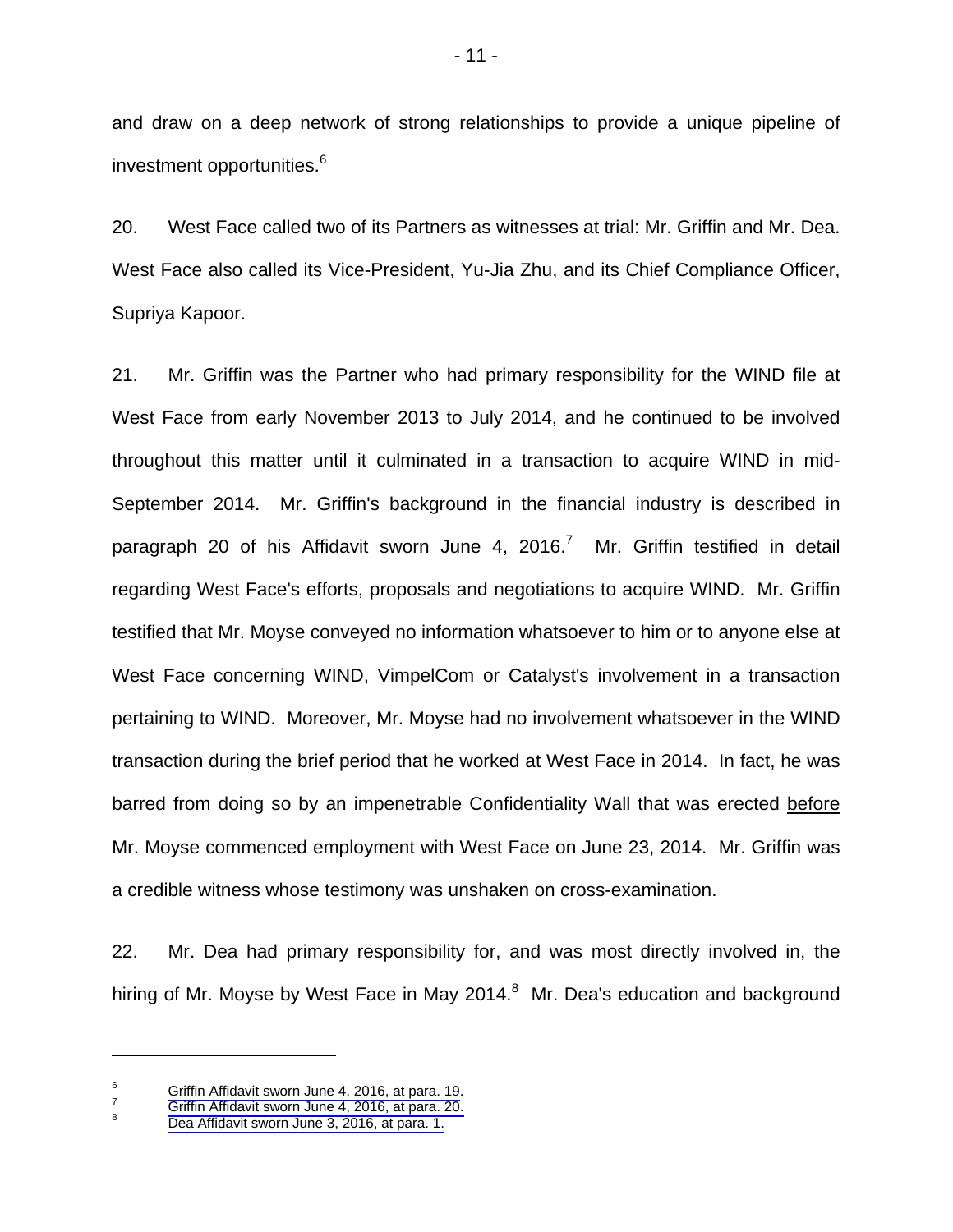in the financial industry is set out in paragraph 4 of his Affidavit sworn June 3, 2016. $9$ As explained more fully below, Mr. Dea testified that Mr. Moyse's hiring had nothing to do with WIND and that Mr. Moyse never communicated any of Catalyst's confidential information about WIND to employees of West Face, either before, during or after his brief period of employment at the time. Mr. Dea had little involvement in the WIND file after June 2014 as a result of a personal matter that arose at that time. His evidence was also credible and unshaken in cross-examination.

23. On the last business day before trial, Catalyst made the suggestion for the first time that Mr. Zhu and Mr. Moyse may have discussed WIND during Mr. Zhu's job interview of Mr. Moyse on April 15, 2014. Mr. Zhu refuted categorically this baseless contention, and testified that WIND was never mentioned during his interview with Mr. Moyse. Mr. Zhu was also forthright and credible.<sup>10</sup>

24. Ms Kapoor was responsible for creating and implementing West Face's Confidentiality Wall with respect to WIND and Mr. Moyse. Significantly, she did so on June 19, 2014, before Mr. Moyse began his employment at West Face. Ms Kapoor testified that Mr. Moyse and all relevant West Face personnel abided fully with the Confidentiality Wall and never communicated any information about WIND to each other.<sup>11</sup> Ms Kapoor was a serious and credible witness whose evidence was not challenged in cross-examination.

<sup>9</sup>

Dea Affidavit sworn June 3, 2016, at para. 4.<br><sup>10</sup> Zhu Affidavit sworn June 3, 2016, at para. 1; see also Zhu Chief, June 10 at p. 1287:22-24.

<sup>10</sup> [Zhu Affidavit sworn June 3, 2016, at para. 1;](#page-0-0) [see](#page-2-0) also [Zhu Chief, June 10 at p. 1287:22-24.](#page-1-0) 11 [Kapoor Affidavit sworn June 2, 2016, at para. 8.](#page-2-0) See [also Kapoor Chief, June 10, at p. 1285:8-11](#page-1-0).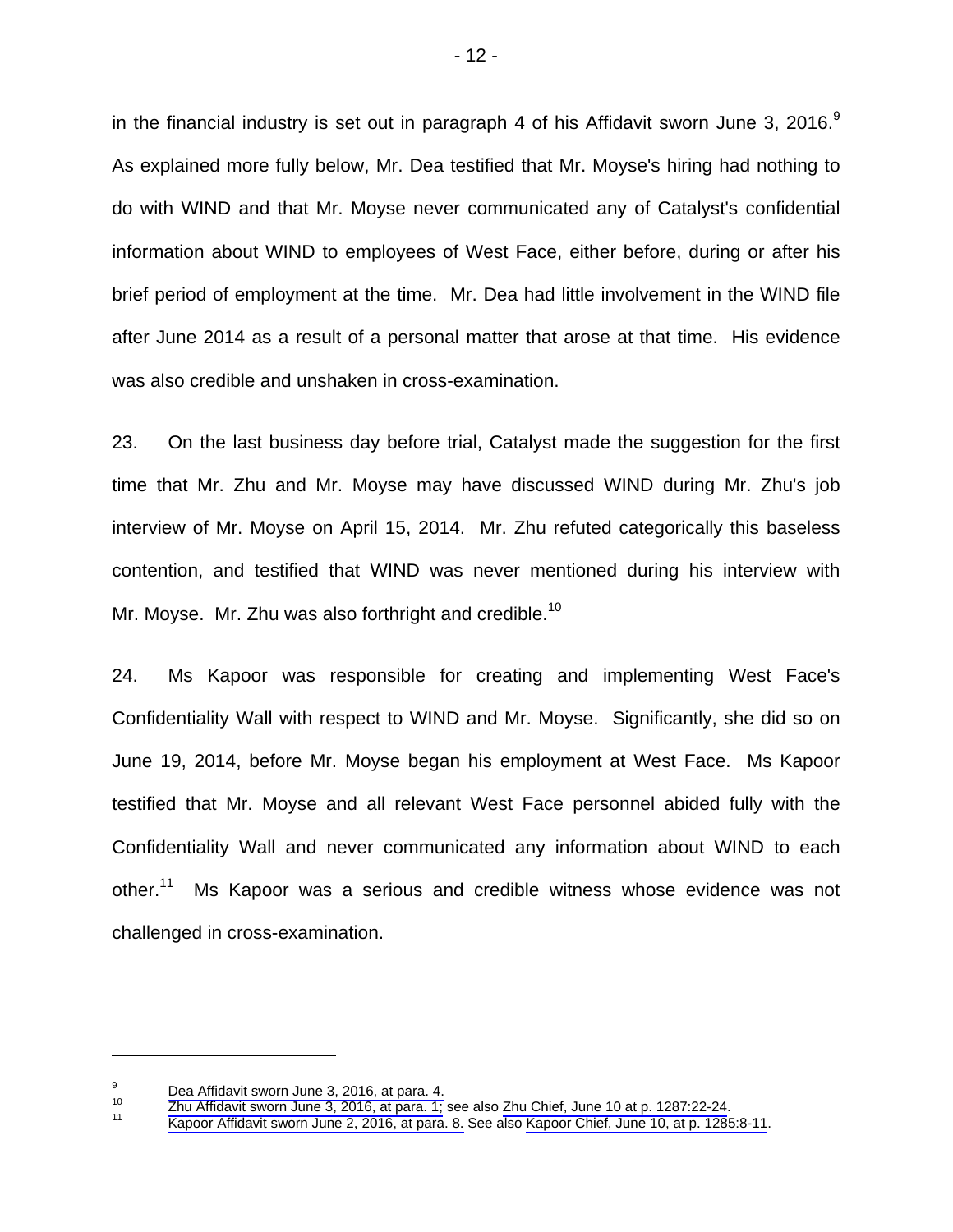#### *ii. Globalive and Mr. Lockie*

25. West Face also called as a witness Simon Lockie, the Chief Legal Officer of Globalive Capital Inc. ("**Globalive**"), a privately-held Canadian diversified investment company founded in 1997 by Anthony Lacavera. Globalive participated in the acquisition of WIND with West Face and the other Investors in September 2014.12

26. Mr. Lockie was directly involved in the affairs of WIND as its Chief Regulatory Officer throughout the period from 2008 to 2014. Mr. Lockie testified that West Face never conveyed information to him or others at Globalive about Catalyst's strategies or intentions for WIND.<sup>13</sup> He also testified that from the time Catalyst obtained exclusive negotiating rights with VimpelCom in late July 2014, VimpelCom perceived Catalyst to be the only credible bidder, and made extensive efforts to close a deal with Catalyst.<sup>14</sup> Mr. Lockie also contradicted Catalyst's belief, central to its supposedly confidential regulatory strategy, that the Government of Canada's prohibition on the transfer of WIND's spectrum to an incumbent was a late breaking development, surprising in any way, or a "unilateral and retroactive amendment" to WIND's spectrum licenses effected unlawfully by the Government in the period after WIND acquired spectrum and commenced operations in 2008.<sup>15</sup> Mr. Lockie's evidence was credible and largely unchallenged by cross-examination.

27. Mr. Lockie, of course, had extensive knowledge, experience, and expertise dealing with the Canadian wireless regulatory environment.

[Lockie Affidavit sworn June 6, 2016, at para. 38.](#page-1-0)<br> [Lockie Affidavit sworn June 6, 2016, at para. 4. S](#page-1-0)ee also Lockie Chief at p. 1178:12-15.<br>
Lockie Affidavit sworn June 6, 2016, at para. 38. See also Lockie Chief pp. 1175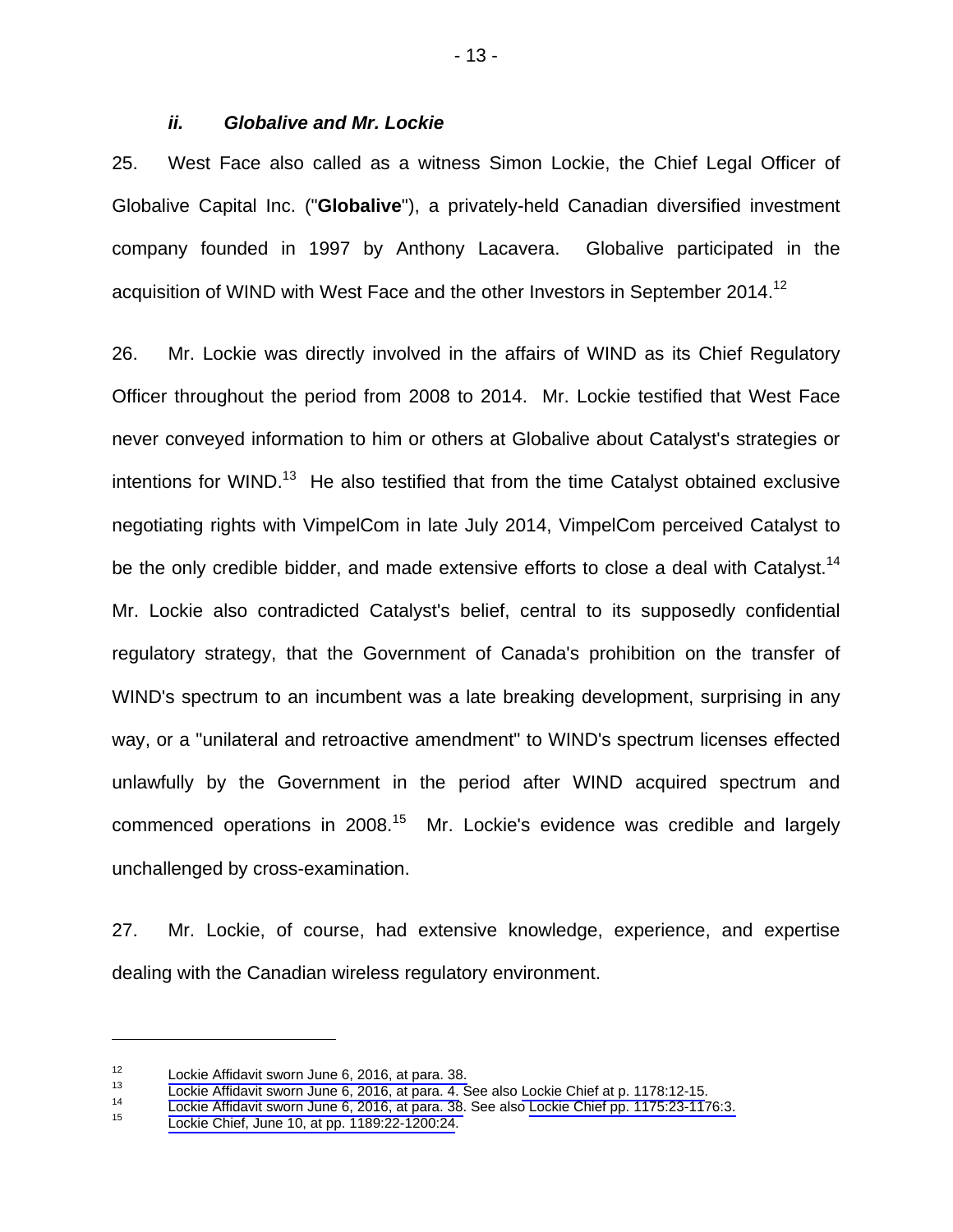#### *iii. Tennenbaum and Mr. Leitner*

28. West Face also called as a witness Michael Leitner, a Managing Partner of investment management firm Tennenbaum Capital Partner, LLC ("**Tennenbaum**"). Tennenbaum participated in the acquisition of WIND with West Face and the other Investors in September 2014.

29. Tennenbaum is a leading U.S. alternative investment management fund launched in 1999. Over the course of its history, it has invested in excess of US\$15.5 billion in over 400 companies. It had a diverse range of investments and investors.16 Mr. Leitner provided more detail about Tennenbaum in both his Affidavit sworn June 1, 2016 and during his examination in chief.<sup>17</sup>

30. Mr. Leitner is the senior partner leading Tennenbaum's technology/media/telecom (or "**TMT**") practice, largely as a result of his extensive experience in this field. In that regard, prior to joining Tennenbaum in 2005, Mr. Leitner served in various executive capacities for a host of technology and telecommunications companies.18 With Tennenbaum alone he has led several billion dollars of investments in the communications, technology and media space,<sup>19</sup> including a significant investment in WIND's Vendor Debt since 2012. Mr. Leitner has been involved actively in this area in a variety of different capacities for almost three decades, and was, without question, the trial witness with the greatest depth of knowledge, experience, and expertise in *investments* in the wireless industry.

[Leitner Affidavit sworn June 1, 2016, at para. 8. See](#page-1-0) also Leitner Chief, June 9: p. 859; 19-25.<br> [Leitner Affidavit sworn June 1, 2016, at paras. 9-10;](#page-1-0) and Leitner Chief, June 9: p. 859:10-15.<br>
Leitner Affidavit sworn Jun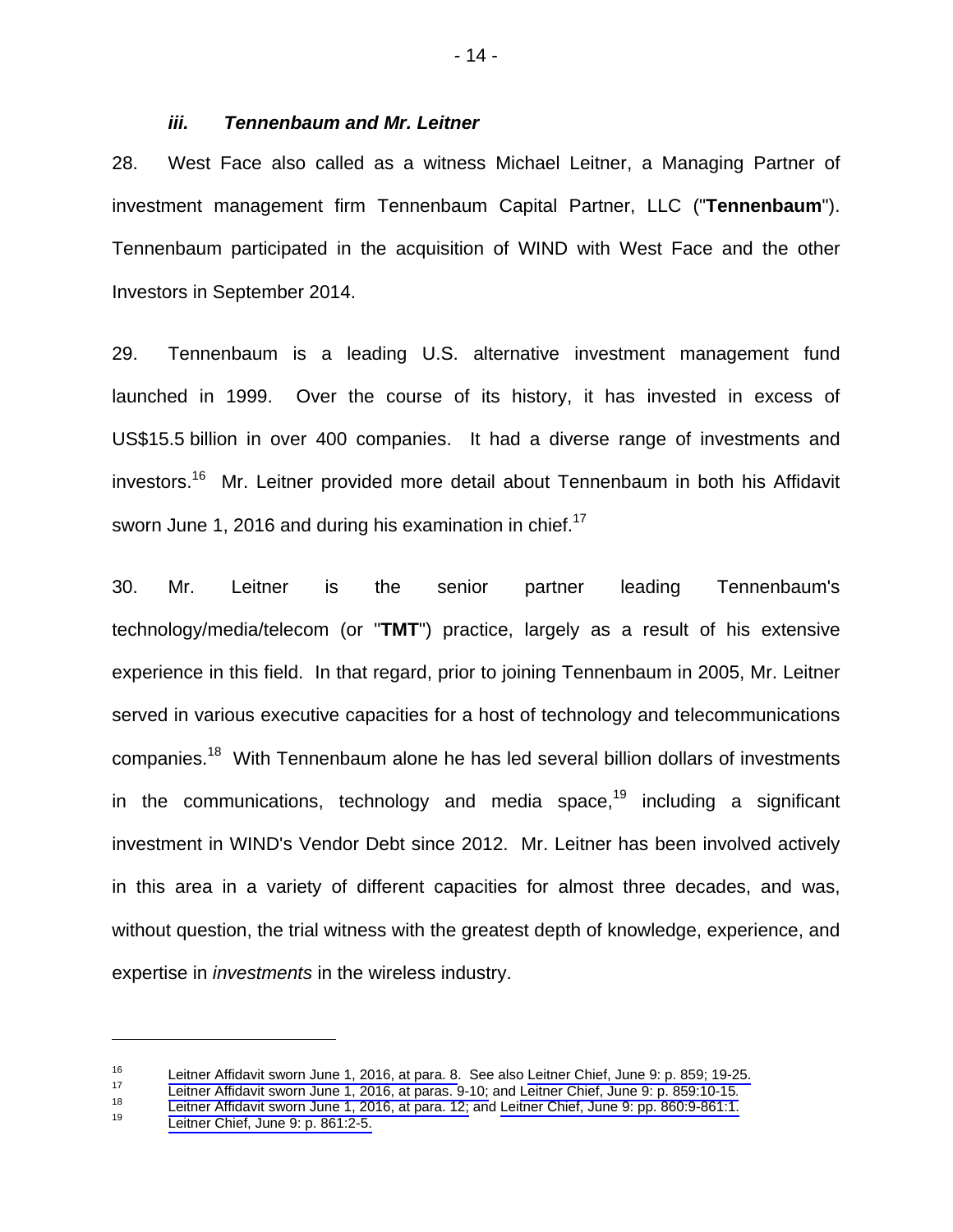31. Mr. Leitner testified that Tennenbaum had no knowledge of Catalyst's regulatory strategy and received no information whatsoever from Mr. Moyse or West Face concerning Catalyst's participation in a transaction involving WIND. He also testified that Tennenbaum's investment thesis was "never predicated on obtaining regulatory concessions" from the Government of Canada, and rejected categorically Catalyst's contention<sup>20</sup> that without significant changes to the regulatory environment in Canada, WIND was not financeable.<sup>21</sup> Mr. Leitner's evidence was independent, well-founded, credible, and irreconcilable with Catalyst's entire regulatory strategy. He was also unshaken by cross-examination.

#### *iv. 64NM, LG Capital, and Mr. Burt*

32. West Face also called as a witness Hamish Burt, a member of 64NM Holdings GP, LLC, the general partner of 64NM Holdings, LP ("**64NM**"), a special-purpose investment vehicle created by LG Capital Investors LLC ("**LG Capital**") for the specific purpose of participating in the acquisition of WIND. LG Capital is a single-family office established by Larry Guffey of Blackstone in 2014. Mr. Burt testified that 64NM had no knowledge of Catalyst's regulatory strategy or other confidential information. His evidence was also credible, and essentially unchallenged in cross-examination.

#### *v. West Face's Out of Court Witnesses*

33. Over the course of this proceeding, West Face delivered Affidavits of several additional witnesses who Catalyst has either cross-examined or had the opportunity to cross-examine in the pre-trial phase of the case. It has been agreed between the

<sup>&</sup>lt;sup>20</sup> Leitner Chief, June 9 at p. 866:17-18.<br><sup>21</sup> [Leitner Chief, June 9 at pp. 872:25-874:8](#page-1-0) and [Leitner Cross, June 9 at pp. 885:3-886:6.](#page-1-0)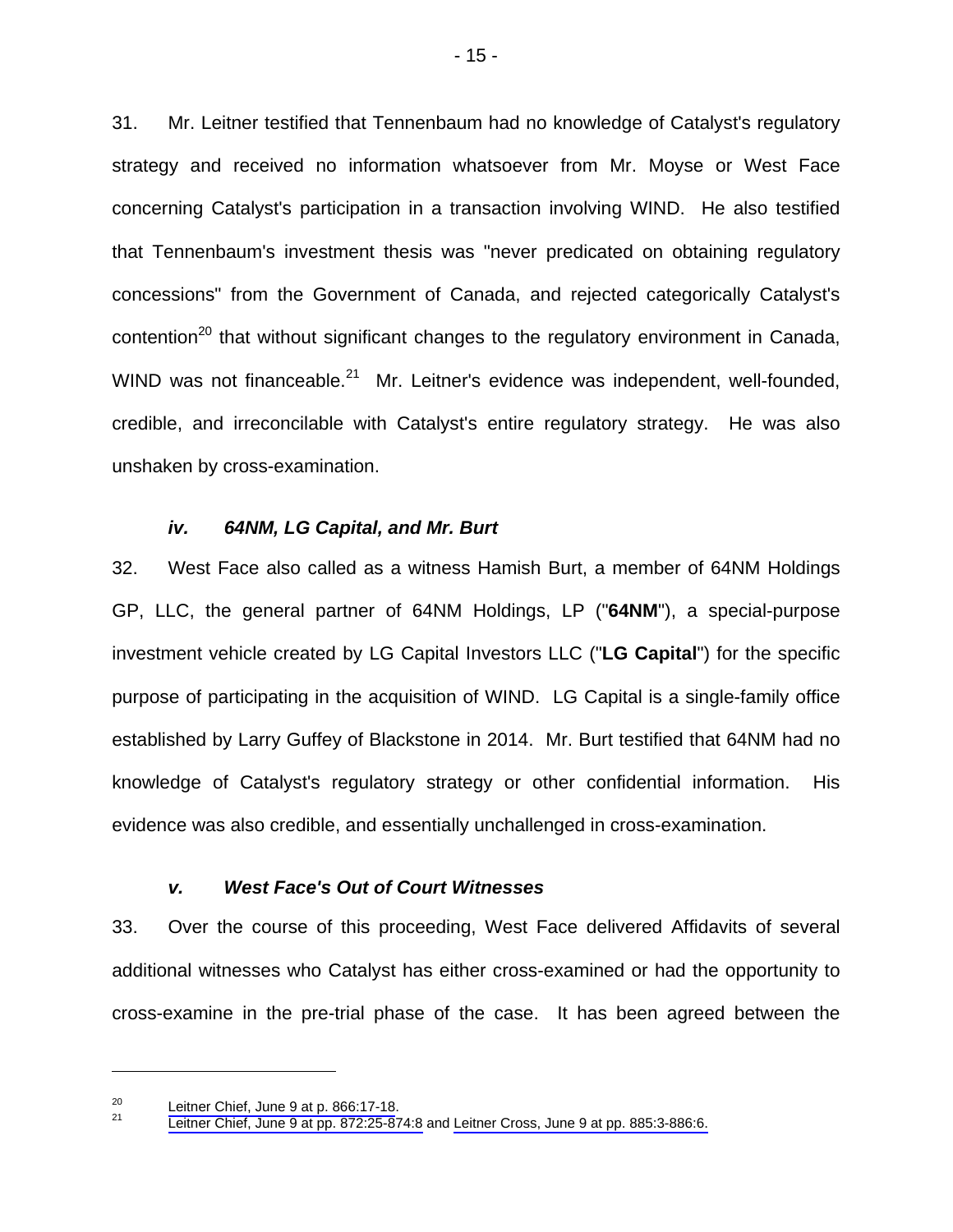Parties that this evidence is available to the Court (subject to the Court's assessments of admissibility and relevance). This evidence includes:

- (a) **the Affidavit of Alex Singh sworn July 7, 2014**. Mr. Singh is West Face's former General Counsel. Mr. Singh gave evidence that at the time West Face made a job offer to Mr. Moyse, he explained to Mr. Moyse that West Face takes issues of confidentiality very seriously, and fully expected Mr. Moyse to respect his confidentiality obligations to Catalyst. Catalyst's counsel cross-examined Mr. Singh on July 31, 2014. Catalyst did not ask to cross-examine Mr. Singh at trial;
- (b) **the Affidavit of Harold Burt-Gerrans sworn March 9, 2015**. Mr. Burt-Gerrans is the Director of eDiscovery and Litigation Support at H&A eDiscovery Inc. Mr. Burt-Gerrans gave evidence about his engagement by West Face to preserve and maintain the desktop computer that Mr. Moyse used during his brief period of employment at West Face, as well as West Face's email traffic from the relevant period. Catalyst's counsel cross-examined Mr. Burt-Gerrans on May 19, 2015. Catalyst did not ask to cross-examine him at trial;
- (c) **the Affidavit of Asser El-Shanawany sworn March 9, 2015**. Mr. El-Shanawany was the Corporate Planning & Control Officer for WIND. He gave evidence about his involvement in the due diligence efforts of both West Face and Catalyst regarding the acquisition of WIND. Catalyst did not ask to cross-examine him at trial; and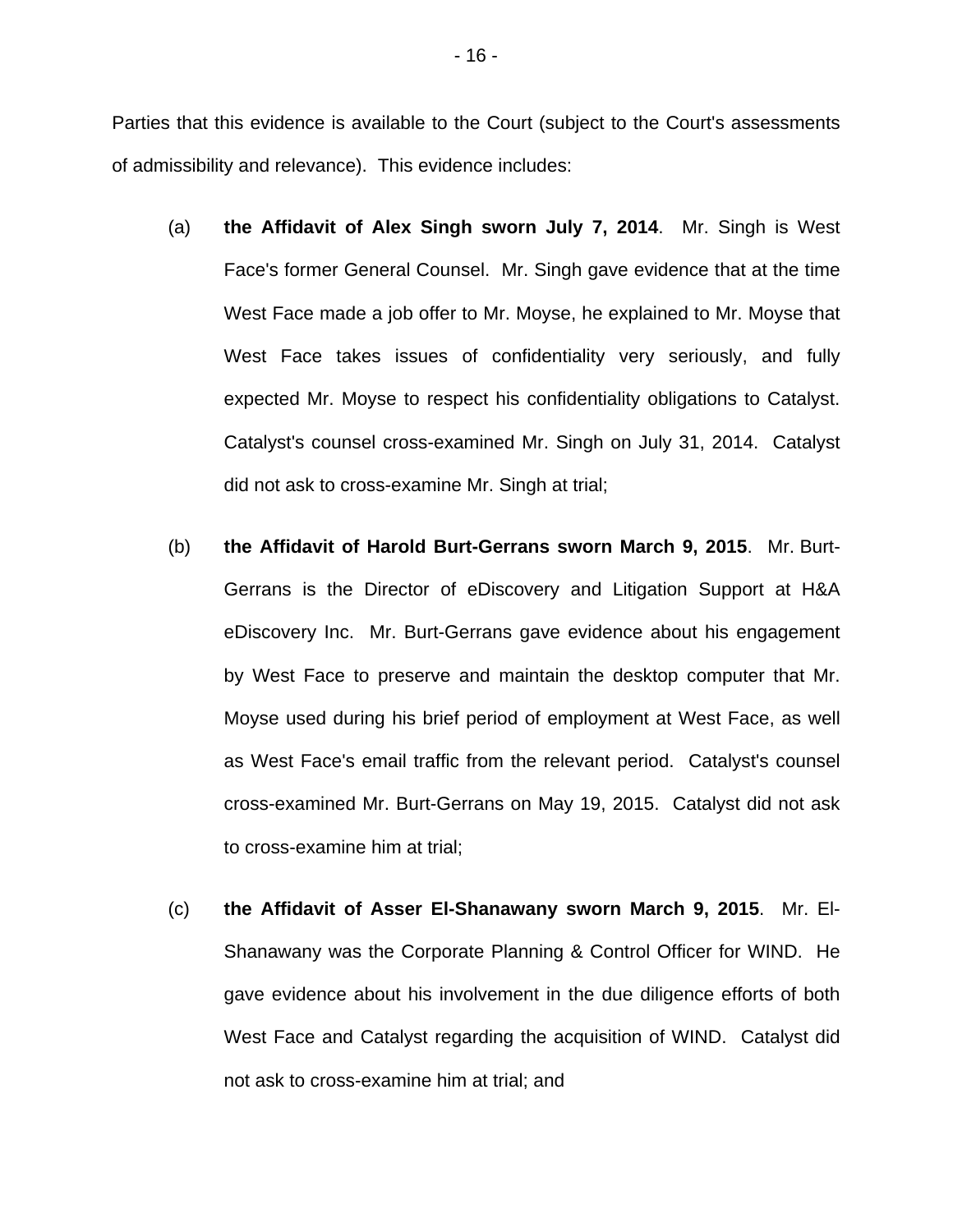(d) **the Affidavit of Chap Chau sworn May 14, 2015**. Mr. Chau is the Head of Technology for West Face. He gave evidence concerning West Face's efforts to preserve Mr. Moyse's West Face desktop computer in response to an allegation of spoliation made against him by Catalyst during the cross-examination of another witness. Catalyst promptly abandoned this allegation, and chose never to cross-examine Mr. Chau.

# **C. The Lack of Credibility of the Catalyst Witnesses**

34. West Face respectfully requests that the Court make findings of credibility against all three of the Catalyst Partners – Newton Glassman, Gabriel De Alba, and James Riley. Where the evidence of these witnesses conflicts with the evidence of Mr. Moyse, of West Face's witnesses, or with the contemporaneous documentary record in this case, this Court should treat their evidence with considerable caution.

35. There are, in fact, numerous examples of Catalyst's witnesses making questionable assertions, giving contradictory accounts both of significant and of relatively mundane events, and concocting a narrative that is impossible to reconcile with a host of contemporaneous documents. These examples are discussed throughout these closing submissions, but include:

- (a) the evidence of Messrs. Glassman and De Alba concerning Catalyst's "non-hierarchical" "flat, flat" and "empowering" work structure;<sup>22</sup>
- (b) representations made by Messrs. Glassman and Riley to the Government of Canada during Catalyst's "Canada Wireless Presentations" of March 27

<sup>22</sup> [Glassman Chief, June 7 at p. 312:13-16](#page-1-0).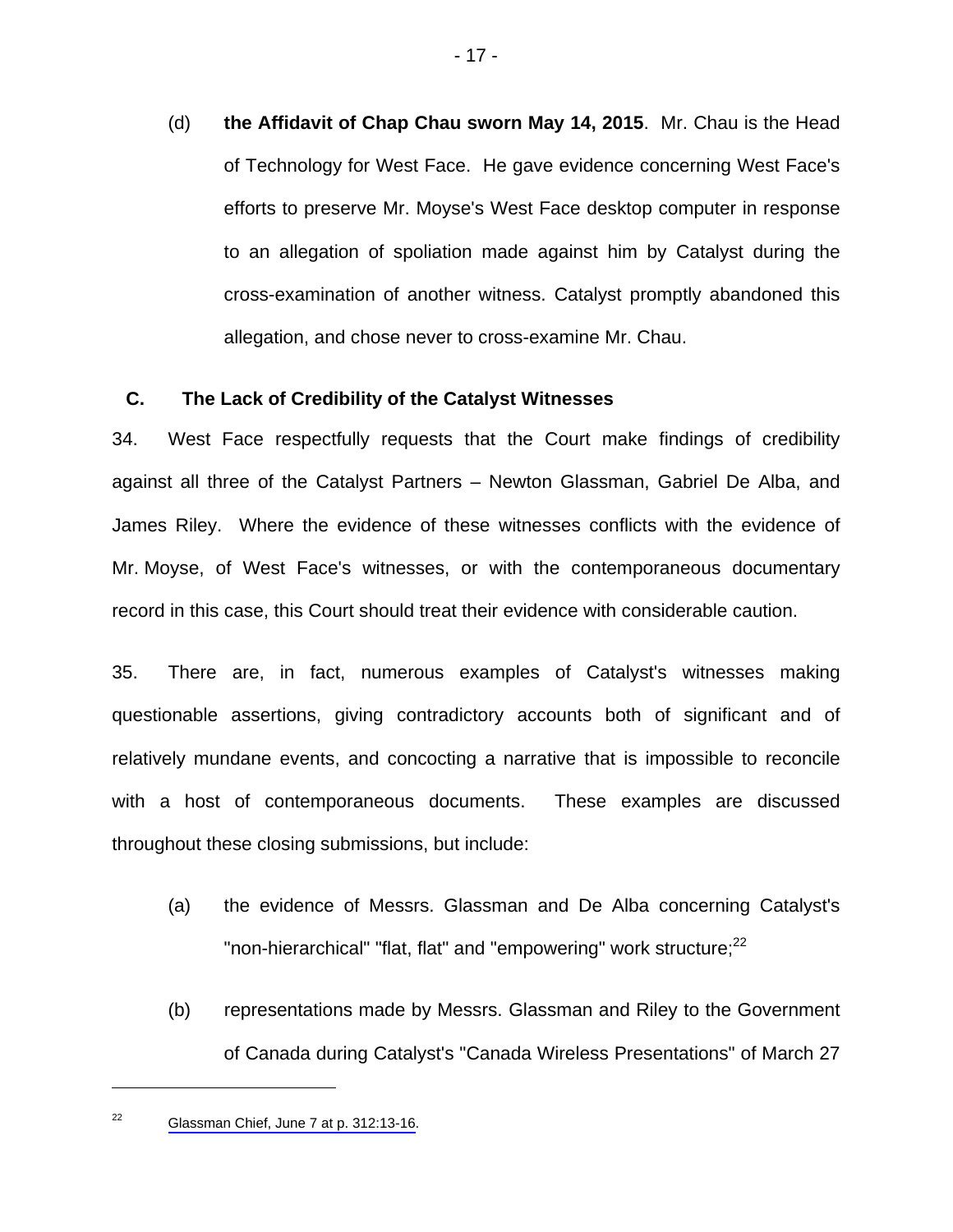and May 12, 2014, including that Catalyst was in "advanced negotiations" with VimpelCom, and concerning the purchase price Catalyst was allegedly about to pay for WIND;

- (c) the conduct of Catalyst in negotiating with VimpelCom, and accepting an explicit contractual prohibition against Catalyst having discussions and negotiations with the Government of Canada concerning the future sale of wireless spectrum of WIND to one or more incumbents that Catalyst had every intention of dishonouring the moment its proposed Share Purchase Agreement with VimpelCom was executed;
- (d) Mr. Glassman's repeated disavowal of Catalyst's own contemporaneous documents and discovery evidence, including important statements made in Mr. Glassman's own Affidavit sworn only eleven days before his testimony at trial;
- (e) Mr. Riley's numerous concessions regarding incorrect and misleading statements made in his pre-trial Affidavits in this proceeding;
- (f) Mr. Riley's cross-examination transcript and answers to undertaking regarding VimpelCom's request for a break fee from Catalyst;
- (g) contradictions between Catalyst witnesses on key points, including:
	- (i) the decision making structure at Catalyst;
	- (ii) the creation of the March 27 "Canada Wireless Presentation";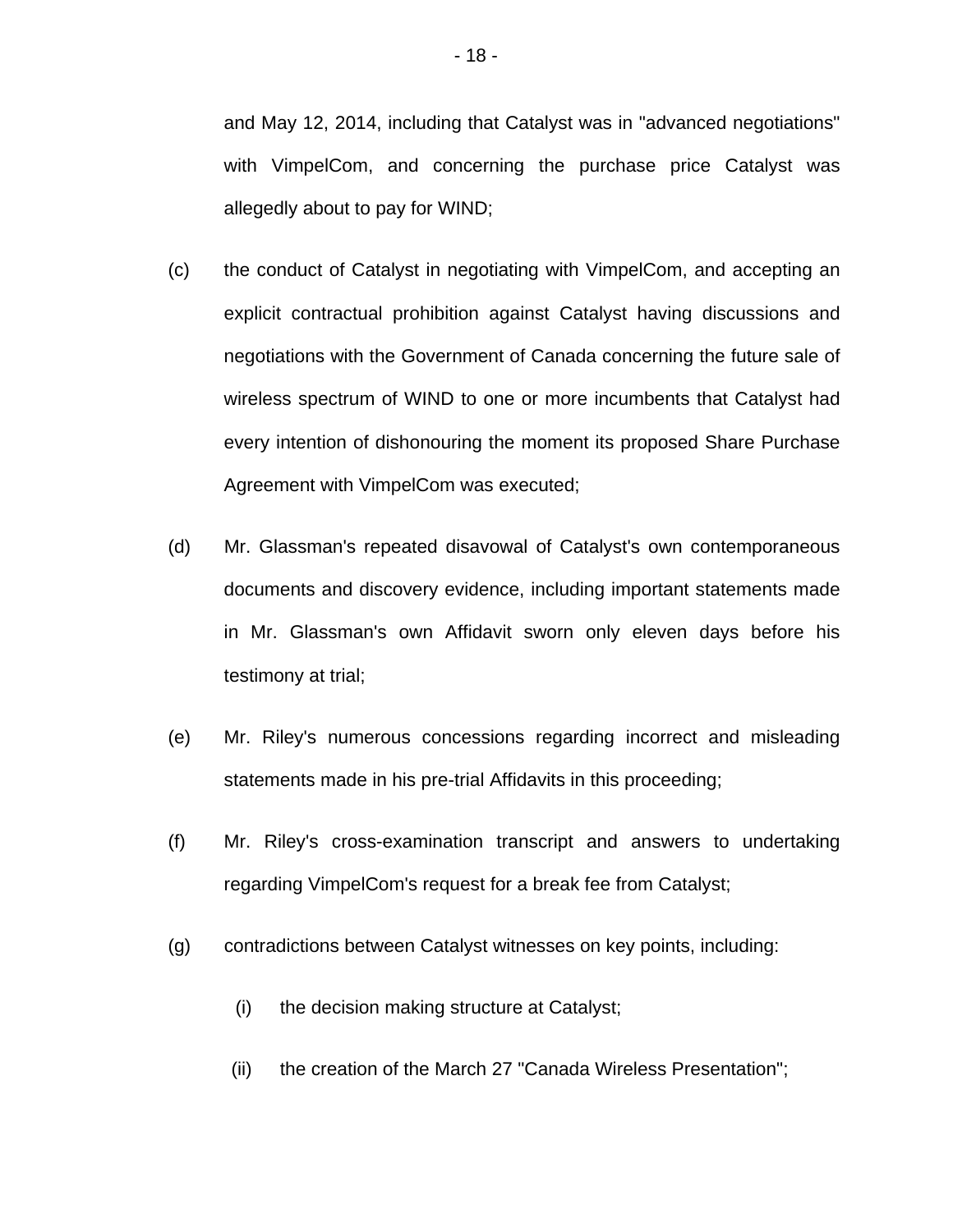- (iii) the destruction of the March 27 "Canada Wireless Presentation", as well as notes of Glassman, De Alba and Riley that were used to prepare that Presentation; and
- (iv) the importance of the various concessions Catalyst insisted on receiving from the Government of Canada.

36. Throughout their cross-examinations, each of Catalyst's three Partners was contradicted or impeached by their own or their Partners' prior testimony, the contemporaneous documents, or in some cases their counsel's representations to West Face. Their testimony on a number of disputed matters is, at best, highly questionable and lacks the ring of truth.

37. Furthermore, Catalyst and its founder, Mr. Glassman, are no strangers to hardball, tactical litigation. Indeed, they have been chastised, rebuked or rejected by courts throughout Canada for taking unwarranted or tactical positions and using litigation as a strategic weapon in a variety of CCAA, Plan of Arrangement and oppression proceedings, including proceedings involving companies such as Pacifica Papers,<sup>23</sup> Hemosol Corp.,<sup>24</sup> Calpine Canada Energy Ltd.,<sup>25</sup> IMAX Corporation,<sup>26</sup> Canwest Global Communications Corp.,<sup>27</sup> Hollinger Inc.,<sup>28</sup> Mobilicity,<sup>29</sup> and WIND Mobile $30$ 

Pacifica Papers Inc. v. Johnstone[, 2001 BCSC 1069, at paras. 15, 118, 131, 133-135, 150, 155-157.](#page-0-0)<br>
Hemosol Corp., Re[, 2007 CarswellOnt 6511 \(S.C.J. \(Comm. List\)\) at pa](#page-0-0)ras. 18-19, 22.<br>
Calpine Canada Energy Ltd., Re, 2007

<sup>537.&</sup>lt;br>
Catalyst Fund Ltd. Partnership II v. IMAX Corp., 2008 CarswellOnt 1252 at para. 17 (S.C.J. (Comm. List).<br>
Canwest Global Communications Corp., Re, 2010 ONSC 1176 at paras. 3-4, 11-13, 16, 31-32 (Comm. List).<br>
Holling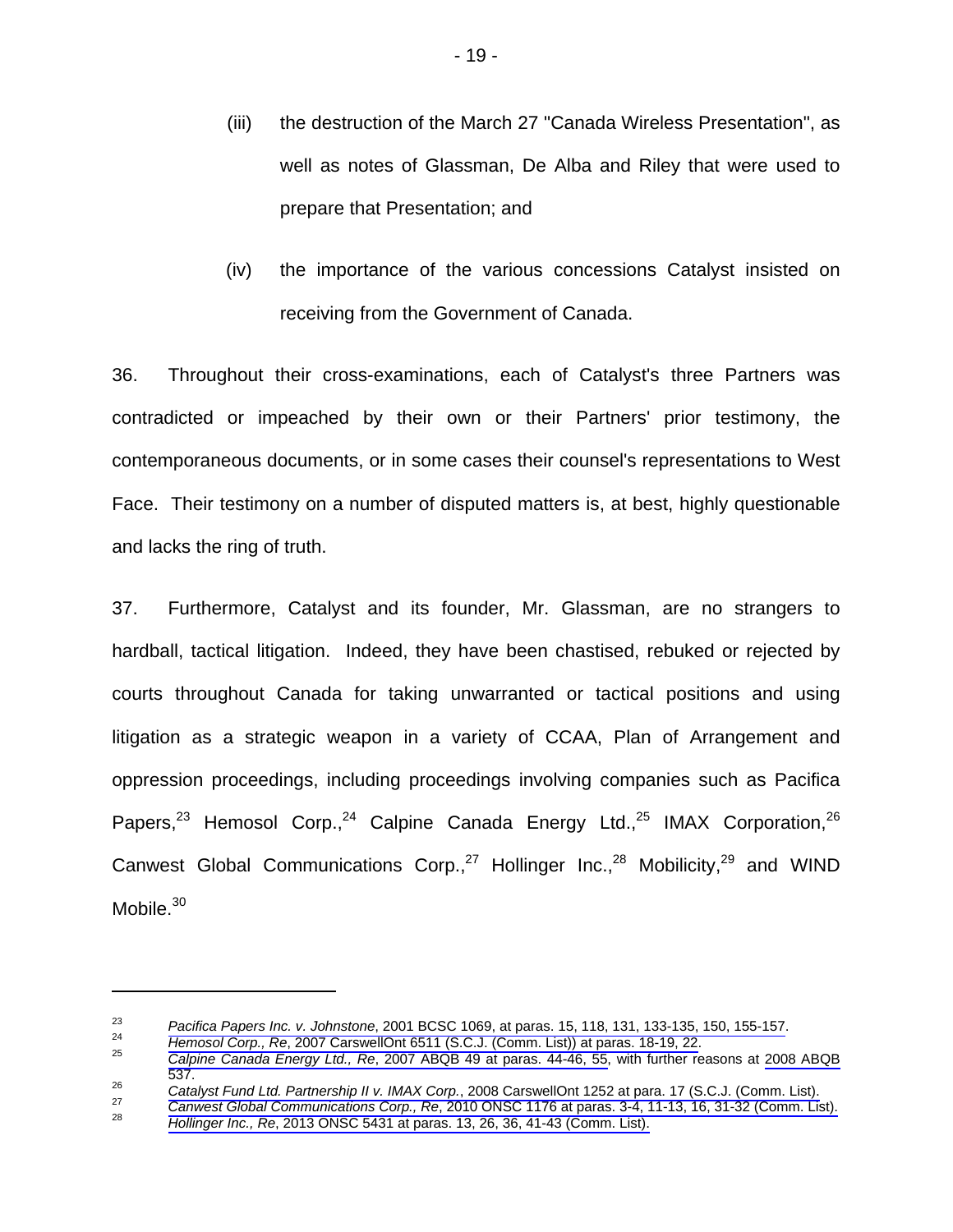## **PART III - THE FACTS RELEVANT TO WEST FACE'S HIRING OF BRANDON MOYSE**

# **A. Overview: the Hiring by West Face of Brandon Moyse**

38. West Face hired Brandon Moyse in May 2014 to work on prospective debt deals for its Alternative Credit Fund, which was launched on December 31, 2013. Mr. Dea testified that, at the time, West Face had a "critical need" for assistance, $31$  and that Mr. Moyse's hiring had nothing whatsoever to do with his previous involvement in a potential transaction with VimpelCom or WIND while at Catalyst. Nor was his hiring motivated in any way by a desire to obtain from Mr. Moyse confidential information of Catalyst concerning WIND.<sup>32</sup> Instead, the simple but important fact of the matter is that: (i) West Face was pursuing a potential transaction involving VimpelCom and WIND from as early as November 2013, substantially before Mr. Moyse knocked on the firm's door seeking employment in mid-March 2014; and (ii) neither Mr. Dea nor others at West Face had any knowledge of Mr. Moyse's involvement in a transaction involving WIND at Catalyst before he was hired at West Face on May 26, 2014. In fact, West Face did not learn of Catalyst's pursuit of a "telecom" transaction until its counsel advised counsel for West Face on June 18, 2014, more than a month after West Face had offered Mr. Moyse a job.

39. Upon learning of Catalyst's concerns about a "telecom file", West Face immediately took all conceivable measures to exclude Mr. Moyse from West Face's ongoing efforts to acquire WIND. Its Chief Compliance Officer, Supriya Kapoor, erected

<sup>29</sup> *[The Catalyst Capital Group Inc. v. Data & Audio-Visual Enterprises Wireless](#page-0-0)*, 2013 ONSC 2170, (Comm. List); *8440522 Canada Inc., Re*[, 2013 ONSC 2509 at para. 46](#page-0-0) (Comm. List); and *[8440522 Canada Inc., Re](#page-0-0)*, 2013 ONSC 6167 at paras. 43 and 47.<br>
30 *Mid-Bowline Group Corp., Re*[, 2016 ONSC 6691 at paras. 33 and 59.](#page-0-0)<br>
31 Dea Chief, June 10, at p. 1221:13-17.<br>
32 Dea Chief, June 10, at pp. 1221:23-1222:1.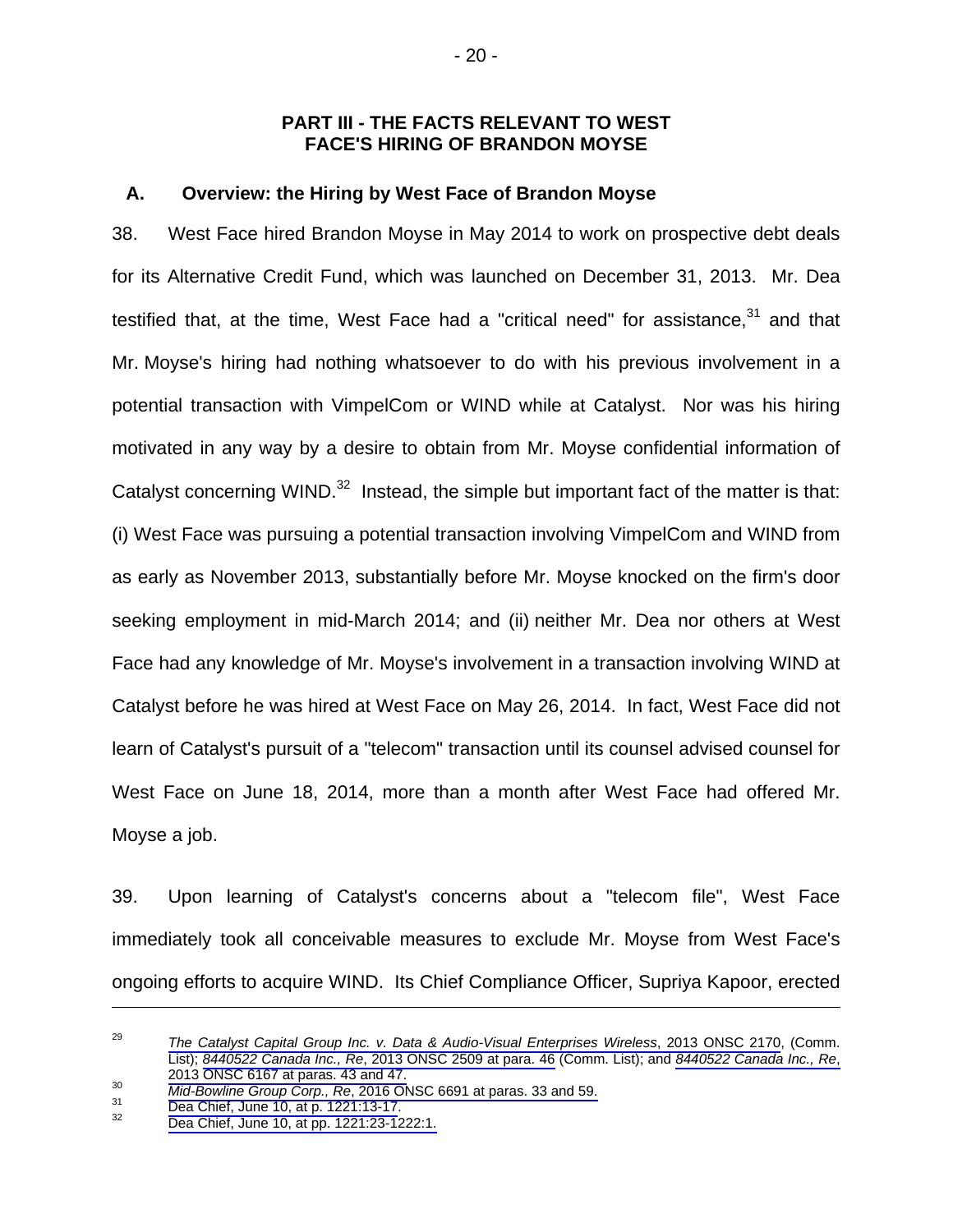an impenetrable Confidentiality Wall between Mr. Moyse and the WIND deal team, and called Mr. Moyse to make sure that he understood and would abide by his confidentiality obligations to Catalyst. Mr. Dea specifically instructed the WIND deal team to have no communications with Mr. Moyse about the matter. West Face's IT team blocked Mr. Moyse's access to computer files concerning WIND. There is simply no evidence that these safeguards were in any way ineffective. Rather, all of the evidence is directly to the contrary.

40. This part sets out the facts relating to West Face's hiring of Mr. Moyse, and demonstrates that his hiring was entirely unrelated both to Mr. Moyse's involvement in or knowledge of Catalyst's strategies or negotiations for WIND, and to West Face's participation in the acquisition of WIND several months later.

# **B. Mr. Moyse Had Limited Knowledge of Catalyst's Confidential Regulatory Strategy and Negotiations**

#### *i. Introduction*

41. The flaws associated with Catalyst's claims against West Face are almost too numerous to mention. They begin with the first essential building block underlying those claims, namely the state of knowledge of Mr. Moyse during the relevant period. Put simply, Catalyst's case hinges on Mr. Moyse having knowledge or possession of specific information or documents regarding Catalyst's confidential regulatory strategy concerning its proposed acquisition of WIND that Mr. Moyse *could* have passed on to West Face.

42. Catalyst does not seriously contend that Mr. Moyse had possession of relevant documents concerning its proposed acquisition of WIND – its own evidence is that the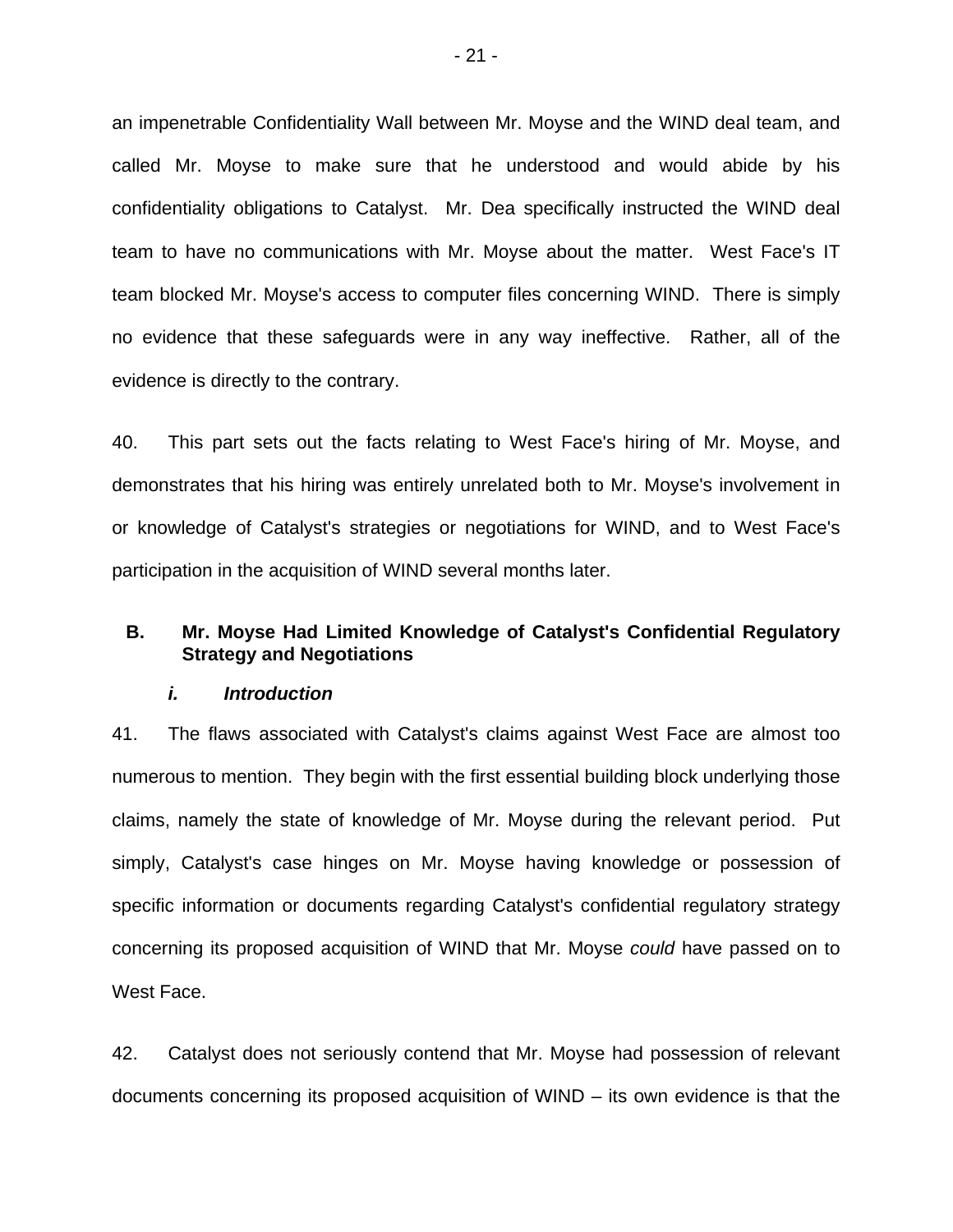only two documents that even came close to describing Catalyst's confidential regulatory strategy (namely, Catalyst's "Canada Wireless Presentations", dated March 27 and May 12, 2014) were destroyed by everyone at Catalyst shortly after they were created (except, apparently, for a single copy kept in the "master file" known only to Mr. Glassman and not disclosed during the injunction proceeding before Justice Glustein).<sup>33</sup> Furthermore, Messrs. De Alba and Riley both conceded in crossexamination that Catalyst has no evidence that **any** Catalyst document regarding WIND was ever provided by Mr. Moyse to West Face.<sup>34</sup>

43. Thus, Catalyst is forced to contend that Mr. Moyse had *knowledge* of Catalyst's confidential regulatory strategy that he *could* have conveyed to West Face. Catalyst put forward meagre evidence of actual, distinct discussions that occurred on identifiable occasions in which Mr. Moyse was informed of Catalyst's confidential regulatory strategy during the period that he was employed by Catalyst. Moreover, the evidence establishes that: (i) Mr. Moyse was sent home from Catalyst by Mr. Riley on May 26, 2014; (ii) Catalyst had ongoing discussions and negotiations with the Government of Canada throughout the period from May to August 2014; and (iii) no one at Catalyst kept Mr. Moyse apprised of these discussions or negotiations in the period after May 26, including concerning modifications that may have been made to Catalyst's strategy or approach.<sup>35</sup>

44. For this reason, Catalyst now attempts to impute knowledge to Mr. Moyse of Catalyst's allegedly confidential regulatory strategy based on three amorphous factors:

<sup>33</sup> Glassman Cross, June 7 at pp. 448:18-454:25.<br>
34 [De Alba Cross, June 7 at pp. 233:2-234:3; Riley Cross, June 8 at p. 580:6-18.](#page-1-0)<br>
35 Glassman Cross, June 7 at pp. 357:13-360:25.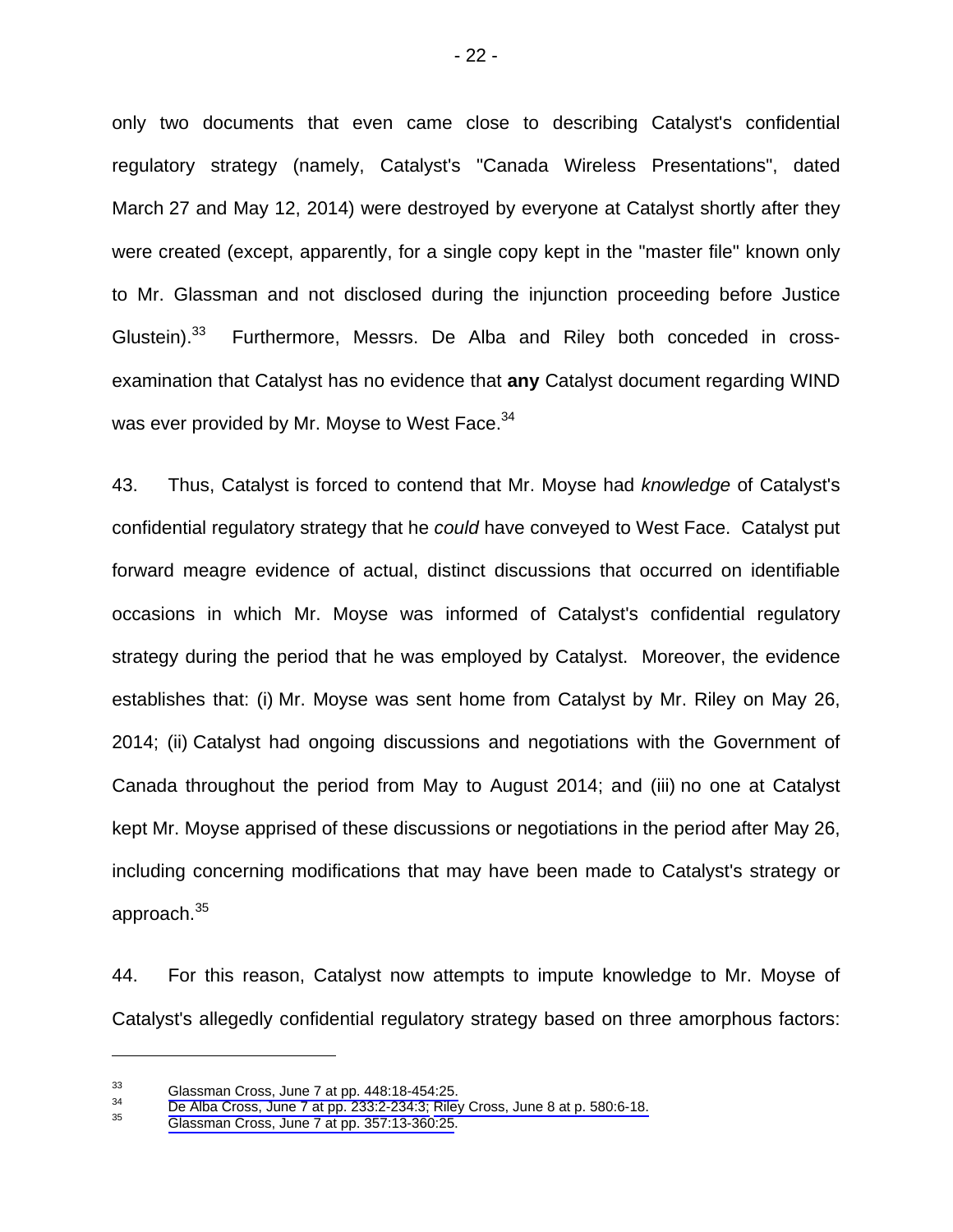(i) Catalyst's allegedly flat, team-oriented structure; (ii) Catalyst's weekly Monday meetings; and (iii) Mr. Moyse's involvement in the creation of the March 27 and May 12 "Canada Wireless Presentations". Catalyst's evidence regarding these three potential sources of Mr. Moyse's knowledge is insufficient to overcome Mr. Moyse's direct evidence that he had no specific knowledge of Mr. Glassman's speculative and convoluted regulatory strategy, and certainly no knowledge of that strategy as it evolved in the period after Mr. Moyse departed from Catalyst on May 26, 2014.

#### *ii. Catalyst's Alleged "Flat, Flat" Structure*

45. In their evidence, each of Messrs. De Alba, Glassman, and Riley made much of the allegedly "flat, flat", $36$  "transparent" and "empower[ing]" $37$  structure of Catalyst. $38$  It is a key part of Catalyst's case that, as Mr. Glassman insisted, "everybody knew everything".<sup>39</sup> Through this alleged total transparency of information through all levels at Catalyst, Catalyst seeks to impute to Mr. Moyse every piece of knowledge held by the Catalyst Partners, consultants, and advisors regarding Catalyst's regulatory strategy for WIND.

46. Their evidence in this regard suffers from considerable embellishment, is flatly inconsistent with Catalyst's contemporaneous internal documents and offends common sense. In fact, the evidence demonstrates that, far from a flat, team-oriented and transparent structure, Catalyst operates in a hierarchical, top-down fashion that excludes its "junior people" from important information, meetings and decisions. In his

<sup>&</sup>lt;sup>36</sup> Glassman Examination, p. 361;1-6.<br><sup>37</sup> Glassman Examination, p. 139;5-9.<br><sup>38</sup> [De Alba Chief, June 6 at pp. 138:7-140:5](#page-1-0) and pp. 143:1-144:1.<br><sup>39</sup> [Glassman Cross, June 7 at p. 479:10-14.](#page-1-0)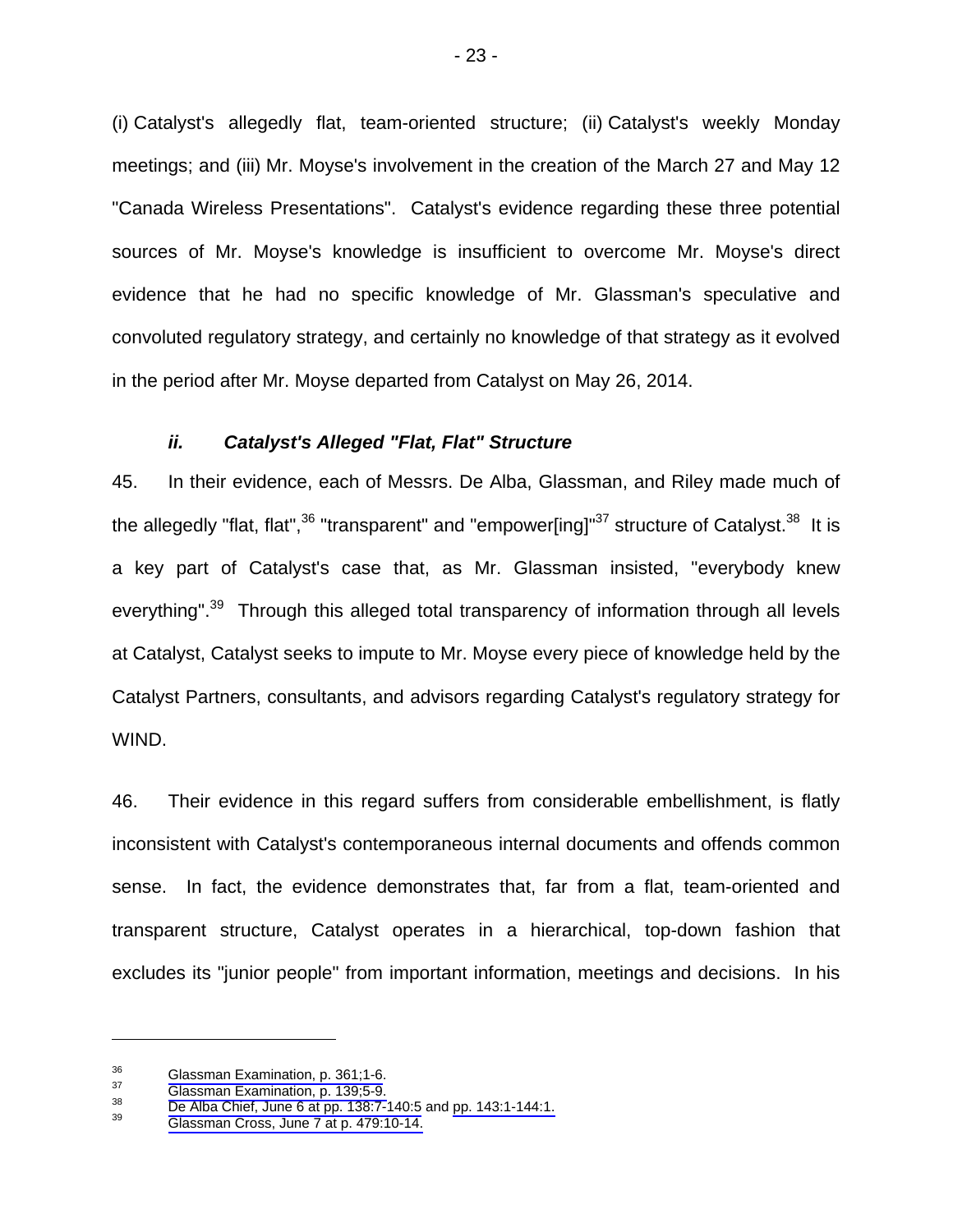cross-examination, Mr. Glassman made a number of concessions and slips that highlight the real state of affairs at Catalyst:

- (a) *first*, Mr. Glassman conceded that Mr. Moyse was not invited to attend the meeting with the Government of Canada on March 27, 2014. He added that although he thought Mr. De Alba was invited, Mr. Glassman chose not to take him. When asked whether Mr. Michaud, the Vice-President on the WIND file, was invited, Mr. Glassman's answer was telling: "[He] might have been invited but we **for sure** chose not to take him";<sup>40</sup>
- (b) *second*, Mr. Glassman denied that it was Catalyst's intention to destroy every copy of the March 27 PowerPoint (as discussed below), stating, "I think the intention was to destroy any copies in the hands of *junior*  people";<sup>41</sup>
- (c) *third*, when asked if he was being dishonest with his deal team, Mr. Glassman's response was that he was "**clearly manipulating** [his] deal team and managing [his team]"; $42$
- (d) *fourth*, within twenty-four hours of the Court having heard Mr. De Alba's testimony that Mr. Glassman's approach was to be considerate of his analysts' time, and to make sure that they were not put under too much pressure,<sup>43</sup> Mr. Glassman referred to himself as "the instigator of

<sup>&</sup>lt;sup>40</sup> [Glassman Cross, June 7 at pp. 386:25-387:3](#page-1-0) (emphasis added).<br>
<sup>41</sup> Glassman Examination, pp. 448:18-451:10 (emphasis added).<br>
<sup>42</sup> Glassman Cross, June 7 at pp. 528:3–529:11; Quotation at 528:14-15.<br>
De Alba Cross, J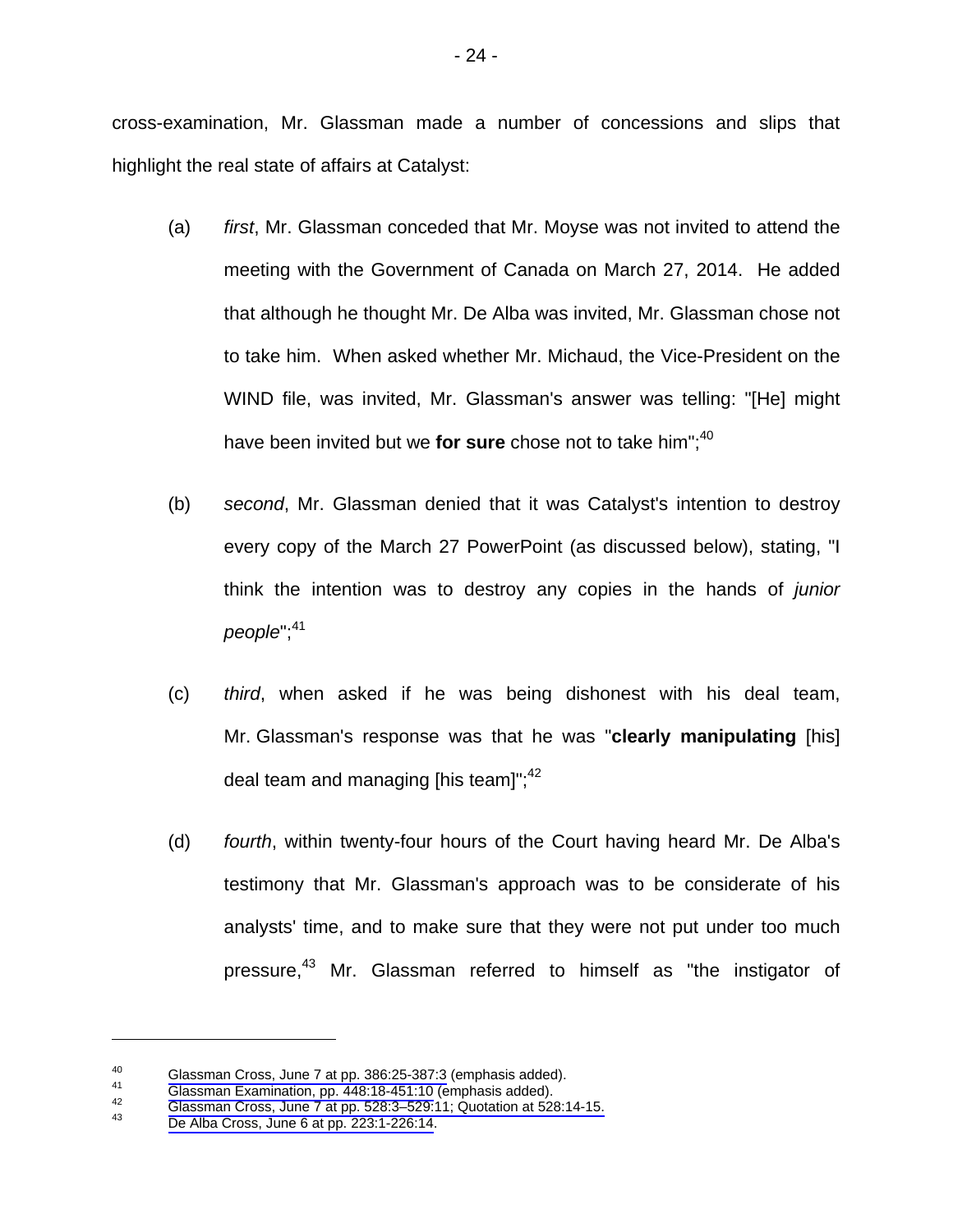pressure",<sup>44</sup> and testified that he would "keep the pressure up on...any member of the team to the very last second, as I should";  $45$ 

(e) *fifth*, junior members of Catalyst's WIND deal team *were consistently not copied* on important emails, even though they easily could have been. Mr. Glassman picked and chose who to share important information with, and made the deliberate choice to exclude lowly analysts like Mr. Moyse when sharing important information concerning his dealings with the Government of Canada with others at Catalyst. For example, after being taken through a number of key emails regarding VimpelCom's efforts to obtain approval from its Board, and the status of the proposed Catalyst transaction in the crucial August 2014 time period, Mr. Glassman was forced to admit that none of these emails were sent or copied to either Lorne Creighton, the analyst who stepped into the shoes of Mr. Moyse after Mr. Moyse left Catalyst in May 2014, or Mr. Michaud, the Catalyst Vice President who was involved throughout the WIND transaction as a member of the "core" deal team.<sup>46</sup> Mr. Glassman conceded that he could easily have sent these emails to every investment professional at Catalyst, or at least to the entire core deal team at Catalyst, but that he "clearly" chose not to do so; $47$  and

<sup>44</sup> Glassman Cross, June 7 at p. 479:10-20.<br>
46 [Glassman Cross, June 7 at pp. 499:21-500:5](#page-1-0).<br>
47 [Glassman Examination, pp. 535:16-536:9.](#page-1-0)<br>
47 Glassman Examination, p. 536:15-19.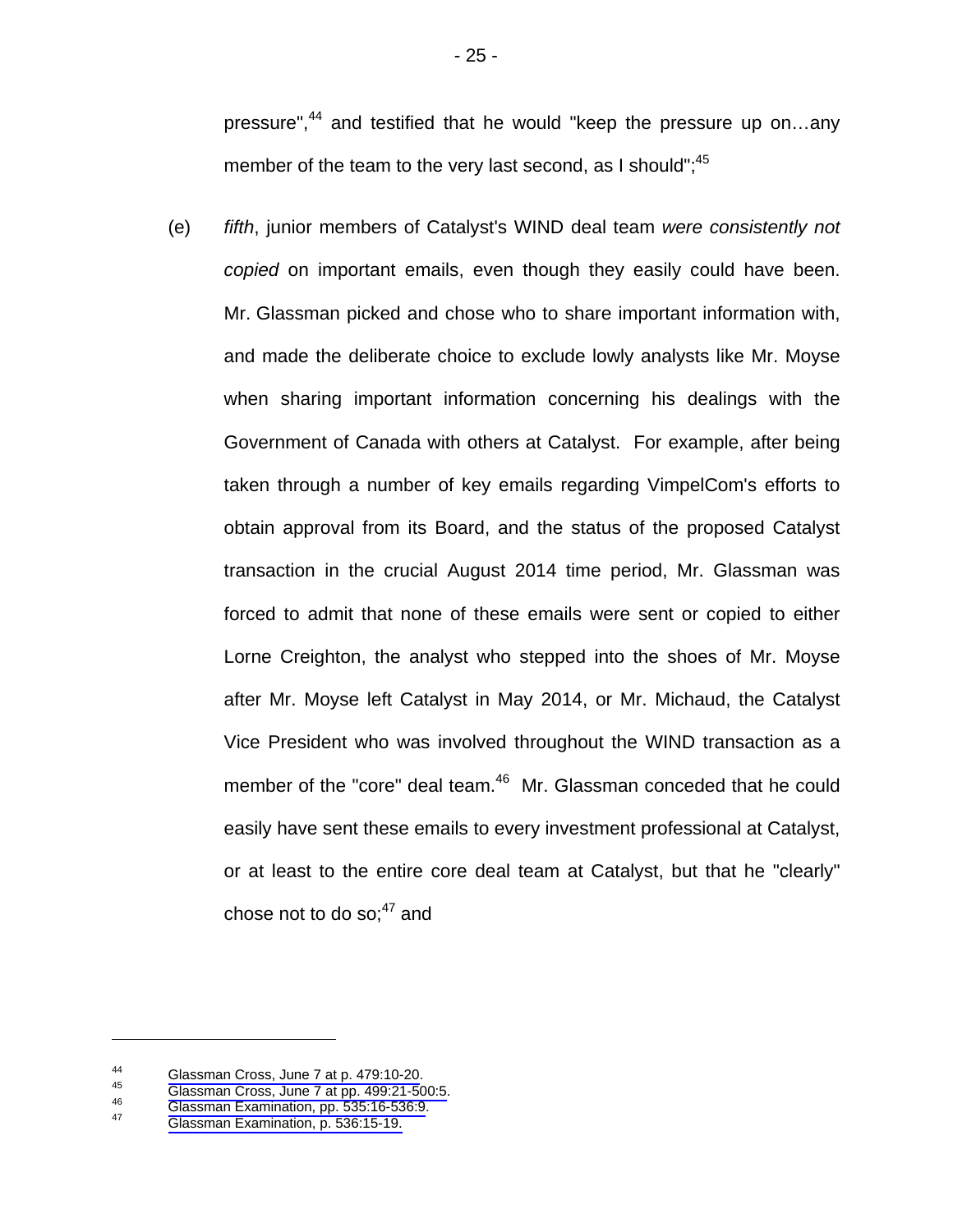(f) *finally*, in an email dated May 21, 2014, with his friend and fellow Catalyst analyst, Lorne Creighton, Mr. Moyse asked Mr. Creighton for an update on WIND. Mr. Creighton's response was telling: that he had "no real idea what's going on or if we're actually going to do the deal". $48$  This reflects the reality of life at Catalyst during the relevant period, and is impossible to reconcile with Mr. Glassman's unsubstantiated and self-serving assertions.

47. Catalyst's contentions regarding the decision-making process and structure at the firm are similarly unconvincing. Although Mr. Glassman maintained repeatedly in his argumentative testimony that he would "not approve something until the entire deal team and everybody agrees with it", $49$  this evidence is not credible. As put to him in cross-examination, in view of Mr. Glassman's remarkably arrogant and petulant approach in dealing with others, including his subordinates at Catalyst, it is impossible to imagine that a 26-year old analyst such as Mr. Moyse, the newest member of the Catalyst team and with little to no background, knowledge or experience, could scuttle a deal that Mr. Glassman was intent on proceeding with merely by voicing disagreement. Mr. Glassman claimed under oath, however, that any such disagreement "would have either been the end of the deal, or it would have caused increased analysis **until Mr. Moyse and the others agreed**".<sup>50</sup>

48. The contention that Mr. Moyse had veto power over every transaction contemplated by Mr. Glassman, Mr. De Alba or others at Catalyst during his tenure

1

<sup>48</sup> [BM0004981.](#page-0-0)<br>  $^{49}$ Glassman Cross, June 7 at pp. 346:21-350:8.<br>
50 [Glassman Cross, June 7 at pp. 351:17-352:15 \(emphasis added\).](#page-1-0)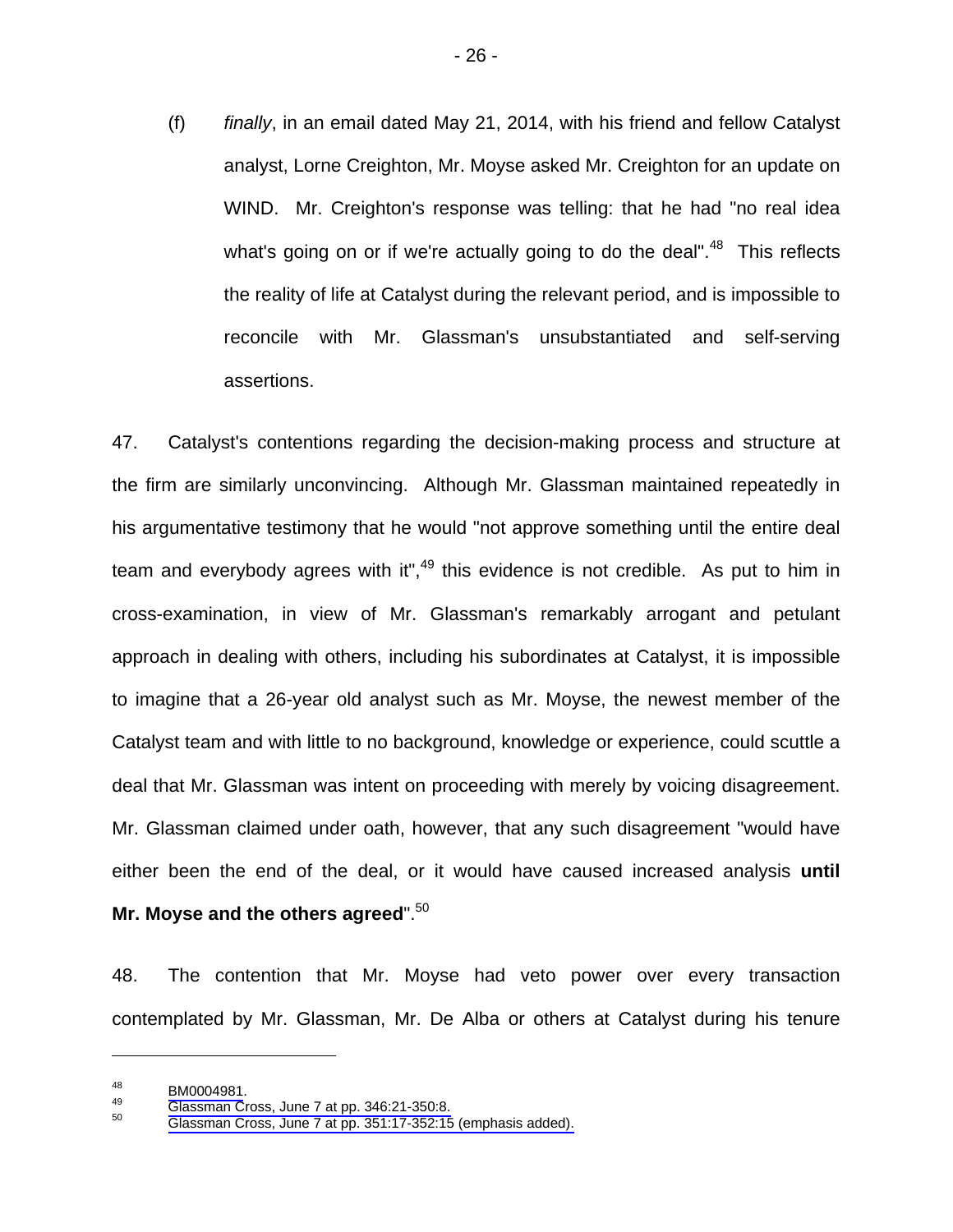there was also inconsistent with the evidence given by Mr. Riley twice on crossexamination leading up to this trial. It was Mr. Riley's testimony that although others at Catalyst could express their views, the "final say" on any new investment opportunity was "Newton Glassman's as the chief investment officer".<sup>51</sup> It is clear from this testimony that it was Mr. Glassman at Catalyst who was making the decisions, not Brandon Moyse or Lorne Creighton. The suggestion that he would have allowed Mr. Moyse to veto unilaterally any of his proposed investments strains credulity.

49. Catalyst's contention that the firm was characterized by a "flat, flat" structure is consistent with Mr. De Alba's claim that Catalyst analysts were "most likely to…become partners at Catalyst".<sup>52</sup> In cross-examination, Mr. De Alba admitted that in its fourteen years, Catalyst had not promoted a single analyst or associate to partner.<sup>53</sup>

50. Even if this Court were somehow to accept the evidence of Messrs. De Alba, Glassman and Riley regarding Catalyst's "flat, flat" structure, the logical extension of this premise is not that Mr. Moyse knew "everything" the Partners or other investment professionals at Catalyst knew about the WIND file. Mr. Riley testified that at Catalyst, even key members of deal teams were sometimes not advised of key pieces of information through oversight or because of tight timeframes. For example, if this Court accepts the evidence of Mr. Riley that even he, one of three Partners and the Chief Operating Officer of Catalyst, did not know about VimpelCom's request for a break fee

<sup>51</sup> TRAN000397 at qq. 206-20; TRAN000920 at qq. 68-70; Glassman Cross, June 7 at pp. 346:21-350:8.<br>
De Alba Chief, June 6 at p. 138:18-23.<br> [De Alba Cross, June 6 at pp. 170:10-171:21.](#page-1-0)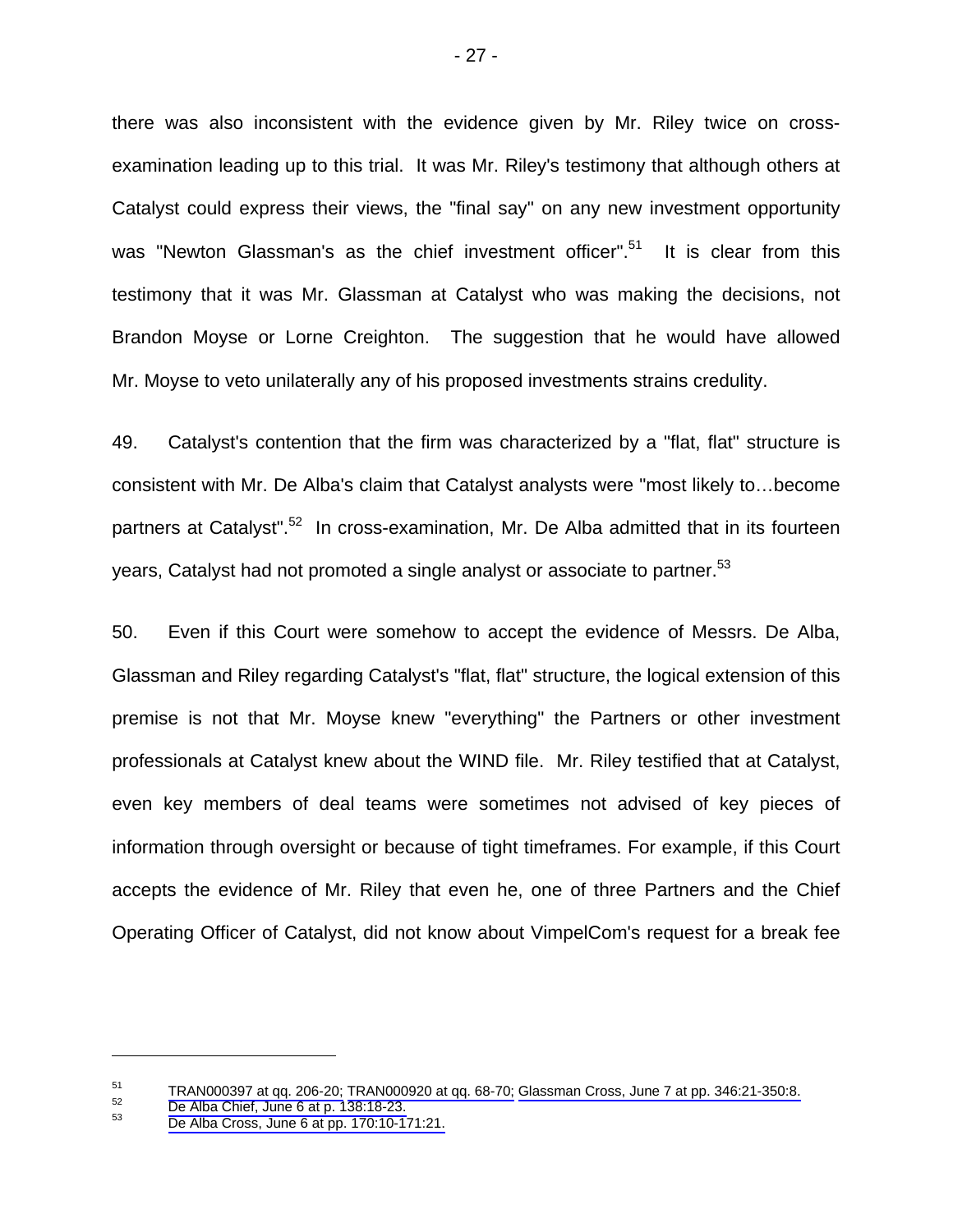in August 2014, the Court must necessarily disbelieve Catalyst's evidence that everyone at Catalyst was always well-informed about everything.<sup>54</sup>

51. Even if Catalyst did operate using a transparent and flat model, the Court cannot find on that basis that Mr. Moyse had knowledge of all of Catalyst's regulatory strategy or knowledge regarding WIND, especially in the absence of specific evidence from Catalyst as to what Mr. Moyse allegedly was told and when. This is particularly so given Catalyst's failure to produce important documents that have a direct bearing on this contention.

# *iii. Catalyst's Monday meetings*

52. Without any specificity, both Messrs. Glassman and De Alba professed that Catalyst's Monday meetings would necessarily have instilled in Mr. Moyse knowledge of Catalyst's confidential regulatory strategy.

53. This evidence is simply not credible. While Messrs. De Alba and Glassman stressed the importance of Catalyst's Monday meetings, they did so in irreconcilable fashions. The end result was that the testimony given by Messrs. Glassman and De Alba in respect of this issue was inconsistent and entirely uncorroborated by contemporaneous documentary evidence, as follows:

(a) *first*, Catalyst did not produce a single document relating to any Monday meeting, including not one single information "package", "agenda", memo, note, attendance list, electronic calendar appointment, or scrap of paper. There are quite simply **no** contemporaneous documents evidencing that

<sup>54</sup> [Riley Cross, June 8 at p. 594:1-7](#page-1-0); [Glassman Affidavit, sworn May 27, 2016 at para. 46.](#page-1-0)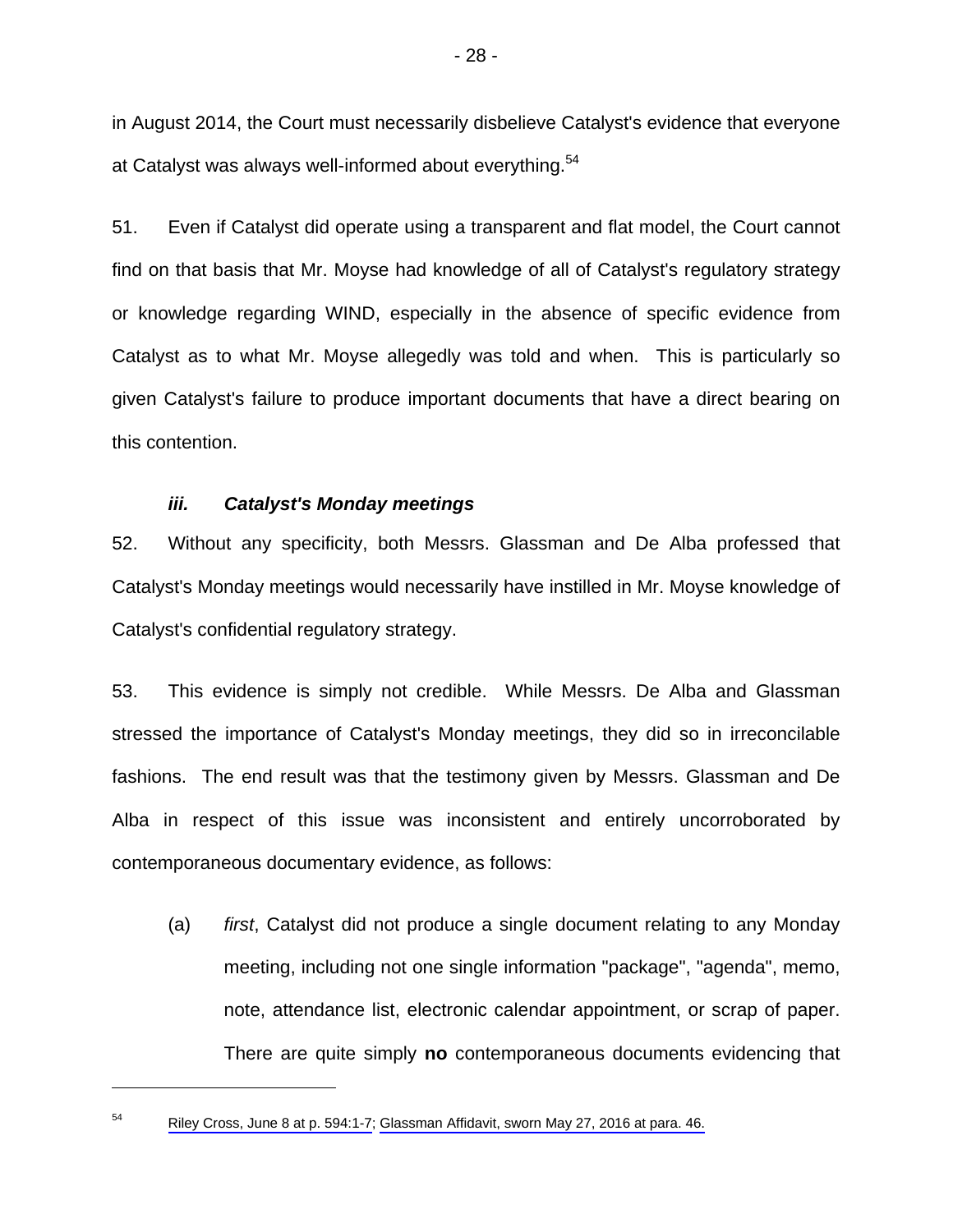WIND in general, or Catalyst's confidential regulatory strategy in particular, were ever discussed at a Monday meeting, let alone that Mr. Moyse was present at such a meeting. This is so even though Mr. Glassman contended that Catalyst's proprietary \$14 million software program enabled Catalyst to generate meeting packages for every one of these Monday meetings, that were then made available to everyone who attended each of these meetings.<sup>55</sup> Mr. Glassman was unable to explain in cross-examination why none of these packages has been produced in this proceeding by Catalyst;

(b) *second*, Catalyst acknowledged in its "revised" answers to undertakings and advisements from the examination for discovery of Mr. De Alba conducted several weeks ago, on May 11, 2016, that "Catalyst's investment team has reviewed all notebooks and notes and cannot locate **any** existing notebooks or notes concerning WIND".<sup>56</sup> In short, if Catalyst's investment professionals were taking notes at these allegedly "mandatory" and informative Monday meetings, none of them deigned to take a note at any time concerning WIND or the notes were disposed of or destroyed by Catalyst within the very short time period before Catalyst commenced this litigation in June 2014 (while the WIND transaction was ongoing at Catalyst);

<sup>&</sup>lt;sup>55</sup> Glassman Chief, June 7, at pp. 314:15-315:25.<br><sup>56</sup> [Catalyst Revised Answers to Undertakings and Advisements from the Examination of De Alba,](#page-1-0) held May 11, 2016 at U/A No. 15.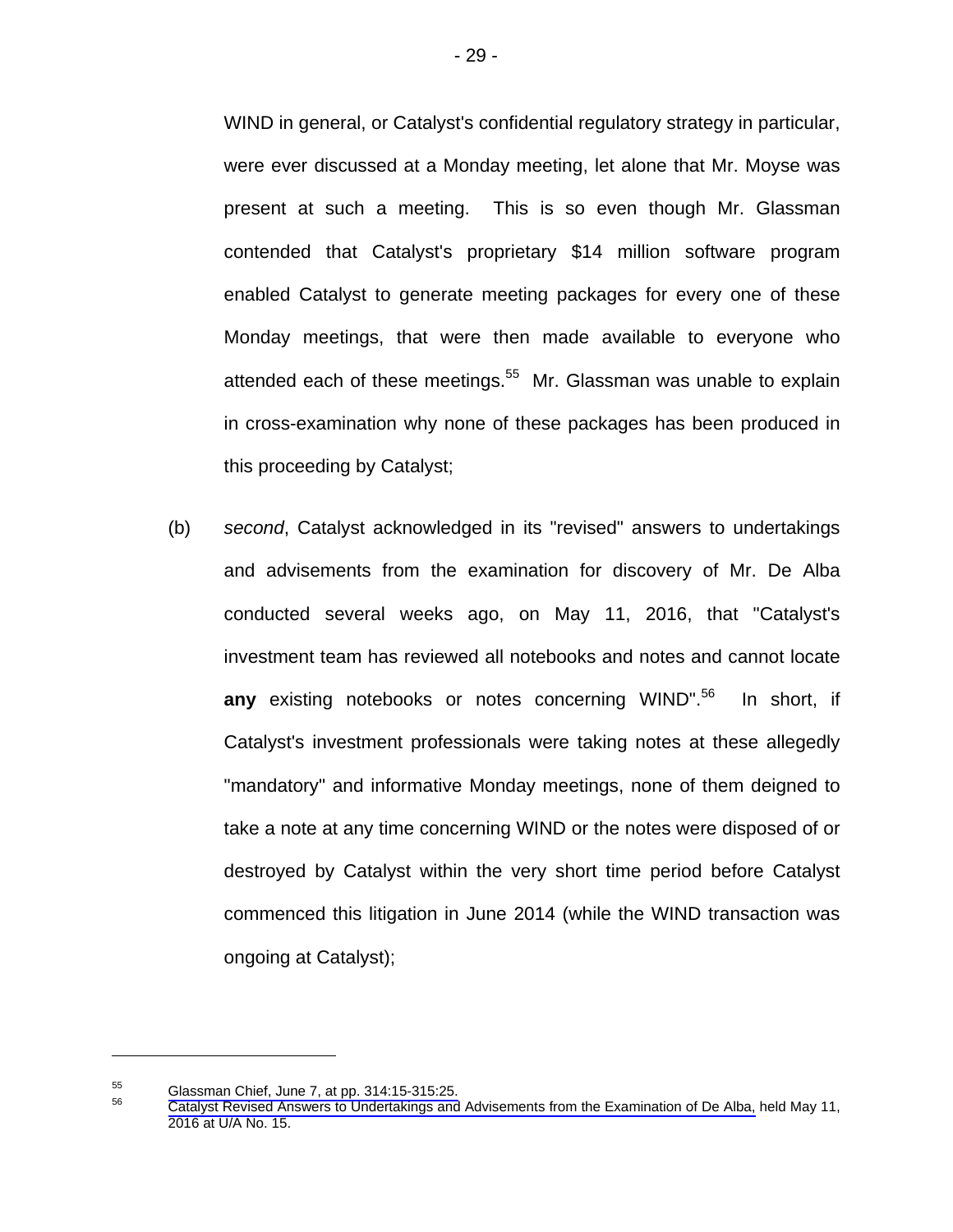- (c) *third*, as set out above, the evidence of Messrs. De Alba and Glassman in respect of this issue cannot be reconciled. When Mr. De Alba was crossexamined about what kinds of documents are created by Catalyst in relation to Monday meetings, he referred only to one-page "agendas" (none of which has ever been produced). He was then asked the following questions and gave the following answers: $57$ 
	- *Q. Beyond the one-page agenda that we discussed, no one prepared any other written material to be reviewed at Monday morning meetings?*
	- *A. Usually not. The discussions are verbal. I mean, people might prepare for those meetings with their own notes, but there is no formal materials.*
	- Q. And no one at Catalyst prepares formal minutes of what is discussed at those meetings?
	- A. That's correct.
	- Q. No one at Catalyst prepares a to-do list following those meetings?
	- A. That's a responsibilities are assigned.
	- Q. But there's no formal "here's what we discussed at today's Monday morning meeting", "here are the assignments coming out of the Monday meeting?"
	- A. A verbal discussion and assignment of task, I would consider that formal.
	- Q. But not in writing?
	- A. Correct.
	- *Q. And no one at Catalyst ever took and retained any notes from a Monday morning meeting that relate to Wind?*
	- *A. Not that I'm aware of.*

<sup>57</sup> [De Alba Cross, June 6 at pp. 175:5-176:11.](#page-1-0)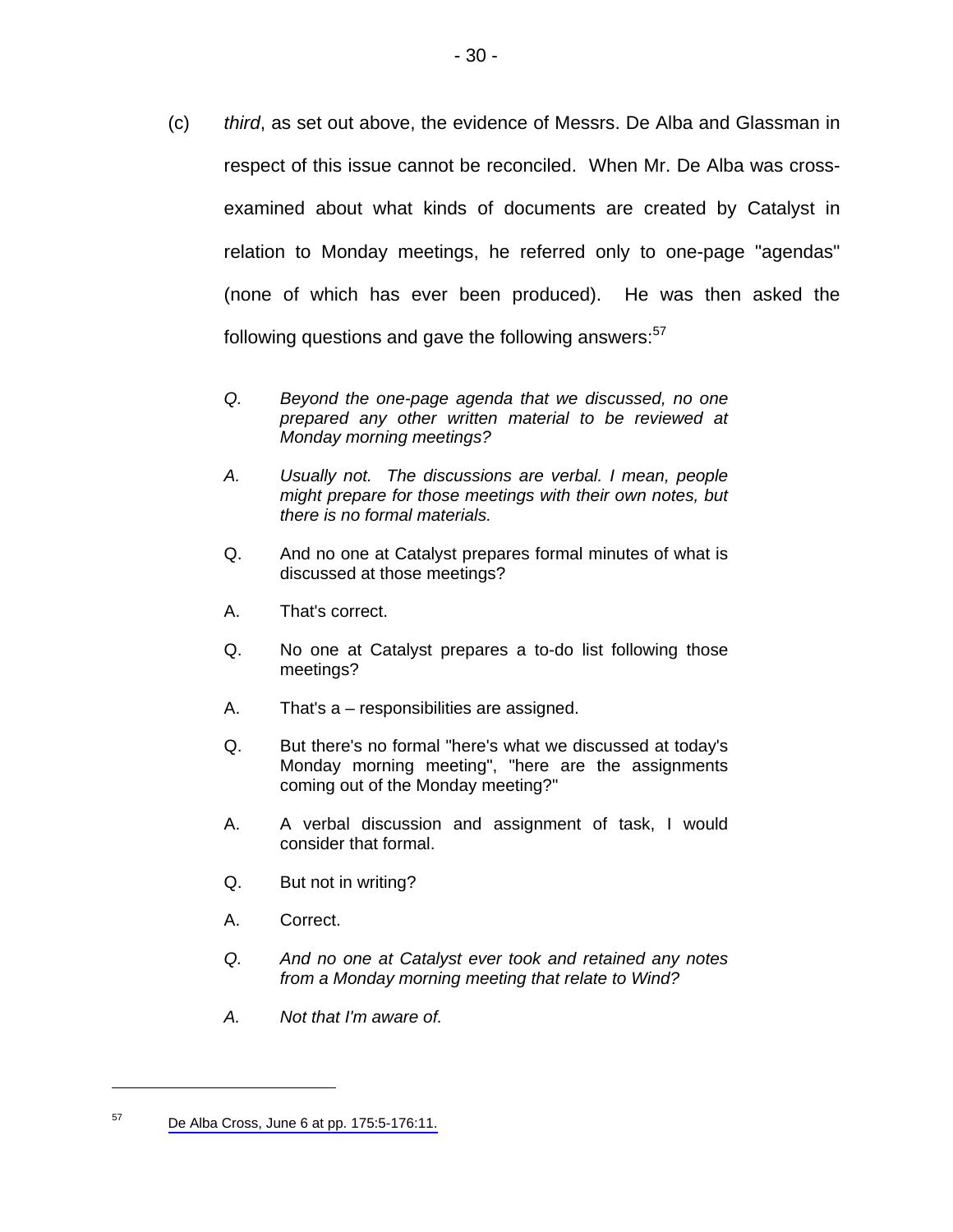- *Q. And no one at Catalyst prepared any presentations regarding Wind for use at a Monday morning meeting as a Word document or a PowerPoint or an Excel spreadsheet?*
- *A. That would not be the practice.*

By contrast, Mr. Glassman boasted during his evidence in chief about Catalyst's "14 million dollar proprietary software" which, he claimed, generates a comprehensive information package in advance of each and every Monday meeting. Mr. Glassman described in considerable detail the various "sections" of this package, including sections on Catalyst's deal pipeline, live deals, everything in Catalyst's portfolio, and allocation of staffing. To bolster his claims about these missing, non-produced "packages", Mr. Glassman stated that "in every [Monday] meeting we intentionally go through all three sections". He further testified that at each Monday meeting, printed copies of the package are made available for everyone.<sup>58</sup> When cross-examined on the subject, Mr. Glassman had no explanation for why none of these comprehensive "packages" was produced by Catalyst. His first ventured explanation was that the packages contained not only information about WIND, but also other confidential information. When he apparently realized that this would have called into question Catalyst's fulfillment of its production obligations, he attempted to distance himself from Catalyst's decision not to produce the packages by stating: "I have no idea whether it was discussed with Mr. Riley or whether it was a decision of counsel based on privilege or confidentiality. I have no idea why that decision was made, but it wasn't

<sup>&</sup>lt;sup>58</sup> Glassman Chief, June 7 at p. 314:15-22.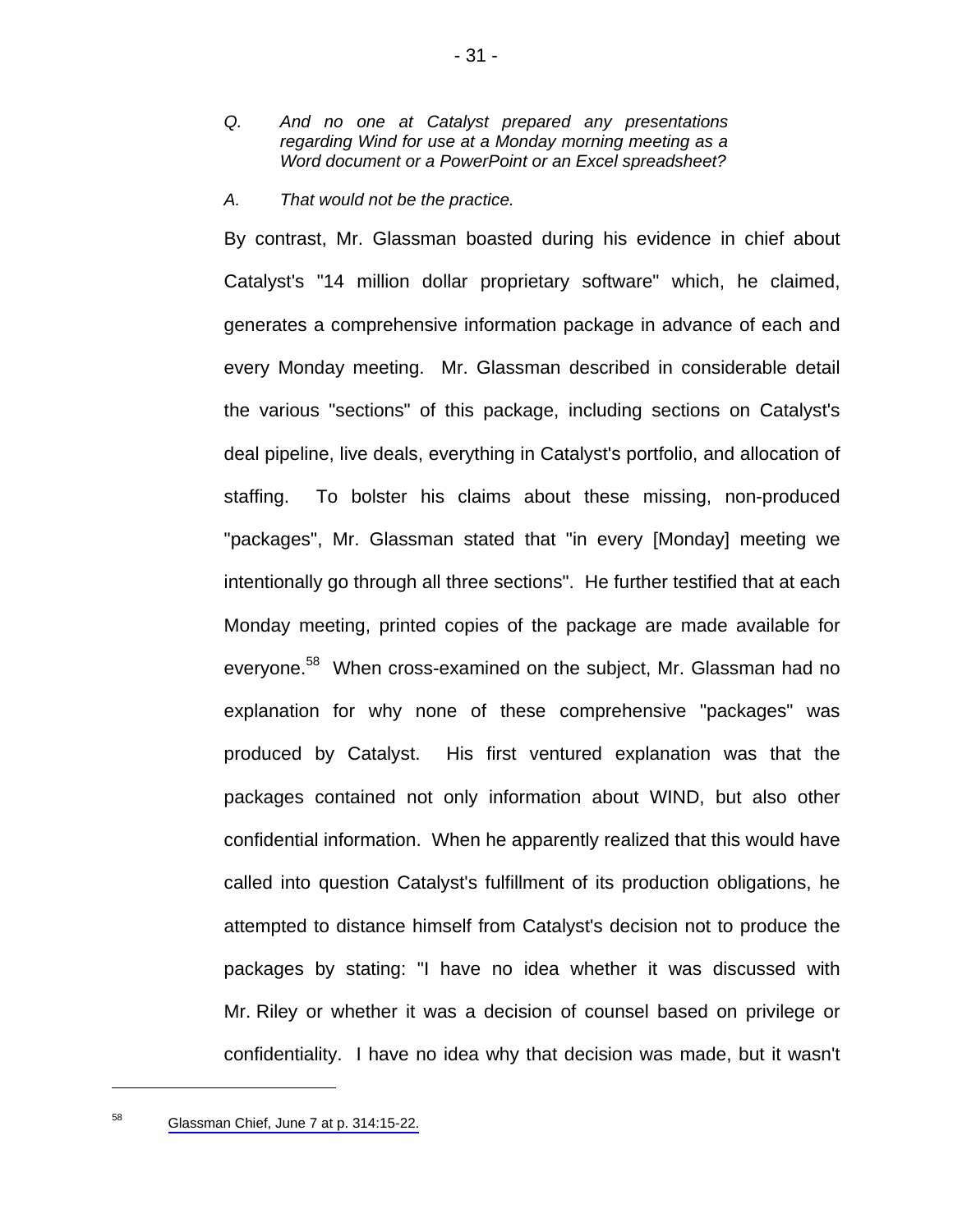made by me".<sup>59</sup> Both of these guesses were unfortunate, given that Catalyst could simply have redacted any irrelevant confidential information the packages may have contained. Moreover, Catalyst's Schedule B lists only six documents, none of which is a Monday meeting package. When it was suggested to Mr. Glassman that he was just guessing at possible explanations for why no Monday meeting packages were produced, he stated: "I'm not guessing. I'm not even providing you with a guess. I have no idea";<sup>60</sup> and

(d) *finally*, neither Mr. Glassman or Mr. De Alba gave evidence of any specific Monday meeting in which they informed Catalyst's WIND deal team in general, or Mr. Moyse in particular, of Catalyst's confidential regulatory strategy. Nor could they identify any particular meeting attended by Mr. Moyse in which any specific piece of information was allegedly discussed. Instead, they asserted generically that, in general, the WIND deal was discussed. Self-serving and non-specific evidence of this nature is probative of nothing, and more dangerous than helpful.

54. In summary, the evidence of Catalyst's witnesses regarding the nature and significance of the Monday meetings is vague, contradictory, and simply cannot be relied upon.

55. On the other hand, Mr. Moyse has given plausible evidence about the nature and extent of Catalyst's Monday meetings. He readily admitted to attending them regularly,

 $^{59}$  [Glassman Cross, June 7 at p. 356:10-357:](#page-1-0)6<br> $^{60}$  Glassman Cross, June 7 at p. 357: 7-12.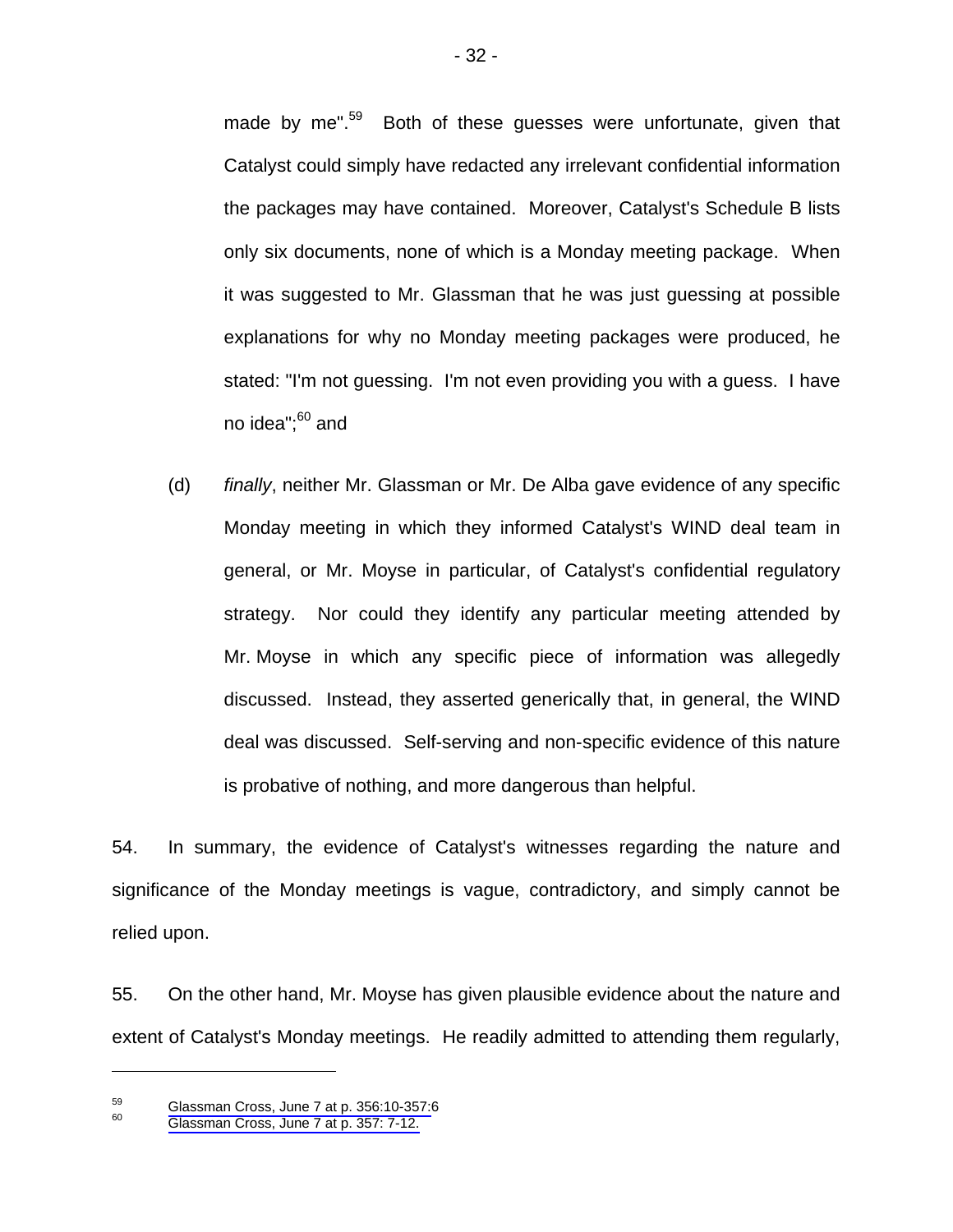but noted that the bulk of those meetings were spent discussing general macroeconomic issues as opposed to specific transactions that Catalyst was actively pursuing.61 Importantly, Mr. Moyse expressly denied having had a sophisticated level of knowledge or understanding with respect to Catalyst's regulatory strategy concerning WIND, and gave specific responses to vague statements made by Messrs. De Alba and Glassman regarding what was discussed regarding WIND at Monday meetings. To Mr. Moyse's recollection many of these discussions simply did not occur.<sup>62</sup>

56. In summary, Catalyst has been unable to establish that Mr. Moyse learned *anything* about Catalyst's confidential regulatory strategy for WIND at the Monday meetings.

### *iv. Mr. Moyse Had Limited Involvement in the Creation of Catalyst's March 27 and May 12 "Canada Wireless Presentations"*

57. Much has been made by Catalyst concerning Mr. Moyse's involvement in the creation of the March 27 and May 12 "Canada Wireless Presentations".<sup>63</sup> This narrow focus is necessary because these two presentations comprise the sum total of all of Catalyst's contemporaneous documentary evidence that Mr. Moyse knew or worked on anything regarding Catalyst's allegedly confidential regulatory strategy on the WIND transaction.

58. Despite the importance of these two presentations to Catalyst's case, Mr. Moyse's involvement in their creation appears to have been limited to largely administrative or clerical tasks.

<sup>&</sup>lt;sup>61</sup> [Moyse Affidavit affirmed June 2, 2016, at para. 18.](#page-1-0)<br>
<sup>62</sup> [Moyse Affidavit affirmed June 2, 2016, at para. 32.](#page-1-0)<br> [CCG0011564 a](#page-0-0)[nd](#page-1-0) CCG0009517.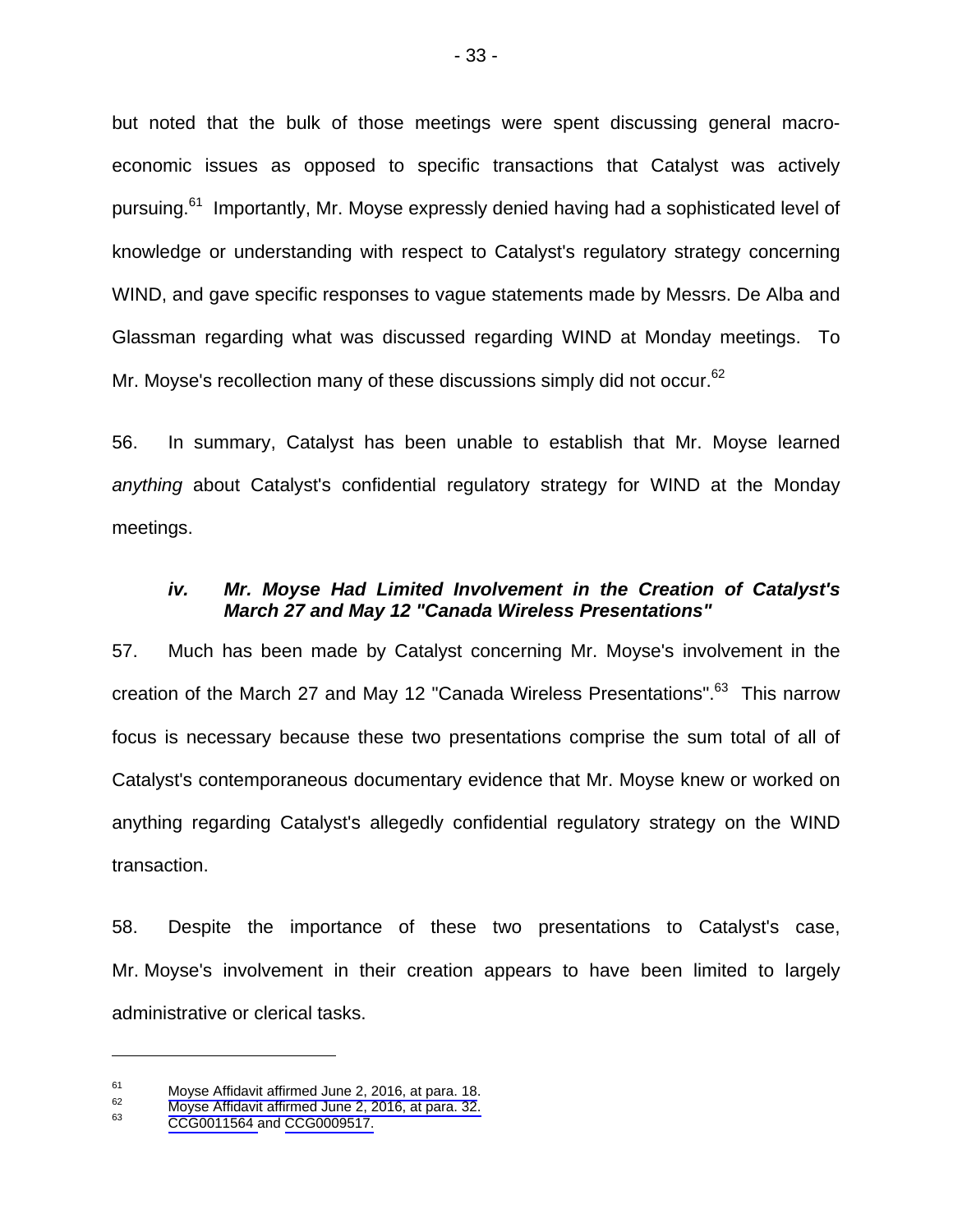59. Although Messrs. De Alba and Glassman asserted repeatedly that Mr. Moyse "led" the creation of the March 27 Canada Wireless Presentation, their self-serving statements in this regard are undermined by the objective evidence, as well as by Catalyst's inexplicable destruction of highly relevant evidence:

(a) the only document produced in this litigation by Catalyst that demonstrated *any* involvement by Mr. Moyse in the preparation of the March 27 PowerPoint was the email he sent attaching the presentation.<sup>64</sup> There was no corroborating documentary evidence of the numerous drafts over many weeks about which Mr. Glassman testified. Furthermore, Catalyst appears to have disposed of or destroyed the "notes" of Glassman, Riley and De Alba that were used to prepare the presentation. Those notes are the best evidence of the role that Mr. Moyse actually played in preparing the presentation, and Catalyst should be held accountable for their destruction. An adverse inference should be drawn that if those notes had been produced, they would have undermined the position of Catalyst in respect of this issue. The complete lack of associated contemporaneous documentation supports Mr. Moyse's evidence that the presentation was not "based on extensive internal prior discussions" as Mr. Glassman now claims.<sup>65</sup> Furthermore, the late hour

 $^{64}$  [CCG0011564.](#page-0-0)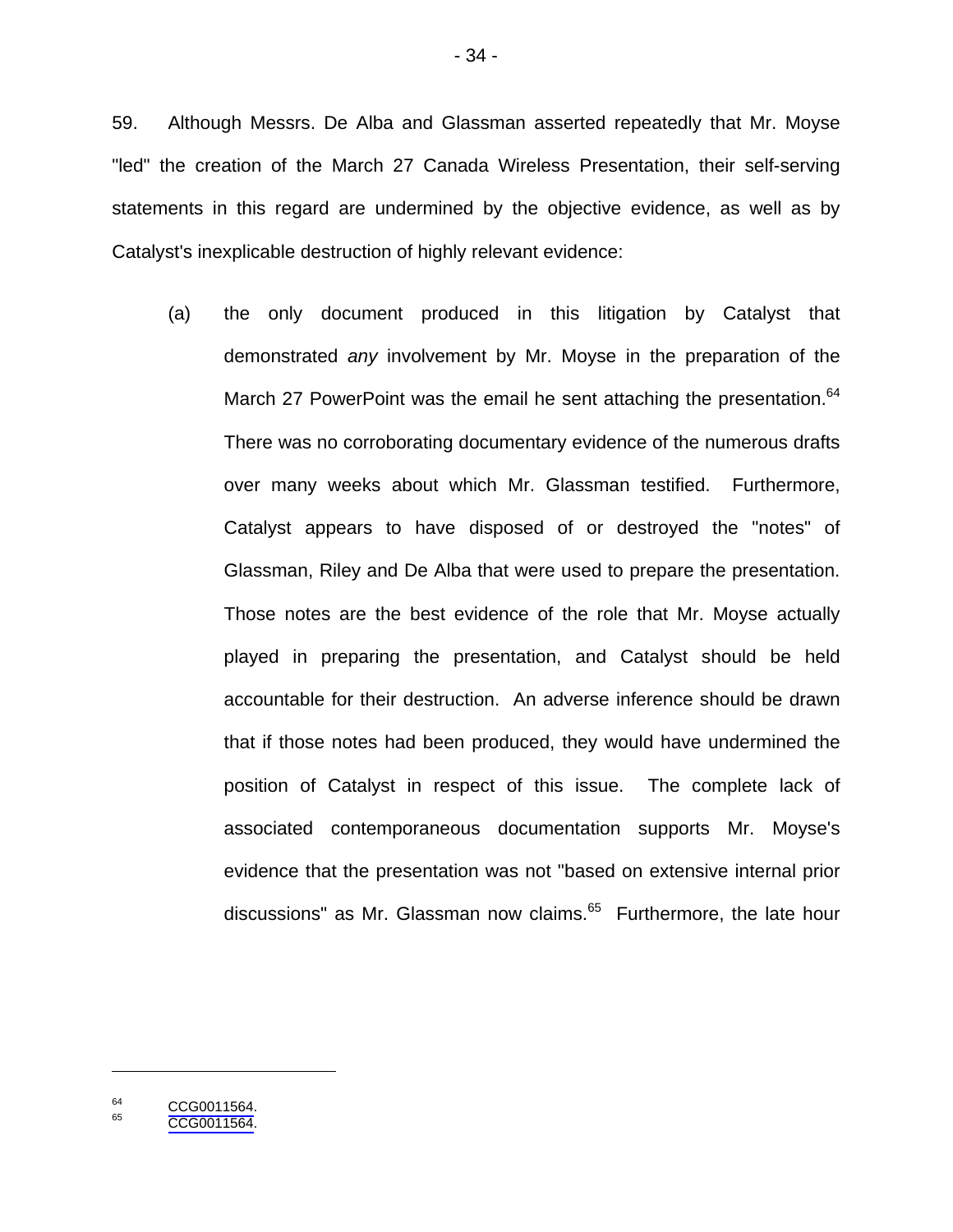when Mr. Moyse's email was sent also supports Mr. Moyse's evidence that "the workplace was frantic" while he was putting together the slides; $66$ 

- (b) other than Mr. Moyse's basic, *pro-forma* analysis (discussed further below) which was incorporated into the March 27 presentation, Mr. De Alba conceded in cross-examination that there are no emails assigning Mr. Moyse any research tasks to be incorporated into the March 27 presentation.<sup>67</sup>
- (c) Mr. Moyse was not a longstanding member of Catalyst's "core" WIND deal team when he was asked to assist with preparing or editing the March 27 presentation. Rather, he only became involved in Catalyst's telecommunications team in or around March 2014, due to the departure of Andrew Yeh, a Catalyst associate on the telecommunications team who resigned in or around February 2014. He was wholly incapable of compiling a presentation of this nature as its author; $68$
- (d) the one fact agreed upon by both Mr. Moyse and the Catalyst witnesses is that Mr. Glassman, rather than Mr. Moyse, was the architect of Catalyst's regulatory strategy. Indisputably, when Mr. Moyse was formatting the presentation, he did so based on notes that were given to him by at least some sub-group of the three Catalyst Partners. Although Mr. Glassman attempted to disavow in cross-examination his sworn Affidavit testimony

<sup>&</sup>lt;sup>66</sup> [Moyse Affidavit affirmed June 2, 2016 at para. 41](#page-1-0).<br>
<sup>67</sup> De Alba Cross, June 6 at p. 215:8-22.<br>
<sup>68</sup> Moyse Affidavit affirmed June 2, 2016 at para. 29.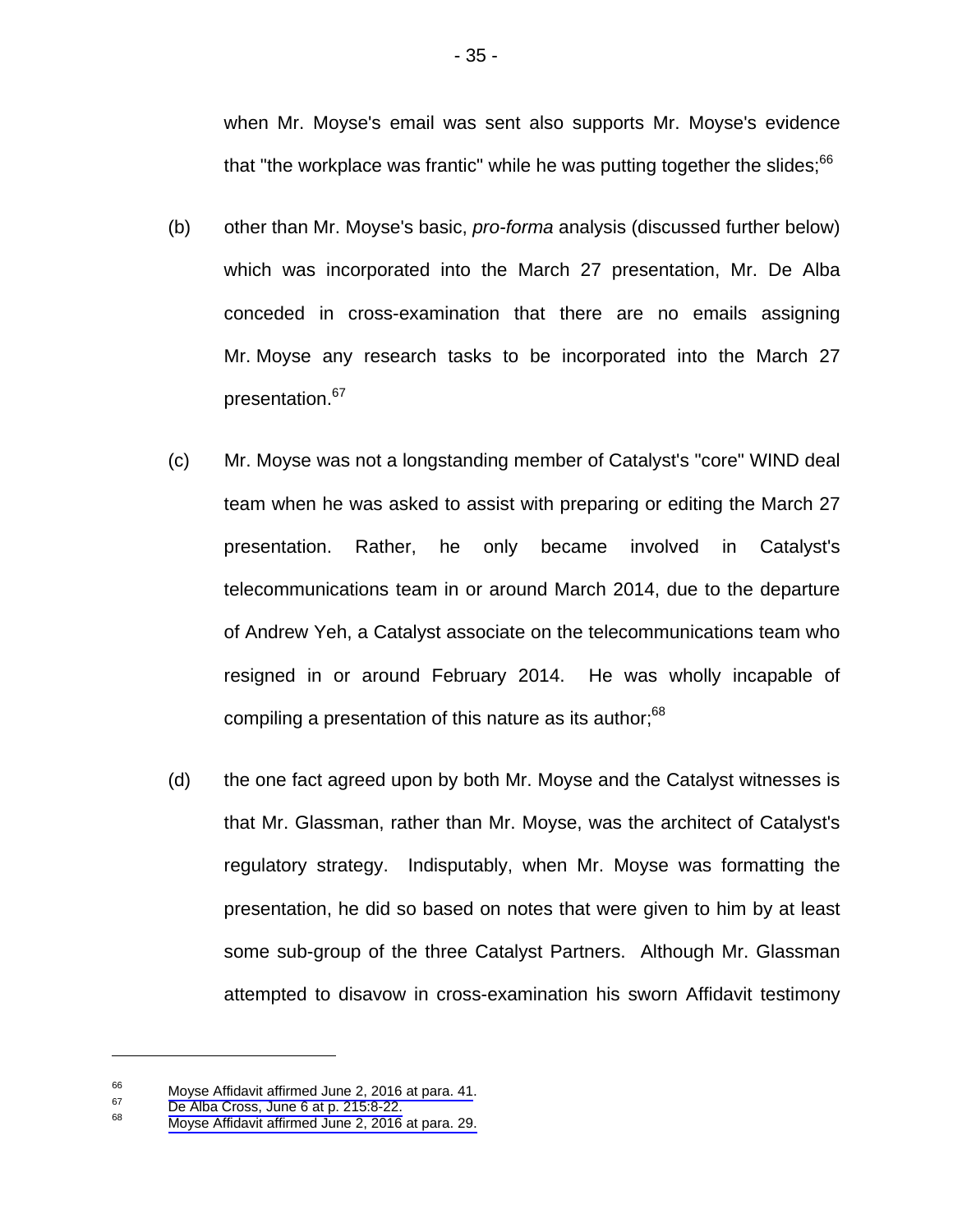from eleven days earlier concerning his role in the preparation of this presentation, and equivocated on whether or not he provided notes to Mr. Moyse,<sup>69</sup> the unavoidable fact remains that Mr. Moyse was relying on the work product of his superiors in formatting the March 27 presentation; and

(e) Mr. Moyse was not invited to attend the Government meetings on March 27 or May 12, despite Catalyst's contention that he "led" the creation of the PowerPoint. And there is no record whatsoever of anyone from Catalyst having reported back to Mr. Moyse concerning what transpired during either of these meetings with the Government of Canada.<sup>70</sup>

60. Similarly, despite contending that Mr. Moyse "led" the creation of the May 12, 2014 Canada Wireless Presentation, Catalyst once again produced **zero** documents surrounding the creation of the presentation, with the notable exception of an email chain between Mr. Glassman and Mr. De Alba on May 12, 2014.<sup>71</sup> In this email chain, Mr. Glassman sent Mr. De Alba and Mr. Michaud an email at 9:41 am asking whether there were any "analysis/docs avail for today's mtngs?". This was a reference to the May 12 Canada Wireless Presentation. Mr. De Alba responded at 10:56 am: "Fasken will give you the presentation in Ottawa. We are finishing it now".<sup>72</sup>

<sup>&</sup>lt;sup>69</sup> Glassman Cross, June 7 at pp. 380:24-383:4.<br>
<sup>70</sup> [De Alba Cross, June 6 at pp. 214:1-215:7.](#page-1-0)<br>
<sup>72</sup> [CCG0009509.](#page-0-0)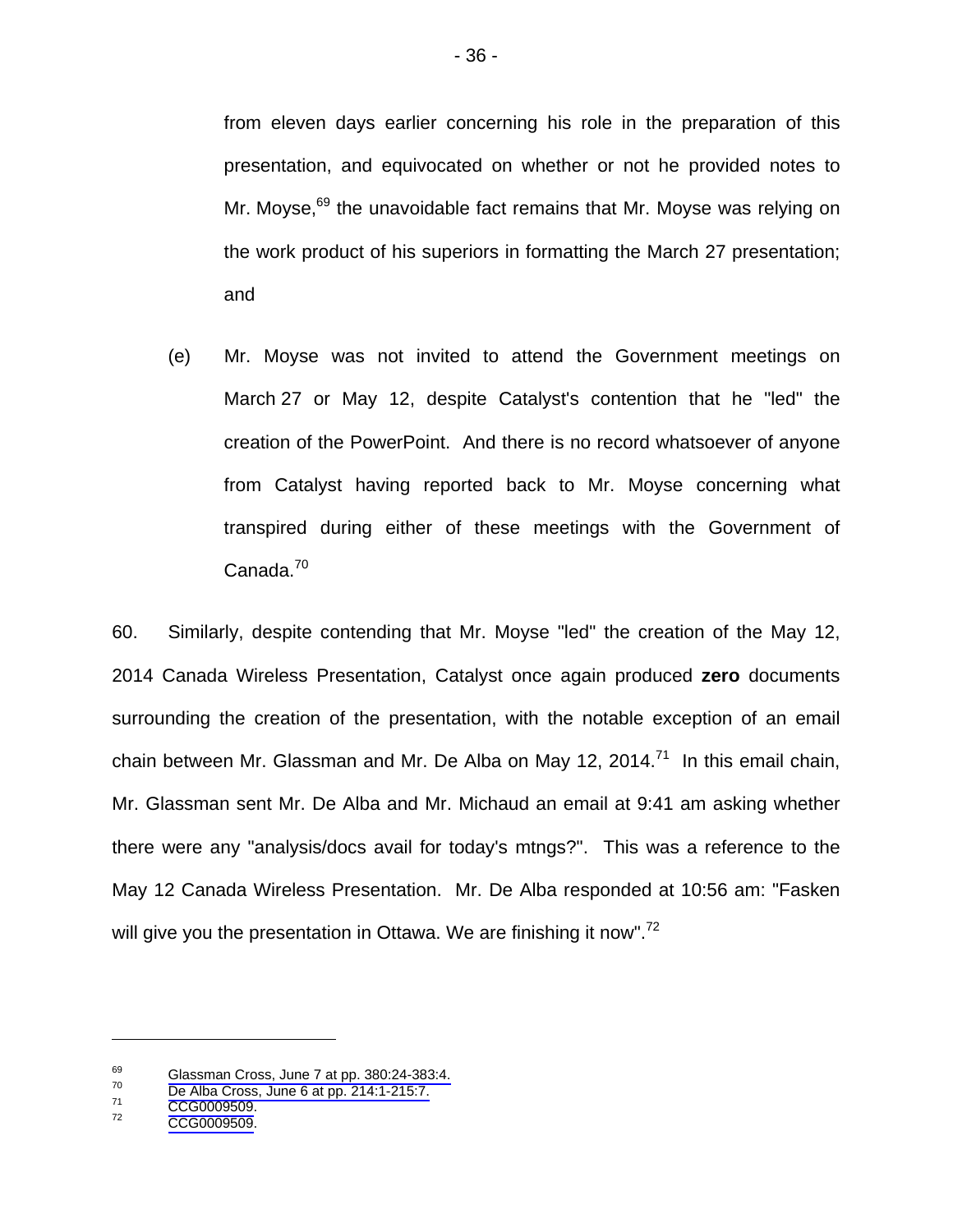61. This contemporaneous email exchange is completely at odds with Catalyst's repeated contention that Mr. Moyse "led" the creation of the May 12 presentation. Mr. Glassman did not send his first email asking for documents to Mr. Moyse, most likely because he did not know Mr. Moyse was involved. Mr. De Alba's reply did not copy Mr. Moyse, and stated that "we" are finishing it. Mr. De Alba's explanation that Mr. Glassman "might not have wanted to overwhelm Mr. Moyse with more pressure at that point in time<sup>"73</sup> is simply not credible, especially in light of Mr. Glassman's references to himself as "the instigator of pressure,"  $74$  and his testimony that he would "keep the pressure up on… any member of the team to the very last second, as I should".<sup>75</sup> This suggestion that Mr. Glassman fretted about the feelings of junior analysts borders on being risible, given his abrasive and uncalled for treatment of much more senior people at Catalyst.

62. Quite to the contrary, this email exchange suggests that Mr. Moyse's role in preparing the May 12, 2014 Canada Wireless Presentation has been vastly overstated by Catalyst. If Mr. Moyse truly "led" the creation of the presentation, Mr. Glassman would have emailed him and asked for it.

63. Furthermore, Mr. Glassman's evidence was that all of the Catalyst Partners played a role in preparing the PowerPoint.<sup>76</sup> Given this high-level input into the presentation, it is more likely that the key ideas and strategies outlined came from one or more of Catalyst's Partners. They most certainly did not emanate from Mr. Moyse.

<sup>73</sup> De Alba Cross, June 6 at p. 225:4-21.<br>
74 Glassman Cross, June 7 at p. 479:10-20.<br>
75 Glassman Cross, June 7 at pp. 499:21-500:5.<br>
76 Glassman Cross, June 7 at pp. 461:21-462:5.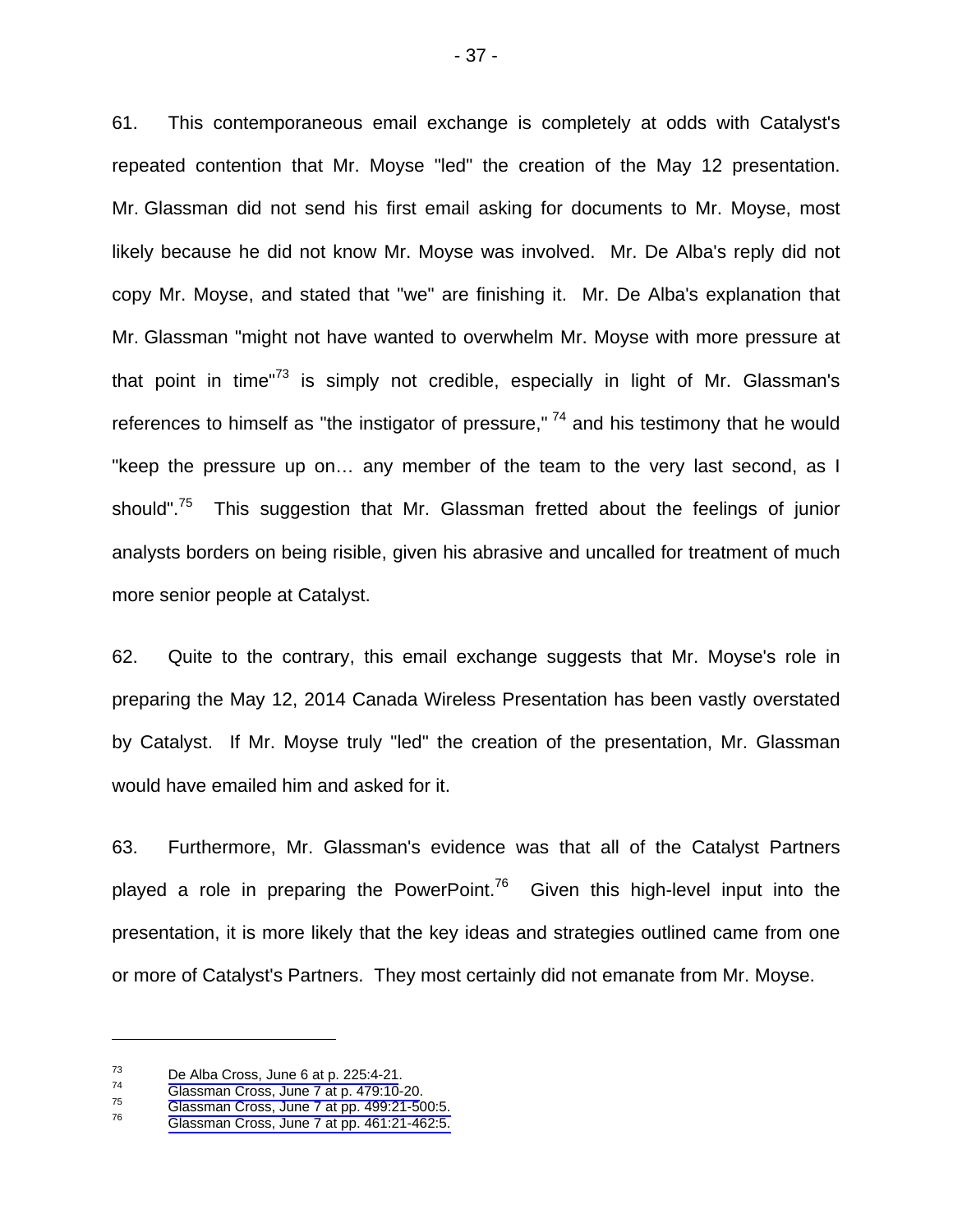## *v. Mr. Moyse's Express Denials of Intimate Knowledge or Understanding of Catalyst's Allegedly Confidential Regulatory Strategy are Credible and Consistent*

64. Mr. Moyse denied awareness, knowledge, or understanding of Catalyst's confidential regulatory strategy in at least five different ways:

- (a) while Mr. Moyse concedes that he was aware that Catalyst was considering the possibility of building out a fourth wireless carrier, he had no specific recollection of being made aware of Catalyst's internal opinion that a fourth wireless carrier could not survive without changes to the existing regulatory structure as described at paragraph 15 of the De Alba Affidavit or paragraph 10 of the Glassman Affidavit; $^{77}$
- (b) Mr. Moyse expressly denied awareness of the detailed analysis set out in paragraphs 20-28 of the Glassman Affidavit, and denied involvement in the specific analysis and conclusions found in paragraph 27 of the Glassman Affidavit;<sup>78</sup>
- (c) Mr. Moyse testified that the only regulatory risks related to WIND of which he was aware were: (i) whether or not the federal government would allow a new wireless entrant to sell its spectrum and/or be purchased by an incumbent; and (ii) the requirement for government approval of a sale; $^{79}$

<sup>77</sup> [Moyse Affidavit affirmed June 2, 2016, at paras. 25\(b\) and 26](#page-1-0).<br>
78 [Moyse Affidavit affirmed June 2, 2016, at para. 48.](#page-1-0)<br> [Moyse Affidavit affirmed June 2, 2016, at para. 70.](#page-1-0)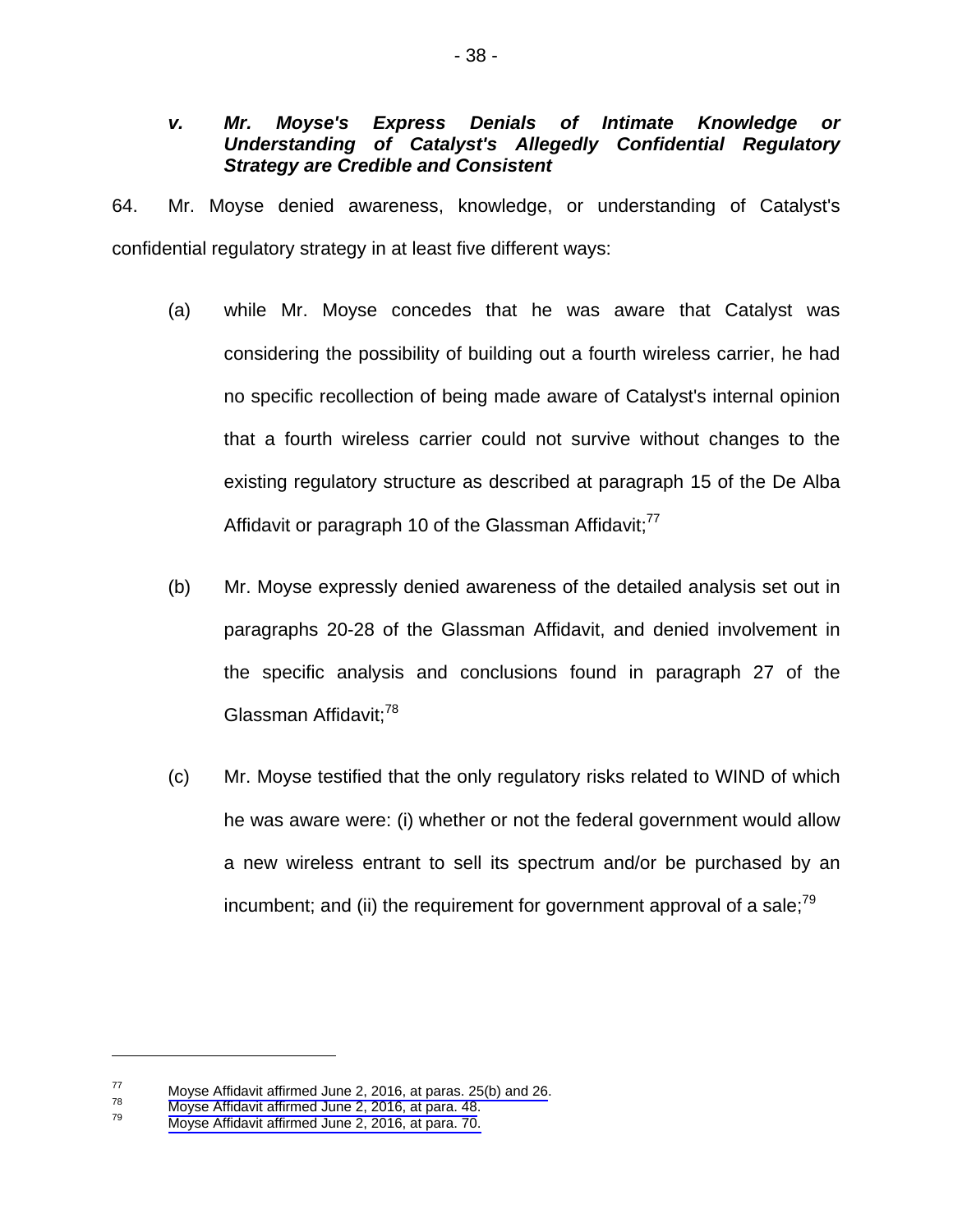- (d) Mr. Moyse testified that he "did not analyze the subject of regulatory risk, or any other regulatory issues facing WIND, and if anyone at Catalyst did such an analysis before I left, I was not aware of it";<sup>80</sup> and
- (e) Mr. Moyse testified that at the time he resigned from Catalyst on May 24, 2014, Catalyst had not yet decided on the issues of structure, price, or regulatory risk mitigation, and given the preliminary status of Catalyst's diligence at the time, it could not have meaningfully ascertained or resolved those issues by that date. $81$

65. These denials by Mr. Moyse are entirely consistent with his junior position at Catalyst, with his limited involvement in the telecommunications deal team, and with the contemporaneous documents.

66. Even if none of this were true, Catalyst's claims against West Face would still be doomed to failure. That is so because *all of the evidence* establishes that notwithstanding whatsoever Mr. Moyse may have known or understood concerning Catalyst's regulatory strategy, *he conveyed no information pertaining to that strategy to representatives of West Face at any time*, either prior to, during or following his brief period of employment with West Face in June and July 2014. At the very beginning of his testimony, Mr. Moyse explicitly denied providing, verbally or in writing, any confidential Catalyst information regarding WIND, Mobilicity, Catalyst's regulatory strategy or its telecommunications strategy to:

<sup>&</sup>lt;sup>80</sup> [Moyse Affidavit affirmed June 2, 2016, at para. 71.](#page-1-0)<br><sup>81</sup> [Moyse Affidavit affirmed June 2, 2016, at para. 72.](#page-1-0)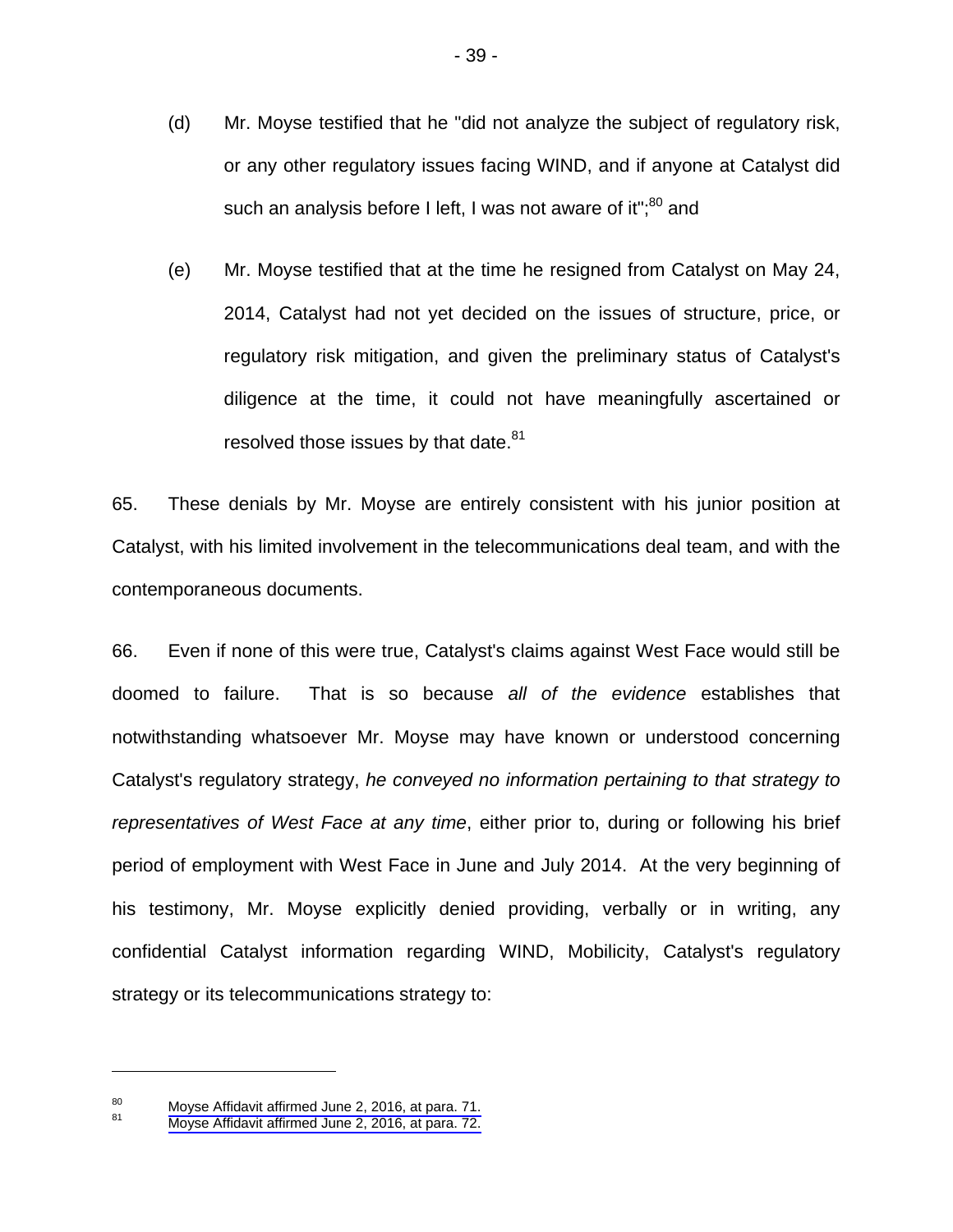- (a) Greg Boland;
- (b) Anthony Griffin;
- (c) Thomas Dea;
- (d) Peter Fraser;
- (e) Yu-Jia Zhu;
- (f) Alex Singh;
- (g) Supria Kapoor;
- (h) Anyone else at West Face;
- (i) Lawrence Guffey;
- (j) Hamish Burt;
- (k) anyone else affiliated with LG Capital Investors LLC or its special purpose investment vehicles;
- (l) Michael Leitner; and
- (m) anyone else affiliated with Tennenbaum Capital Partners LLC.

67. Similarly, Mr. Moyse explicitly denied giving Tony Lacavera, Simon Lockie, or anyone else at any of the Globalive entities any Catalyst confidential information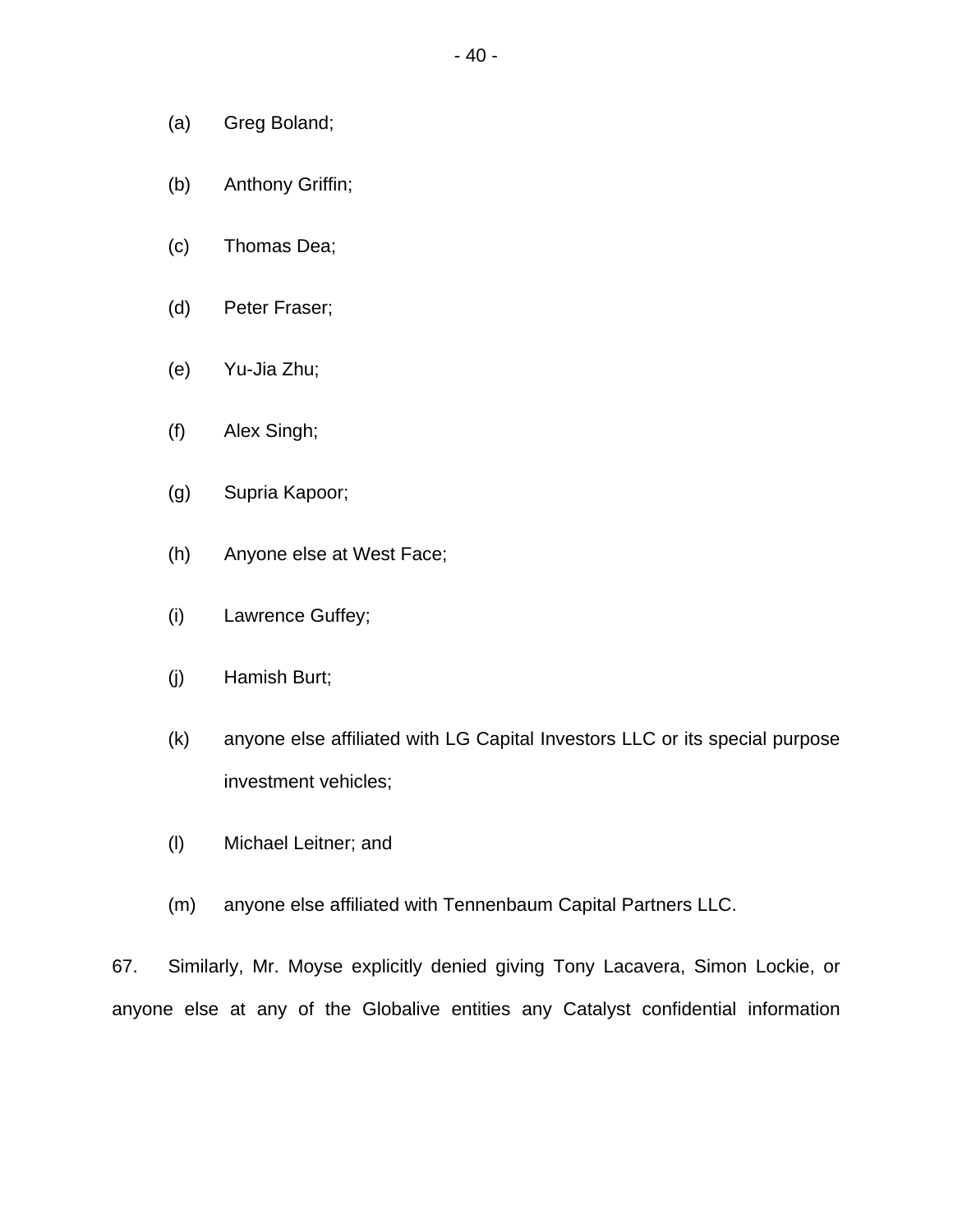regarding WIND, Mobilicity or Catalyst's regulatory strategy with the possible exception of during his due diligence duties at Catalyst, and certainly not since leaving Catalyst.<sup>82</sup>

68. All of Mr. Moyse's evidence in these respects was consistent with the evidence of every previous witness (including Catalyst's).<sup>83</sup> Indeed, there is no evidence that Messrs. Leitner, Burt or any representative of Tennenbaum or LG Capital or 64NM have ever met or spoken to Mr. Moyse.

# **C. March 2014: First Relevant Contact Between Mr. Moyse and West Face**

# *i. Mr. Moyse Begins Looking for Alternative Employment Due to Job Dissatisfaction and the Hostile Work Environment at Catalyst*

69. By late 2013, Mr. Moyse was dissatisfied with the work environment and his future prospects at Catalyst, and he began looking for alternative employment.

70. In particular, Mr. Moyse testified that his work at Catalyst between the fall of 2013 and the end of April 2014 was focussed almost exclusively on helping with the management of two Catalyst portfolio companies owned by Catalyst. He was surprised by how much of his time was consumed by his work on these portfolio companies, and was disappointed by the fact that he had no real power or responsibility when he was working at these companies on the ground. $84$  This evidence is corroborated by Mr. Dea's email to his partners in March 26, 2014, in which he notes that Mr. Moyse is "[l]ooking around because focus shifting from new business to current ops. Deal pipeline 'not great".<sup>85</sup>

<sup>82</sup> Moyse Chief, June 13 at pp. 1358:1 – 1359:23.<br>
83 Burt Chief, June 9, at p. 833:5-12; Leitner Chief, June 9, at p. 872:6-16.<br>
85 [Moyse Chief, June 13 at pp. 1361:11 – 1362:21.](#page-1-0)<br>
85 [WFC0079574.](#page-0-0)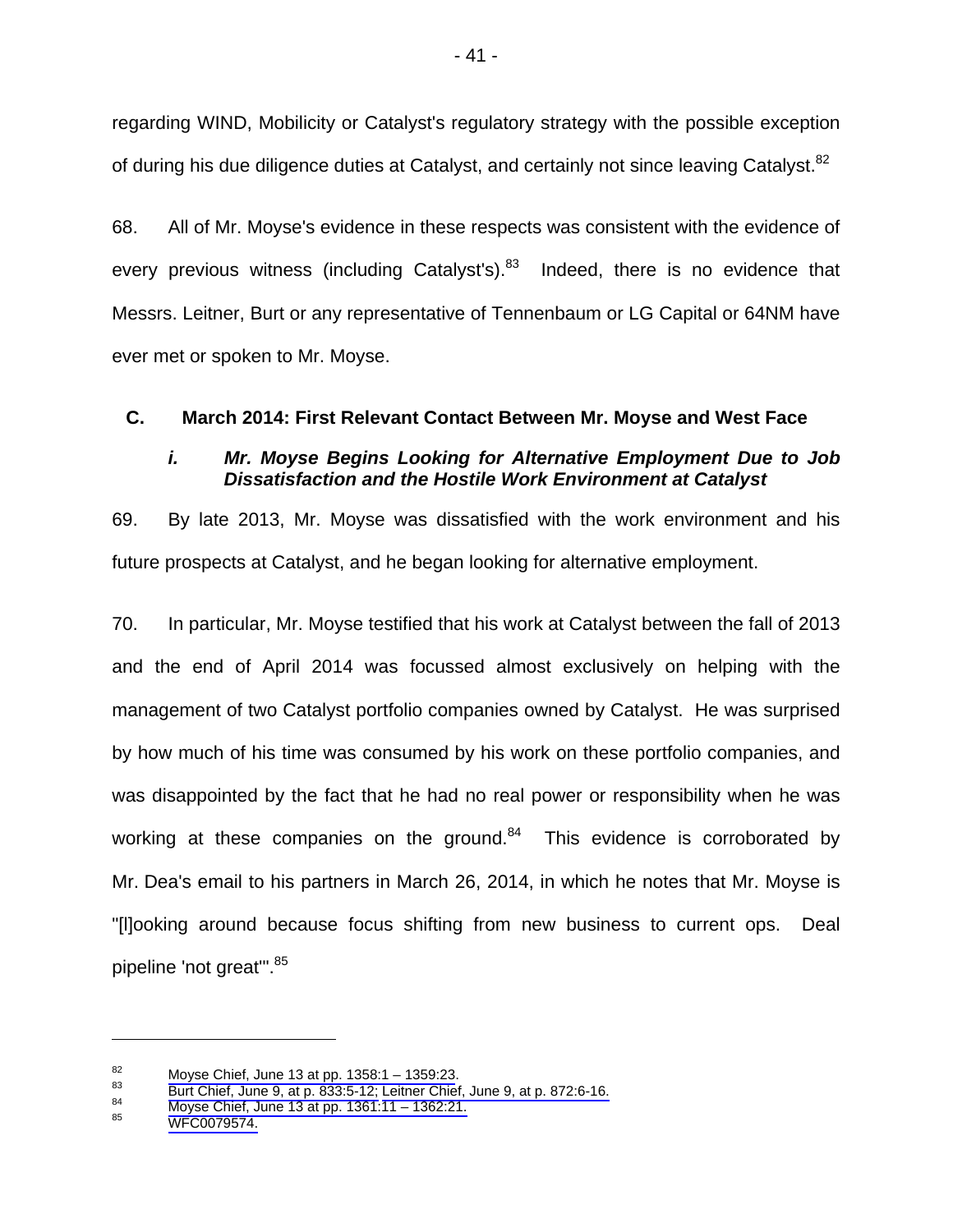71. Mr. Moyse was also dissatisfied with the hostile and toxic work environment at Catalyst.<sup>86</sup> In his Affidavit, affirmed July 7, 2014, Mr. Moyse deposed that while he was employed by Catalyst, Mr. Glassman would often have outbursts in the office – yelling, screaming, cursing profusely, and even making threats of violence directed at Catalyst's employees.<sup>87</sup>

72. This evidence should be accepted in its entirety. Catalyst made no effort to respond to or refute Mr. Moyse's testimony in this regard. Rather, its only reply was Mr. Riley's statement in his Affidavit sworn July 14, 2014 that he "[did] not intend to dignify those comments with a response".<sup>88</sup> Moreover, Mr. Moyse's evidence regarding Catalyst's hostile work environment was essentially corroborated by: (i) Mr. Glassman's conduct and testimony at trial, including his remarkable statement in open Court that he would "kill" Mr. De Alba if he ever took pressure off Catalyst's advisors; and (ii) Andrew Yeh's comments to Tom Dea about the Catalyst work environment while Mr. Dea was checking Mr. Moyse's references.<sup>89</sup>

73. Mr. Moyse also elaborated on the work culture at Catalyst in his testimony at trial. He told the Court that although he knew beforehand that Catalyst had a reputation for being an intense, difficult place to work, he was surprised by "how much on a daily basis it lacked  $\ldots$  respect and common decency".  $90$ 

<sup>86</sup> [Moyse Affidavit affirmed July 7, 2014 at para. 23](#page-1-0) (BM003688). See also [Moyse Affidavit affirmed June 2,](#page-1-0) 2016, at para. 113.<br> [Affidavit of Brandon Moyse sworn July 4, 2014, at paras. 23-25.](#page-1-0)<br> [Affidavit of James Riley sworn July 14, 2014, at para. 7](#page-1-0).<br>
Glassman Cross, June 7 at p. 478:1-10.<br>
Moyse Chief, June 13, at pp. 1363:8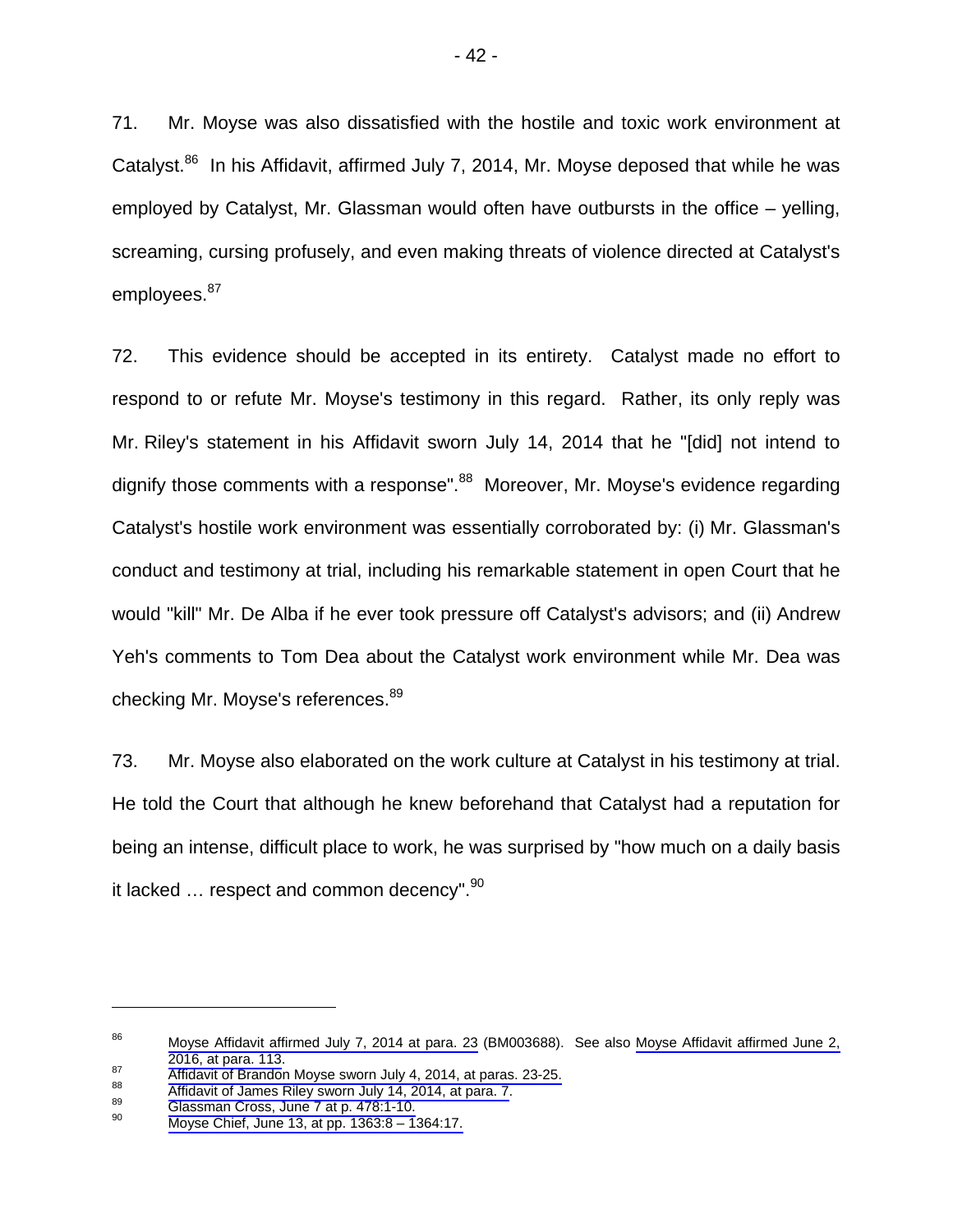*ii. Mr. Moyse Reaches Out to Mr. Dea Looking for a Job at West Face*  74. On March 14, 2014, Mr. Moyse emailed Mr. Dea looking for a job in response to a West Face press release announcing the launch of its Alternative Credit Fund.<sup>91</sup> As is evident from the face of this email,  $92$  the communication between Mr. Moyse and West Face was initiated by Mr. Moyse, rather than by West Face.

75. As Mr. Griffin explained at trial, West Face was looking to hire someone because it had just launched the Alternative Credit Fund, and so West Face "needed someone who had particular experience in all terms of credit". It was Mr. Dea's evidence in the court that there was a **critical** need for new analysts at West Face because of this Alternative Credit Fund: "[s]o we had a critical need for some additional analytical work to assist us in reviewing opportunities for the alternative credit fund, and we -- that is the only way I can put it, we had a critical need for that function".<sup>93</sup>

76. At the same time, West Face "needed additional analyst resources generally, and so the intention was to hire individuals who would be able to assist with the analysis or in investments for this alternative credit fund".<sup>94</sup>

77. As Mr. Dea noted in a later email, West Face saw Mr. Moyse as someone who could fill West Face's need for an analyst who could "grind out possible debt deals".<sup>95</sup> For this reason, Mr. Dea agreed to meet with Mr. Moyse.<sup>96</sup>

<sup>91</sup> [Dea Affidavit sworn June 3, 2016, at para. 8.](#page-2-0) As an aside, Mr. Moyse had Mr. Dea's contact information because Mr. Moyse had previously submitted a job application to West Face in 2012; see Dea Affidavit sworn June 3, 2016, at paras. 5-7. See also Dea Chief, June 10, at pp. 1203:19-1205:11.

WFC0031084.<br>
Dea Chief, June 10, p. 1221:6-17.<br>
Griffin Chief, June 8, p. 767:10-22.<br>
Dea Affidavit [sworn June 3,](#page-0-0) 2016,at para. 20; see als[o](#page-1-0) [WFC0109161.](#page-0-0)<br> [Dea Affidavit sworn June 3, 2016, at para. 9;](#page-1-0) see also Moyse Affid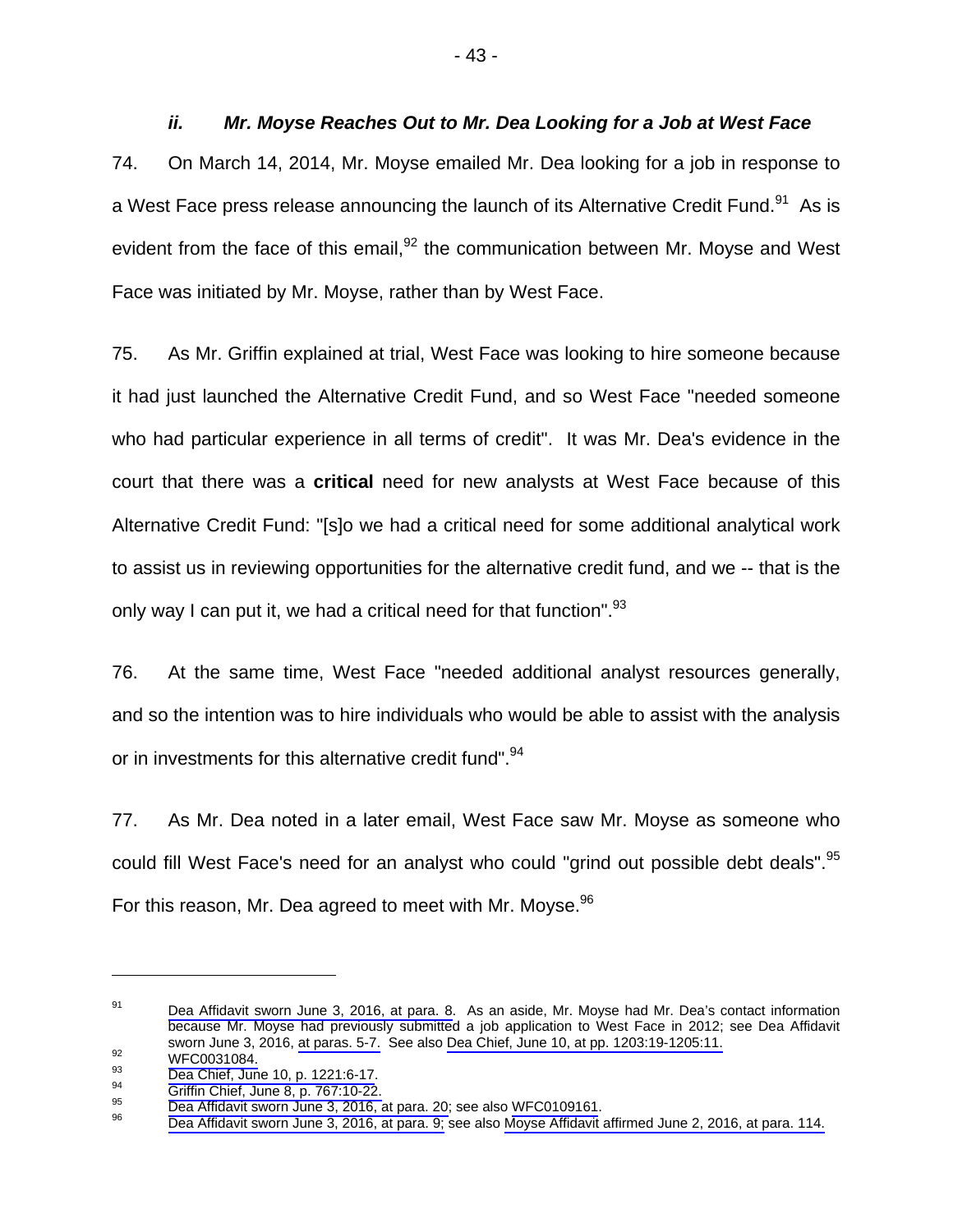78. This meeting took place at an Aroma coffee shop on March 26, 2014. Mr. Dea and Mr. Moyse both testified concerning what transpired during this meeting, and Mr. Dea's evidence was corroborated by his contemporaneous note of this meeting, sent to his partners that same afternoon. At no point during this brief interaction did Mr. Dea and Mr. Moyse discuss WIND. Rather, they discussed the financial industry generally, and Mr. Moyse explained what his career goals were as well as his reasons for wanting to move on from Catalyst. Mr. Dea asked Mr. Moyse run-of-the-mill interview questions to get a sense of what kind of experience Mr. Moyse had gained at Catalyst and in his previous employment at RBC and Credit Suisse.<sup>97</sup>

## *iii. Mr. Moyse Sends Mr. Dea Four Writing Samples That Have Nothing to Do With WIND*

79. During the March 26 interview, Mr. Dea asked Mr. Moyse to provide him with his resume, a deal sheet, and some writing samples to demonstrate his written communication skills. Mr. Dea's request for writing samples was not out of the ordinary in the industry and was consistent with West Face's standard hiring practices.  $98$ 

80. Mr. Dea's request that Mr. Moyse provide writing samples was **not** an attempt by West Face to solicit Catalyst confidential information as alleged by Catalyst. Instead, it was exactly the opposite: Mr. Dea and Mr. Moyse both testified that Mr. Dea explicitly instructed Mr. Moyse to redact any confidential information as necessary.<sup>99</sup> Specifically, Mr. Dea testified that he "made it excruciatingly clear when I was speaking to

 $^{97}$  [Dea Affidavit sworn June 3, 2016, at para. 11](#page-1-0); see also [Moyse Affidavit affirmed June 2, 2016, at para. 115](#page-1-0).

See Also Dea Chief, June 10, at pp. 1206:9-1207:18.<br>[Dea Affidavit sworn June 3, 2016, at para. 12](#page-1-0); [Griffin Chief, June 8, at pp. 770:10-771:2.](#page-1-0) See also Dea<br>Chief, June 10, at pp. 1209:16-1210:12.

Peachief, June 10, at p. 1210:16-23.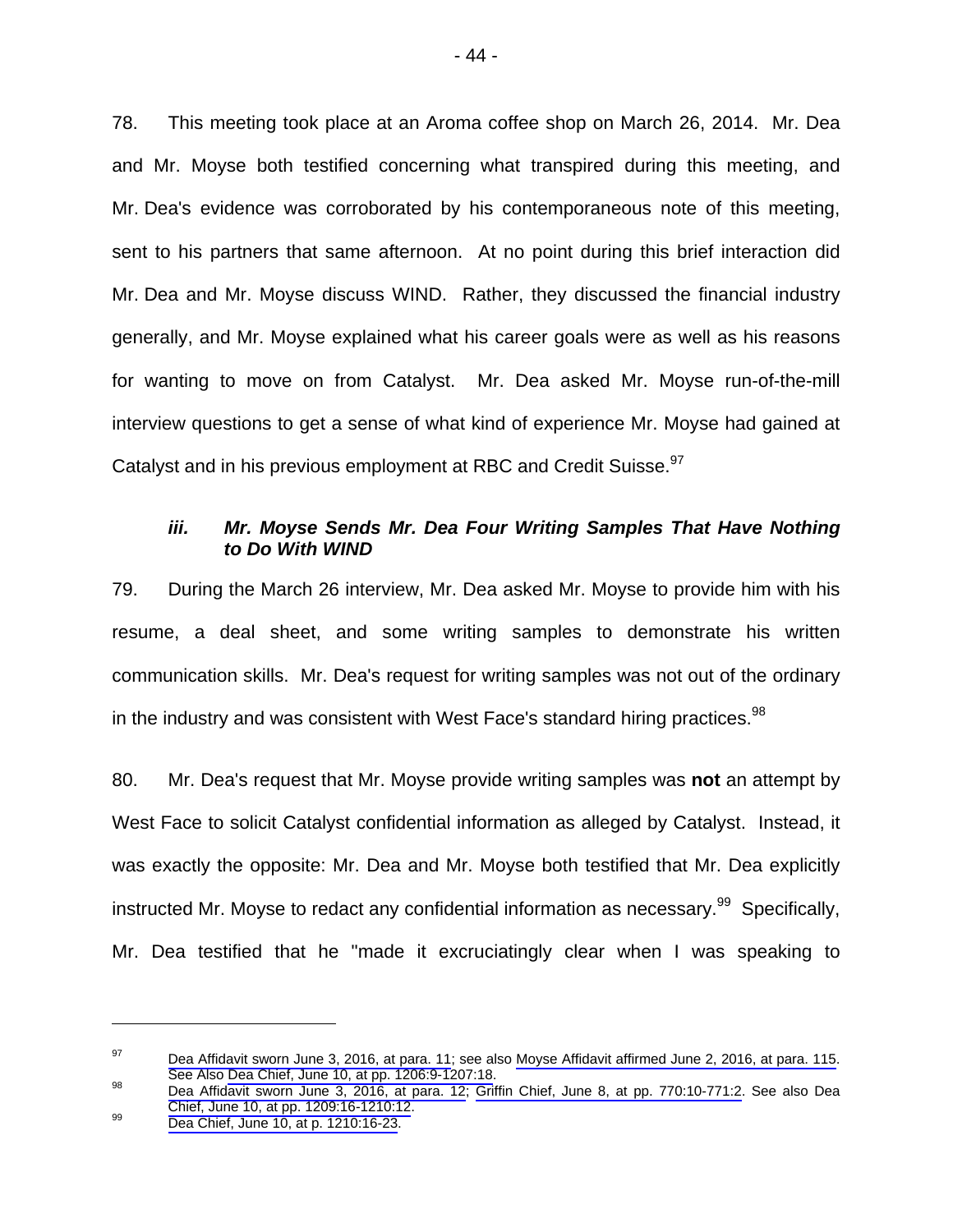[Mr. Movse] to redact if necessary or re-characterise".<sup>100</sup> Mr. Dea proceeded on the firm expectation that Mr. Moyse would abide strictly by his confidentiality obligations to Catalyst.<sup>101</sup> Mr. Moyse agreed that Mr. Dea had specifically asked that he not provide West Face with confidential information of Catalyst.<sup>102</sup>

81. The next day, March 27, 2014, Mr. Moyse sent Mr. Dea an email (the "**March 27 Email**") attaching his resume, a deal sheet, and four investment memos as writing samples.<sup>103</sup> Mr. Moyse expressly stated in his covering email to Mr. Dea that at least three of the investment memos contained only compilations of public information.<sup>104</sup>

82. Catalyst faults West Face for not disclosing the existence of the March 27 Email to Catalyst either immediately upon receipt of the March 27 Email and/or upon receiving Catalyst's threats of litigation alleging that Mr. Moyse had breached his employment agreement with Catalyst. These complaints are misplaced. As Mr. Moyse's contemporaneous emails reveal, he approached Mr. Dea in confidence, while he was still employed by Catalyst. It would hardly have been appropriate for Mr. Dea or West Face to break that confidence by "reporting" Mr. Moyse to Catalyst. Doing so would almost certainly have resulted in his termination by Catalyst well before West Face had made any decision to make Mr. Moyse an offer of employment. Moreover, West Face disclosed the existence of the March 27 Email in its initial July 7, 2014 responding motion record. These were, of course, the very first materials that West Face delivered

<sup>&</sup>lt;sup>100</sup> Dea Cross, June 10 at 1238:3-16.<br>
<sup>101</sup> Dea Chief, June 10, at p. 1211:11-19.<br>
<sup>102</sup> [Moyse Affidavit affirmed June 2, 2016, at para. 116.](#page-1-0)<br>
DeaAffidavit sworn June 3, 2016, at para. 14; [WFC0075126.](#page-0-0)<br>
<sup>104</sup> Moyse Affi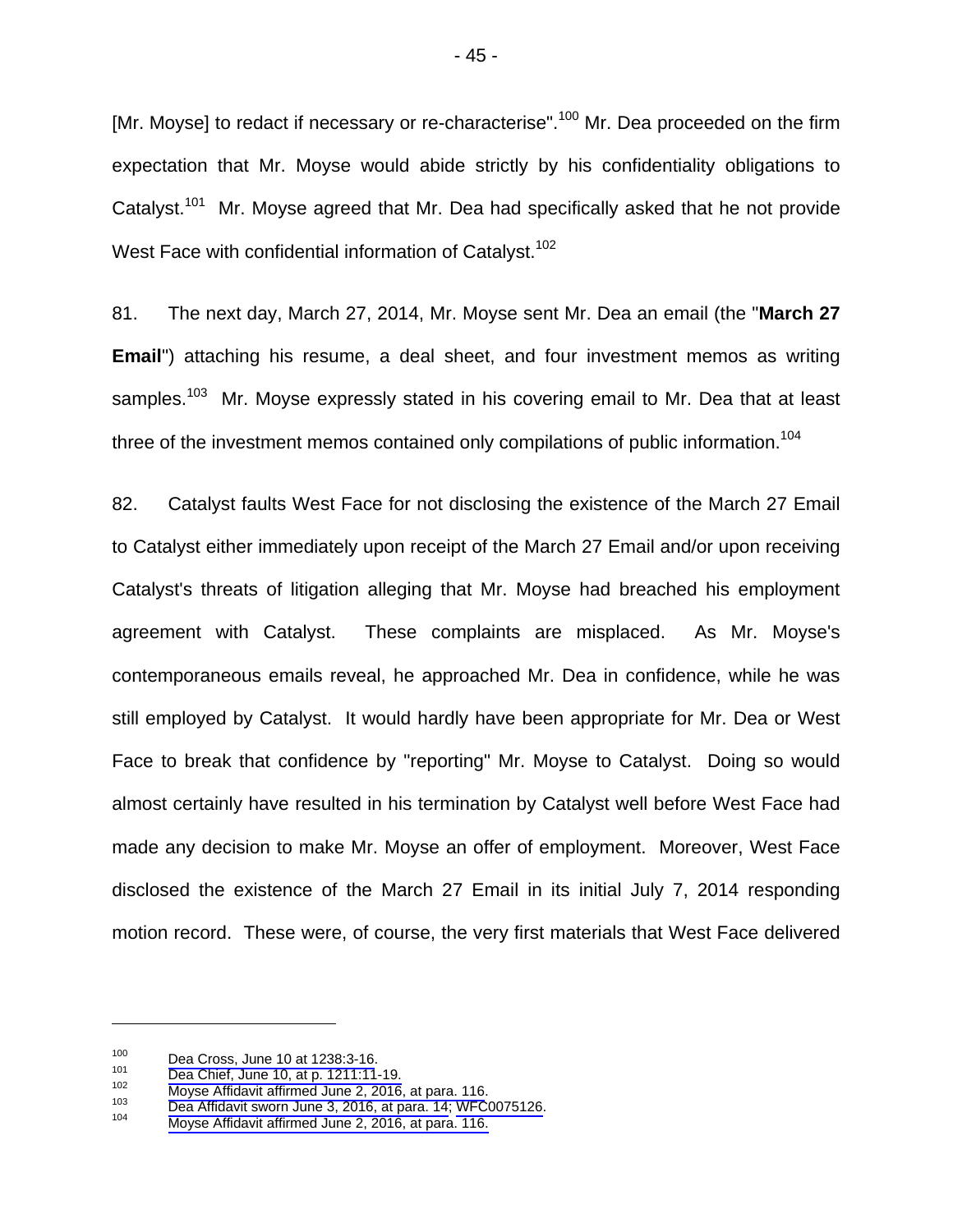in this proceeding, and they were filed only six business days after Catalyst commenced its motion for interim relief on June 26, 2014.<sup>105</sup>

83. Fortunately, the March 27 Email is a complete **red herring**, for at least six reasons:

- (a) the four writing samples have nothing whatsoever to do with WIND. Rather, they relate to companies called Homburg, NSI, Rona, and Arcan;<sup>106</sup>
- (b) Catalyst has never pursued an investment in any of NSI, Rona, or Arcan:<sup>107</sup>
- (c) West Face never made any investments in Homburg, NSI, or Rona;  $108$
- (d) West Face made no use of the writing samples other than to evaluate Mr. Moyse's writing skills;<sup>109</sup>
- (e) Catalyst has never alleged any "misuse" of the writing samples by West Face, and has never claimed any loss or damage as a result of the disclosure of these samples to West Face; and

<sup>&</sup>lt;sup>105</sup><br> [Dea Affidavit sworn June 3, 2016, at para. 16](#page-1-0).<br> [Riley Cross, June 8 at pp. 581:19-582:1.](#page-1-0)<br>
Riley Cross, June 8 at pp. 582:2 - 10.<br>
Riley Cross, June 8 at pp. 582:2 - 10.<br>
Riley Cross, June 8 at pp. 582:11-585:8.<br>
De Catalyst some comfort to know that none of the West Face recipients of the March 27 Email paid much attention to the contents of the writing samples. See, for example: [Griffin Chief, June 8, at p. 772:14-24;](#page-1-0)  [Griffin Affidavit sworn March 7, 2015, at para. 49](#page-1-0); and [Transcript of Cross-Examination of Thomas Dea held](#page-1-0)  [July 31, 2014, qq. 23-28;](#page-1-0) [Dea Chief, June 10, at p. 1214:10-24.](#page-1-0)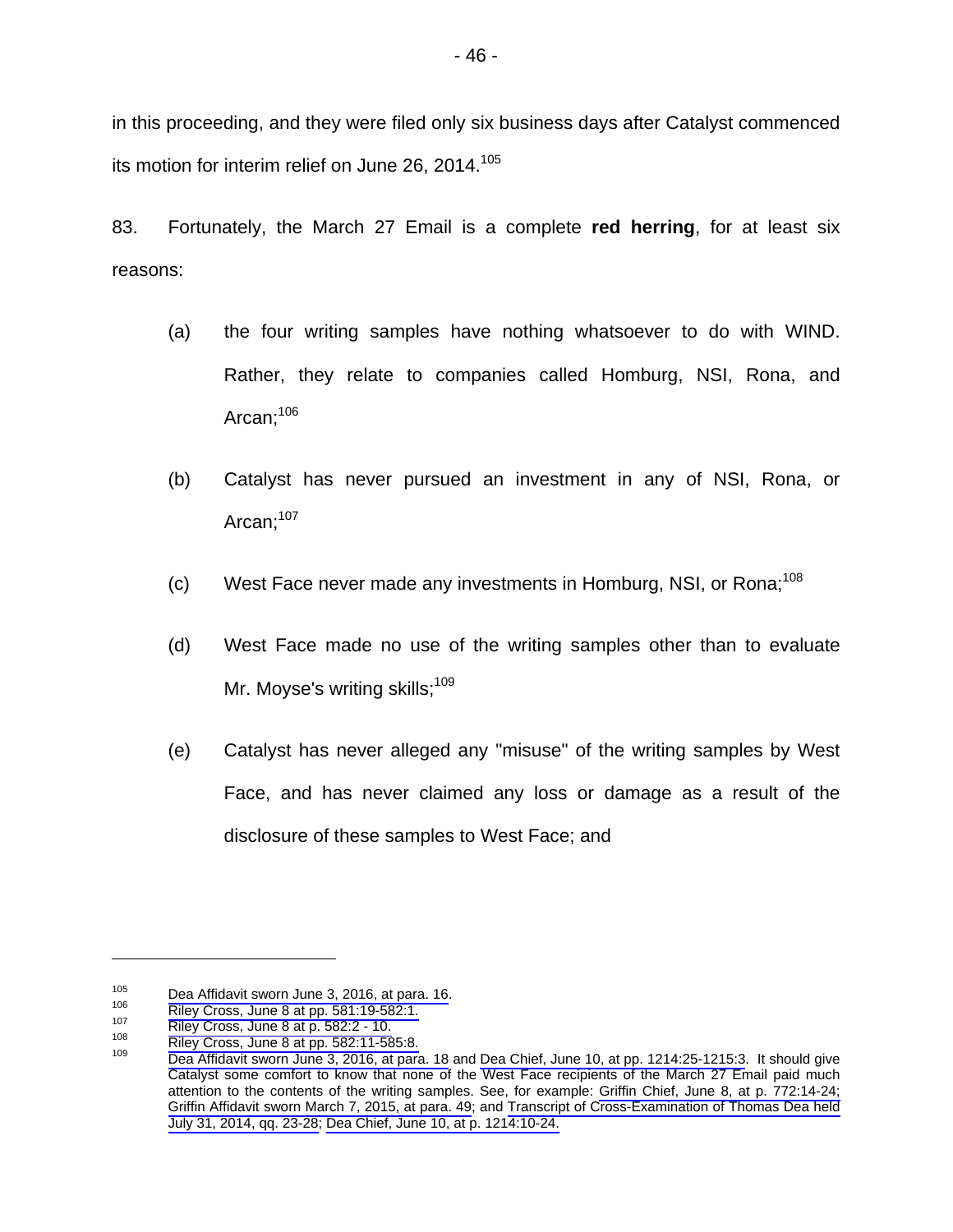(f) in January 2015 (now sixteen months ago), the Court file containing the writing samples was unsealed. From at least that point onward, Catalyst has not considered the content of any of these writing samples to be confidential.<sup>110</sup>

84. With regards to West Face's interest in Arcan, Mr. Griffin testified that he was the person at West Face directly responsible for this investment on June 23, 2014. Mr. Griffin testified that he made that decision based on an unsolicited proposal made for Arcan by AspenLeaf Financial on June 23, 2014. At this time, Mr. Griffin did not know that Mr. Moyse had ever looked at Arcan. Because Mr. Griffin thought this would be a good opportunity, Mr. Griffin copied Mr. Moyse on an email regarding Arcan on the evening of June 23, at 10:41 pm. $111$ 

85. The following morning, before markets opened, Mr. Singh flagged the issue for Mr. Griffin. Mr. Singh informed Mr. Griffin that any correspondence or discussion with Mr. Moyse on the Arcan file was not to go any further. Mr. Griffin ultimately testified that he never gave any work to Mr. Moyse on the Arcan file.<sup>112</sup> Furthermore, it was Mr. Griffin's testimony that he never saw any of Mr. Moyse's work product on Arcan.<sup>113</sup>

86. In short, the only actual foundation of Catalyst's case against West Face is no foundation at all, and has lost virtually all significance. To this day, the March 27 Email remains the **only** evidence of Mr. Moyse **ever** having communicated to anyone at West

<sup>110</sup> [Riley Cross, June 8 at pp. 588:7-589:22.](#page-1-0)<br>
111 [Griffin Cross, June 8 at pp. 802-805.](#page-1-0)<br>
113 Griffin Cross, June 8 at p. 805-807.<br>
113 Griffin Cross, June 8 at p. 810.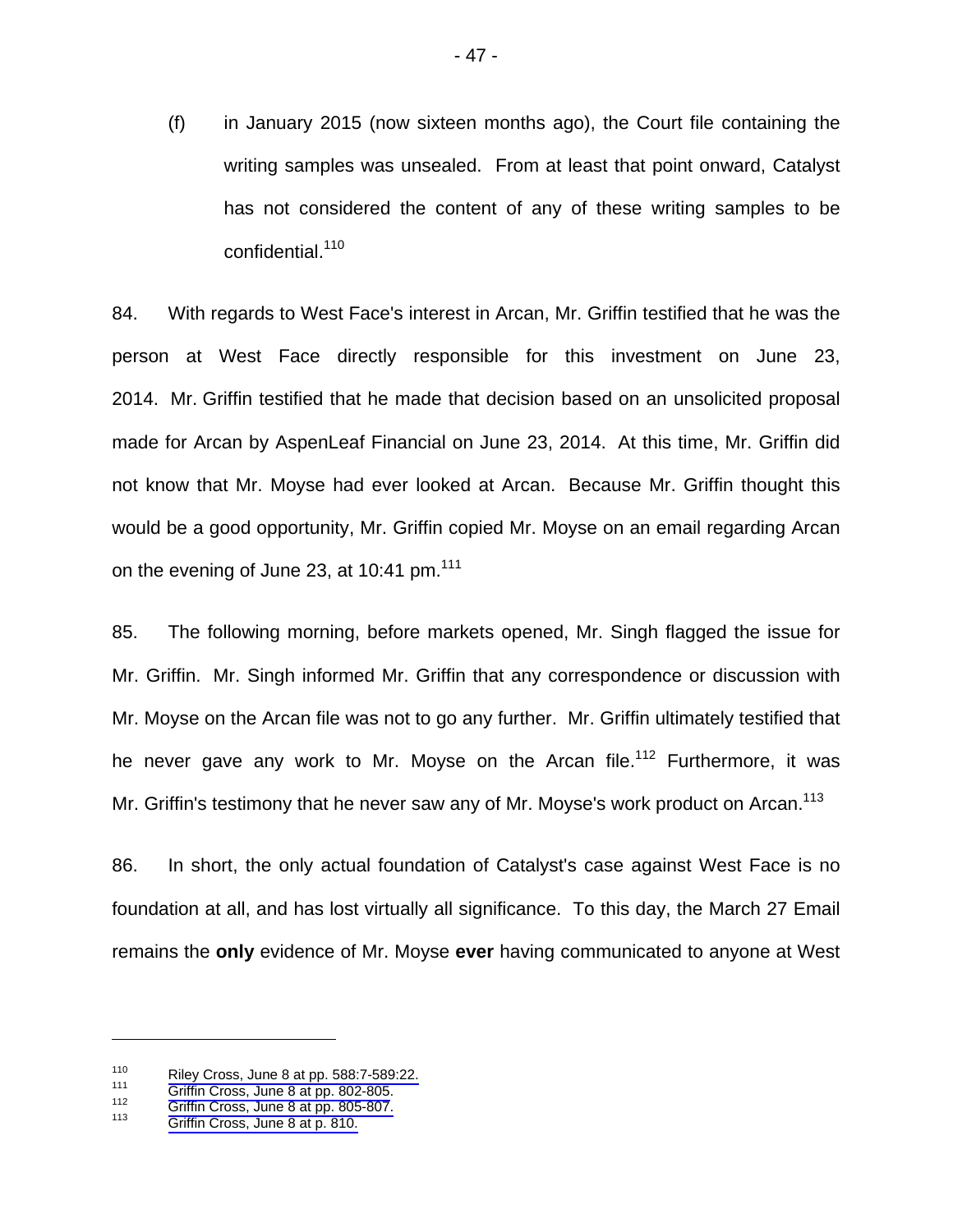Face any potentially confidential information of Catalyst. That information has nothing whatsoever to do with WIND.

87. Furthermore, Mr. Griffin expressed significant concern at the time regarding Mr. Moyse's conduct in sending the writing samples attached to the March 27 Email. At the time, Mr. Griffin sent an email to Mr. Dea expressing these concerns. Ultimately, Mr. Griffin decided to support Mr. Moyse's hiring because he did not think there was any malicious intent but rather that Mr. Moyse had made an honest mistake. Mr. Griffin asked Mr. Dea and Mr. Singh to speak with Mr. Moyse about this issue.<sup>114</sup>

# **A. April and Early May, 2014: West Face Interviews Mr. Moyse and Checks His References**

#### *i. Mr. Moyse Attends West Face's Office for Interviews*

88. Following Mr. Dea's initial meeting with Mr. Moyse on March 26, 2014, Mr. Dea arranged for Mr. Moyse to meet with several of his colleagues. Mr. Moyse attended at West Face's office for two rounds of interviews: the first on April 15 (when he met with Messrs. Griffin, Fraser, and Zhu), and the second on April 28 (when he met with Mr. Boland).<sup>115</sup>

89. Both West Face and Mr. Moyse produced **all** documents relating to these interviews, including all emails with Mr. Moyse scheduling the interviews, internal emails relating to the interviews, Mr. Zhu's notes of his interview with Mr. Moyse,  $16$  electronic calendar invitations and appointments for these interviews, as well as Mr. Moyse's emails to the Partners following the interviews thanking them for their time and

<sup>114</sup> [Griffin Chief, June 8, at pp. 769-771;](#page-1-0) [WFC0109149](#page-0-0).<br>
115 [Dea Affidavit sworn June 3, 2016, para. 19](#page-1-0).<br>
116 [The other interviewers did not take notes o](#page-1-0)f their interviews with Mr. Moyse.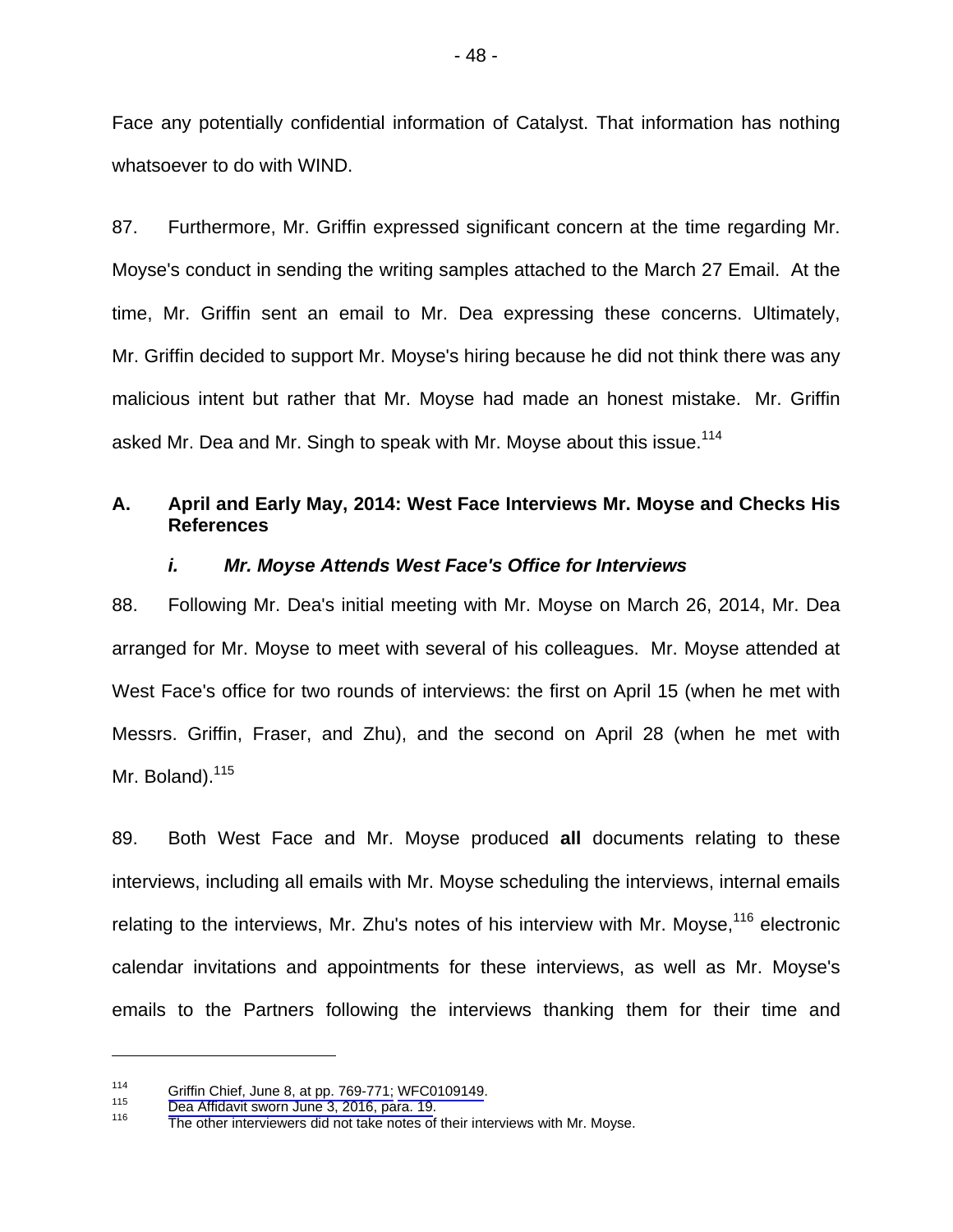expressing an interest in working at West Face.<sup>117</sup> Similarly, Mr. Moyse produced all emails relating to his job search in general, including his private emails with his girlfriend expressing his understandable desire to leave Catalyst and his frustration with the slow pace of West Face's hiring process. **None** of these contemporaneous documents provide even a whiff of evidence that WIND was ever mentioned at any point during this hiring process.<sup>118</sup>

90. Catalyst's propensity to cast aspersions on perfectly innocuous events of this nature was typified by its stated intention, revealed on the eve of trial, to allege that Mr. Moyse discussed WIND during his interview with Mr. Zhu on April 15, 2014. Catalyst indicated that it intended to make that assertion based on nothing more than Mr. Zhu's handwritten notes of his interview with Mr. Moyse. Those notes say nothing about WIND. In response, Mr. Zhu gave uncontroverted evidence, unshaken at trial, that this allegation was categorically false.<sup>119</sup> Instead, WIND was never mentioned during his interview with Mr. Moyse. Mr. Griffin gave similar evidence and specifically testified that he did not discuss WIND with Mr. Moyse because "the subject never came up!" Mr. Griffin noted in his testimony that he did open one of the writing samples attached to the March 27 email, namely the memo regarding Homburg. Mr. Griffin's evidence was that he saw the confidential marker in the heading of the document and didn't get much further before emailing Mr. Dea regarding his concerns.<sup>120</sup>

Dea Affidavit sworn June 3, 2016, at para. 19.<br>
118 [Dea Chief, June 10, at p. 1215:15-19.](#page-1-0)<br>
2huAffidavit sworn June 3, 2016, at paras. 1-5; see also [WFC0109978](#page-0-0); on Zhu Cross, June 10 at pp.<br>
1295:3-1296:9 and Zhu Chief, J

<sup>120</sup> $\frac{120}{3}$  Griffin Chief, June 8, at p. 769:23–769:2 and 772:14-24.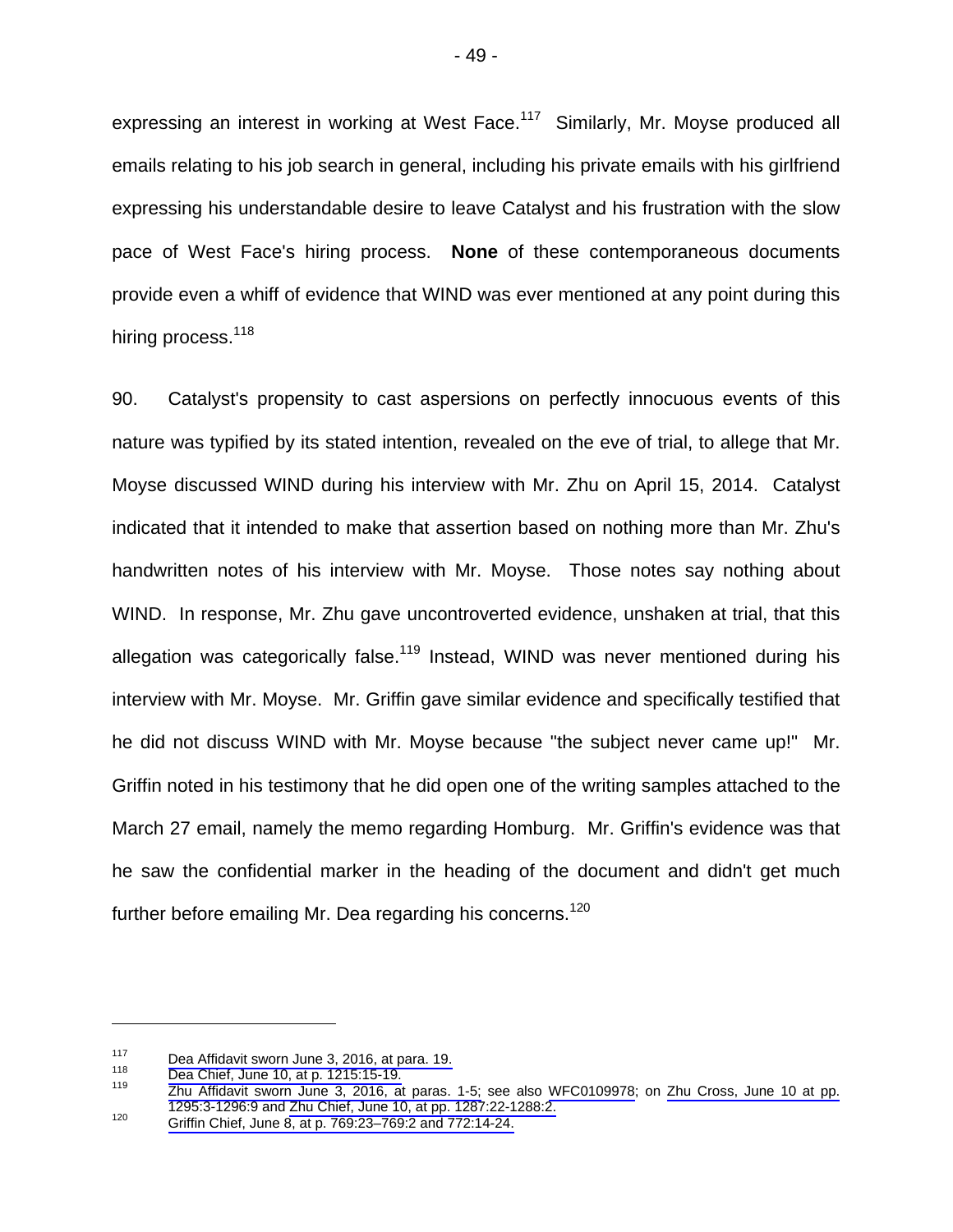#### *ii. Mr. Dea Checks Mr. Moyse's References*

91. As in a typical hiring process, Mr. Dea contacted some of Mr. Moyse's references. These references were outstanding:<sup>121</sup>

- (a) Andrew Yeh, a former junior employee of Catalyst, had only positive things to say about Mr. Moyse;  $122$
- (b) Thomas Mercein, a personal friend of Mr. Dea's and the Global Head of Debt Capital Markets at Credit Suisse, described Mr. Moyse as a "Great kid, very smart and hard-working" and as someone who he was "consistently impressed" with;<sup>123</sup> and
- (c) another reference of Mr. Moyse's from Credit Suisse described him as "among the very best analysts we've had".<sup>124</sup>

92. Mr. Dea summarized the overall "gist" of what Mr. Moyse's references had to say about him in an email to his Partners on May 16, 2014. As set out therein, Mr. Moyse's references described him as: "very hard working", "driven", as someone able to "get in the weeds" and "take a position / develop a view", and who "had the capacity to develop into more than a processor".<sup>125</sup> Mr. Dea's recommendation had nothing to do with WIND. $126$ 

<sup>121</sup> Dea Chief, June 10, at p. 1215: 20-25.<br>122 Dea Affidavit sworn June 3, 2016, at para. 20.<br>123 [Dea Affidavit sworn June 3, 2016, at para. 21.](#page-1-0) See also [WFC0109171.](#page-0-0) See also Dea Chief, June 9 at [p. 1216:13-22.](#page-1-0) Mr. Dea stated in testimony that he placed a great deal of weight on Mr. Mercein's [recommendation – see](#page-1-0) [Dea Chief, June 9 at p. 1217:5-18](#page-2-0).<br>
Dea Affidavit sworn June 3, 2016, at para[.](#page-0-0) 21. See also [WFC0109186.](#page-0-0)<br> [Dea Affidavit sworn June 3, 2016, at para. 25](#page-1-0). See also [WFC0109181.](#page-0-0)<br>
Dea Chief, June 9 at pp. 1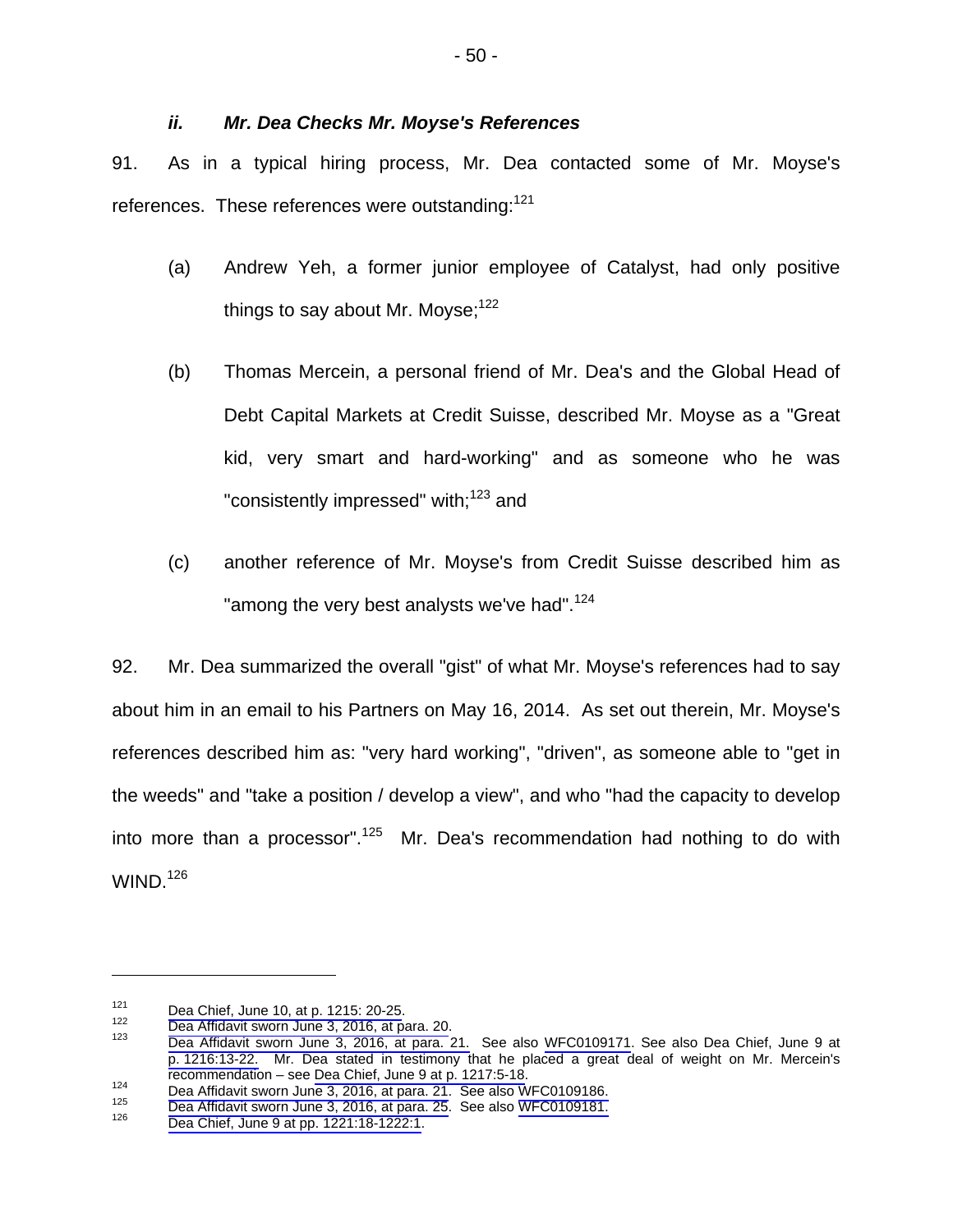#### *iii. Mr. Moyse's Knowledge of WIND at the Time of His Job Interviews*

93. With the benefit of the comprehensive documentary record produced in this case, it is perhaps unsurprising that the subject of WIND did not come up during the course of Mr. Moyse's hiring process. This is so for at least two reasons. *First*, as Mr. Dea made clear in his evidence at trial, discussions concerning live but undisclosed transactions of this nature simply do not occur during interviews of this nature. *Second*, even if this were not the case, "at the time of [Mr. Moyse's] interviews with [Messrs.] Boland, Fraser, Griffin and Zhu, [he] was not aware that Catalyst was actively pursuing WIND, or would soon be".<sup>127</sup>

94. At the time of Mr. Moyse's April interviews at West Face, he had only worked on two basic tasks on the WIND file: a *pro-forma* analysis regarding a combination of several financial metrics concerning WIND and Mobilicity, completed March 8, and the March 27 PowerPoint presentation. Neither of these tasks gave Mr. Moyse any particular insight into Catalyst's "confidential" regulatory strategy:

(a) although Catalyst made much of the *pro-forma* analysis put together by Mr. Moyse, going so far as to call it "critical", the total sum of Mr. Moyse's analysis was pulling a few numbers for both WIND and Mobilicity from a handful of publicly available sources. He then used simple addition to add the WIND and Mobilicity figures together and calculated what percentage

 $\overline{a}$ 

- 51 -

<sup>127</sup> [Moyse Affidavit affirmed June 2, 2016, at para. 120.](#page-1-0) See also [Dea Chief, June 10, at p. 1215:15-19.](#page-1-0)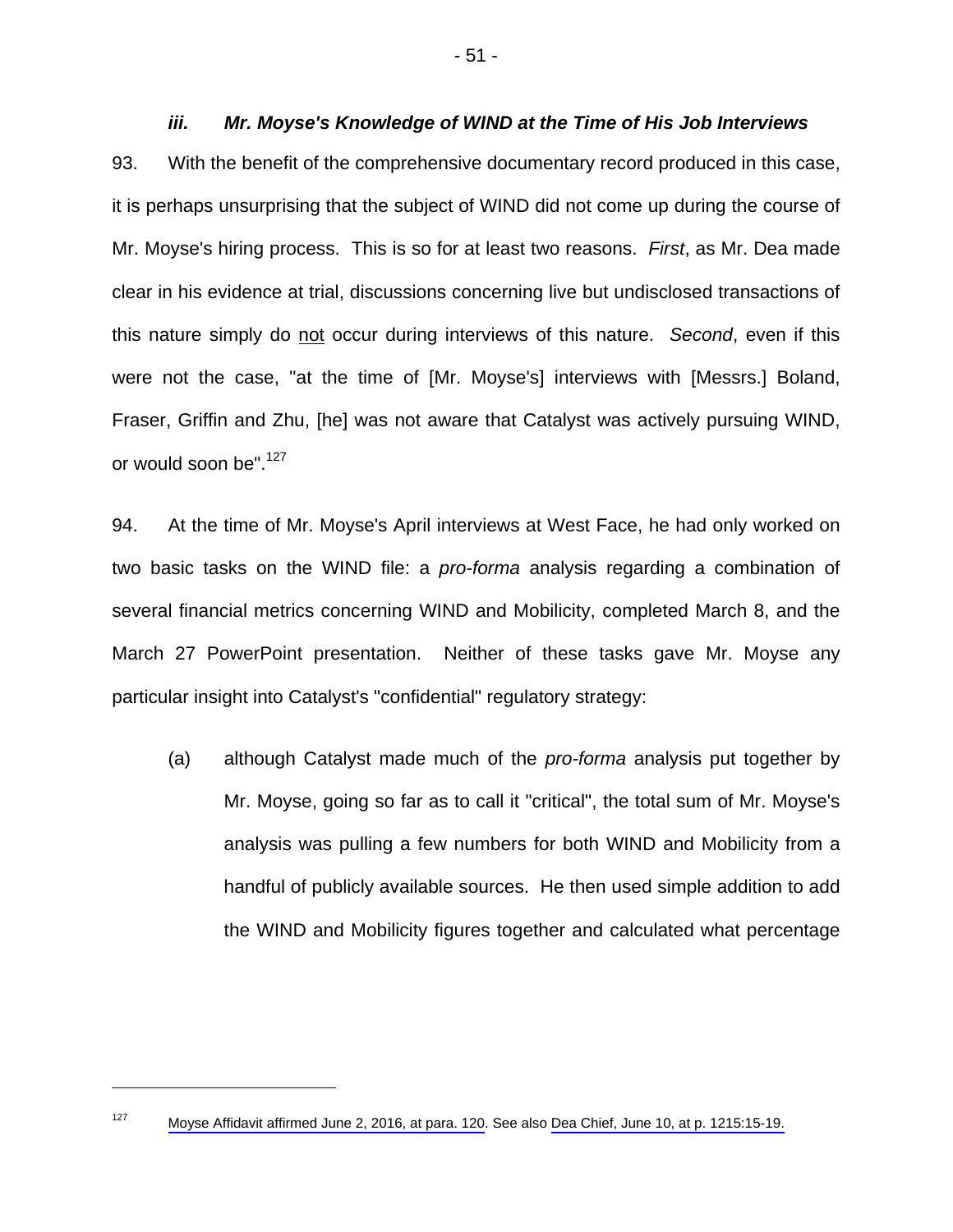each company represented of the total. There was no special analysis or insight into either company needed; $128$  and

(b) as set out in more detail above, Mr. Moyse's involvement in the creation of the March 27 PowerPoint was limited to an essentially secretarial role of transcribing notes and formatting the presentation, which he completed within a 24-hour period. Although Mr. Moyse technically "saw" Catalyst's allegedly confidential regulatory strategy as it was contained in the March 27 PowerPoint while he was transcribing the notes given to him, he had neither the context nor the background to understand the strategies outlined, especially in the short, rushed timeframe he had to put the presentation together.

95. Further, as Mr. Glassman himself testified at trial, the "presentation was intended to provide a framework for a discussion. The presentation itself wasn't the discussion. It was the framework for a discussion".<sup>129</sup> Transcribing an eleven-page presentation is clearly not equivalent to attending a full day of meetings with Government officials, which Mr. Moyse was not invited to participate in. Furthermore, there is literally no contemporaneous documentary evidence showing that Mr. Moyse knew anything about what occurred during the March 27 meetings, or indeed in any subsequent meetings or discussions that may have occurred between representatives of Catalyst and the Government of Canada.

<sup>128</sup> Mr. Moyse goes into specific detail about how he put this *pro-forma* together in his Affidavit, affirmed June 2, 2016 at paras.  $34-38$ .<br><sup>129</sup> [Glassman Cross, June 7 at p 331:9-20](#page-1-0).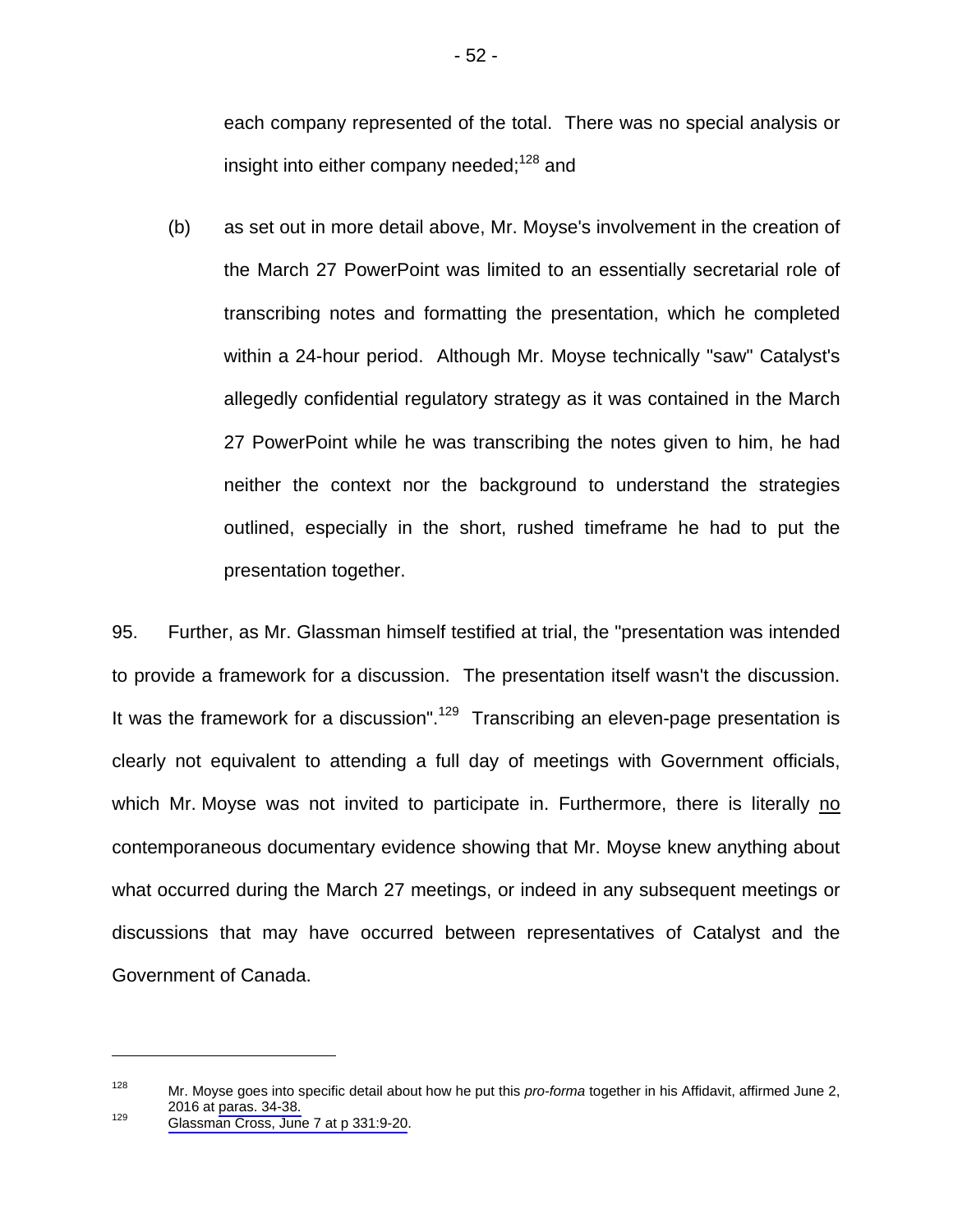## **B. May 6 to 26, 2014: Mr. Moyse's Involvement on the Catalyst WIND Deal Team**

# *i. May 6 to 16, 2014: Mr. Moyse Conducts Due Diligence on WIND for 10 Days Before Going on Vacation*

96. While Mr. Moyse had previously been told that he was going to become a member of Catalyst's telecommunications team, for the month of April he was primarily occupied with working on Catalyst's portfolio companies, National Markets Food Group and Advantage Rent-a-Car. He was only involved on Catalyst's WIND deal team in an active and significant way for approximately 10 days, between May 6 and May 16, 2014.<sup>130</sup> Most of his work related to Catalyst's due diligence of information from the WIND data room that was equally available to West Face or any other bidder.<sup>131</sup>

97. During this time period, Mr. Moyse was not privy to any high level strategic discussions. He had no particular understanding of Catalyst's confidential regulatory strategy.<sup>132</sup> He did not analyze the subject of regulatory risk, or any other regulatory issues facing WIND.

98. Mr. Moyse's only connection to Catalyst's confidential regulatory strategy during this time period was with respect to Catalyst's second presentation to Industry Canada, which Catalyst delivered on May 12, 2014. As with the presentation of March 27, 2014, and as discussed more fully above, Mr. Moyse's role was limited to transcribing handwritten mark-ups from his superiors (including Messrs. De Alba, Riley, and Michaud) into a new PowerPoint presentation.<sup>133</sup> Mr. Moyse's two contributions to this

<sup>&</sup>lt;sup>130</sup> [Moyse Affidavit affirmed June 2, 2016, at paras. 61-63](#page-1-0).<br><sup>131</sup> [Moyse Affidavit affirmed June 2, 2016, at para. 64;](#page-1-0) Affidavit of El-Shanawany sworn March 9, 2015 at para. 7.<br>132 Moyse Affidavit affirmed June 2, 2016, at para. 68.<br>133 Moyse Affidavit affirmed June 2, 2016, at paras. 79-85.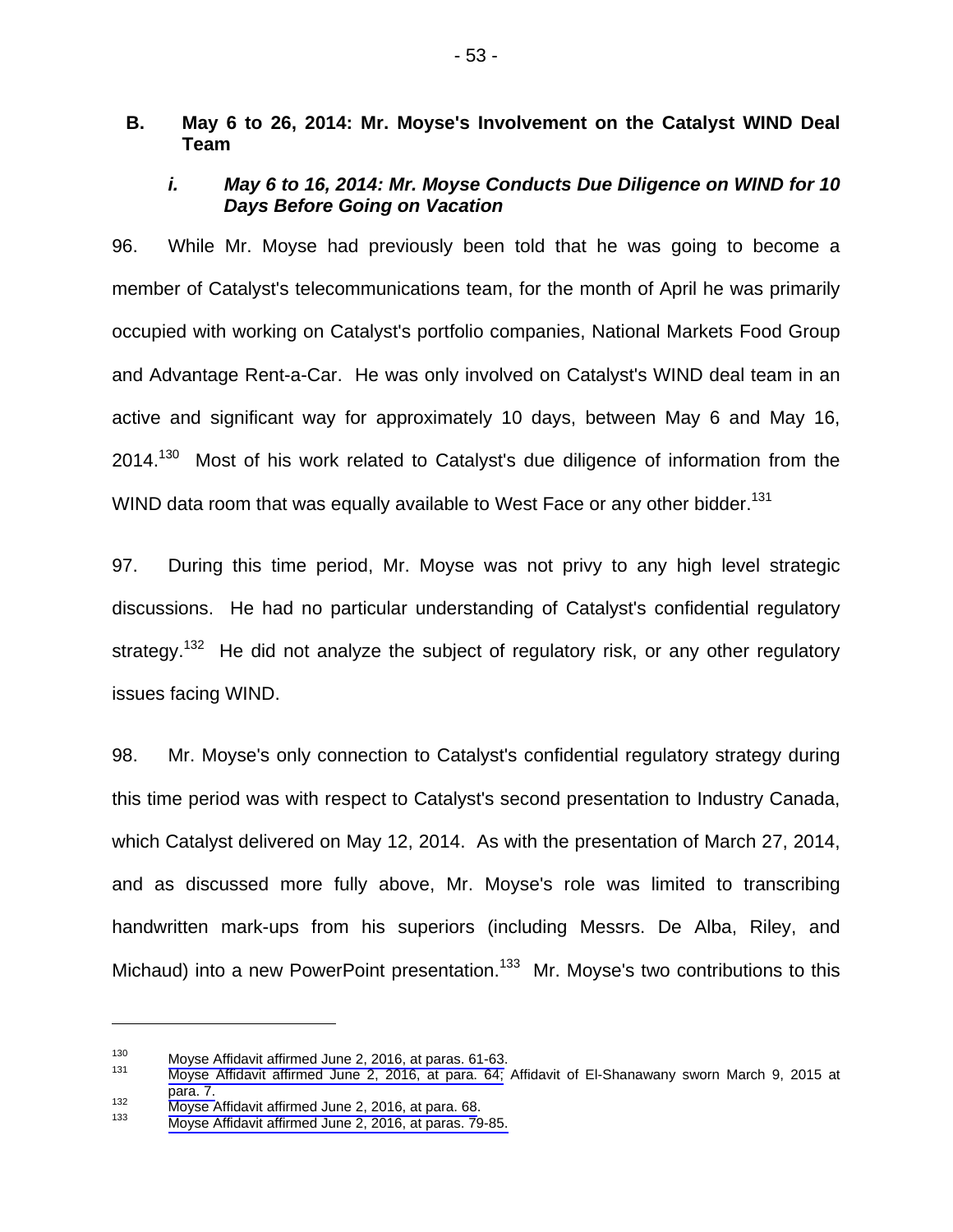presentation were the bar diagram on slide three, which he likely compiled from information obtained in the WIND data room, and the simple *pro-forma* analysis that he had put together in early March.<sup>134</sup>

## *ii. May 16 to 25, 2014: Mr. Moyse Goes on Vacation to Southeast Asia and is Mentally "Checked Out"*

99. From May 16 to 25, 2014, Mr. Moyse was on vacation in Southeast Asia and had almost no direct involvement with Catalyst's WIND deal team. While Mr. Moyse continued to be copied on emails, he basically skimmed these messages to see if he was being asked to do anything while he was away. There was only one such email relevant to the WIND file that warranted a response from Mr. Moyse, and it related to Catalyst's preliminary operating model, not its confidential regulatory strategy.<sup>135</sup>

100. Mr. Moyse's ignorance of what was going on at Catalyst during this time period is best demonstrated by his contemporaneous emails with his colleague and fellow Catalyst WIND deal team analyst Lorne Creighton. In one of those emails, Mr. Moyse asked Mr. Creighton for an update on WIND. Mr. Creighton responded by telling Mr. Moyse that he had "no real idea what's going on or if we're actually going to do the deal".<sup>136</sup> As Mr. Moyse stated in his Affidavit affirmed June 2, 2014, Mr. Creighton's reply reflected the "reality" that Catalyst's analysts were not directly involved in strategic or high level discussions, even while they were in Catalyst's office and not on vacation.<sup>137</sup>

<sup>134</sup>Moyse Affidavit affirmed June 2, 2016, at para. 83.<br>
135 Moyse Affidavit affirmed June 2, 2016, at paras. 98-103.<br>
137 [Moyse Affidavit affirmed June 2, 2016, at para. 102.](#page-1-0)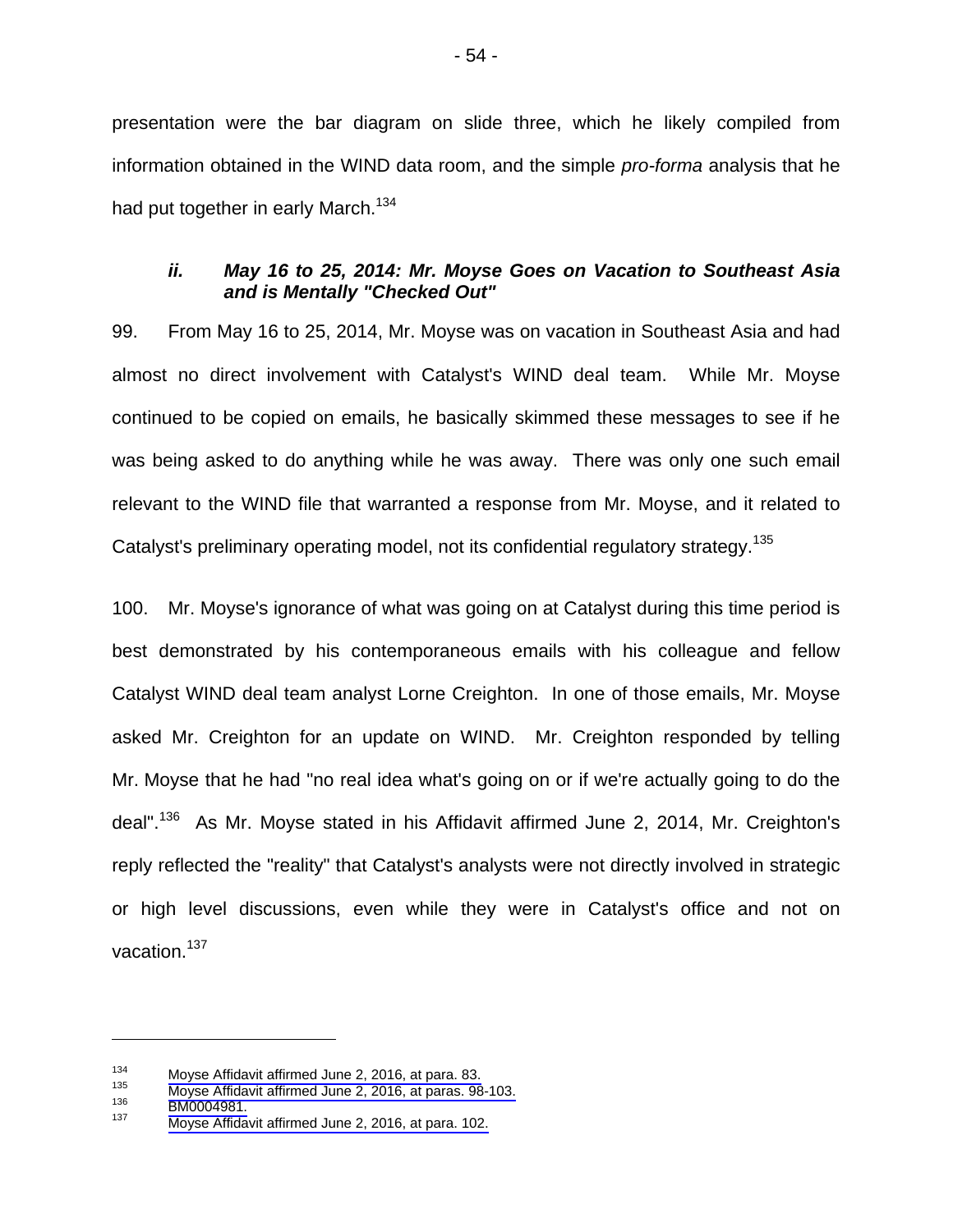## *iii. Mr. Moyse is Copied on the May 24, 2014 Draft of the VimpelCom / Catalyst Share Purchase Agreement*

101. On May 24, while he was on vacation, Mr. Moyse was copied on an email sent by Daniel Batista of the Faskens firm to members of Catalyst's WIND deal team and its advisors. This email attached clean and blackline versions of a very early draft of the Catalyst/VimpelCom share purchase agreement. The blackline of this draft showed Catalyst (and its counsel's) proposed amendments to the share purchase agreement provided to Catalyst (and West Face) by VimpelCom.<sup>138</sup>

102. This blackline showed the following proposed amendments to section 6.3(d):

(d) Subject to Section 6.4, the obligations of the Purchaser under this Section 6.3 shall include committing to any and all undertakings, divestitures, licenses or hold separate or similar arrangements with respect to its assets or the assets of the Globalive Entities and committing to any undertakings or other arrangements relating to conduct of its business or the business of the Globalive Entities as a condition to obtaining any and all approvals or clearances from any Governmental Authority or Person necessary to consummate the transactions contemplated hereby, including taking any and all actions necessary in order to ensure the receipt of the necessary consents, approvals, clearances or forbearances, or the termination, waiver or expiration of the necessary waiting periods, under applicable Law. In addition, subject to Section 6.4, the Purchaser shall not knowingly take or cause to be taken any action which would be expected to prevent or delay the obtaining of any consent or approval required hereunder, including entering into any timing or other agreements with any Governmental Authority without the express written consent of the Seller, for the consummation of the transactions contemplated hereby. No action taken under the Section 6.3 shall entitle the Purchaser to any reduction to the Purchase Price. Notwithstanding anything in this Agreement, the Purchaser is not obligated to provide Seller with commercially or competitively sensitive information in relation to, the Purchaser, unless the Purchaser is satisfied that the confidential nature of such information can be

<sup>138</sup> [CCG0011364.](#page-0-0)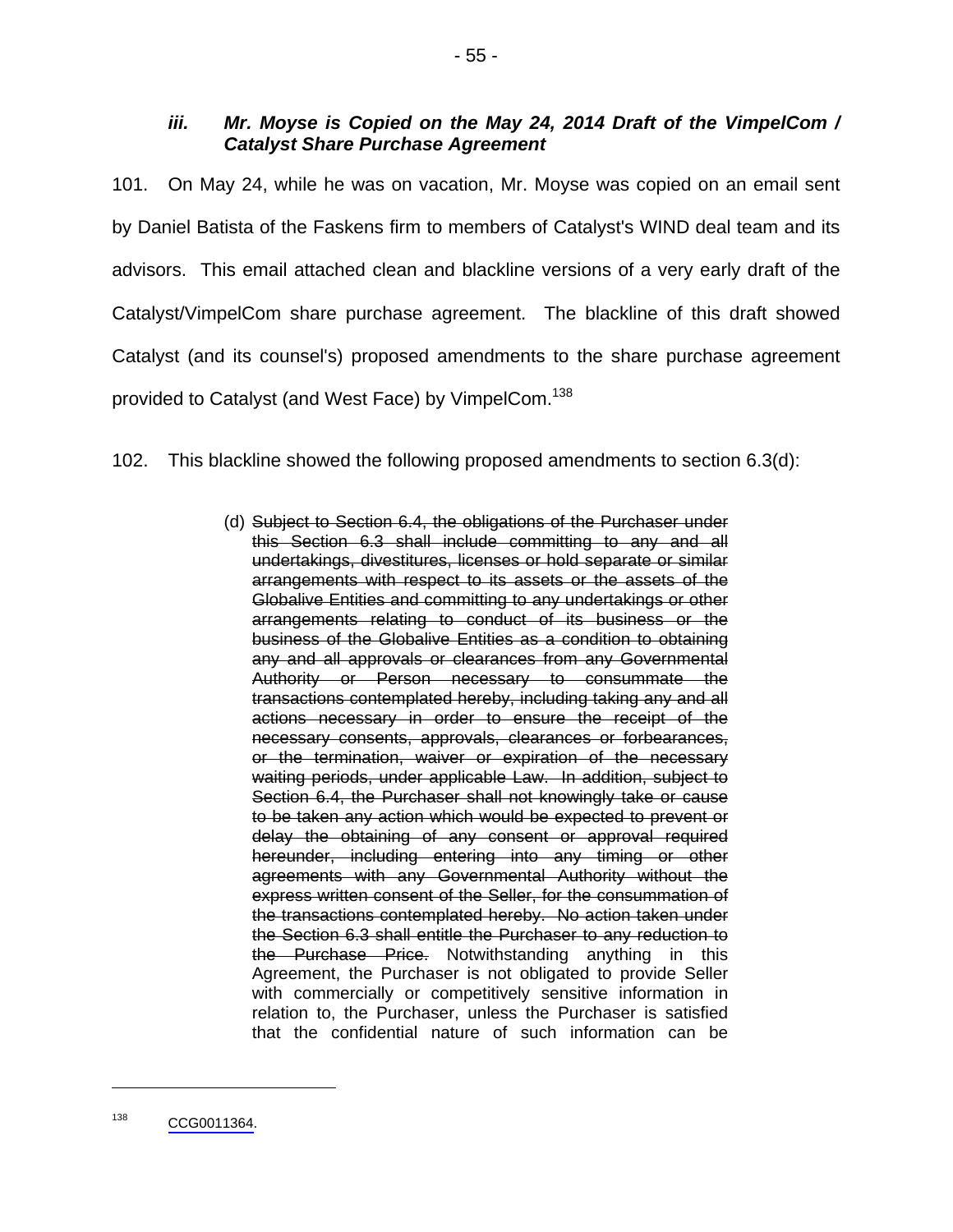preserved through redaction or the sharing of such information only to the Seller's outside counsel.<sup>139</sup>

103. In short, Catalyst (or its counsel) proposed to delete the entire clause drafted by VimpelCom and to replace it with a provision that limited VimpelCom's ability to receive Catalyst's confidential information. During his cross-examination, Mr. De Alba was forced to concede that Catalyst's motivation in making this change was to reserve the right to seek concessions from the Government of Canada during the Interim Period between when the Catalyst/VimpelCom Share Purchase Agreement was to be signed and the closing of the contemplated transaction.<sup>140</sup>

104. On the other hand, Catalyst's proposed blackline made no material amendments to the general conditions regarding regulatory approval that had originally been proposed by VimpelCom:

# **7.3 General Conditions**

The obligation of the Parties Purchaser and the Seller to complete the Transaction is subject to the following conditions, which are for the benefit of all of the Parties Purchaser and the Seller:

- (a) Competition Act Approval. Without limiting the Purchaser's obligations herein, including in Section 6.4, the Purchaser having obtained Competition Act Approval.
- (b) Industry Canada Approval. Without limiting the Purchaser's obligations herein, including in Section 6.5, the Purchaser having obtained Industry Canada Approval.
- (c) Escrow Agreement. Each of the Purchaser, the Seller, GWMC and the Escrow Agent shall have executed and delivered the Escrow Agreement.

 $139$  [CCG0011364/38.](#page-0-0)<br>
140De Alba Cross, June 6, at pp. 257:17 – 259:2.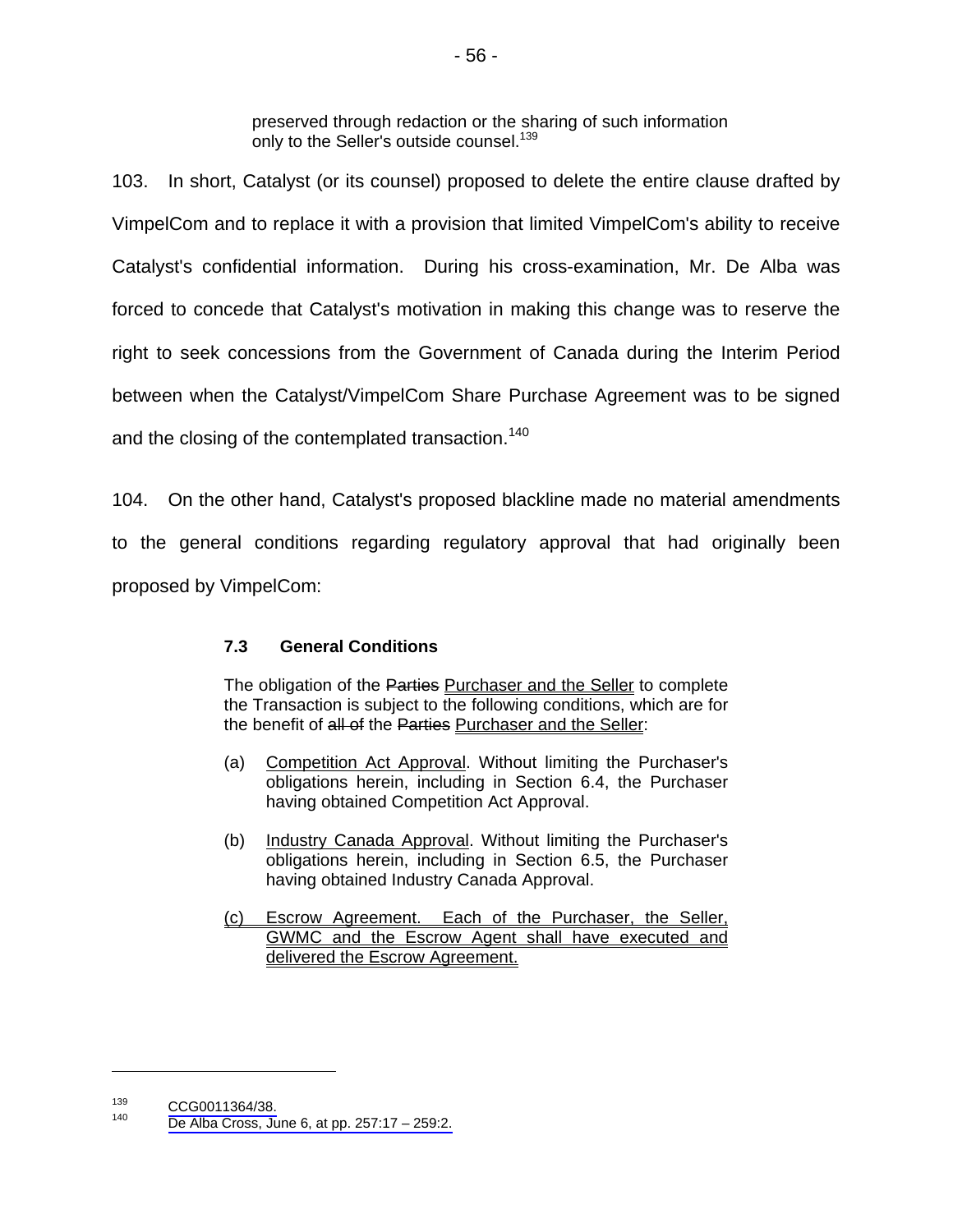#### (d) Pre-Closing Reorganization. All of the Pre-Closing Reorganization steps set out in Schedule 6.6 shall have been completed prior to the Closing.<sup>141</sup>

105. Mr. De Alba conceded in cross-examination that a condition of regulatory approval was never a matter of controversy or negotiation, as both Catalyst and VimpelCom had "always agreed" that for the contemplated transaction to close, regulatory approval was required.<sup>142</sup> That is so because the proposed transaction of Catalyst would have triggered a change of control of WIND in a single stage transaction. An acquisition of that nature could not be completed without regulatory approval, as a matter of law.

106. In any event, Mr. Moyse's uncontroverted evidence is that he did not read this draft of the Catalyst/VimpelCom Share Purchase Agreement. Mr. Moyse's evidence is perfectly credible given the circumstances: Mr. Moyse had already decided to quit Catalyst (he tendered his resignation later that day), and he was simply not interested in reading through a dense, lengthy agreement while on vacation where he had not been specifically asked or instructed to do so.<sup>143</sup>

# *iv. West Face Offers Mr. Moyse a Job Without Any Knowledge of His Involvement on the Catalyst WIND Deal Team*

107. Mr. Dea verbally offered Mr. Moyse a position with West Face on May 16,  $2014.<sup>144</sup>$  As set out above, this was the first day of Mr. Moyse's vacation and approximately 10 days into his active involvement on the Catalyst WIND deal team.

<sup>141</sup> [CCG0011364/45.](#page-0-0)<br>142De Alba Cross, June 6 at pp. 255:13 – 256:4.<br>143 [Moyse Affidavit affirmed June 2, 2016, at para. 103;](#page-1-0) see also De Alba Examination for Discovery, May 11, 2016 at [qq. 321-330](#page-1-0); and Answers to Undertakings and Advisements to the De Alba Examination for [Discovery, held May 11, 2016,](#page-1-0) [at U/T Nos. 18-19.](#page-4-0)<br><sup>144</sup>[Moyse Affidavit affirmed June 2, 2016, at para. 122;](#page-1-0) see also [Dea Affidavit sworn June 3, 2016, at para. 27.](#page-1-0)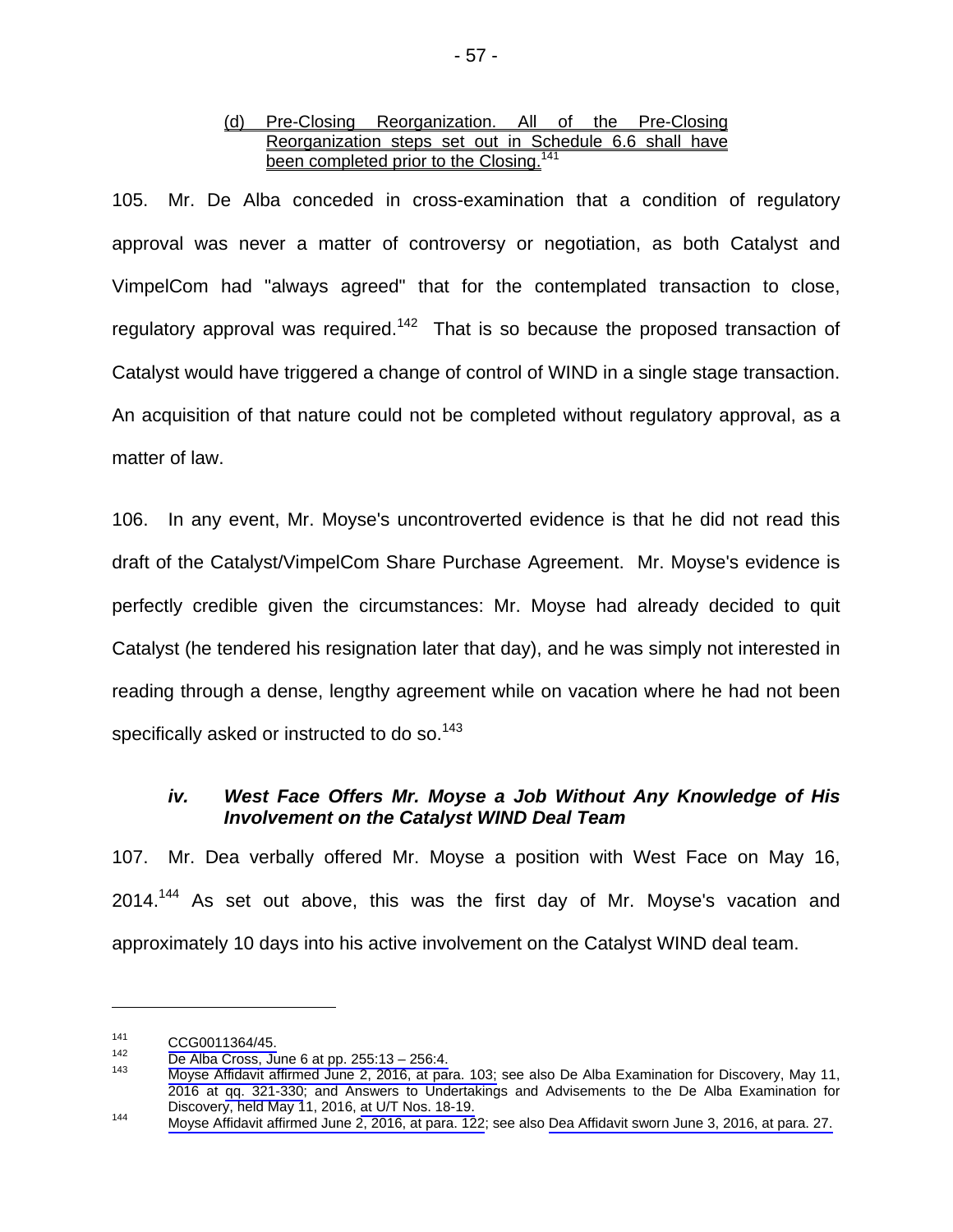108. That same day (May 16), Mr. Moyse emailed his colleague, Catalyst Vice-President Zach Michaud, and informed him that he had received an offer from West Face. Despite being Mr. Moyse's superior and the individual who Mr. Moyse directly reported to on the Catalyst WIND deal team, Mr. Michaud did not react by expressing any kind of concern that Mr. Moyse had "intimate" knowledge of Mr. Glassman's topsecret regulatory strategy for WIND. Instead, Mr. Michaud put Mr. Moyse in touch with one of his connections who had previously worked at West Face.<sup>145</sup>

109. As an aside, Catalyst dropped Mr. Michaud from its witness list very shortly before delivering its (late) trial Affidavits.

110. West Face provided Mr. Moyse with a written employment offer on May 22, 2014.<sup>146</sup> That very day, West Face's general counsel Alex Singh spoke with Mr. Moyse and advised him that West Face took matters of confidentiality very seriously and that he was not to disclose any information belonging to Catalyst.<sup>147</sup> Indeed, this obligation was expressly incorporated into the West Face Employment Agreement.<sup>148</sup> Mr. Movse assured Mr. Singh that he understood and would abide by the obligations he owed to both Catalyst and West Face.<sup>149</sup> On or around the same day, Mr. Moyse had a similar conversation with Mr. Dea. Both were serious in tone, and very direct.<sup>150</sup>

111. Mr. Moyse accepted the terms of West Face's written employment offer and sent back the executed version to West Face on Monday, May 26, 2014 following his return

[Moyse Affidavit affirmed June 2, 2016, at para. 99.](#page-1-0)<br> [Dea Affidavit sworn June 3, 2016, at para. 28](#page-1-0); see also [Moyse Affidavit affirmed June 2, 2016, at para. 122.](#page-1-0)<br>
Dea Chief, June 10, at pp. 1225:16-1227:24.<br>
Dea Affidavit,

[WFC0075090](#page-0-0).<br><sup>149</sup> Singh Affidavit sworn July 7, 2014 at para[.](#page-1-0) 5. See also [Dea Affidavit sworn June 3, 2016, at para. 30.](#page-1-0)<br><sup>150</sup> Moyse Chief, June 13 at p. 1376:2-1377:20.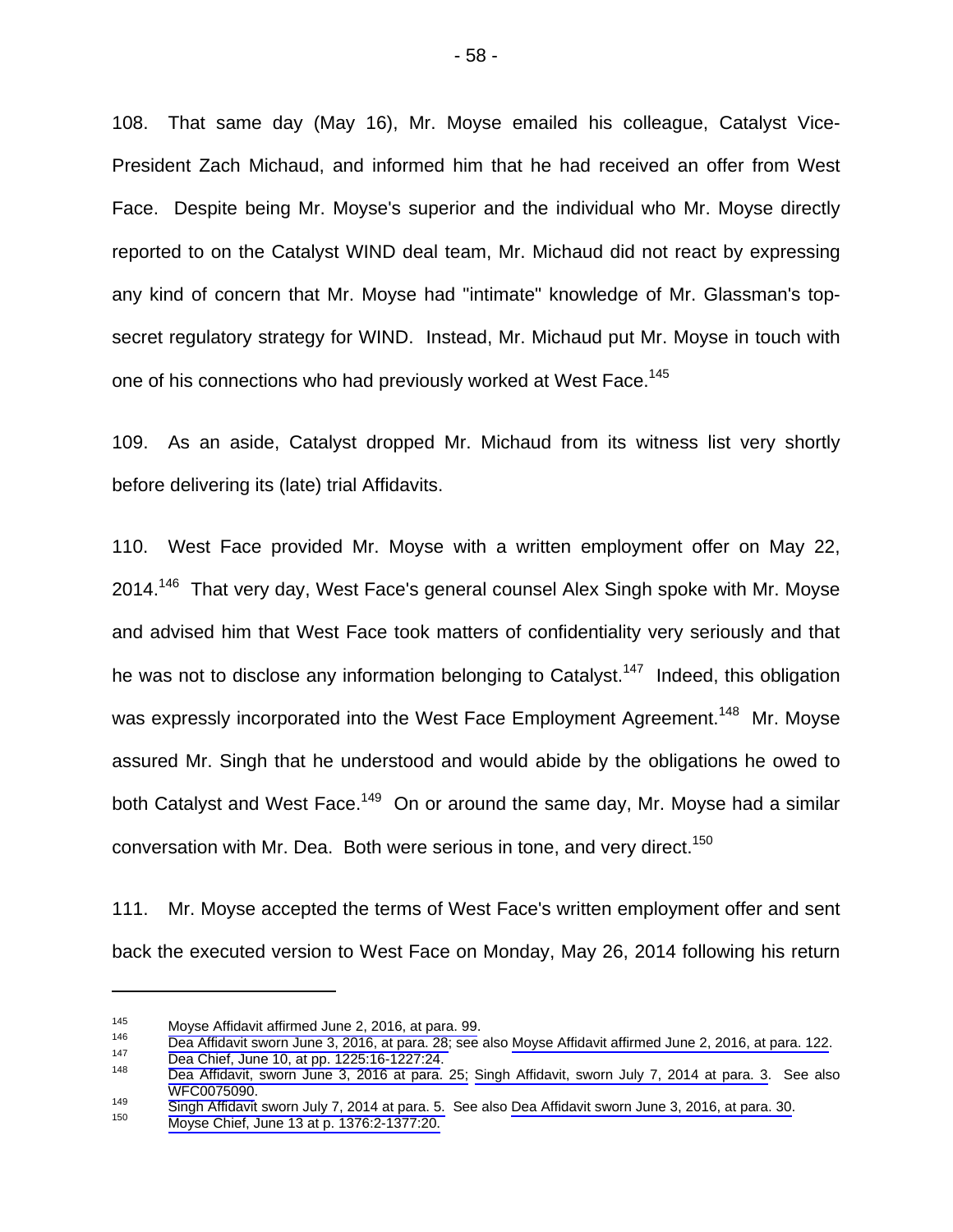to Canada from vacation (the "West Face Employment Agreement").<sup>151</sup> That Agreement specifically obligated Mr. Moyse to respect and abide by his confidentiality obligations to Catalyst.

112. At the time West Face made this job offer to Mr. Moyse, it had no knowledge of his (limited) involvement on the Catalyst WIND deal team.

# *v. Mr. Moyse Resigns From Catalyst and Is Immediately Shut Out*

113. Mr. Moyse formally notified Mr. De Alba that he was resigning from Catalyst on Saturday, May 24, 2014.<sup>152</sup> Mr. Moyse returned from Southeast Asia on Sunday, May 25, and then went to work on Monday, May 26, 2014 to begin serving his 30-day notice of termination period.

114. On that Monday, Mr. Moyse informed Catalyst that he was going to work for West Face. Catalyst immediately instructed Mr. Moyse to stay home for the balance of his 30-day notice period.<sup>153</sup>

115. Mr. Riley agreed in cross-examination that he sent Mr. Moyse home "in order to ensure that Mr. Moyse played no role in and was kept isolated from any future discussions regarding upcoming investment opportunities at Catalyst".<sup>154</sup> He further agreed that Mr. Moyse did, in fact, stay home for the remainder of the 30-day notice

<sup>151</sup> Dea Affidavit sworn June 23, 2016, at para. 28.<br>152 [See Moyse Affidavit affirmed June 2, 2016, at para. 124;](#page-1-0) [CCG0018691](#page-0-0); Glassman Cross, June 7 at p. 357:13–18.<br>153 Moyse Affidavit affirmed June 2, 2016, at para. 107.<br>154 [Riley Cross, June 8 at pp. 576:6-577:5; see also Riley Affidavit sworn June 26, 2014, at para. 36](#page-1-0).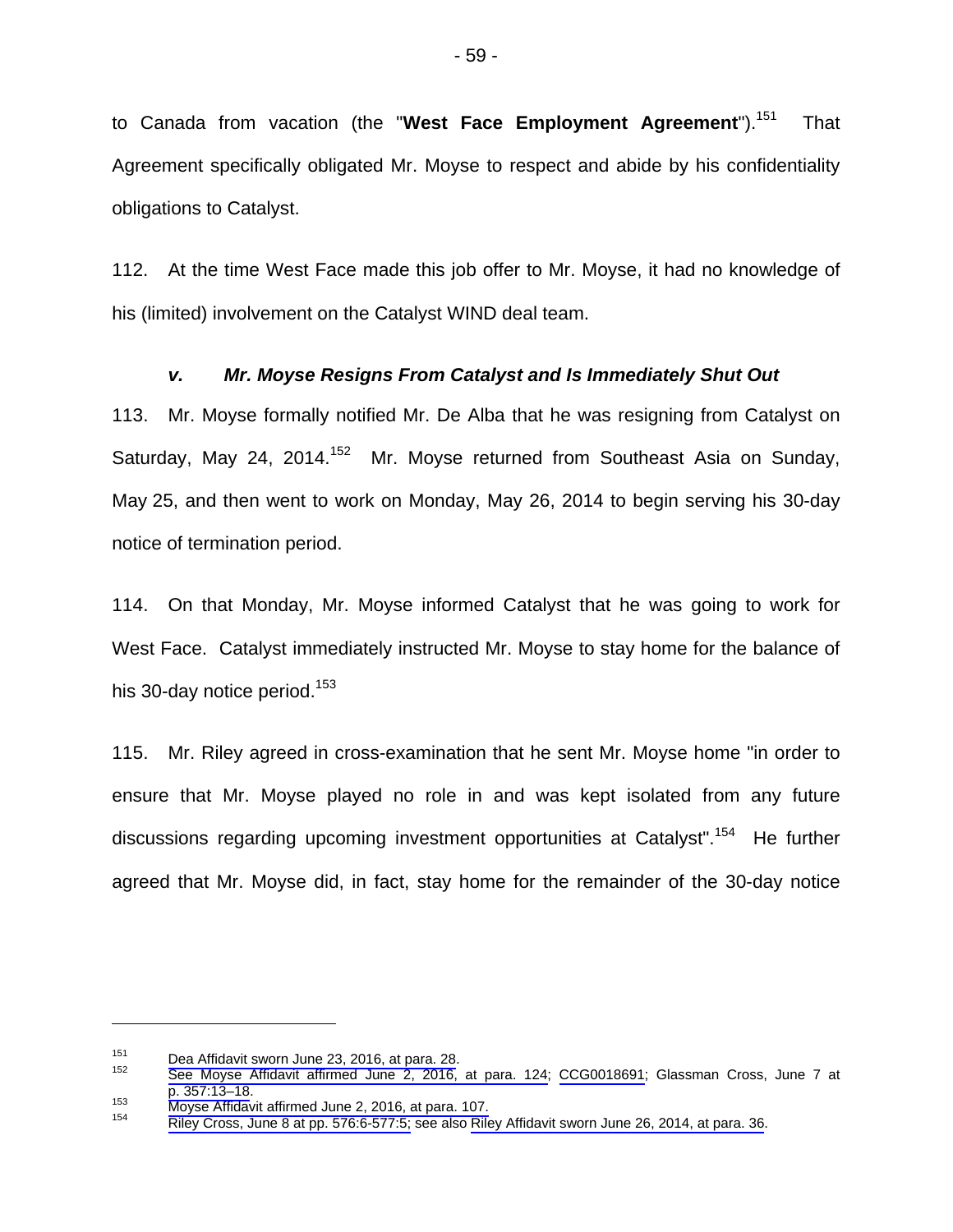period, and no longer participated in Catalyst's Monday meetings either in person or by phone.<sup>155</sup>

116. Catalyst also immediately contacted its IT provider and asked that Mr. Moyse's permission to access the Catalyst server be revoked.<sup>156</sup>

117. Mr. Riley readily admitted that May 26 was the last day Mr. Moyse could have learned anything relevant to Catalyst's pursuit of WIND:

- Q. Now, let me deal with Mr. Moyse's resignation. Can you pull up tab 9, please. And, sir, you'll see here Mr. Moyse's email to Mr. de Alba of May 24th of 2014 telling Mr. de Alba that he was resigning from Catalyst?
- A. Yes.
- Q. I take it that Mr. Moyse's resignation was brought to your attention shortly after it was given?
- A. Yes.
- *Q. And am I correct that you met with Mr. Moyse two days later on Monday, May 26th, 2014?*
- *A. I did.*
- *Q. During that meeting, Mr. Moyse told you that he intended to join West Face?*
- *A. Yes.*
- *Q. And am I correct that as a result you sent Mr. Moyse home?*
- *A. Yes.*
- *Q. You did so at least in part in order to ensure that Mr. Moyse played no role in and was kept isolated from any future discussions regarding upcoming investment opportunities at Catalyst?*
- *A. Correct.*

<sup>&</sup>lt;sup>155</sup> Riley Cross, June 8 at p. 577:6-13.<br><sup>156</sup> [Riley Cross, June 8 at pp. 577:22-578:1.](#page-1-0)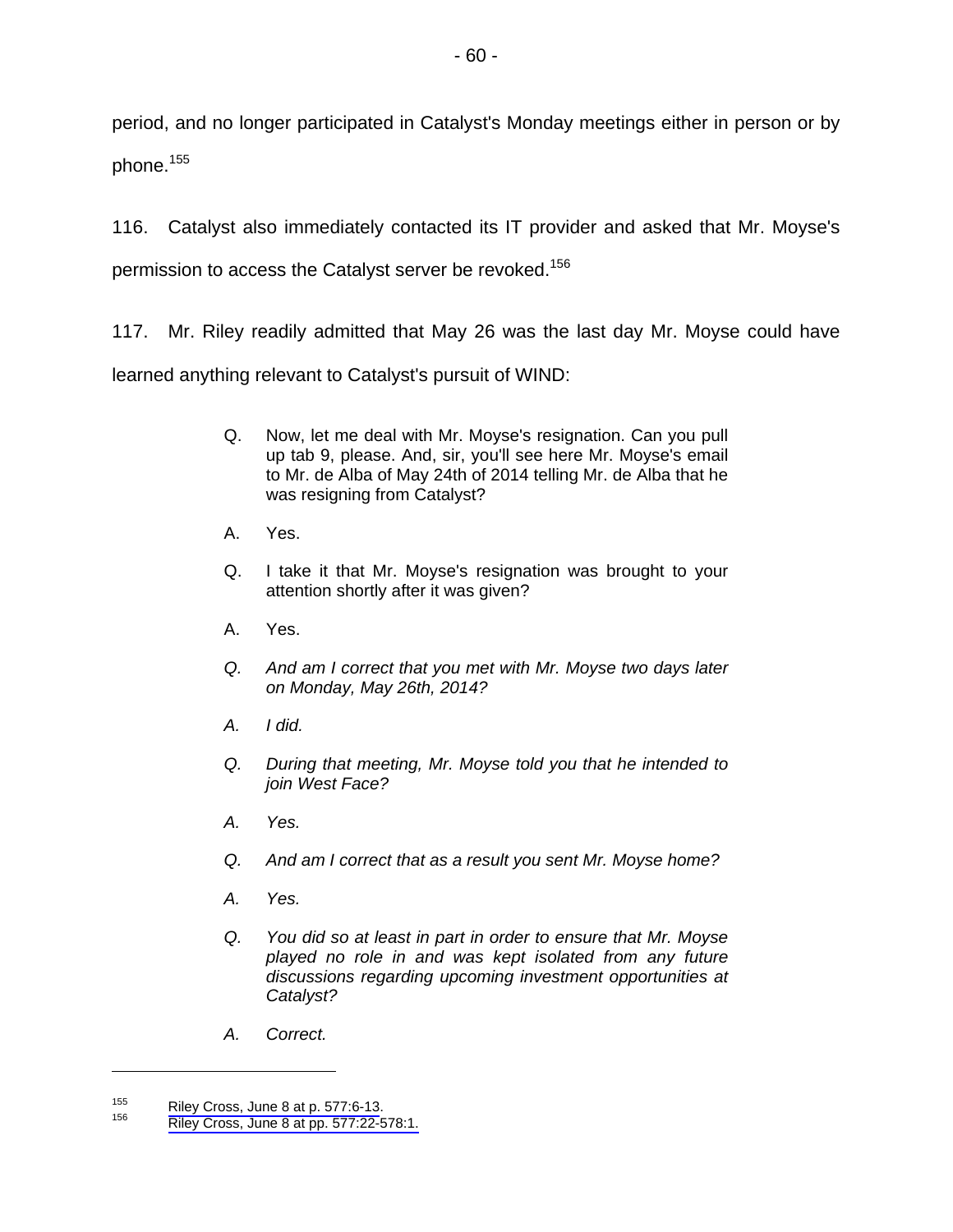- Q. And am I right that Mr. Moyse did in fact stay home for the remainder of the 30-day notice period? He did not rejoin Catalyst?
- A. He did not come back to the office.
- Q. He no longer attended Catalyst Monday meetings either in person or by phone?
- A. No.
- Q. He no longer performed work for or on behalf of Catalyst?
- A. I don't know for sure because there were some continuing matters that he might have to give help -- help in the transition.
- Q. You're not aware of any significant matters?
- A. No.
- Q. Am I right that on May 26th of 2014 Catalyst also contacted its IT provider and asked that Mr. Moyse -- Moyse's permission to access the Catalyst servers be revoked?
- A. Yes.
- *Q. In the period after Monday, May 26th of 2014, you shared no information whatsoever with Mr. Moyse concerning Catalyst's discussions and negotiations with VimpelCom?*
- *A. Are you asking me personally?*
- *Q. Yes.*
- *A. No.*
- *Q. Nor to your knowledge did Mr. Glassman or Mr. de Alba?*
- *A. To my knowledge, no.*
- *Q. In the period after Monday, May 26th, 2014 you shared no information whatsoever with Mr. Moyse concerning Catalyst's discussions and negotiations with the Government of Canada, correct?*
- *A. No.*
- *Q. Nor to your knowledge did Mr. Glassman or Mr. de Alba?*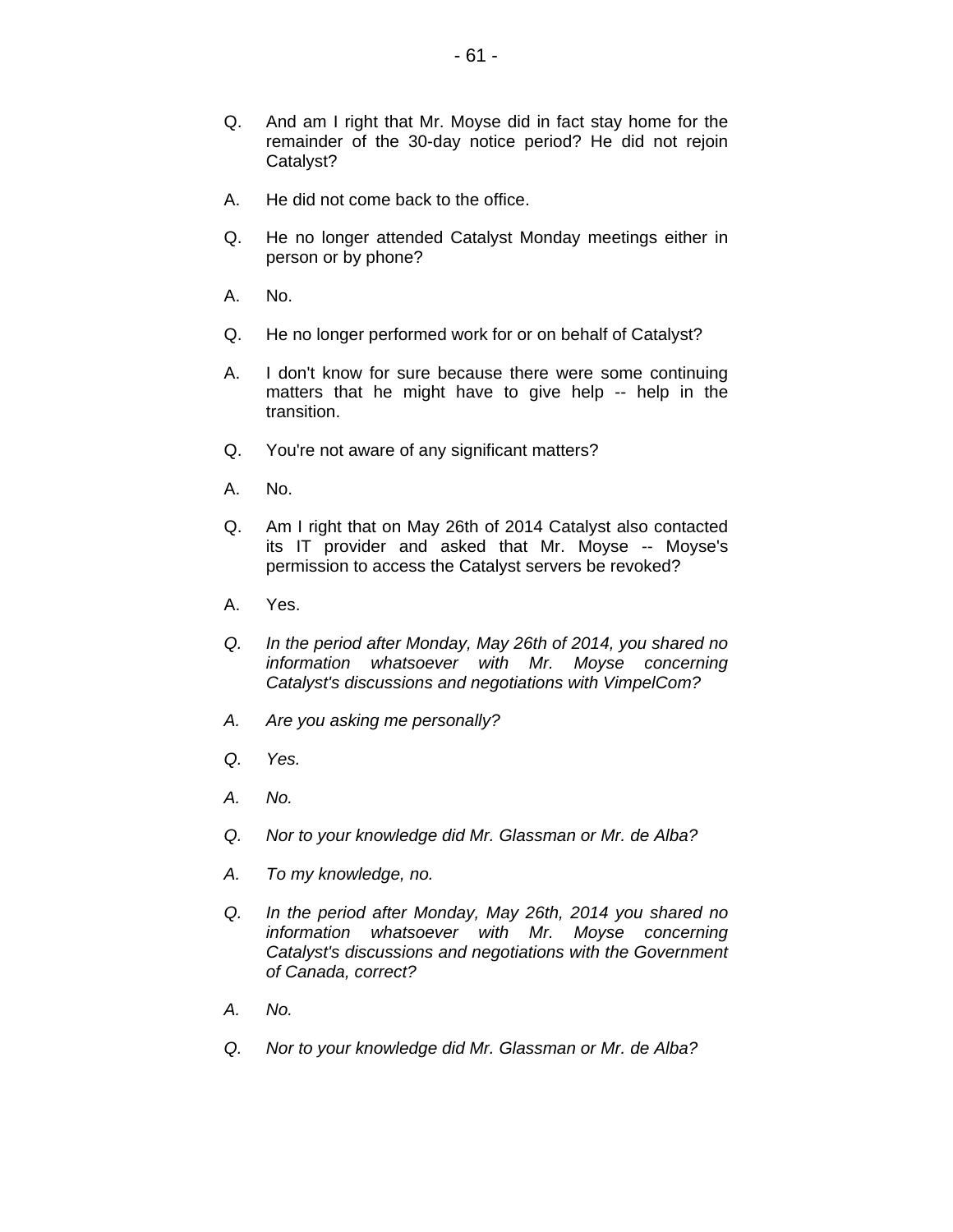#### *A. To my knowledge, no*. 157

118. Similarly, Mr. Glassman agreed that he had no contact whatsoever with Mr. Moyse following May 26, and did not keep him advised of either Catalyst's negotiations with VimpelCom or its discussions with the Government of Canada.<sup>158</sup> Mr. Glassman confirmed that to his knowledge, the same could be said for Messrs. De Alba and Riley, as well as Catalyst's advisers at Faskens and Morgan Stanley.

### *vi. The State of Play and "Confidential Information" Known to Mr. Moyse as at May 26, 2014 – the Day he was Cut Off from Catalyst*

119. A key consideration in this litigation concerns the state of Catalyst's WIND deal as at May 26, 2014, the last day Mr. Moyse *could have* received any Catalyst confidential information about WIND. As of May 26, 2014:

- (a) Catalyst's "Canada Wireless Presentations" of March 27 and May 12 to the Government of Canada had apparently been destroyed (except, apparently, for a classified "master file" containing these presentations that only Mr. Glassman knew about and had access to despite Catalyst's flat, flat non-hierarchical structure that promoted the free-flow of information and ideas);
- (b) Catalyst had only had access to the data room for approximately two weeks (since on or around Friday May 9);
- (c) Catalyst did not yet have a working financial model for WIND, a complete investment memorandum, nor had it decided on structure, price, or

<sup>&</sup>lt;sup>157</sup> [Riley Cross, June 8 at pp. 576:6-578:20.](#page-1-0)<br><sup>158</sup> [Glassman Cross, June 7 at p. 360:9-25.](#page-1-0)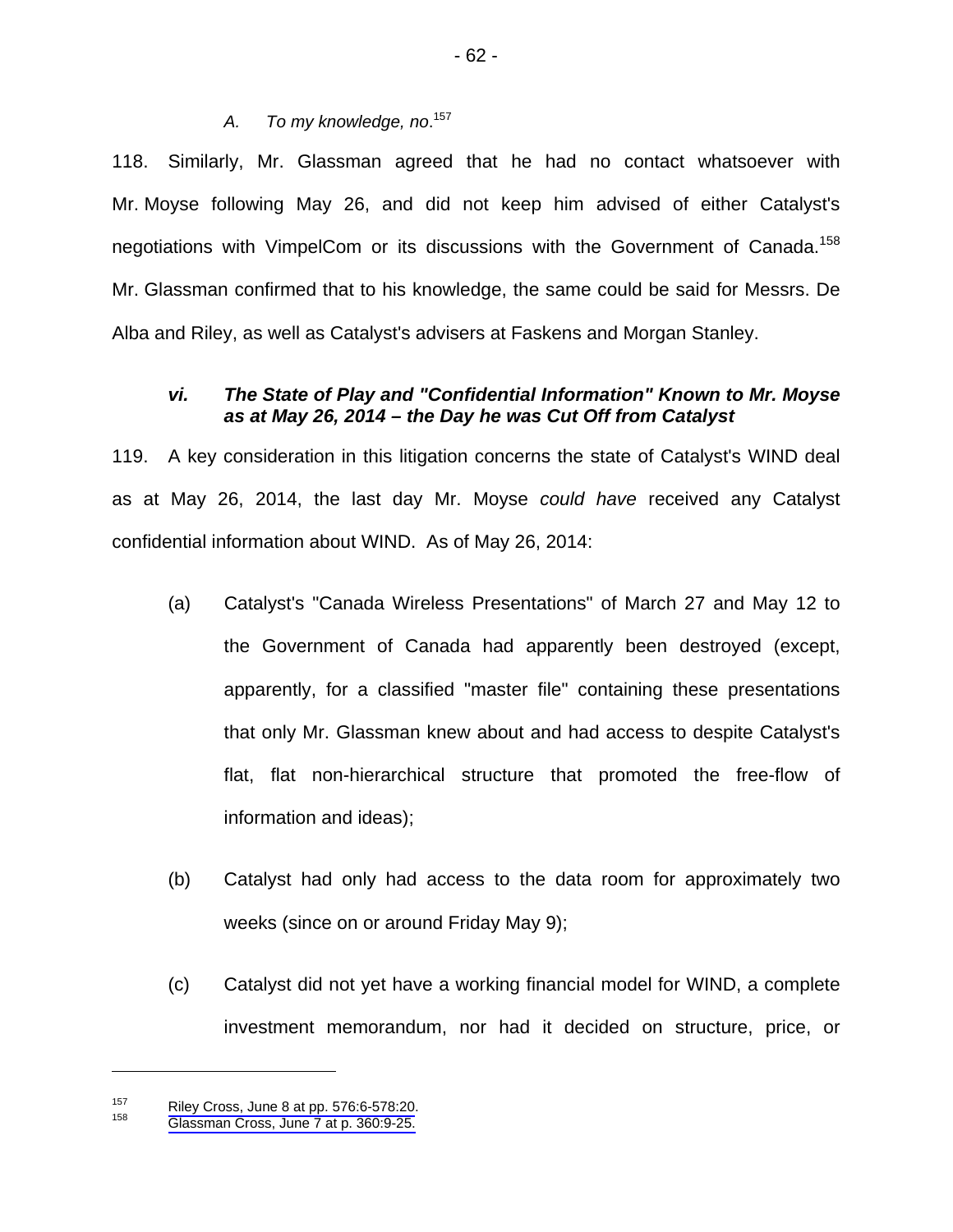regulatory risk mitigation, and its diligence was not sufficiently advanced to have ascertained or resolved those issues;<sup>159</sup>

- (d) Catalyst had received a detailed memo from its counsel at Faskens on May 19 on the subject of regulatory issues and sharing of spectrum that opined "the current government has made it clear that any proposed transfer of commercial mobile spectrum to an incumbent will be subject to very close scrutiny and, in the current climate, most unlikely to succeed";<sup>160</sup>
- (e) Mr. De Alba's own evidence was that he informed Catalyst's WIND deal team, including Mr. Moyse, that Catalyst "could not likely do a deal by May 23, as originally planned" and that Catalyst was therefore discussing strategies to purposefully slow down the negotiation process with VimpelCom:
	- (i) as an aside, Mr. De Alba's stated reason for having to slow down the negotiation process was because Catalyst "still needed a condition of government approval in the share purchase agreement". This evidence was incorrect, given that the first draft of the Catalyst/VimpelCom share purchase agreement provided by VimpelCom **did** include a condition of government approval (which Mr. De Alba admitted and then further conceded was never a point of controversy or negotiation with VimpelCom);

<sup>&</sup>lt;sup>159</sup> Moyse Affidavit affirmed June 2, 2016, at para. 72.<br><sup>160</sup> [CCG0026600](#page-0-0); see also Glassman Cross, June 7 at pp. 469:4-473:4.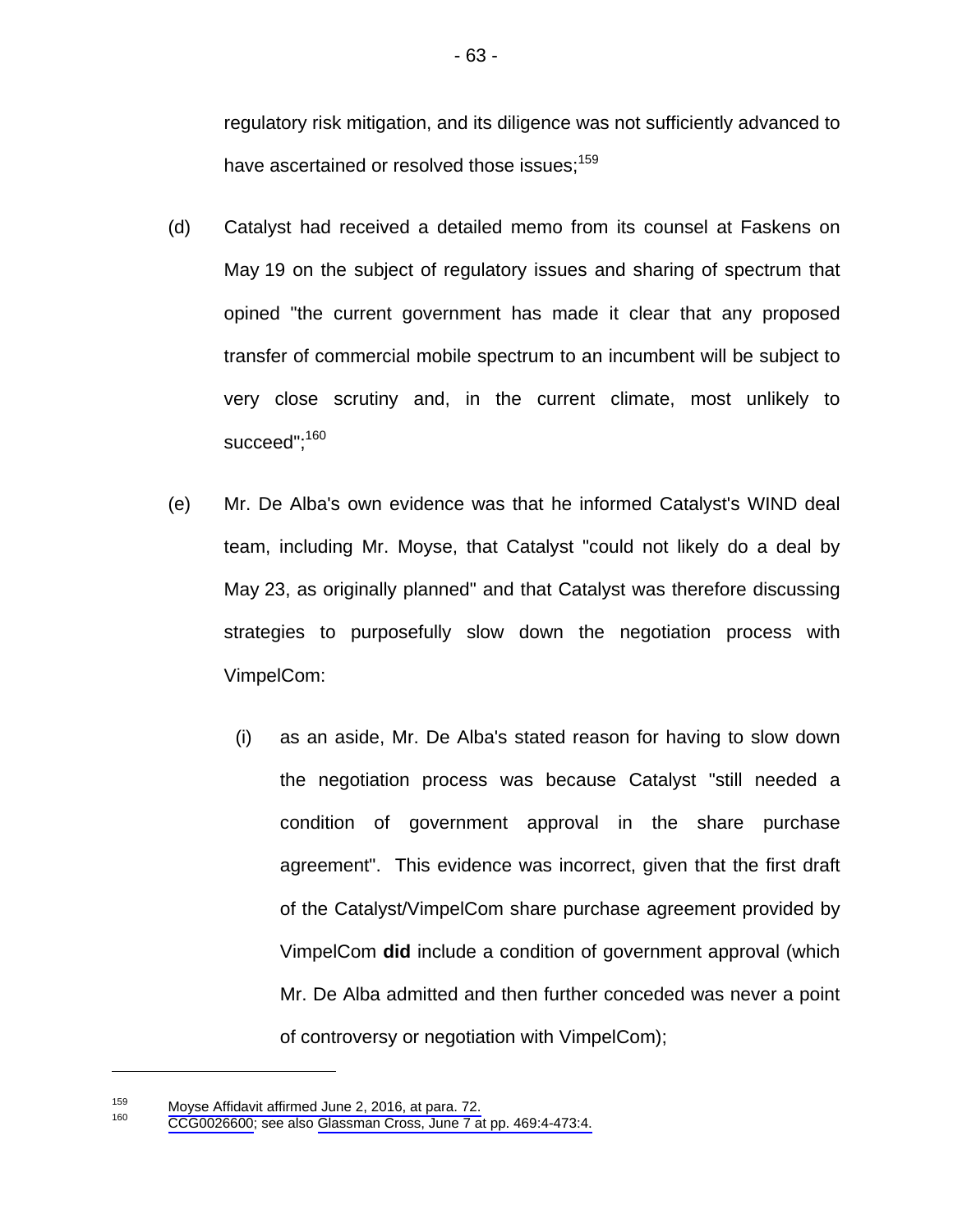- (f) Catalyst's share purchase agreement did **not** restrict Catalyst's ability to seek regulatory concessions;<sup>161</sup> and was at least eight versions away from the "substantially complete" version ultimately sent to the VimpelCom board; $162$  and
- (g) Catalyst had received feedback from Mr. Drysdale on May 7 that the Government would not give Catalyst the right to sell spectrum in five years.<sup>163</sup>

120. Given this state of affairs, Mr. Moyse did not and could not have known, at the time he left Catalyst, what Catalyst's diligence would ultimately conclude about the WIND business, its wireless network, operating and financial information, tax attributes, spectrum holdings and requirements, working capital needs, branding, marketing, customer service, sales, distribution, or key performance indicators. He did not know and could not have known how Catalyst would view such disclosure, or what conclusions Catalyst would reach regarding (as Mr. Leitner put it), WIND's "value proposition". Mr. Moyse also did not know and could not have known how Catalyst's negotiations with VimpelCom would progress – including with respect to the general structure of the transaction and its terms, conditions, warranties, representations, and so on. This specifically includes, any knowledge respecting any regulatory approval conditions or limitations on Catalyst's ability to seek regulatory concessions from the Government of Canada. Mr. Moyse certainly did not know and could not have known

<sup>161</sup> [CCG0011364.](#page-0-0) 162 See [CCG0009636;](#page-0-0) [CCG0009738; CCG0024199;](#page-0-0) [CCG0009833:](#page-0-0) [CCG0009859](#page-0-0); [CCG0012087;](#page-0-0) [CCG0026606;](#page-0-0) and C[CG0026610.](#page-0-0)<br><sup>163</sup> [CCG0009482.](#page-0-0)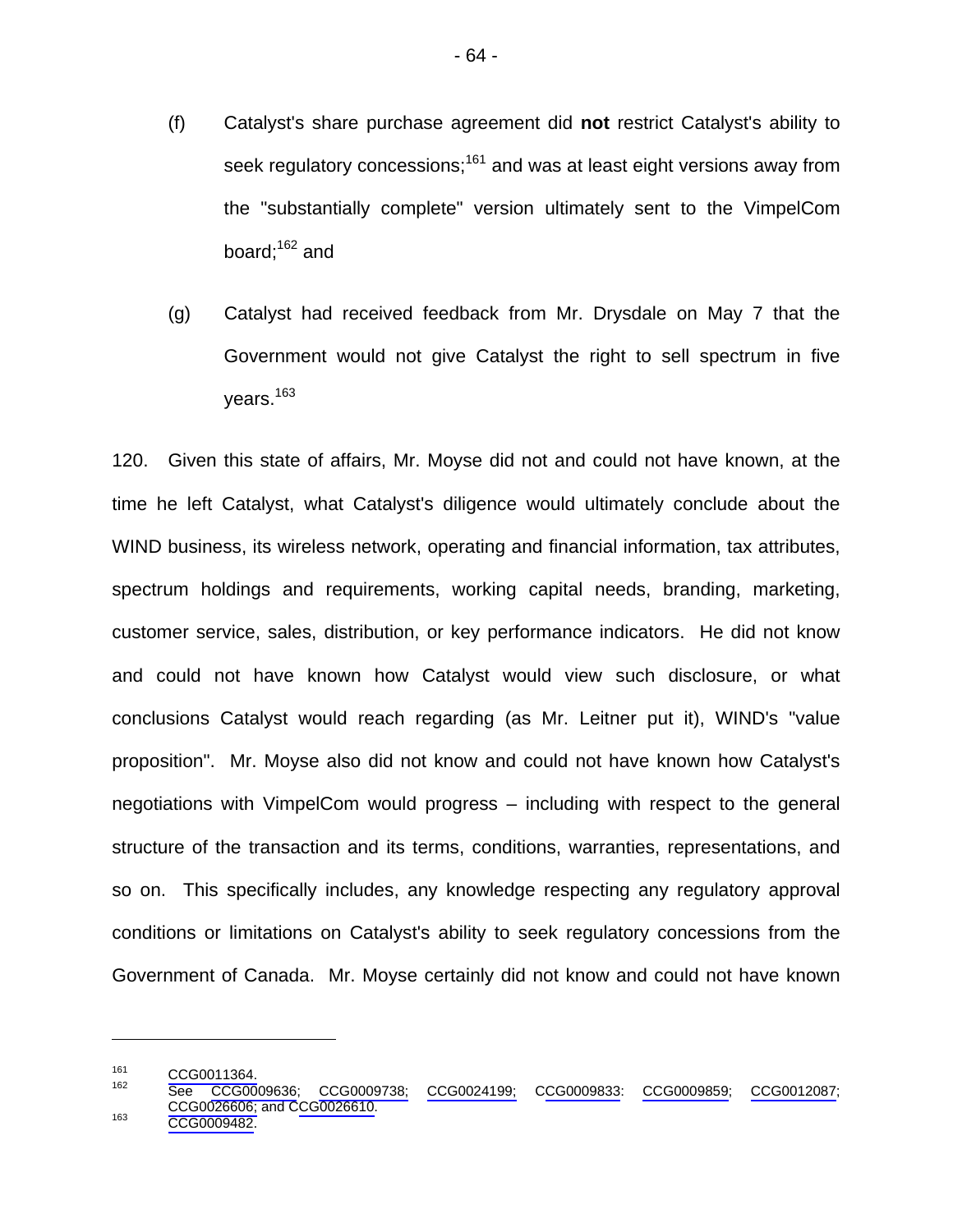how Catalyst's "dialogue" with Industry Canada would progress, and whether or not it would yield on the regulatory concessions sought by Catalyst.

121. Furthermore, and as revealed in the testimony of Messrs. De Alba and Glassman, Catalyst's ultimate strategy was to agree to terms prohibiting it from seeking the right during the interim period between executing the agreement and closing to obtain regulatory concessions allowing Catalyst to sell WIND's spectrum to an incumbent after five years; and to immediately thereafter pursue such concessions, and to only close the transaction if they could be obtained.<sup>164</sup> There was no way for Mr. Moyse to predict such an audacious and ill-conceived strategy.

122. As set out above, after Mr. Moyse left Catalyst on May 26, the uncontroverted evidence in this case is that he was completely cut off from Catalyst and had no way to know how the Catalyst/VimpelCom negotiations were proceeding.<sup>165</sup> Mr. Moyse was left with, at most, an outdated point-in-time understanding of the WIND deal as outlined above.

## **C. West Face Implements a Confidentiality Wall in Response to Catalyst's Concerns**

123. On May 30, 2014, Catalyst's counsel (Lax O'Sullivan) sent a letter to West Face expressing concerns about West Face's hiring of Mr. Moyse. At the time West Face received this letter, Mr. Griffin had already identified the concern raised by the March 27

<sup>&</sup>lt;sup>164</sup> [De Alba Cross, June 7 at pp. 253:15-254:14](#page-1-0) and [pp. 275:24-278:24.](#page-1-0)<br><sup>165</sup> Riley Cross, June 8 at pp. 576:6-578:20.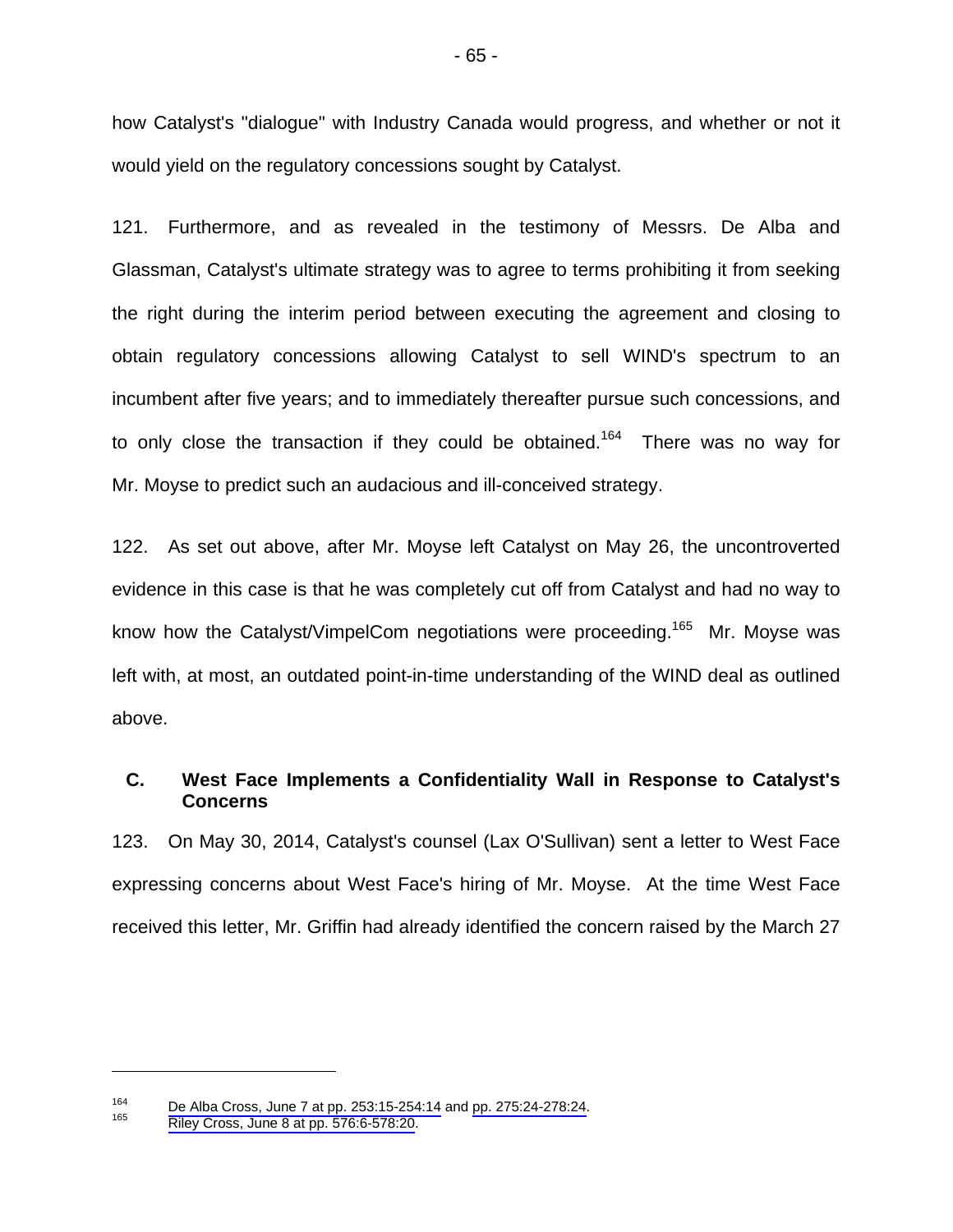email,<sup>166</sup> and Mr. Singh had already emphasized to Mr. Moyse the importance of honouring his confidentiality obligations to Catalyst.<sup>167</sup>

124. Additionally, at the time that West Face received this letter from counsel to Catalyst on May 30, 2014, West Face honestly and in good faith believed that the noncompetition clause in Mr. Moyse's employment contract with Catalyst was unenforceable. West Face communicated that opinion to counsel for West Face on June 3, 2014.<sup>168</sup>

125. During the course of communications between counsel in advance of Mr. Moyse's employment at West Face, on June 18, 2014, Catalyst's counsel advised employment counsel to West Face (Dentons Canada LLP) that Catalyst was particularly concerned about Mr. Moyse's work at Catalyst on a "telecom deal".<sup>169</sup>

126. As an aside, West Face's interest in WIND and the fact that it was engaged in negotiations with VimpelCom for WIND was not public knowledge at the time Catalyst expressed concern about the "telecom deal". This issue is discussed further below.

127. Regardless of how Catalyst found out that West Face was involved in negotiations with VimpelCom, West Face reacted before Mr. Moyse began his employment by taking proactive steps to protect Catalyst's confidential information.

128. On June 19, 2014, the day after learning of Catalyst's concerns about a "telecom deal" and four days before Mr. Moyse began work at West Face on June 23, Supriya

<sup>&</sup>lt;sup>166</sup> [Griffin Chief, June 8, at p. 769:2 – 772:2.](#page-1-0)<br><sup>167</sup> [Dea Affidavit sworn June 3 at para. 33; Singh Affidavit sworn July 7 at para. 3.](#page-1-0) See also Dea Chief, June [10, a](#page-0-0)[t pp. 1225:24–1227:21](#page-1-0).<br><sup>168</sup> [CCG0018693](#page-0-0).<br><sup>169</sup> Griffin Chief, June 8, at p[.](#page-1-0) 772:25-773:7. See also Griffin Chief, June 8, at p. 773:8-775:3.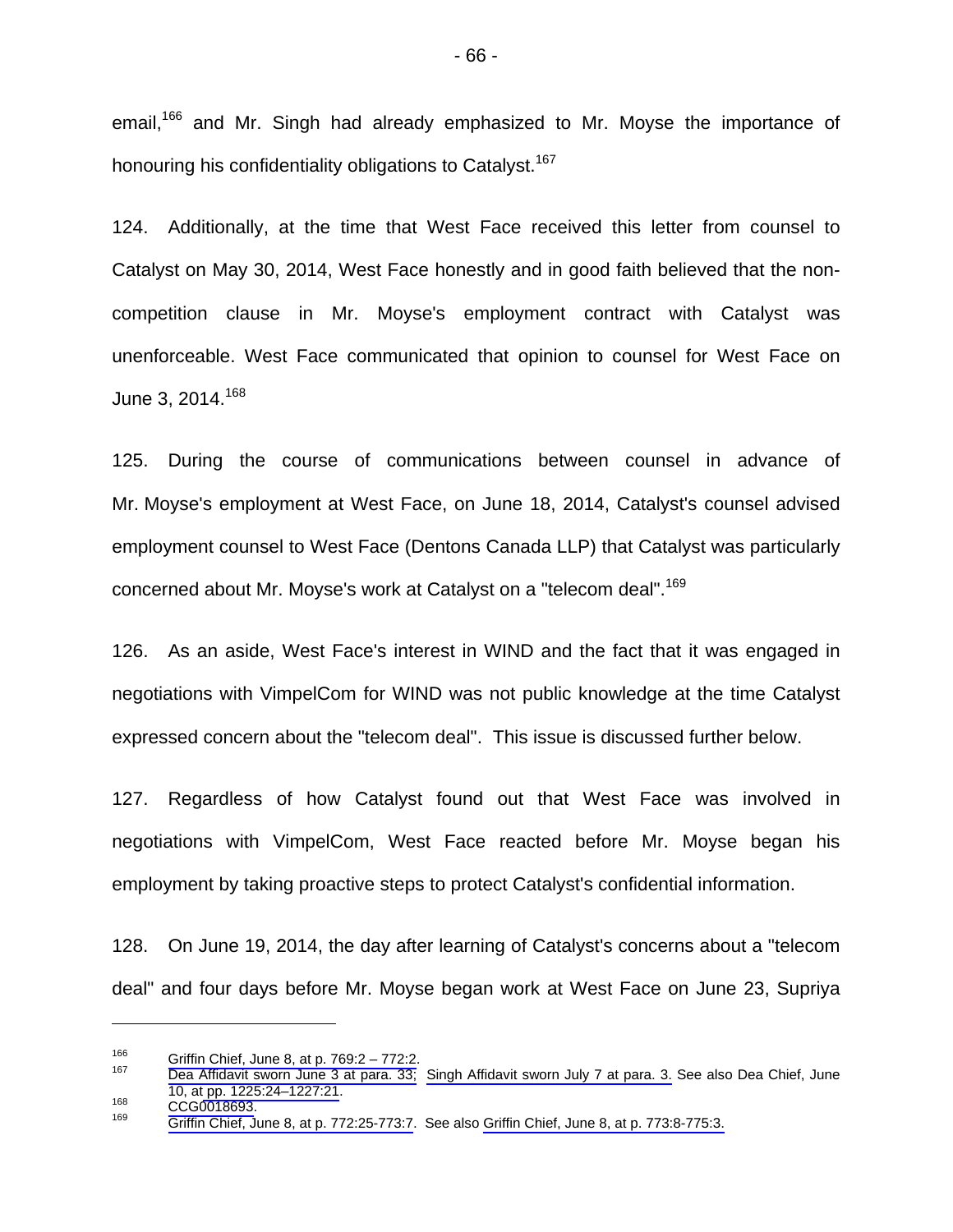Kapoor, the Chief Compliance Officer at West Face, erected a confidentiality wall with respect to WIND and Mr. Moyse (the "**Confidentiality Wall**").<sup>170</sup> The terms of this Confidentiality Wall were disclosed to counsel for Catalyst the same day, in Dentons' letter dated June 19, 2014 to Lax O'Sullivan.<sup>171</sup>

129. Pursuant to this Confidentiality Wall: (1) Mr. Moyse was forbidden from communicating with anyone at West Face about the ongoing WIND negotiations, and vice-versa; and (2) West Face's IT group restricted access to all WIND-related documents so that Mr. Moyse could not access them.<sup>172</sup>

130. On June 19, the same day Ms Kapoor erected the Confidentiality Wall, she circulated a memo detailing its terms to Mr. Moyse as well as everyone at West Face who was working on the WIND transaction and others, namely:

- (a) the four West Face Partners (Messrs. Boland, Fraser, Dea, and Griffin);
- (b) Yu-Jia Zhu (a Vice-President);
- (c) Nora Nestor (Tax Controller);
- (d) Chap Chau (Head of Technology);
- (e) other investment professionals; and

<sup>170</sup> Kapoor Chief, June 10 at pp. 1279:23-1281:1.<br>171 CCG0018653. See also [Dea Chief, June 10, at pp. 1228:13–1230:2.](#page-1-0)<br><sup>172</sup> [WFC0000049](#page-0-0) and attac[hment](#page-1-0) [WFC0000050](#page-0-0).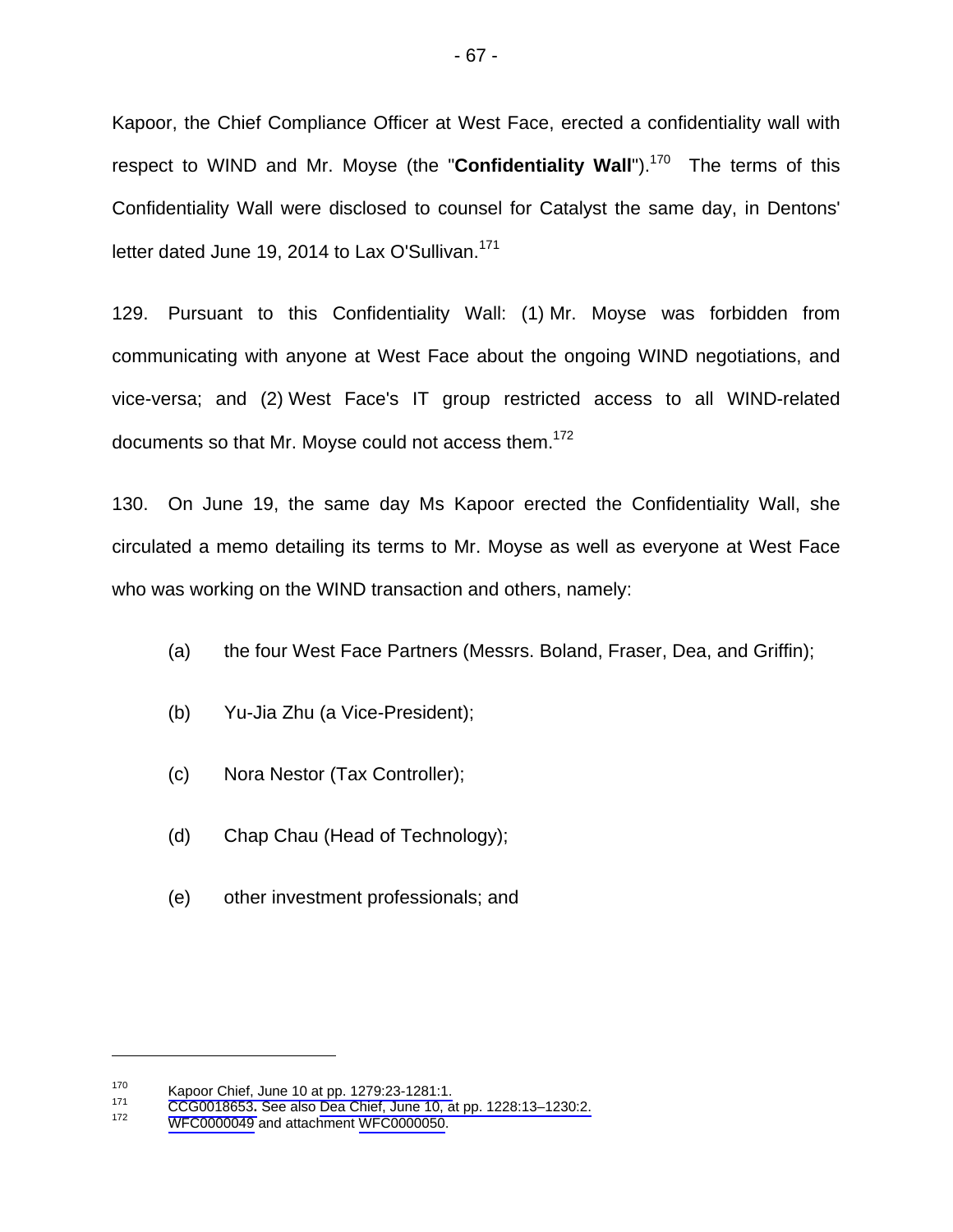(f) West Face's Chief Financial Officer, the Chief Financial Officer of West Face's funds, West Face's General Counsel and some support staff.<sup>173</sup>

131. That evening, Ms Kapoor personally phoned Mr. Moyse to discuss the terms of restrictions he would be under. The call was brief, cordial, and to the point. In the call, Ms Kapoor explicitly instructed Mr. Moyse in abundantly clear terms that he was not to talk about WIND with anyone at West Face, to ask anyone at West Face about WIND, to disclose to anyone at West Face any information about WIND, or to attempt to access any of West Face's files regarding WIND. Mr. Moyse indicated that he understood and would comply.<sup>174</sup>

132. The day after the Confidentiality Wall memo was circulated, and three days before Mr. Moyse began work, West Face's head of Technology, Chap Chau, confirmed that Mr. Moyse had been excluded from the computer directory containing the WINDrelated documents.175

133. In addition to the Confidentiality Wall memo, Mr. Dea verbally informed the entire investment team at West Face that Mr. Moyse was not to be told anything about the WIND transaction.<sup>176</sup> Further, once Mr. Moyse began working at West Face (on June 23), the West Face WIND deal team (the Partners and Yu-Jia) only met in private, behind closed doors, and away from the trading floor area where Mr. Moyse was seated. As Mr. Dea testified at trial this was not unusual, as the West Face common

<sup>173</sup> [Kapoor Affidavit sworn June 2, 2016 at para. 3; Kapoor Chief, June 10 at pp. 1281:2-1282:25](#page-1-0); Griffin Chief, June 8 at pp. 773:15-13.<br> [Kapoor Affidavit sworn June 2, 2016 at para. 4; Kapoor Chief, June 10 at pp. 1283:1 – 1284:5](#page-1-0).<br> [WFC0000054.](#page-0-0) See also Kapoor Affidavit, Sworn June 2, 2016 at para. 5.<br>
Dea Cross, June 10, at p. 1264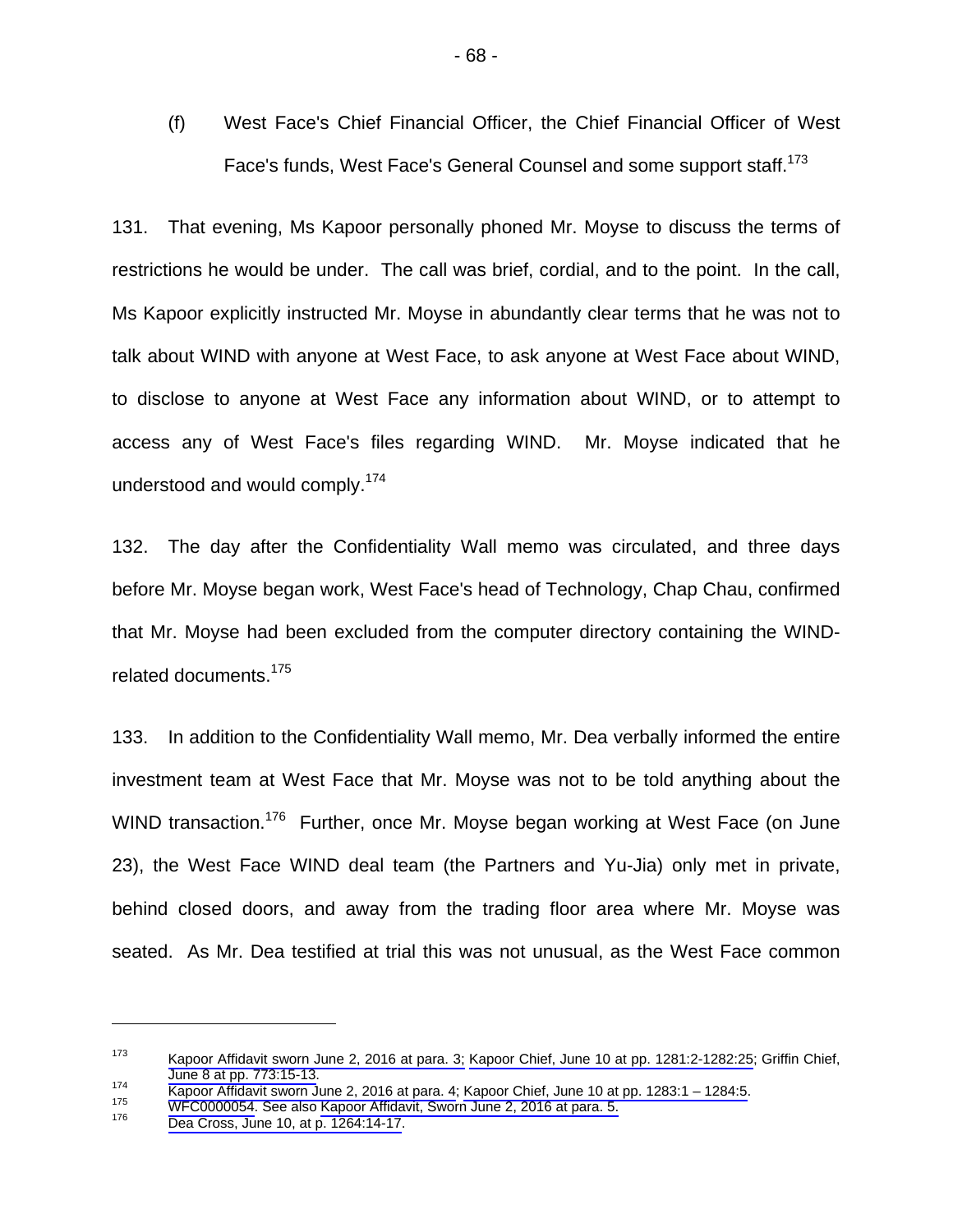work area is actually a very, very quiet place, and people generally take phone calls in one of the number of breakout rooms to keep it quiet.<sup>177</sup>

134. These numerous precautions were taken for the specific purpose of safeguarding Catalyst's confidential information and avoiding this lawsuit. Mr. Griffin confirmed that the Confidentiality Wall was complied with, and there is simply no evidence that it was ever breached.<sup>178</sup>

### **D. Mr. Moyse Played No Role in West Face's WIND Negotiations During his Brief Period of Employment at West Face**

135. Mr. Moyse began working at West Face on Monday, June 23, 2014. Three and a half weeks later, on July 16, 2014, the parties agreed to an interim consent order, pursuant to which Mr. Moyse was put on indefinite leave. Ultimately, Mr. Moyse remained on leave due to these proceedings, never returned to work at West Face, and never performed any more work for West Face before he and West Face mutually terminated his employment in August 2015.<sup>179</sup>

136. During his brief period of active employment at West Face, Mr. Moyse was the most junior member of West Face's investment team (other than a summer intern). As such, he was not informed of the positions held by West Face funds, was not a member of West Face's investment committee, and did not participate in senior management meetings or have the authority to make investment decisions.

137. Much of Mr. Moyse's three and a half week period at West Face was spent in orientation and training in order to acclimatize him to the West Face working

<sup>177</sup> Dea Chief, June 10 at p. 1231:6-13.<br>178 [Griffin Chief, June 8 at pp. 774:11-775:3.](#page-1-0) See also Dea Chief, June 10, at p. 1230:12-15.<br>179 Griffin Cross, June 10 at p.1133:5-18.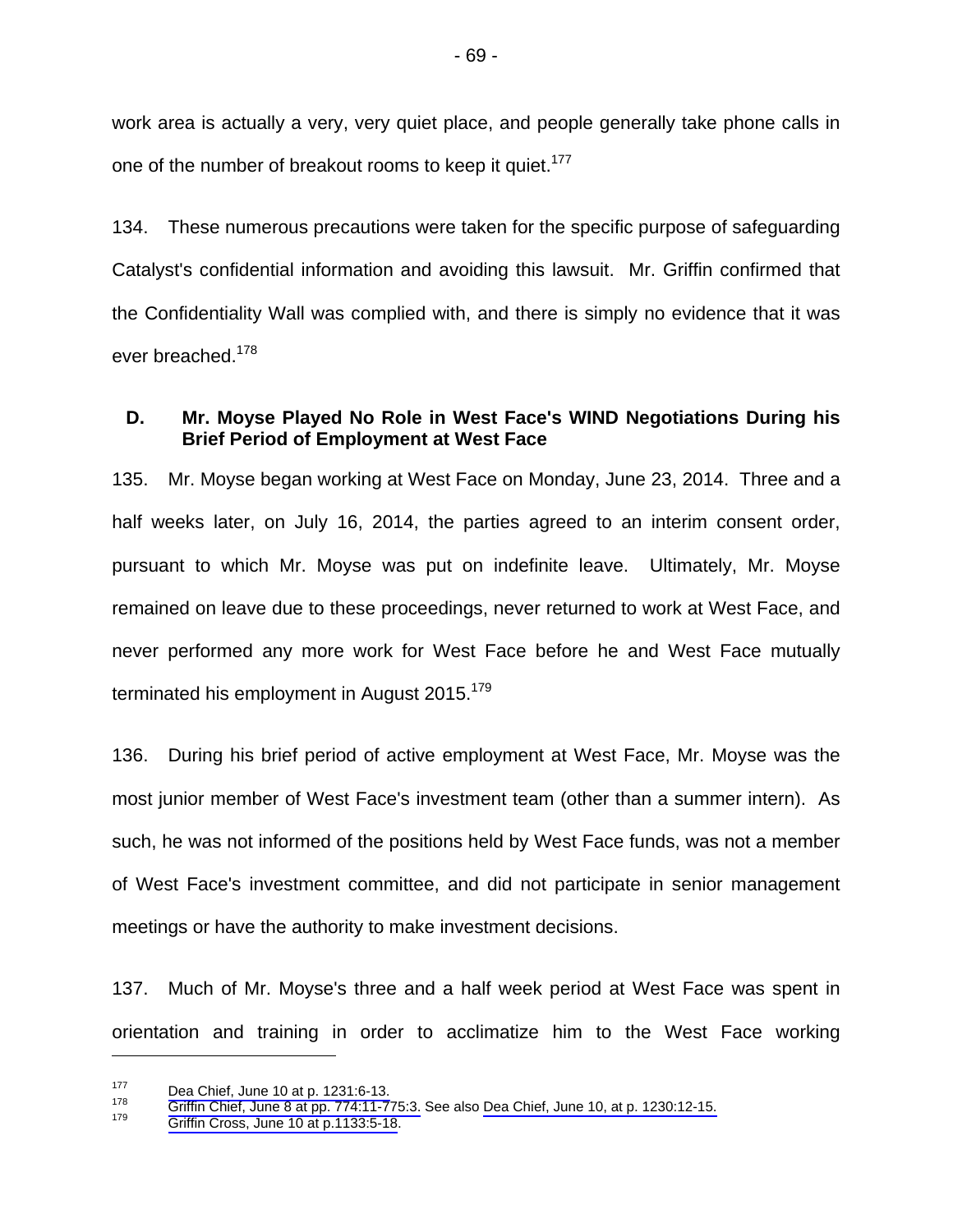environment. Mr. Moyse's substantive work was limited to performing some preliminary analyses on several potential investments **that had nothing to do with WIND**. More detail on the work Mr. Moyse performed while at West Face is set out in Appendix "A" to the Affidavit of Anthony Griffin sworn March 7, 2015.<sup>180</sup>

138. After Mr. Moyse departed from West Face pursuant to the Consent Order of Justice Firestone, it was Mr. Dea's evidence at trial that Mr. Dea had no further contact with Mr. Moyse, nor did others on West Face's WIND Deal team.<sup>181</sup>

139. For the purposes of this case, more important than the work Mr. Moyse did do while at West Face is the work he did **not** do. **Mr. Moyse did not work on anything related to WIND** (which was subject to the Confidentiality Wall described above).

140. In the course of this proceeding, West Face produced to Catalyst:

- (a) all of its email communications with, involving, or concerning Mr. Moyse (more than 1,500 emails); and
- (b) Mr. Moyse's West Face notebook, redacted only for West Face active investments unrelated to WIND.

141. The vast majority of these documents were produced in March 2015, at the time West Face filed its materials responding to Catalyst's motion for: (i) an interlocutory injunction restraining West Face from participating in the management and/or strategic direction of WIND; (ii) an interlocutory order authorizing an Independent Supervising

<sup>&</sup>lt;sup>180</sup> [Griffin Affidavit sworn March 7, 2015 at Appendix "A".](#page-1-0)<br><sup>181</sup> Dea Chief, June 10 at pp. 1231:24-1232:17.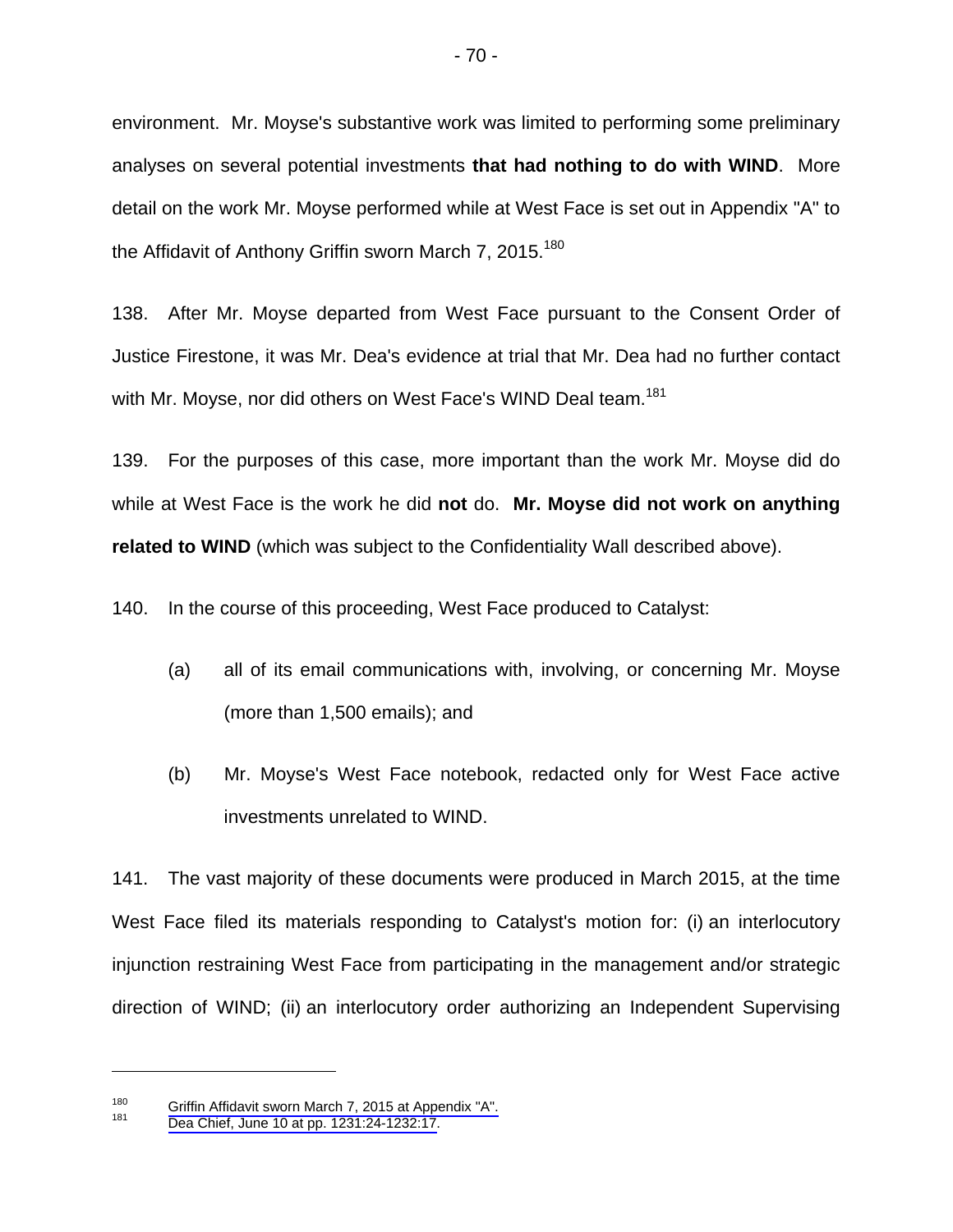Solicitor to forensically image, review, and analyze all of West Face's electronic devices; and (iii) an order jailing Mr. Moyse, for contempt of a previous interim consent order.

142. Catalyst does not rely on **any** of these materials because **none** of them provide even a shred of evidence that Mr. Moyse was involved in West Face's negotiations for WIND, or that he ever communicated Catalyst confidential information concerning WIND to West Face.

143. Moreover, in March 2015 and then again in January 2016, West Face offered to produce every electronic document on West Face's computer system ever accessed by Mr. Moyse.<sup>182</sup> Catalyst never responded to either of these offers. As Mr. Moyse had been excluded from the computer directory containing the WIND-related documents as a part of the precautions put in place before he arrived, these documents would have shown that Mr. Moyse did not access any WIND related documents while at West Face (which is presumably why Catalyst did not care to see them).<sup>183</sup>

# **E. Conclusion: West Face Never Received Any Confidential Information of Catalyst From Mr. Moyse**

144. All of the above evidence regarding West Face's hiring of Mr. Moyse leads to only one possible conclusion: Mr. Moyse never transmitted, and West Face never received, any confidential information of Catalyst relating to WIND. Catalyst has no evidence whatsoever to substantiate this allegation.

145. This is perhaps best demonstrated by the following passage from the crossexamination of Mr. De Alba within the first few hours of trial:

<sup>&</sup>lt;sup>182</sup> [CCG0018715 and WFC0075855;](#page-0-0) see also [Griffin Affidavit, sworn June 4, 2016 at paras. 75-76.](#page-1-0)<br><sup>183</sup> See WFC0000054.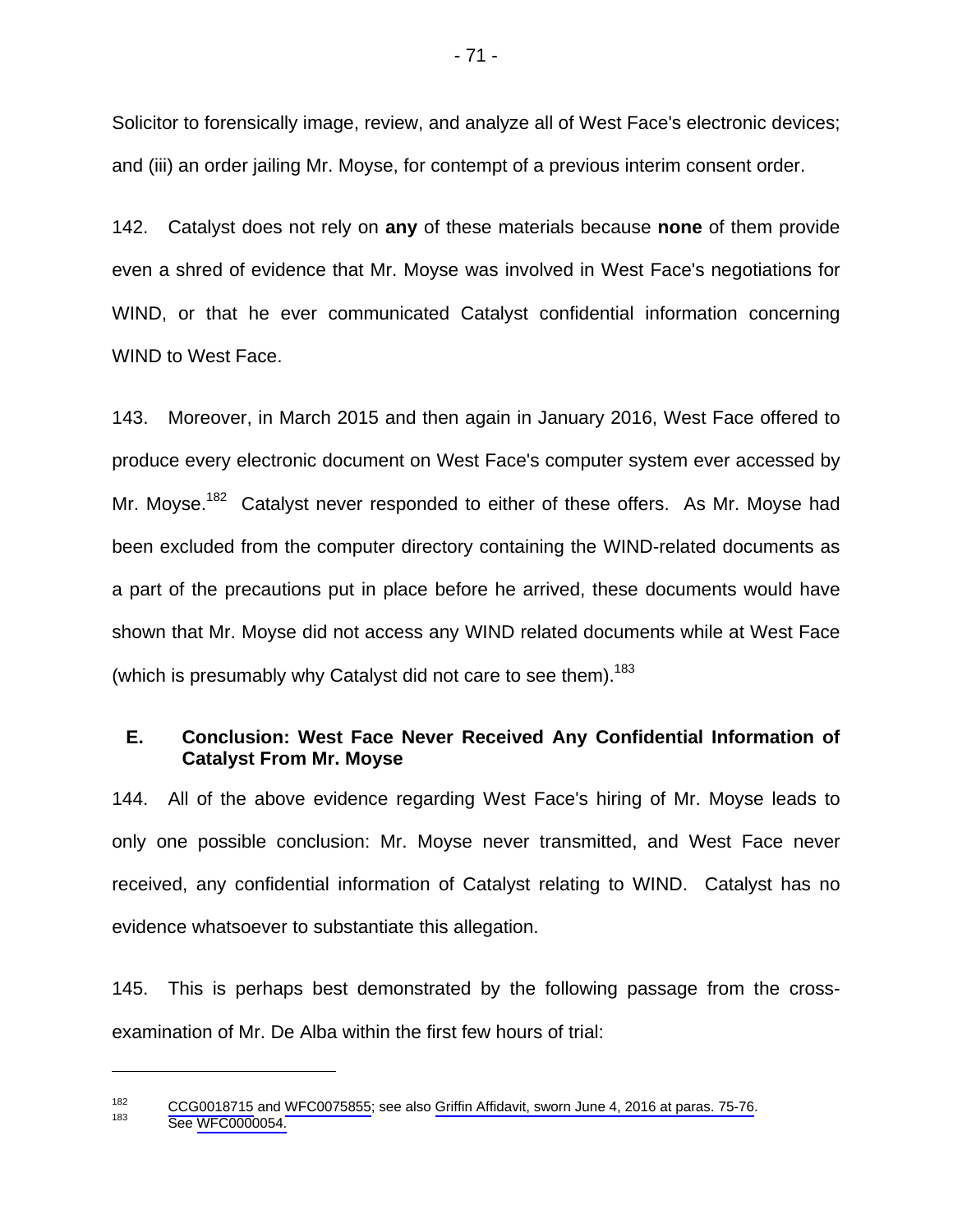- Q. Mr. de Alba, after all of the extensive productions in this case, you cannot identify a single confidential Catalyst document relating to Wind that ended up in the possession of West Face, can you?
- A. I can't.
- Q. Mr. de Alba, you cannot identify a single email received by West Face from Mr. Moyse that contained any confidential Catalyst information about Wind, can you?
- A. No, I can't.
- Q. Mr. De Alba, you cannot identify a single email sent by Mr. Moyse to West Face that contained any confidential Catalyst information about Wind?
- A. Correct.
- Q. Mr. Moyse never told you that he had provided confidential Catalyst information about Wind to West Face, did he?
- A. I never asked.
- Q. No one at West Face has ever told you that Mr. Moyse provided confidential Catalyst information about Wind to West Face?
- A. No, I have not asked.
- Q. Not that you didn't ask. No one has told you that either, correct?
- A. Correct.
- …

 $\overline{a}$ 

- Q. You have no direct evidence, I'm not asking about inference drawing, you have no direct evidence that Mr. Moyse provided any confidential Catalyst information about Wind to West Face, do you?
- A. No, I don't.

MR. CENTA: Those are my questions. Thank you very much.<sup>184</sup>

146. Similarly, Mr. Riley, as the person at Catalyst primarily responsible for managing

this lawsuit since it was commenced in June 2014, readily admitted that he has spent a

<sup>184</sup> [De Alba Cross, June 7 at pp. 233:2-234:3; 234:16-21.](#page-1-0)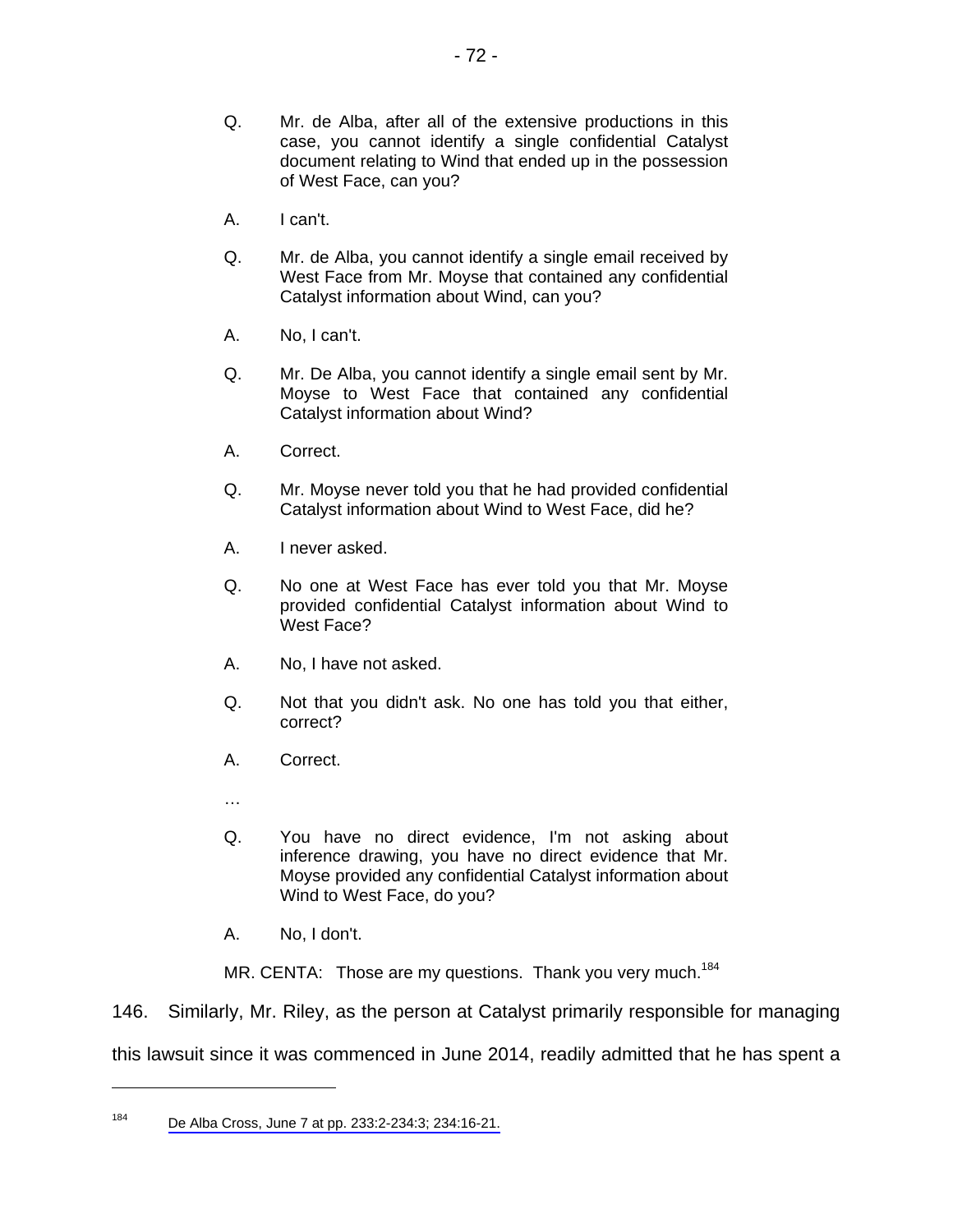considerable amount of time reviewing the parties' extensive productions, including particularly relevant or important documents that were brought to his attention from time to time by Catalyst's counsel.<sup>185</sup> Despite this, Mr. Riley also could not identify any **documentary evidence of Mr. Moyse giving West Face confidential Catalyst information about WIND**:

- Q. Now, am I right that you have been the person at Catalyst primarily responsible for managing what I'll call the Moyse litigation in the period since it was commenced in June of 2014?
- A. That is correct.
- Q. We've already established that in the course of the litigation, you have prepared and sworn five affidavits?
- A. Yes.
- Q. And you spent a considerable amount of time reviewing Mr. Moyse's documents as well as productions of Catalyst and West Face?
- A. Yes.
- Q. And am I right in saying this, Mr. Riley, you've certainly reviewed all of the particularly relevant or important documents that have been brought to your attention from time to time by Catalyst counsel?
- A. Yes.
- Q. Now, can we agree that you were not present during any meetings or discussions Mr. Moyse may have had with representatives of West Face?
- A. No.
- Q. And that is so either before he joined West Face on June 23, 2014 or after, correct?
- A. That is correct.

 $185$  [Riley Cross, June 8 at p. 579:1-14](#page-1-0).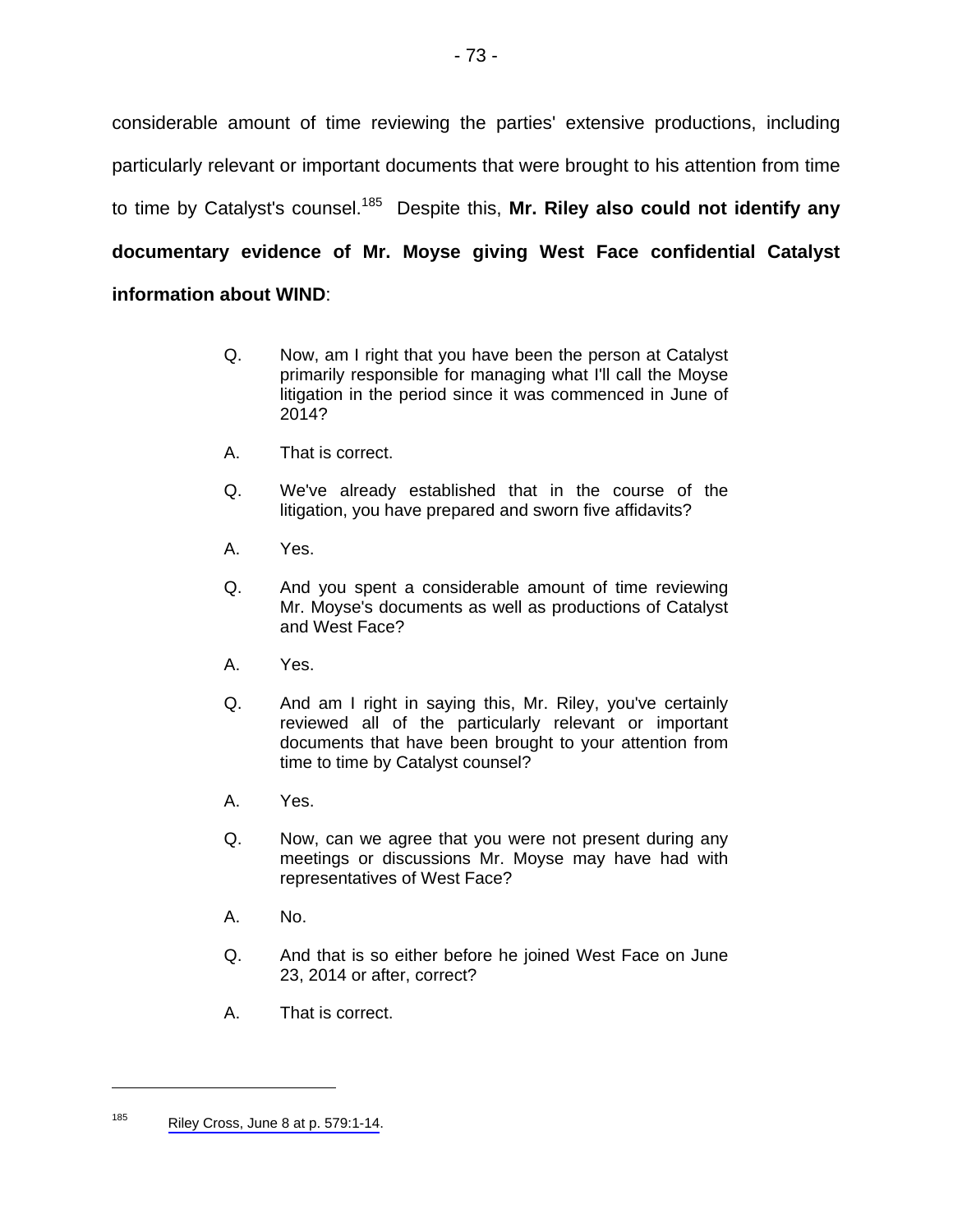- Q. And therefore you can't testify under oath as to what happened during any of those meetings or discussions, correct? You weren't there?
- A. No, I wasn't there. Sorry, I'm just trying to think of what I learned through affidavits.
- Q. Now, am I correct as well, having read in some detail all of your five affidavits, that you have not attached to any of your five affidavits even one document in which Mr. Moyse conveys to West Face confidential information of Catalyst concerning either Wind or VimpelCom?
- A. No.

## THE COURT:

 I think the answer is yes. These questions that Mr. Thomson asks, "now am I correct that," that's his modus operandi. So I think he meant the answer to be yes.

### THE WITNESS:

The answer is yes. Thank you for that.<sup>186</sup>

## 147. Mr. Glassman simply dodged the question repeatedly, even though **he attached**

## **a total of five documents to his affidavit**:

- Q. You have not attached to your affidavit even one document in which Mr. Moyse conveyed to West Face the confidential information of Catalyst concerning either Wind Mobile or VimpelCom; correct?
- A. No, but we have evidence of other confidential information that he passed on and conveniently wiped electronic devices, contrary to a Court order. I'm allowed to make an inference from that.
- Q. No, will you come back and answer my question.
- A. I think I did.
- Q. Let me put it to you again simply. Just try to follow the questions. You have not attached to your affidavit a single document in which Mr. Moyse conveyed to West Face confidential information of Catalyst concerning either Wind Mobile or VimpelCom? That was the question.

 $186$  [Riley Cross, June 8 at pp. 578:20 – 580:12.](#page-1-0)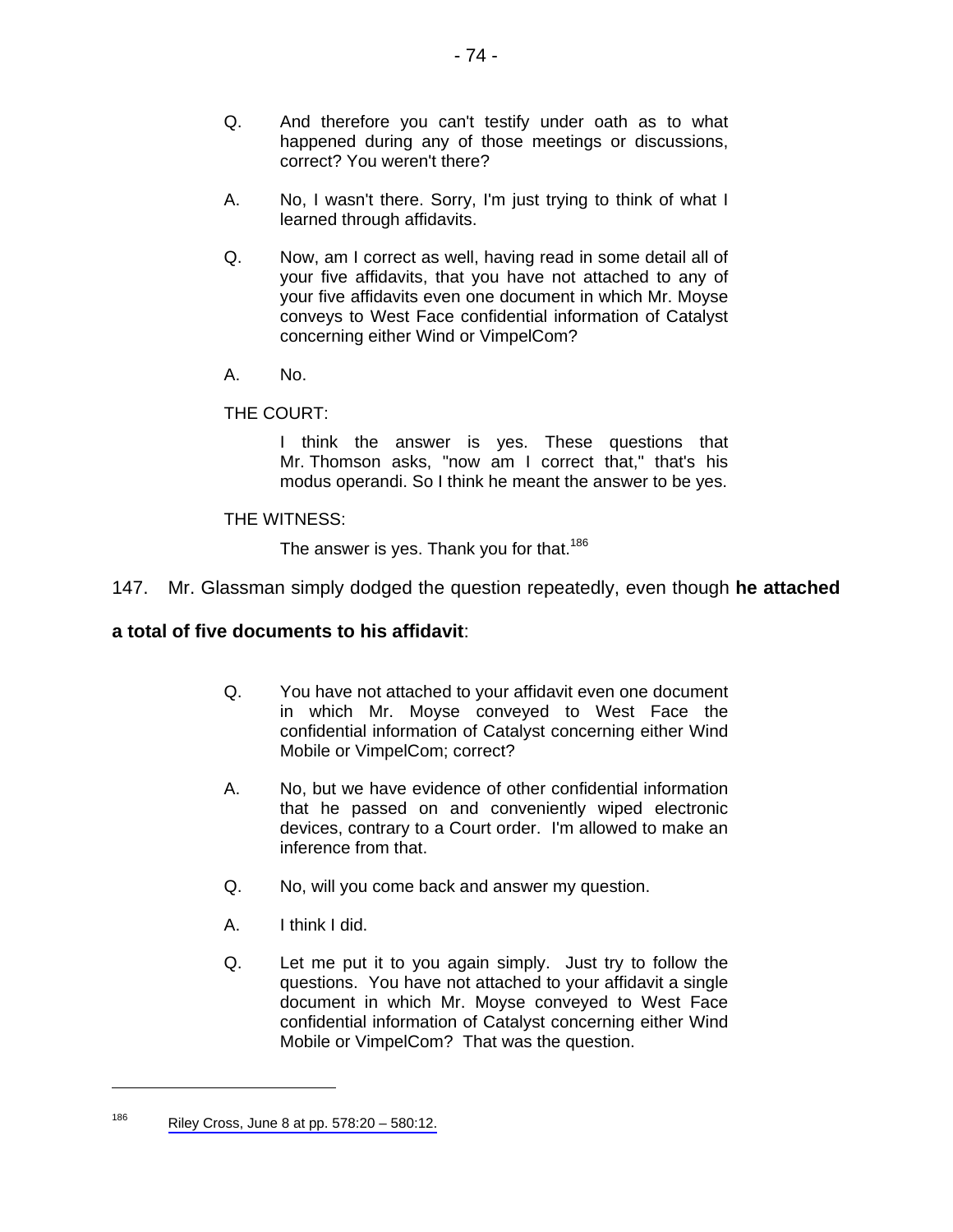- A. We believe he has destroyed that evidence.
- Q. I'm going to put it to you for the third time. Mr. Glassman, this is your last chance. You have not attached to your affidavit a single document in which Mr. Moyse conveys to West Face confidential information of Catalyst concerning either Wind Mobile or VimpelCom, have you?
- A. I stand by my answers.<sup>187</sup>

## **PART IV - THE FACTS RELEVANT TO WEST FACE'S PARTICIPATION IN THE ACQUISITION OF WIND**

# **A. Introduction: Catalyst's Allegations of Misuse of Confidential Information by West Face**

148. In its Amended Amended Amended Statement of Claim, Catalyst alleges that West Face solicited and obtained Catalyst's confidential information from Mr. Moyse, and that "**but for**" this transmission of information, West Face would not have successfully negotiated a purchase of WIND. As set out above, West Face did **not** solicit, and **never** obtained, any of Catalyst's confidential information about WIND from Mr. Moyse. This section of the submissions explains how West Face successfully negotiated the purchase of WIND – and how this was accomplished without ever having received any information about Catalyst's efforts to acquire WIND from Mr. Moyse.

## **B. 2008-2013: Background to the WIND Opportunity**

## *i. Introduction: the Relevant Background Facts Are Not in Dispute*

149. The background to the WIND opportunity was generally common ground as between the Parties and is not in dispute on any material point. That is, Mr. De Alba agreed with all of the material points made by Mr. Griffin in his Affidavit, and both Parties had a common understanding as to what led to VimpelCom's desire to exit its billion-dollar investment in WIND in late 2013. The fact that there was no substantive

<sup>187</sup> [Glassman Cross, June 7, 2016 at pp. 354:10-355:13.](#page-1-0)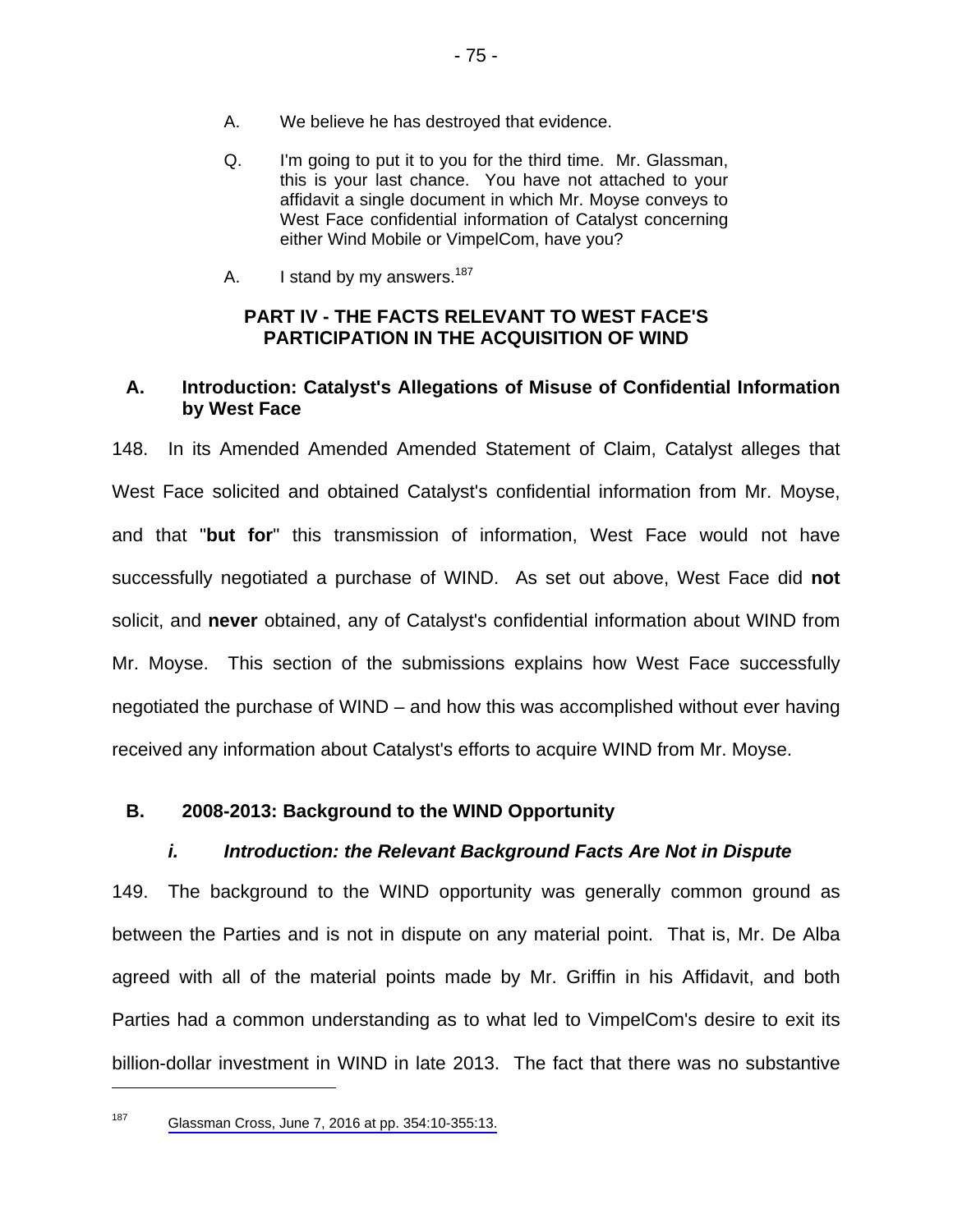disagreement between the Parties does **not** mean, however, that the background facts are not important. On the contrary, and as set out in more detail below, Mr. De Alba's admissions were significant because they support the reliability of West Face's evidence regarding which information the Investors used (and which information the Investors **did not** use) in crafting the Investors' ultimately successful proposal to buy WIND from VimpelCom.

### *ii. The Formation of WIND, its Capital Structure, and the Public Struggles of its Foreign Owners (Orascom and VimpelCom) in the Canadian Regulatory Environment*

150. WIND is a Canadian wireless telecommunications provider that was originally formed in 2008 pursuant to a joint venture between two parties: (1) AAL Corp. (now Globalive), which was the holding company of Anthony Lacavera; and (2) Orascom Telecom Holding S.A.E., a large Egyptian multi-national telecommunications company. AAL and Orascom held their interests in WIND indirectly through a corporation called Globalive Investment Holdings Corp. ("**GIHC**").<sup>188</sup>

151. Due to regulatory restrictions on foreign ownership of Canadian telecommunications operators that existed at the time, AAL held a majority (66.68%) of the voting interests in GIHC (compared to 32.02% for Orascom), even though Orascom held a majority (65.08%) of the total equity interests (as compared to 34.25% for AAL). In 2008, WIND paid \$442 million for the rights to use a portion of wireless spectrum for a wireless telecommunications service in an auction held by Industry Canada. The

<sup>&</sup>lt;sup>188</sup> [Griffin Affidavit sworn June 4, 2016, at para. 21.](#page-1-0) At the time WIND was the public name for Globalive Wireless Management Corp.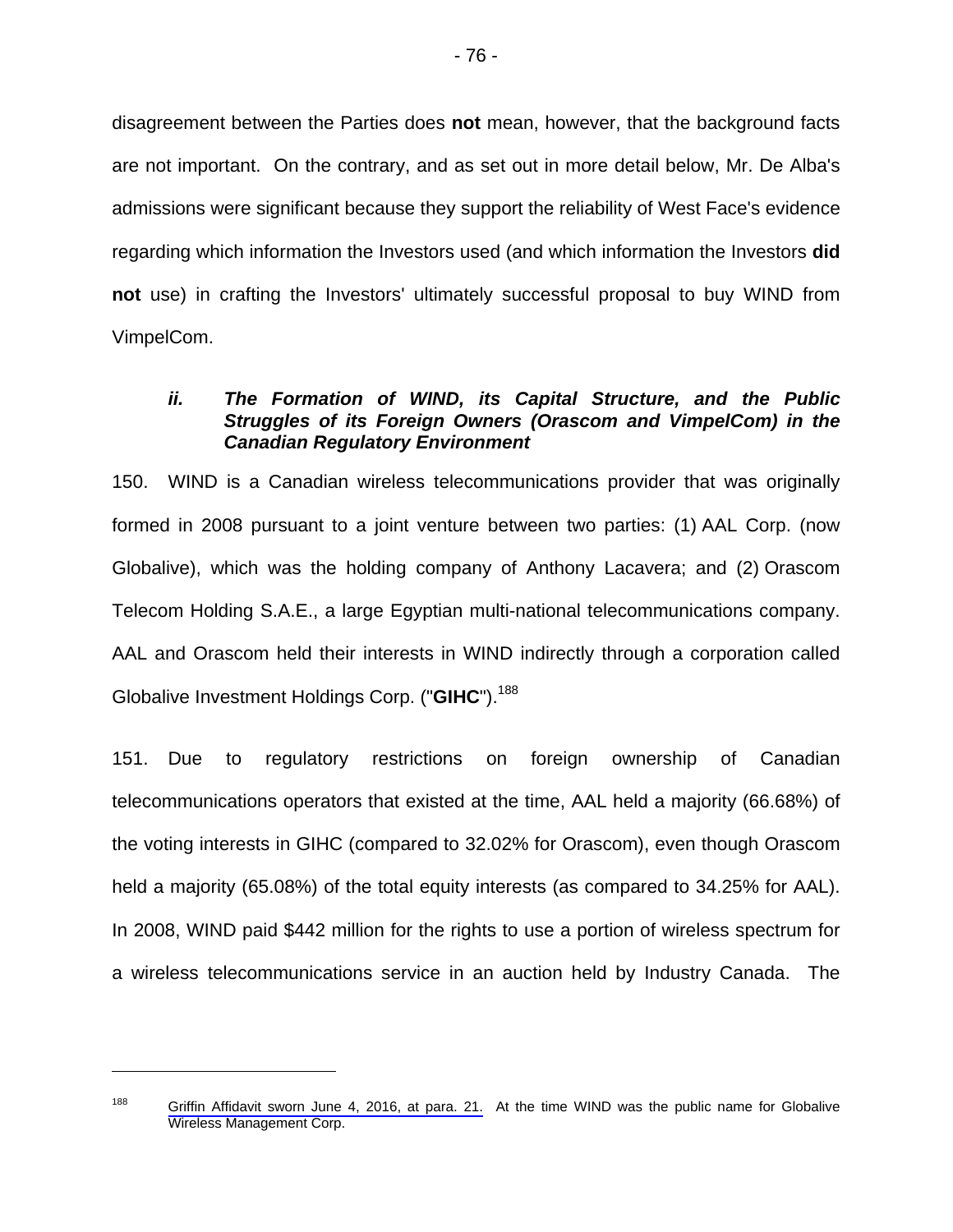spectrum WIND acquired licenses to use at that time was known as AWS-1 (AWS stands for "advanced wireless services").<sup>189</sup>

152. WIND's AWS-1 wireless spectrum was acquired in a "set aside" auction from which incumbent wireless carriers were excluded, and were therefore subject to a *per se* restriction on transfer to incumbents for at least five years. In addition to this *per se* restriction, WIND's AWS-1 spectrum was at all times subject to numerous restrictions on transfer:

- (a) the Minister of Industry's unilateral discretion whether to permit transfer pursuant to the terms of license;
- (b) *Competition Act* approval;
- (c) *Investment Canada Act* approval; and
- (d) CRTC approval.

Contrary to Mr. Glassman's assertion, WIND's terms of license were never amended.<sup>190</sup>

153. The CRTC initially blocked WIND's launch on the basis that Orascom's involvement breached Canadian ownership requirements, and it took Federal Cabinet intervention to overrule the CRTC in this regard. In December 2009, WIND commenced operations, providing mobile data and voice services in the Greater Toronto and Hamilton Area in Ontario, and in Calgary, Alberta. WIND later expanded into Ottawa

<sup>&</sup>lt;sup>189</sup> [Griffin Affidavit sworn June 4, 2016, at para. 22.](#page-1-0)<br><sup>190</sup> Lockie Chief, June 10 at p. 1155:11-14.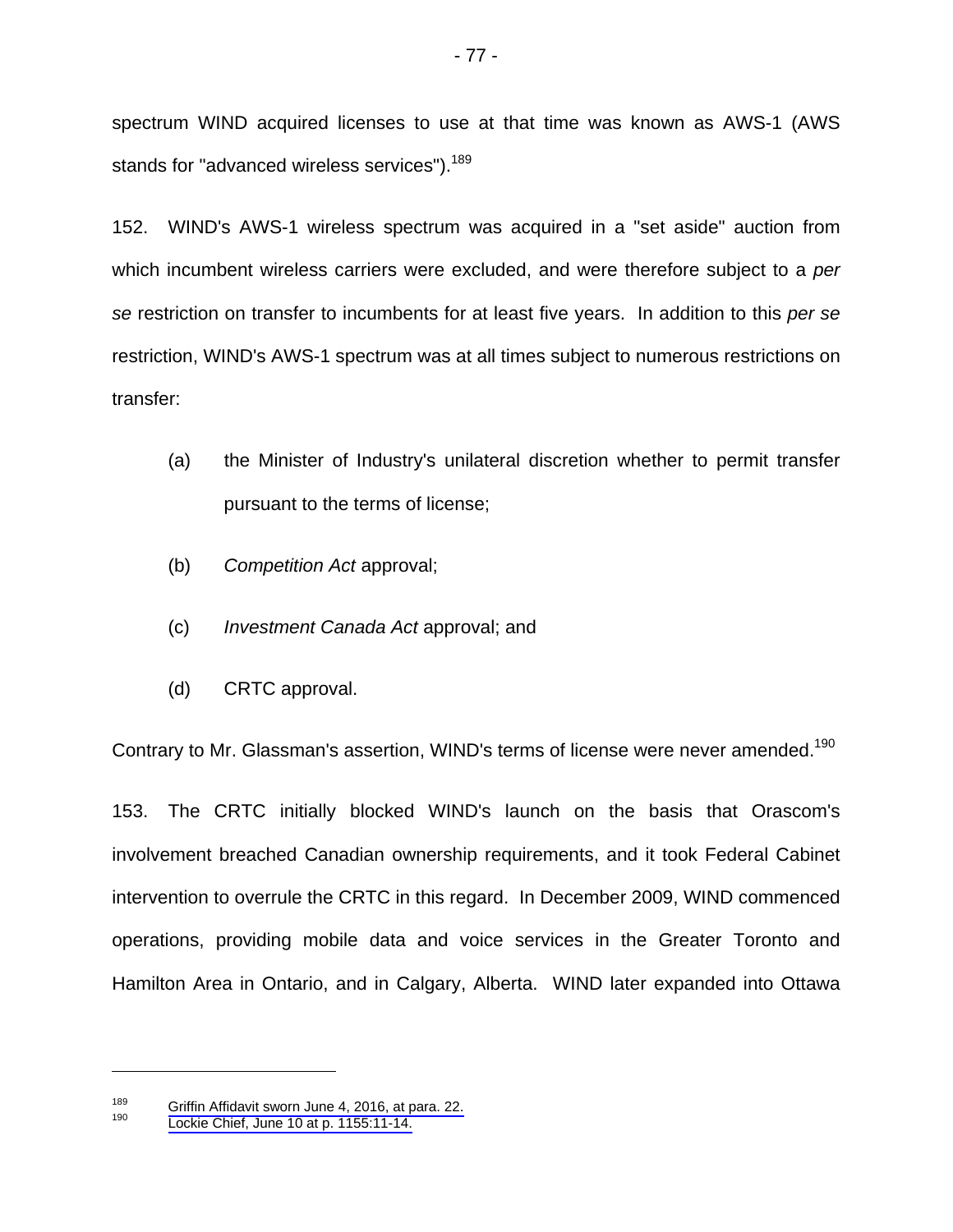and parts of southern Ontario, as well as Edmonton, Alberta, and Vancouver, Abbotsford, and Whistler, British Columbia.<sup>191</sup>

154. In 2011, VimpelCom acquired the majority shareholder of Orascom, giving VimpelCom a controlling interest in Orascom and, indirectly, Orascom's investment in WIND. VimpelCom is a publicly-traded international telecommunications and technology business with more than 200 million customers. While it has been formally headquartered in the Netherlands since 2010, its principal shareholder is controlled by Russian interests.192

155. Notwithstanding 2012 legislative amendments that loosened certain restrictions on foreign control of smaller telecommunications service providers like WIND, foreign ownership of the wireless industry in Canada remained (and remains to this day) heavily regulated. Indeed, regulatory concerns had already prevented VimpelCom from carrying out a reorganization of WIND ownership in 2013 that would have bought out AAL and given VimpelCom total control of WIND (through Orascom). VimpelCom's attempt to buy out AAL was reported in the press.<sup>193</sup>

156. Given this history, West Face was well aware by late 2013 (when Mr. Lacavera first reached out to West Face regarding this specific opportunity) that VimpelCom was frustrated by the regulatory hurdles it faced in Canada, and that this frustration drove its decision to divest its ownership of WIND.<sup>194</sup>

<sup>191</sup> [Griffin Affidavit sworn June 4, 2016, at para. 23.](#page-1-0)<br>
192 [Griffin Affidavit sworn June 4, 2016, at para. 24.](#page-1-0)<br>
194 [Griffin Affidavit sworn June 4, 2016, at para. 25.](#page-1-0)<br>
194 Griffin Affidavit sworn June 4, 2016, at para. 25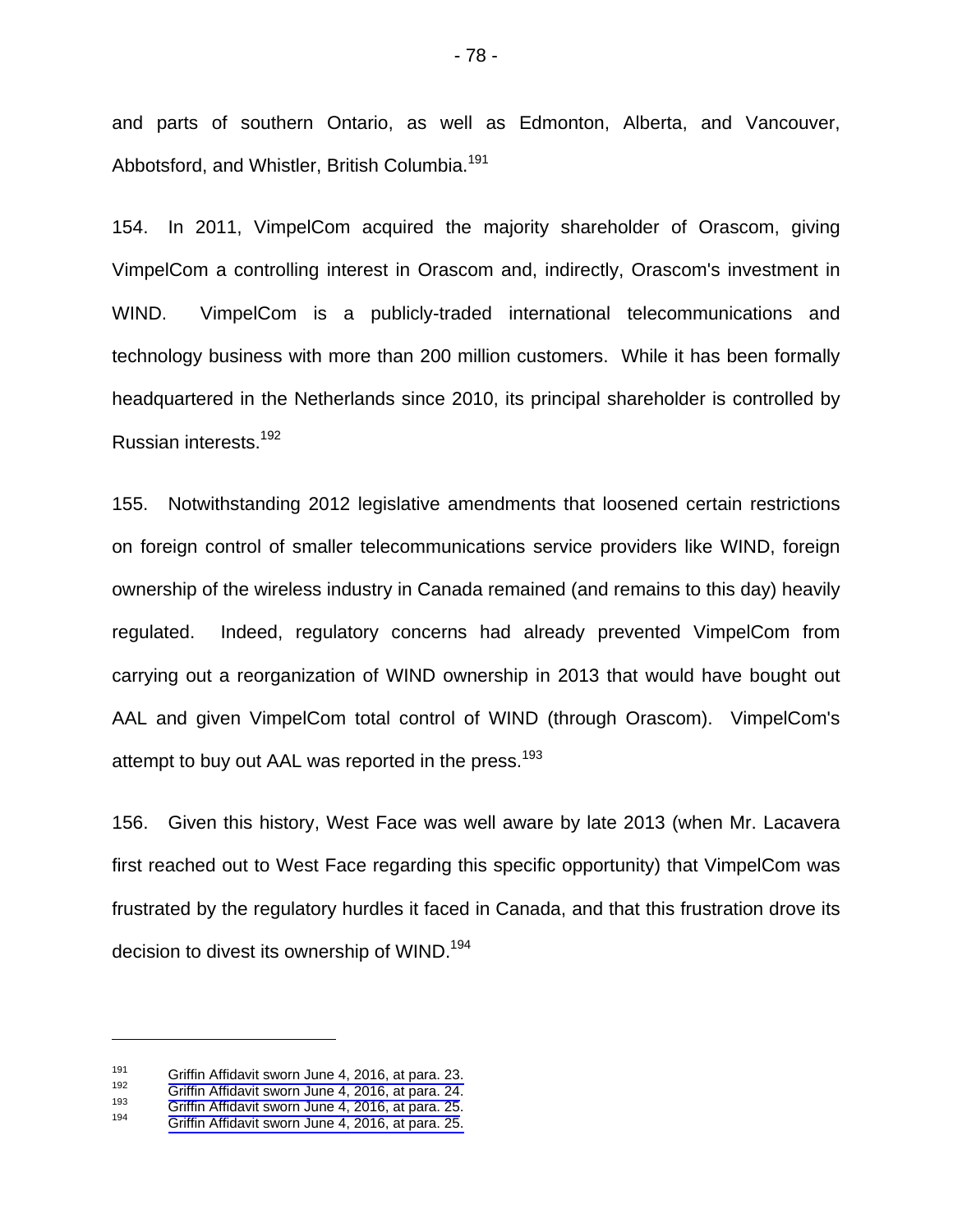157. Another important factor for WIND's capital structure was that, over the years, Orascom, and later VimpelCom, had made numerous substantial shareholder loans totalling approximately \$1.5 billion to WIND to finance, among other things, the aforementioned \$442 million acquisition of AWS-1 wireless spectrum in 2008, the buildout of WIND's network, and general operating needs. This debt allowed VimpelCom to control the sale process, notwithstanding that it had a minority voting interest in GIHC and WIND, because VimpelCom could seek to force an insolvency if it was not satisfied with the sale process (and in doing so wipe out Globalive's equity).<sup>195</sup>

158. Given VimpelCom's first-hand experiences with the challenges in Canada of obtaining regulatory approval for changes in ownership in WIND, West Face understood (and was also repeatedly, explicitly, told by VimpelCom and its advisors) that minimizing or eliminating any such risk would be crucial to a successful bid for VimpelCom's interests in WIND.<sup>196</sup>

#### *iii. West Face's Longstanding Interest in Telecom / WIND*

159. At various points along this proceeding, Catalyst has suggested that West Face appeared out of the blue and "scooped" the WIND opportunity from Catalyst once Catalyst's exclusivity period expired toward the end of August, 2014, and that West Face could only have done so with access to Catalyst's confidential information. For example, in his Affidavit sworn February 18, 2015, one of Mr. Riley's stated grounds for "believing" that Mr. Moyse communicated Catalyst's confidential information to West Face was as follows:

<sup>195</sup> [Griffin Affidavit sworn June 4, 2016, at para. 26;](#page-1-0) [Lockie Cross, June 10 at pp. 1189:7 – 1191:15](#page-1-0)**;** Griffin Chief, [June 8 at p. 171:9-16.](#page-1-0)<br><sup>196</sup> [Griffin Chief, June 8, at p. 712:6 – 713: 2](#page-1-0); [Griffin Affidavit sworn June 4, 2016, at para. 27.](#page-1-0)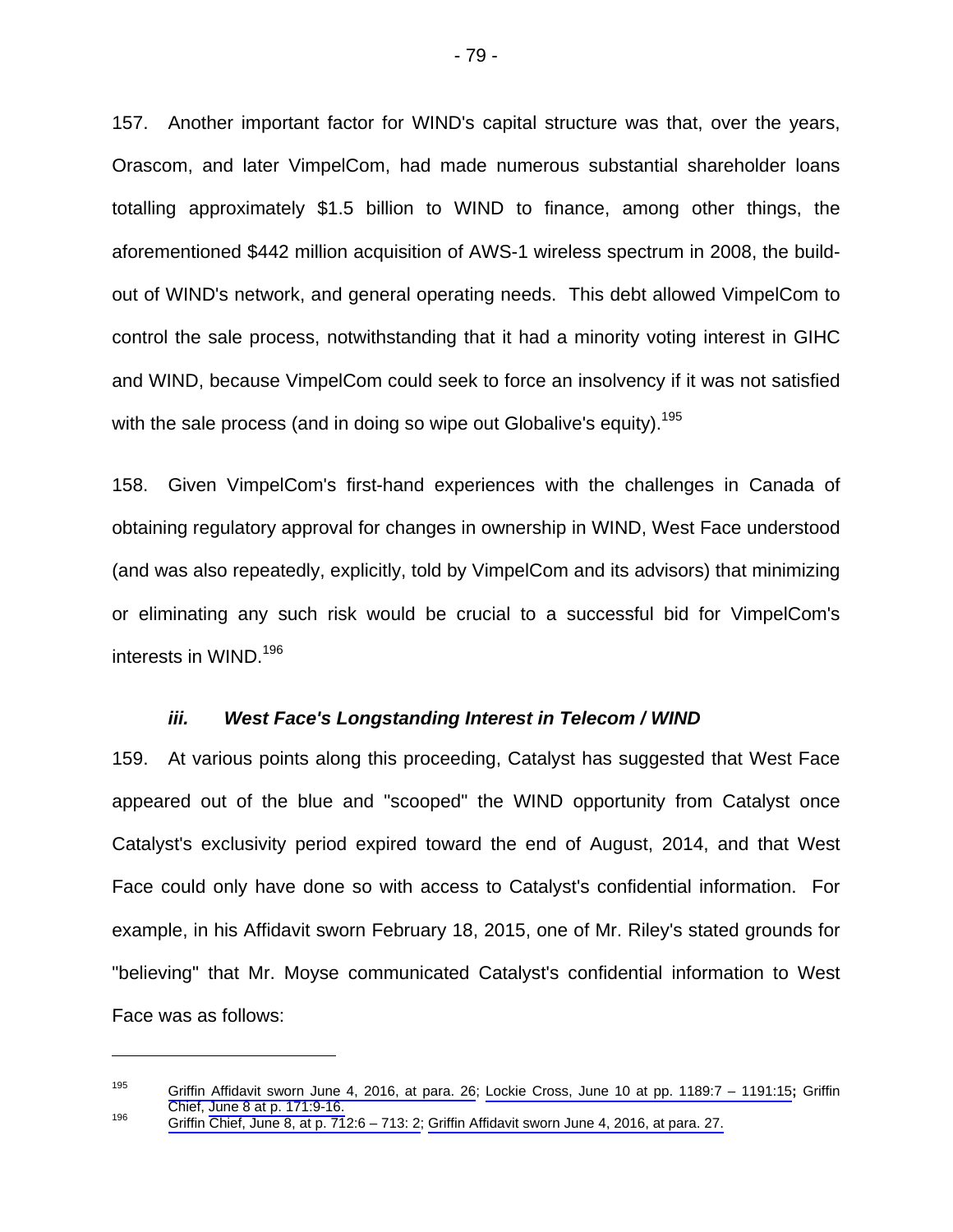**If** West Face had been **starting from scratch**, without the benefit of inside information, it would not have been able to negotiate a deal with VimpelCom **that easily**. 197

160. The suggestions that West Face (and necessarily its co-Investors) were "starting from scratch" or that its negotiations with VimpelCom were "easy" were absurd, and evidence of nothing more than Mr. Riley's past willingness to hazard guesses supportive of Catalyst's theories, so long as he could do so out of Court.

161. In response to these allegations, West Face led unchallenged evidence regarding its longstanding interest and expertise in the telecom sector,  $198$  as well as evidence that it had previously explored a specific investment in debt securities in WIND in 2009.<sup>199</sup> Mr. Griffin testified that West Face has begun following WIND as early as the 2008 AWS-1 spectrum auctions.<sup>200</sup>

162. Moreover, and as set out in the next section, the contemporaneous documents demonstrate that West Face actually had an early lead over Catalyst in negotiations with VimpelCom, and that West Face's pursuit of the specific WIND opportunity began months before Mr. Moyse reached out for a job in March 2014.

## **C. November 2013 – July 2014: West Face's Early and Repeated Efforts to Acquire WIND**

### *i. November-December 2013: Mr. Lacavera Advises West Face that VimpelCom Wants Out, and West Face Gets an Early Lead in the Race for WIND*

163. West Face learned of the WIND opportunity from WIND's founder and then-Chairman and CEO, Anthony Lacavera. Specifically, on November 4, 2013,

<sup>&</sup>lt;sup>197</sup> Riley Affidavit sworn February 18, 2015, at para. 47(d), (emphasis added).<br>
198 [Griffin Affidavit sworn June 4, 2016, at para. 28;](#page-1-0) [Griffin Chief, June 8 at p. 710:6-713:2.](#page-1-0)<br>
199 Dea Affidavit sworn June 3, 2016, at p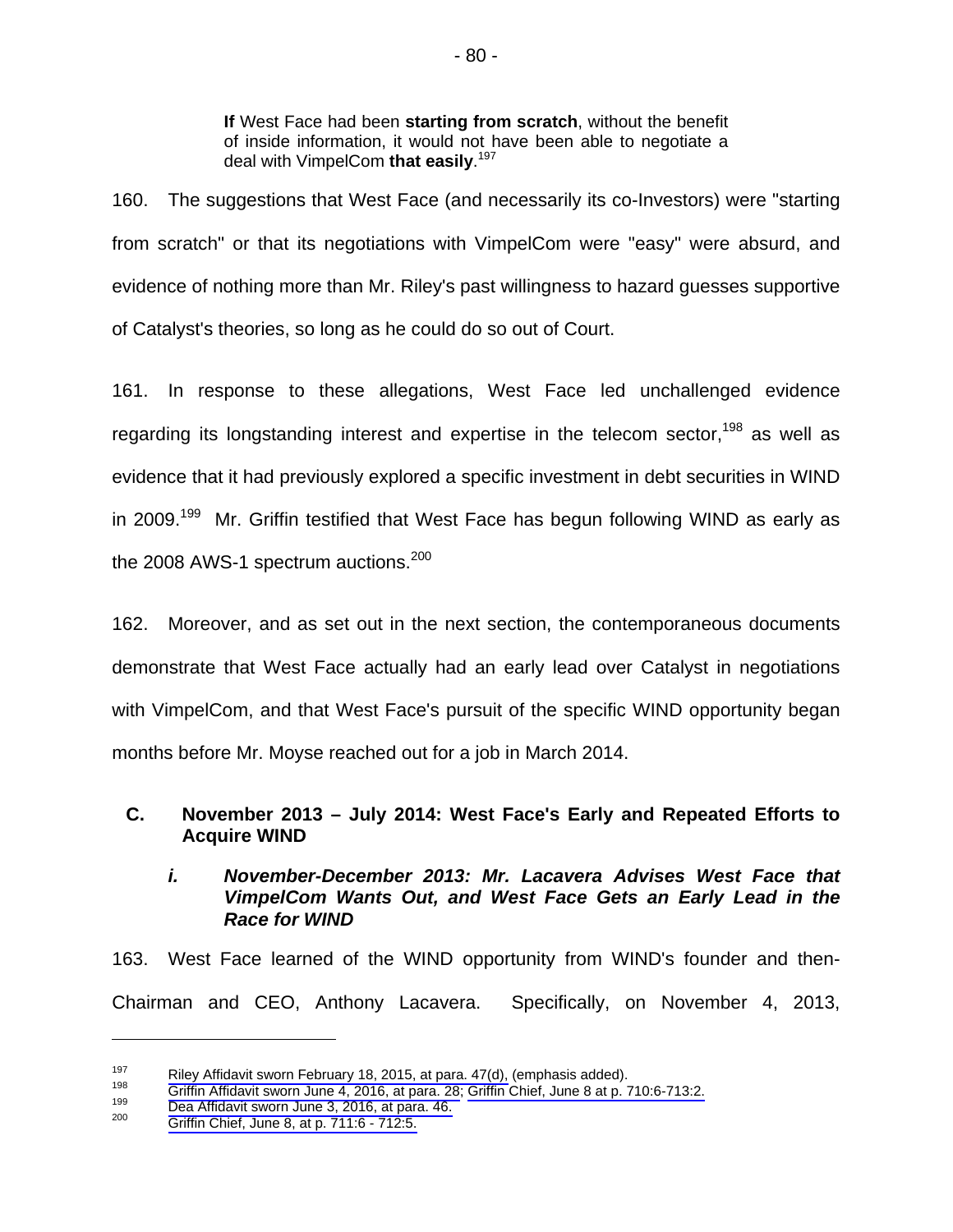Mr. Lacavera called West Face and spoke to Messrs. Griffin and Zhu. He advised them that VimpelCom was interested in selling its debt and equity interest in WIND and in arranging for the repayment of WIND's third party debt. $201$ 

164. Among other things, Mr. Lacavera gave West Face some of the above background information on the existing regulatory environment, and how the Canadian Government had been steadfast in its policy to promote a fourth national wireless carrier. Mr. Lacavera also explained VimpelCom's apprehensiveness of both the Government and potential purchasers as a result of previous failures to exit the investment (such as its public failures to sell WIND to US carrier Verizon or private equity firm Birch Hill in 2013).<sup>202</sup>

165. Mr. Griffin summarized the call as follows:

Effectively what had been communicated to us was that VimpelCom was no longer interested in continuing to fund the Wind Mobile business indirectly through its interest in Orascom. Up this that point in time, it had been a series of shareholder loans that had funded the capital requirements insofar as capital expenditures and operating losses were concerned.

And I think after a series of efforts to try to change the relationship that VimpelCom had with this company into a position where its voting control of the business reflected its true economic interest, with those efforts having been frustrated by the decisions of the federal government, they were effectively going to make a last attempt to either sell the business on a very expedited basis and exit entirely, cleanly and conclusively, or the company was likely going to fall into CCAA proceeding sometime in the future.<sup>203</sup>

 $201$  [Griffin Affidavit sworn June 4, 2016, at para. 29.](#page-1-0) Mr. Zhu's notes from the November 4, 2013 phone call with [Mr. Lacavera were produced as](#page-1-0) [WFC0108177.](#page-0-0)<br><sup>202</sup>[Griffin Affidavit sworn June 4, 2016, at para. 29.](#page-1-0) Copies of articles reporting these stories were produced as

[WFC0109538,](#page-0-0)[WFC0109540](#page-0-0)[, and](#page-1-0) [WFC0109542.](#page-0-0) See also [Griffin Chief, June 8 at p. 714:19 - 717:24.](#page-1-0)<br>
Griffin Chief, June 8 at pp. 714:25 – 715:19.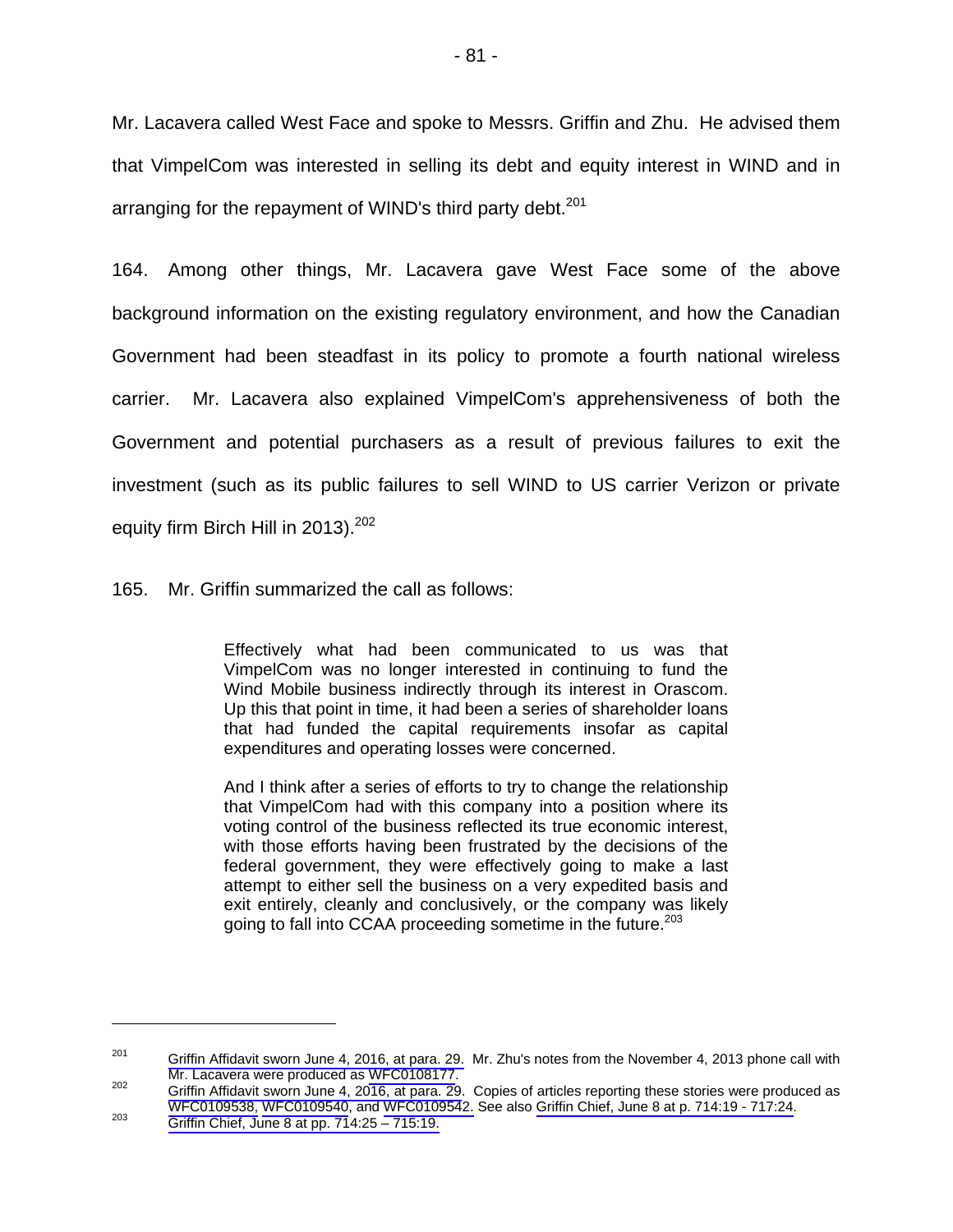166. West Face's interest was immediately piqued. West Face delivered an expression of interest to VimpelCom and AAL on November 8. Shortly after, on December 7, West Face entered into a confidentiality agreement with VimpelCom and Orascom (by then known as Global Telecom Holdings S.A.E.). West Face gained access to the WIND data room the next day (December 10), and then participated in a management presentation from WIND on December 18 (all dates in 2013).<sup>204</sup> For the next few months, West Face carried out due diligence and financial modelling, prepared business forecasts, assessed capital requirements for the business, determined its wireless spectrum requirements, and analyzed potential debt or equity financing requirements.<sup>205</sup>

167. In contrast, Catalyst did not deliver an expression of interest to VimpelCom until January 2, 2014,<sup>206</sup> did not enter into a confidentiality agreement until March 21,  $2014$ ,<sup>207</sup> and did not gain access to the WIND data room or receive a management presentation from WIND until May 9, 2014.<sup>208</sup>

# *ii. January-April, 2014: VimpelCom Withdraws its Financial Support for WIND, and Lets WIND Default on its Third-Party Vendor Debts*

168. Two significant and public events occurred from January to April, 2014, both of which signalled that VimpelCom had no interest in further supporting WIND's business.

 $204$  [Griffin Affidavit sworn June 4, 2016, at paras. 30-31.](#page-1-0) See also [WFC0080889 a](#page-0-0)nd [WFC0107228](#page-0-0). See also Griffin Cross, June 9, at pp. 956:9- 959:8.<br>
205 Griffin Affidavit sworn June 4, 2016, at para. 33.<br>
206 [De Alba Affidavit sworn May 27, 2016 at para. 26;](#page-1-0) [CCG0025176;](#page-0-0) [CCG0025117.](#page-0-0)<br>
207De Alba Affidavit sworn May 27, 2016 a

[also Glassman cross, June 7 at pp. 365:23-366:2](#page-1-0). See also [CCG-0023894](#page-0-0).<br><sup>208</sup> De Alba cross, June 6 at p. 245:1-4.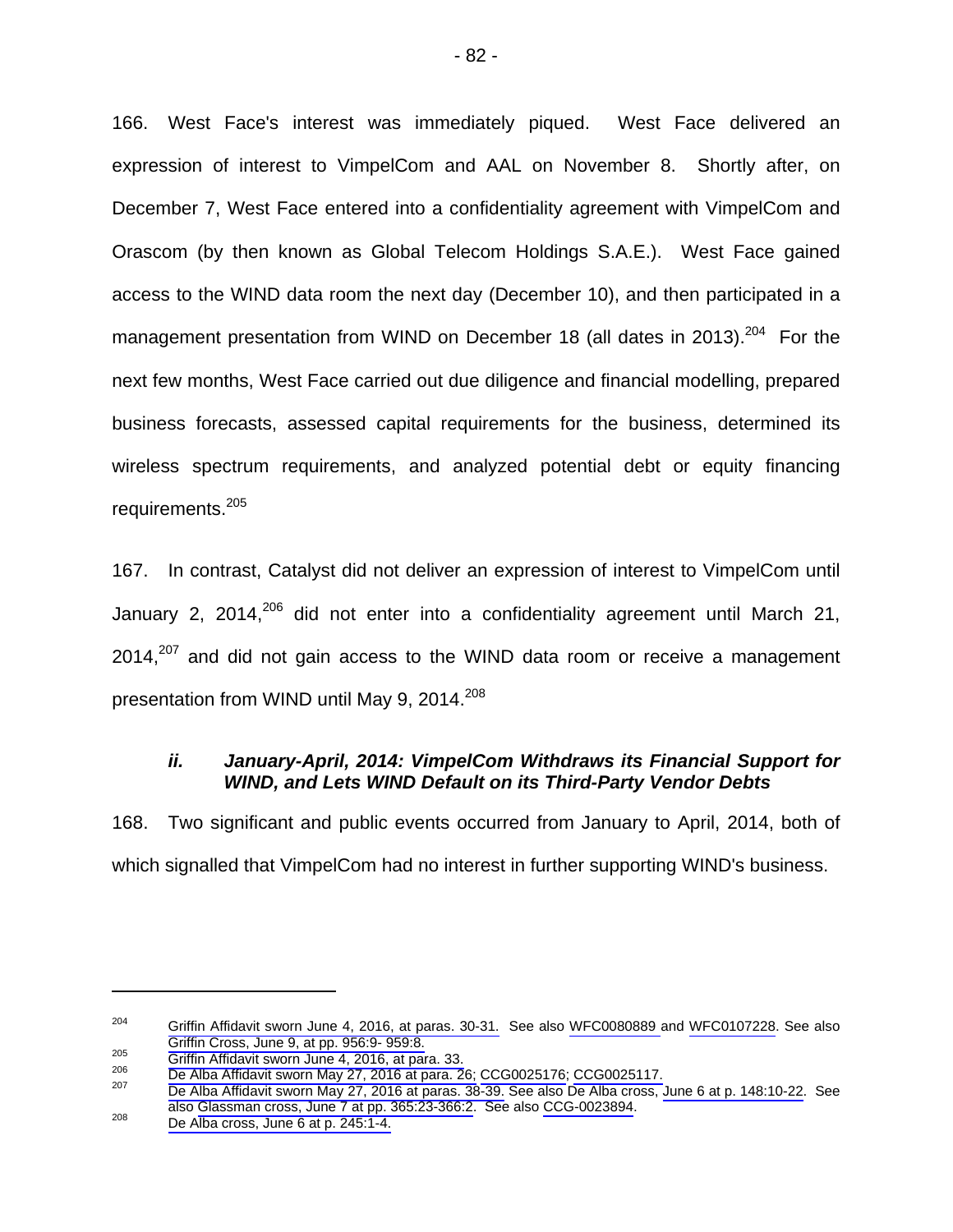169. The first of those events occurred in mid-January, when VimpelCom withdrew its financial support for WIND's bid in the 700 MHz spectrum auction. $^{209}$  This left WIND with a shortfall in spectrum and jeopardized its ability to "re-farm" its 3G (third generation) network and build-out a new LTE ("long term evolution" or fourth generation) network. As set out in an article published in the *Financial Post* on January 13, 2014:

> Mr. Lacavera said the fact that Wind will not secure additional airwaves in this year's auction will not affect its ability to operate its network or serve its customers **in the immediate term**.

> "Wind has emerged as the fourth carrier in Ontario, B.C. and Alberta, **but we still have need of additional spectrum for LTE**," he said in an emailed statement. "**Today's development leaves us with a spectrum shortfall we must still address**".

> Wind built a third-generation [3G] network on its existing spectrum, which is what is known as the AWS band of spectrum.

> In order to update to a more advanced LTE (long-term evolution or fourth-generation) network, it must either reallocate part of its existing spectrum and carefully migrate its customers to the faster network **or acquire more airwaves**.

170. The second event was VimpelCom writing its investment in WIND down to zero and letting WIND default on its vendor debt. Specifically, by March 2014, WIND had approximately \$150 million (US) in outstanding third party vendor debt (not to mention significantly more debt owed to VimpelCom). In addition to the debt acquired by Providence Equity Partners and Tennenbaum back in 2012, this third party debt was held by Huawei and Alcatel-Lucent. Tennenbaum continued to hold the approximately \$25 million (US) in debt that it had acquired in May 2012.<sup>210</sup>

<sup>&</sup>lt;sup>209</sup> [Griffin Affidavit sworn June 4, 2016, at para. 33](#page-1-0); [Leitner Affidavit sworn June 1, 2016, at para. 16](#page-1-0); De Alba<br>Affidavit sworn May 27, 2016, at para. 28.

[Affidavit sworn May 27, 2016, at para. 28.](#page-1-0) 210 [Leitner Affidavit sworn June 1, 2016, at para. 14](#page-1-0).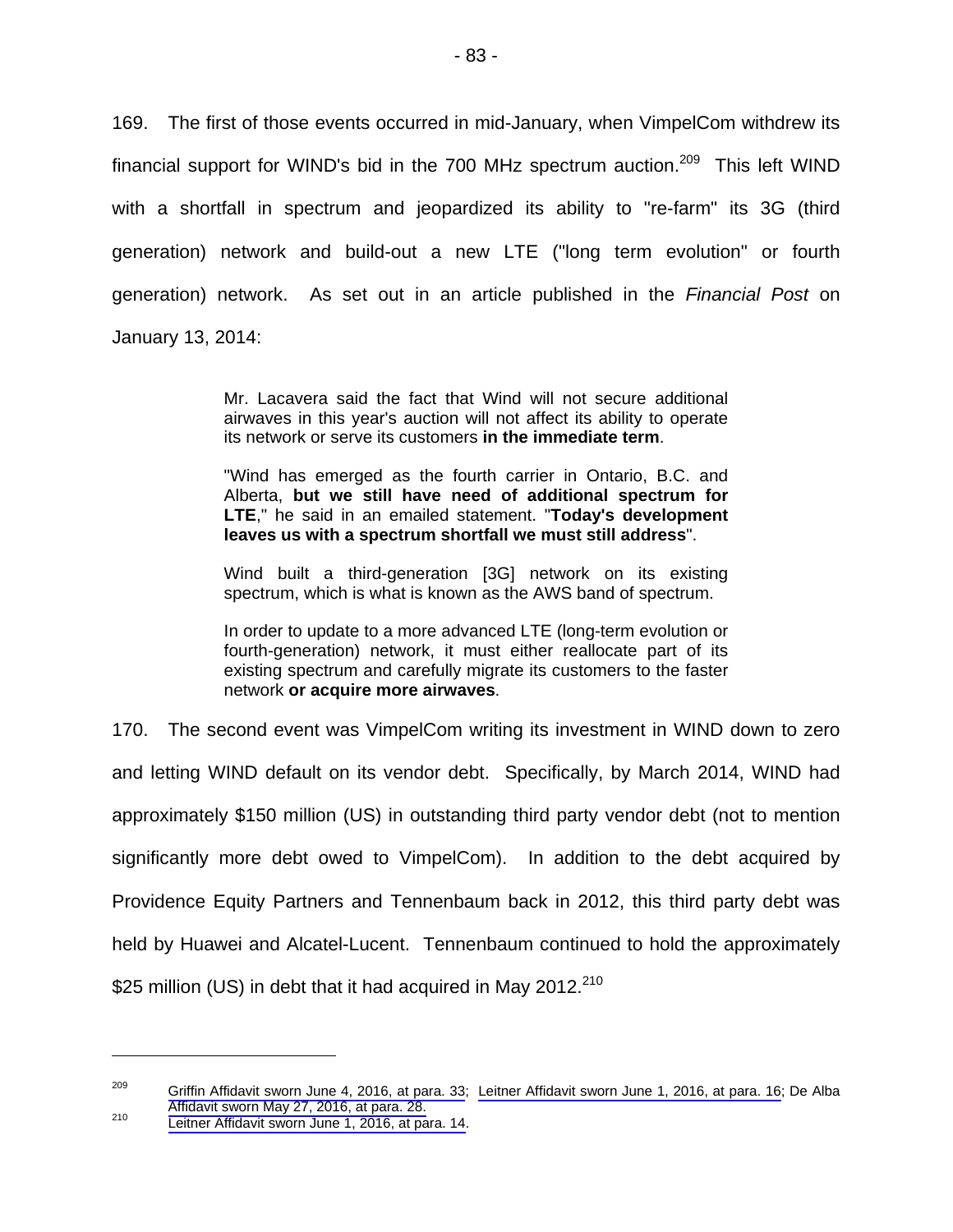171. WIND's third party vendor debt (including that held by Tennenbaum) came due on April 30, 2014. In March and April 2013, VimpelCom reached out to the third party lenders, including Tennenbaum, to seek an extension and/or refinancing of these instruments. No such agreements were made prior to the debts' maturity on April 30. Thus, as of May 1, WIND was in default on its debts to third party lenders, including Tennenbaum.211

#### *iii. April-May, 2014: West Face Makes Early Proposals to Acquire WIND, and Receives Feedback that VimpelCom Wants a Complete Exit*

172. On April 14, 2014 (the day *before* Mr. Moyse had ever set foot in West Face's office for his job interviews), Mr. Lacavera reached out to West Face to resume discussions about the WIND opportunity.<sup>212</sup> At that point in time, there was some urgency for West Face to put a proposal together due to the outstanding third-party vendor debt that was coming due on April 30, 2014 as set out above. $213$  For this reason, West Face worked hard and moved quickly to develop a proposal to submit to VimpelCom.214 Within days, West Face was provided with an updated investor presentation and retained corporate counsel (Davies).<sup>215</sup>

173. At the time (late April, 2014), West Face believed that VimpelCom's main priority was to refinance the vendor debt before the expiration of the 30-day forbearance period expiring at the end of May 2014.<sup>216</sup> For this reason, when West Face submitted its first proposals for WIND on April 23, its bid proposed a combination of debt refinancing and

<sup>211</sup> Leitner Affidavit sworn June 1, 2016, at para. 15.<br>
212 [Griffin Affidavit sworn June 4, 2016, at para. 34.](#page-1-0) See also WFC0061108.<br>
214 Griffin Affidavit sworn June 4, 2016, at para. 34.<br>
215 Griffin Affidavit sworn June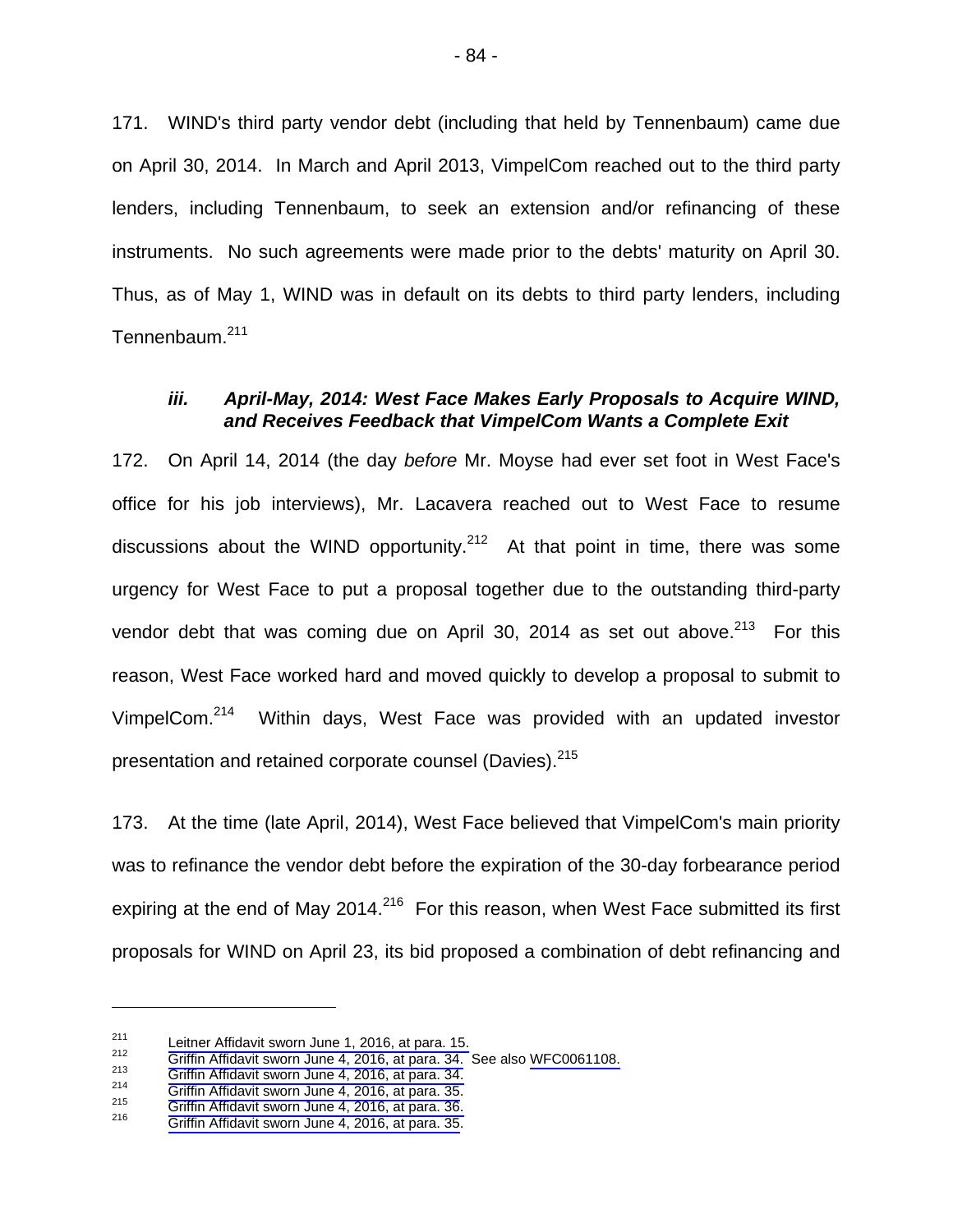equity that would allow VimpelCom to retain minority ownership of WIND.<sup>217</sup> On April 25, VimpelCom's advisors gave West Face feedback that confirmed that speed of closing was a significant issue to VimpelCom. $218$ 

174. However, the deal was ultimately not acceptable to VimpelCom.<sup>219</sup> and VimpelCom's advisors very quickly dispelled West Face's misunderstanding of VimpelCom's priorities. Specifically, on May 1, UBS advised West Face that VimpelCom was interested only in an outright sale of VimpelCom's debt and equity interests in WIND. As Mr. Griffin stated in his contemporaneous email of May 2 sent to everyone on West Face's WIND deal team and West Face's internal and external counsel:<sup>220</sup>

> VimpelCom provided feedback on our proposal yesterday and has asked that we amend our offer letter to simply contemplate a purchase of 100% of their equity interest for cash. They do not wish to have any rollover equity participation in the business. $^{221}$

175. In response to this feedback, West Face promptly adapted its proposal to suit VimpelCom's stated desires (as discussed in more detail below, this reaction reflected West Face's overall fluidity and willingness to work within the paradigm being established by VimpelCom, to and adapt and evolve its strategies as the deal progressed).

 $217$  [Griffin Affidavit sworn June 4, 2016, at para. 36](#page-1-0). A copy an email West Face received attaching the updated investor presentation was produced as [WFC0060563,](#page-0-0) and the presentation itself was attached as [WFC0060565.](#page-0-0) Copies of West Face's late April proposals were produced as [WFC0066640 a](#page-0-0)nd [WFC0066644.](#page-0-0) See also [Griffin Cross, June 9, pp. 962:8 – 967:4](#page-1-0). See also Griffin Cross, June 8,

pp. 721:18-723:3.<br>
Criffin Affidavit sworn June 4, 2016, at para. 37. See also [WFC0109155](#page-0-0) and [WFC0041076.](#page-0-0)<br>
<sup>219</sup> Griffin Cross, June 9, p. 976:12-17.<br>
<sup>220</sup> Griffin Affidavit sworn June 4, 2016, at para. 38.<br>
<sup>221</sup> WFC0109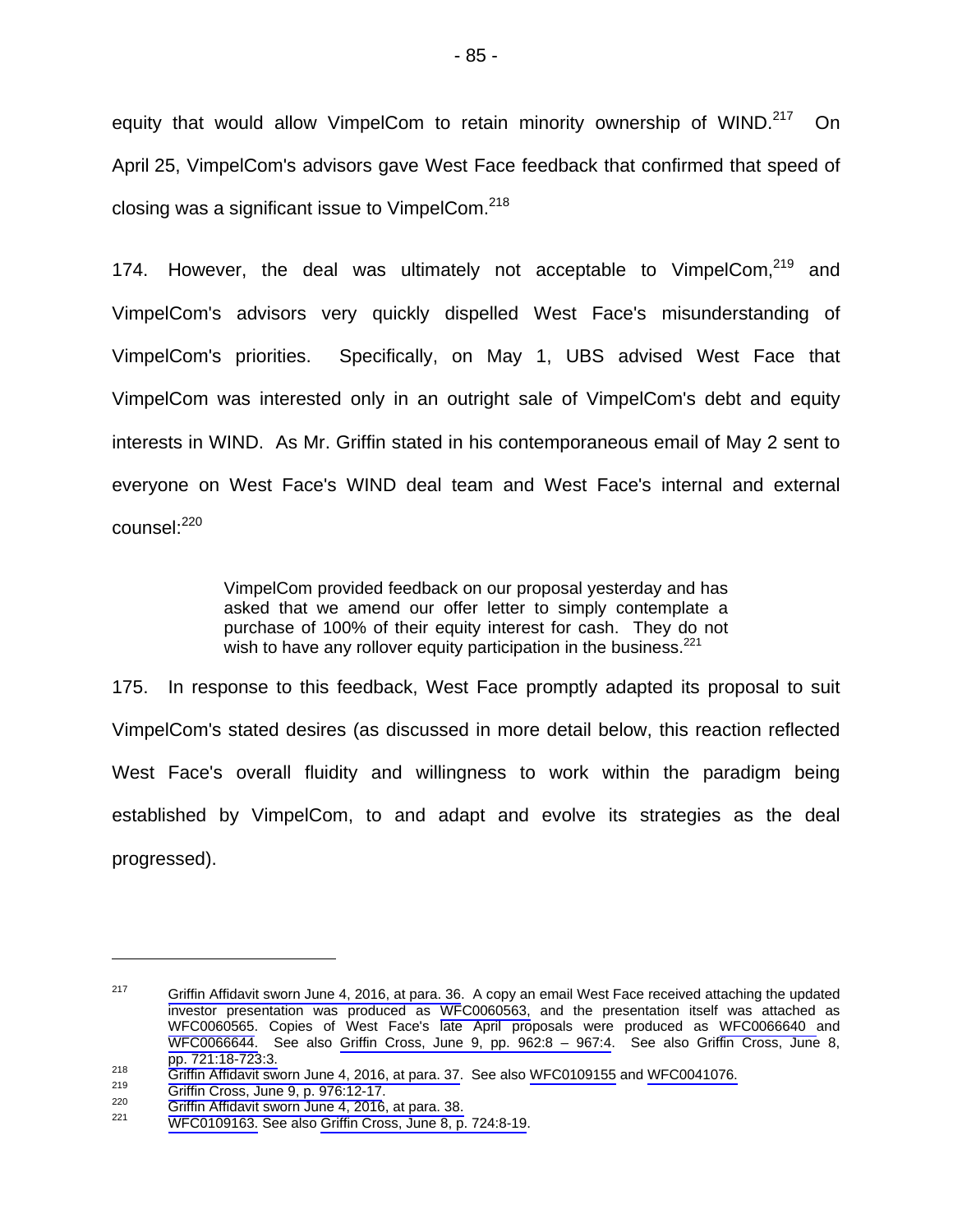176. Thus, on May 4, 2014, West Face sent VimpelCom a revised proposal that included a purchase of 100% of WIND's equity, based on a \$300 million enterprise value that had been communicated by VimpelCom and its agents, $222$  with 90 days exclusionary and a break fee if VimpelCom completed a different transaction prior to December 31, 2015.<sup>223</sup> Griffin described the second proposal as "trying to tailor our initial investment with \$200 million of first lien debt financing in the company, … and then we could make a follow-on investment contingent on certain outcomes occurring in the future.<sup>224</sup> The second proposal was conditional on regulatory approvals – including Industry Canada Approval, Competition Bureau approval and shareholder approval.<sup>225</sup> Mr. Lacavera's only comment on West Face's May 4 proposal was to make it clear that there would be no significant issues regarding the time it would take West Face to gain regulatory approval.<sup>226</sup> West Face understood Mr. Lacavera's reason for giving this advice was because of VimpelCom's apprehensiveness of the regulatory approval process and its desire for an extremely low-risk transaction. West Face made sure to address this issue as the first agenda item in its next meeting with UBS. $^{227}$ 

177. While VimpelCom did not accept West Face's May 4 proposal, West Face continued to actively pursue WIND, and invested significant time and expense in doing so in the May time period. For example, West Face requested that its corporate counsel also be given access to the data room in order to conduct legal due diligence. West Face also hired a number of consultants to advise West Face regarding WIND's

 $222$  [Griffin Affidavit sworn June 4, 2016, at para. 42.](#page-1-0) A copy of West Face's May 4, 2014 proposal was produced [as](#page-1-0) [WFC0106772.](#page-0-0) [See also Griffin Cross,](#page-1-0) [June 8 at pp. 726:9-727:22](#page-1-0); 976:18-979:3.<br>
223 [Griffin Cross, June 9 at pp. 979:18-980:5.](#page-1-0)<br>
224 Griffin Chief, June 8 at p. 736:15-23.<br>
225 Griffin Chief, June 8 at pp. 728:13 - 728<br>
2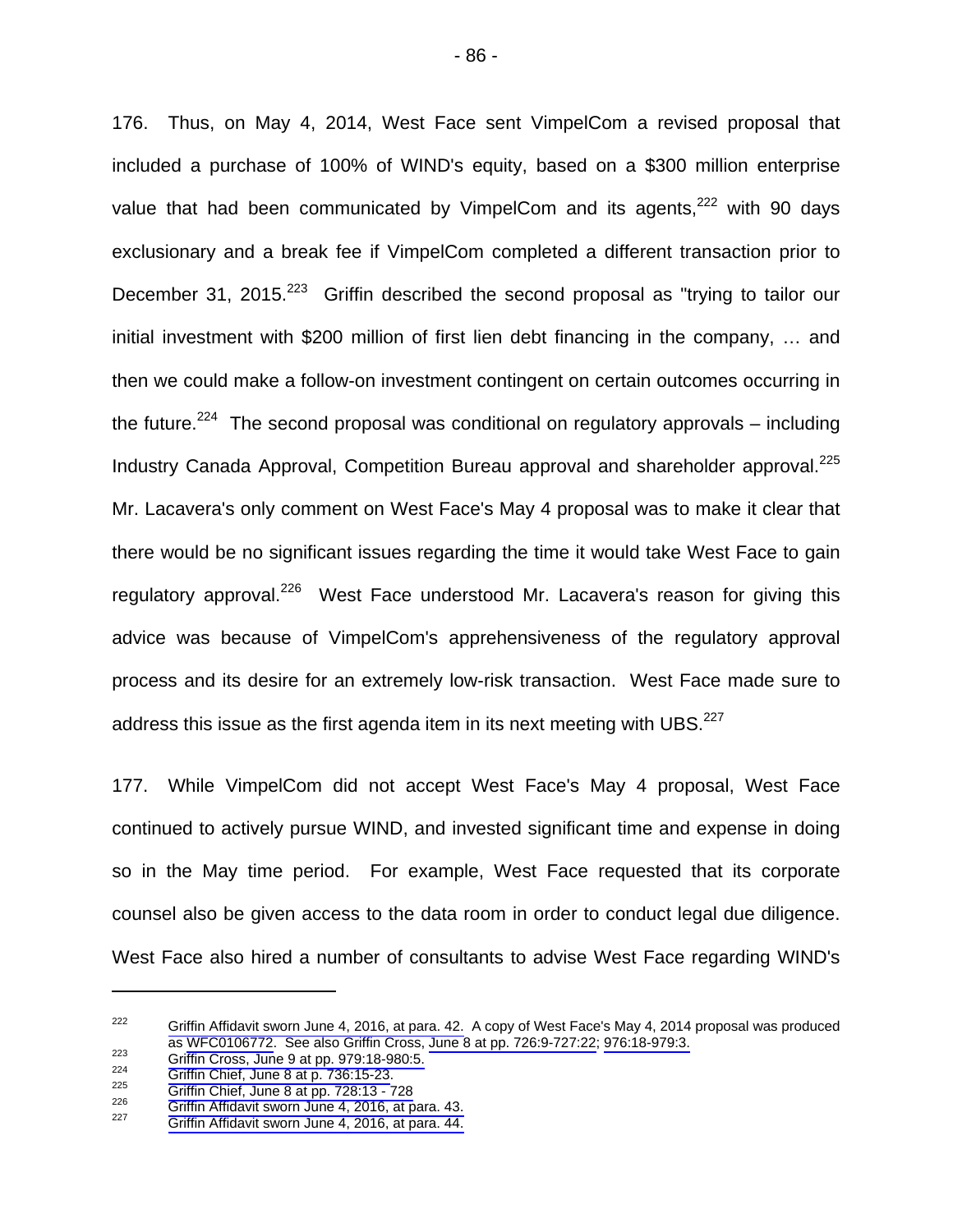business, including Peter Rhamey and George Horhota, two consultants in the Canadian wireless market, and Altman Vilandrie & Company ("**AV&Co**"), a well-known US consultancy firm specializing in the telecom, media, and technology industry.<sup>228</sup> West Face ultimately paid these advisors hundreds of thousands of dollars for their expertise, industry specific advice, and with respect to AV&Co, technical diligence on WIND. By May 2014, VimpelCom had made clear that it had engaged UBS Securities as its financial advisor, and that it was looking for a price of \$300 million on an enterprise value basis. It was fairly unique for VimpelCom to stipulate the price, and further, the price was far below the cumulative amount of investment that had gone into WIND.<sup>229</sup> Mr. Griffin described the work and these consultants as "quite expensive".<sup>230</sup>

## *iv. May 4, 2014: West Face Makes a Proposal Based on a \$300 Million Enterprise Value Before Catalyst Even Learns of this Ultimately Public Asking Price*

178. West Face's May 4 proposal based on a \$300 million enterprise value for WIND is a particularly notable event in this litigation for at least three reasons:

- (a) first, this offer was made almost two weeks **before** West Face offered Mr. Moyse a job and almost two months **before** Mr. Moyse actually began working at West Face;
- (b) second, this offer was made **before** Mr. Moyse became involved on Catalyst's WIND deal team in any kind of active and significant way

<sup>&</sup>lt;sup>228</sup> [Griffin Affidavit sworn June 4, 2016, at para. 45.](#page-1-0)<br><sup>229</sup> Griffin Chief, June 8, pp. 719:20 – 720-6.<br><sup>230</sup> Griffin Chief, June 8, at p. 731.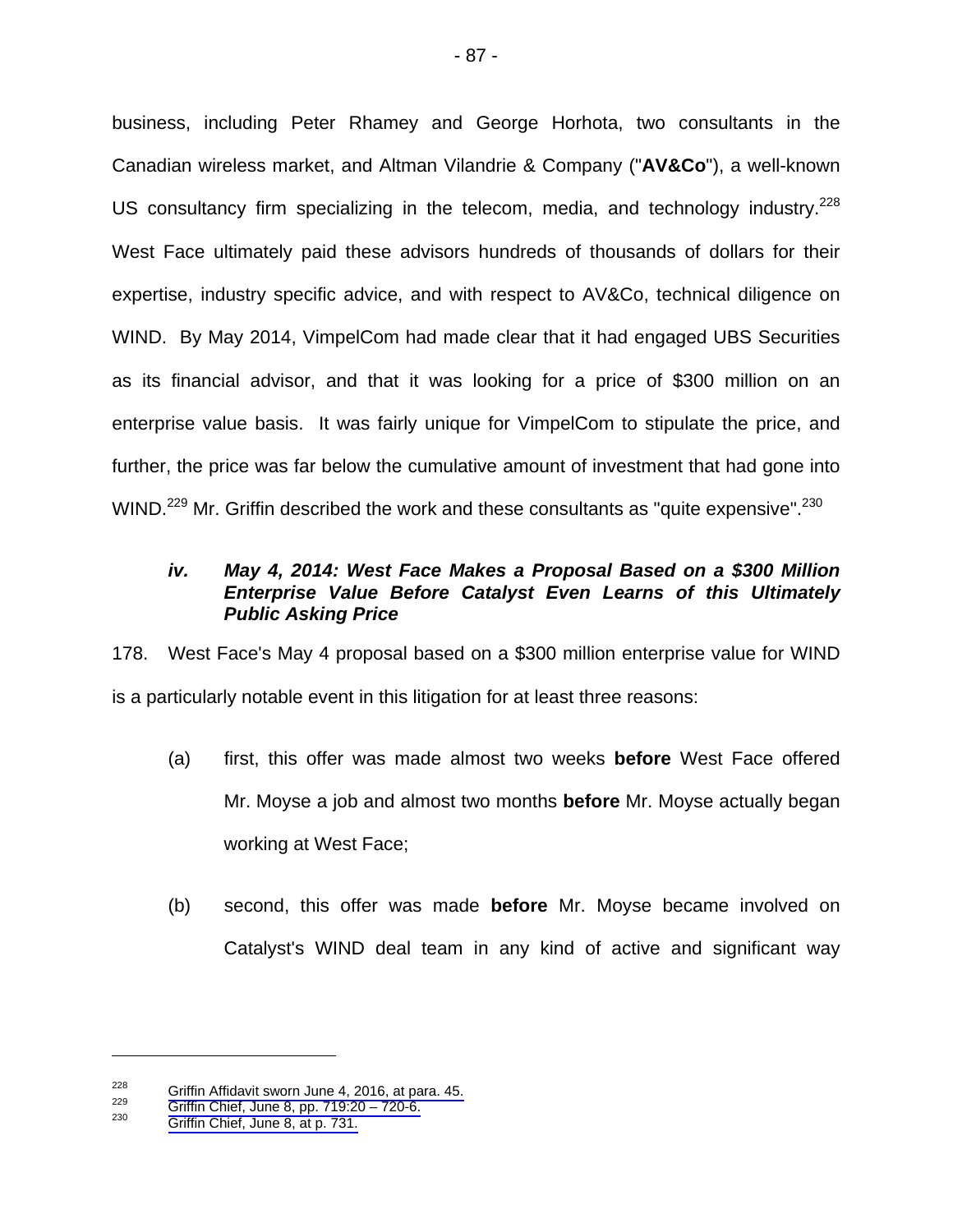(Mr. Moyse's active involvement on the Catalyst WIND deal team began on May 6, as set out above); and

(c) third, this offer was made **before** Mr. De Alba's meeting with UBS on May 6, 2014, during which Mr. De Alba alleges that it was **he** (and not UBS) who proposed the WIND transaction be valued at \$300 million on an enterprise value basis earlier that day.<sup>231</sup>

179. Mr. De Alba's evidence (and one of the obvious insinuations of Catalyst's counsel's line of cross-examination of various West Face witnesses) that VimpelCom's \$300 million asking price was somehow confidential information of Catalyst is patently absurd. First, VimpelCom communicated the \$300 million enterprise value to West Face, and presumably all bidders, *before* Mr. De Alba "proposed" it to UBS. Second, a seller's asking price could never be the confidential information of one of the prospective purchasers. Third, by the end of July 2014, VimpelCom's asking price was public knowledge in any event, as it was reported in *The Globe and Mail*. 232 This article stated, among other things:

### **Quebecor among potential buyers circling Wind Mobile**

**Wind Mobile's foreign owner has put a \$300-million price tag on the startup wireless carrier**, but with a number of players circling the asset, the ultimate outcome may depend on Ottawa's efforts to encourage consolidation of new entrants in the cellular industry.

A bid from Quebecor might not arrive soon enough for Wind's foreign owner, Amsterdam-based VimpelCom Ltd., however. **VimpelCom has long wanted to sell its Canadian asset and** 

…

<sup>&</sup>lt;sup>231</sup> [De Alba Affidavit sworn May 27, 2016, at para. 74](#page-1-0).<br><sup>232</sup> [Griffin Affidavit sworn June 4, 2016, at para. 40.](#page-1-0) The July 31, 2014 article from *The Globe and Mail* was produced as [WFC0080891.](#page-0-0)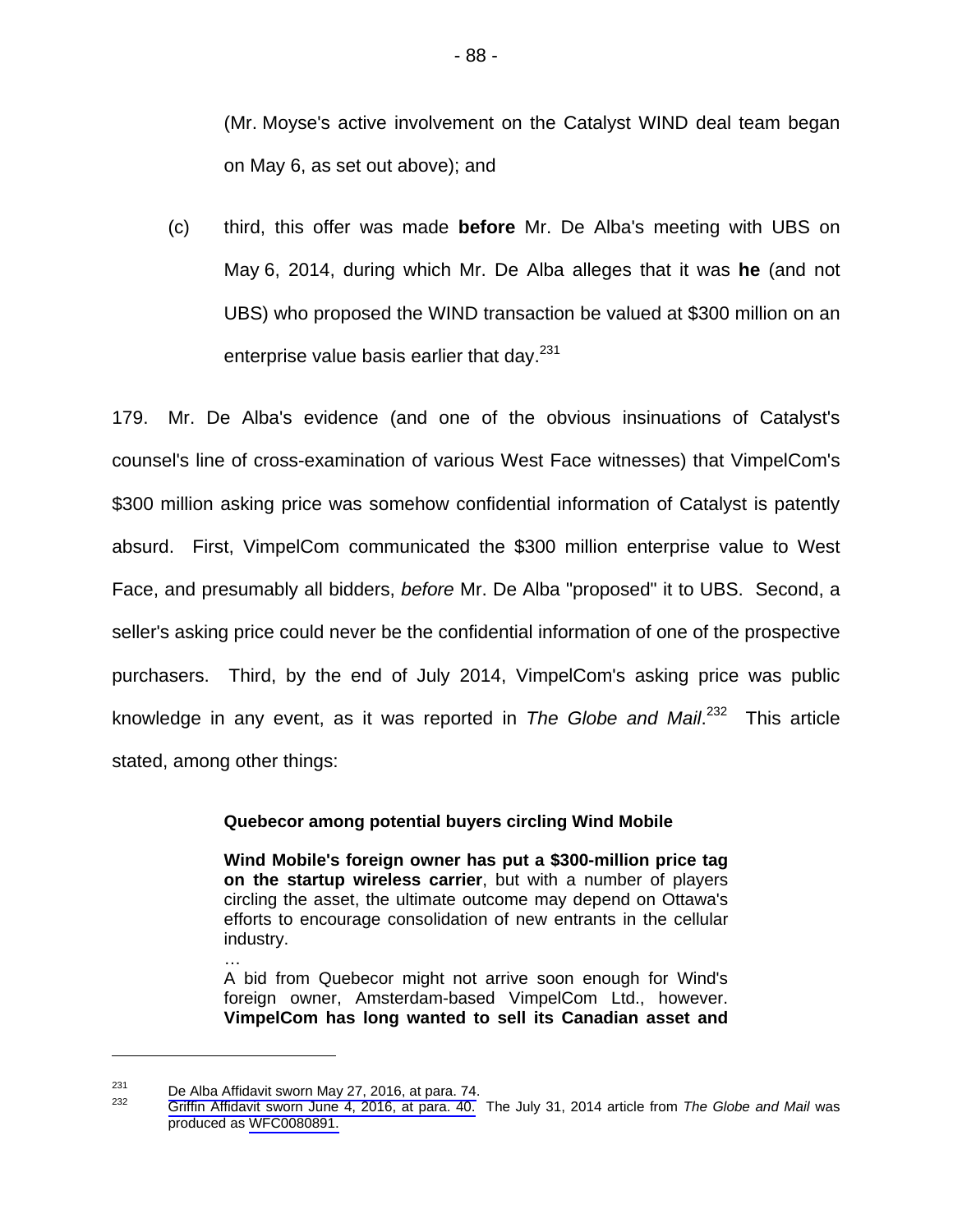#### **has now set a reserve price of just \$300-million to purchase the company, including both its debt and equity, sources with knowledge of the matter said**. 233

180. In any event, VimpelCom did not accept West Face's May 4 offer for reasons wholly unrelated to price, but indicated that it was willing to negotiate further.

## *v. May 21, 2014: West Face Delivers a Presentation to Industry Canada, and Does Not Ask for Any of the Regulatory Concessions Required by Catalyst*

181. On May 21, 2014, West Face delivered a presentation to Industry Canada.<sup>234</sup> Mr. Griffin testified that one of the principal objectives of this meeting was to convince Industry Canada that West Face had the necessary expertise and wherewithal to act as a "suitable counterparty" to own WIND. This presentation is relevant in two respects: (i) what West Face asked for from the Government of Canada; and (ii) what West Face **did not** ask for.

182. The only thing West Face asked for from Industry Canada was additional "certainty" regarding when, how, and at what cost WIND would be able to acquire additional spectrum to upgrade its network from a 3G wireless network to a 4G LTE network.<sup>235</sup>

183. WIND's urgent need for additional spectrum to transition to LTE is common ground between West Face and Catalyst.<sup>236</sup> That this issue is not in dispute is, of course, not surprising given that WIND's need for additional spectrum was entirely public knowledge, and had been reported in the press (including, specifically, in the

<sup>&</sup>lt;sup>233</sup> WFC0080891 (emphasis added).<br>
<sup>234</sup> [WFC0106480.](#page-0-0)[Griffin Chief, June 8 at pp. 729-730](#page-0-0).<br>
<sup>235</sup> Griffin Cross, June 9 at pp. 988:6-989:25.<br>
<sup>236</sup> See, for example, [De Alba Affidavit sworn May 27, 2016, at para. 102;](#page-1-0) an [May 27, 2016, at para. 36.](#page-1-0)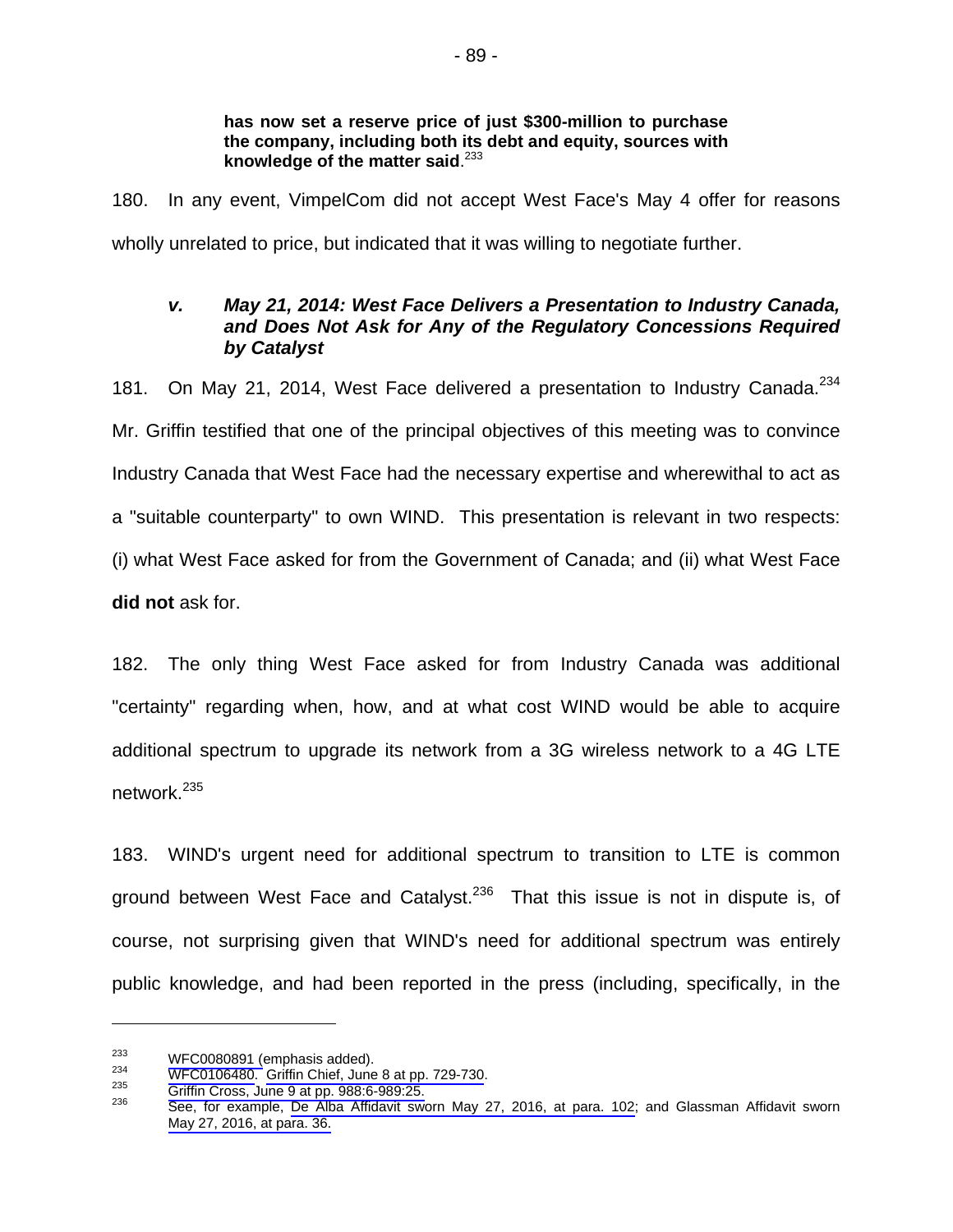context of WIND's withdrawal from the 700 MHz auction in January 2014, as set out above).<sup>237</sup> In short, WIND's need for spectrum was not an issue specific to West Face, Catalyst, or any other particular bidder. It was simply a fundamental going-forward issue that WIND faced as a business, and which had been disclosed in the press. $^{238}$ 

184. West Face did **not** ask Industry Canada for **any** concessions regarding roaming costs, tower sharing, or spectrum swapping, and it certainly did not demand the "ability to exit the investment with no restrictions in five years" as Catalyst had.<sup>239</sup> Mr. Griffin explained that West Face's investment was simply never predicated on concessions at any point.<sup>240</sup> In particular, Mr. Griffin confirmed that West Face did not believe that WIND or purchasers of WIND would need the ability to sell spectrum after five years.<sup>241</sup>

185. On the contrary, West Face indicated to Industry Canada that it was willing to **accept** a number of business and regulatory risks, including:

- (a) WIND's ability to solidify its position in the Canadian market and achieve self-funding status;
- (b) WIND's ability to improve the quality and reach of its network;
- (c) navigating and responding to competitive actions by incumbents;
- (d) assuming the financing risk associated with future funding needs including operating losses and network requirements; and

<sup>237</sup> [Griffin Affidavit sworn June 4, 2016, at para. 49.](#page-1-0) The January 13, 2014 *Financial Post* article reporting on [this story was produced as](#page-1-0) [WFC0109480.](#page-0-0)<br>
238[Griffin Affidavit sworn June 4, 2016, at para. 53.](#page-1-0)<br>
239 Leitner Cross, June 9 at pp. 909:5–910:1.<br>
240 [Griffin Chief, June 8, at p. 739; Griffin Cross, June 9 at p. 991:11-24.](#page-1-0)<br>
2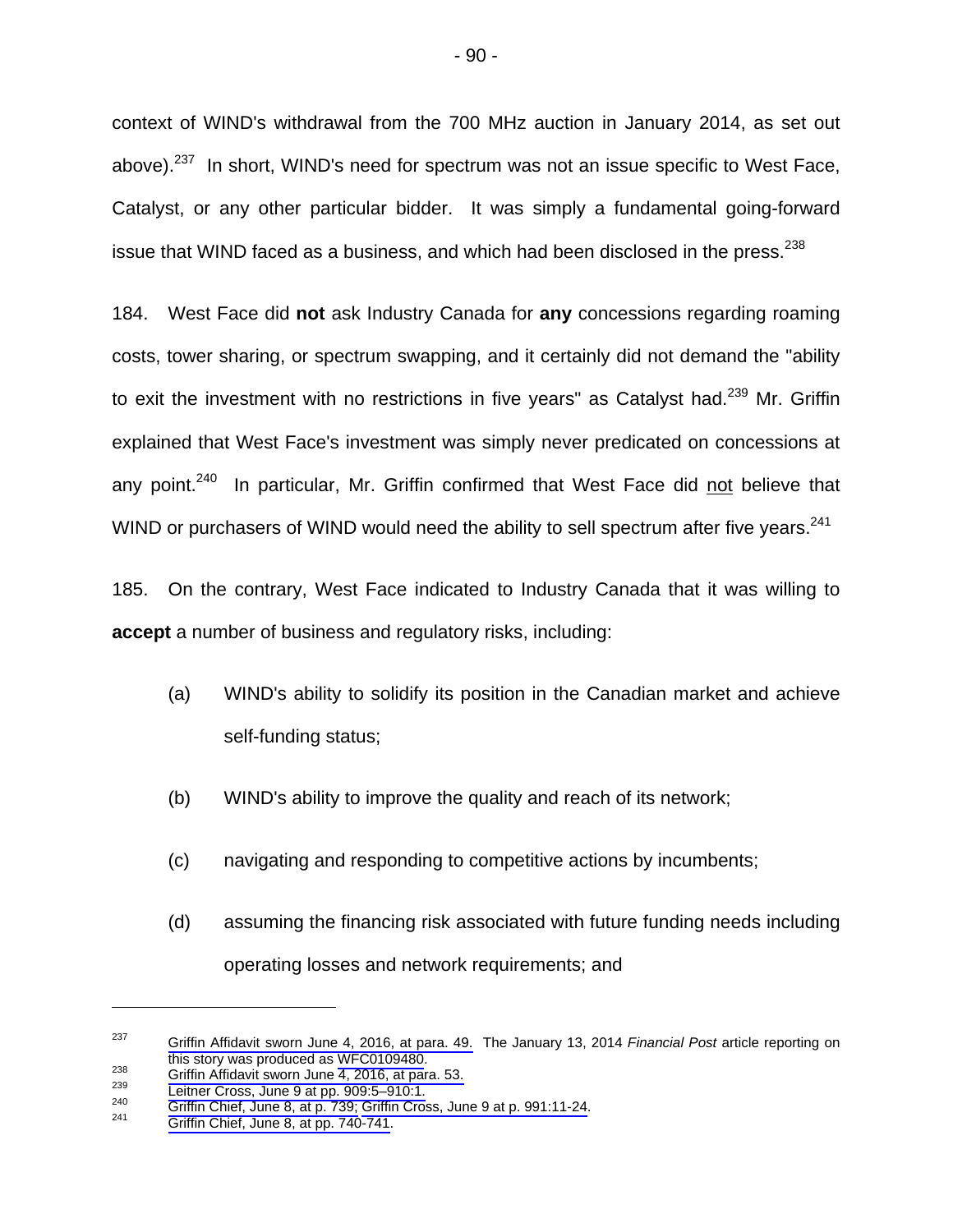(e) assuming the risk that final rulings regarding wholesale roaming and tower sharing would not be as favourable to WIND as then currently expected.<sup>242</sup>

186. As Mr. Leitner testified at trial: "Our whole thesis was never predicated on regulatory concessions, we never needed regulatory concessions. The business model, as I highlighted, was really based upon the value proposition that we could provide into the Canadian marketplace". $243$ 

187. While West Face was alive to the other regulatory issues affecting WIND such as wholesale roaming and tower sharing, it was expected in the industry that the Government and CRTC would implement changes that would be beneficial to WIND.<sup>244</sup> Thus, unlike Catalyst, West Face was willing to assume the risk that these issues would be resolved in a manner favourable to WIND given the Government's longstanding commitment to encouraging the development of a fourth wireless carrier in every region of Canada.<sup>245</sup>

188. Hindsight, of course, has shown that West Face was justified in assuming this risk. As Mr. Griffin set out at trial, WIND actually turned into a position of profitability for the first time in the first 12 months under the new ownership. It was a material swing in the performance of the business. $246$ 

<sup>&</sup>lt;sup>242</sup> [WFC0106480.](#page-0-0) See also Griffin Affidavit sworn June 4, 2016, at para. 50.<br> [Leitner Chief, June 9 at p. 866:11-22 and Leitner Cross, June 9 at pp. 885:3-886:6;](#page-1-0) see also Griffin Cross,<br>
June 10 at pp. 1121:17-1123:25; a

 $1244$  [Griffin Affidavit sworn June 4, 2016, at para. 52.](#page-1-0) See also the article published by the Bank of Merrill Lynch [on July 6, 2014 outlining its expectations on roam](#page-1-0)ing rates, [produced as](#page-1-0) [WFC0107350](#page-0-0).<br><sup>245</sup> Griffin Affidavit sworn June 4, 2016, at para[.](#page-1-0) 52. See also [Burt Chief, June 9 at p. 832:12-21](#page-1-0) and Leitner

[Cross,](#page-1-0) [June 9 at pp. 888:3-5,](#page-2-0)[909:18-20](#page-3-0) and pp. [904:16-905:5](#page-1-0) 246 [Griffin Chief, June 8 at p. 740:2-17.](#page-1-0)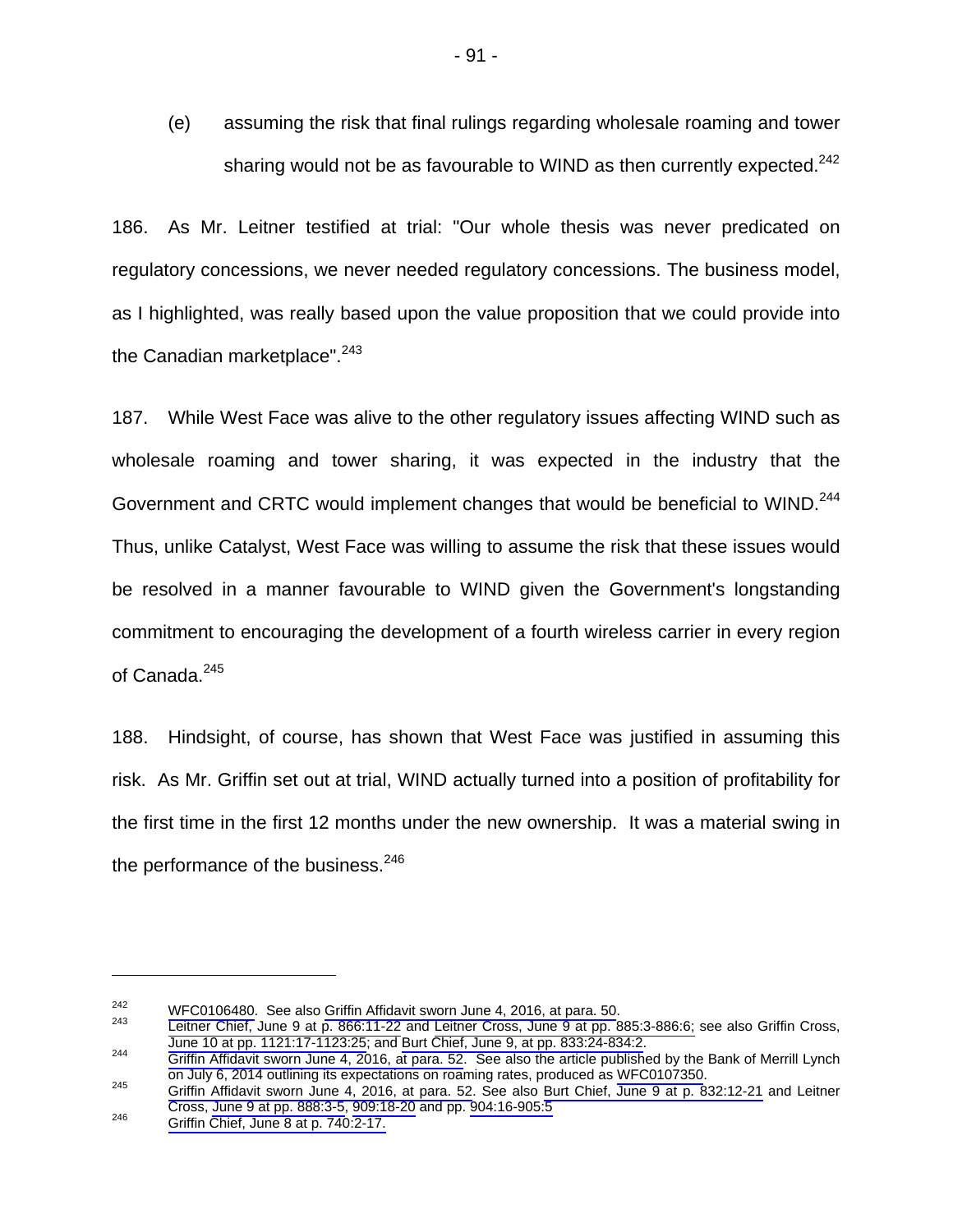189. In sum, there was only one significant regulatory hurdle on which West Face had yet to gain sufficient comfort, as at May 21, 2014: WIND's path to obtaining spectrum for the build-out of its LTE network. $247$  This was a matter that would have been well known to all bidders.

### *vi. June 2014: West Face Continues to Adapt to Meet VimpelCom's Demands and Concerns in Order to Acquire WIND*

190. West Face made a further proposal to VimpelCom on June 3, 2014. To provide a frame of reference, at this point in time, West Face and Mr. Moyse had executed the West Face Employment Contract (on May 26), Mr. Moyse had been shut out of Catalyst's office and computer network (as of May 26), and Catalyst's counsel had sent a shot across the bow of West Face and Mr. Moyse via its May 30, 2014 letter arguing that Mr. Moyse's acceptance of West Face's job offer constituted a "clear and deliberate" breach of the non-competition covenant in Mr. Moyse's Catalyst Employment Contract.

191. West Face's June 3, 2014 bid proposed that West Face would: (1) provide \$160 million in bridge financing to fund the repayment of WIND's existing third party vendor debt; (2) enter in a share purchase agreement for 100% of WIND for deferred contingent consideration of \$100 million, payable to VimpelCom upon West Face obtaining sufficient spectrum within 12 months to support WIND's LTE rollout strategy; and (3) be responsible for funding the company's working capital. Because this proposal involved a change of control at WIND, it was necessarily contingent on regulatory approval. However, West Face attempted to allay any possible VimpelCom

<sup>247</sup> [Griffin Affidavit sworn June 4, 2016, at para. 53.](#page-1-0)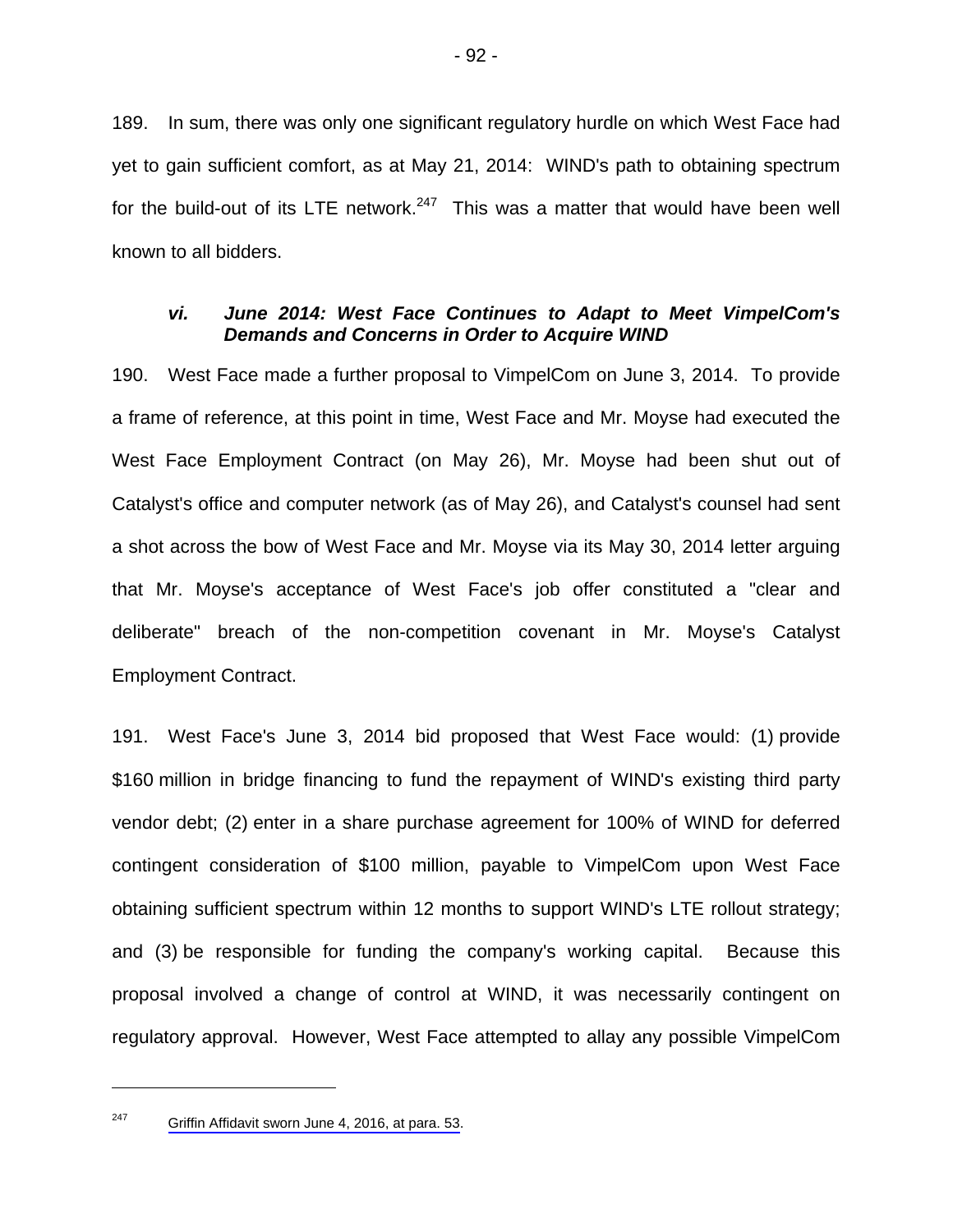concerns regarding the risk of such approval not being obtained by noting that it "did not

anticipate any significant regulatory issues in connection with our proposal".<sup>248</sup>

192. In response to this offer, VimpelCom again made it clear that it was looking for a "clean exit". In that regard, Mr. Turgeon of UBS emailed Mr. Griffin on June 10, saying:

Tony,

The delayed settlement feature you proposed does not work for VimpelCom has **the objective is still a clean exit at a \$300 million EV** [*sic*].

**My client is not prepared to have any portion of the proceeds contingent on a future event**, in this case the acquisition of spectrum.

I am happy to discuss if required

 $Francois<sup>249</sup>$ 

 $\overline{a}$ 

193. VimpelCom was steadfast in its demand for a clear exit, and Mr. Griffin explained, "We finally got the message [after June 10] and they never wavered in that desire in either value nor the terms of the exit".<sup>250</sup>

194. Faced with this consistent feedback, by June 12, 2014, West Face was considering two possible options for financing an acquisition of WIND. One of those options was to join a syndicate of investors led by Tennenbaum (and specifically Mr. Leitner as the Managing Partner of Tennenbaum's telecommunications group), which at that time included two other prominent U.S. private equity firms, Blackstone

 $248$  [Griffin Affidavit sworn June 4, 2016, at para. 54](#page-1-0). A copy of the June 3, 2014 proposal was produced as [WFC0106765.](#page-0-0) See also [Griffin Chief, June 8 at pp. 745:8-746:15](#page-1-0) and Griffin Cross, [June 9 at pp. 995:](#page-1-0) 20-

<sup>998:1.&</sup>lt;br><sup>249</sup> [WFC0058252.](#page-0-0) [See also Griffin Chief, June 8 at p. 748:4-20](#page-1-0) and Lockie Chief, June 10 at p. 1157:1-3.<br><sup>250</sup> [Griffin Chief, June 8, pp. 747:21-748:20; p. 753:20-22; see a](#page-1-0)lso Griffin re-exam, June 10, pp. 1140:20-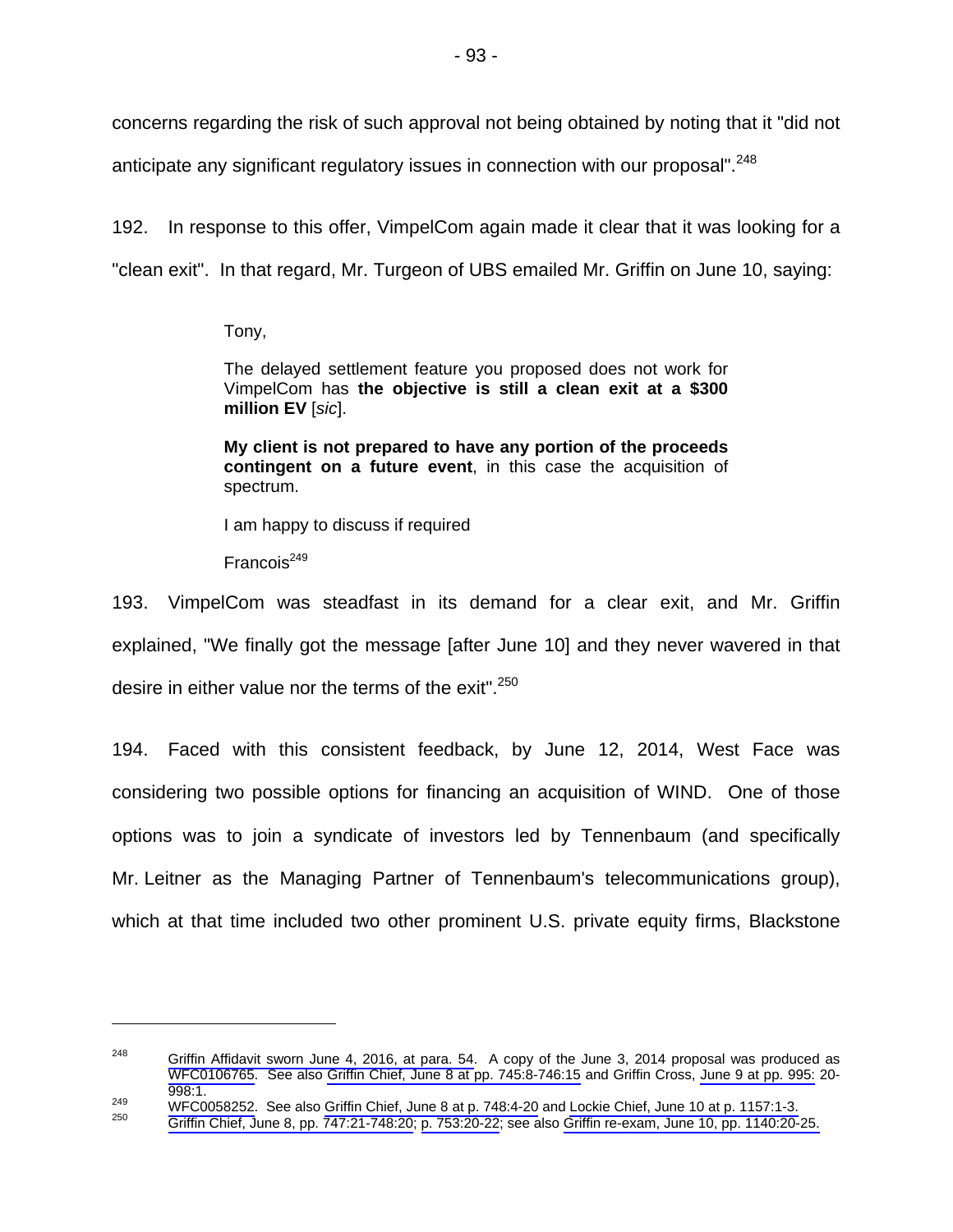and Oak Hill (the "**Tennenbaum Syndicate**").<sup>251</sup> After considering its options, West Face determined that it did not, at that time, want to become a fourth member of the Tennenbaum Syndicate and instead continued to pursue WIND on its own.

195. On June 19, 2014, West Face made yet another proposal to VimpelCom for the acquisition of 100% of WIND's equity. Again, because this proposal involved a change of control transaction, it was conditional on regulatory approval, and West Face included the same language as its previous proposal that it "did not anticipate any significant regulatory issues in connection with our proposal".<sup>252</sup>

196. Finally, during the period of June 20-22, 2014 West Face's counsel prepared a share purchase agreement for delivery to UBS. Mr. Griffin emailed the draft agreement to Mr. Turgeon of UBS on the morning of Monday, June 23, 2014. What followed was a series of emails exchanged between Messrs. Griffin and Turgeon in which Mr. Turgeon expressed disappointment that West Face and its counsel had drafted their own share purchase agreement from scratch instead of using VimpelCom's counsel's draft.

197. Two of these June 23 emails from Mr. Turgeon are particularly notable. The first of these provided:<sup>253</sup>

Tony,

We realized that the SPA you sent us is not a mark-up of the SPA we sent you. **Given the competitive nature of this process**, we would ask that you send us a mark-up of the form we [sent] you a month ago (please let me know if you don't have it). Can you

 $251$  [Griffin Affidavit sworn June 4, 2016, at para. 59.](#page-1-0) An email from Mr. Griffin to Mr. Lacavera outlining what West Face then considered to be its two "paths" was produced as WFC0050393.<br><sup>252</sup> [Griffin Affidavit sworn June 4, 2016, at para. 62.](#page-1-0) A copy of West Face's June 19, 2016 proposal was

produced as WFC0059316.<br><sup>253</sup> WFC0073246.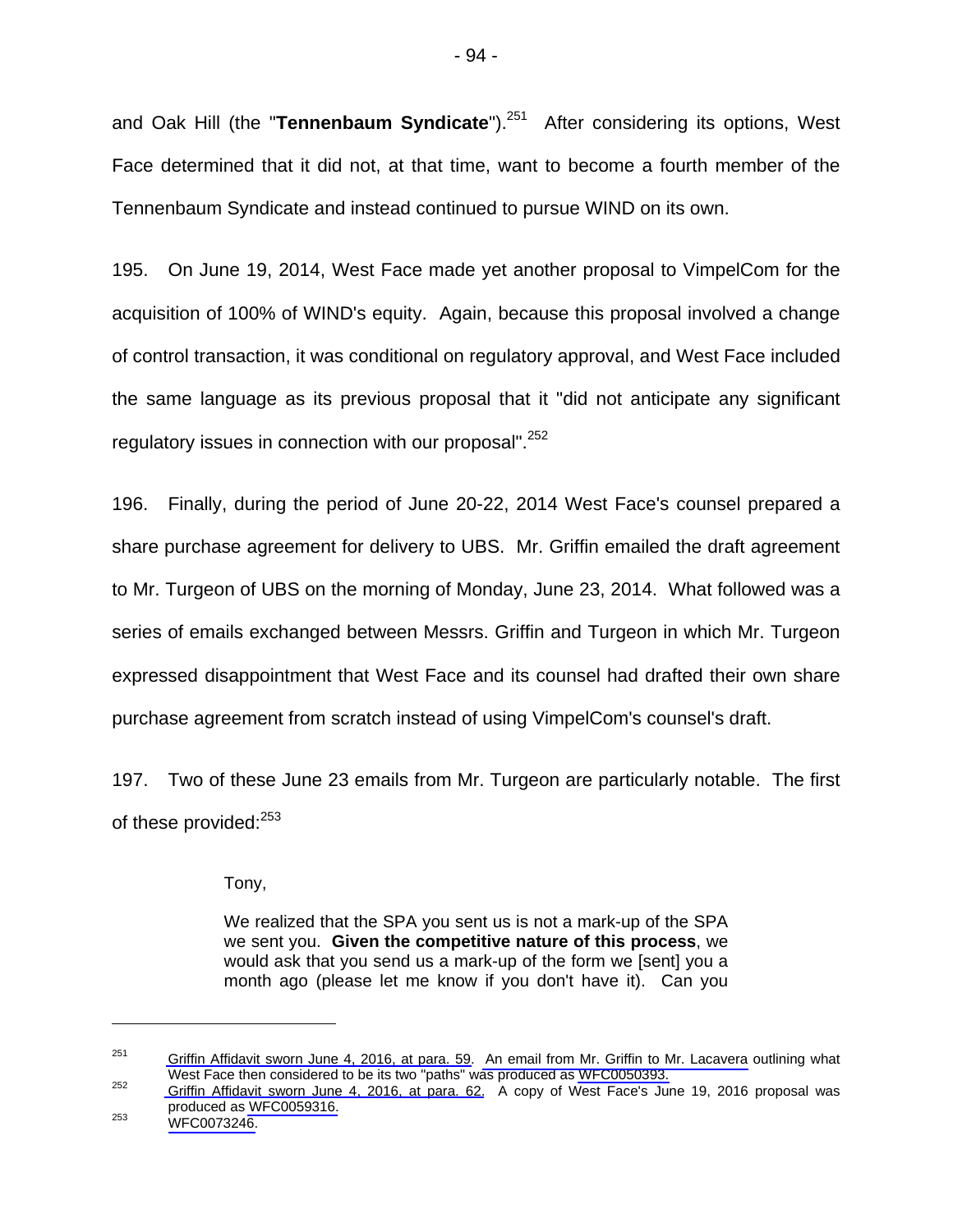please ask your lawyers to proceed and get back to us with a mark-up **as soon as possible**.

**Thanks** 

Francois

198. The second particularly notable email of Mr. Turgeon's on June 23 stated:<sup>254</sup>

This mark-up is really not helpful as [it] seems to be completely redoing the SPA or starting with the [form] your lawyers have put together. **As discussed on Friday** [June 20], our client is looking for a **clean exit on [an] "as-is-basis"** [with] a SPA very [close] to what we have sent you. As we told you, **this is a competitive process and others are further advanced on their due diligence and have provided much lighter mark-up to our form of SPA.**

Having our lawyers review and mark-up the SPA will likely take more than a week and place you at [a] strong disadvantage as other are much closer and **as we discussed speed of execution is very important** to our client.

Can you ask your lawyers to start with our form and limit their mark-up to substance as opposed to form?

See you tomorrow

Francois

199. This episode drove home for West Face VimpelCom's desire for a simple, "clean

exit". This philosophy – and not any non-existent information from Mr. Moyse –

ultimately drove the Investors' winning strategy to acquire WIND.<sup>255</sup>

## *vii. Summary of West Face's Efforts to Acquire WIND Before Mr. Moyse Started Working at West Face*

200. While none of West Face's many early proposals detailed above resulted in a deal for WIND, the combination of relationships with Globalive and Tennenbaum, the strategies to meet the conditions for a successful acquisition imposed by VimpelCom,

<sup>&</sup>lt;sup>254</sup> WFC0067814. See also Griffin Chief, June 8, p. 754:4-18.<br><sup>255</sup> [Griffin Affidavit sworn June 4, 2016, at para. 63](#page-1-0). See also [Burt Cross, June 9, at p. 850:23-25](#page-1-0) an[d p. 851:22-](#page-1-0) 25.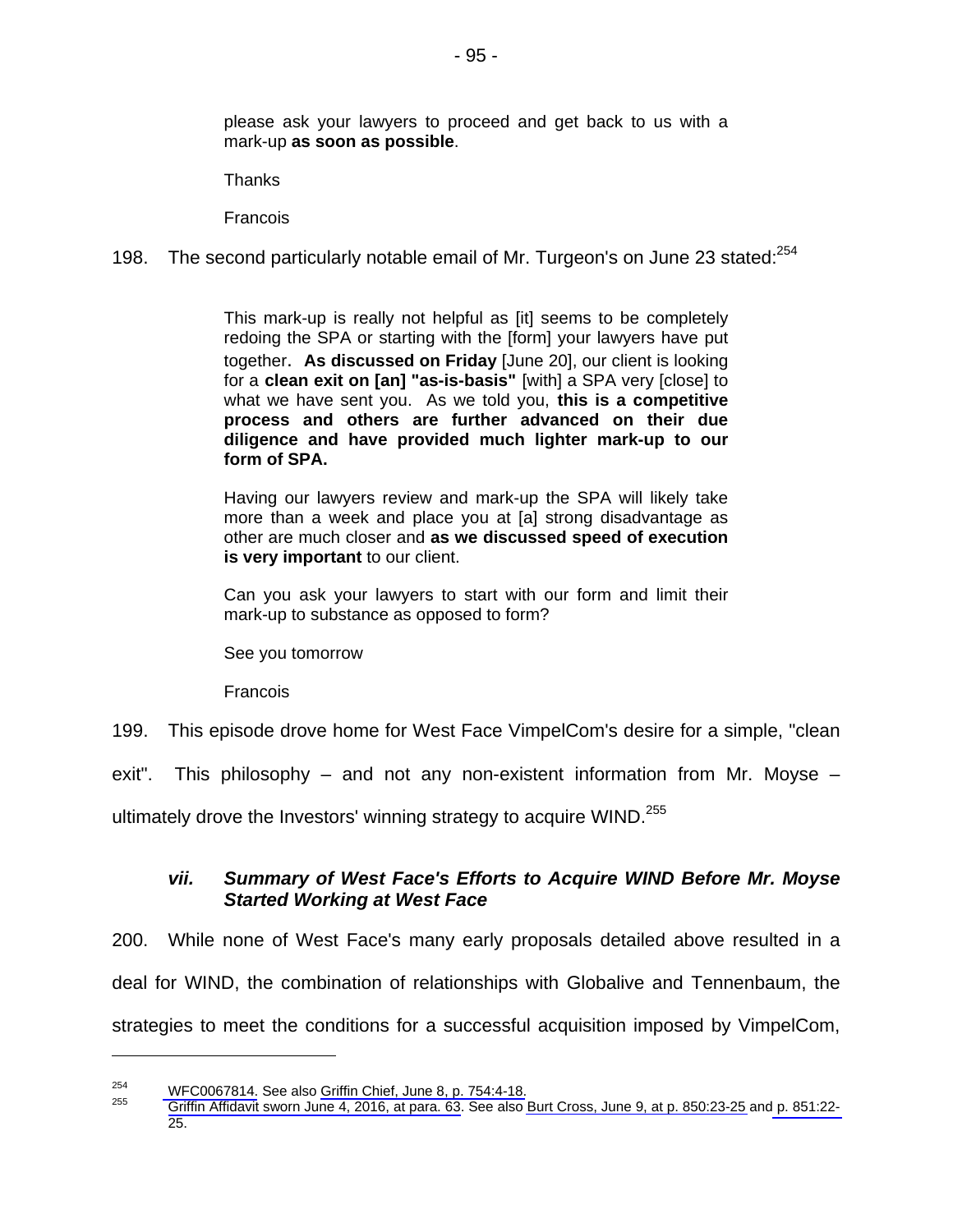the outlines of the agreements developed, and the significant due diligence conducted by that date, including the engagement of third party consultants such as AV&Co, all proved critical in completing the transaction several months later.<sup>256</sup>

201. All of this was accomplished before Mr. Moyse even started working at West Face, and without any involvement by or information from him at any time.<sup>257</sup>

# **D. June 23-August 7, 2014: West Face Teams Up With the Other New Investors**

# *i. Late June to mid-July, 2014: West Face Pursues a Partnership with a Strategic Party that Proves to be a Dead End*

202. As set out above, during the three and a half weeks Mr. Moyse was working at West Face as a junior associate (June 23 to July 16, 2014), West Face was working with a strategic partner to acquire WIND. During this limited time frame, Mr. Moyse was walled off pursuant to the Confidentiality Wall and had no involvement in West Face's pursuit of WIND with this party or in any other way whatsoever.<sup>258</sup>

203. On July 18, 2014, two days after Mr. Moyse stopped working for West Face, the strategic partner that West Face had been negotiating with advised that it would be withdrawing from the transaction. This left West Face no closer to a WIND transaction than when Mr. Moyse joined the firm.<sup>259</sup>

<sup>&</sup>lt;sup>256</sup> [Griffin Affidavit sworn June 4, 2016, at para. 61.](#page-1-0)<br>
<sup>257</sup> Griffin Affidavit sworn June 4, 2016, at para. 61.<br>
<sup>258</sup> [Griffin Affidavit, sworn June 4, 2016, at paras. 80-82.](#page-1-0)<br>
<sup>259</sup> Griffin Affidavit sworn June 4, 2016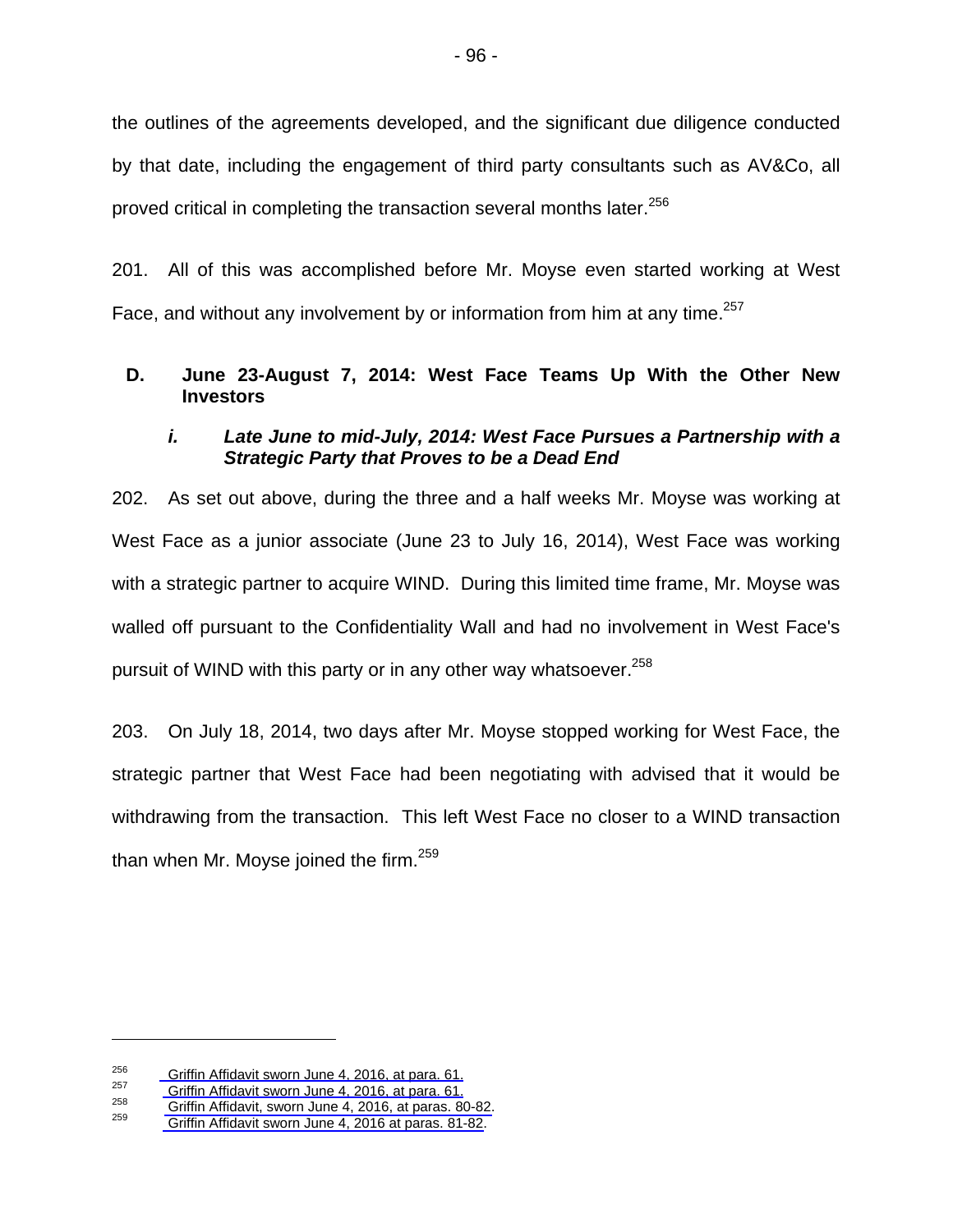#### *ii. Late July, 2014: West Face Revives its Former Discussions with Tennenbaum, and the "New Investors" Syndicate is Formed*

204. Given the withdrawal of West Face's potential strategic partner, West Face had to again act nimbly and re-adjust its strategy in order to stay in the race for WIND.<sup>260</sup> For this reason, in late July 2014, West Face revived its former discussions with the Tennenbaum Syndicate.<sup>261</sup> Larry Guffey had a connection to Mr. Lacavera, who connected the parties.<sup>262</sup> Michael Leitner had reached out to West Face in June 2014. In his view the process was crystal clear. The price was the price. It was \$300 million and there was \$150 million dollars of vendor debt that had to be refinanced.<sup>263</sup>

205. Tennenbaum, in turn, was equally motivated to resume its discussions with West Face, given that around the same time period (late July), Blackstone and Oak Hill's interests in pursuing WIND were waning.<sup>264</sup> In fact, both Blackstone and Oak Hill ultimately declined to participate.<sup>265</sup>

206. Given these coinciding interests, West Face and Tennenbaum joined together in their efforts to acquire WIND. After obtaining VimpelCom's permission to collaborate, Tennenbaum shared its financial modelling information and its third party network and technology diligence with West Face, and in return West Face shared its third party diligence on the Canadian wireless market with Tennenbaum.<sup>266</sup> Mr. Leitner confirmed that at no point did Tennenbaum's discussions with West Face concern Catalyst's negotiating position or its confidential regulatory strategy as described by

<sup>260</sup> [Griffin Affidavit sworn June 4, 2016, at para. 83.](#page-1-0) 261 [Griffin Affidavit sworn June 4, 2016, at para. 84.](#page-1-0) 262 [Burt Chief, June 9 at p. 831:16-19.](#page-1-0) 263 [Leitner Chief, June 9 at p. 868: 4-14.](#page-1-0) See also [Griffin Cross, June 9 at pp. 1027-1029.](#page-1-0) 264 [Leitner Affidavit sworn June 1, 2016, at para. 21.](#page-1-0) 265 [Burt Affidavit sworn June 1, 2016 at para. 18. Se](#page-1-0)e als[o Leitner Cross, June 9 at pp. 891:3-892:11.](#page-1-0) 266 [Leitner Affidavit sworn June 1, 2016, at para. 21](#page-1-0).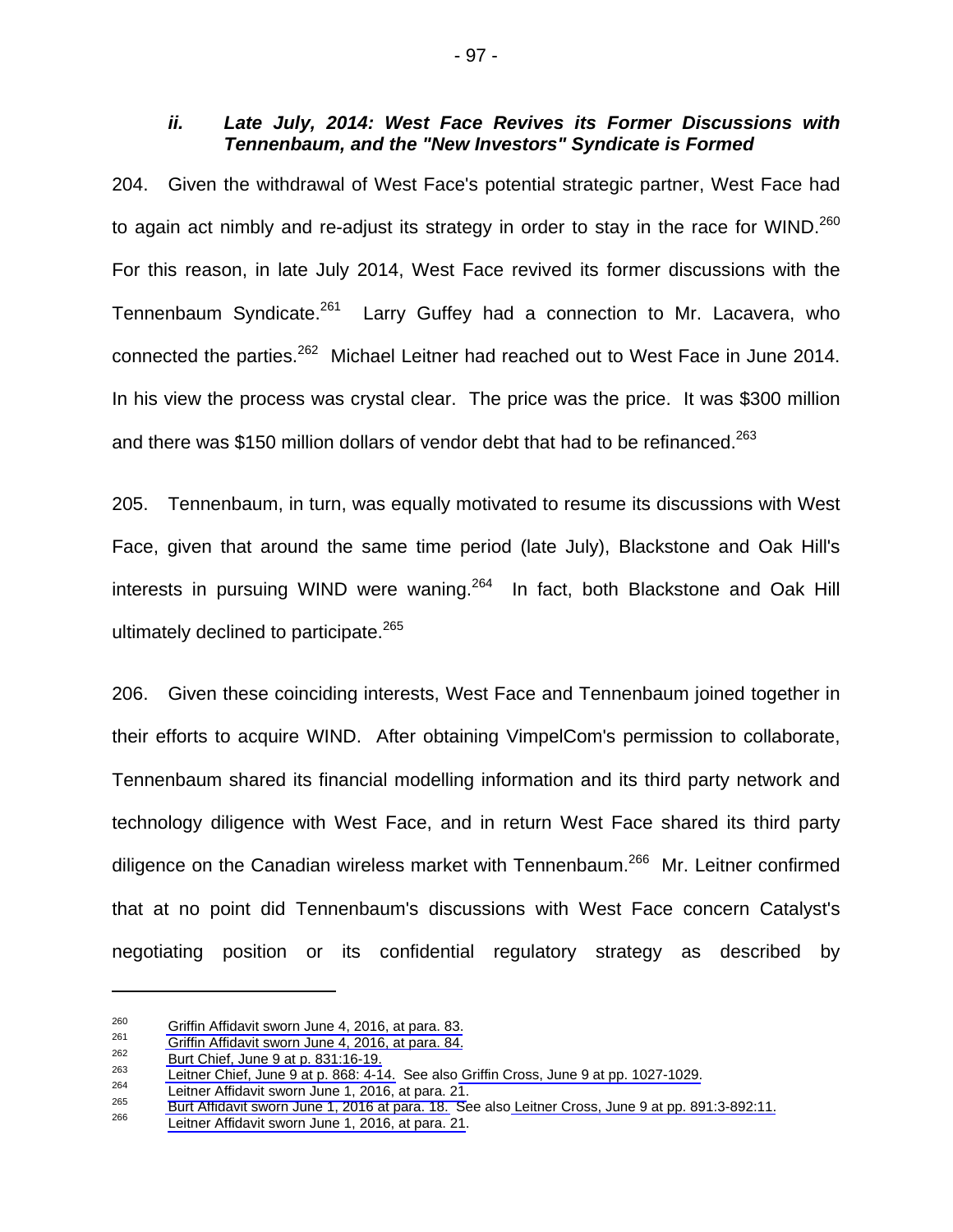Mr. Glassman.<sup>267</sup> Nor could they have, because, as set above, West Face had no such information, including from Mr. Moyse.

207. At trial, Mr. Leitner described Tennenbaum's very good reasons for wanting to partner with West Face as follows:

- Q. Why was West Face an acceptable partner to Tennenbaum?
- A. A number of reasons. Number one, they are very knowledgeable about the telecom sector, and when you are putting together equity consortiums, you put together consortiums with firms that have common vision, they see the operating plan in a very similar fashion, so they had a lot of sophistication about the space. They were very wellknown in Canada. They were a Canadian citizen, which was obvious from us from day one that that's an important part of any equity syndicate, which we didn't have. So they, you know, for those reasons, became – were a valuable part of what we saw as putting together a good team of equity investors.<sup>268</sup>

208. It was also the evidence of Mr. Burt that West Face offered certain benefits such as its familiarity with the Canadian telecommunications industry and the fact that it could act as a source of Canadian financing.<sup>269</sup>

209. In short, the relationship was a symbiotic one. West Face could not afford to purchase and finance WIND alone, and Tennenbaum needed some Canadian content in order to reduce its risk of failing to obtain regulatory approval. More importantly, however, both firms are sophisticated, top-tier investment management firms with

<sup>&</sup>lt;sup>267</sup> [Leitner Affidavit sworn June 1, 2016, at para. 21.](#page-1-0)<br>
<sup>268</sup> Leitner Chief, June 9 at pp. 868:22-869:12.<br>
<sup>269</sup> Burt Affidavit sworn June 1, 2016, at para. 15.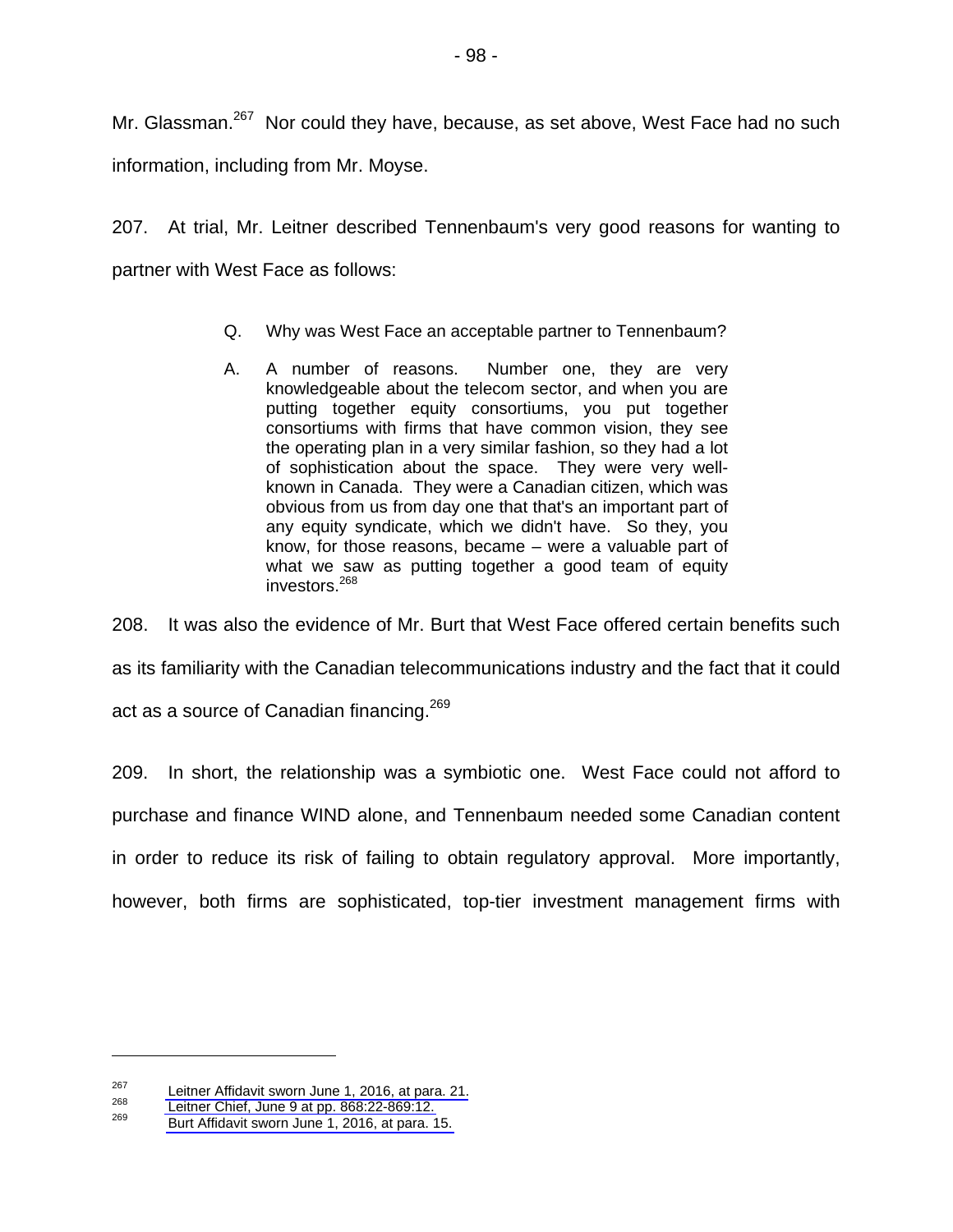expertise in the telecom sector, and they both saw WIND as both a viable business (without any regulatory concessions)<sup>270</sup> and a potentially very profitable investment.

### *iii. Views of the New Investor Consortium*

210. Unlike Catalyst, the members of West Face's consortium held favourable views regarding the prospects and viability of the WIND business.

211. For example, Mr. Griffin, on behalf of West Face, testified that the business was at a positive inflection point and within "striking distance of having enough subscribers, as one indicia of success, to turn from years of cumulative operating losses to a position of profitability". Mr. Griffin felt that the signs were particularly positive because of the recent developments in terms of roaming and tower sharing that had been announced by the CRTC. Furthermore, with the demise of Public Mobile and Mobilicity, WIND was enjoying what Mr. Griffin described as a much more "rational pricing environment".<sup>271</sup>

212. The Government had also provided some much needed clarity on the terms of the AWS-3 auction. As Mr. Griffin noted, this was something that West Face had been waiting for. As it turned out, a large portion of the AWS-3 spectrum licenses were set aside for small carriers, and WIND was one of the few remaining participants with the financial wherewithal to participate as a bidder. $272$ 

213. Mr. Griffin summarized all of these positive factors as follows:

So you had this confluence of factors all converging at once, and yet through the piece the vendor never adjusted their price expectations, and yet the certainty and our conviction in the ability

<sup>&</sup>lt;sup>270</sup> [Burt Chief, June 9 at pp. 833:24-834:2.](#page-1-0)<br><sup>271</sup> [Griffin Chief, June 8 at pp. 733-735.](#page-1-0)<br><sup>272</sup> [Griffin Chief, June 8 at p. 735.](#page-1-0)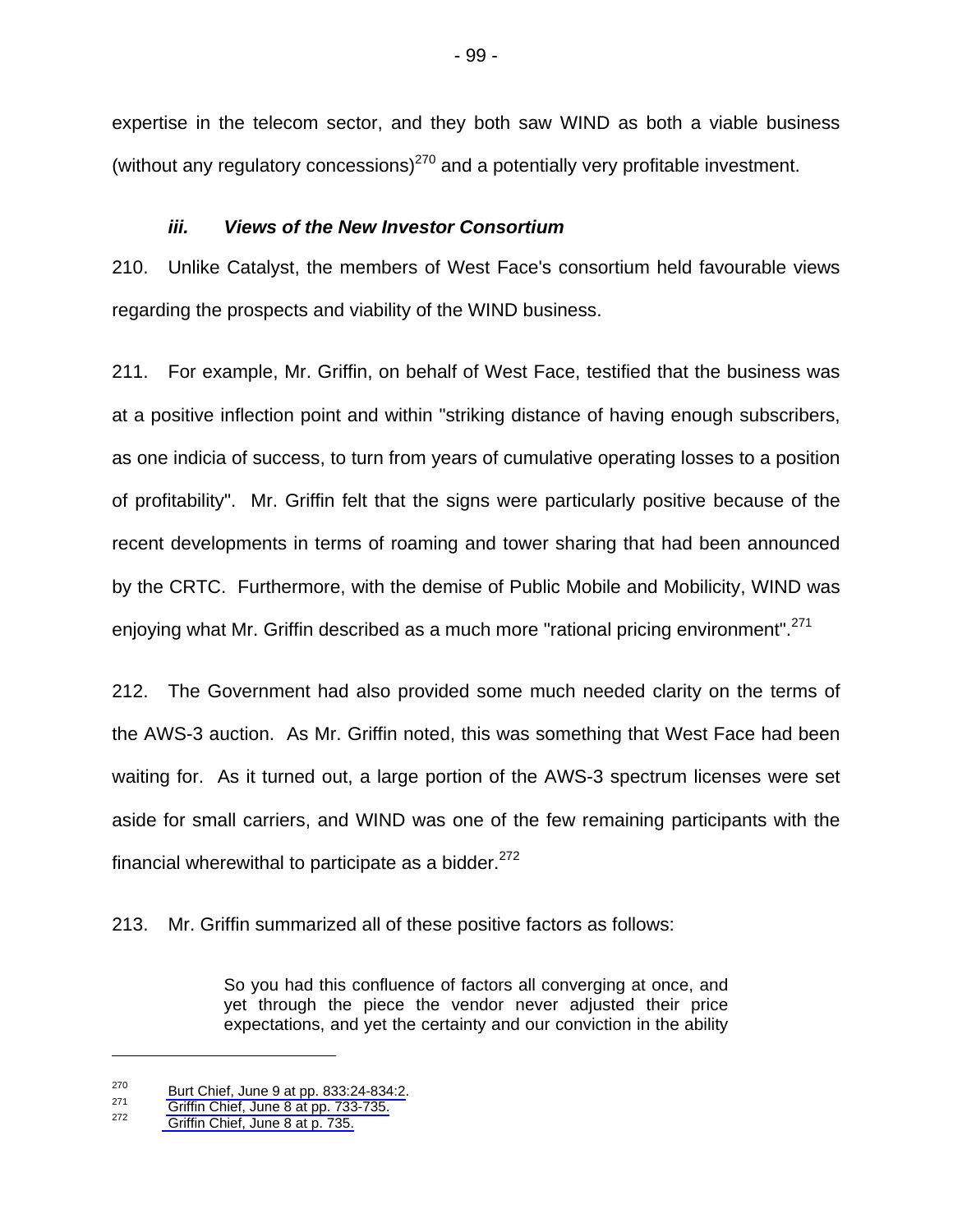of this business to survive on its own as a fourth market entrant just increased through the period. $273$ 

214. Mr. Burt agreed that 64NM's view was that, given the AWS-3 auction, WIND was a viable stand-alone business.<sup>274</sup>

215. Mr. Leitner gave evidence with respect to Tennenbaum's views regarding the business.<sup>275</sup> As touched on above, Mr. Leitner had been investing and operating in the telecom industry for almost 25 years. He had spent his career as an investment banker and then senior executive in a number of technology and telecom companies. Mr. Leitner had worked at three different telecom companies in various roles. He worked for 360 Network (a Canadian company), was the CEO of GlobeNet Communications, and was the head of strategy, corporate development and effectively chief restructuring officer at WilTel Communications. He had been with Tennenbaum for twelve years and had led several billion dollars of investments in the communications, technology and media space. $276$ 

216. Mr. Leitner also had a long history with WIND. As touched on above, Tennenbaum had been a WIND debt holder since 2012, and held approximately \$25 million of the \$150 million in outstanding vendor debt that came due in April 2014. Tennenbaum's longstanding holdings in WIND gave it a "diligence advantage", with "very strong knowledge of the company". Despite that, Mr. Leitner described how Tennenbaum nevertheless engaged in a thorough diligence process, including by

<sup>&</sup>lt;sup>273</sup> [Griffin Chief, June 8 at p. 735.](#page-1-0)<br>
<sup>274</sup> Burt Chief, June 9 at pp. 832:22-833:4.<br> [Leitner Chief, June 9 at pp. 867:17-868:16](#page-1-0).<br> [Leitner Chief, June 9 at pp. 860-861.](#page-1-0)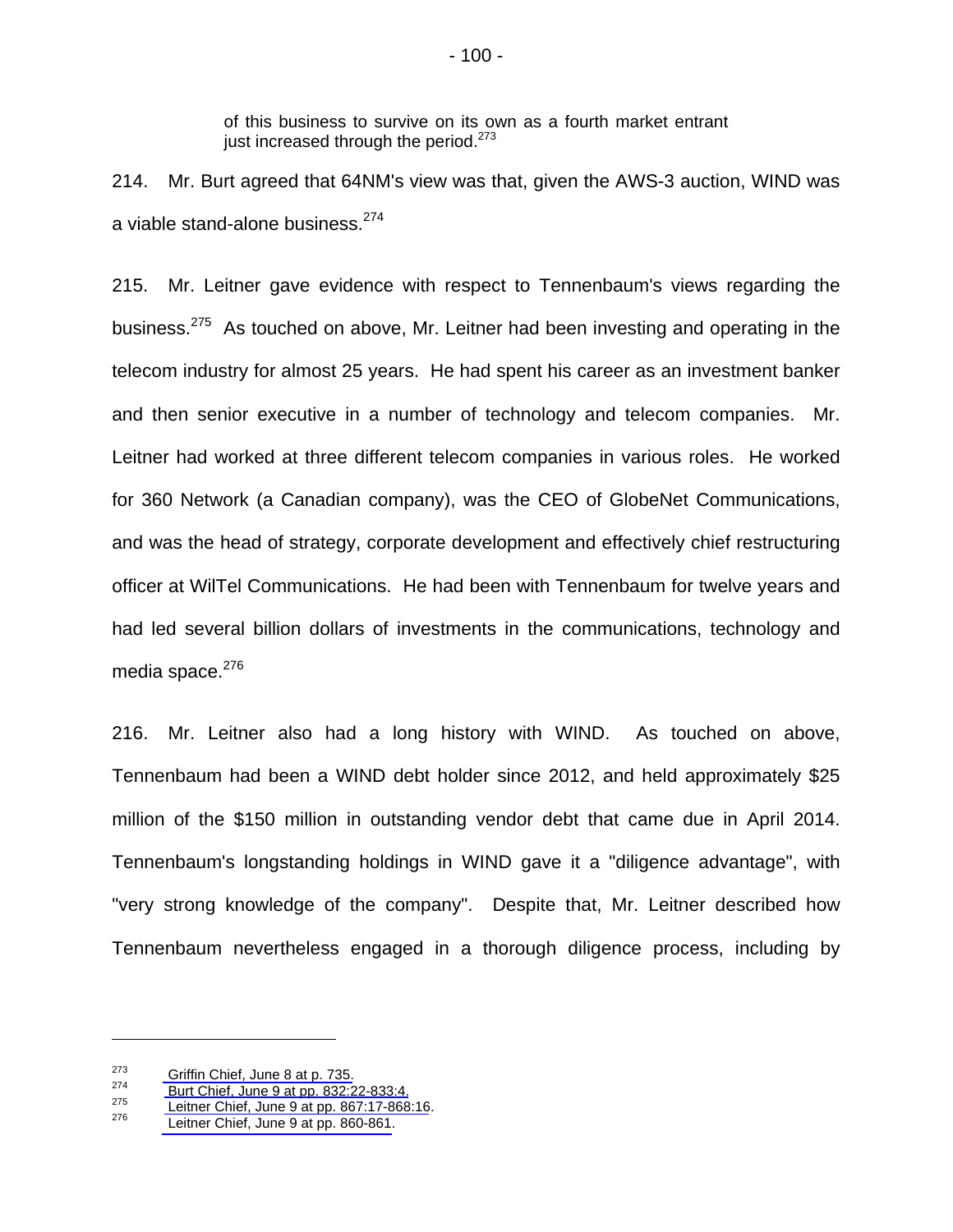"bringing on board" a set of advisors that included ex-CEOs of both Public Mobile and Leap Wireless (a telecom firm in the U.S. with a similar model to WIND).<sup>277</sup>

217. Mr. Leitner spoke throughout the trial with great experience, great conviction, and gravitas.

## *iv. July 23, 2014: VimpelCom Enters Exclusivity with Catalyst and Shuts Down Negotiations with West Face and the other New Investors*

218. On July 23, 2014 (a week after Mr. Moyse went on leave from West Face pursuant to the Interim Consent Order), from which he never returned, VimpelCom granted Catalyst an exclusive negotiating period to conclude a binding agreement for the acquisition of WIND. $278$ 

219. West Face, Tennenbaum, and LG Capital all learned that VimpelCom had granted an unnamed bidder exclusivity on July 23 from UBS, VimpelCom's financial advisor.<sup>279</sup> Despite the fact that UBS did not disclose the identity of this other party, Tennenbaum was fairly confident that this party was Catalyst, given that Catalyst had been actively seeking financing in the market.<sup>280</sup> As Mr. Griffin testified, West Face had heard a considerable amount of press speculation about other bidders for WIND, including Verizon Telecommunications, Tennenbaum Group, Birch Hill, and Catalyst. West Face had heard press discussion of Catalyst's potential involvement with both Mobilicity and WIND as far back as  $2013.<sup>281</sup>$ 

[Leitner Chief, June 9 at pp. 463:18-866:10.](#page-1-0)<br>
<sup>278</sup> [Griffin Affidavit sworn June 4, 2016, at para. 84.](#page-1-0) See als[o Leitner Affidavit sworn June 1, 2016, at para. 22.](#page-1-0)<br>
<sup>279</sup> [Griffin Affidavit sworn June 4, 2016 at para. 84;](#page-1-0) Le [Affidavit sworn June 1, 2016 at para. 19;](#page-1-0) WFC0048724. See also [Leitner Cross, June 9 at pp. 919:13-](#page-1-0)

<sup>920:9.&</sup>lt;br><sup>280</sup> [Leitner Affidavit sworn June 1, 2016, at para. 22.](#page-1-0)<br><sup>281</sup> [Griffin Chief, June 8 at p. 749:3-24.](#page-1-0) See also [Leitner Cross, June 9 at pp. 913:7-915:5.](#page-1-0)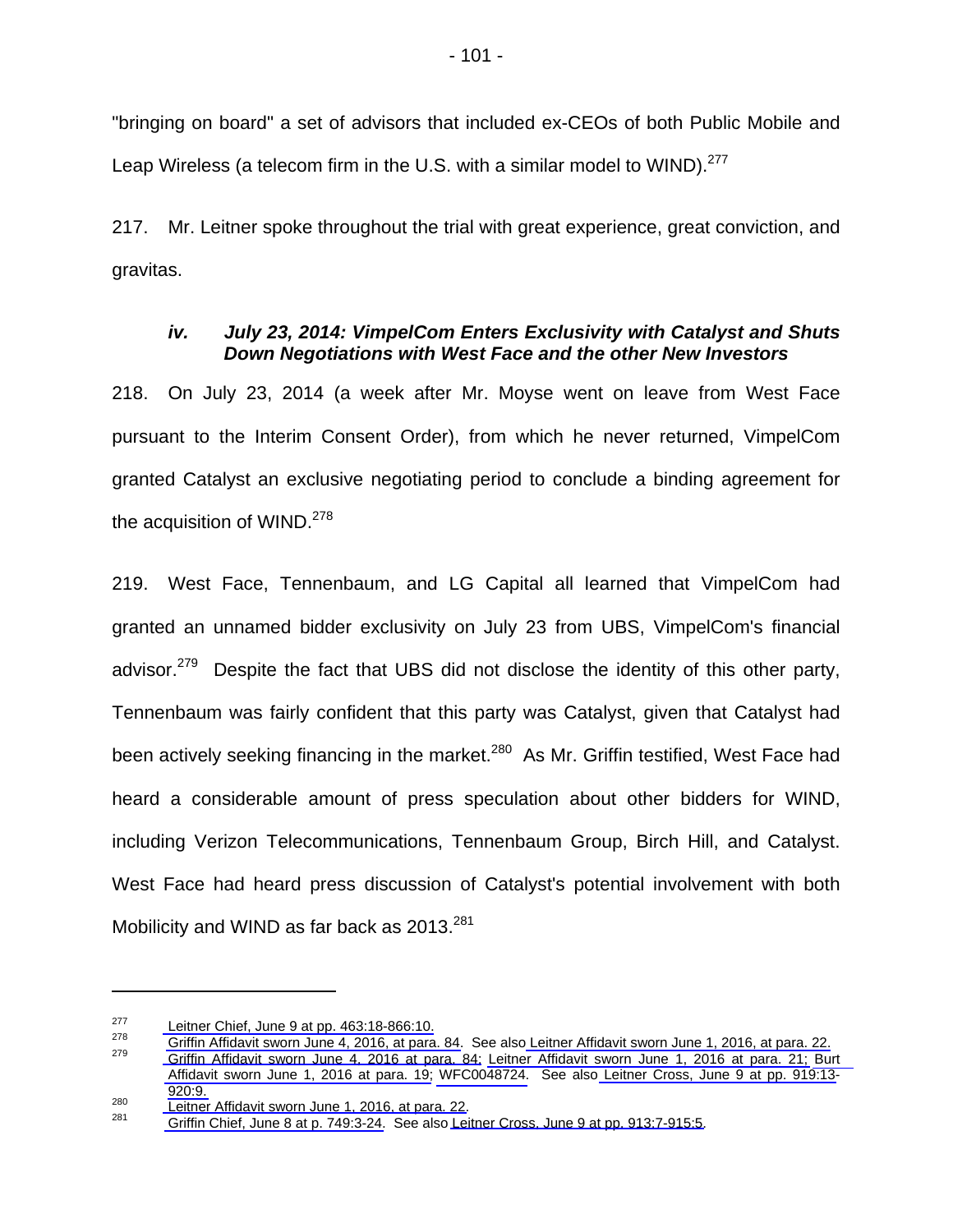220. Despite this educated guess, each of Messrs. Burt, Leitner and Griffin testified repeatedly that they **did not know** for certain that it was Catalyst that was in exclusivity with VimpelCom.<sup>282</sup> In any event, this information could not have come from Mr. Moyse, who had been shut out of Catalyst for two months. West Face's view that Catalyst was involved as a potential bidder for WIND was based on speculation and rumour rather than any hard information. Mr. Griffin communicated this to Mr. Lacavera in a June 4th, 2014 email, where he said that "Catalyst seems to be a lot of air":

> Q. What did you mean by that, "Catalyst seems to be a lot of air"?

> A. Well, I guess to put it in layman's terms, for all the smoke and discussion about their potential involvement, we had nothing to substantiate that they were there, that they were serious or credible. I didn't know.<sup>283</sup>

221. Mr. Griffin further testified that while West Face was guessing as to who the party in exclusivity with VimpelCom was and, while West Face never knew this definitively, their "supposition was, though, that Catalyst was the party in exclusivity with VimpelCom".<sup>284</sup>

222. During its cross-examinations of West Face's witnesses, Catalyst's counsel implied that something improper was disclosed by the New Investors' knowledge that VimpelCom was in exclusivity and their suspicion that Catalyst was the bidder. Counsel also put to Messrs. Griffin and Leitner that the use of the word "Catalyst" in its internal

<sup>&</sup>lt;sup>282</sup> [Burt Cross, June 9 at pp. 852:1-853:2; Leitner Cross, June 9 at p. 911:14-25;](#page-1-0) Leitner Cross, June 9 at [p. 918:13-17; Griffin Cross, June 9 at pp. 1024:22-1025:16](#page-1-0).<br>
<sup>283</sup> [Griffin Chief, June 8 at p. 752:2-8.](#page-1-0)<br>
284 [Griffin Chief, June 8 at p. 758:5-10.](#page-1-0)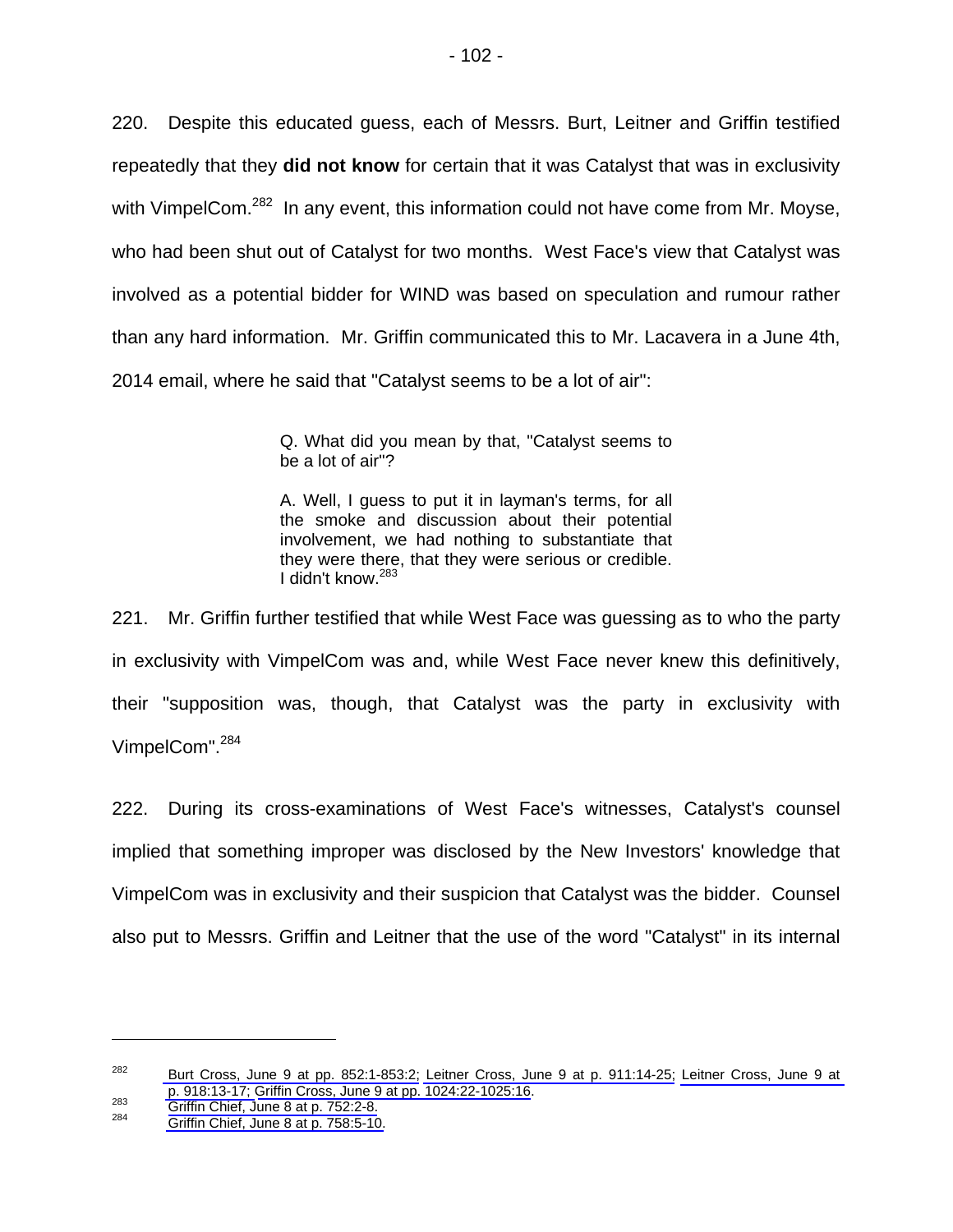emails about the other bidder with whom VimpelCom had entered exclusivity meant that the New Investors **knew** that the other bidder was Catalyst.<sup>285</sup>

223. Catalyst's criticisms and implications in this respect are baseless. There are any number of reasons why the New Investors were fairly confident that this other bidder was Catalyst. **None** of these reasons involve information provided by Mr. Moyse, who, of course, would have had no clue about the status or substance of Catalyst's negotiations with VimpelCom at the time of Catalyst's exclusivity on July 23, because he had been shut out of Catalyst since May 26. Rather, the reasons of the New Investors include:

- (a) *first*, and as Mr. De Alba admitted, Catalyst's interest in combining WIND and Mobilicity was in the news by the end of  $2013$ ;<sup>286</sup>
- (b) *second*, Catalyst's counsel had told West Face's counsel over a month before that Catalyst was concerned about Mr. Moyse's involvement in a "telecom file", and West Face had, for that very reason, established the Confidentiality Wall regarding WIND.287 In short, Catalyst *itself* gave West Face enough information to speculate that Catalyst was actively pursuing WIND;
- (c) *third*, Mr. Leitner testified that there had been "market chatter" that Catalyst had been actively seeking financing in the market. As Mr. Leitner explained:

<sup>&</sup>lt;sup>285</sup><br> [Leitner Cross, June 9 at pp. 912:4-918:19](#page-1-0); Griffin Cross, June 9 at pp. 1032:3-1033:5.<br>
<sup>286</sup> De Alba Cross, June 6 at p. 235:8-20.<br> [Griffin Affidavit sworn June 4, 2016, at para. 13.](#page-1-0)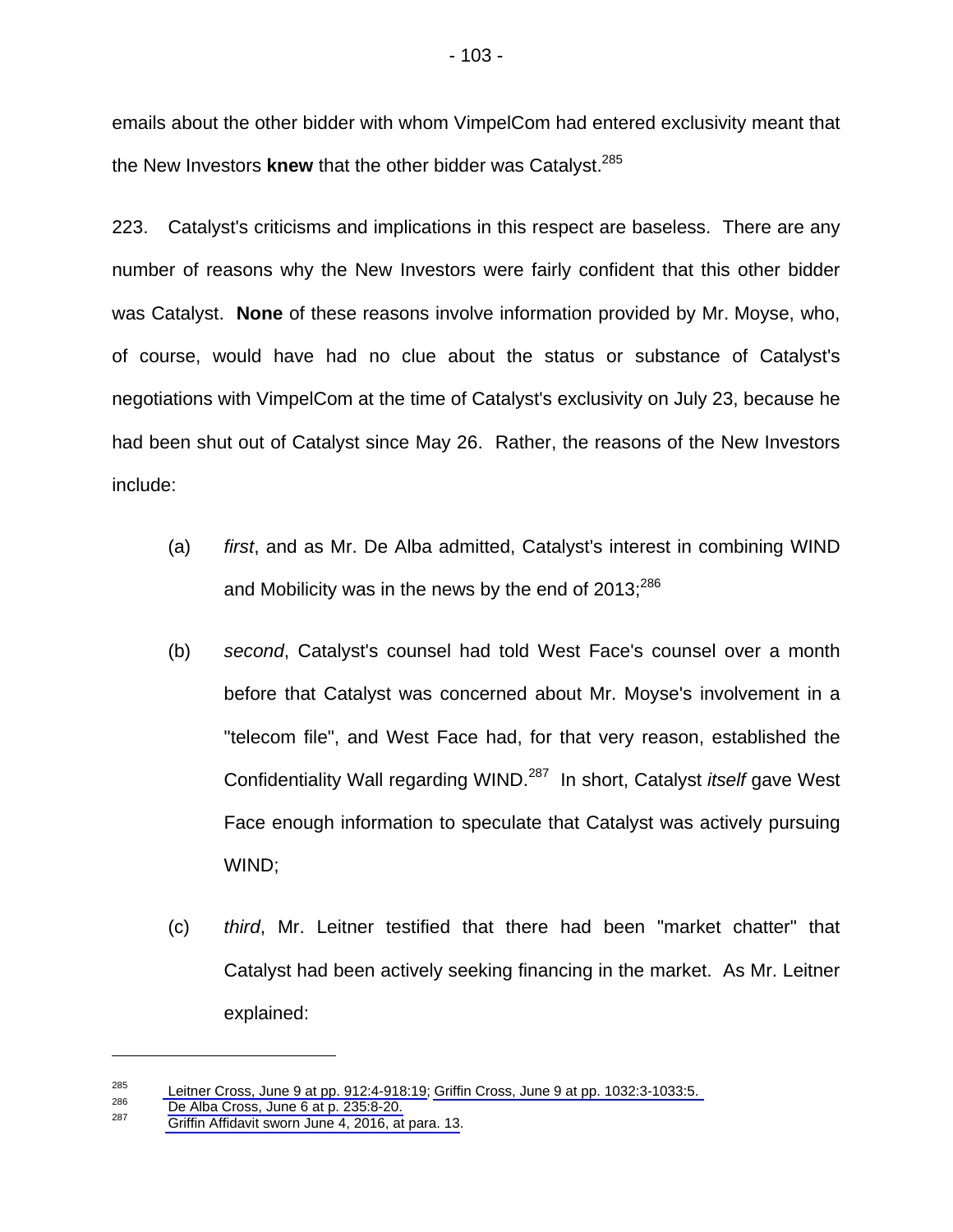I heard another party was seeking exclusivity, and I wrote "Catalyst" because of all of the inferences and other chatter which I just described, my presumption was that it was Catalyst that was in this process: $288$ 

- (d) *fourth*, Mr. Leitner's answer was not materially different than the answers Mr. Riley gave on behalf of Catalyst almost two years ago to questions asked during his first cross-examination in this case on July 29, 2014. Specifically, West Face's counsel asked Mr. Riley how Catalyst *knew* West Face was involved in the WIND file (given that a month previously Catalyst's counsel had advised West Face's counsel on the phone call of June 18, 2014 that Catalyst was concerned about Mr. Moyse's previous involvement on a "telecom file" at Catalyst). Mr. Riley answered these questions by referring to "market intel":
	- Q. So there were two telecom deals, Mobilicity and Wind that were discussed on that call. How did, or did you know, or was it just a guess that West Face was involved in those at this point in time?
	- A. In those two?
	- Q. Yes
	- A. Based on market.· Market intel. I mean unless someone to use the term we use, unless someone surfaces you don't know 100 percent for sure, but you can tell from market intel that there's a high likelihood.
	- Q. So it was generally known in the marketplace that there was a high likelihood?
	- A. I don't know what our source was. I don't know our particular source for that, whether it was sort of well-known in the

 $288$  [Leitner Cross, June 9 at p. 914:16-20.](#page-1-0)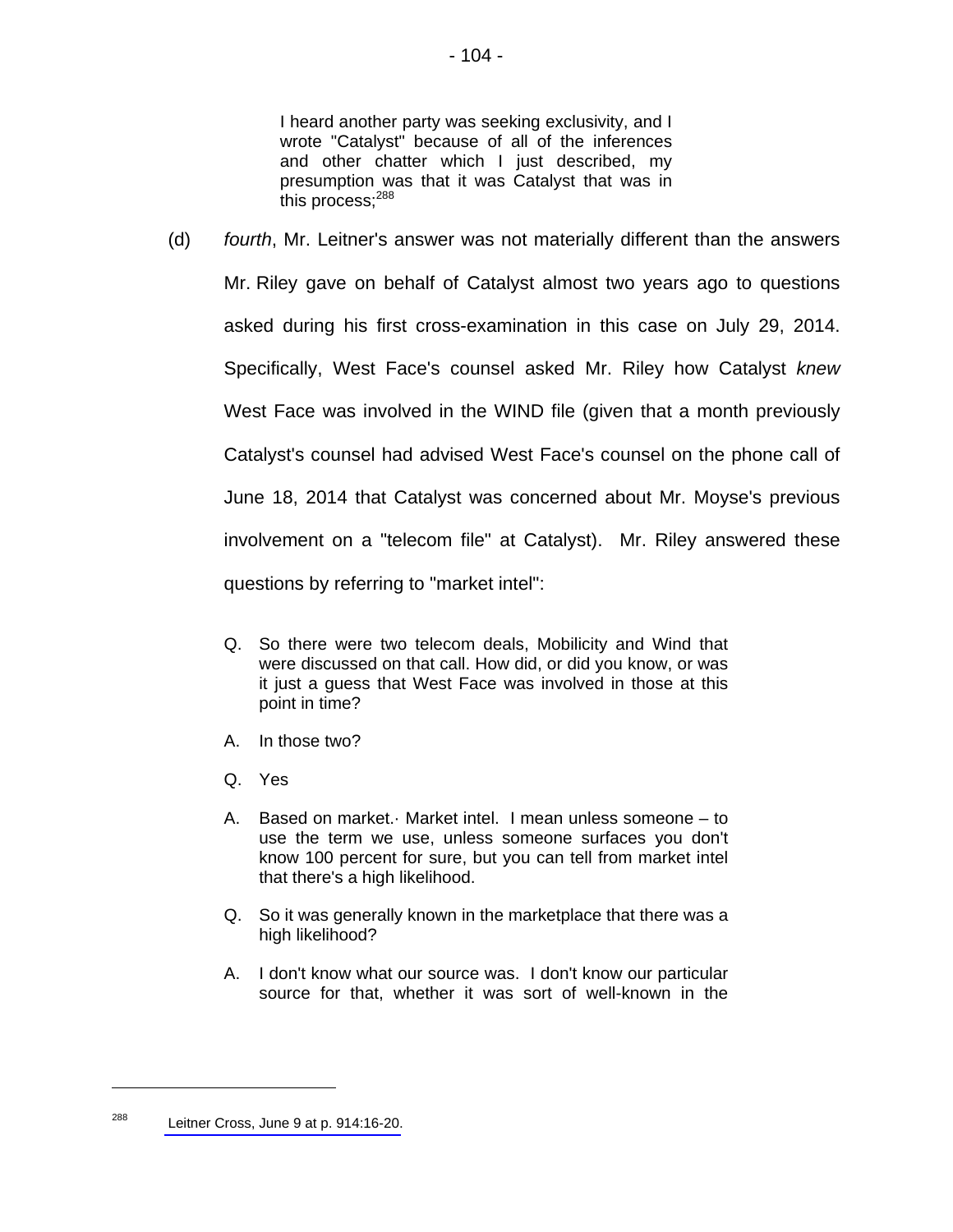marketplace or whether there was some well-placed sources that informed us. It could be one of the two. $289$ 

- (e) *Similarly*, throughout this litigation, Catalyst has alleged that Mr. Moyse *knew* that West Face was a competitor to Catalyst with respect to the WIND opportunity at a very early stage. $290$  When asked on discovery, three weeks before trial on May 11, 2016, how Mr. Moyse could possibly have known West Face was pursuing WIND before he accepted a job offer, Mr. De Alba explained:
	- Q. I'm asking a different question. I'm not asking how [Mr. Moyse] knew about what Catalyst was pursuing. How did Mr. Moyse, when he was at Catalyst, know what West Face was doing? Did you know that at Catalyst?
	- A. In those discussions we analyze who could be the competitors on a certain deal.
	- Q. Okay.

1

A. And it's natural that in Canadian situations, West Face is a common competitor.

These answers clearly disclose that Catalyst was keeping an eye on West Face, just as

West Face was keeping an eye on Catalyst.

# *v. Catalyst's Improper Questions Regarding Breach of Exclusivity*

224. Catalyst's counsel, in breach of its repeated assurances and undertakings, <sup>291</sup> has attempted to raise issues concerning an alleged breach of Catalyst's exclusivity period with VimpelCom, purportedly to: (i) test the assertion in Mr. Griffin's Affidavit, sworn

 $289$  [Riley Cross, July 29, 2014 at qq. 656-658.](#page-1-0) Mr. De Alba also gave evidence that Catalyst knew West Face was a competing bidder for WIND: see [De Alba Chief, June 6 at pp. 163:18-164:4 a](#page-1-0)nd [De Alba Cross, June](#page-1-0)  6 at p. 236:4-17.<br><sup>290</sup> See, for example, Riley Affidavit sworn February 18, 2015, at paras. 15, 18.<br><sup>291</sup> See, for example[, De Alba's Examination for Discovery held May 11, 2016 at qq. 503-505](#page-1-0); Answers to

Undertakings and Advisements from the Examination for [Discovery for De Alba, held May 11, 2016](#page-9-0), at U/T 34.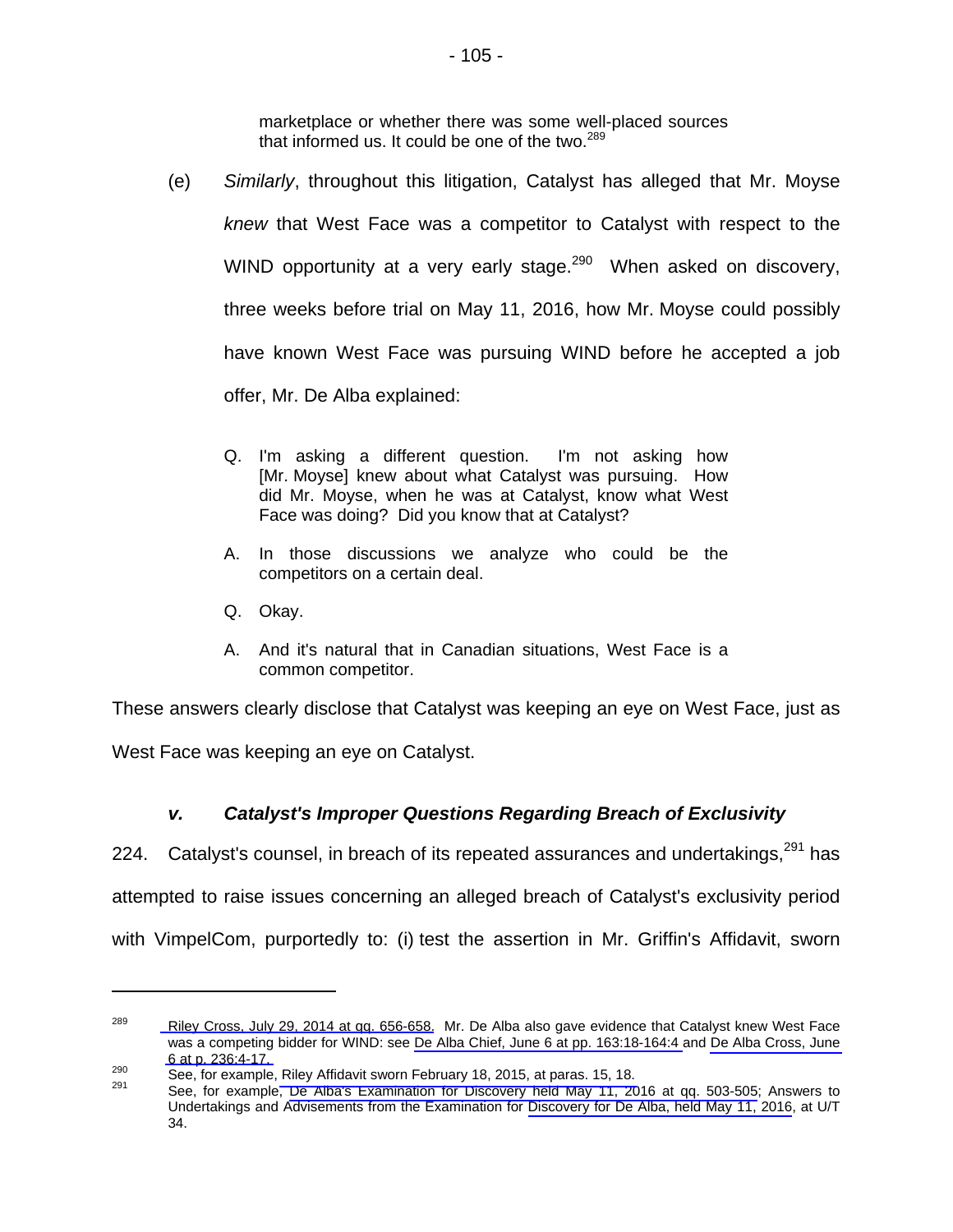June 4, 2016, that "there was no confidential information"; $^{292}$  and (ii) to support an inference that the New Investors "were going to use every single tool at their disposal, including confidential information from a number of sources including Moyse in order to get themselves to the finish line".<sup>293</sup>

225. These allegations are of course entirely un-pleaded and are, therefore, not properly before this Court.<sup>294</sup> In any event, the members of the consortium did not negotiate with VimpelCom during Catalyst's period of exclusivity.<sup>295</sup> In fact, Mr. Griffin testified that Mr. Saratovsky would not return his calls.<sup>296</sup>

#### *vi. August 7, 2014: WIND in Doubt - the New Investors Make an Unsolicited, Hail Mary Proposal to Acquire WIND*

226. By early August, 2014, West Face and the New Investors knew that their chances of acquiring WIND were low, for rather obvious reasons. VimpelCom had rejected all of their previous requests to engage in exclusive negotiations, had agreed to enter into exclusive negotiations with another party, and by August had already been in such negotiations for a week.<sup>297</sup> As noted by Mr. Leitner, this exclusivity, which Mr. Leitner presumed was with Catalyst, "signalled that VimpelCom and UBS felt that Catalyst had made a more advanced proposal that provided a clearer path to closing a deal at that time".<sup>298</sup>

 $292$  [Counsel submissions, June 9, 2016 at p. 1046:3-9;](#page-1-0) this is presumably in reference to Mr. Griffin's evidence at para. 87 of his Affidavit sworn June 4, 2016.<br>
Counsel submissions, June 9, 2016 at p. 1046:10-20.<br>
Counsel submissions, June 9 at pp. 1036:8-1047:14.<br>
<sup>295</sup><br>
Burt Cross, June 9 at p. 843:7-25. See also De Alba Cross, J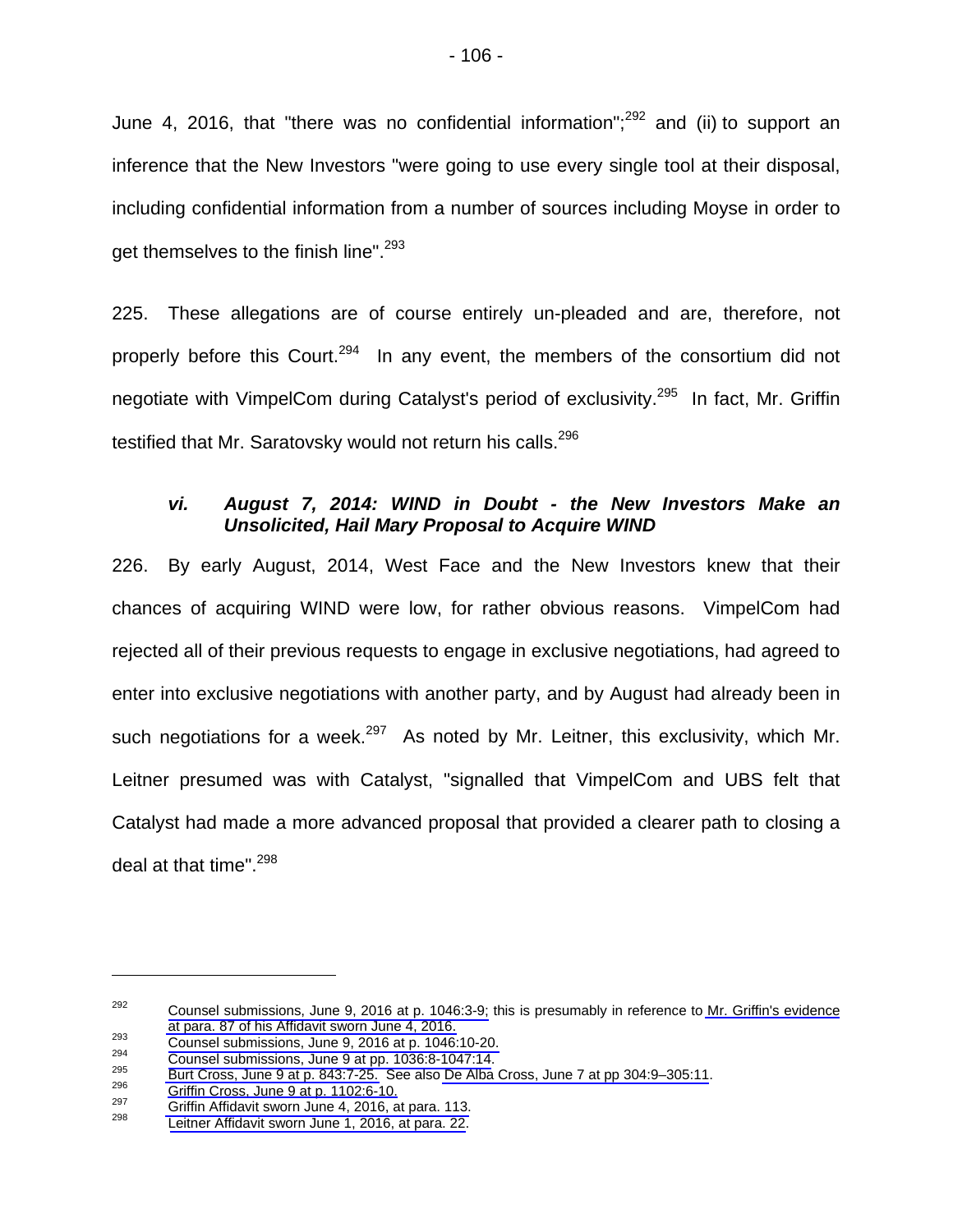227. There is no evidence in this case that West Face or any of the other New Investors knew anything about the transaction structure or terms being negotiated between Catalyst and VimpelCom, or that they knew anything about Catalyst's thencurrent (albeit irrelevant) regulatory strategies regarding WIND. Despite being questioned on this point in their cross-examinations, each of Messrs. Leitner, Burt and Griffin testified that they had no knowledge of Catalyst's plans in this regard.<sup>299</sup>

228. It is also impossible to believe that Mr. Moyse, who had been shut out of Catalyst since May 26 – and, indeed, had been shut out of West Face since July 16 – could have had any relevant knowledge to impart to West Face during Catalyst's period of exclusivity leading up to August 7. Nor is there any indication that he had any opportunity to share any information with West Face at this time.

229. What West Face and the New Investors did know, however, was that VimpelCom's regulatory risk tolerance was extremely low. VimpelCom had grown suspicious and mistrustful of the Canadian Government, given its experiences with the challenges in Canada of obtaining regulatory approval for changes in ownership in WIND.<sup>300</sup> VimpelCom and its advisors repeatedly and explicitly made this point clear to the New Investors,<sup>301</sup> and continually expressed a preference for "speed and certainty of closing".  $302$ 

<sup>&</sup>lt;sup>299</sup> [Leitner Cross, June 9 at pp. 901:18-906:2.](#page-1-0) [Burt Cross, June 9 at p. 853:3-7](#page-1-0); Griffin Cross, June 9 at [p. 1060:3-20;](#page-1-0) [p. 1092:9-21](#page-1-0).<br> [Leitner Affidavit sworn June 1, 2016, at para. 17](#page-1-0); [Griffin Affidavit, sworn June 4, 2016 at para. 27.](#page-1-0)<br>
301 [Griffin Affidavit sworn June 4, 2016, at paras. 11,](#page-1-0) [27 a](#page-3-0)nd [113.](#page-4-0)<br>
302Leitner Affidavit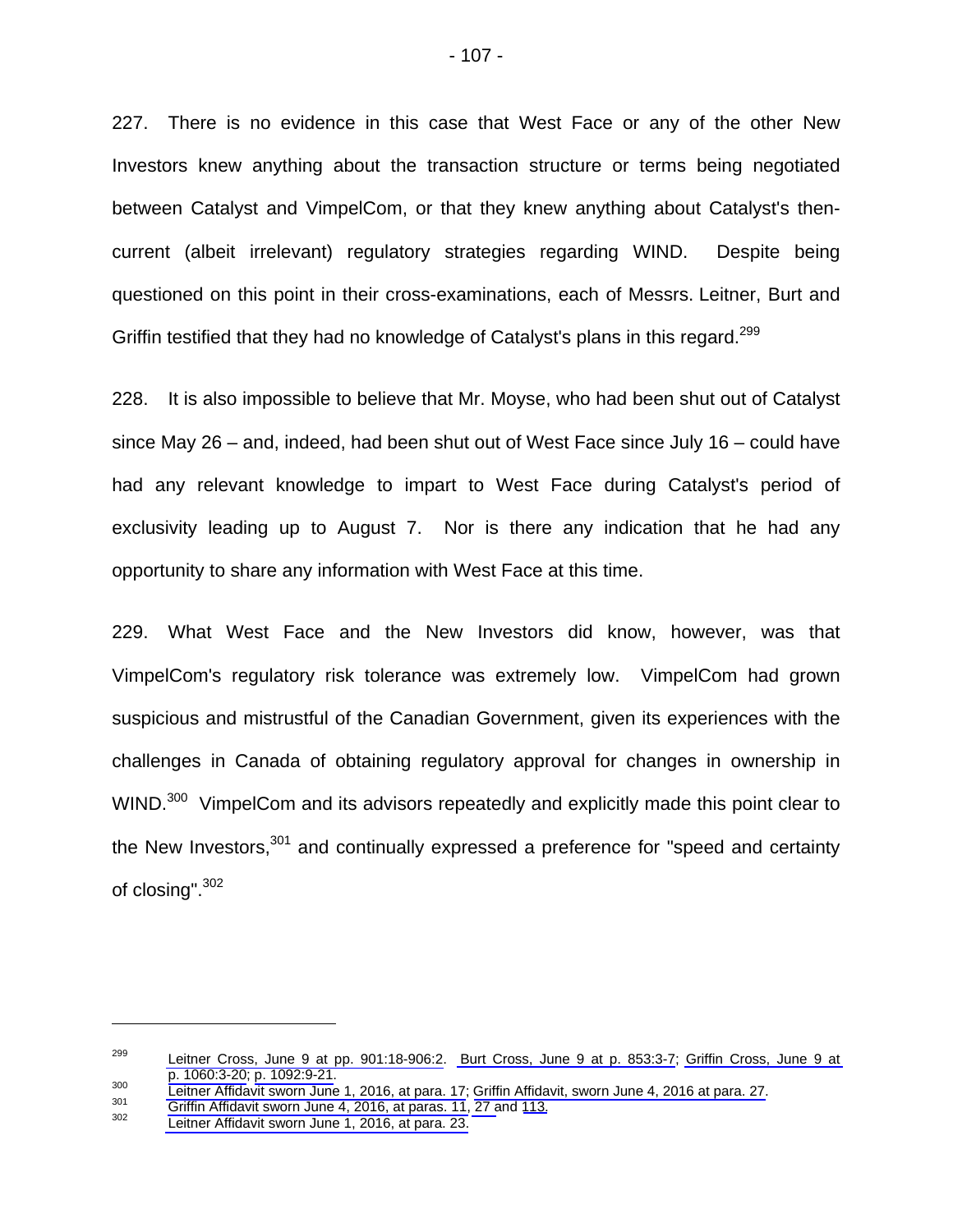230. At the same time, the New Investors knew and understood that they were not perceived by VimpelCom as a credible potential purchaser, for at least two reasons: 303

- 108 -

- (a) first, each of the New Investors had made a number of proposals in the past that had not been acceptable to VimpelCom for various reasons; and
- (b) second, a number of the New Investors' other potential syndicate members had initially expressed interest, only to drop out at a later date. These drop-outs included the two former members of the Tennenbaum Syndicate – U.S. private equity firms Blackstone and Oak Hill – as well as the strategic party West Face had been working with for the duration of Mr. Moyse's brief employment at West Face.

231. Although the New Investors understood that they were not being taken seriously by VimpelCom, they were not yet ready to abandon a potential acquisition of WIND. Despite this resolve, they knew that their window of opportunity was rapidly closing.<sup>304</sup> and knew that the only way that they would be successful in their attempt to acquire WIND was if they could present a pragmatic, credible, and extremely low-risk proposal to VimpelCom that could close quickly in the event that VimpelCom was unable to reach an agreement with the bidder they presumed to be Catalyst.<sup>305</sup>

232. In this context, on or around the very end of July or the first days of August, the New Investors engaged in discussions regarding a new, streamlined transaction

<sup>&</sup>lt;sup>303</sup> [Griffin Affidavit sworn June 4, 2016, at para. 114. See also Leitner Affidavit sworn June 1, 2016, at para. 22.](#page-1-0)<br>
Leitner Affidavit sworn June 1, 2016, at paras. 23 and 25; Griffin Affidavit sworn June 4, 2016, at pa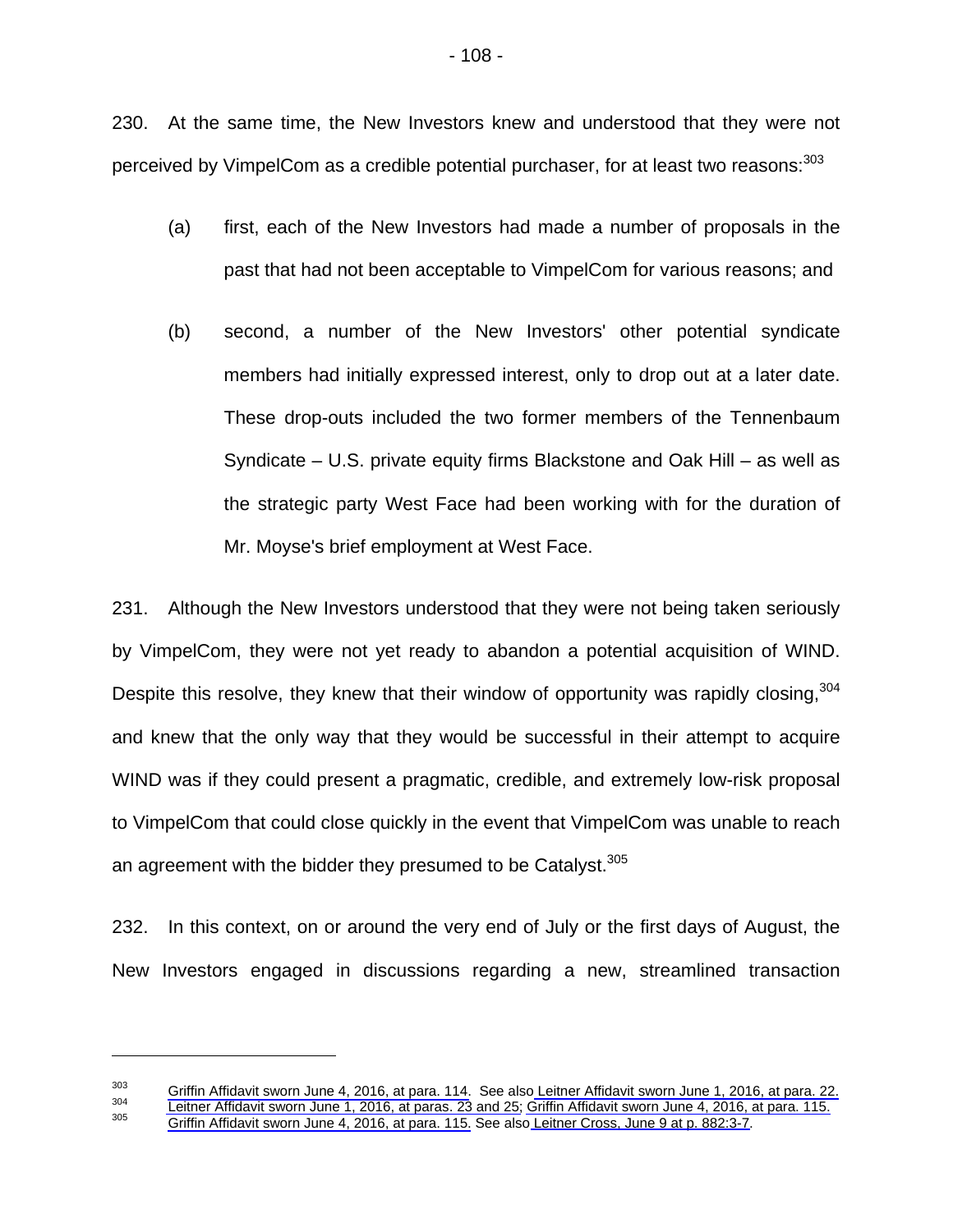structure whereby Globalive's equity would be left in place and the New Investors would simply step into the shoes of VimpelCom.<sup>306</sup>

233. This transaction structure, which ultimately proved to be successful, was one that Globalive had socialized in the past, and which was (or should have been) apparent to any potential bidder, including Catalyst. $307$  While the concept behind this transaction structure was not new to the New Investors, they had not previously seriously considered putting forward such an aggressive proposal.<sup>308</sup>

234. All three of West Face's witnesses involved in the development of this transaction structure (Messrs. Griffin, Leitner, and Burt) described it in detail.<sup>309</sup> However, perhaps the best way to explain it is in the words of Mr. Leitner;

- Q. Can you please describe at a high level the structure of the proposal that you put forth?
- A. Sure. So the approach with this proposal was we would step one would be the purchase via a very simple securities purchase agreement, similar to how a capital markets trade effectively might be designed, where we simply bought the debt instruments from VimpelCom and their minority equity interests from VimpelCom.

 And in lieu of doing a purchase of 100 percent of the company and going through a lengthy exercise of a full share purchase agreement, we concluded that the value of the reps, the warranties, the indemnities didn't really amount to a whole lot of value for us as a buyer, and we just simply concluded that step one, the mechanical exercise of purchasing the securities, was simpler, it was easier, and that it had the benefit that by leaving the existing equity control group in place, it did not require regulatory approval or consent on that

 $\frac{306}{307}$  Leitner Affidavit sworn June 1, 2016, at para. 24.<br>307 [Leitner Affidavit sworn June 1, 2016, at para. 7.](#page-1-0) See also [Leitner Chief, June 9 at pp. 869:13-870:15](#page-1-0) and [p. 876:11-23,](#page-1-0) and [Griffin Chief, June 8 at p. 764:12-17,](#page-1-0) and [Burt](#page-1-0) Chief, June 9 at p. 832:12-21.<br>
Leitner Affidavit sworn June 1, 2016, at para. 24. See also Leitner Cross, June 9, p. 895:18-25.<br>
Griffin Affidavit sworn Ju

[Affidavit, sworn June 1, 2016, at para. 20.](#page-1-0)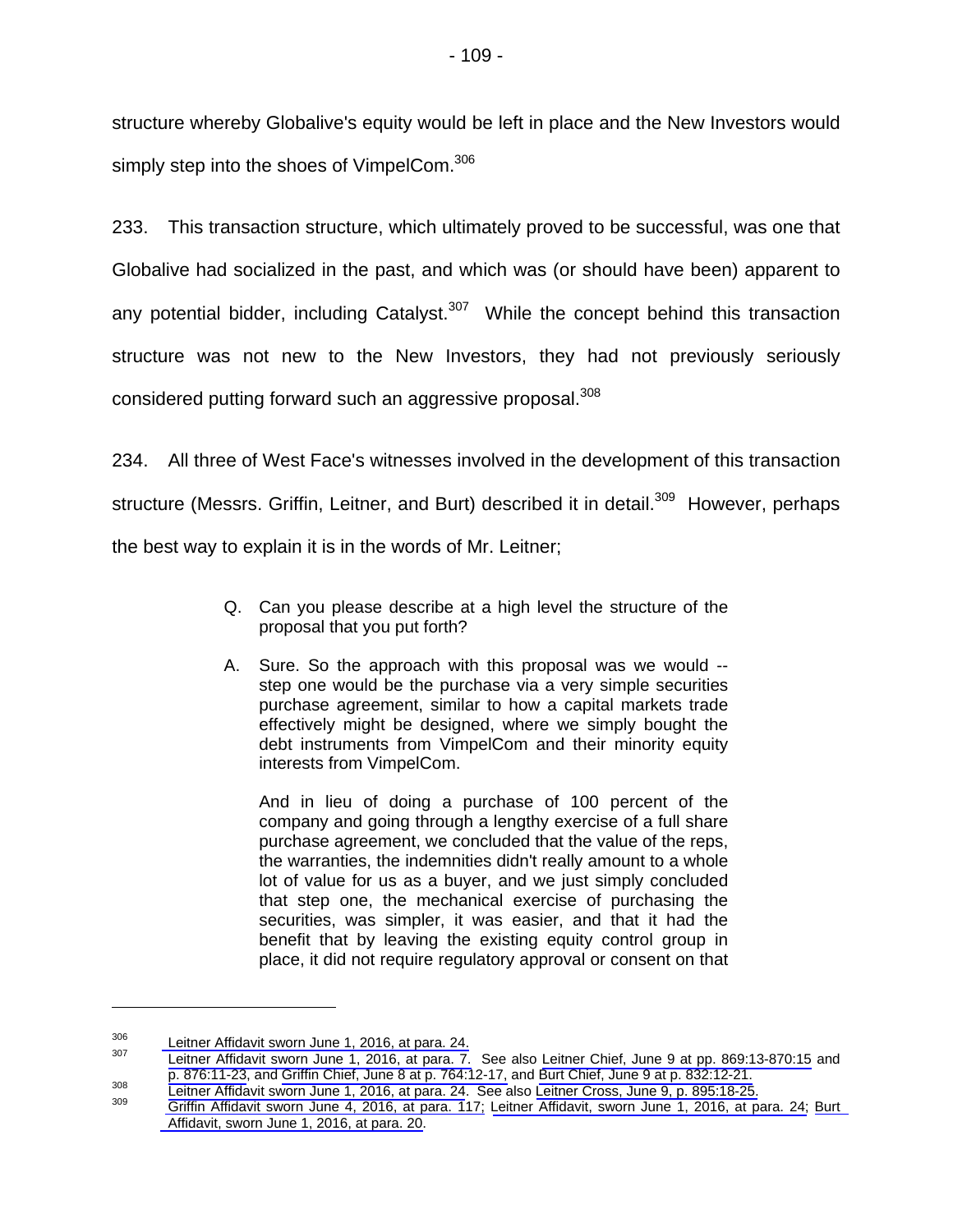step one and we were able to sign a transaction and fund a transaction in, you know, a day or so.

 Step two was that we would effectively reorganize the entities that funded step one and at that point we would require regulatory approval because it would then go to its, you know, respective owners, which would effectively have been a change of control.<sup>310</sup>

235. The elegance of this structure,  $311$  as explained, was that by leaving Globalive in place and avoiding a change of control in step one, the New Investors' proposal permitted VimpelCom's interests in WIND to be bought out upon signing of the purchase agreement, rather than having to wait until regulatory approval was obtained.<sup>312</sup> In short, because there was no change of control in step one, there was no need for Government approval, and because there was no need for Government approval, there was no risk to VimpelCom.<sup>313</sup> Mr. Griffin emphasized that this proposal did not reduce the purchase price payable to VimpelCom because the consortium offer also committed to funding working capital while alleviating the burden to VimpelCom associated with regulatory approval.<sup>314</sup>

236. With the window on the WIND opportunity still closing, the New Investors quickly put together a proposal incorporating the above transaction structure. Mr. Leitner, on behalf of the New Investors, submitted this proposal to VimpelCom close to midnight on August 6, 2014.315 This proposal was **entirely blind**. The New Investors had no substantive communications with VimpelCom after VimpelCom entered into exclusivity

[Leitner Chief, June 9 at pp. 871:1-872:5.](#page-1-0) See also [Griffin Chief, June 8 at pp. 760:17-761:25.](#page-1-0)<br> [Griffin Chief, June 8, at p. 762:11-18](#page-1-0).<br> [Leitner Affidavit sworn June 1, 2016, at para. 26.](#page-1-0) See also Griffin Cross, June 10 a

discussion for the deal structure and the risks assumed.<br> [Leitner Cross, June 9, at pp. 900:2-901:17](#page-1-0).<br>
<sup>314</sup> Griffin Cross, June 10 at pp. 1089-1091.<br> [Leitner Affidavit sworn June 1, 2016, at para. 28;](#page-1-0) WFC0075054. See also

[<sup>15.</sup>](#page-1-0)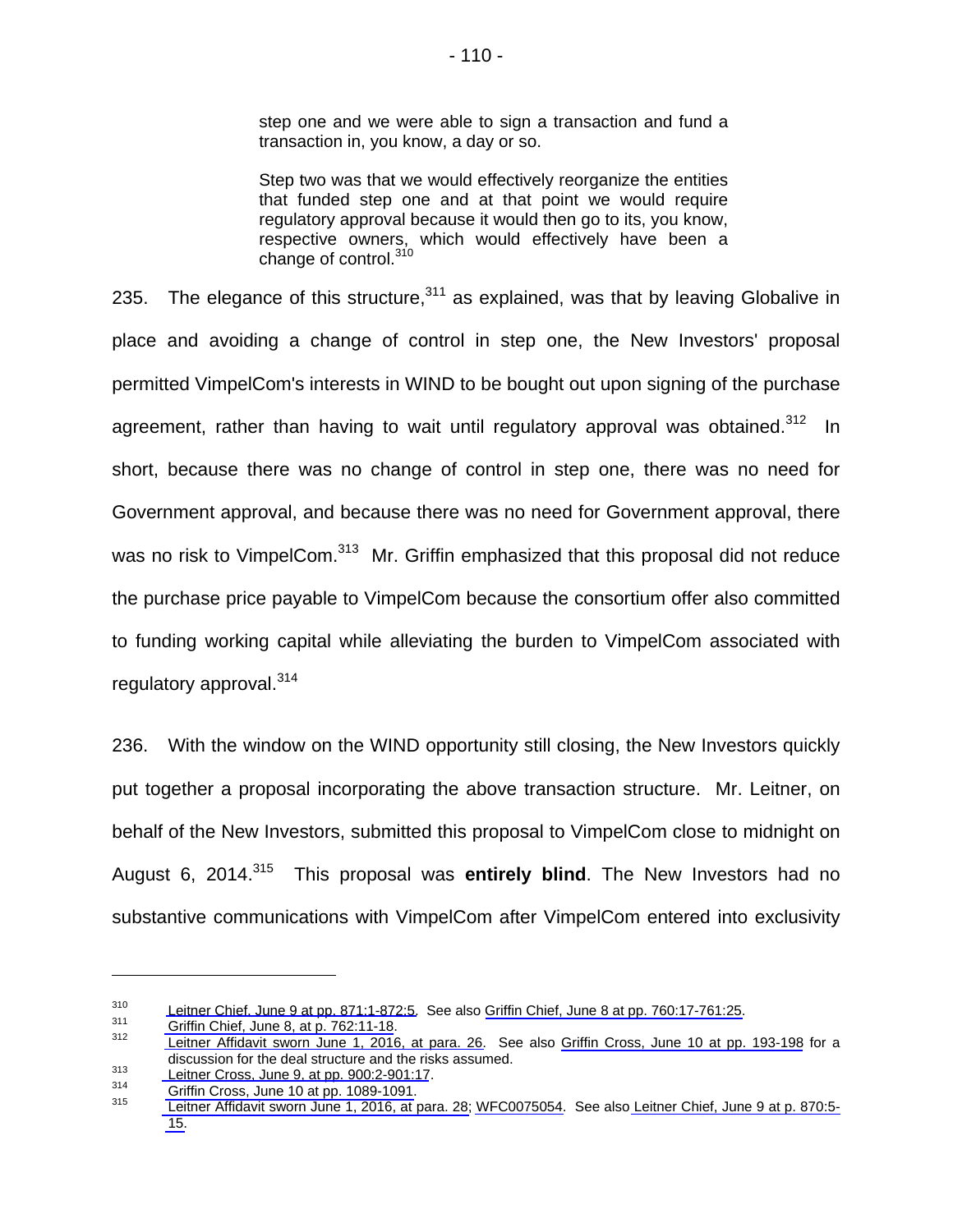on July 23, 2014. The New Investors had no way of telling the nature of the negotiations between VimpelCom and the bidder they assumed to be Catalyst.<sup>316</sup> West Face has no basis to think that there was anything precluding them from making an unsolicited proposal to VimpelCom. As Mr. Griffin testified, West Face "had seen it done frequently". 317

237. The next day, the New Investors submitted a more formal proposal, setting out the terms proposed in greater detail (the "**Unsolicited Proposal**").<sup>318</sup> One of the crucial terms of the Unsolicited Proposal was that it was conditional on the participation of Globalive.<sup>319</sup> Given the structure proposed, this participation from Globalive was absolutely necessary because once VimpelCom's interest in WIND had been purchased by the New Investors, the New Investors would be required to negotiate a new ownership structure with Globalive.<sup>320</sup> This reorganization and transfer of ownership involved a level of risk to the New Investors, as Globalive would have full voting control of WIND until regulatory approval for the equity reorganization was obtained. $321$  Quite simply, under this proposed structure, the regulatory risk in the transaction would shift from VimpelCom to the New Investors, and the only way to appropriately manage that risk was to have Globalive on board.

238. Unfortunately for the New Investors, and as set out more fully below, on August 7, the same day that the New Investors submitted the Unsolicited Proposal,

<sup>&</sup>lt;sup>316</sup><br> [Leitner Affidavit sworn June 1, 2016, at para. 28.](#page-1-0)<br>
<sup>317</sup><br> [Griffin Chief, June 8 at p. 759:12-15.](#page-1-0)<br>
<sup>319</sup><br>
Leitner Affidavit sworn June 1, 2016, at para. 28.<br>
<sup>320</sup><br>
Griffin Affidavit sworn June 4, 2016, at para. 11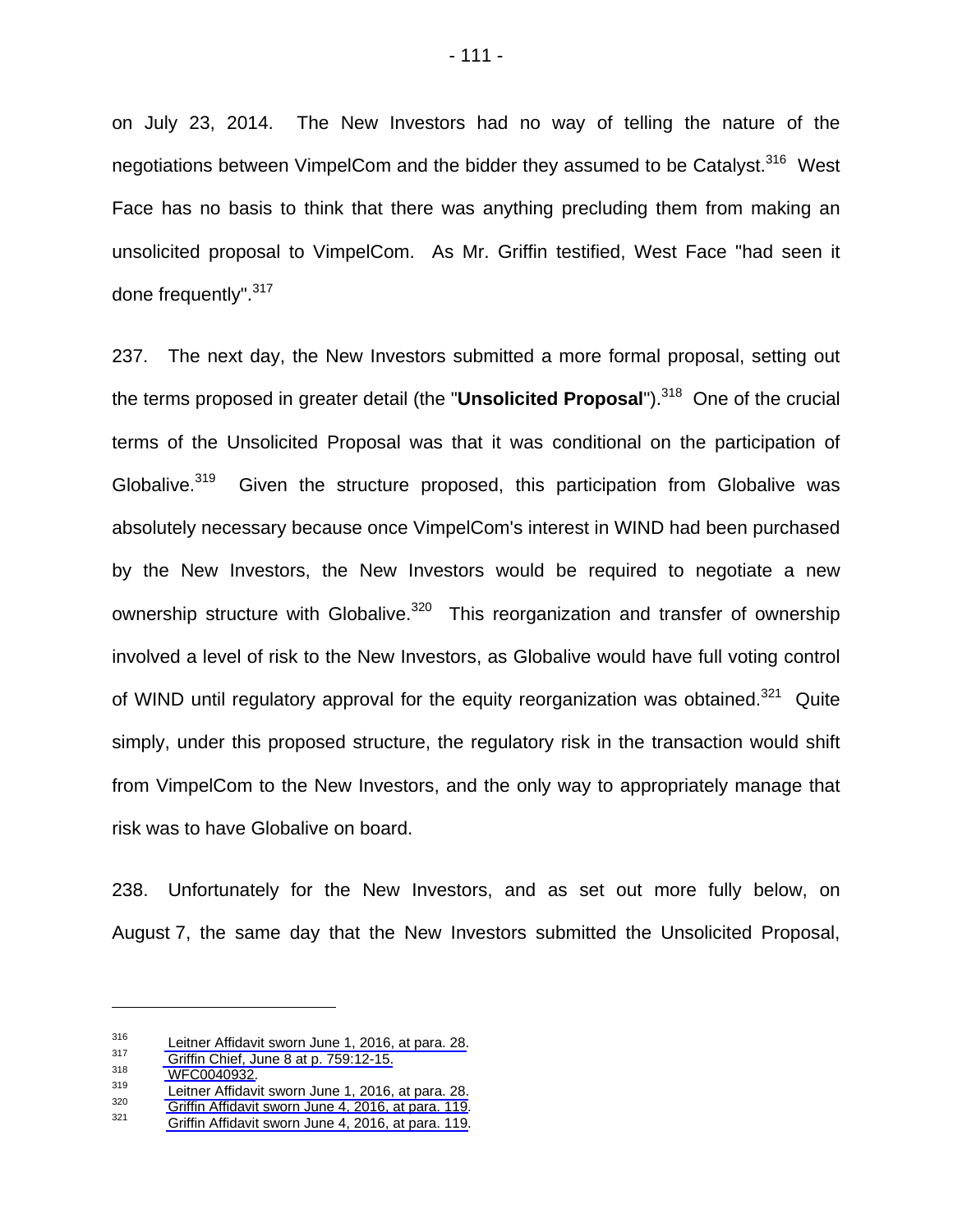Globalive entered into a support agreement with VimpelCom.<sup>322</sup> Mr. Lacavera informed the New Investors of this support agreement by email that afternoon. $323$  Given the crucial nature of Globalive's participation in the Unsolicited Proposal, this support agreement put a hard stop (at least temporarily) to the New Investors' plans.

239. VimpelCom did not respond to the New Investors' offer as set out in the Unsolicited Proposal, and indeed there is no evidence that VimpelCom's board was even aware of it.<sup>324</sup> Instead, and as set out in more detail below, VimpelCom took the exact opposite course of action and the very next day chose to extend Catalyst's period of exclusivity to August 18, 2014. For the remainder of Catalyst's exclusivity period with VimpelCom, between August 7 to August 18, 2014, neither VimpelCom nor Globalive resumed or engaged in any negotiations whatsoever with any of the New Investors. In turn, the New Investors made no further proposals to VimpelCom during this time period.325

## *vii. West Face Had No Knowledge of Catalyst's Confidential Regulatory Strategy at the Time the August 7, 2014 Proposal Was Made*

240. The Unsolicited Proposal made by the New Investors was completely blind. It was not put together with the use or knowledge of confidential Catalyst regulatory strategies, and **could not have been**, because none of the New Investors knew anything about Catalyst's regulatory strategies regarding WIND.<sup>326</sup> The New Investors

<sup>&</sup>lt;sup>322</sup> WFC0063562. See also [Leitner Affidavit sworn June 1, 2016, at para. 29;](#page-1-0) and [Griffin Affidavit sworn June 4,](#page-1-0) [2016, at para. 121.](#page-1-0)<br>
WFC0063562.<br> [Griffin Affidavit sworn June 4, 2016, at para. 122.](#page-1-0)<br>
235 [Leitner Affidavit sworn June 1, 2016, at para. 29; Griffin Affidavit sworn June 4, at para. 122.](#page-1-0)<br>
326 Griffin Affidavit sworn June

and [p. 855:18-23;](#page-3-0) and [Griffin Cross, June 10 at p. 1092:9-21.](#page-1-0)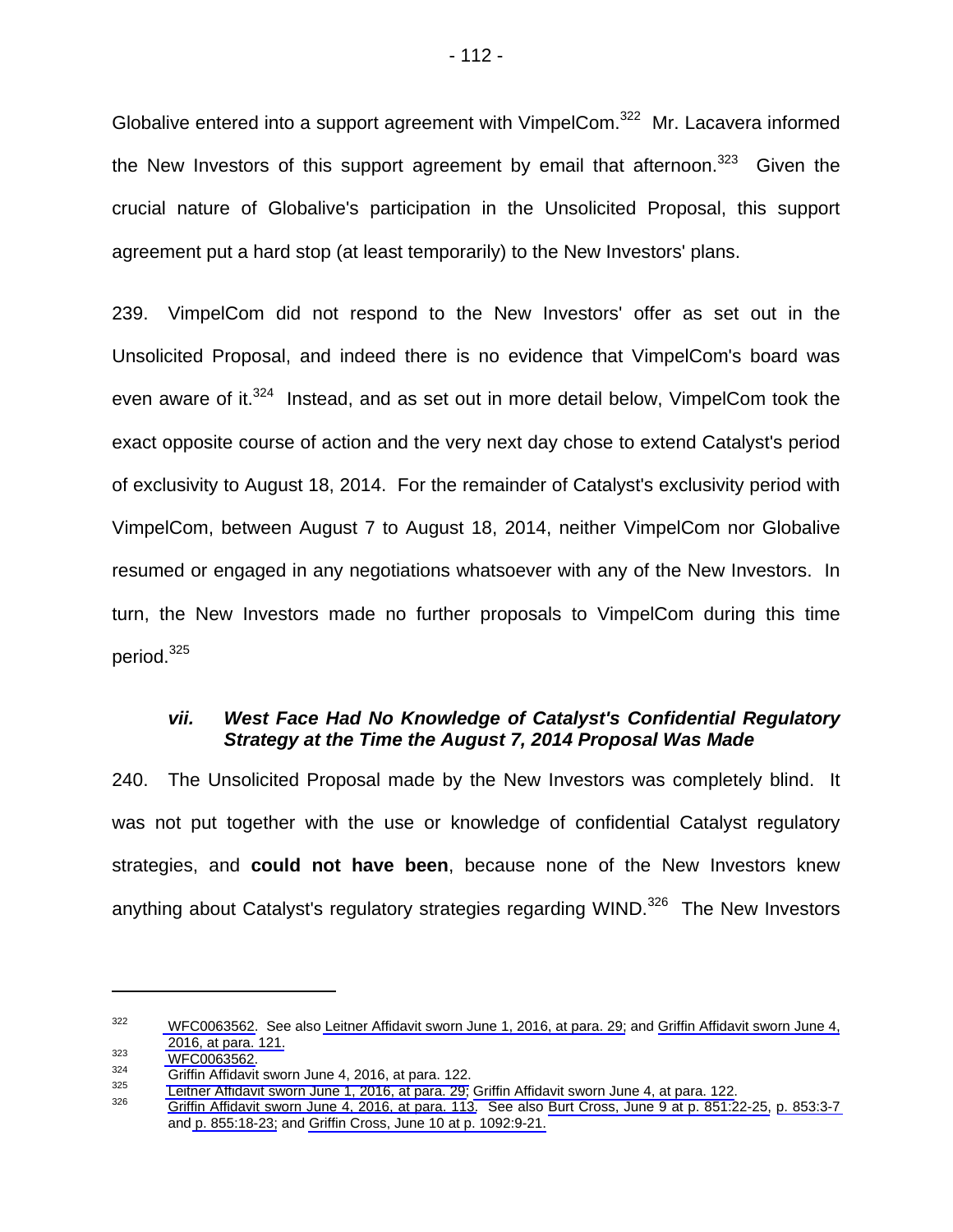admitted they believed Catalyst to be the other bidder, $327$  but never discussed its regulatory strategy.<sup>328</sup> Indeed, not even Mr. Moyse could have predicted two months in advance that Catalyst would agree with VimpelCom not to seek the right to sell spectrum to incumbents, or pursue such concessions in the face of the government's insistence in July and August that no such concession would be granted.

241. Each of the representatives of West Face's co-Investors testified to the same effect: that West Face never communicated any confidential information concerning Catalyst's regulatory strategy to the Investors,  $329$  and that no such information was used (or misused) by the Investors in developing the transaction structure that the Investors put forward to VimpelCom in the Unsolicited Proposal.<sup>330</sup> As Mr. Burt put it in his Affidavit: "[t]his structure was not based on and had nothing to do with any Catalyst confidential information".<sup>331</sup>

### *viii. August 7-18, 2014: Globalive Enters into a Support Agreement with VimpelCom, and West Face Remains Shut Out of Negotiations*

242. From the date VimpelCom granted Catalyst exclusive negotiating rights on July 23, 2014, VimpelCom began negotiating with Globalive to secure Globalive's support for the proposed sale to Catalyst. $332$  It was the evidence of Mr. Lockie that during this time, he was unaware of VimpelCom engaging in negotiations with any other party but Catalyst, and that Mr. Saratovsky of VimpelCom regularly told Mr. Lockie that

<sup>&</sup>lt;sup>327</sup> [Burt Cross, June 9 at p. 844:4-6.](#page-1-0)<br>
<sup>328</sup> [Burt Cross, June 9 at p. 857:5-8](#page-1-0) and [p. 844:1-15.](#page-1-0)<br>
<sup>329</sup> [Leitner Affidavit sworn June 1, 2016 at para. 30.](#page-1-0)<br>
<sup>331</sup> Leitner Affidavit sworn June 1, 2016, at para. 25.<br>
<sup>331</sup> Bu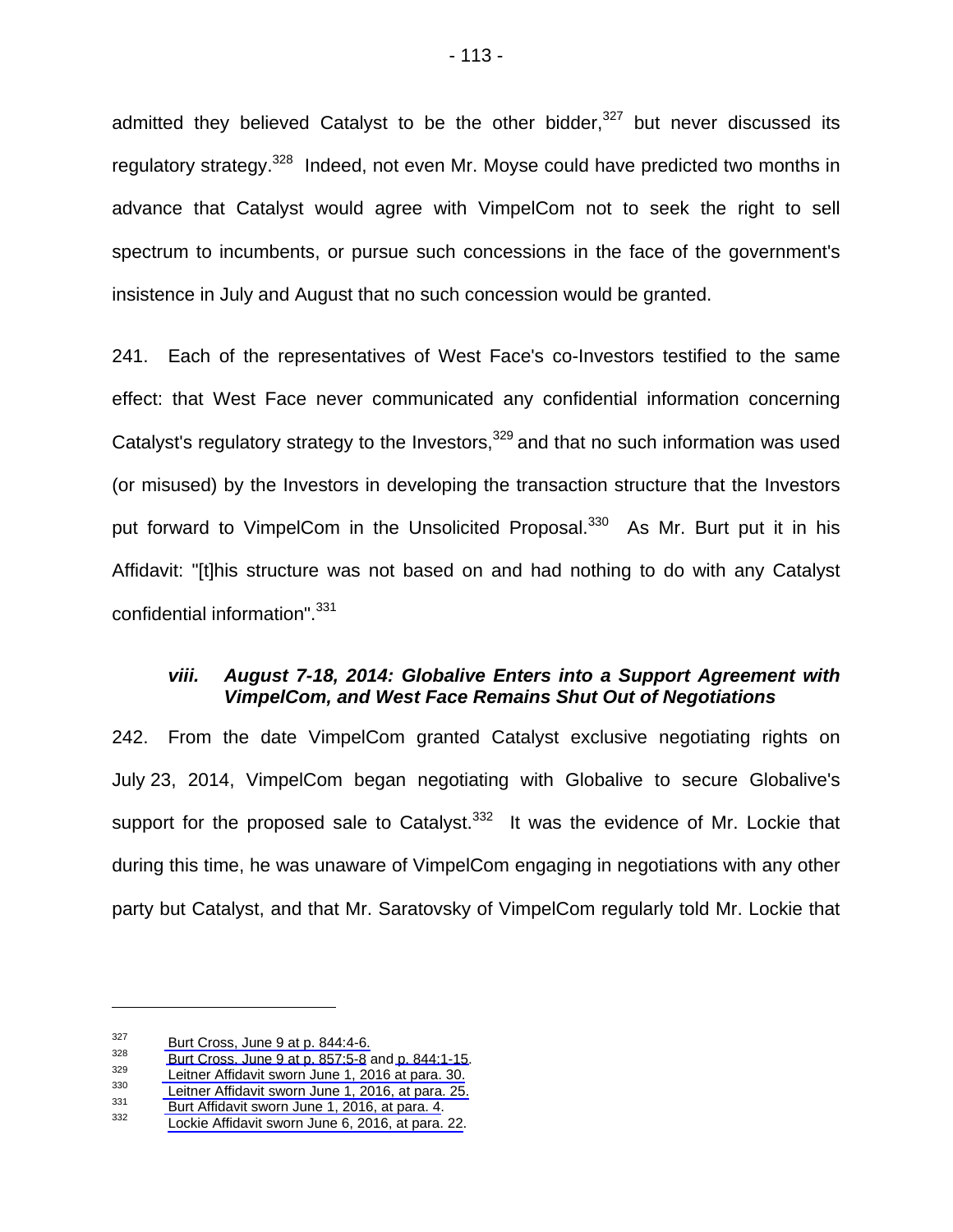Catalyst was the only party that VimpelCom was in negotiations with and that VimpelCom was optimistic that an agreement with Catalyst would be reached.<sup>333</sup>

243. At the time, however, Globalive was not yet committed to any deal with Catalyst.334 Indeed, Globalive had reached out to Catalyst several times in 2014 expressing its desire to stay invested in WIND and to invest additional capital alongside Catalyst. However, prior to August 7, Mr. Glassman would not even confirm to Mr. Lacavera that Catalyst was in discussions with VimpelCom.<sup>335</sup>

244. Despite the fact that Catalyst had rebuffed Globalive's previous advances, and despite the Unsolicited Proposal from the New Investors, on August 7, 2014, Globalive agreed to enter into a Support Agreement with VimpelCom. This Support Agreement gave Globalive an economic participation in the sale of WIND, in exchange for Globalive's agreement to either sell its interest in GIHC and WIND to Catalyst as part of any VimpelCom transaction with Catalyst. In the alternative, the Support Agreement provided that Globalive would support VimpelCom in putting WIND into insolvency since, at that time, VimpelCom considered insolvency to be the next best alternative to a transaction with Catalyst.<sup>336</sup>

245. On August 7, 2014, and at VimpelCom's request, Mr. Lacavera informed the New Investors that Globalive had signed the Support Agreement and was no longer in a

[Lockie Affidavit sworn June 6, 2016, at para. 22.](#page-1-0)<br> [Lockie Affidavit sworn June 6, 2016, at para. 23.](#page-1-0)<br> [Lockie Affidavit sworn June 6, 2016, at para. 28;](#page-1-0) CCG0025823.<br> [Lockie Affidavit sworn June 6, 2016, at para. 25.](#page-1-0)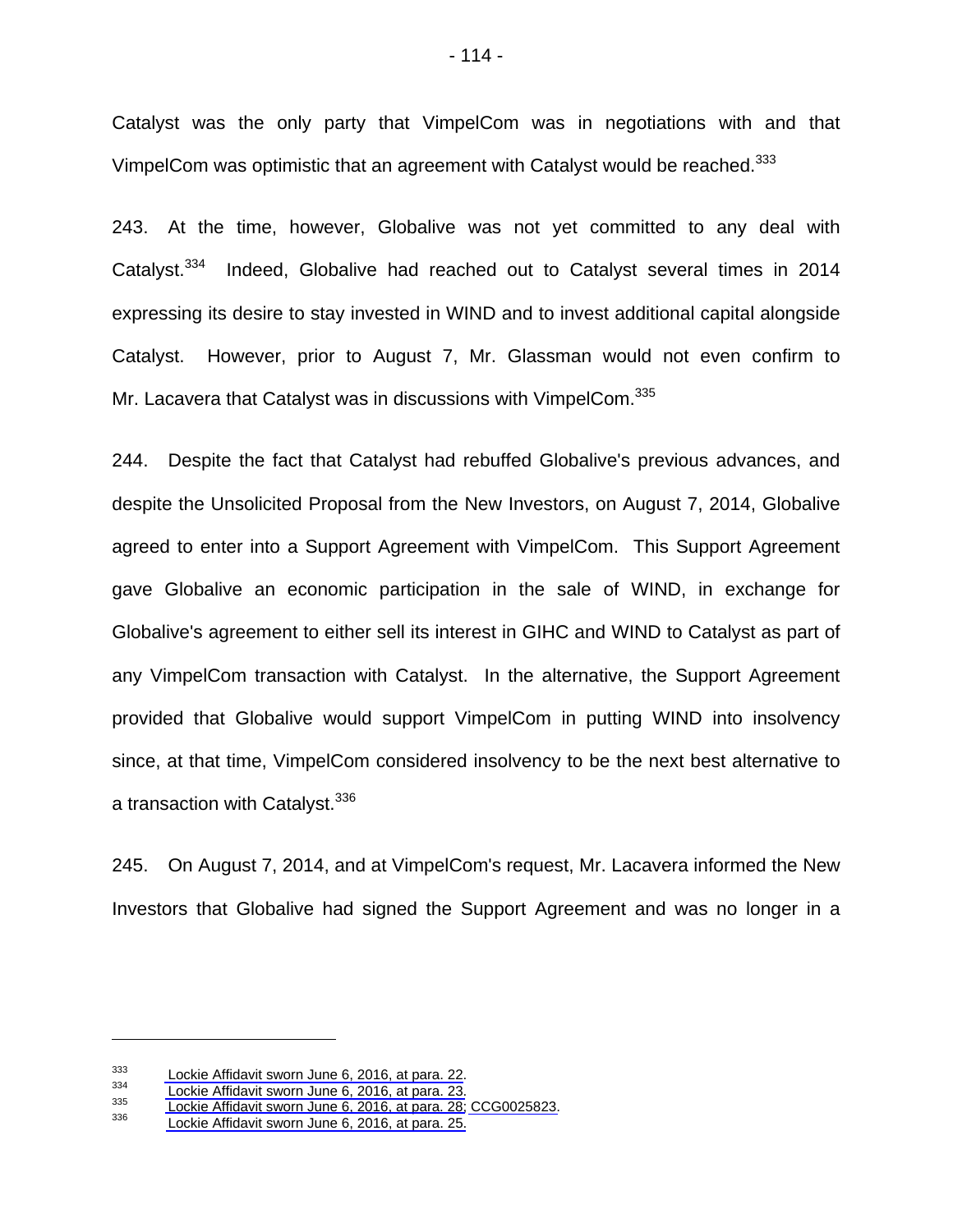position to have any discussions or consider any proposals from the New Investors (or any other group). 337

246. From August 7 until the expiry of Catalyst's exclusive negotiating rights on August 18, Globalive honoured its obligation to support a potential deal with Catalyst. In fact, given Globalive's belief that the Catalyst transaction was the only realistic alternative to the insolvency process it had agreed to support (and which Globalive believed would be destructive to WIND's value), Globalive actively assisted VimpelCom in seeking to advance negotiations with Catalyst.<sup>338</sup>

247. In addition to assisting VimpelCom in its negotiations with Catalyst, Globalive also expressed to Catalyst its desire to invest alongside Catalyst in its acquisition of WIND.<sup>339</sup> Consistent with Mr. Lacavera's efforts to participate in Catalyst's bid for WIND all along, Globalive insisted that the terms of the Support Agreement permitted Globalive to seek to participate in the proposed Catalyst transaction. However, at this point Catalyst made it clear that Catalyst was not interested in Globalive participating in the transaction to acquire WIND. Catalyst was open to a subsequent investment by Globalive only.<sup>340</sup>

248. Mr. Lockie's evidence was that during this period VimpelCom had no interest in pursuing any alternatives to Catalyst before the end of Catalyst's period of exclusivity, and that VimpelCom did not in fact provide any information, or offer any encouragement

 $Lockie Affidavit svorn June 6, 2016, at para. 28; WFC0063562.$ <br> [Lockie Affidavit sworn June 6, 2016, at para. 26.](#page-1-0)<br>
Lockie Affidavit sworn June 6, 2016, at para. 26.<br> [Locke Affidavit sworn June 6, 2016, at para. 28.](#page-1-0)<br>
Locke Affidavit sworn June 6,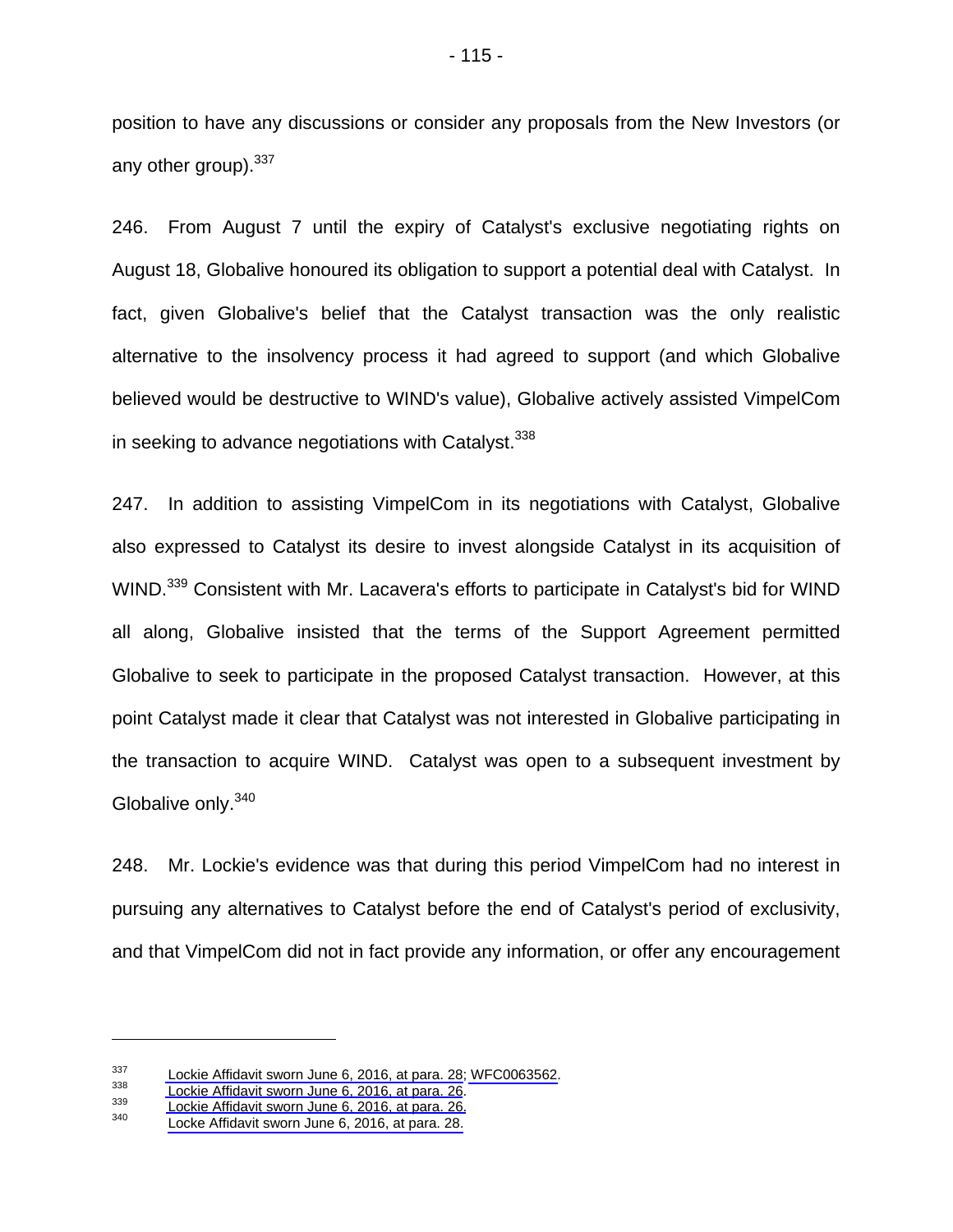or support, to any other potentially interested party.<sup>341</sup> It was also Mr. Lockie's evidence, based on his discussions with Mr. Saratovsky, that VimpelCom remained confident that any outstanding issues with Catalyst would be resolved.<sup>342</sup>

249. During the period of Catalyst's exclusivity with VimpelCom, and especially after the Unsolicited Proposal failed to garner any response, the New Investors believed that their chance of proceeding with the transaction were essentially nil.<sup>343</sup> The contemporaneous documents reflect this. For example, on August 12, Mr. Leitner posited that the only reason the Catalyst deal had not yet been announced was "internal VimpelCom shuffling of papers and getting internal approvals [rather] than a positive sign".<sup>344</sup> Mr. Boland had a similar email exchange with Mr. Guffey on August 13, in which Mr. Guffey stated that it was "too bad we [the New Investors] weren't all better organized on this [WIND] deal", and Mr. Boland agreed and expressed frustration that we "got our act together way too late".<sup>345</sup>

250. Had the New Investors been given any indication by VimpelCom that their August 7 proposal was even being considered, the principals of the New Investors would not have expressed these sentiments in their contemporaneous emails of August 12 and 13.

251. Counsel for Catalyst made reference several times during the trial to an email chain that was sent between members of the New Investors on August  $14^{346}$  In this

[Lockie Affidavit sworn June 6, 2016, at para. 26.](#page-1-0)<br> [Lockie Affidavit sworn June 6, 2016, at para. 27](#page-1-0).<br> [Griffin Affidavit sworn June 4, 2016, at para. 122.](#page-1-0)<br>
WFC0056380; see also Griffin Affidavit sworn June 4, 2016, at para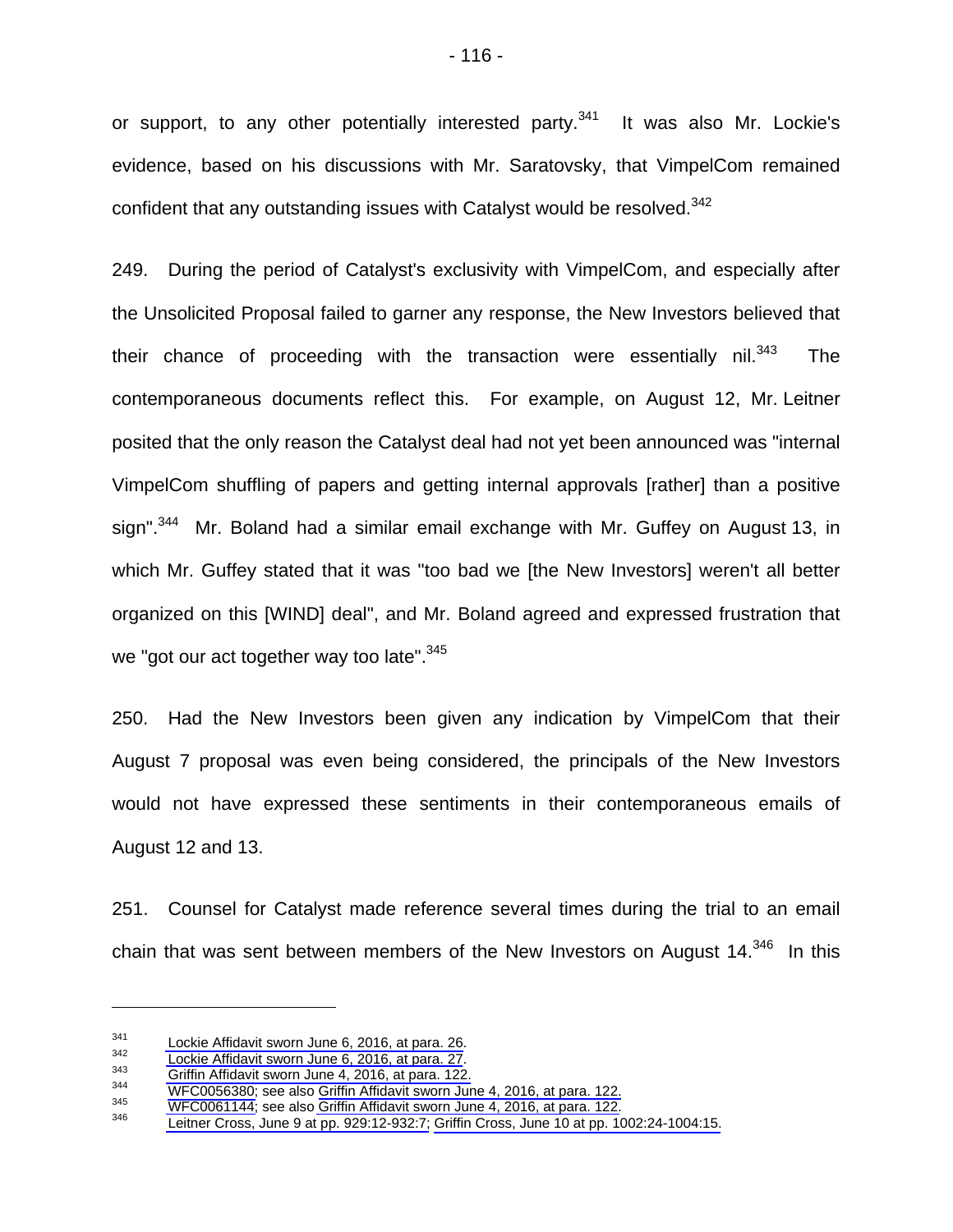chain, Mr. Leitner sent other members of the New Investor group the message that UBS had told Mr. Leitner "don't burn the file yet".<sup>347</sup> To put it bluntly, this passage, which was twice read into the record, is not relevant to the case at hand. It does not show Mr. Moyse transmitting any confidential information to West Face or to any of the New Investors. Moreover, Mr. Leitner confirmed that much of this email was pure conjecture, on his part, coupled with process updates. Mr. Leitner noted that UBS's guidance "from day one" was to not burn the file. Notably, the words immediately following "don't burn the file yet" are: "I don't have any insights as to what the holdup is or what the issues are…".<sup>348</sup>

## *ix. August 18-September 16, 2014: VimpelCom Resumes Negotiations with the New Investors, and the Parties Ultimately Reach an Agreement for the Purchase and Sale of WIND*

252. After its period of exclusivity with Catalyst expired, Globalive and the New Investors tried to convince VimpelCom to resume negotiations with the New Investors. This did not mean that Catalyst had already lost the deal and/or that it had no further opportunity to acquire WIND. On the contrary, the expiration of Catalyst's exclusivity rights simply meant that VimpelCom had the right to negotiate with all bidders, as opposed to having to negotiate with Catalyst only. VimpelCom would not immediately enter into exclusivity with the New Investors.<sup>349</sup>

253. As set out further below, Catalyst could have, and apparently did, continue negotiating with VimpelCom.<sup>350</sup> However, Catalyst refused to produce any of its

<sup>347</sup> WFC0051186.<br>
348 Leitner Cross, June 9 at pp. 929:25-932:4.<br>
349 [Griffin Affidavit sworn June 4, 2016, at para. 124.](#page-1-0)<br>
350 [De Alba Cross, June 7 at p. 306:4-14.](#page-1-0)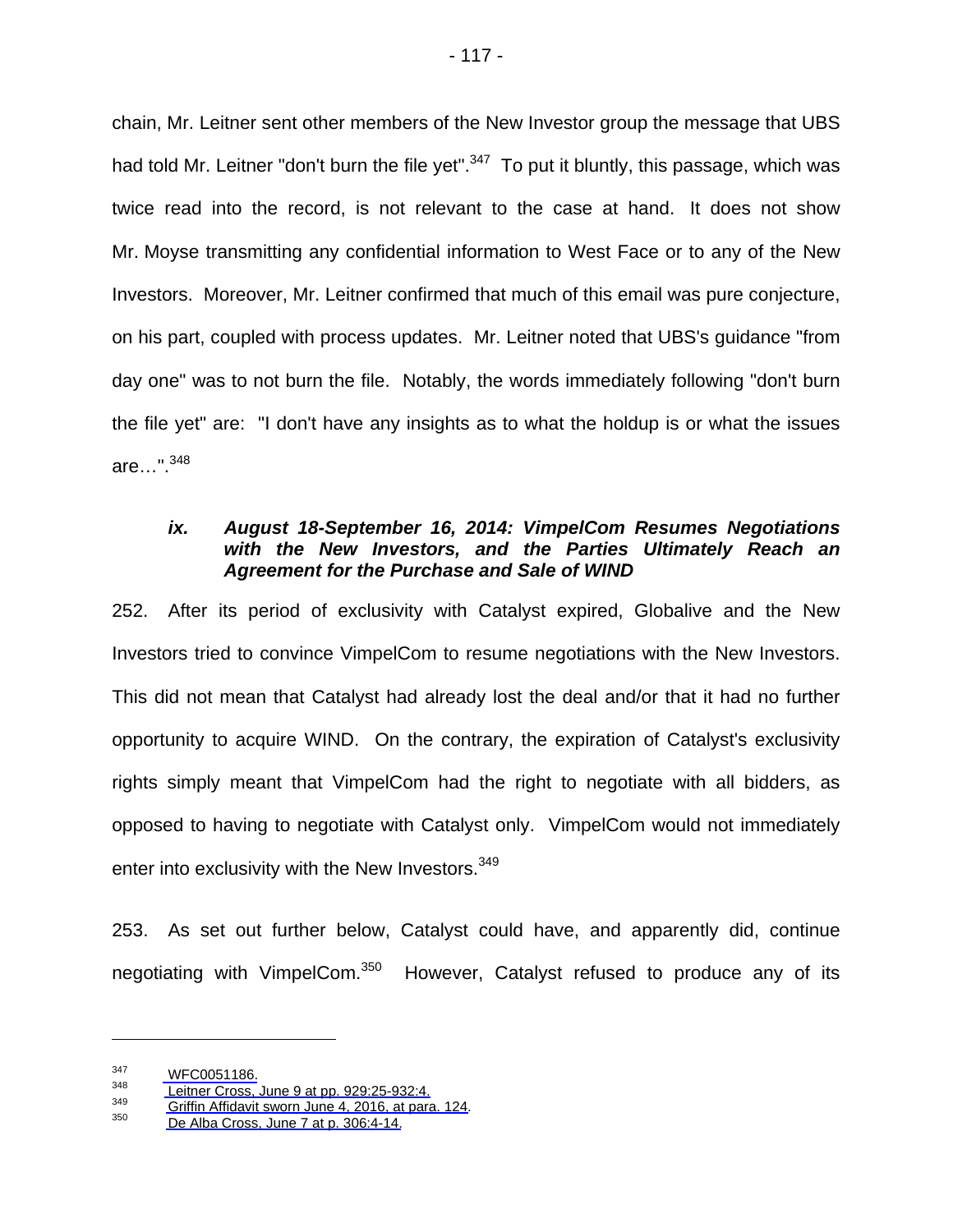documents dated later than August 18, 2014, and the parties have no way of determining the content or extent of these post-exclusivity Catalyst negotiations.<sup>351</sup>

254. In any event, as of August 18, it was apparent to West Face that VimpelCom was considering all of its options. Indeed, the New Investors still faced a credibility problem, and they needed to convince VimpelCom that they were serious bidders.<sup>352</sup> During this period, the New Investors worked hard to present themselves to VimpelCom as a real alternative to VimpelCom's other options, which included putting WIND into insolvency proceedings or reaching an agreement with Catalyst or any other bidder.<sup>353</sup>

255. VimpelCom would not initially grant the New Investors exclusivity, but on August 21, 2014, it agreed that it would not enter into another exclusivity arrangement with any party until August 25, 2014. West Face's understanding was that the New Investors needed to present an acceptable deal structure by that time if they wanted to be considered for exclusive negotiations.<sup>354</sup>

256. On August 23, 2014, West Face's counsel delivered a revised proposal on behalf of the New Investors that addressed certain concerns raised by VimpelCom with the transaction structure in the New Investors' proposal from August 7, 2014.<sup>355</sup>

257. On August 25, 2014, West Face's counsel delivered to VimpelCom's counsel an executed conditional financing commitment letter on behalf of the New Investors, Globalive, and two other investors who would be co-investing with Globalive.<sup>356</sup>

<sup>&</sup>lt;sup>351</sup> [De Alba Cross, June 7 at p. 305:6-11.](#page-1-0)<br><sup>352</sup> [Griffin Affidavit sworn June 4, 2016, at para. 124.](#page-1-0)<br><sup>353</sup> [Griffin Affidavit sworn June 4, 2016, at para. 124](#page-1-0).<br><sup>355</sup> Griffin Affidavit sworn June 4, 2016, at para. 124.<br><sup>35</sup>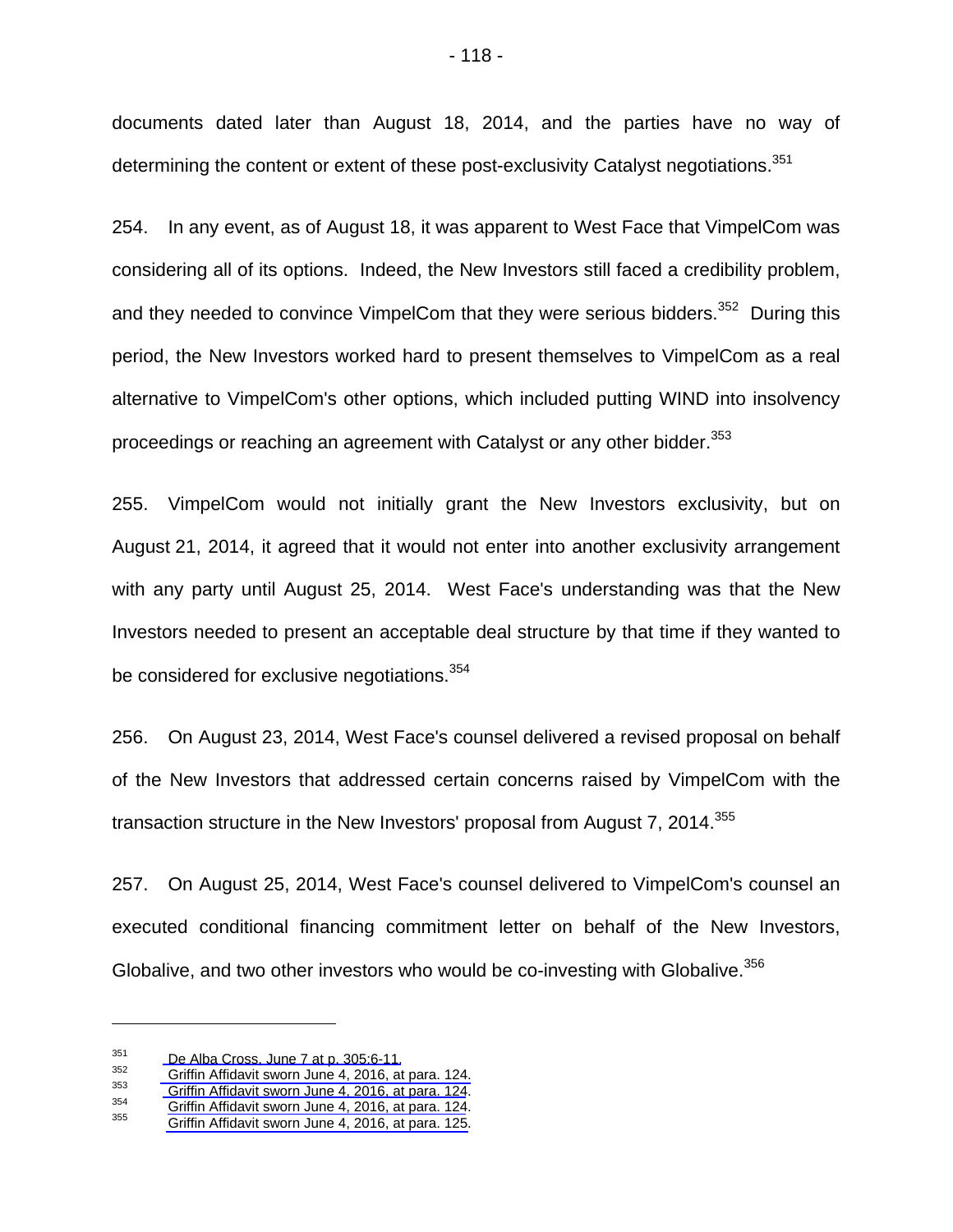258. On August 27, 2014, VimpelCom granted exclusive negotiating rights to the New Investors, and further negotiations continued. In particular, VimpelCom remained concerned that, notwithstanding the proposed two-stage transaction, Industry Canada would take the position that approval was required for the first stage. To alleviate VimpelCom's concerns, the New Investors gave a representation that no regulatory approval was required to close the first phase of the transaction (whereby VimpelCom would be paid), and also agreed to indemnify VimpelCom in the event this representation proved to be inaccurate.<sup>357</sup>

259. Ultimately, as a result of the New Investors' persistence, acceptable deal structure, willingness to negotiate with VimpelCom, and tolerance for specific risks, the New Investors were successful and the New Investors and VimpelCom executed a definitive purchase agreement for WIND. This transaction for WIND closed on September 16, 2014.<sup>358</sup>

260. After the acquisition, the business of WIND performed very, very well. It performed exactly how [the consortium] thought that product offering would do in the marketplace. There was substantial growth among net subscribers and revenues grew successfully. They were able to put a new management team in place with a new business plan. EBITDA turned around, and WIND went from losing money to making a substantial amount. They over-achieved every expectation.<sup>359</sup>

<sup>&</sup>lt;sup>356</sup> [Griffin Affidavit sworn June 4, 2016, at para. 125.](#page-1-0)<br>
<sup>357</sup> [Griffin Affidavit sworn June 4, 2016, at para. 126.](#page-1-0)<br>
<sup>358</sup> Griffin Affidavit sworn June 4, 2016, at para. 126.<br>
<sup>359</sup> [Leitner Chief, June 9 at p. 874:12-25;](#page-1-0)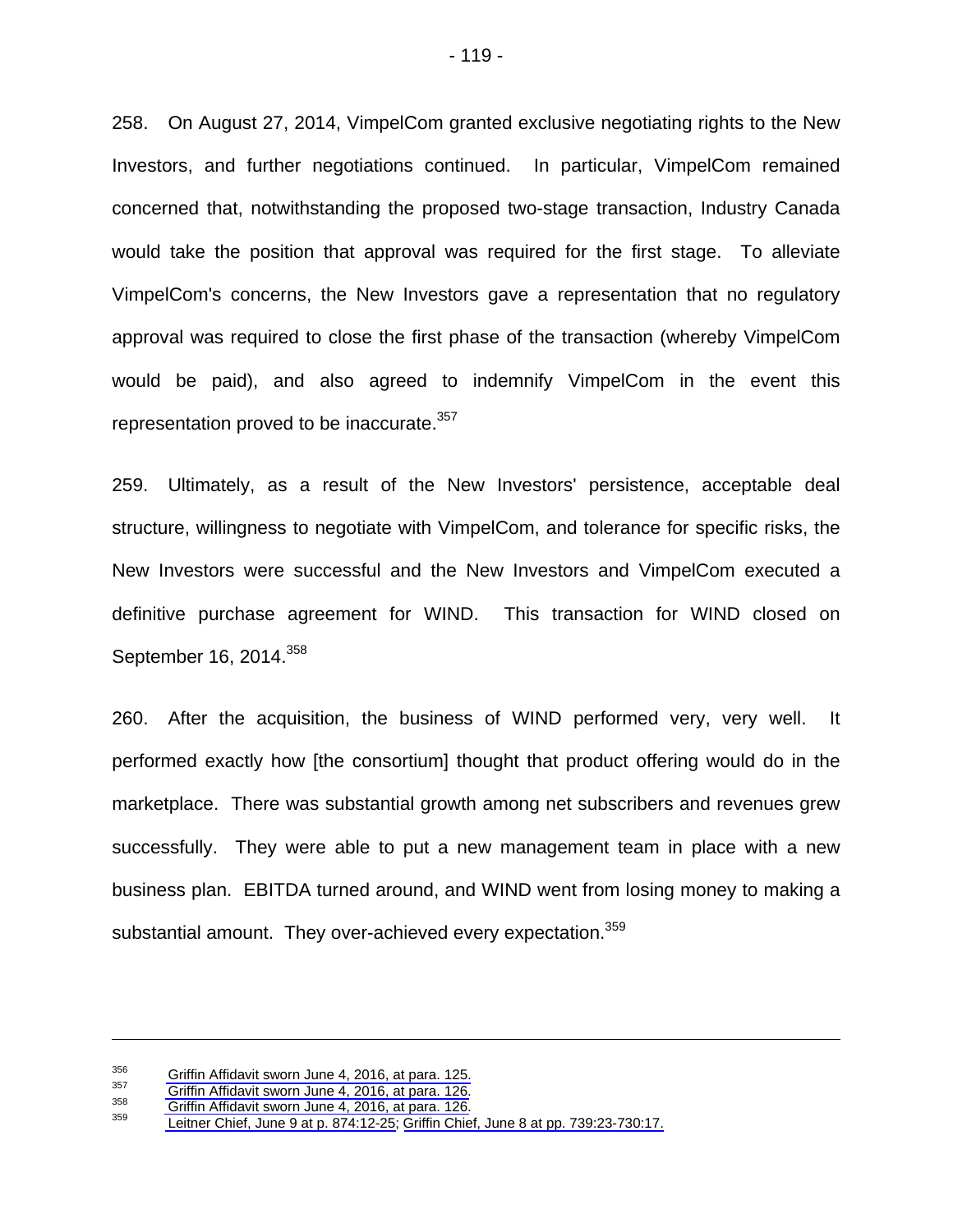261. By 2014 management of WIND felt that the mistakes were behind it and that they were on a very strong path. They also believed that some of the shortcomings in the regulatory regime were now clear to the government and that the government was still very committed to the success of its "fourth carrier" strategy. They saw a tremendous investment opportunity.360

#### *x. In Summary: West Face's Acquisition of an Interest in WIND in September 2014 Had Nothing to Do With Mr. Moyse*

262. In conclusion, West Face's acquisition of an interest in WIND in September 2014 had nothing to do with Mr. Moyse or with Catalyst's "regulatory strategies". As set out above, Mr. Moyse's hiring had nothing to do with WIND. He was, in any event, never aware of the details of Catalyst's regulatory strategy, or of how Catalyst's negotiations regarding this strategy progressed after he was cut off from Catalyst on May 26. Crucially, and most importantly, Mr. Moyse quite simply never communicated **any** Catalyst information regarding WIND to West Face. There is absolutely **no** evidence that West Face was ever aware of Catalyst's strategy (and, as set out in more detail below, Catalyst's regulatory strategy would have been irrelevant to West Face even if West Face had been informed of it).

263. As explained in detail in this submission, the only information that West Face and the other New Investors "used" to develop the New Investors' ultimately winning strategy to acquire WIND was information that the New Investors had learned **from VimpelCom and its advisors** through the course of a 10-month long sale process which predated Catalyst's period of exclusivity. Specifically, the three essential deal

<sup>360</sup> [Lockie Chief, June 10 at pp. 1157:17-1158:4.](#page-1-0)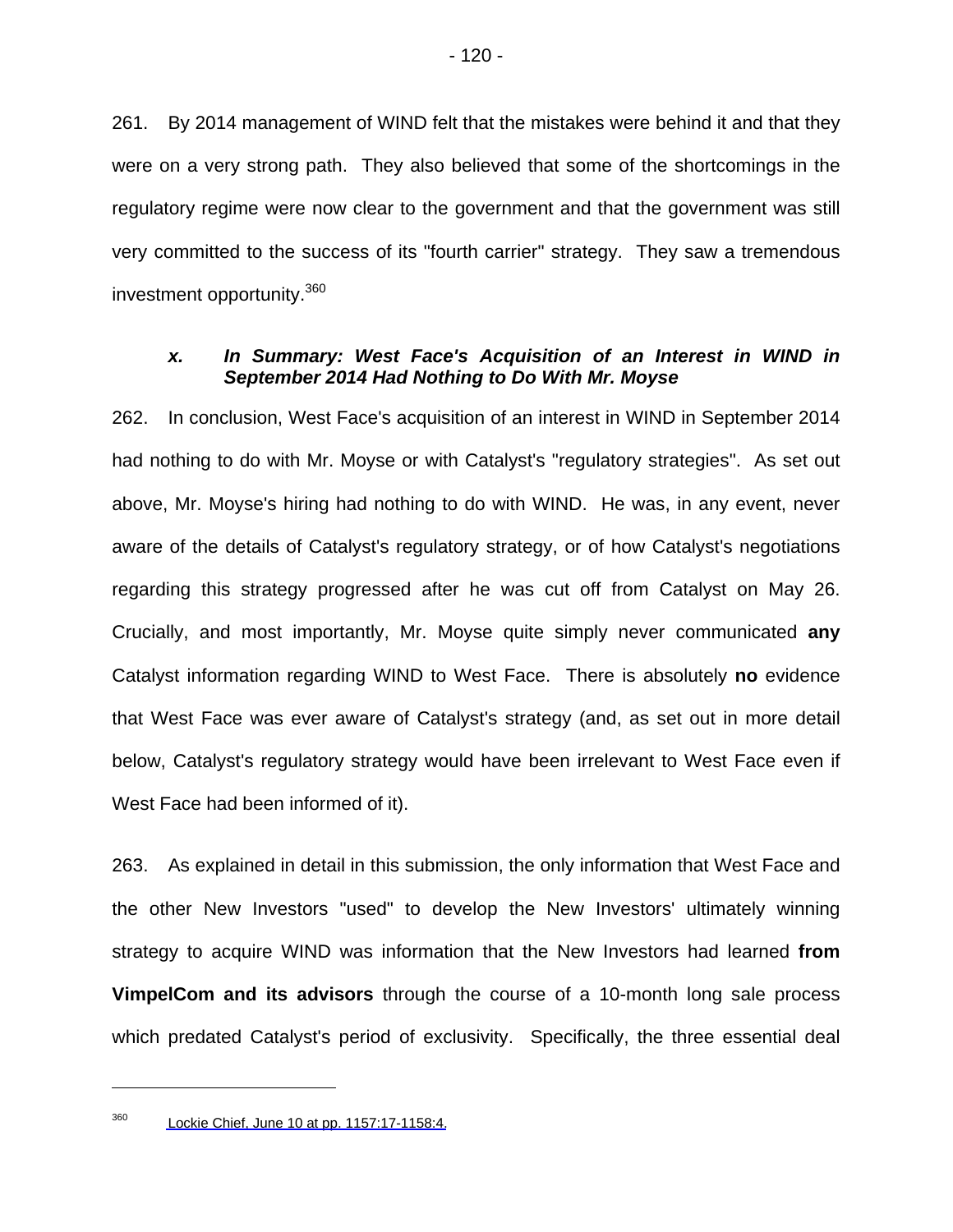elements, which had been repeatedly communicated by VimpelCom and its advisors from very early on in the process and on which the New Investors focused, were:

- (a) a deal that could close quickly without material representations and warranties by the vendor;
- (b) a purchase price targeting an enterprise value of \$300 million; and
- (c) a transaction structure that allowed for the full exit of VimpelCom that minimized any risk related to regulatory approval.

264. None of this information came from Catalyst via Mr. Moyse, nor could it have come from Catalyst via Mr. Moyse. These deal elements were communicated repeatedly and consistently to West Face from very early on in the sale process, and are evidenced by the contemporaneous communications between West Face and VimpelCom, and between West Face and UBS.

265. In short, West Face and the other New Investors acquired WIND because they made an acceptable offer based on their assessment of VimpelCom's needs. West Face was able to make this assessment of VimpelCom's needs merely **by listening to VimpelCom**.

266. As set out in more detail below, the idea of listening to a clear message given by a party across the table seems to have confounded Catalyst (and particularly Mr. Glassman) in both its negotiations with VimpelCom and with the Government. Catalyst's failure to close the WIND deal was entirely due to its unresponsive and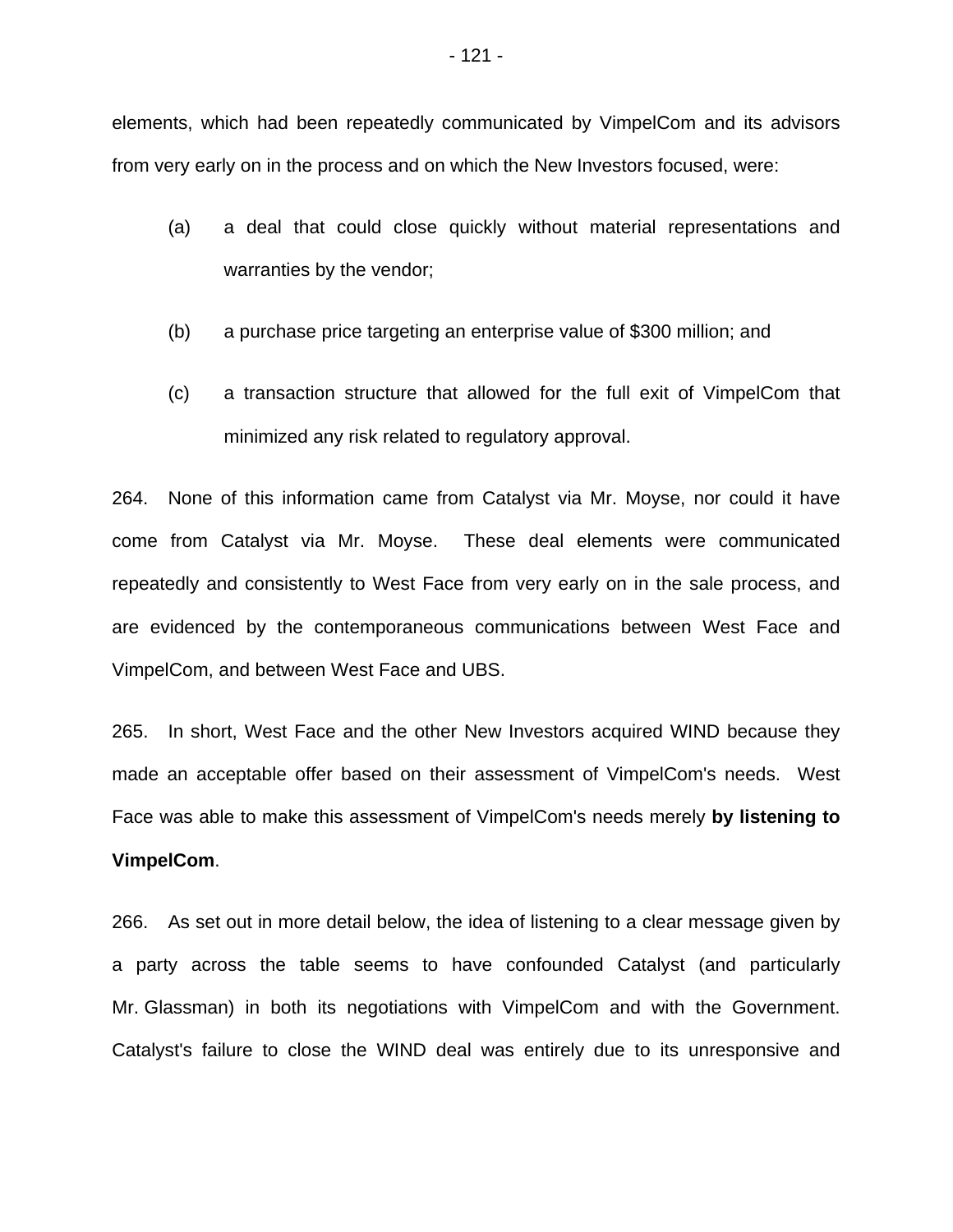inflexible negotiating position, and not due to any use by West Face of any confidential information belonging to Catalyst.

### **PART V - THE FACTS RELEVANT TO CATALYST'S FAILURE TO ACQUIRE WIND**

## **A. Introduction: Catalyst Would Not Have Acquired WIND Regardless of What West Face Did**

267. Catalyst alleges that as a result of West Face's alleged misuse of confidential information, Catalyst has suffered damages. Catalyst specifically alleges that "**but for**" West Face's conduct, Catalyst "**would have**" acquired Wind.

268. This submission sets out the factual background demonstrating that Catalyst would **not** have acquired WIND "but for" West Face's conduct. To the contrary, the evidence demonstrates that West Face's conduct in acquiring an interest in WIND (which was not wrongful, as it was not based on any misuse of confidential information provided by Mr. Moyse, as set out above) did not play **any** material role in Catalyst's failure to acquire WIND. Catalyst lost the WIND opportunity entirely on its own.

### **B. Catalyst's Alleged Confidential Regulatory Strategy**

#### *i. Introduction: Catalyst Knew VimpelCom Wanted a Clear Path to Regulatory Approval*

269. As touched on above, the series of events leading up to VimpelCom's decision to sell WIND was common information known by all Parties. In particular, Mr. De Alba agreed that Catalyst was aware that VimpelCom had experienced numerous regulatory difficulties with the Government of Canada in the past, and that, as a result, obtaining the requisite regulatory approvals for any sale of WIND was a key concern for VimpelCom. As Mr. De Alba put it: "[VimpelCom] wanted the deal that would give the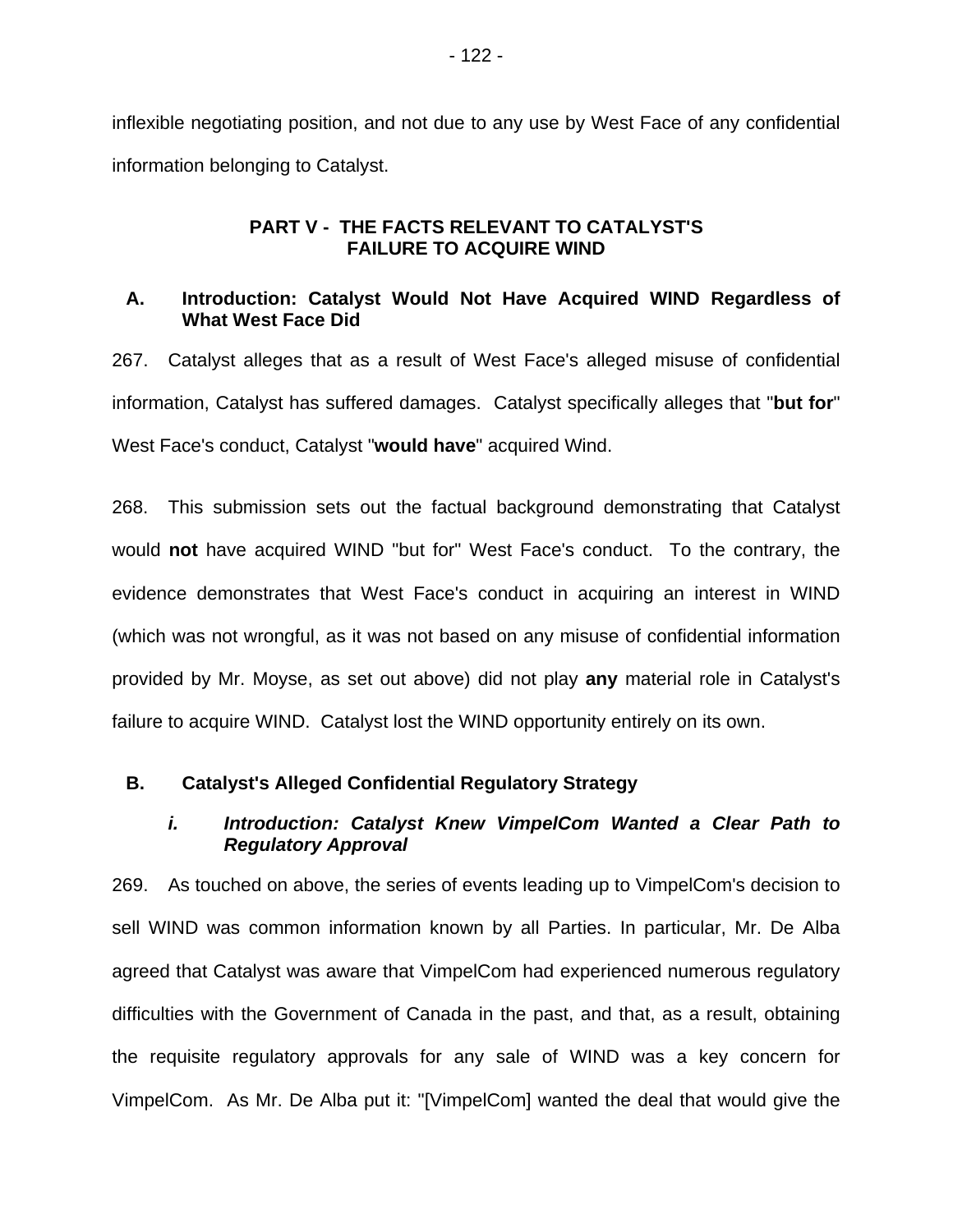most certainty to obtain [the necessary regulatory] approvals according to the options available".<sup>361</sup>

270. Instead of listening to VimpelCom's concerns and attempting to address them, Catalyst adopted a high-risk regulatory strategy engineered by Mr. Glassman. Catalyst's regulatory strategy was contingent on:

- (a) relying on the success of hypothetical litigation against the Government which Catalyst did not even plan to bring itself;
- (b) using the threat of this litigation to pressure the Government into granting concessions that the Government had repeatedly said would not be granted; and
- (c) seeking and obtaining such concessions after signing an agreement with VimpelCom that explicitly disallowed Catalyst from pursuing these concessions before the close of the transaction.

271. While this strategy may have been intended to provide Catalyst with the requisite regulatory concessions it sought from Industry Canada, it was not designed, and indeed flew in the face of, the known priorities of VimpelCom and the stated policies of the Canadian Government, both of whom had more control over the outcome of the WIND transaction than Catalyst ever did.

<sup>361</sup> [De Alba Cross, June 6, at p. 243:11-244:6.](#page-1-0)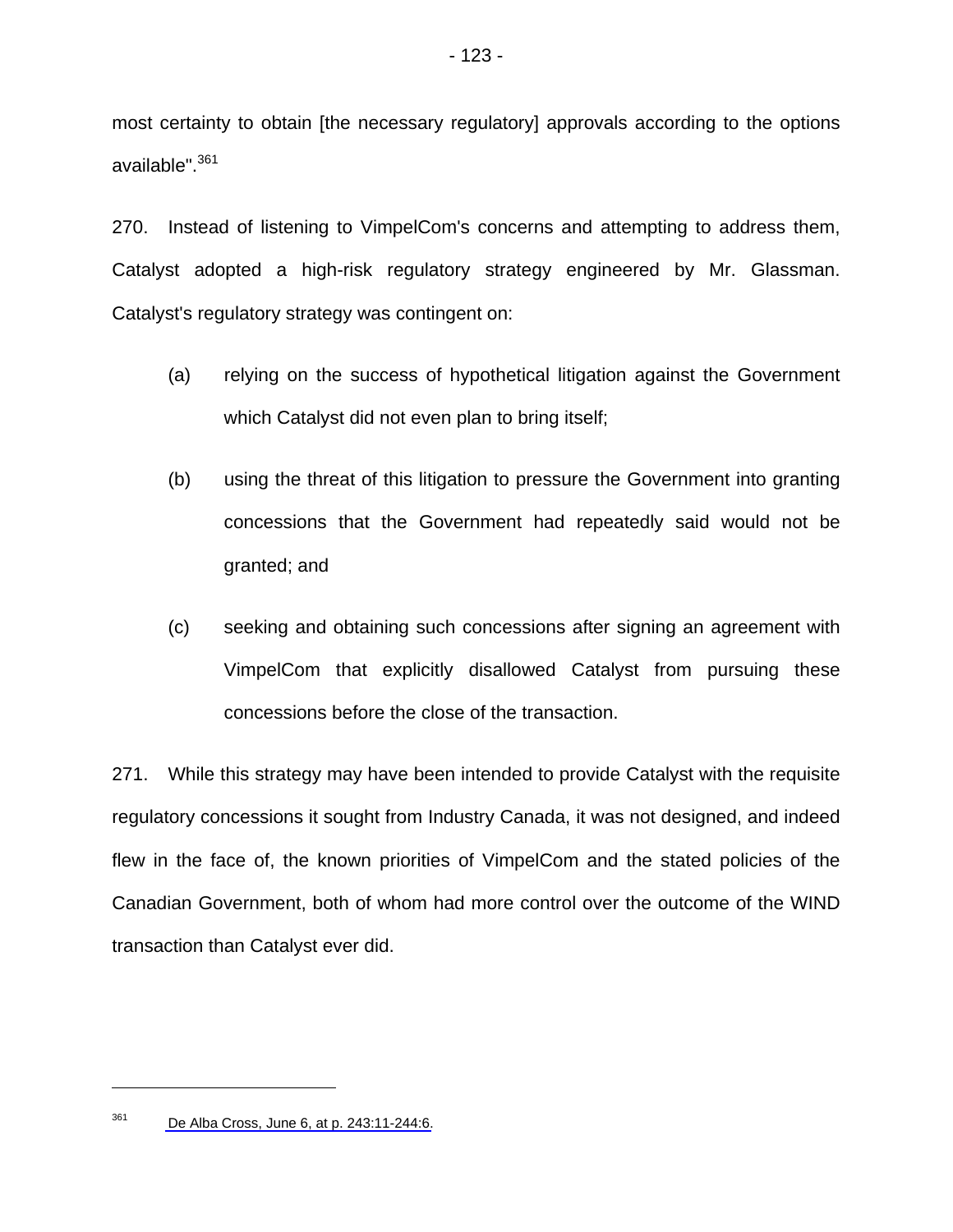#### *ii. Mr. Glassman, the Architect of Catalyst's Regulatory Strategy, Did Not Have the Experience Necessary to Design a Winning Approach*

272. At trial, it was Mr. Glassman's evidence that he was the chief architect of Catalyst's regulatory strategy.<sup>362</sup> Unfortunately for Catalyst, this may have been what doomed its strategy from the start.

273. Quite rightly, at the outset of his cross-examination, Mr. Glassman admitted that while he has a law degree, he has never practised law. He conceded that he is not a specialist in communications law in Canada, nor a specialist in the area of law concerning the management of wireless spectrum in Canada. He admitted that he has never been employed by the Government of Canada, has never been a member of the staff of a Federal or Provincial Cabinet Minister, and has never been employed by Industry Canada or the CRTC.<sup>363</sup> Mr. Glassman later admitted that the March 27 presentation, discussed further below, was the "first presentation [Catalyst] had ever actually made formally to any government official". $364$  In short, Mr. Glassman had a dearth of experience in dealing with the Canadian Government, and specifically with respect to Industry Canada and the wireless industry.

274. In an attempt to make up for Mr. Glassman's lack of experience in this field, Catalyst retained Bruce Drysdale as a government relations consultant. Mr. Drysdale is one of the founders of the public affairs firm Drysdale Forstner and Hamilton,<sup>365</sup> and has a wealth of experience advising companies on strategic, public policy, and positioning issues in various industries, including the telecom sector. Mr. Glassman admitted early

<sup>&</sup>lt;sup>362</sup> [Glassman Cross, June 7 at p. 386:6.](#page-1-0)<br><sup>363</sup> [Glassman Cross, June 7 at pp. 345:14-346:20.](#page-1-0)<br><sup>364</sup> Glassman Cross, June 8 at p. 556:13-20.<br><sup>365</sup> WFC0110505.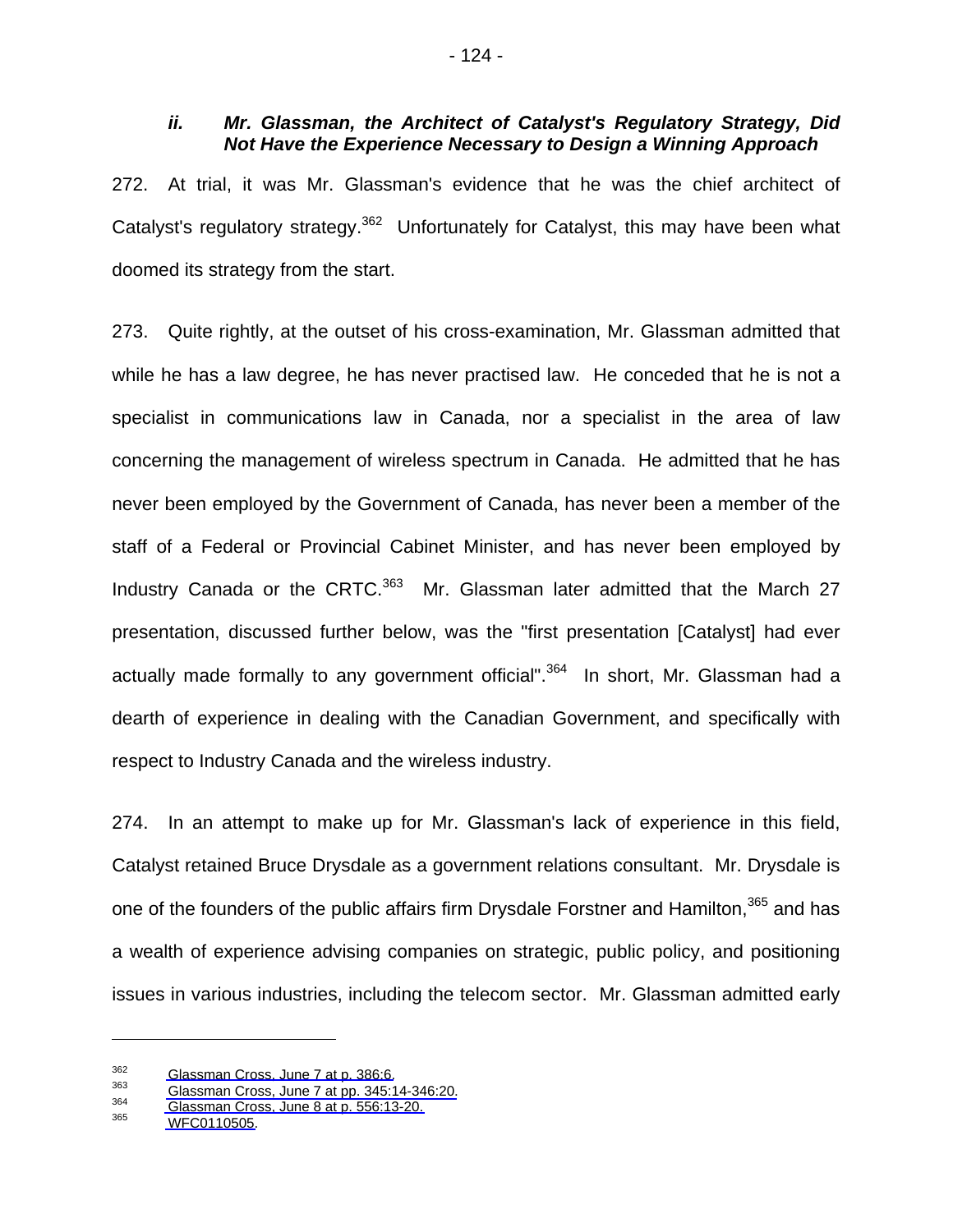on in his cross-examination that one of the reasons that Catalyst retained Mr. Drysdale was because Mr. Drysdale had a great deal of experience both in dealing with the Government of Canada and in telecommunications issues more generally. Mr. Glassman initially conceded (quite properly) that Mr. Drysdale had a depth of experience dealing with the Government of Canada that neither Mr. Glassman nor his partners at Catalyst possessed.366

275. Despite these admissions, and as the contemporaneous documents and Mr. Glassman's attitude and statements made at trial demonstrate, Mr. Glassman simply chose to ignore virtually every message and piece of advice that he received from Mr. Drysdale, the Government of Canada, and his own lawyers and advisors that was contradictory to his own beliefs.

276. Mr. Glassman's willingness to ignore professional external advice was best demonstrated when he was referred in cross examination to a written opinion that Catalyst obtained from its counsel at Faskens concerning transfers of wireless spectrum, on May 19, 2014, one week after Catalyst's second presentation to Industry Canada. In this opinion, Faskens stated, among other things, that Government support "would likely **not** extend to any comfort as to the government's willingness to ultimately approve a transfer of spectrum licenses [from WIND] in due course to any of Bell, Telus or Rogers". Faskens' opinion continued:

> It is important to note that as the transfer framework and government policy introduced in DGSO-003-13 is recent and relatively untested, it is difficult to predict how it will be applied or even what the Government intends by "undue concentration".

<sup>366</sup> [Glassman Cross, June 7 at pp. 387:20-391:6.](#page-1-0)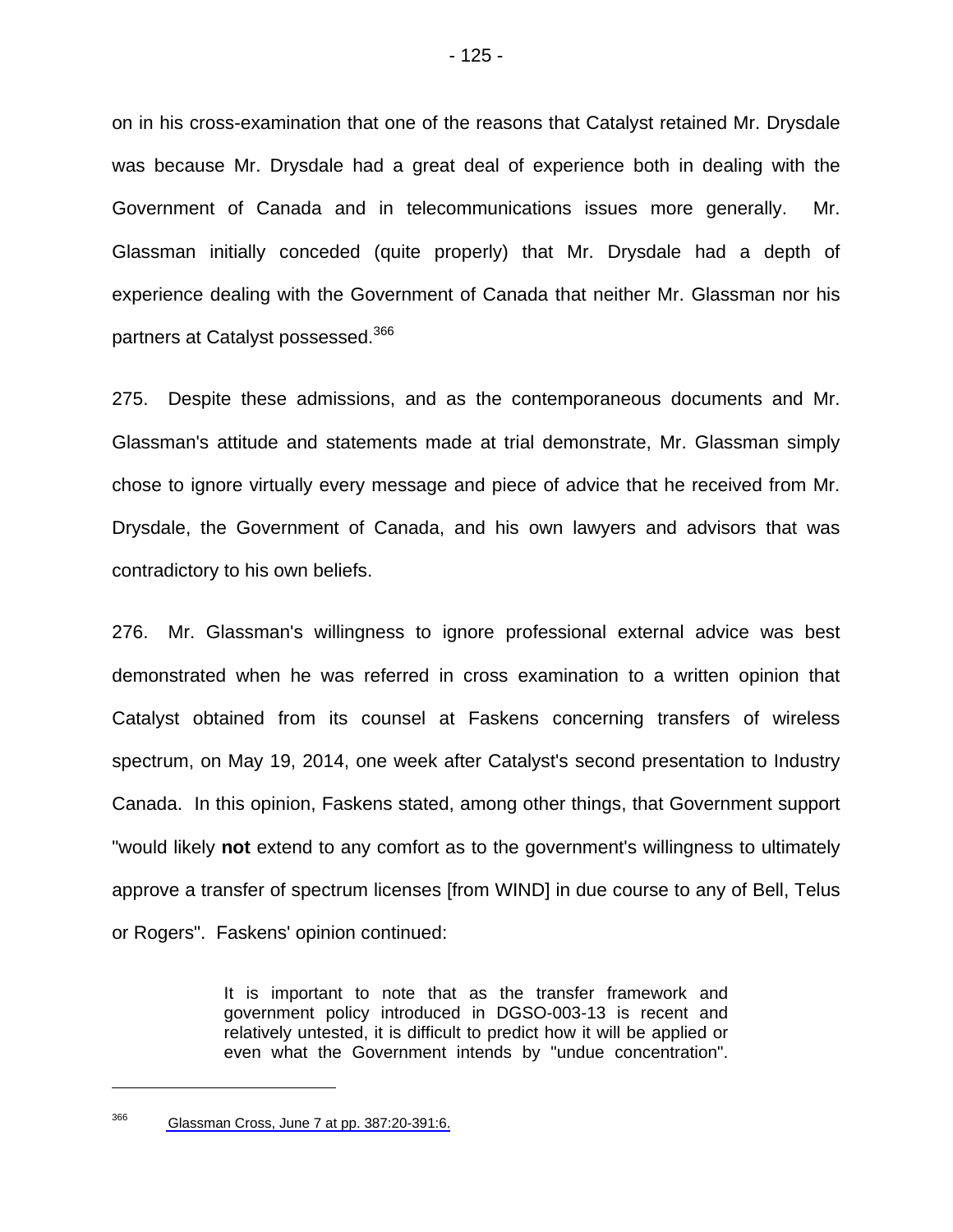However, the current Government **has made it clear that any proposed transfer of commercial mobile spectrum to an incumbent will be subject to very close scrutiny and, in the current climate, most unlikely to succeed**. Indeed, since the introduction of CPC-2-1-23, the Government has only approved of transfers arising out of internal corporate reorganizations where no change in spectrum concentration occurs". 367

277. When confronted with this opinion from Catalyst's own law firm, Mr. Glassman was dismissive. His exact words were that: "[t]he rest is opinion by the writer, and I had more experience in this than the writer did".<sup>368</sup>

278. In fact, the "writer" of this opinion was Steve Acker, an experienced communications and public law lawyer who was called to the bar in 1989 and practised with Johnston & Buchan, Canada's leading telecommunications firm, from that time until it merged with Faskens in 2007. Mr. Glassman's lack of understanding and blunt dismissal of his own lawyer's expertise, and his apparently unlimited confidence in his own abilities, was best displayed by the following questions and answers immediately following Mr. Glassman's bald assertion that he had "more experience" than Mr. Acker with respect to the subject matter of the May 19, 2014 memo:

- Q. Did you know that several years ago Faskens merged with a firm called Johnston & Buchan in Ottawa?
- A. No, but I'll take your word for it.
- Q. Have you ever even heard of Johnston & Buchan?
- A. Vaguely.
- Q. Would you have known that Johnston & Buchan were the leading communications firm in Canada before merging with Faskens?

<sup>&</sup>lt;sup>367</sup> CCG0026600. (Emphasis added).<br><sup>368</sup> [Glassman Cross, June 7 at p. 472:4-6.](#page-1-0) Note also that Mr. Drysdale made similar comments relating to the government's support of a Telus/Mobilicity transfer – that "the Harper government remains clear it will not approve this deal or transfer". See [Glassman Cross, June 7 at pp. 455:6-457:11;](#page-1-0) CCG0009114.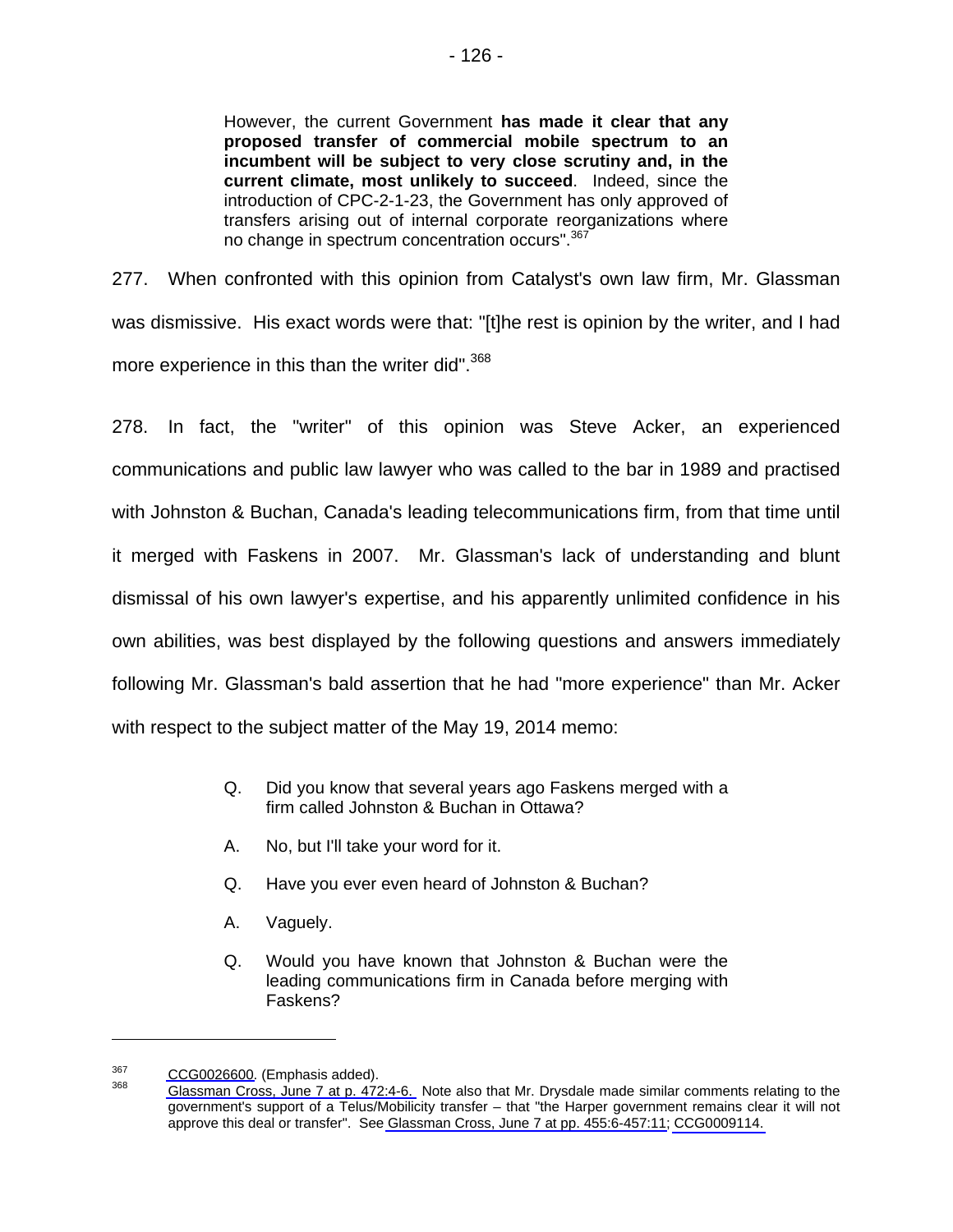- A. Okay.
- Q. And do you know the depth of experience that Johnston & Buchan had dealing with wireless spectrum dating back 10, 20, 30 years?
- A. So?
- Q. But you claim to have more experience in matters of this sort than the Faskens firm did?
- A. On this issue. On this issue.<sup>369</sup>

279. Even when directly faced with information that should have made Mr. Glassman stop and think, Mr. Glassman's immediate reaction was not to stop and consider this information, but rather to entrench himself in his pre-existing position.

### *iii. Catalyst's Confidential Regulatory Strategy*

280. Catalyst's regulatory strategy – and the many underlying assumptions on which it was based – were first explained by Mr. Glassman in his Affidavit sworn May 27, 2016. Prior to receiving Mr. Glassman's Affidavit, none of Mr. Moyse, West Face, or any of their witnesses was aware of or understood what Catalyst's regulatory strategy for WIND was. Crucially, Mr. Moyse was not aware of Catalyst's regulatory strategy at the relevant time (as set out above), and Mr. Moyse did not communicate this strategy to West Face (as set out above). Furthermore, and as set out further below, the relevant contemporaneous documents (most of which were authored by Catalyst or its government relations consultant, Mr. Drysdale) make clear that Catalyst's approach was unlikely to succeed.

281. Once understood, however, Catalyst's allegedly "confidential" regulatory strategy can be summarized quite simply. Catalyst's strategy was:

<sup>&</sup>lt;sup>369</sup> [Glassman Cross, June 7 at p. 472:10-25](#page-1-0).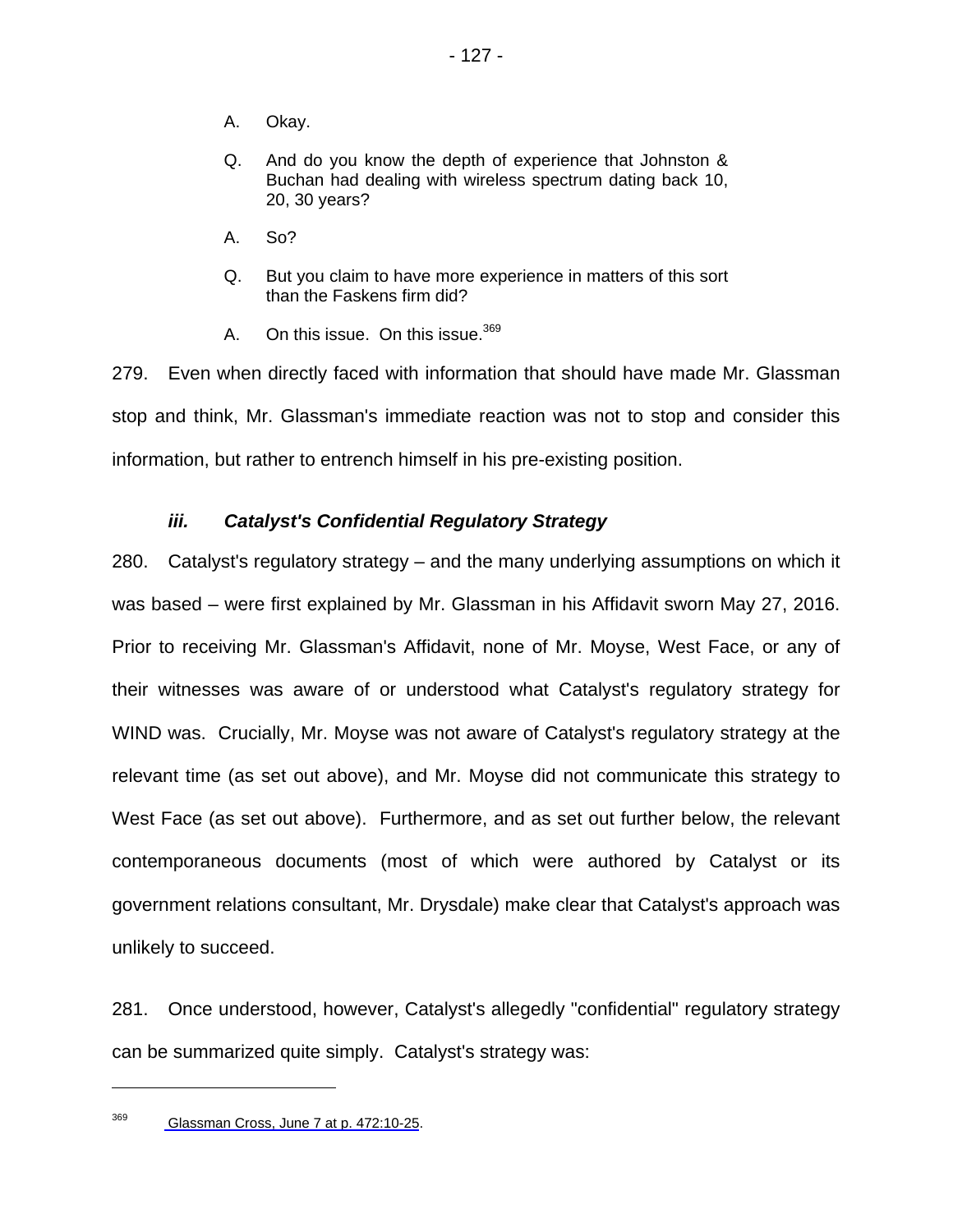- (a) to persuade VimpelCom to enter into a share purchase agreement with Catalyst that gave Catalyst time (but not permission) to seek regulatory concessions before closing, and imposed no consequence on Catalyst if it failed to achieve them; and
- (b) to then immediately turn around and attempt to pressure Industry Canada and the Federal Government into granting Catalyst regulatory concessions that Catalyst believed were necessary for the WIND business to succeed, notwithstanding any prohibitions on doing so in the share purchase agreement.

282. Neither aspect of this strategy was confidential. First, it was well-known and publicly reported at the time that Catalyst was interested in WIND and would therefore be negotiating a share purchase agreement. $370$  As described above, West Face believed Catalyst was interested based on information it received from UBS, from Mr. Leitner, **and from Catalyst itself**.

283. Second, the mere fact that Catalyst may have been seeking "regulatory concessions" from Industry Canada was not particularly sensitive, valuable, or even confidential information. As Mr. Glassman admitted to this Court, there was nothing particularly innovative or unique about a prospective buyer of WIND seeking regulatory concessions from the Government:

> THE COURT: But you assume that another bidder – would you assume that another bidder would think you were trying to do something so you wouldn't have to face that risk?

 $370$  De Alba [Cross, June 6 at p. 235:8-12 and 18-20](#page-1-0).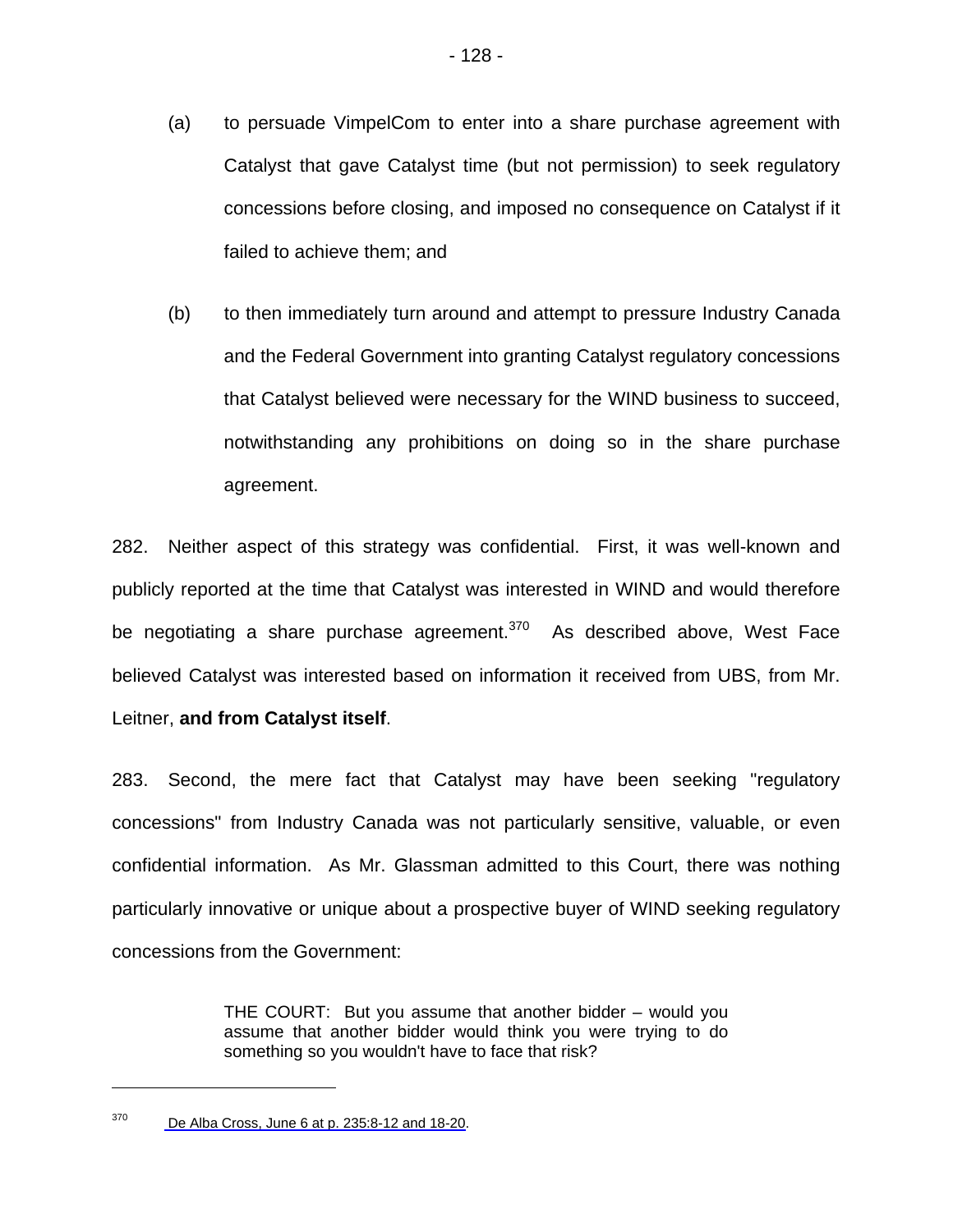THE WITNESS: So VimpelCom itself was terrified of the regulatory risk and they said that because – and we've seen the testimony where they said that because of their own experience with the government, the government had turned down other deals, the environment had gotten worse, so for example, the original founder of Orascom, and Orascom was sold to VimpelCom, was turned down on his attempt to purchase ManitobaTel, so here is somebody who in the past who was acceptable, now wasn't acceptable.

The business was losing a lot of money. I suspect people that we had talked to, plus common sense, would tell one that it would be expected, notwithstanding the posturing and the positioning by the seller, who didn't want to accept the risk, that no one would take that risk, which is one of the reasons why we were talking about the lawsuit with the government, because the government had a problem.

THE COURT: All right. So –

THE WITNESS: And that was the way out.

THE COURT: Would it be fair to assume that another bidder such as West Face or the consortium, would it be fair to assume that they would think that you were putting some condition to the government or putting some position to the government that they had to waive your position?

THE WITNESS: It's my view that they were told.

THE COURT: That's what you had –

THE WITNESS: It's my personal view.

THE COURT: I understand that. But apart from your personal view, would it be fair to assume that in view of what the industry knew, they would think you were doing something like that with the government?

THE WITNESS: Well, as you can see from the testimony about Quebecor, they also had conditions. So I think **anybody in the business would have thought about what conditions they want.** 

They may not all be the same, but there would have been some regulatory conditions around what they were doing unless somebody understood the legal ramifications of the lawsuit.

THE COURT: What I was asking you was, would it be fair to assume that they would think that you, Catalyst –

THE WITNESS: I think so.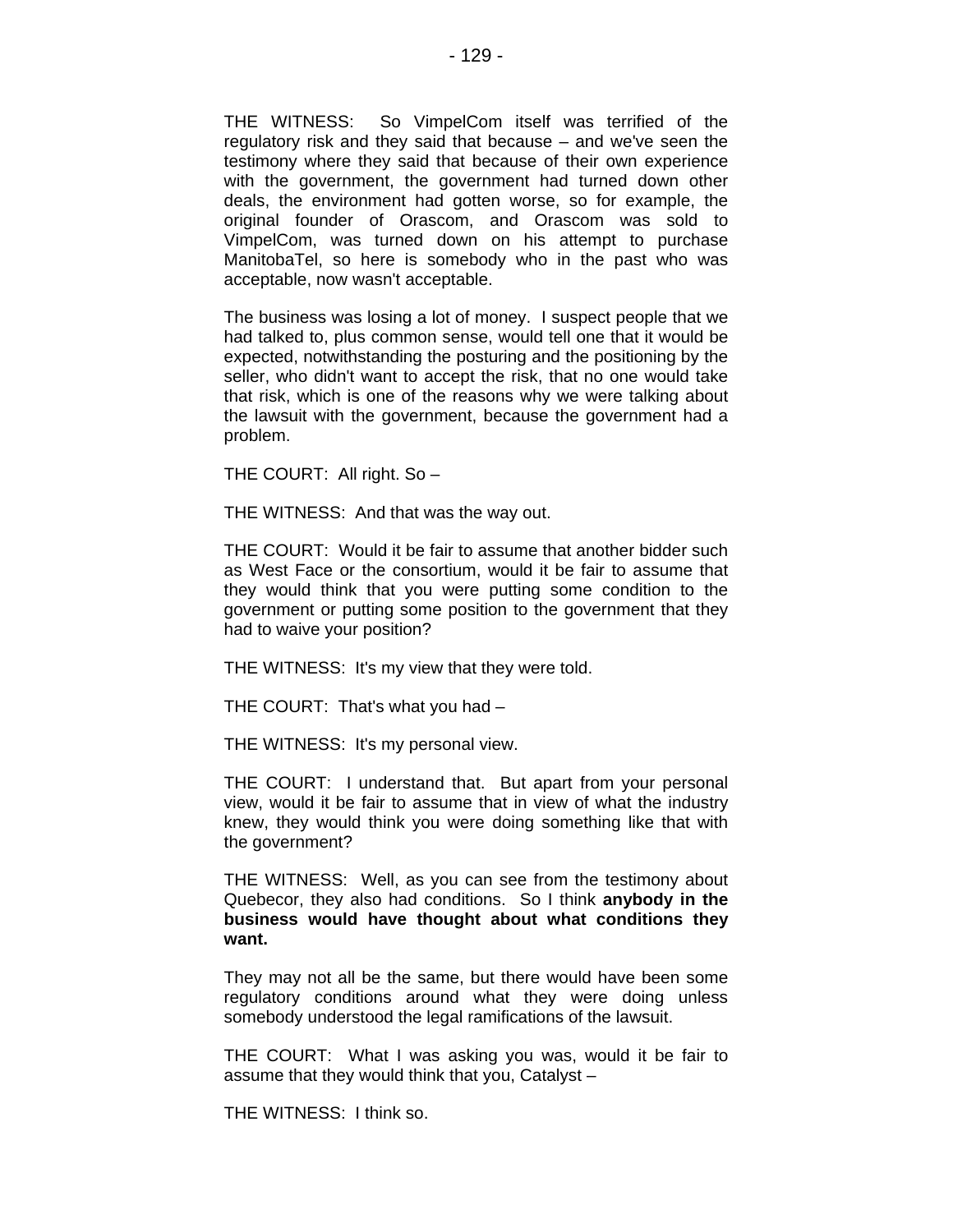THE COURT: – was making that kind of presentation to the government?

THE WITNESS: **Yeah, they either would assume or know.**

THE COURT: Thanks.<sup>371</sup>

284. Mr. Glassman's testimony above was a rare unguarded moment, and indeed is **fatal** to Catalyst's entire case. If anyone in the industry would "assume or know" that "Catalyst…was making that kind of presentation to the government", then Catalyst's "regulatory strategy" was not "confidential information" that should attract the protection of this Court. By Mr. Glassman's evidence it was the only logical course of action.

285. Furthermore, this is one of the few portions of Mr. Glassman's testimony that can be supported by the contemporaneous documents. The only bidder other than Catalyst and the West Face consortium about which any evidence was led is Quebecor. In an email dated August 3, 2014, Catalyst's government relations consultant Bruce Drysdale stated that Quebecor also sought concessions. In that email, Mr. Drysdale stated (among other significant statements discussed further below):

> [James] Nicholson [of Industry Canada] and [the Privy Council Office] both told me that Quebecor (both prior to [Pierre Karl Peladeau] running for office as a separatist and since) has lobbied hard in Ottawa at all levels for concessions to build out a fourth carrier and have been told Ottawa will not be providing them with any concessions (beyond what regulatory changes are being rolled out by the CRTC in coming months). Nicholson said Minister [of Industry] Moore and [Prime Minister Stephen] Harper are entrenched and there will be no flip flop.<sup>372</sup>

286. Moreover, some of the precise regulatory concessions that Catalyst sought were already being sought by WIND and/or had been publicly proposed by the Government

 $371$  [Glassman Cross, June 8 at pp. 561:8-565:5,](#page-1-0) [quotation at 562:23-565-5](#page-2-0) (emphasis added).<br> $372$  CCG0025843.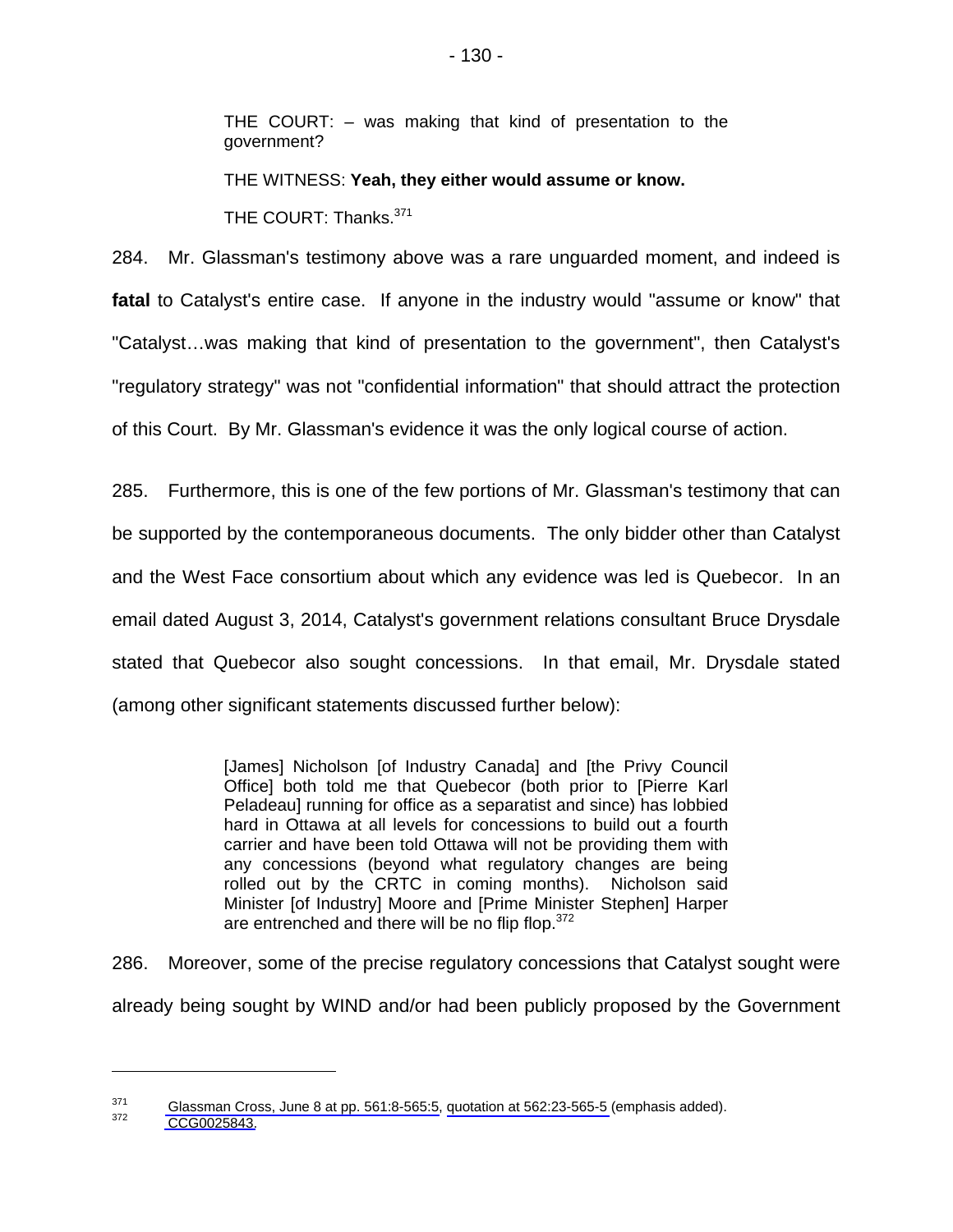and the relevant regulatory agencies. For example, both the CRTC and the Government had publicly announced changes to roaming costs, including a legislative cap on roaming. Thus, while Catalyst may have considered the fact that it had requested these concessions from Industry Canada as a pre-condition to purchasing WIND to be "confidential", such requests were not unique to Catalyst and, indeed, as Mr. Glassman himself admitted, other industry players would "assume" Catalyst was making such regulatory requests.<sup>373</sup>

#### *iv. Catalyst's First False Premise*

 $\overline{a}$ 

287. Catalyst's regulatory strategy was based on two false premises. This section discusses the first premise which was that some unnamed litigant other than Catalyst would commence an action against the Federal Government over regulatory restrictions that limited transferability of the AWS-1 2008 spectrum licenses, and that such litigation would ultimately be successful. The second false premise, discussed in the next section, was that WIND was not viable without changes to the existing regulatory environment.

288. Mr. Glassman's first premise was based on the theory that some unidentified plaintiff would commence a lawsuit against the Federal Government for what Mr. Glassman described incorrectly in his Affidavit as "the retroactive and unilateral changes to historical  $[2008 \text{ AWS-1}]$  spectrum licenses".<sup>374</sup> The licenses to which Mr. Glassman is referring are the licenses for bands within the 40 MHz of wireless spectrum that were set aside in the 2008 AWS-1 spectrum auction for "new entrants". Mr.

 $373$  [Griffin Affidavit sworn June 4, 2016, at paras. 32,](#page-1-0) [52,](#page-2-0) and [103.](#page-4-0) See also WFC0109981 and WFC0107350.<br> $374$  [Glassman Affidavit sworn May 27, 2016, at para. 13.](#page-1-0) See als[o para. 9.](#page-2-0)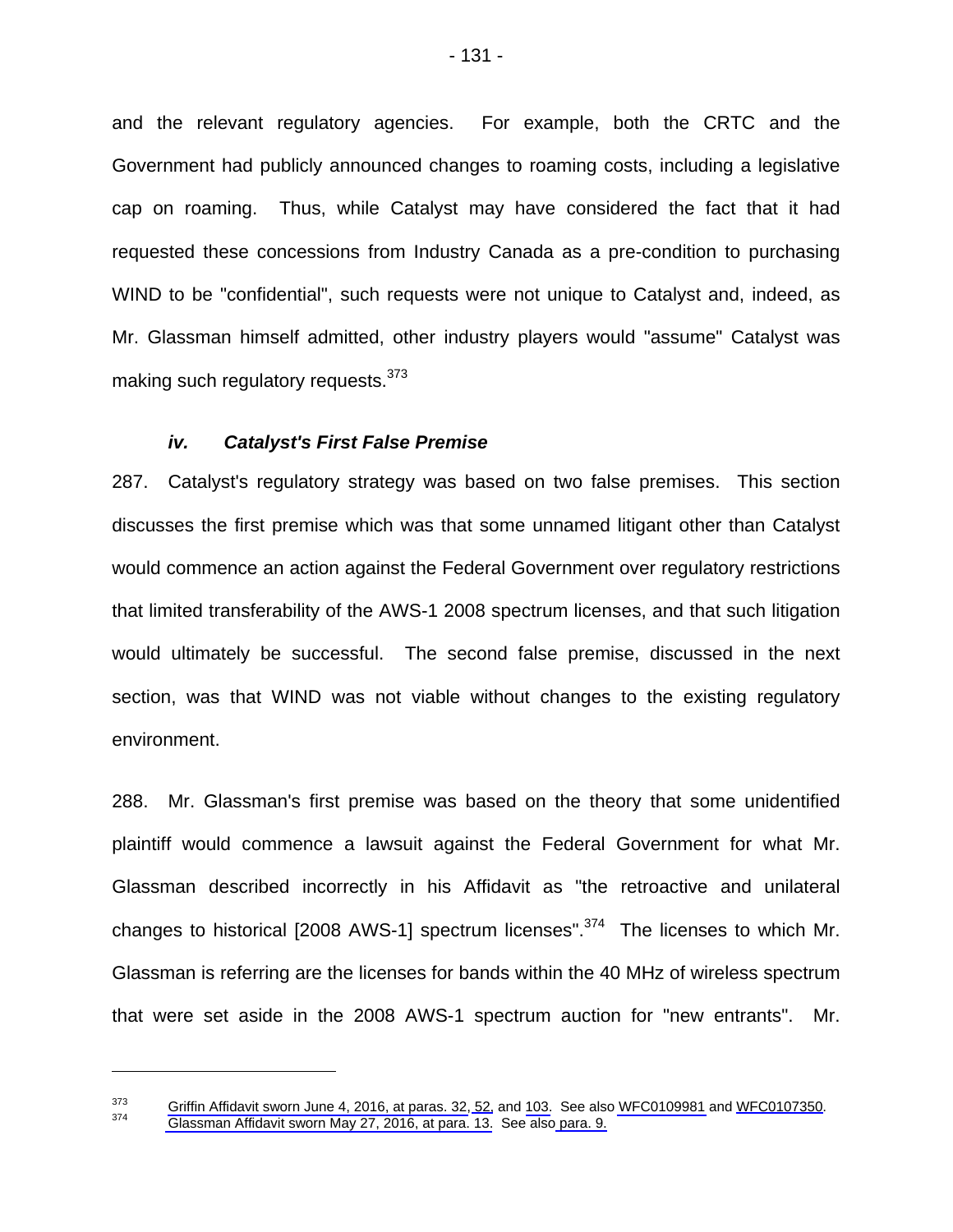Glassman believed at the time of the WIND opportunity in 2014 that the Government's introduction of a new policy framework in 2012-2013 had "retroactively" altered these existing licenses.

289. Contrary to Mr. Glassman's Affidavit, the "terms under the 2008 auction rules" did **not** "specifically allow" sales of such "set-aside" spectrum from new entrants to incumbents after an initial five year period. Rather, all that the Government's 2008 spectrum auction policy framework had provided was that transfers of set-aside spectrum from new entrants to incumbents was **not** allowed **within** the first five years following the auction.375 The 2008 policy framework **never** stated that the converse was also true – namely that **after** five years such sales would be allowed with no questions asked.

290. As WIND's Chief Regulatory Officer, Mr. Lockie was uniquely qualified to testify that no changes were ever made to the actual 2008 spectrum licenses at the time the Government introduced its new spectrum transfer policy in 2012/13. In addition to the five year *per se* ban on sales of set-aside spectrum to incumbents, the 2008 AWS-1 spectrum licenses had also always been subject to a more "general restriction" on transfer, namely "that any transfer would have to be approved" by the Minister of Industry following a written application.<sup>376</sup> As Mr. Lockie explained, all that Industry Canada had done in 2012/13 was introduce more formal spectrum transfer guidelines – the "gist" of which were that the Government would not permit transfers of spectrum that

 $\frac{375}{376}$ WFC0111642.<br> $\frac{376}{376}$  [Lockie Chief, June 10 at p. 1153:11-22.](#page-1-0)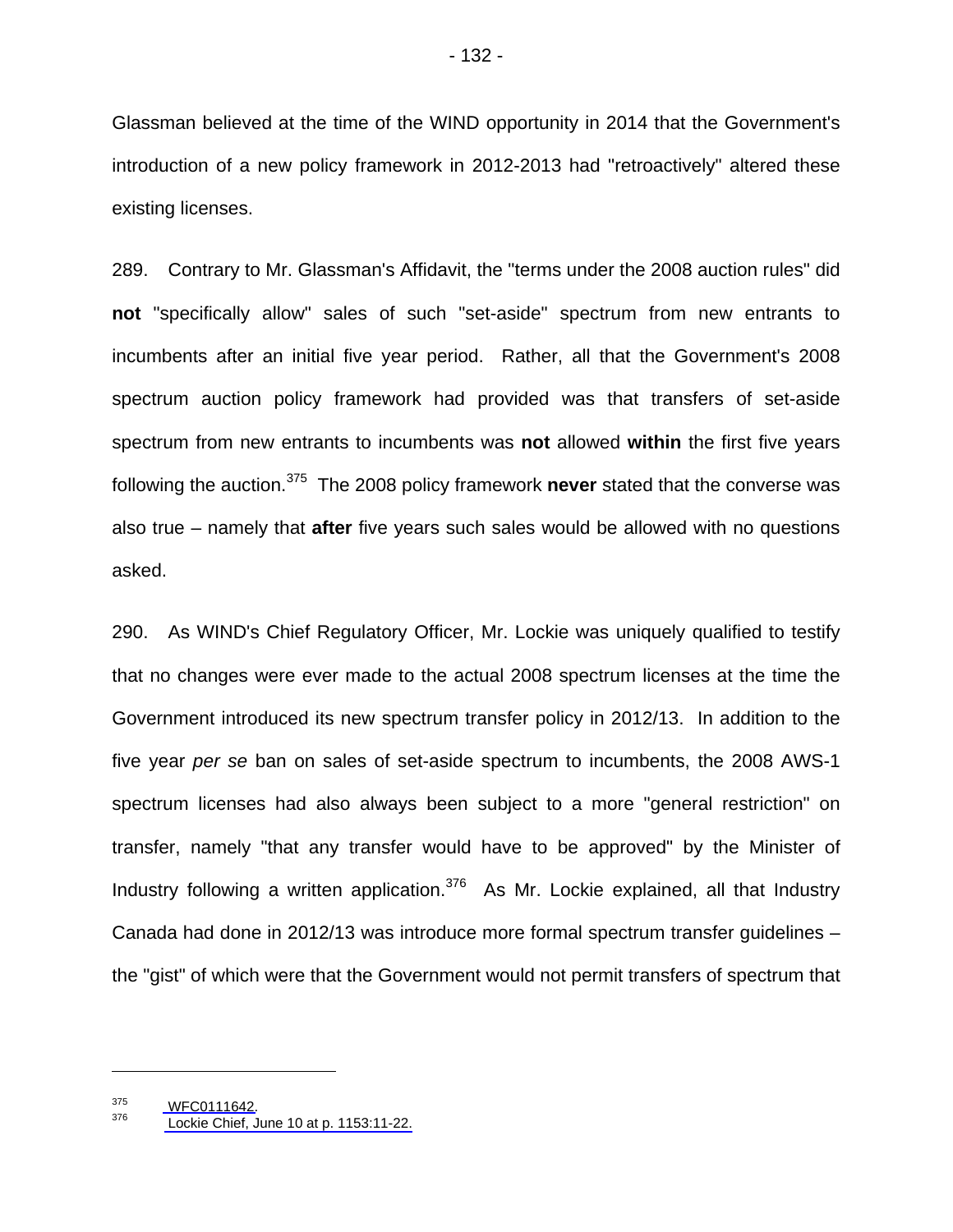would lead to an undue restriction of spectrum in the hands of any one party.<sup>377</sup> Mr. Glassman agreed that the transfer of wireless spectrum has *always* been subject to the approval of the Government of Canada.

291. When the above explanation was provided to Mr. Glassman during crossexamination, he had to pause and think, but then asserted that despite the fact that the 2008 auction rules had never provided that the licenses for AWS-1 set aside spectrum could be freely transferred after five years, there was "an understanding that the government would allow reasonable [*sic*] and that it would act reasonably after five years, otherwise there is no point in having a five-year moratorium".<sup>378</sup> Mr. Glassman asserted that this "understanding" was shared by "everybody in the industry…including the lenders that lent hundreds of millions of dollars against the collateral of the spectrum". 379

292. If Mr. Glassman's speculation in this regard were true, there is nothing confidential about his position. If it is incorrect, his strategy was worthless. Instead, even if this "industry understanding" were somehow legally binding on the Government of Canada, there is no evidence in this case to suggest that the Government's 2012/13 transfer policy guidelines – which seek to prevent undue concentration of spectrum – are not reasonable.

293. In short, it is difficult to guess which unidentified potential plaintiff Mr. Glassman believed (in 2014) had the alleged cause of action against the Government of Canada

<sup>&</sup>lt;sup>377</sup> Lockie Chief, June 10 at p. 1154:9-1155:2.<br><sup>378</sup> [Glassman Cross, June 7 at pp. 442:25-443:12.](#page-1-0)<br>Glassman Cross, June 7 at p. 443:12-16.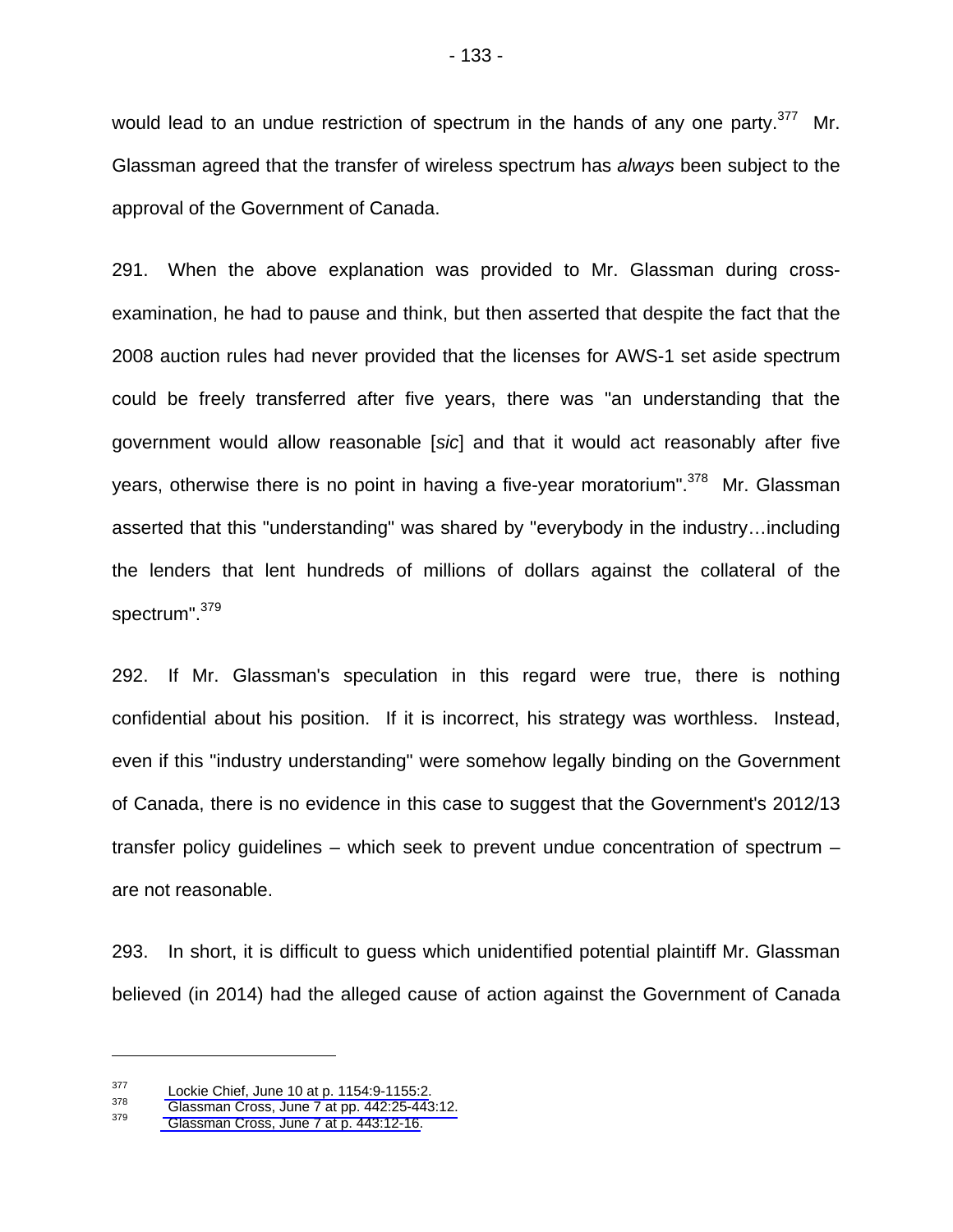that Mr. Glassman believes existed over the mere changes to the spectrum transfer policy.

294. West Face notes that while the founders of Mobilicity have commenced litigation against the Government, this litigation is based not on supposed retroactive amendments to its spectrum licenses, as asserted by Mr. Glassman, but on oral misrepresentations that named representatives of the Government allegedly made to induce Quadrangle to participate in the AWS-1 auction and purchase the 2008 set-aside spectrum. The Quadrangle case is not a breach of contract or even a breach of license case, and necessarily depends on the specific alleged misrepresentations pleaded in that case.

295. Furthermore, Mr. Glassman's regulatory strategy necessarily required that the likelihood of success against the Government would have been high enough that the Government of Canada would feel sufficient pressure to accede to Catalyst's request for regulatory concessions, despite the fact that Catalyst would not be the one to launch such a claim.

296. Mr. Glassman had no reasonable basis in 2014 for his opinion that such litigation (which appears ill-conceived for the reasons set out above) would be successful. On cross-examination, Mr. Glassman was forced to admit that Catalyst never sought a legal opinion from Faskens or from any other law firm concerning the merits of the projected litigation against the Government. When asked whether Catalyst sought or obtained such an opinion, Mr. Glassman stated: "To the best of my knowledge, we never sought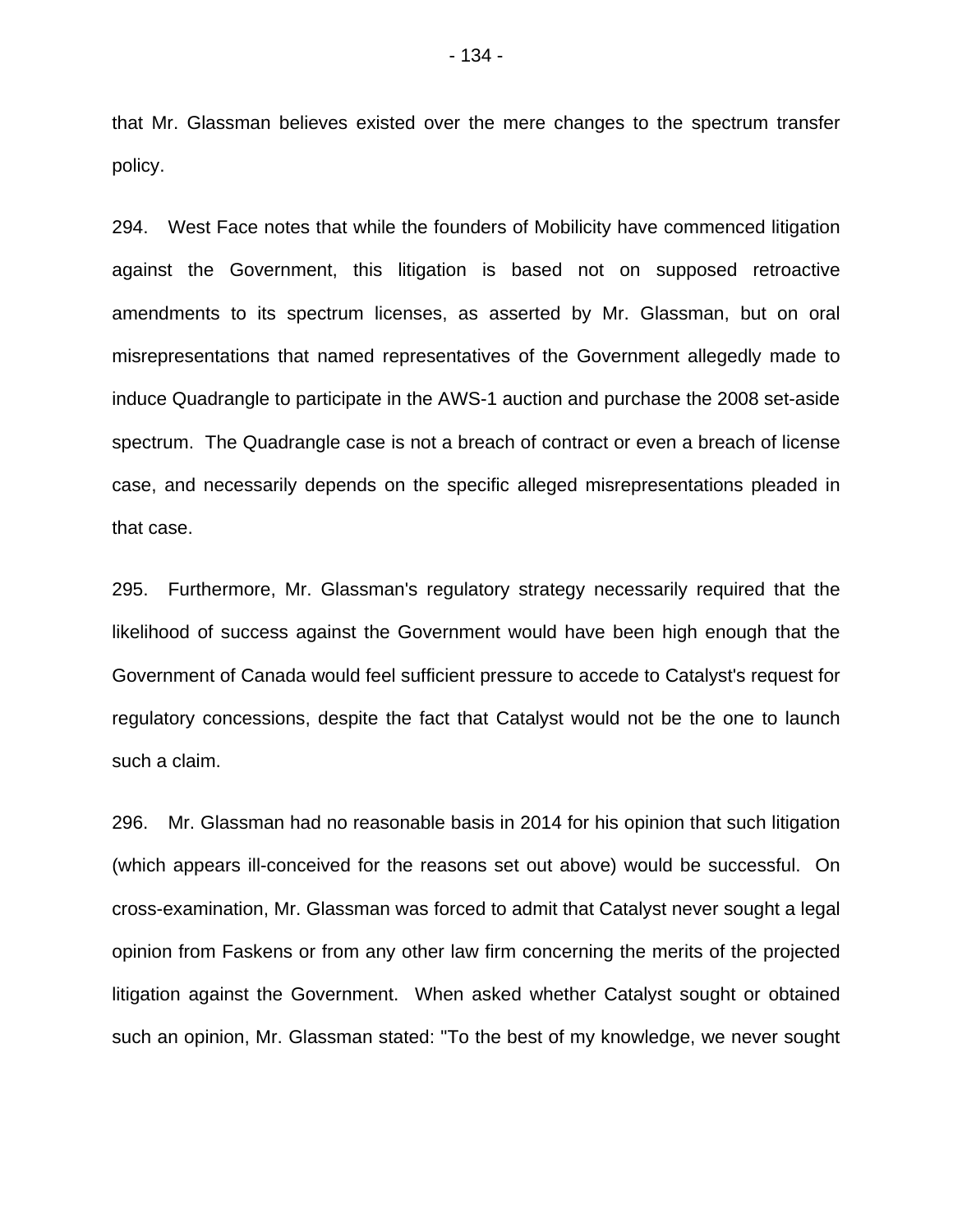a formal opinion, no, **nor did we think we had to**".380 This comment was characteristic of Mr. Glassman's unshakeable confidence in his own expertise in matters notwithstanding all evidence to the contrary.

297. In any event, there is also no evidence supporting Mr. Glassman's opinion that the hypothesized litigation would have caused the Government to feel pressure to reverse its policies and accede to Catalyst's demands for concessions. There is certainly no evidence that the Government of Canada has capitulated in the litigation brought by Quadrangle. On the contrary, the Government appears to be vigorously defending the claim.

298. The only "evidence" of the likelihood of this alleged inevitable litigation was Mr. Glassman's own belief, coupled with hearsay statements that some unidentified internal counsel at Industry Canada "ultimately agreed" with Mr. Glassman's conclusions. When it was put to Mr. Glassman in cross-examination that this evidence was self-serving, unattributed hearsay, Mr. Glassman stated that that suggestion was "unequivocally wrong and factually incorrect" – but he still did not and could not name the person who allegedly made this statement. Catalyst called no Industry Canada witnesses. Mr. Glassman also cannot point to a single contemporaneous document in the record that points to any such statement ever having been made by Industry Canada to Catalyst.<sup>381</sup> While Mr. Glassman referred vaguely to an "email" documenting his beliefs regarding the likelihood of success of this litigation, this email was never put to Mr. Glassman in re-examination and does not exist in the record.

<sup>&</sup>lt;sup>380</sup> Glassman Cross, June 7 at pp.  $443:23 - 444:17$ .<br><sup>381</sup> Glassman Cross, June 7 at pp.  $445:12 - 447:13$ .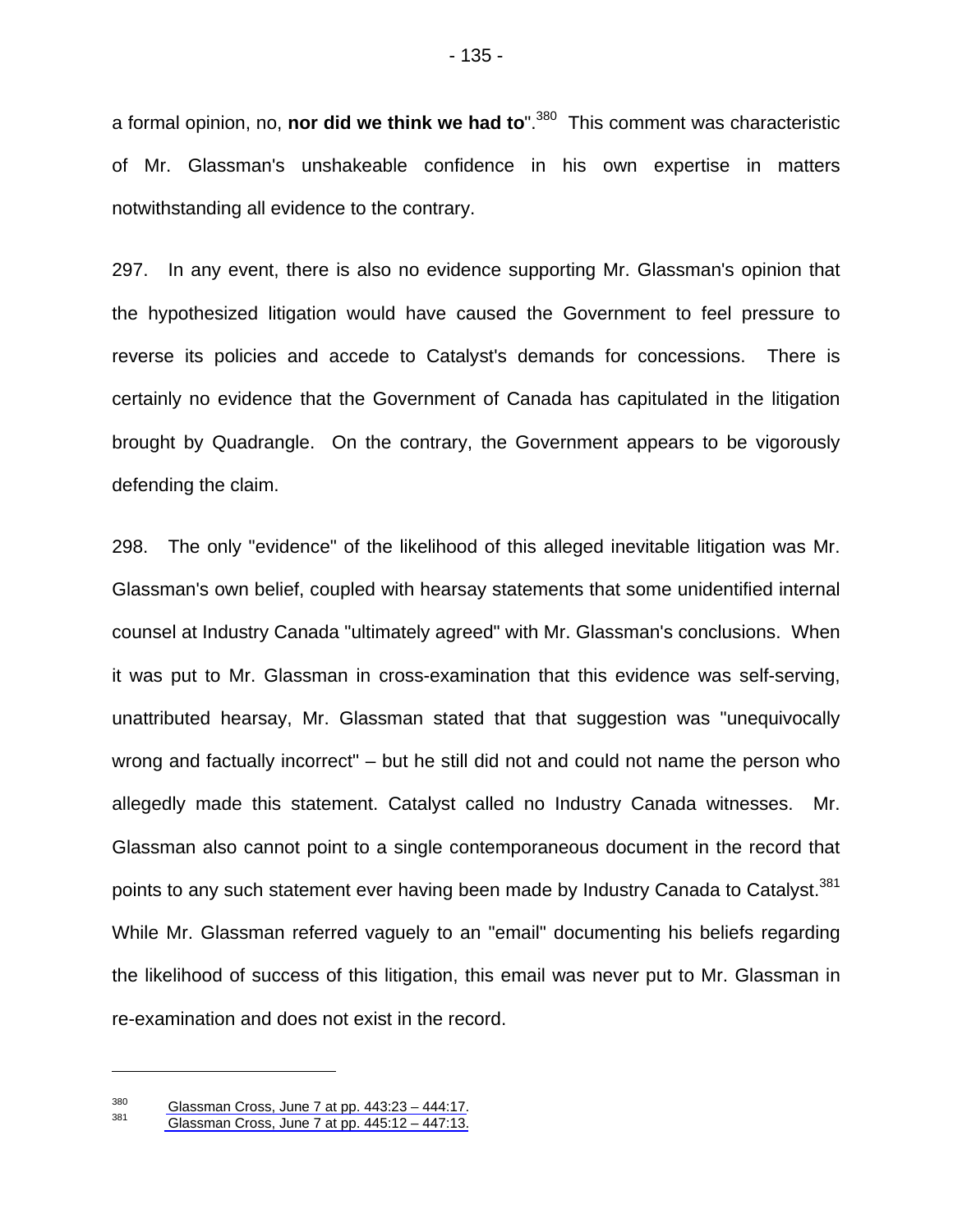299. In short, Mr. Glassman's suggestion that some unnamed lawyer at Industry Canada conceded that the above-described lawsuit would ultimately succeed cannot be believed. However, even if this statement were true, Mr. Glassman essentially admitted that the opinion of one representative of Industry Canada would not amount to much at all:

- Q. Now, can we agree on this much, Mr. Glassman, that even if we were to take you at your word and assume that some unidentified lawyer at Industry Canada made such a statement in a meeting you attended, that others at the Government of Canada and the Department of Justice might well have had a different view about the strengths and weaknesses of this hypothetical claim you refer to at length in your affidavit? Is that fair enough to say?
- A. People could have all kinds of opinions. I had the most experience with the most closely related set of facts.<sup>382</sup>

300. Finally, it bears repeating that there is no contemporaneous evidence that Mr. Moyse understood the rationale behind Catalyst's convoluted strategy to rely on hypothetical litigation to extract regulatory concessions from Industry Canada.

# *v. Catalyst's Second False Premise*

301. The second false premise on which Catalyst's regulatory strategy was based was the assumption that WIND was not viable as an independent fourth wireless carrier without changes to the existing regulatory structure. Mr. Glassman repeated this assumption multiple times throughout his testimony, and this was a linchpin of Catalyst's presentations to the Government of Canada on March 27 and May 12, 2014.<sup>383</sup> If Catalyst **had** believed that WIND was viable as an ongoing business without the

<sup>&</sup>lt;sup>382</sup> Glassman Cross, June 7 at p. 448:5-17.<br><sup>383</sup> [Glassman Affidavit, sworn May 27, 2016, at para. 4;](#page-1-0) [Glassman Chief, June 7 at pp. 332:15-333:14](#page-1-0); [Glassman Cross, June 7 at pp. 412:12-16, 466:6-467:7.](#page-1-0)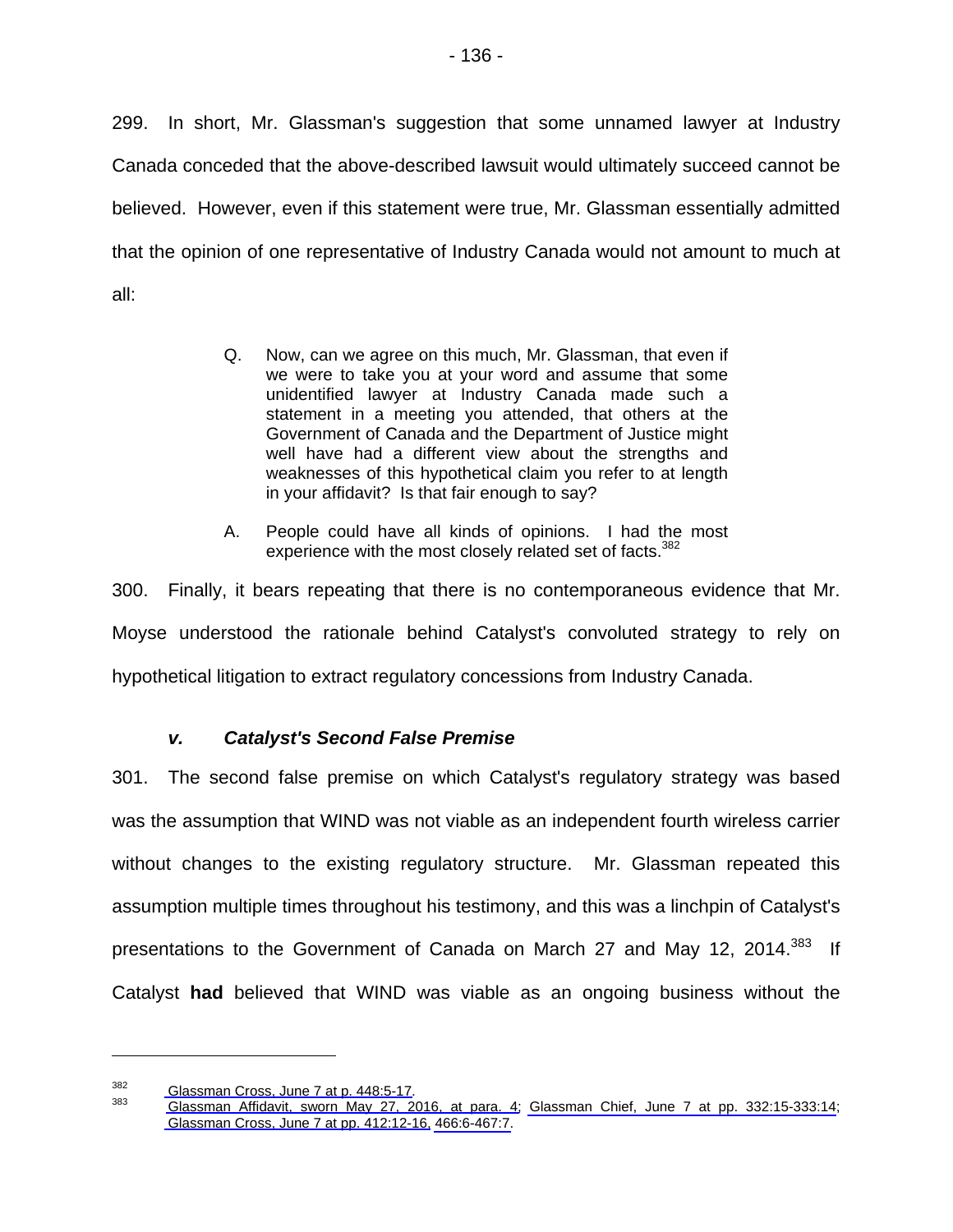concessions they repeatedly asked for, then the concessions would have become less important to the fulfillment of Catalyst's regulatory strategy.

302. However, and as both Messrs. Glassman and Riley admitted in testimony, different companies and organizations as sophisticated as West Face, Tennenbaum, LG Capital, Globalive and the Government of Canada could have had different views than Mr. Glassman did in 2014 concerning the prospects of WIND in 2014.<sup>384</sup>

303. And the Investors did have a different view as to the prospects of WIND. As Mr. Leitner, an undeniably sophisticated investor with a profound depth of experience in the telecommunications industry, testified:

> And for our analysis, it was clear to us that **a fourth carrier would be viable**. In the United States, we had markets that were smaller than Toronto, smaller than Vancouver, that had six carriers operating profitably, two of which were subsequently sold for several billions of dollars, employing the same exact business model as what we saw that we would be able to undertake with Wind.

> And in the Canadian marketplace, which is a very, very unique mobile market with the highest wireless rates in the world, we **saw a very, very good opportunity for Wind to create a substantial amount of value based on its product offering.**

> So our diligence was predicated on the value proposition that they were offering and whether we would have enough wireless spectrum to be **able to conduct our business for the foreseeable future.**<sup>385</sup>

304. Given that the Investors were coming from a completely different starting point

from Catalyst vis-à-vis the viability of WIND as an independent fourth wireless carrier in

Canada, even if West Face somehow had received Catalyst's "confidential information",

<sup>&</sup>lt;sup>384</sup> [Riley Cross, June 8 at pp. 609:6-610:21; Glassman Cross, June 7 at pp. 421:3-422:23.](#page-1-0)<br><sup>385</sup> [Leitner Chief, June 9 at pp. 864:21-865:14](#page-1-0) (emphasis added).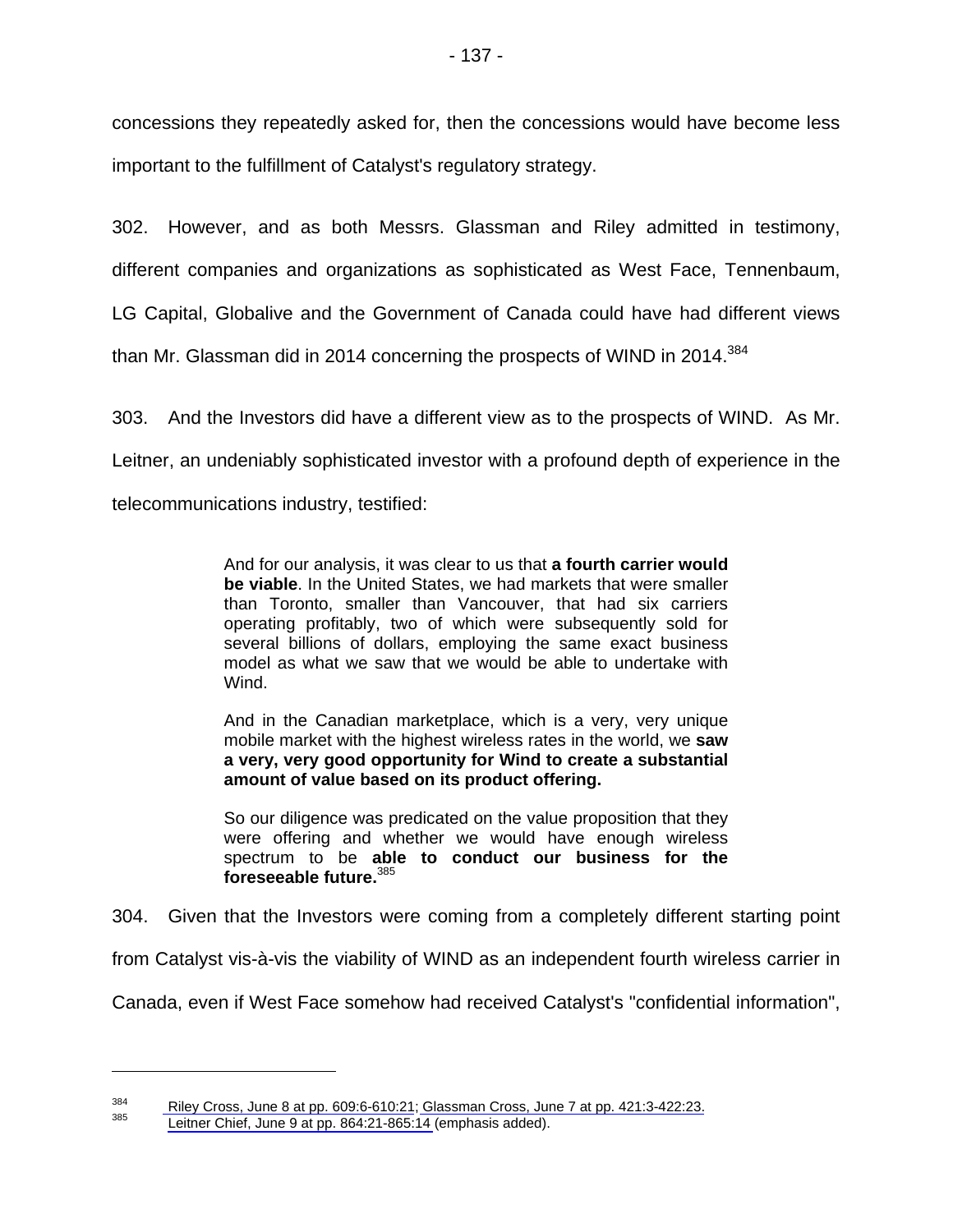given the insight and experience offered by West Face's partners, such as Mr. Leitner, West Face would have continued to pursue its own strategy.

# *vi. The March 27, 2014 Canada Wireless Presentation*

305. On March 27, 2014, Mr. Glassman and Mr. Riley met with representatives of the Government of Canada, including representatives of Industry Canada, the Privy Council Office, and the Prime Minister's Office. Mr. De Alba did not attend these meetings.<sup>386</sup>

306. Mr. Glassman testified that the March 27 presentation was the very first presentation Catalyst had ever made to any government official.<sup>387</sup> The purpose of this meeting was to convince the Government to grant Catalyst regulatory concessions that Catalyst believed were vital to the viability of the WIND business and to Catalyst's investment in it.

307. Catalyst presented the Government with three options. Option 1 provided for a combination of WIND and Mobilicity to create a fourth national carrier focused on the retail market. After representing to the Government of Canada that its negotiations with VimpelCom were "well advanced" – despite the fact that Catalyst had not commenced due diligence or received a draft share purchase agreement (as described below) – Catalyst set out several "requirements" for Option 1 to be viable. These "regulation concessions" included:

(a) guaranteed regulated wholesale cost and roaming contracts;

 $\frac{386}{387}$  [De Alba Chief, June 6 at pp. 154:24-155:2.](#page-1-0)<br> $\frac{387}{387}$  [Glassman Cross, June 8 at p. 556:13-20.](#page-1-0)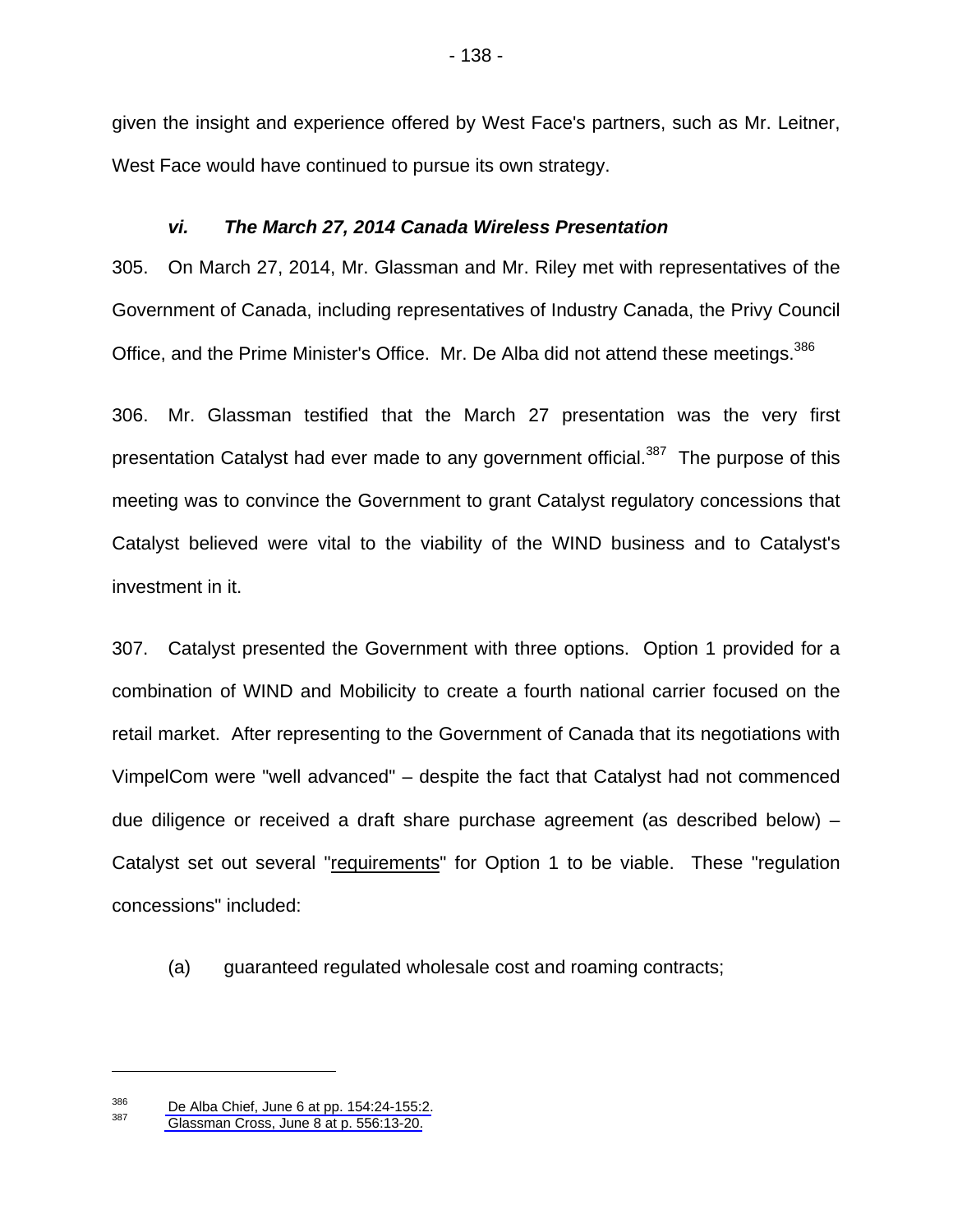- (b) the potential to transfer spectrum from and to incumbents ("subordinate licencing") to fill spectrum requirements to operate competitive LTE network;
- (c) the ability to operate as a retail-only business using incumbents' networks outside license areas to accelerate subscriber growth and move to breakeven quicker; and
- (d) the ability to exit the investment with no restrictions after five years. $388$

308. Option 2 identified in Catalyst's presentation provided for a combination of WIND and Mobilicity to create a fourth national carrier on the "Wholesale Market". Catalyst outlined two "requirements" (*i.e.*, concessions) that would have to be met before Option 2 was viable:

- (a) the potential to transfer spectrum from and to incumbents ("subordinate licensing") to fill spectrum requirements for nationwide communications; **and**
- (b) the ability to exit the investment with no restrictions (*i.e.*, including by sale to an incumbent after give years).<sup>389</sup>

309. The third "Option" was no "Option" at all, but rather a consequence that Catalyst alleged the Government would suffer if the Government did not establish a "viable regulatory and economic framework" for an "alternative transaction" (as described in

1

<sup>&</sup>lt;sup>388</sup> CCG0011565, "Canada Wireless Presentation" at p. 7.<br><sup>389</sup> [CCG0011565, "Canada Wireless Presentation" at p. 8.](#page-1-0) See also [Glassman Cross, June 7 at pp. 415:5-](#page-1-0) [416:22.](#page-1-0)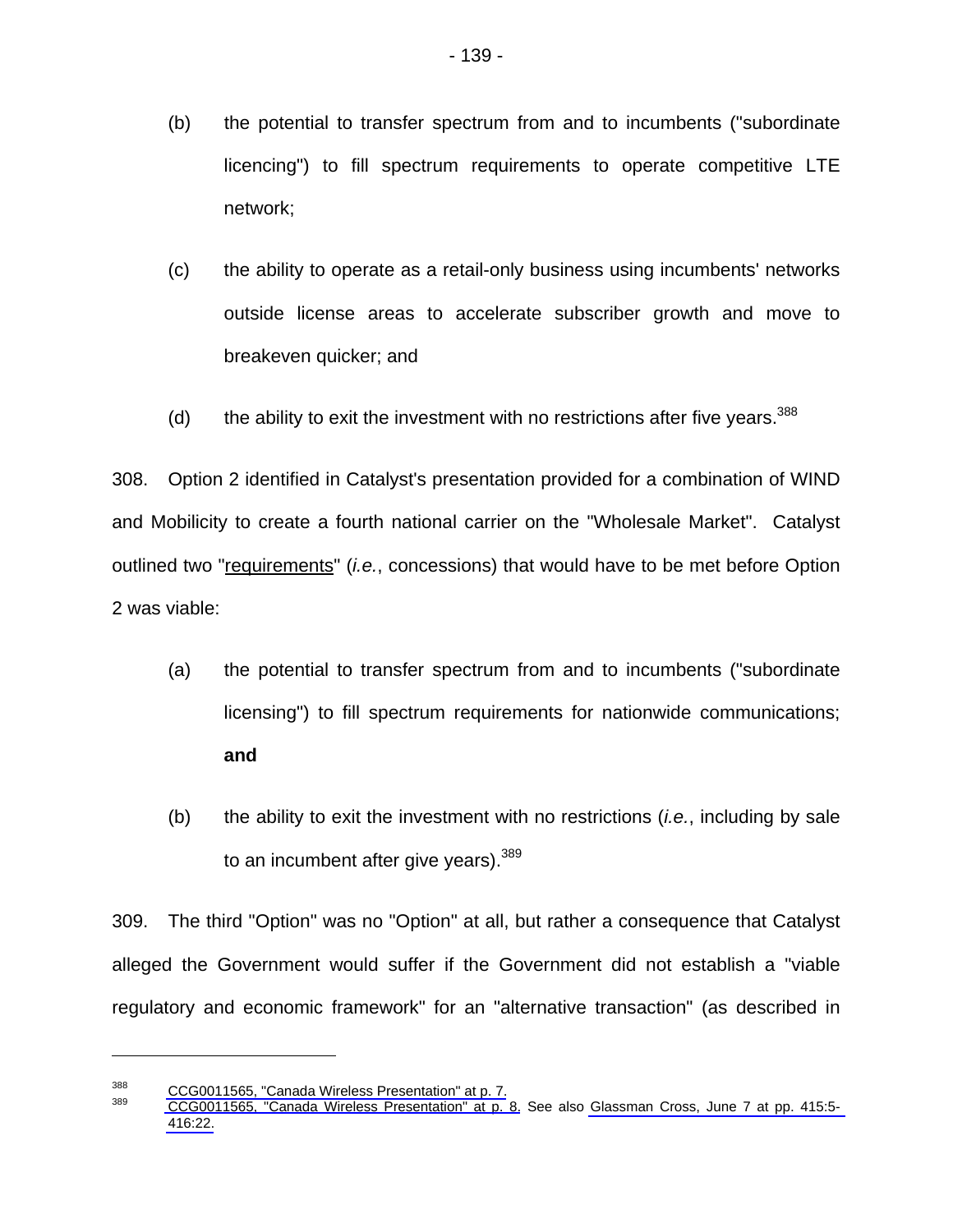either Option 1 or Option 2). Catalyst told the Government that if the Government did not establish such a framework, they would likely end up in public, embarrassing litigation in CCAA proceedings involving Mobilicity (rather than WIND) that would be on the "front page" and characterized as a policy failure. $390$ 

310. As described above, this third Option essentially amounted to a pressure tactic to try and intimidate the Government of Canada into granting the concessions that were so important to Catalyst.

#### **C. Catalyst's Negotiations with VimpelCom**

# *i. The Nascent Status of Catalyst's Negotiations with VimpelCom at the Time of Catalyst's March 27, 2014 Meeting with the Government of Canada*

311. Catalyst's statement that it was in "advanced negotiations" with VimpelCom, as at March 27, 2014, was a misrepresentation to the Government of Canada and is representative of Catalyst's willingness to engage in "positioning" when favourable to its interests.<sup>391</sup> In his Affidavit, Mr. De Alba attempted to backfill the nature, extent, and importance of Catalyst's pre-March 27 communications with VimpelCom in an effort to bring them within the ordinary meaning of the words "advanced negotiations". However, the evidence of these alleged "advanced negotiations" that Mr. De Alba managed to stretch into almost twenty paragraphs of his Affidavit amounts to nothing more than a handful of phone calls of indeterminate length, one in-person meeting, and three emails.<sup>392</sup> Ironically, one of these three emails was from VimpelCom's Director of Business Control and Mergers & Acquisitions advising Catalyst that VimpelCom could

 $\frac{390}{391}$  [CCG0011565,](#page-0-0) ["Canada Wireless Presentation](#page-1-0)" at [p. 9.](#page-1-0)<br> $\frac{391}{392}$  Glassman Cross, June 7 at pp. 393:25-394:11.<br> $\frac{392}{392}$  [See De Alba Affidavit sworn May 27, 2016, at paras. 25-27](#page-1-0), [30-31](#page-2-0), [33](#page-3-0), [35-36](#page-4-0), [38-39](#page-4-0)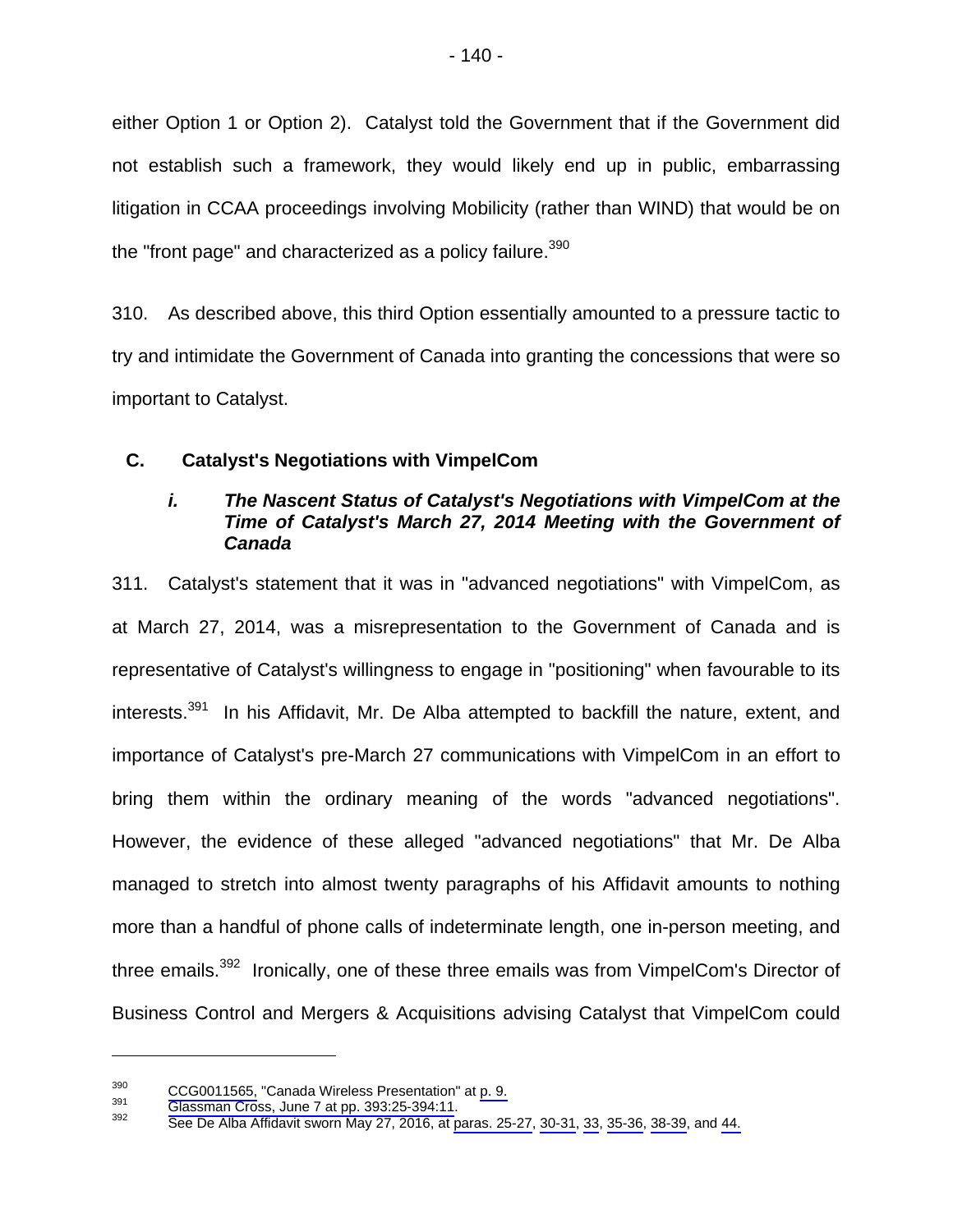**not** discuss a possible transaction with Catalyst during the 700 MHz spectrum auction that was ongoing in the Winter of 2014.<sup>393</sup>

312. At trial, Mr. De Alba maintained that Catalyst's negotiations with VimpelCom were "advanced" as at March 27, 2014 because there had been "multiple discussions" in 2013. However, he also agreed that Catalyst had "instructed [its] counsel to produce all records of those negotiations",<sup>394</sup> and no records of any negotiations with VimpelCom in 2013 were produced by Catalyst in this case.

313. The true, nascent, status of Catalyst's negotiations with VimpelCom at the time of Catalyst's March 27 meeting with the Canadian Government is best demonstrated by the following objective facts, which had to be wrestled from both Messrs. Glassman and De Alba in cross-examination despite the undisputed nature of these facts, given the clear content of Catalyst's contemporaneous documents: 395

- (a) Catalyst had only just delivered an executed confidentiality agreement to VimpelCom five days before the March 27 meeting, on March 22, 2014. In other words, Catalyst had yet to receive any confidential information from VimpelCom, and vice-versa;
- (b) Catalyst had not yet retained Morgan Stanley as its financial advisors, which did not occur until May 6, 2014;
- (c) Catalyst had not yet gained access to the WIND data room. That did not occur until on or around May 9, 2014. Mr. De Alba was forced to agree

<sup>&</sup>lt;sup>393</sup> De Alba Affidavit sworn May 27, 2016, at para. 27.<br><sup>394</sup> De Alba Cross, June 6 at p. 245.<br><sup>395</sup> [De Alba Cross, June 6 at pp. 244:7-245:10](#page-1-0) and [249:5-15.](#page-6-0) Glassman Cross, June 7, at pp. 364:13-374:23.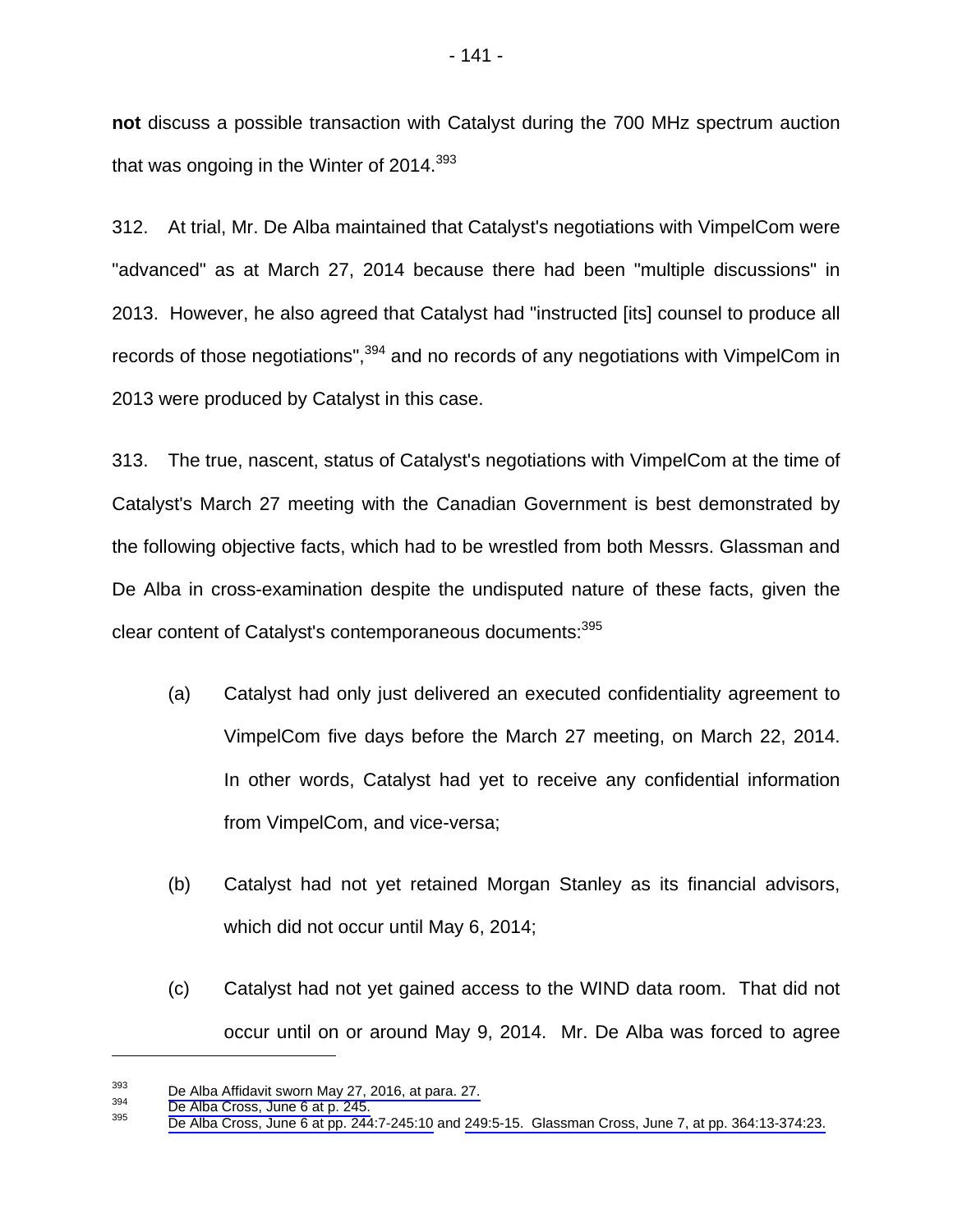- 142 -

that the necessary consequence of this fact was that Catalyst had not yet begun the due diligence process;

- (d) Catalyst had not yet received a management presentation from WIND. This did not occur until Catalyst's "due diligence kickoff meeting" on May 9, 2014;
- (e) Catalyst had not yet retained its technical expert. This did not occur until mid-May, 2014;
- (f) Catalyst had not yet received or exchanged with VimpelCom a first draft of the share purchase agreement. Catalyst was not provided with VimpelCom's initial draft until May 12, 2014;
- (g) VimpelCom had not yet communicated its \$300 million asking price to Catalyst, which only happened on May 6, 2014; and
- (h) finally, Catalyst was still four months away from convincing VimpelCom to enter into exclusive negotiations with Catalyst. By any realistic meaning of the words "advanced negotiations", it was on that date, July 23, 2014, that Catalyst's negotiations with VimpelCom could be legitimately described as "advanced" (and, of course, Catalyst could not have known on March 27 that its negotiations with VimpelCom would ever reach that stage).

# *ii. The Unsolved Mystery Regarding the Destruction of the March 27 and May 12 Presentations by Catalyst*

314. To this day, none of Mr. Moyse, West Face, or this Court has been provided with a coherent or logical explanation surrounding the destruction of the March 27 and May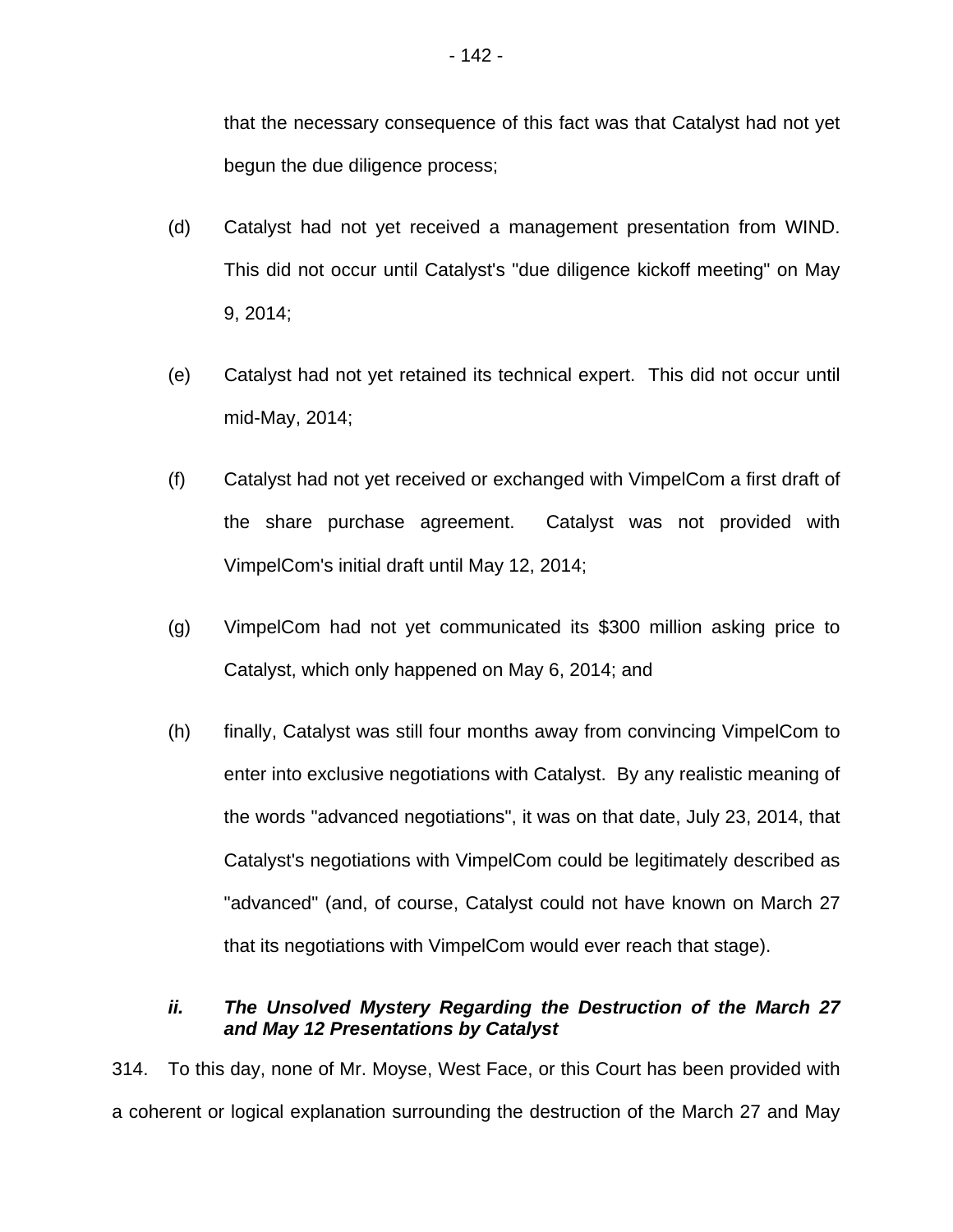12 presentations and (almost) all of the drafts, notes, emails, and other contemporaneous documents that were allegedly destroyed along with them. This is concerning because Catalyst relies on Mr. Moyse's involvement in "leading" the creation of these presentations as the foundation for his supposedly sophisticated and "intimate" knowledge of Catalyst's confidential regulatory strategy.

315. Mr. Glassman's evidence was that the Government asked that all of Catalyst's drafts of the presentations be destroyed, but that the Government had no problem with Catalyst keeping the final copy of the presentation.<sup>396</sup> Specifically, Mr. Glassman testified that Industry Canada representatives asked him to "please make sure that you live with what you only showed us since we haven't seen anything else, we would prefer that only this exists". $397$  Mr. Glassman could not identify who allegedly made this request, nor are there any contemporaneous documents verifying that such a request was made. $398$ 

316. Why the Federal Government of Canada would care about Catalyst's internal drafts of a presentation, which by definition the Government had never seen, was never adequately explained.

317. In any event, during his examination in chief, Mr. Glassman explained that "in his experience," such requests (*i.e.* requests by government officials that private parties destroy their internal work product) are made often and frequently.<sup>399</sup> Of course, Mr. Glassman also conceded in cross-examination that this was the first presentation he

<sup>396</sup> [Glassman Cross, June 7 at pp. 322:18-324:13;](#page-1-0) [384:6-385:24](#page-4-0).<br>
397 Glassman Cross, June 7 at p. 385:4-13.<br>
398 Glassman Cross, June 7 at pp. 384:6-385:24.<br>
399 Glassman Chief, June 7 at p. 323:2-11.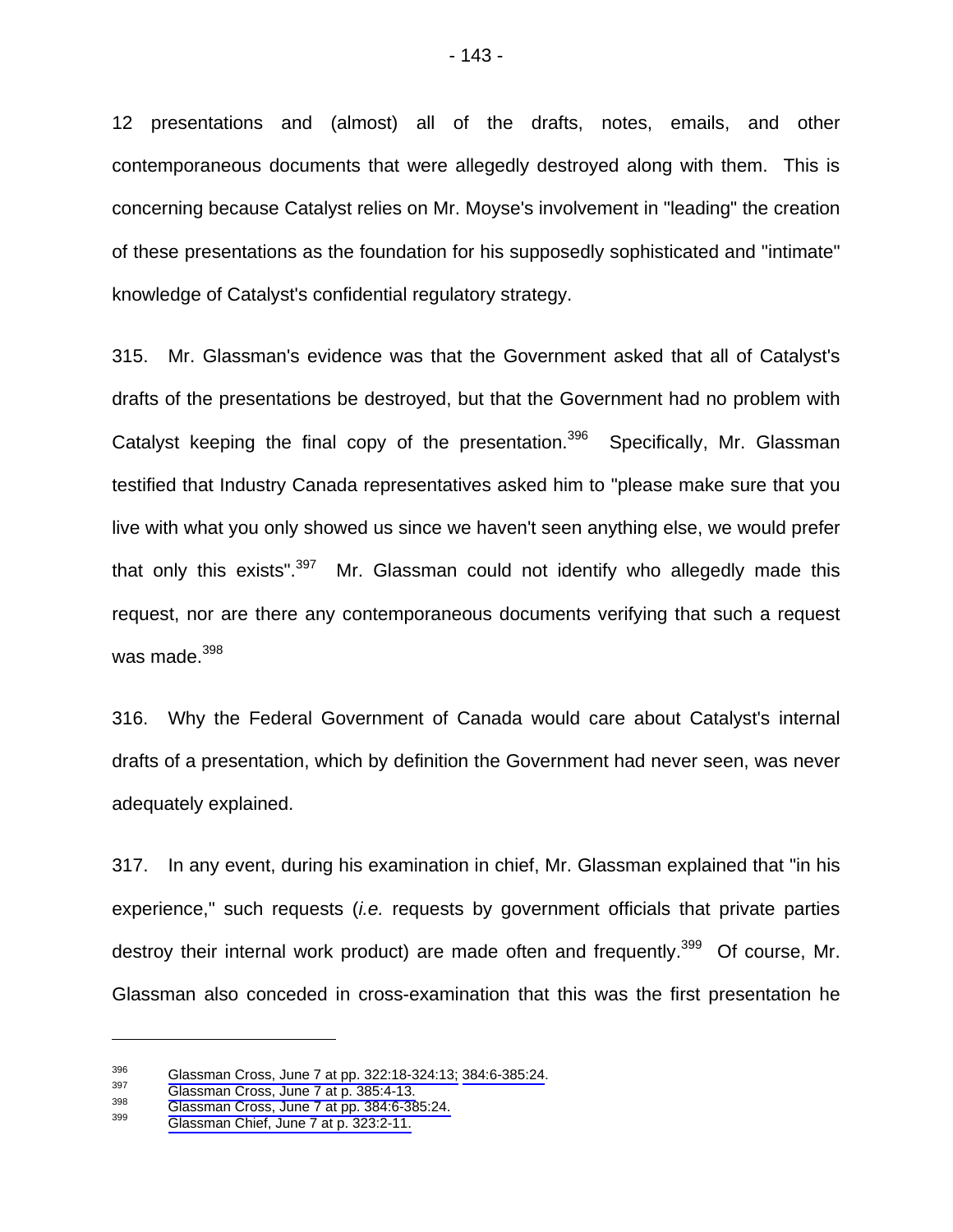had ever made to Government. Specifically, Mr. Glassman refused to agree with Mr. De Alba's evidence (discussed below) that Catalyst had a policy or practice of destroying presentations to the Government because the March 27 PowerPoint was the first presentation that Catalyst had "ever actually made formally to any government official".

318. According to Mr. Glassman, a copy of the final version of the presentation was kept in Catalyst's "master file".<sup>400</sup> Mr. Glassman denied that it was Catalyst's intention to destroy every copy of the presentation, stating, "I think the intention was to destroy any copies in the hands of junior people".<sup>401</sup>

319. Mr. Glassman's evidence about the destruction of the March 27 PowerPoint is in direct contrast to the evidence given by Mr. Riley. At his cross-examination on May 13, 2015, Mr. Riley testified that the PowerPoint presentation had been destroyed shortly after it was given, and that no records had been maintained. Catalyst relied on this evidence to justify its failure to produce the presentation in its unsuccessful motion for serious injunctive relief against West Face and a contempt finding (and jail term) against Mr. Moyse. Mr. Riley's evidence at trial was that it was he, Mr. Glassman or Mr. De Alba (and not Industry Canada officials) who had asked everyone at Catalyst who had copies of the March 27 PowerPoint to destroy and delete them, because he believed that given the sensitivity of the information enclosed, it was best to not maintain copies.402

<sup>400</sup> Glassman Cross, June 8 at pp. 555:22-556:1.<br>
401 [Glassman Cross June 7 at pp. 448:18-451:10.](#page-1-0)<br>
402 Riley Chief, June 8 at pp. 574:12-575: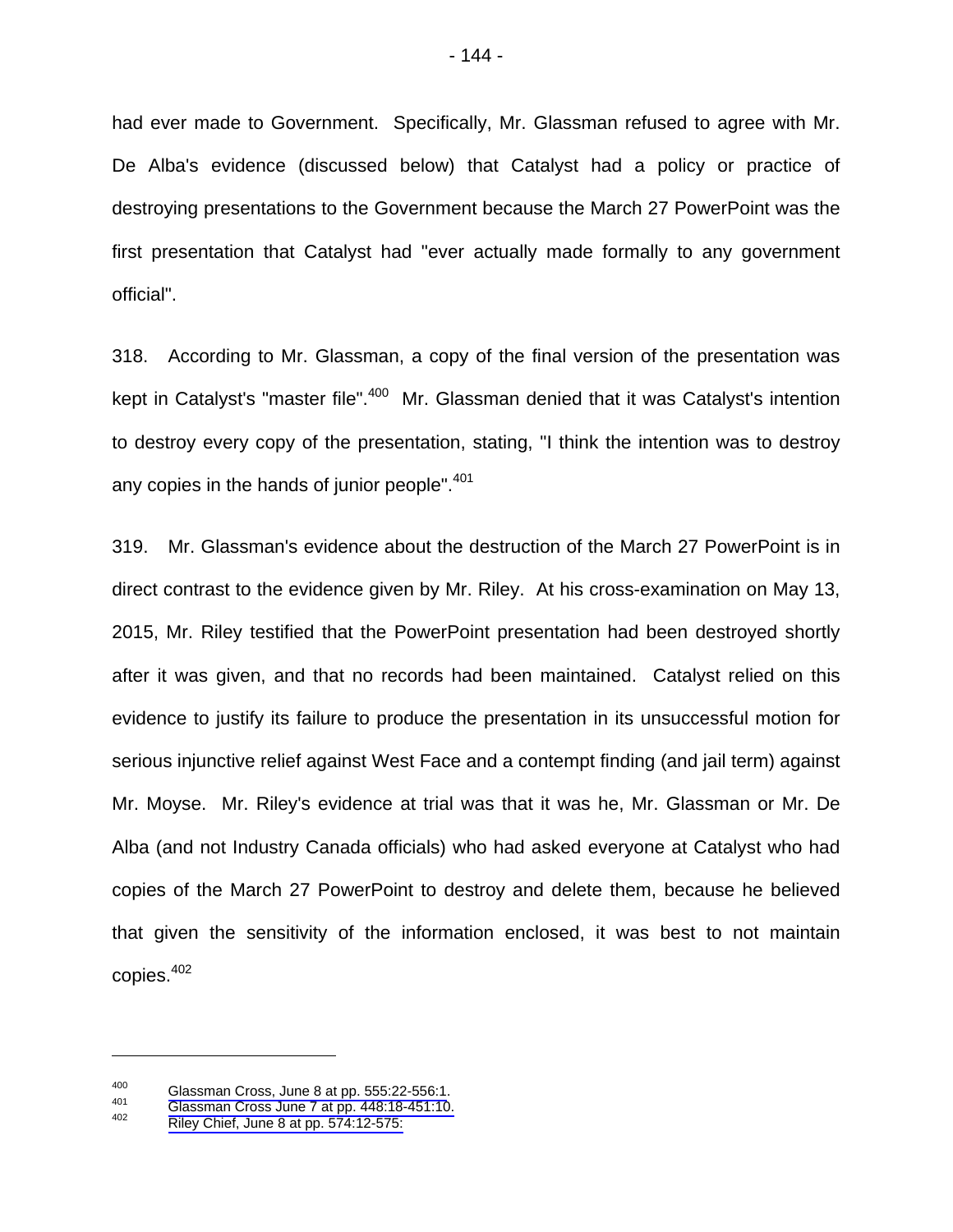320. Mr. De Alba's evidence on examination for discovery held May 11, 2016 (three weeks before trial) was that as the information was "critical", "it was advised" that the presentations were destroyed so that the information would not be "floating around". In his Affidavit, Mr. De Alba's evidence was that Catalyst went to "extreme measures to ensure that the contents of the presentation would not be leaded [*sic – presumably should be "leaked"*]", and that it was **Mr. Riley** who had instructed all of the Catalyst team members to destroy all copies of the presentation, including notes and drafts.

321. During Mr. De Alba's examination for discovery, Catalyst's counsel advised that his understanding was that after the presentation was delivered to Industry Canada, Catalyst requested copies of the PowerPoint back from the Government officials who had attended the meeting, and took them back and destroyed them. According to counsel, an order went out from either Mr. Glassman, Mr. De Alba, or Mr. Riley to destroy the presentation and all copies from their records as well. Neither Mr. De Alba nor Catalyst corrected this evidence in advance of trial.

322. The Catalyst witnesses gave dramatically different evidence regarding the destruction of this important evidence. Their inability to tell a consistent story with respect to this critical event seriously undermines the credibility of their evidence.

#### *iii. Catalyst Begins Negotiations with VimpelCom*

323. Despite Catalyst's assertion that negotiations were "advanced" by March 27, Catalyst's negotiations with VimpelCom did not truly begin until May 6. On that day, VimpelCom and Catalyst agreed to the most basic concepts of the transaction (including the \$300 million price), and scheduled a "due diligence kickoff meeting" for Friday May 9 or Monday May 12, around the same time that Catalyst engaged Morgan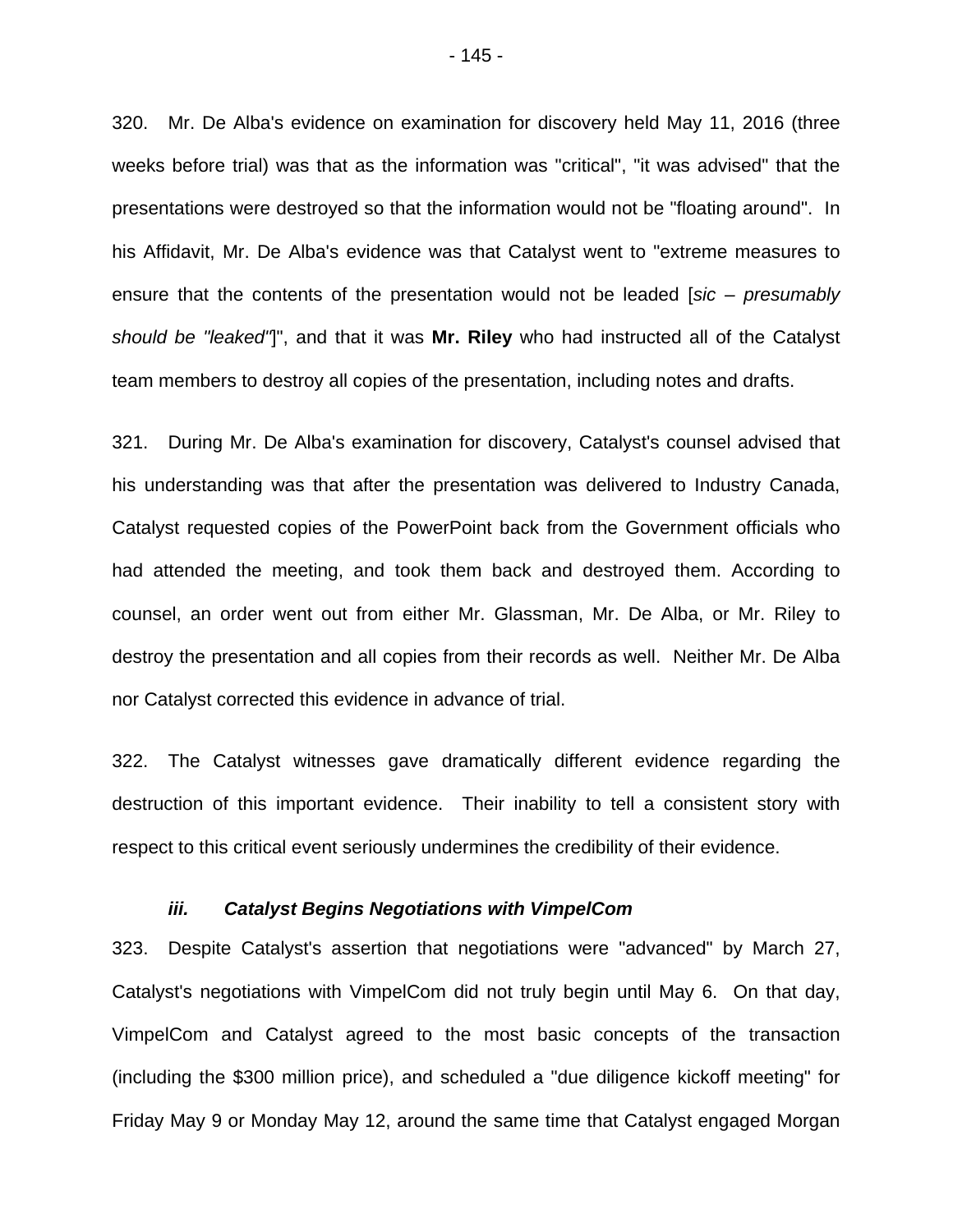Stanley as financial advisors. Mr. De Alba was forced to agree that due diligence had not begun by May 6, 2014. $403$ 

# *iv. Catalyst's Negotiations with VimpelCom on Issues Surrounding "Regulatory Risk" (Extensive Negotiations re: 6.3(d))*

324. VimpelCom sent Catalyst a first draft of a share purchase agreement on May 12, 2014. From the very outset of the negotiations between Catalyst and VimpelCom, they were at odds with respect to regulatory risk.

325. Given its history of regulatory setbacks, VimpelCom wanted to minimize the risk of regulatory approval not being obtained.<sup>404</sup> Conversely, Catalyst wanted to preserve its ability to seek the regulatory concessions that it believed were necessary in order for WIND to succeed. Mr. De Alba conceded that Catalyst's seeking of the regulatory concessions set out in the March 27, 2014 presentation could potentially prevent or delay the obtaining of regulatory approval to the transaction.<sup>405</sup>

326. The challenge for Catalyst was that seeking regulatory concessions that could delay or prevent obtaining regulatory approval was contrary to section 6.3(d) in VimpelCom's first May 9, 2014 draft of the share purchase agreement. Mr. De Alba agreed that VimpelCom's inclusion of this provision, which Mr. Locke described as a "hell or high water" clause, in this first draft was consistent with VimpelCom's known desire to minimize the risk of any purchaser, including Catalyst, not obtaining such regulatory approval.<sup>406</sup>

<sup>403</sup> [De Alba, June 6 at pp. 246-247; Glassman, June 7 at pp. 369-370.](#page-1-0)<br>
404 [See, for example, Griffin Chief, June 8 at p. 716:4-13.](#page-1-0)<br>
406 [De Alba Cross, June 6 at p. 254.](#page-1-0)<br> [De Alba, Cross, June 6 at p. 254](#page-1-0).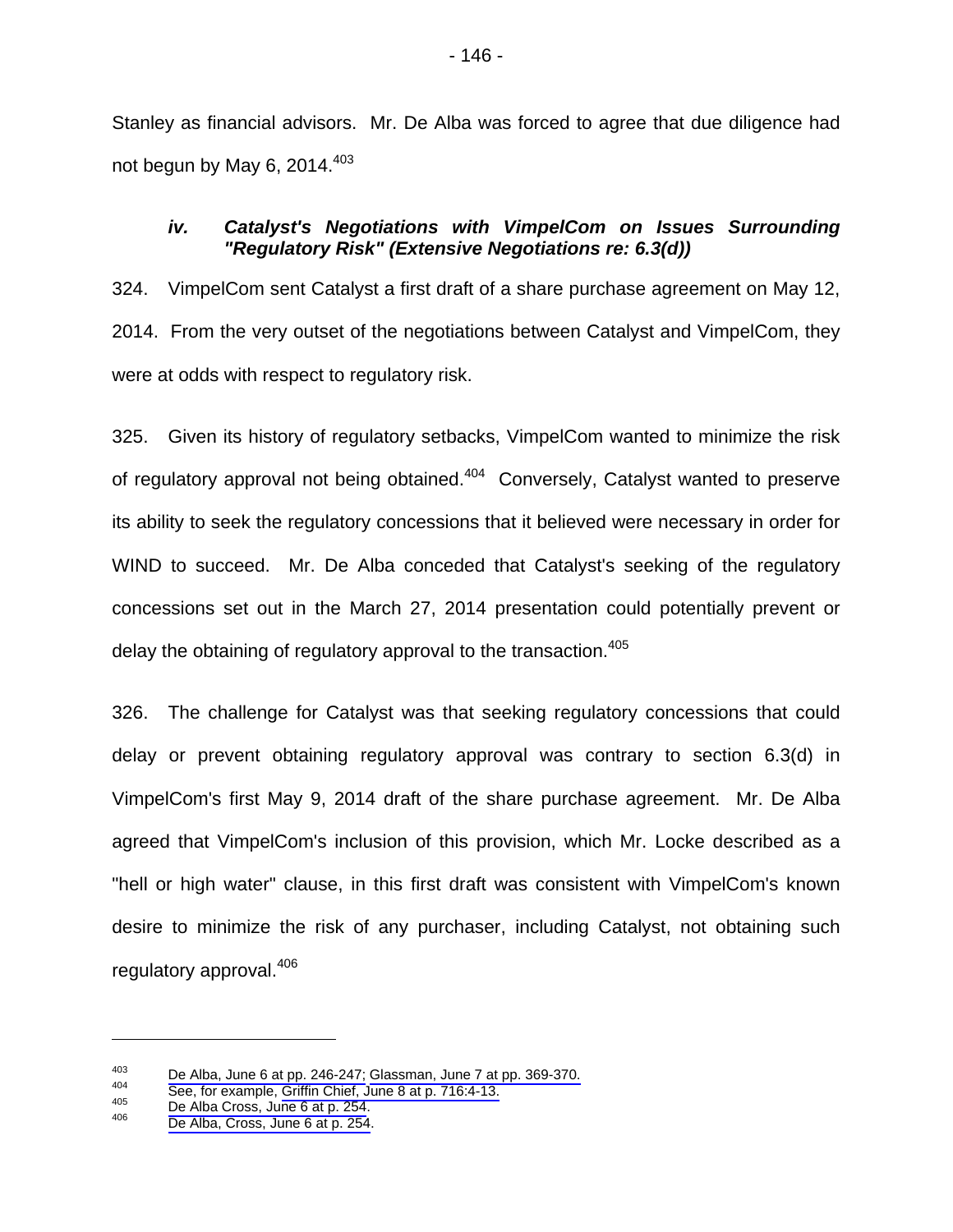327. In its subsequent negotiations with VimpelCom over the terms of the share purchase agreement, Catalyst repeatedly attempted to reserve the right to seek government concessions during the interim period between signing the agreement and closing the deal, by deleting or amending portions of section 6.3(d) that would have limited Catalyst's ability to seek such concessions.<sup>407</sup>

328. This clause was a point of extensive negotiation between Catalyst and VimpelCom. Mr. De Alba, as the lead negotiator, recalled going back and forth on this clause.408 He testified that VimpelCom repeatedly and consistently tried to restrict or limit Catalyst's ability to seek regulatory concessions in the interim period and that Catalyst, on the other hand, repeatedly tried to ease these restrictions. As it turned out, VimpelCom ultimately "won" on this point of negotiation.<sup>409</sup>

329. It is important to note that the negotiations concerned Catalyst's right or ability to seek concessions – no draft of the share purchase agreement exchanged between Catalyst and VimpelCom contained a condition that Catalyst must have obtained the regulatory concessions before the transaction could close.<sup>410</sup>

330. In the last draft of the share purchase agreement that was sent to Mr. Moyse on May 24, 2014 (the day he tendered his resignation to Catalyst near the end of his vacation in Asia), Catalyst had deleted section 6.3(d).<sup>411</sup>

1

<sup>&</sup>lt;sup>407</sup> De Alba, Cross, June 6 at p. 258.<br><sup>408</sup> De Alba Cross, June 7 at p. 281:1-10.<br><sup>409</sup> [De Alba Cross, June 7 at pp. 279:13-280:21;](#page-1-0) [De Alba Cross, June 7 at pp. 281:11-283:21;](#page-1-0) De Alba Cross, [June 7 at pp. 283:21-285:19;](#page-1-0) [CCG0009636;](#page-0-0) [CCG0009636;](#page-0-0) [CCG0009738;](#page-0-0) [CCG0024199; CCG0009833](#page-0-0); [CCG0009859](#page-0-0)[;](#page-1-0) [CCG0012087](#page-0-0); [CCG0026606; CCG0026610](#page-0-0).<br>
<sup>410</sup> [De Alba Cross, June 6 at pp. 260:1-262:19.](#page-1-0)<br>
DeAlba Cross, June 6 at pp. 257:10-25. [CCG0011364.](#page-0-0)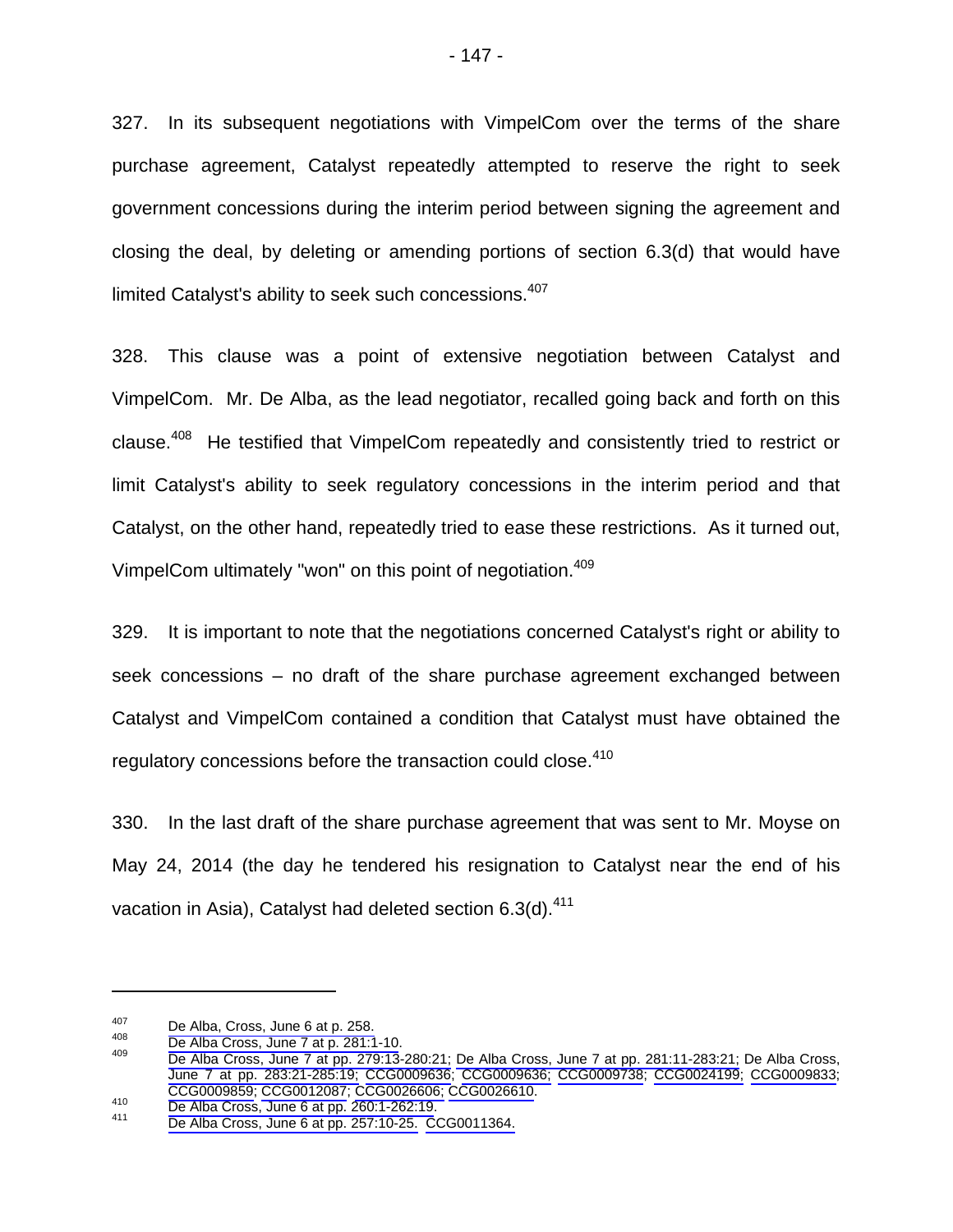#### *v. Catalyst is Informed that the Share Purchase Agreement under Negotiation is Subject to Approval by VimpelCom's Board*

331. By mid-July at the latest, Catalyst was informed that the terms of the share purchase agreement then being negotiated between Catalyst and VimpelCom were ultimately going to be subject to approval by VimpelCom's board of directors.<sup>412</sup>

332. Specifically, in an email dated July 13, Faaiz Hasan of VimpelCom attached the latest version of the draft Catalyst/VimpelCom share purchase agreement, blacklined against the previous version provided by Catalyst, and then flagged some of the key provisions in that draft, including the provisions that: (i) it would be VimpelCom, and not Catalyst, who would provide funding to WIND between signing the agreement and closing the transaction; and (ii) as a result, VimpelCom felt that it was "taking the risk on all the interim funding so [VimpelCom did] not want the approval process to extend longer than necessary". Mr. Hasan concluded his email with the following explicit statement: "Please note that the above terms / SPA is subject to VimpelCom board approval". $413$ 

333. As discussed further below, despite never having previously dealt with VimpelCom or its board, Catalyst apparently did not read much into Mr. Hasan's email. Instead, Catalyst made the erroneous assumption that VimpelCom's board approval process would be a rubber stamp.<sup>414</sup> As set out further below, this presumption was baseless to begin with, and ultimately turned out to be incorrect.

<sup>412</sup> [See, for exam](#page-0-0)ple, [CCG0024196](#page-0-0).<br>  $413$  CCG0024196.<br>
414 Glassman Cross, June 7 at pp[.](#page-1-0) 504:14-511:2.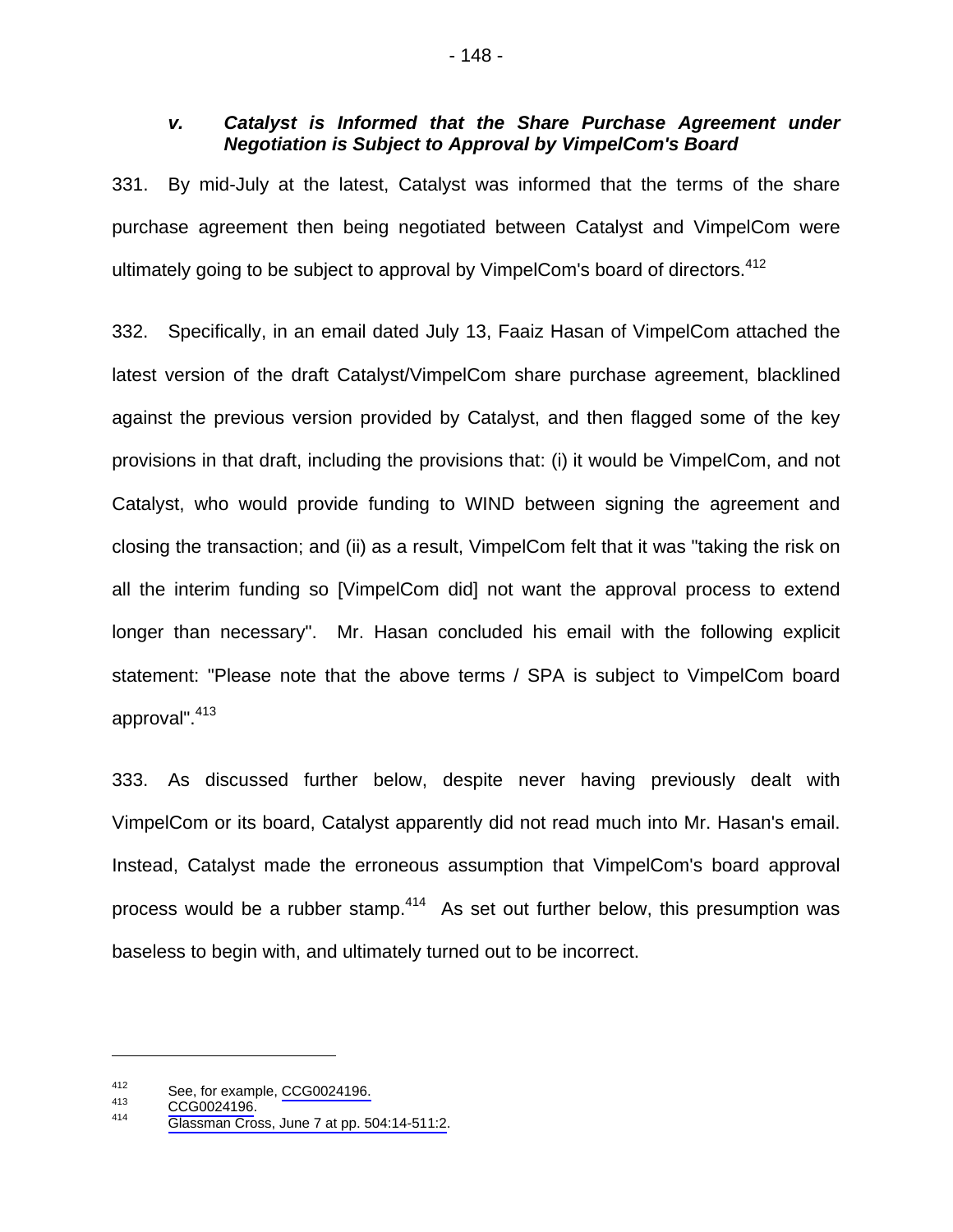## *vi. July 23, 2014: Catalyst Enters Exclusive Negotiations with VimpelCom, and the Exclusivity is Repeatedly Extended to August 18, 2014*

334. On July 23, 2014, Catalyst entered into exclusive negotiations with VimpelCom.415 This exclusivity agreement precluded VimpelCom from negotiating with other parties for the duration of the specified period. $416$  This exclusivity period was subsequently extended several times, and ultimately ran until August 18, 2014.<sup>417</sup>

# *vii. Catalyst and VimpelCom Reach a "Substantially Settled" Agreement on the Terms of the Share Purchase Agreement which Expressly Precluded Catalyst from Seeking the Regulatory Concessions*

335. On Friday, August 1, 2013, Mr. Saratovsky of VimpelCom sent Mr. De Alba an email attaching a draft of the share purchase agreement that VimpelCom considered to be substantially settled.<sup>418</sup> Mr. Saratovsky advised that his email constituted written confirmation by VimpelCom that the share purchase agreement was substantially settled from its perspective, and that therefore, pursuant to the terms of the Catalyst/VimpelCom Exclusivity Agreement, the exclusivity period would be extended automatically for five business days once Catalyst confirmed the same.<sup>419</sup> On Sunday, August 3, Mr. De Alba responded to Mr. Saratovsky's email and agreed that the August 1 draft was substantially settled.<sup>420</sup>

336. Notably, section 6.3(d) of this "substantially settled" version of the Catalyst/VimpelCom share purchase agreement expressly precluded Catalyst from

<sup>415&</sup>lt;br> [Leitner Affidavit sworn on June 6, 2016, at para. 22.](#page-1-0) See also [CCG0024320.](#page-0-0)<br>
417<br>
LeitnerAffidavit sworn on June 6, 2016, at para. 29. See also [CCG0024634.](#page-0-0)<br>
418<br> [CCG0026616](#page-0-0) [and attachment](#page-1-0) CCG0026625.<br> [CCG0026616](#page-0-0); De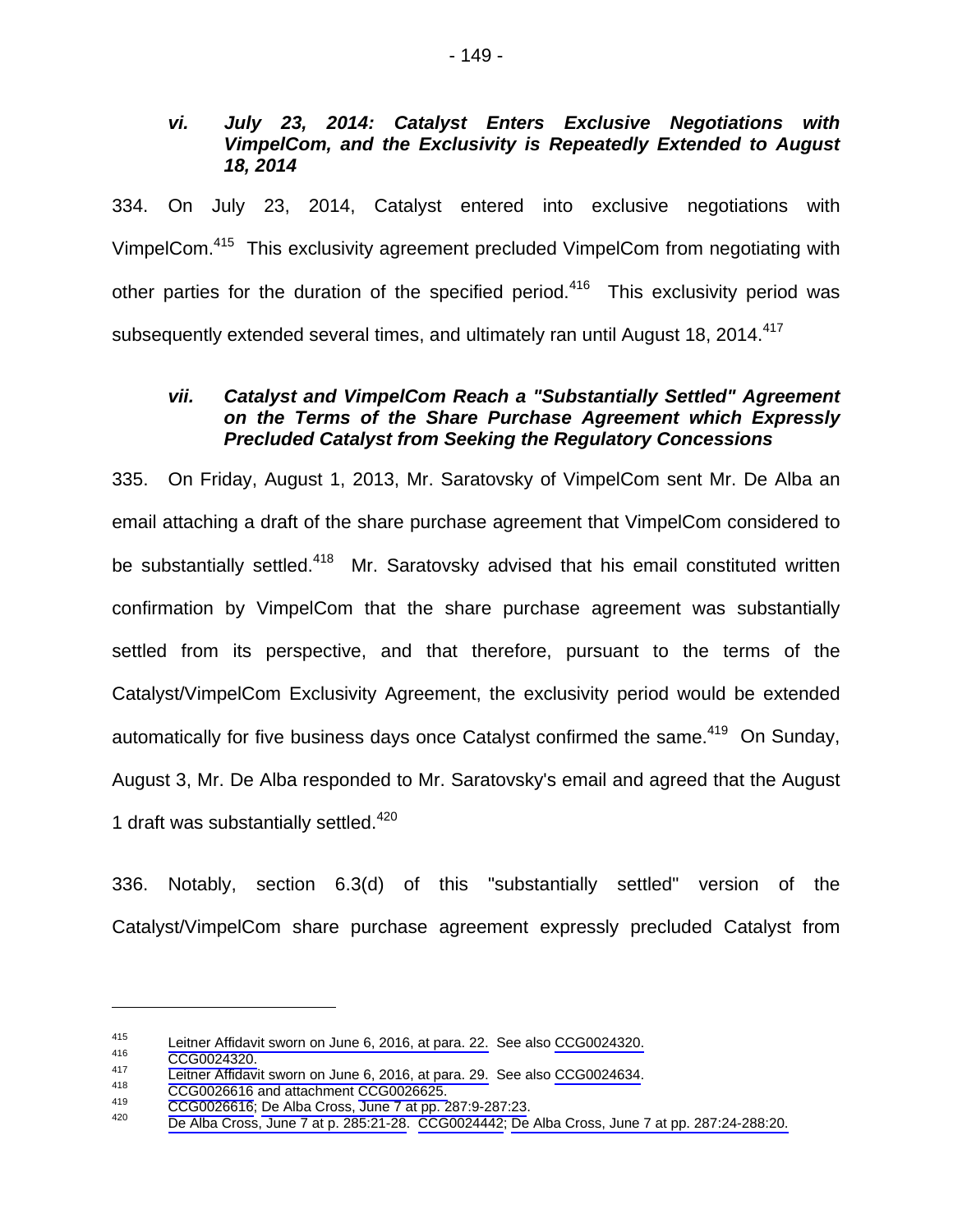seeking regulatory concessions likely to prevent or delay obtaining regulatory approvals,

or to even develop plans for the sale of spectrum to an incumbent:

Subject to Section 6.4, **the Purchaser shall not knowingly take or cause to be taken any action which would be expected to prevent or delay the obtaining of any consent or approval required hereunder**, **including** (a) without the written consent of the Seller, not to be unreasonably withheld, **seeking approval from any Governmental Authority** for a transaction other than the transactions contemplated hereby; or (b) without the written consent of the Seller, entering into any timing or other agreements with any Government Authority for the consummation of the transactions contemplated hereby. **For greater certainty**, for the duration of the Interim Period, **the Purchaser shall not**: (i) **develop, evaluate or analyze any studies, analyses, reports or plans relating to the sale of the Business, or any of its assets, by the Purchaser to an Incumbent**; or (ii) **discuss with any Governmental Authority the sale or transfer of the Business, or any of its assets, by the Purchaser to an Incumbent**; provided that nothing in clause (i) or (ii) shall preclude the Purchaser from doing any act or thing requested by any Governmental Authority or necessary or desirable in connection with or for purposes of obtaining either such approval…

337. Mr. De Alba attempted to debate the meaning of this provision during his crossexamination, but he was ultimately forced to admit that clause 6.3(d) limited Catalyst's ability to seek permission to sell WIND's spectrum to an incumbent, which was, of course, the essence of Catalyst's exit strategy and the "crucial" concession sought by Catalyst from the Government of Canada.<sup>421</sup>

338. Clause 6.3(e) of this "substantially settled" draft share purchase agreement permitted Catalyst to continue to pursue concessions from the Government that WIND was *already pursuing*. **These concessions** had been disclosed to all bidders by WIND and **did not include the right to sell spectrum to an incumbent.** <sup>422</sup> Therefore, s.

<sup>421</sup> [De Alba Cross, June 7 at p. 291:6-19;](#page-1-0) CCG0026616.<br>422 [De Alba Cross, June 7 at pp. 292:12-294:11.](#page-1-0)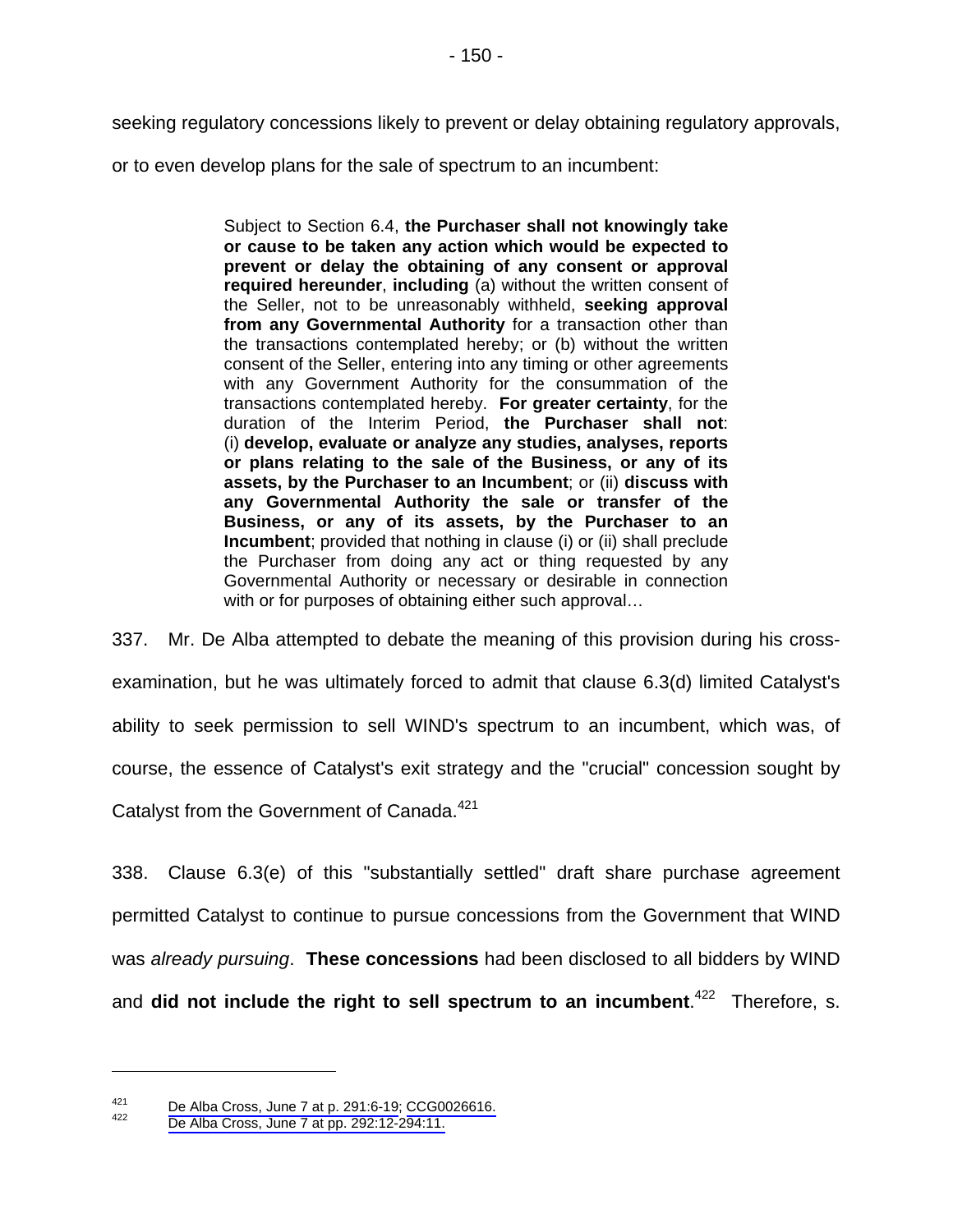6.3(e) could not have assisted Catalyst in their pursuit of this crucial concession from the Government.

339. Mr. De Alba ultimately admitted during his cross-examination that, had Catalyst signed the share purchase agreement, it would **not** have been allowed during the interim period to seek from the Government the crucial concession that Catalyst be given the unrestricted right to sell WIND and/or its spectrum to an incumbent after five years.<sup>423</sup> Mr. De Alba initially argued that Catalyst's inability to seek this concession would only take "Option One" off the table, and that the other two options were "still alive and [could] be pursued". $424$  However, after being directed to answer the question by the Court, he admitted that Catalyst, as "part of the negotiation" had previously told the Government of Canada that Catalyst required the ability to exit the investment with no restriction in five years as part of Option Two as well.<sup>425</sup>

340. In short, Mr. De Alba conceded that sections 6.3(d) and 6.3(e) of the August 1 "substantially settled" share purchase agreement, effectively prohibited Catalyst from seeking from the Government the right to sell WIND's spectrum to an incumbent after five years.<sup>426</sup>

341. Notably, Mr. De Alba's admissions regarding section 6.3(d), although consistent with the actual wording of the "substantially settled" share purchase agreement, were inconsistent with the position taken by Catalyst as recently as six business days before trial. Up until this point, Catalyst claimed that – far from prohibiting the seeking of

<sup>&</sup>lt;sup>423</sup> [De Alba Cross, June 7 at pp. 297:23-298:2.](#page-1-0) See also [De Alba Cross, June 7 at p. 291:6-19;](#page-1-0) [CCG0026616.](#page-0-0)<br>
<sup>424</sup> De Alba Cross, June 7 at p. 298:8-14.<br>
<sup>425</sup> De Alba Cross, June 7 at p. 300:24-3.<br>
De Alba Cross, June 7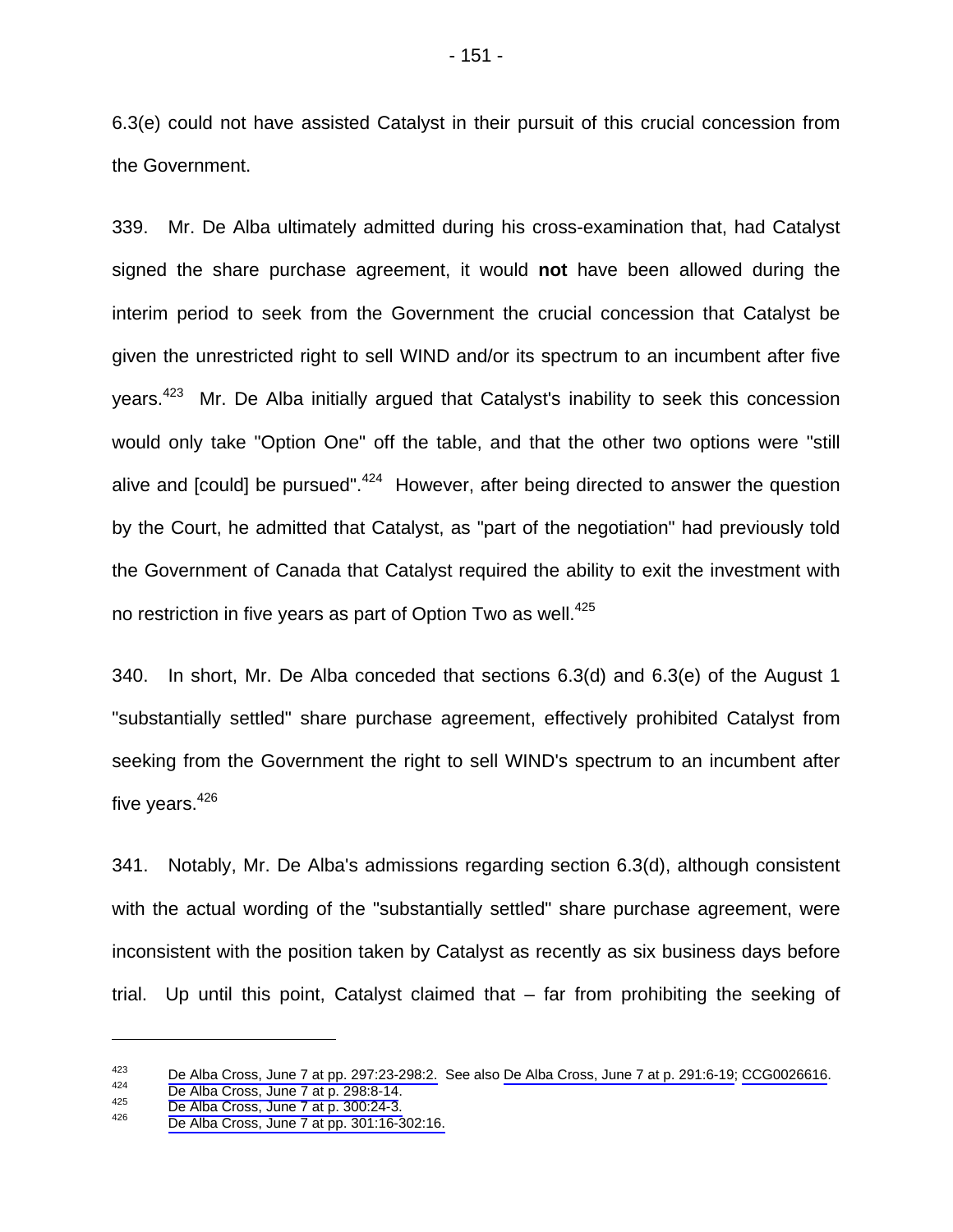regulatory concessions – the Catalyst/VimpelCom deal was *conditional* on Catalyst obtaining regulatory concessions from Industry Canada.

342. Catalyst had maintained this incorrect assertion since the delivery of Mr. Riley's Affidavit of February 18, 2015 in support of injunctive and contempt orders, where he stated:

> During the Exclusivity Period, Catalyst and VimpelCom were able to negotiate almost all of the terms of the potential sale of Wind Mobile to Catalyst. The only point over which the parties could not agree was regulatory risk – Catalyst wanted to ensure that its purchase was conditional on receiving certain regulatory concessions from Industry Canada, but VimpelCom would not agree on the conditions Catalyst sought.<sup>427</sup>

343. Mr. Riley did not attach any documents evidencing Catalyst's negotiations with

VimpelCom nor the alleged "terms of the potential sale" over which the parties "could

not agree". Catalyst refused to produce evidence of its negotiations with VimpelCom on

the basis that they were not relevant and/or were confidential. We now know the

contemporaneous documents flatly refuted Mr. Riley's evidence.

344. Mr. Riley chose to "double-down" on the above-quoted evidence in his Supplementary Affidavit sworn May 1, 2015. In that Affidavit, he stated:

> At the time [August 11, 2014], **the anticipated deal with VimpelCom was conditional on** Industry Canada approval and the **granting of certain regulatory concessions to a Catalystowned Wind that in Catalyst's mind would make it easier for a fourth national carrier to succeed**. These concessions were essentially the same regulatory concessions summarized in the PowerPoint presentation Moyse helped create in early 2014.<sup>428</sup>

<sup>&</sup>lt;sup>427</sup> [Riley Affidavit sworn February 18, 2015, at para. 45](#page-1-0).<br><sup>428</sup> Riley Affidavit sworn May 1, 2015, at para. 42.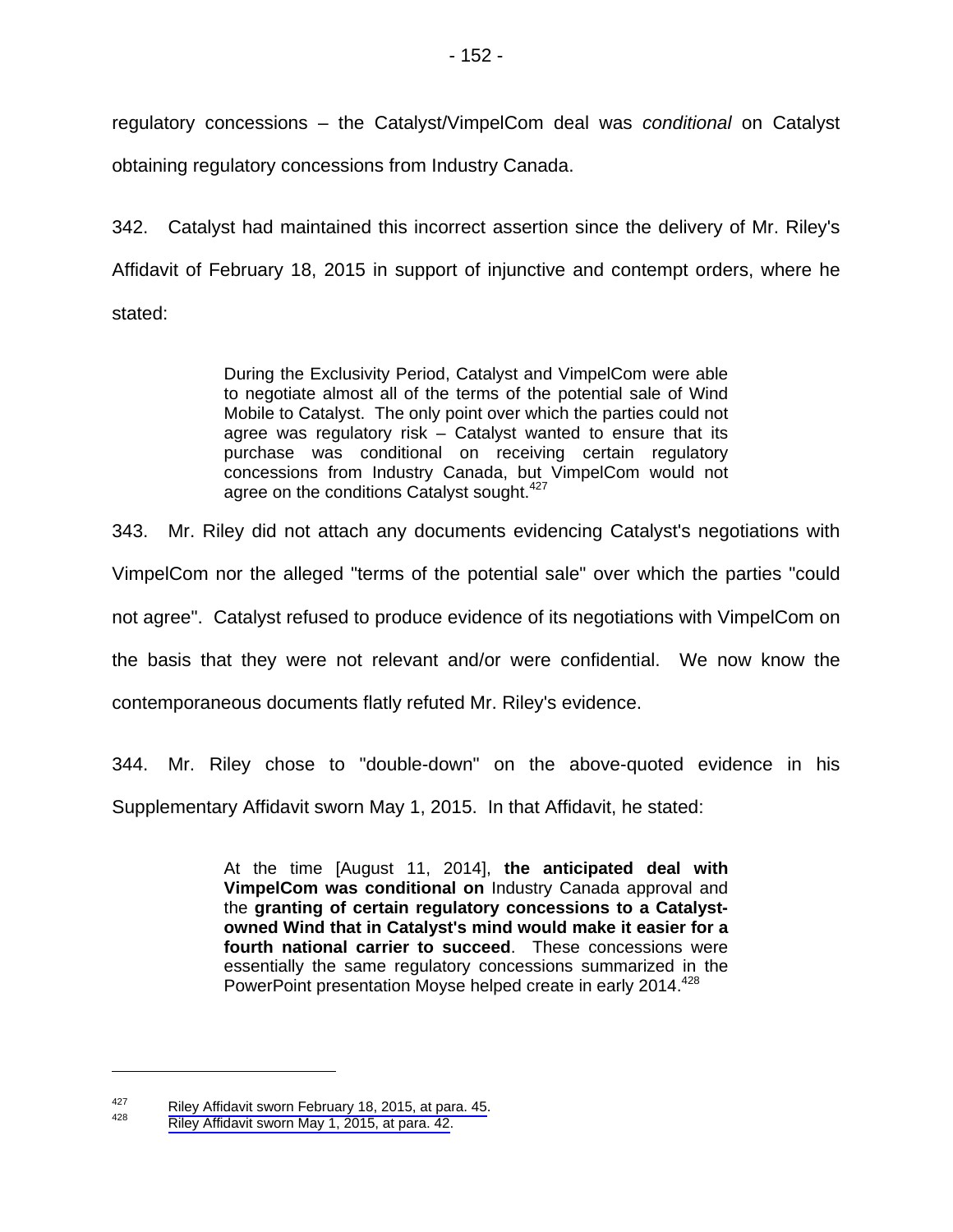345. Again, Mr. Riley did not attach any documents (such as the terms of the "anticipated deal") substantiating this incorrect allegation.

346. Mr. Riley gave this evidence, twice, at a time when Catalyst was seeking drastic and extraordinary injunctive relief against West Face and a contempt order against Mr. Moyse. Specifically, these Affidavits were sworn and filed in support of Catalyst's motion for: (i) an interlocutory injunction restraining "[West Face], its officers, directors, employees agents, or any persons acting under its direction or on its behalf" from "[p]articipating in the management and/or strategic direction of [WIND] and any affiliated or related corporations"; and (ii) an interlocutory order authorizing an Independent Supervising Solicitor (an "**ISS**") to forensically image and analyze all of West Face's electronic devices, for the stated purpose of determining whether West Face had obtained and misused any confidential information belonging to Catalyst.

347. Moreover, because Catalyst had not produced the relevant drafts of the share purchase agreement in advance of Mr. Riley's cross-examination on these affidavits held May 13, 2015, Mr. Riley was effectively shielded from cross-examination on this point. As a result, at the time Catalyst's motion was argued before Justice Glustein, the details of why Catalyst had failed to close its deal with VimpelCom were unknown.

348. These statements given by Mr. Riley under oath were simply not true. In its revised answers to undertakings from the examination for discovery of Mr. De Alba, which were delivered in the final days before trial, Catalyst confirmed that **no draft** of the Catalyst/VimpelCom share purchase agreement was expressly predicated on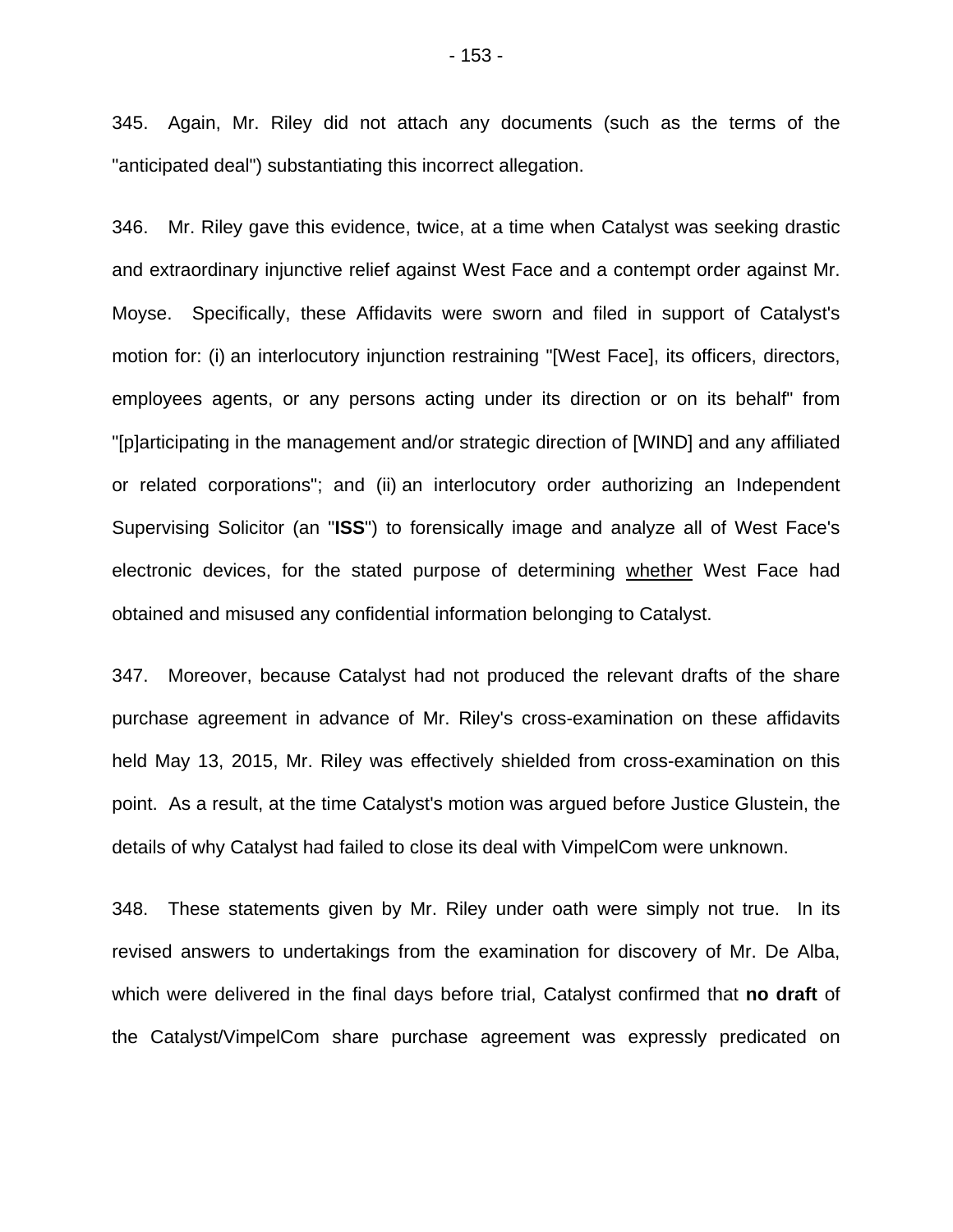Catalyst obtaining the regulatory concessions.<sup>429</sup> This includes, of course, mark-ups of the share purchase agreement that Catalyst had sent back to VimpelCom – meaning that at no point did Catalyst even ask VimpelCom that the obligation to close the transaction be conditional on Catalyst obtaining the regulatory concessions.<sup>430</sup>

349. Mr. Riley's pre-trial Affidavits are the only place Catalyst actually alleges that Mr. Moyse transmitted confidential information to West Face. Neither Messrs. De Alba's nor Glassman's Affidavits makes such an allegation. They focus, respectively, on Mr. Moyse's knowledge and Catalyst's strategy. It is therefore extremely significant that Mr. Riley's Affidavit evidence was entirely unreliable, and at no time did he make any effort to correct it. His evidence simply cannot be relied upon in any way.

# *viii. Catalyst was Conclusively and Repeatedly Told It Would Not Get Regulatory Concessions*

350. Concurrent with the negotiations with VimpelCom, Catalyst had been lobbying the Government for the regulatory concessions set out in the March 27 PowerPoint. Catalyst was repeatedly told by the Government of Canada that the regulatory concessions would **not** be granted.431 These messages from the Government were consistent, repeated, and became more and more unequivocal as time passed – not less. Catalyst was told by the Government that the concessions were not forthcoming on at least five occasions:

<sup>&</sup>lt;sup>429</sup> [See Catalyst's answer to U/T 14](#page-3-0) from the examination for discovery of Gabriel De Alba held May 11, 2016 (CCG0028722). See also [Riley Transcript, pp. 610:22-615:5.](#page-1-0) See also Glassman Chief, June 7 at pp. 355:19-336:3.<br><sup>430</sup> De Alba Cross, June 6 at p. 262:8-19.<br><sup>431</sup> [Glassman Cross, June 7 at pp. 409:17-410:6;](#page-1-0) [p. 411:15-20;](#page-3-0) [pp. 434:25-436:3.](#page-4-0)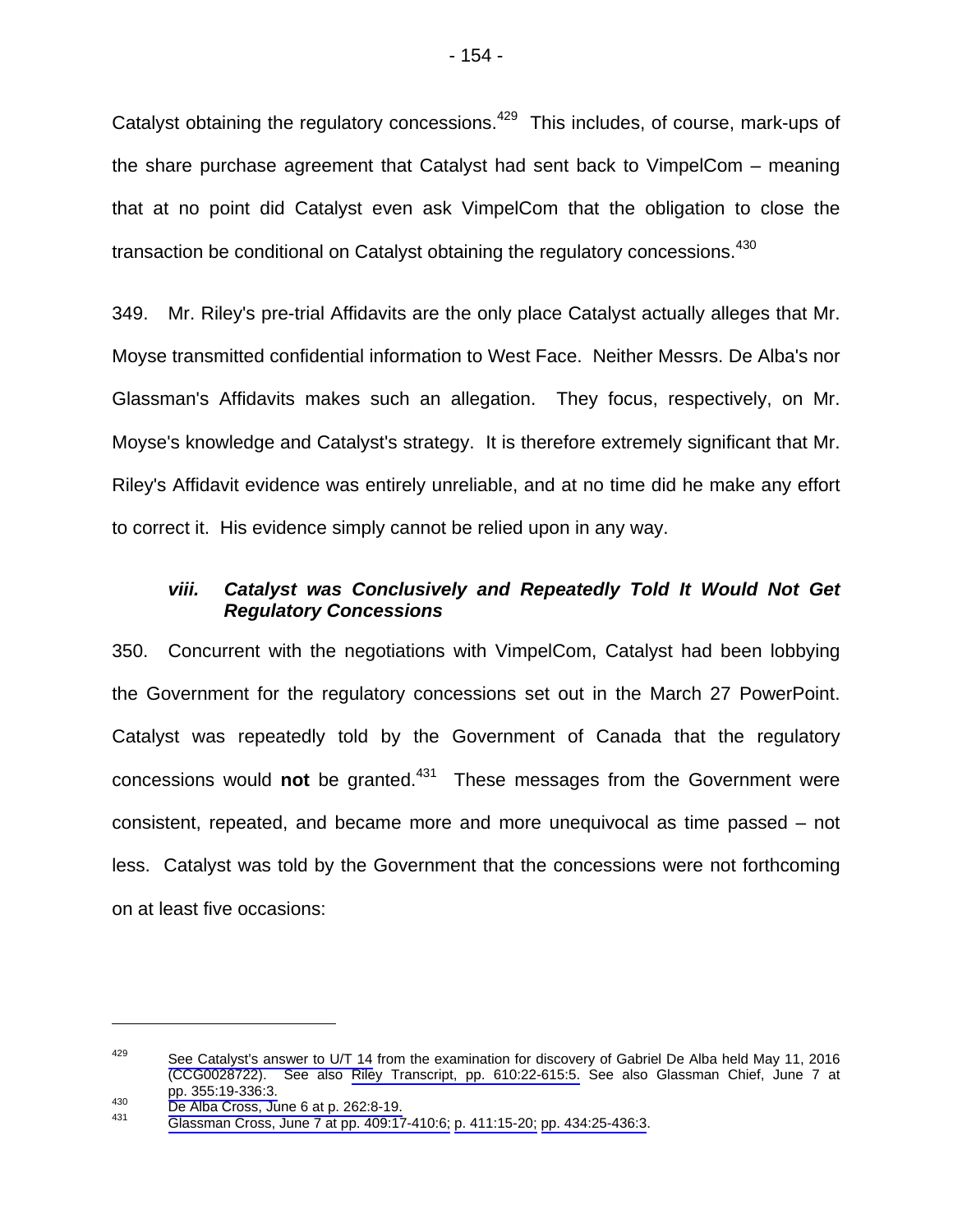- (a) on March 27, when the Government's "explicit reaction" was not to grant the concessions;
- (b) on May 7, when the Government told Catalyst's public-relations consultant, Mr. Drysdale, that it would **not** give Catalyst in writing the right to sell spectrum in five years;
- (c) on May 12, when Catalyst had a second (and final) in-person meeting with representatives of Industry Canada, and they again refused to commit to providing Catalyst with the right to sell WIND's spectrum in five years;
- (d) on July 25, when Industry Canada representatives reached out to Mr. Drysdale again and "implied that Catalyst seeking **any concessions was a dead end**" as Catalyst had already "gone down that road twice before" and Industry Canada was unlikely to be flexible; and
- (e) on August 3, Mr. Drysdale advised Catalyst that he had met with senior Industry Canada officials who gave him unequivocal, unmistakeable, and explicit feedback that Catalyst would not be granted the regulatory concessions.

351. Catalyst's first communication from the Government following its March 27 meeting was delivered to Mr. Glassman by Mr. Drysdale on May 7, 2014. Mr. Glassman circulated the following email to the Catalyst core deal team (and he copied Mr. Drysdale) relaying this message:

> Govt has told us today via bruce d that they will **not** give us in writing the right to sell spectrum in 5 yrs. My response is that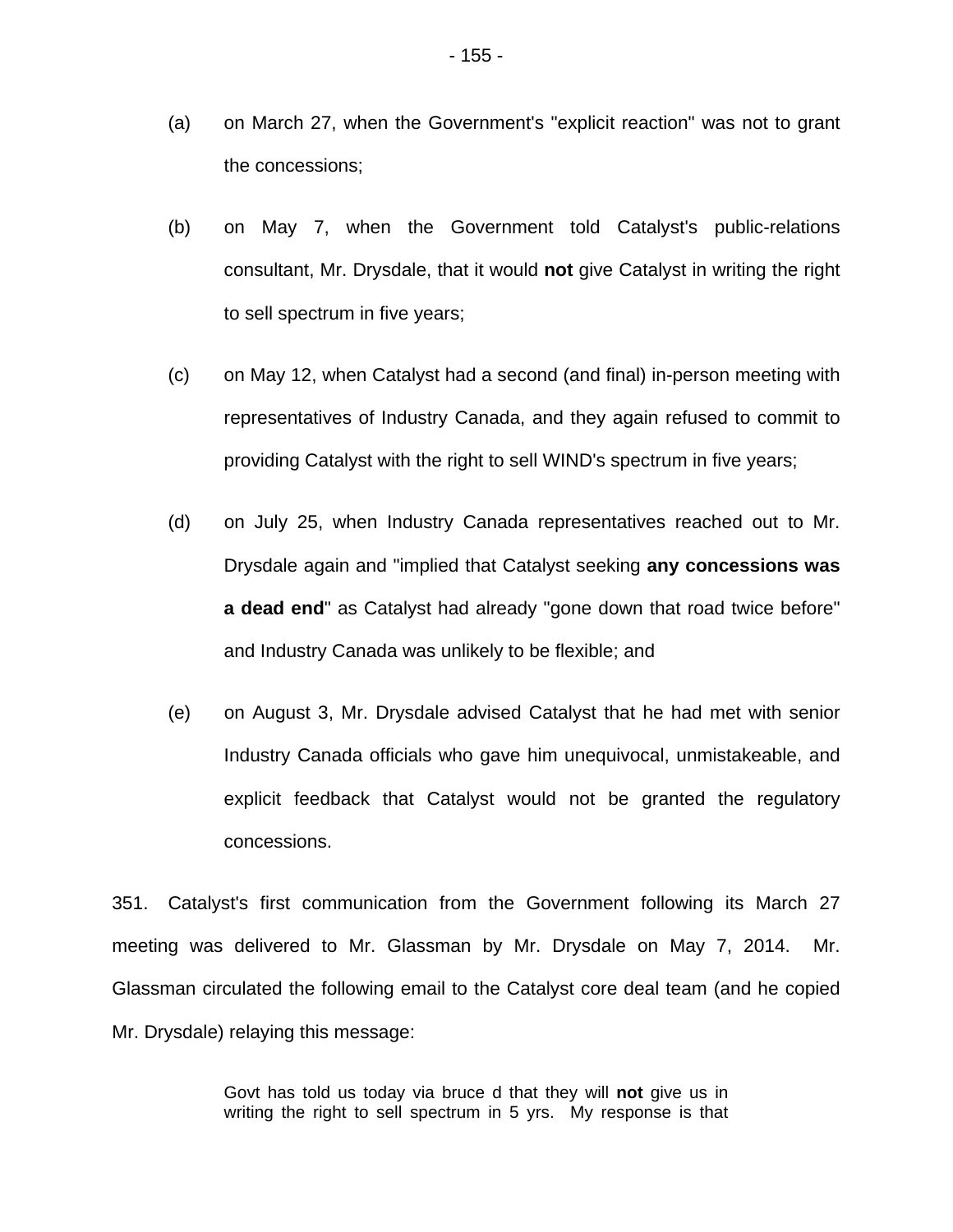such takes 'option 1' off the table and we would only be willing to build a 'wholesale/leasing business' specifically w incumbents as the customers. They know this. We r going to ottawa early next wk. They also asked for our help to understand who really is controlling v-com's decision making and to get or input prior to next wk's mobilicity mediation.<sup>432</sup>

352. At trial, Mr. Glassman asserted that the Government's message that it would not give Catalyst the right to sell spectrum in five years was "what [he] had expected the government to say and do at that stage of the negotiation".<sup>433</sup> As will be seen as each relevant document is discussed in turn, there is no evidence that there was **any** "negotiation" between Catalyst and the Government on this point. All of the evidence suggests it was simply non-negotiable.

353. There is not a single contemporaneous document evidencing what Mr. Glassman refers to as the "unofficial position" or "softening body language" of Industry Canada and other Government representatives, let alone evidence that Mr. Moyse was aware of (or conveyed to West Face) Mr. Glassman's idiosyncratic interpretation of the Government's repeated blunt objections to Catalyst's requests. On the contrary, the contemporaneous documents prove that the Government never strayed from its hardline position that it would not grant Catalyst the right to sell WIND's spectrum in five years.

354. In any event, that Mr. Glassman allegedly "expected" the Government to take this stance is not reflected in his contemporaneous email. Clearly, his response was that "Option 1" (namely, for Catalyst to combine WIND and Mobilicity into a fourth wireless carrier focussed on the retail market) was "off the table".

 $432$  [CCG0009482.](#page-0-0)<br> $433$ [Glassman Cross, June 7 at pp. 457:24-459:9.](#page-3-0) See also [Glassman Chief, June 7 at pp. 331:5-332:14.](#page-1-0)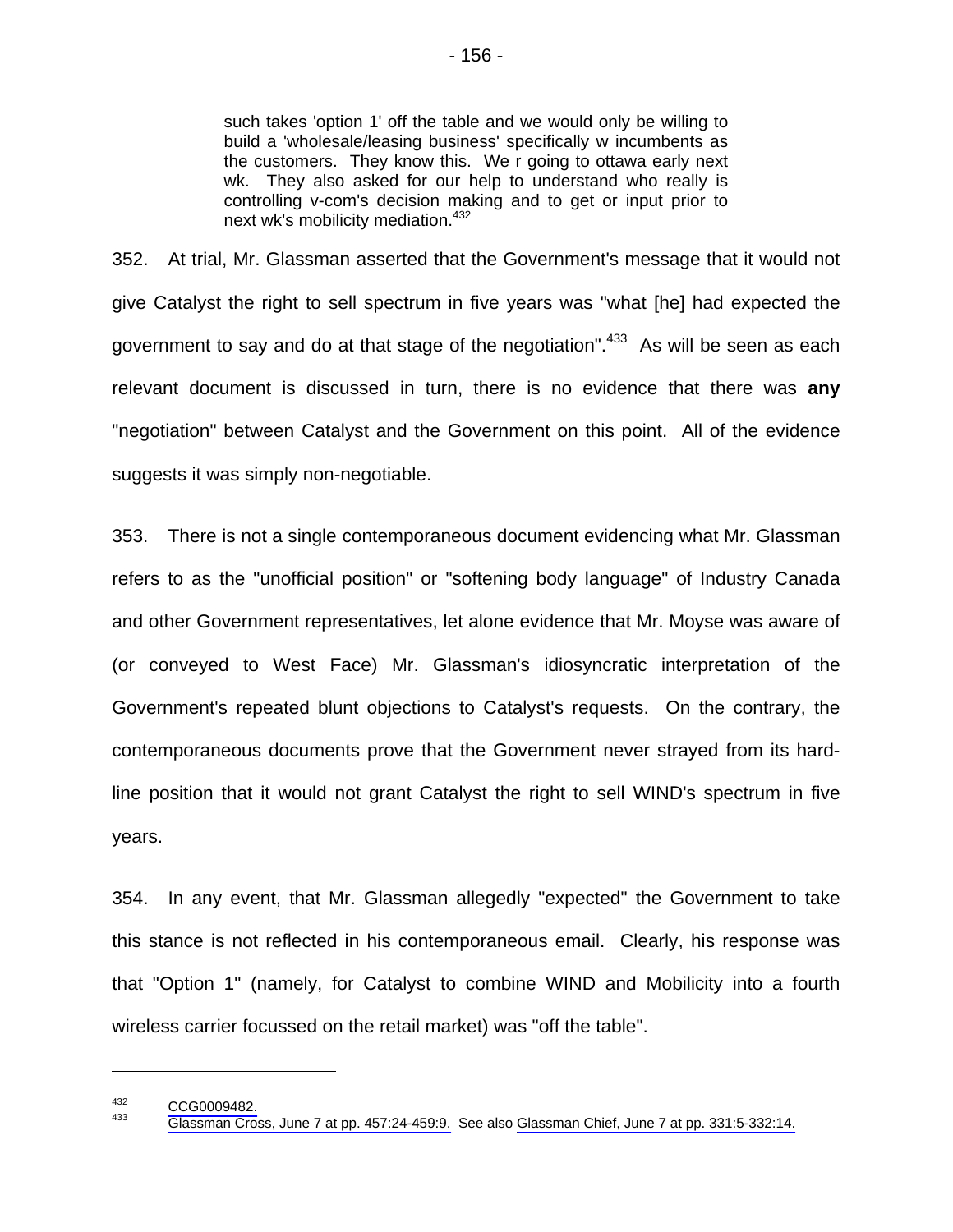355. Catalyst's next meaningful interaction with the Government was at its meeting with Industry Canada on May 12. Again, Catalyst prepared a PowerPoint similar to the March 27 presentation. Catalyst conveyed to the Government that, in the period since March 27, the circumstances surrounding Catalyst's pursuit of building-out a national fourth wireless carrier had gotten worse. $434$  Catalyst continued to represent to the Government of Canada that "no deal could be completed with VimpelCom" unless the Government established a viable regulatory and economic framework.<sup>435</sup> Specifically, Catalyst made it absolutely clear to the Government that in the absence of the regulatory concessions outlined in the March 27 and May 12 presentations, it would be (in Catalyst's opinion) virtually impossible to finance WIND's operations, including a proper build-out of its wireless network.436

356. When the proposition was put to Mr. Glassman that "once again, representatives of the Government of Canada … did **not** agree to grant to Catalyst any of the regulatory concessions [Catalyst] had asked for", Mr. Glassman again indicated that Catalyst had not "expected" the Government to grant such concessions.<sup>437</sup>

357. When it was also put to Mr. Glassman that the Government also did not support Catalyst's "Option 2" to build out a wholesale carrier, Mr. Glassman responded: "They weren't quite as adamant as I think you are suggesting, or at least their body language undermined their language, so they may have said it, but we didn't believe them

<sup>434</sup> Glassman Cross, June 7 at p. 463:8-13.<br>
435 Glassman Cross, June 7 at p. 466:13-17.<br>
436 Glassman Cross, June 7 at pp. 466:18-467:4.<br>
437 Glassman Cross, June 7 at p. 467:16-20.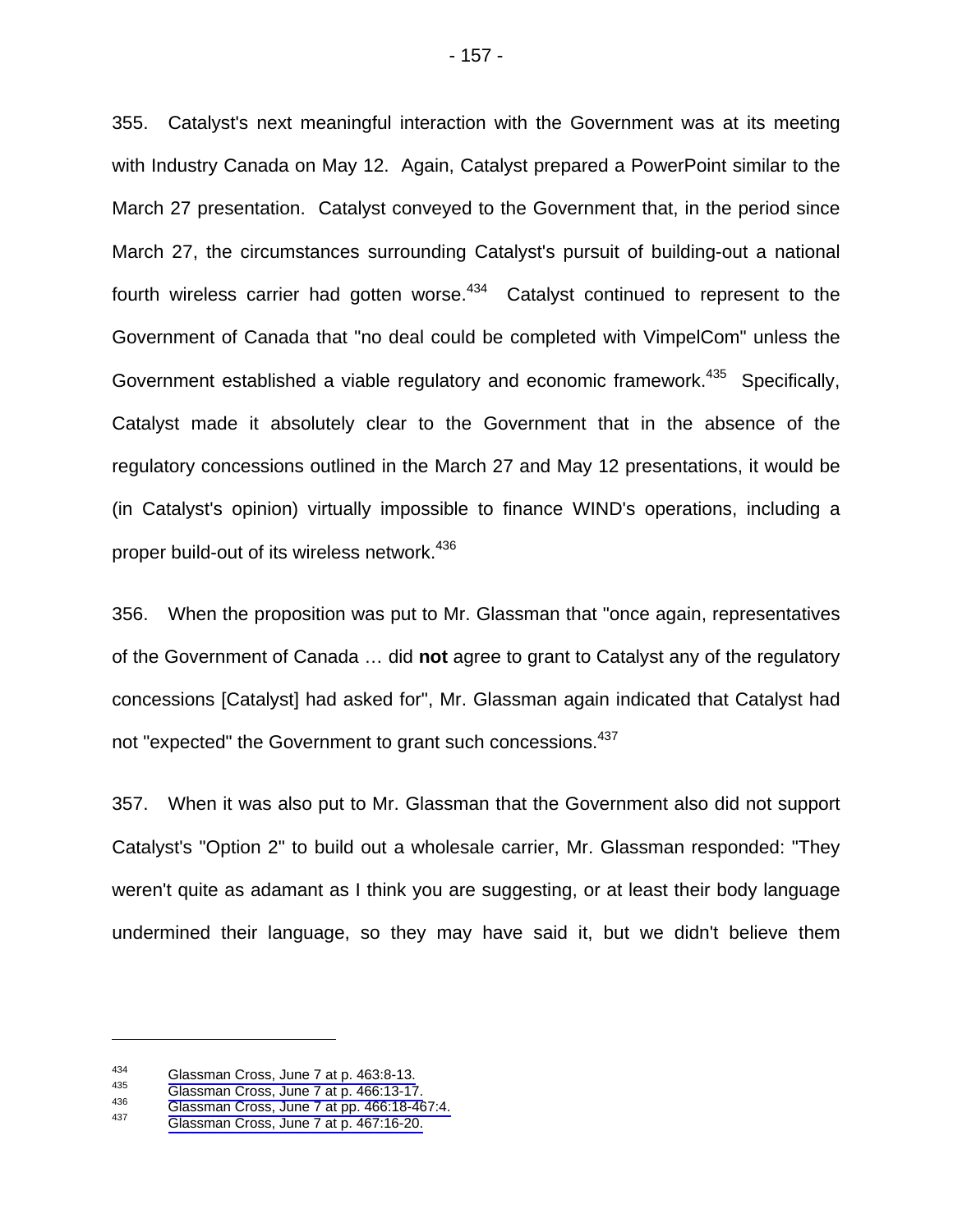completely".438 Mr. Glassman's wishful thinking finds no support in the evidence nor can Catalyst prove that anyone ever conveyed this view to Mr. Moyse.

358. Shortly after this meeting, Catalyst received the negative opinion from Faskens dated May 19 referred to above. This, apparently, had no sway on Mr. Glassman, because he viewed himself as having more experience on spectrum transfer law than the very counsel Catalyst had retained to provide advice on that specific issue.

359. Catalyst did not have any meaningful communications with the Government from May 12 for over two months, until July 25 – after it had already entered into exclusivity with VimpelCom and mere days before it was to agree to the "substantially settled" draft of the share purchase agreement (as discussed above).

360. On July 25, 2014, Mr. Drysdale sent Messrs. De Alba and Riley an email stating that while Industry Canada would likely not have an issue with a "straight up purchase" of WIND by Catalyst, and would approve the transfer of spectrum associated with that transaction, Industry Canada also "implied that Catalyst seeking **any concessions was a dead end**" as it had "gone down that road twice before" (namely, on March 27 and May 12).<sup>439</sup>

361. Later on in his email exchanges with Mr. De Alba, Mr. Drysdale also expressed "worry" that if Catalyst bought WIND without the requested concessions, it would "end

<sup>&</sup>lt;sup>438</sup> [Glassman Cross, June 7 at p. 468:2-13.](#page-1-0)<br><sup>439</sup> [CCG0025815.](#page-0-0)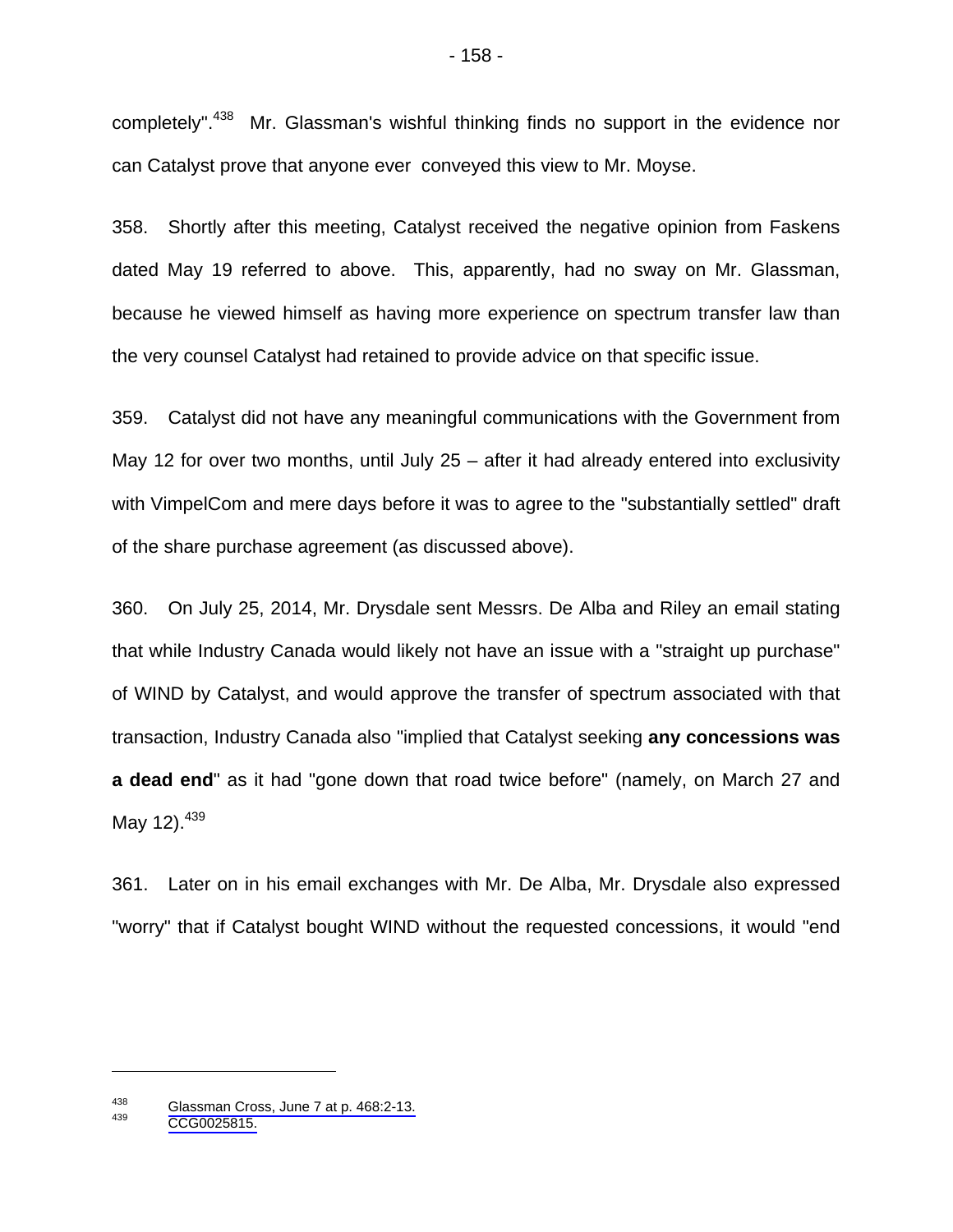up with a stranded asset" and that he wanted Catalyst to "go into this with [its] eyes wide open".<sup>440</sup>

362. Mr. Glassman has obstinately refused to accept his own expert's advice. Instead of acknowledging that Mr. Drysdale meant what he said in his email, Mr. Glassman stated that this email gave him "incredible insight" into what was going on at Industry Canada, which Mr. Glassman suggested was "all posturing" – even though Mr. Glassman had no contact with Industry Canada officials in over a month, and on that previous occasion, the answer to Catalyst's request for concessions had been an unequivocal "no". Instead, Mr. Glassman's interpretation of Mr. Drysdale's email was that nothing that the Government of Canada had told Mr. Drysdale would mean anything once Catalyst presented the Government with a "live deal" (in other words, a signed share purchase agreement with VimpelCom).<sup>441</sup>

363. When he was asked why Mr. Drysdale's email did not convey the message that Catalyst's request for concessions would be back on the table once Catalyst presented the Government with a "live deal", Mr. Glassman announced that this was because Mr. Drysdale simply did not have the qualifications and experience that Mr. Glassman had in interpreting the Government's message (which Mr. Glassman never heard directly but only through the email from Mr. Drysdale):

- Q. And the warning you were given was that your request for concessions might well be at a dead end, right?
- A. Right, until we deliver them a live deal. It is at a dead end until you give them a live deal.

<sup>440</sup> [CCG0025815](#page-0-0). See also Glassman Cross, June 7 at p. 477:6-13.<br>441 Glassman Cross, June 7 at pp. 473:20-476:6.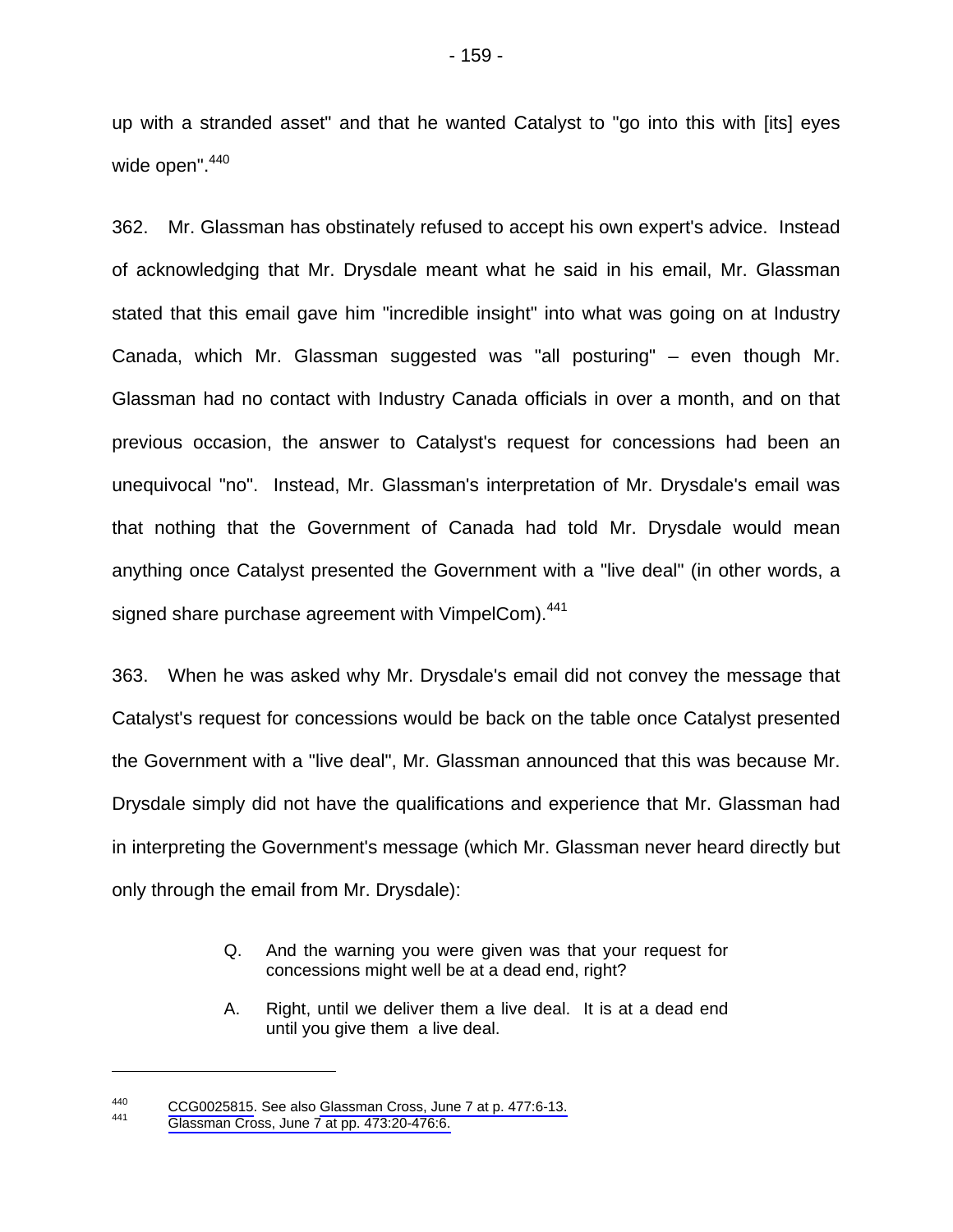- Q. And of course that is not what Mr. Drysdale says in the email, does he?
- A. Mr. Drysdale is not in the business of investing. Mr. Drysdale is advising purely on government relations.
- Q. And he had more --
- A. He says what he is worried about.
- Q. And he had more experience in matters of this sort than you did; correct?
- A. Generally; not on this issue, neither in telecom nor on a specific issue where here was a transferability issue as to whether it was property, whether the government had the right to do it or not. No one in Canada had that experience, no one. **Only people in the U.S. did, and me**. 442

364. Catalyst's final communication from the Government was the last nail in the

coffin. On August 3, 2014, Bruce Drysdale sent Catalyst the following email:

Newton/Gabriel,

I was in Ottawa late last week and met with James Nicholson in Minister Moore's office for 45 minutes. I also had coffee with a senior PCO official. I was able to have frank conversations with both, while also pushing the Catalyst position.

Below please see some of the feedback and insights from Nicholson and PCO. We will want to factor these into your negotiations/discussions with Wind.

- **Both Industry Canada and PCO/PMO are adamant that the current federal policy will not change.**
- **Nicholson clarified the federal position saying Minister Moore and IC officials would not be opposed to Catalyst buying Wind but Ottawa would not provide concessions Catalyst outlined in its May presentation for building out a fourth carrier nor would Ottawa allow Catalyst or anyone else to become a re-seller.**
- **Nicholson said that if Catalyst signs an Sale and Purchase Agreement with Wind it should do so with a clear understanding it would have to build out a fourth**

<sup>442</sup> [Glassman Cross, June 7 at p. 476:1-22 \(](#page-1-0)emphasis added).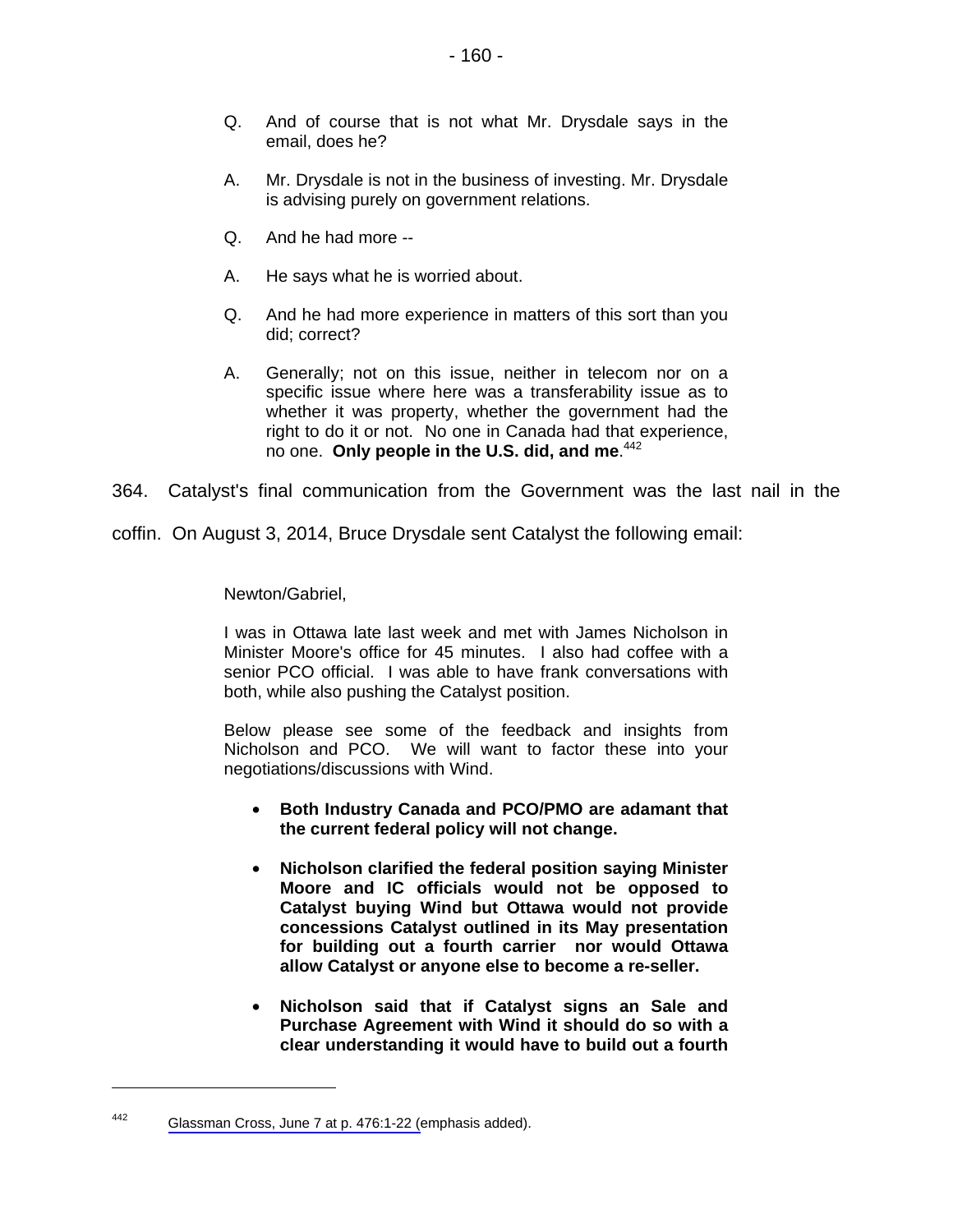**carrier without concessions and without ability to sell to an incumbent after 5 years.** 

- **Nicholson and PCO both told me that Quebecor** (both prior to PKP running for office as a separatist and since) has lobbied hard in Ottawa at all levels for concessions to build out a fourth carrier and have been told Ottawa **will not be providing them with any concessions** (beyond what regulatory changes are being rolled out by the CRTC in coming months). **Nicholson said Minister Moore and PM Harper are entrenched and there will be no flip flop**.
- Nicholson said that if nobody steps forward to build out a fourth carrier as a straight-up proposition (no concessions, no ability to sell to incumbents after 5 years, etc.) then the Harper government has 'mitigating strategies' in place to deal with that scenario.<sup>443</sup>

365. Mr. Glassman refused to concede the unequivocal message that Catalyst had received via Mr. Drysdale – namely, that the Government would not grant Catalyst the requisite concessions.444 Instead, Mr. Glassman stated that this email "confirmed" to him that the Government was "trying desperately to set the table for future discussions about regulatory concessions".<sup>445</sup> Mr. Glassman subsequently suggested that the "average reader" might not understand that this was simply an effort by the Government to pit Catalyst in a "horse race" against Quebecor.<sup>446</sup>

366. This was remarkable testimony. At that point during his cross-examination, one was left wondering what message from Mr. Drysdale, if any, could have convinced Mr. Glassman that he had misread the situation. Mr. Glassman simply does not believe that people in this world mean what they say when what they say contradicts his preconceived notions:

<sup>443</sup> [CCG0025843 \(](#page-0-0)emphasis added).<br>
444 Glassman Cross, June 7 at pp. 487:13-490:24.<br>
445 [Glassman Cross, June 7 at p. 486:11-19.](#page-1-0)<br>
446 Glassman Cross, June 7 at p. 488:9-20.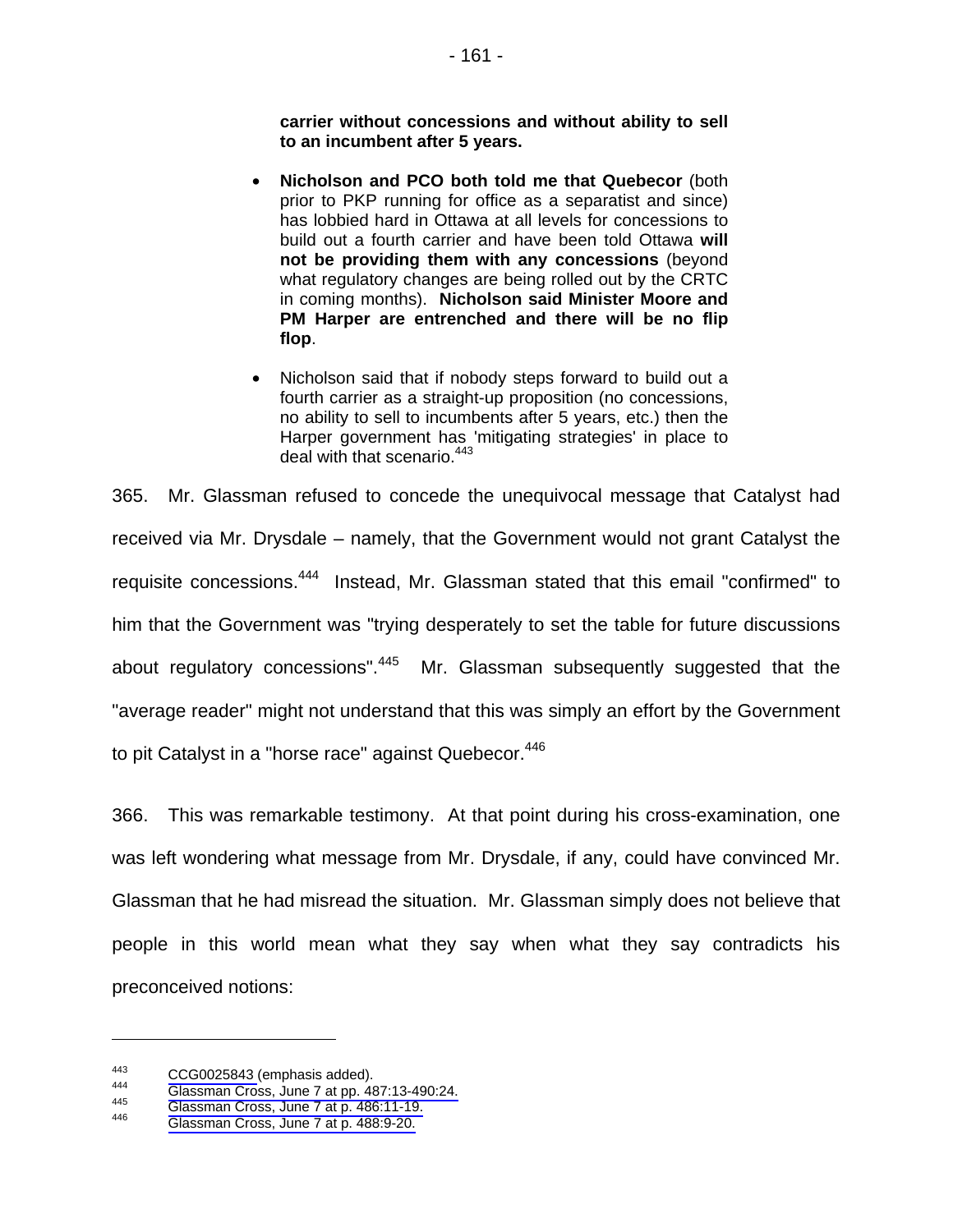- Q. What you were being told by the government, clearly and unequivocally through Mr. Drysdale, was this had reached the very highest levels of government, it reached the Minister of Industry and the Prime Minister of Canada, take it one step at a time. You were told that, were you not?
- A. Sir, with the greatest of respect, there is a big difference between people's words and people's actions. We were depending on people's actions. And that is a very telling development.<sup>447</sup>

367. Unfortunately for Mr. Glassman, there is no evidence that the Government of Canada did not mean exactly what it said, explicitly, unequivocally, and repeatedly.

368. At the end of the day, there is no evidence beyond Mr. Glassman's hearsay statements and his own idiosyncratic interpretations of meetings and communications with the Government (some of which he was not a party to) that the Government's position that it would not grant Catalyst the regulatory concessions was even negotiable. Even if this Court accepts that Catalyst had at one point managed to open the door to the negotiations (which is simply not credible), the Government clearly shut that door very firmly in Catalyst's face before Catalyst could ever get a foot in.

369. Catalyst had no further relevant communications with Mr. Drysdale or any representative of Industry Canada, the Privy Council Officer, or the Prime Minister's Officer, directly or indirectly, regarding the concessions sought by Catalyst. The only further communication Catalyst had with Industry Canada was on August 11, and this call did not relate to regulatory concessions.

<sup>447</sup> [Glassman Cross, June 7 at p. 489:1-12.](#page-1-0)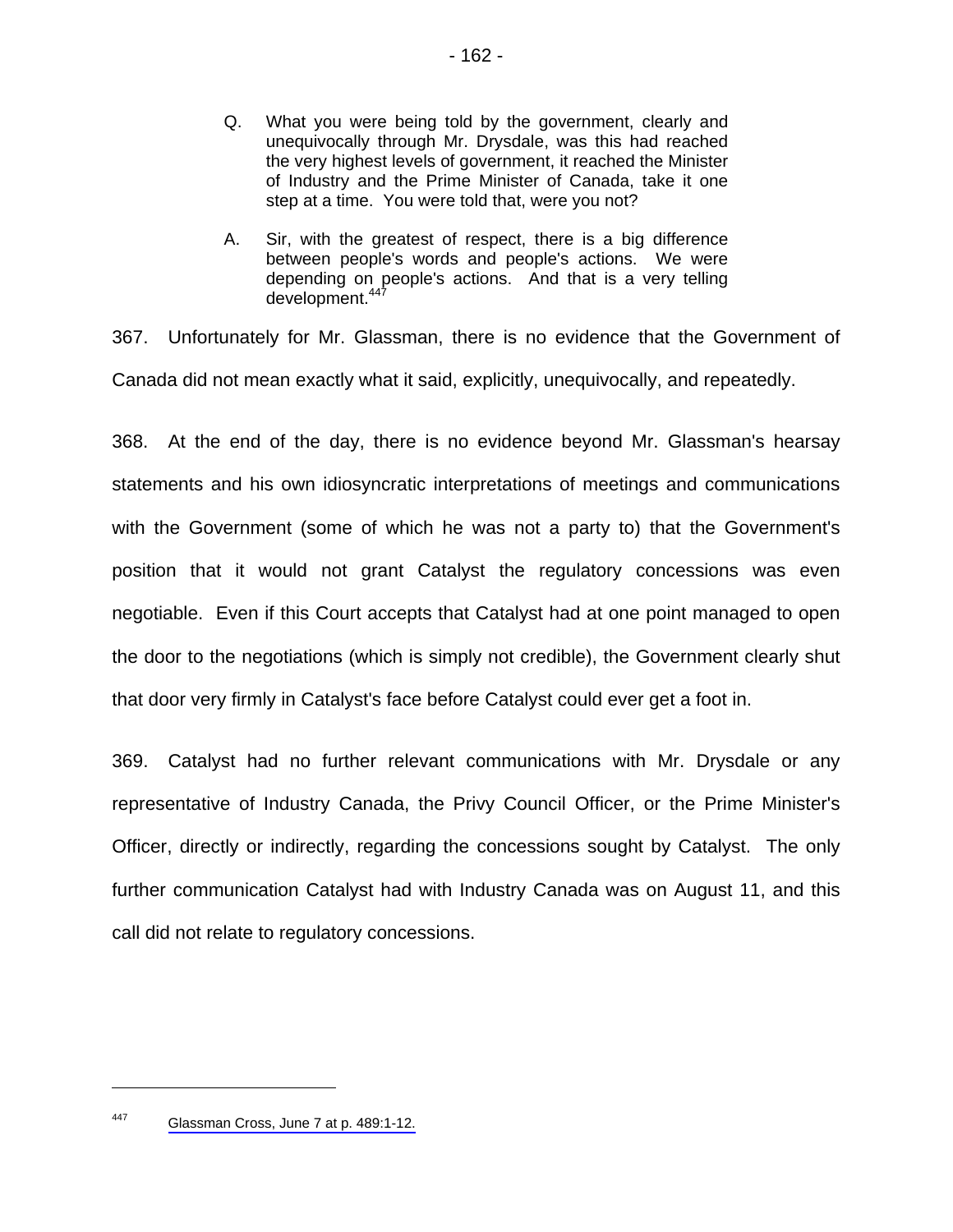### *ix. Catalyst Has Admitted That it Would Not Have Completed its Proposed Acquisition of WIND Without the Regulatory Concessions*

370. Mr. De Alba stated in cross-examination that if Catalyst had not obtained any of the concessions outlined to the Government of Canada in the March 27 or May 12 presentations, Catalyst would not have proceeded to close a deal to acquire WIND.<sup>448</sup> This was consistent with Mr. Glassman's many statements in both his Affidavit and live testimony indicating that, to Catalyst, the regulatory concessions truly were prerequisites to Catalyst purchasing WIND.<sup>449</sup>

371. This was because, as set out above, Catalyst's view was that such concessions were required in order to make WIND viable. Indeed, Mr. Glassman's view was that "no bank" would lend against WIND's collateral (the spectrum) unless it were saleable to an incumbent.<sup>450</sup>

372. Given this position, it is perhaps a little less surprising that both Messrs. De Alba and Glassman also admitted on the stand that it was Catalyst's plan to sign the share purchase agreement and then, **in violation of that agreement** with VimpelCom, continue to pursue regulatory concessions from the Government of Canada. As admitted by Mr. Glassman:

#### **Q. You intended to continue to negotiate with the government for the concessions Catalyst was seeking in the interim period between the signing of the agreement with VimpelCom and the closing of the transaction?**

<sup>&</sup>lt;sup>448</sup> De Alba Cross, June 7, at pp. 275:24-278:24.<br><sup>449</sup> [Glassman Affidavit sworn May 27, 2016, at paras. 4-5, 20](#page-1-0). See also [Glassman Cross, June 7 at pp. 387:4-](#page-1-0) [19;](#page-1-0) [pp. 500:21-503:21](#page-2-0); p. 406:16-22.<br><sup>450</sup> Glassman Cross, June 7 at pp. 412:12-414:22.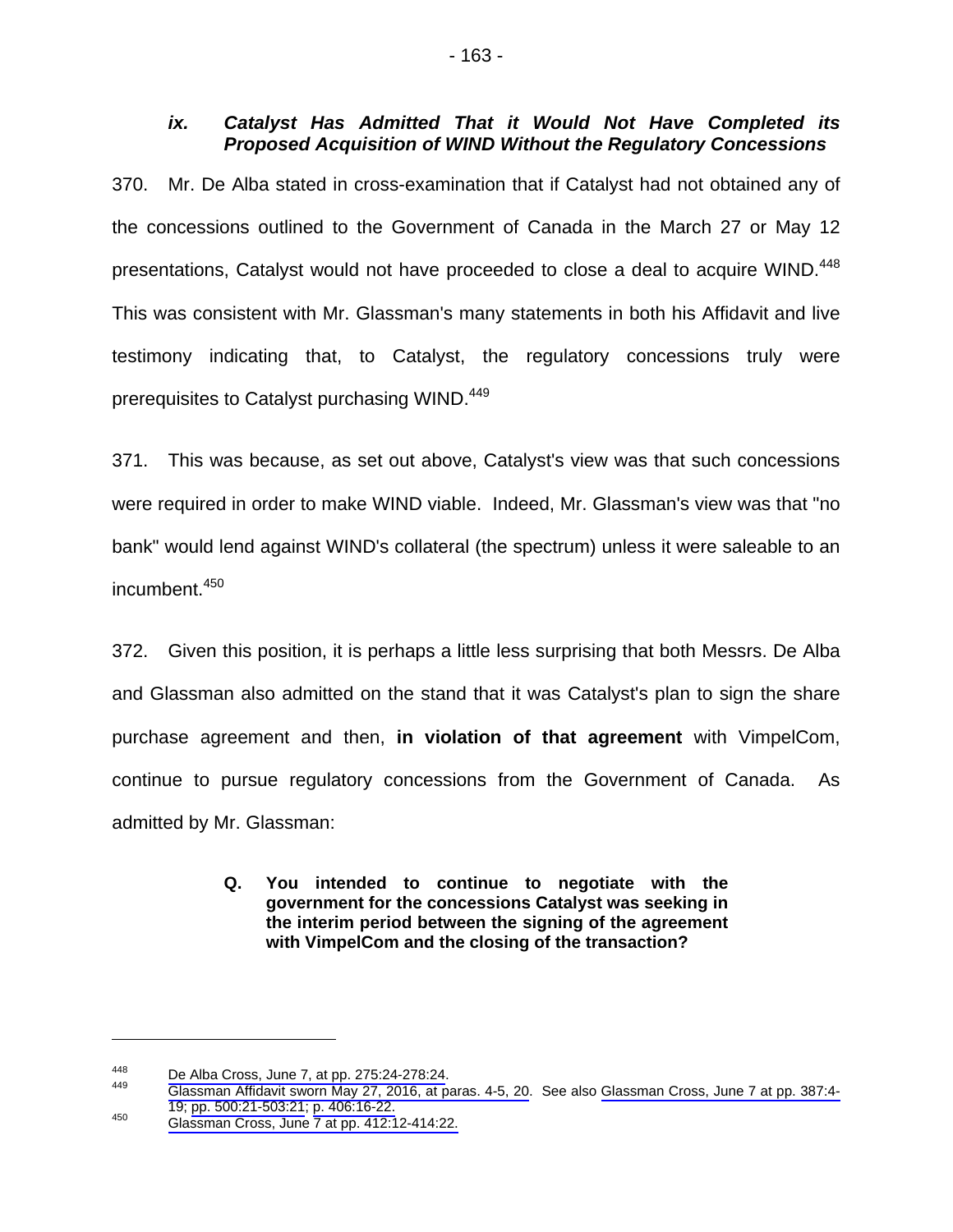#### **A. Well, of course, by definition we would have to continue discussions with them.**<sup>451</sup>

373. Mr. De Alba gave the same evidence, although only after being impeached on

the transcript from his examination for discovery:

- Q. But that doesn't quite answer my question, sir. Your plan was to sign the SPA and even though the government said they wouldn't give you concessions, you were going to try and get concessions before the deal closed; correct?
- A. The SPA allowed us to have a discussion in relationship to concessions.
- Q. Well, again, that doesn't answer my question. Mr. de Alba, again, you recall giving examination for discovery evidence on May 11th, 2016?
- A. Yes.
- Q. And you gave that evidence under oath and it was truthful?
- A. Correct.
- Q. And let me just read to you from the transcript.

THE COURT: Just wait a second.

MR. MILNE-SMITH: It is tab 2, page 177.

THE COURT: Go ahead. Which question?

MR. MILNE-SMITH: Question 654. Do you have that, Your Honour?

THE COURT: Yes.

BY MR. MILNE-SMITH:

- **Q. Okay. "Question: Meaning your plan was to sign the SPA and even though the government said they wouldn't give you concessions, you were going to try and get concessions before the deal closed? Answer: We were going to try". Did I ask you that question and did you give that answer?**
- **A. That's correct.**

<sup>451</sup> [Glassman Cross, June 7 at p. 503:15-21](#page-1-0) (emphasis added).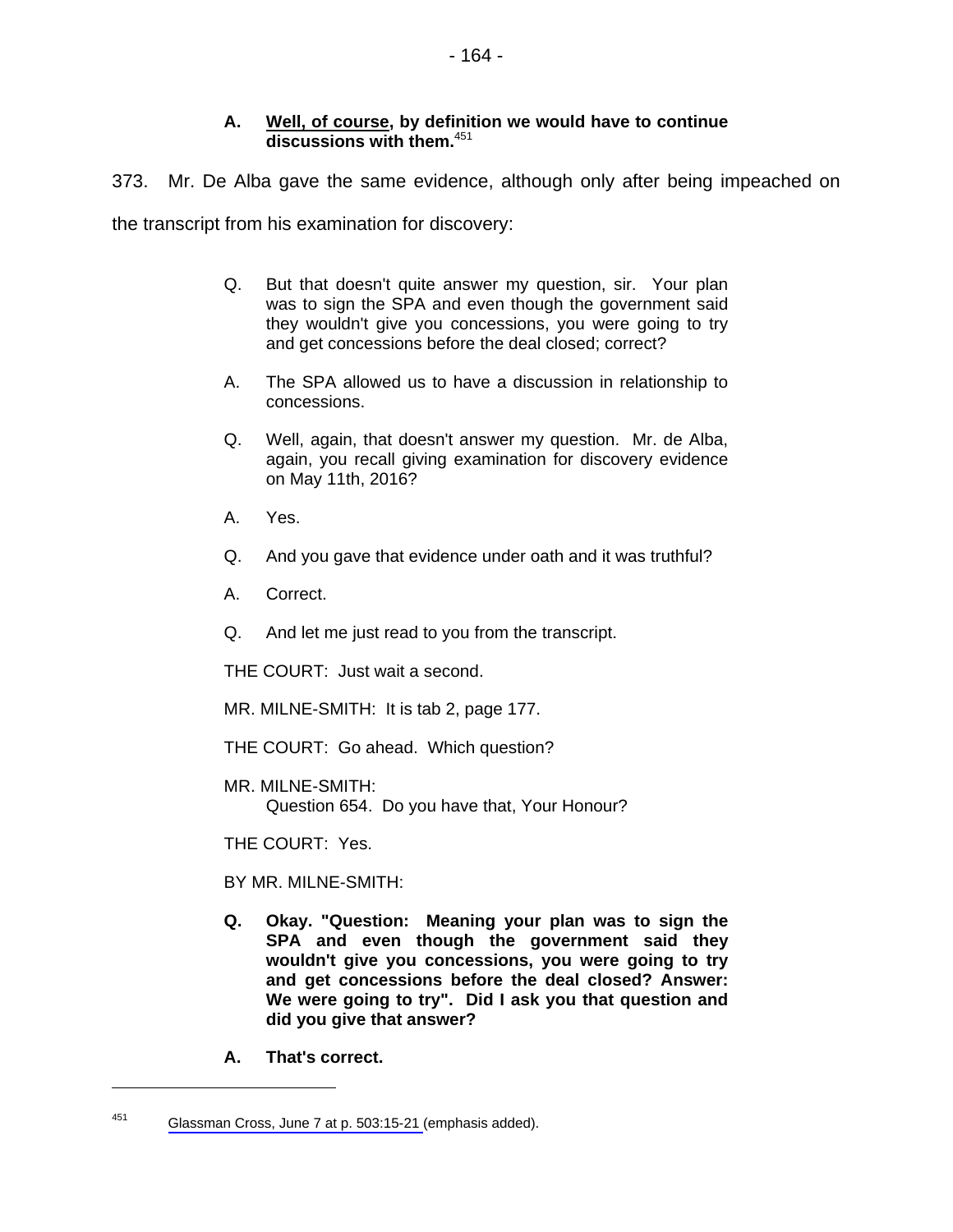- **Q. And you did so truthfully; correct?**
- **A. Yes.**<sup>452</sup>

### *x. VimpelCom Agrees to Extend Catalyst's Exclusivity to August 18, 2014, After the New Investors' August 7 Proposal was Made*

374. On August 8, VimpelCom chose to extend Catalyst's exclusivity period to August 18, 2014.<sup>453</sup> VimpelCom did so despite having received the New Investors' proposal the day before, on August 7, 2014. $454$  The fact that VimpelCom extended Catalyst's exclusivity period in spite of already having received an alternative offer from the New Investors seriously undermines Catalyst's argument that the August 7 proposal somehow impacted VimpelCom's negotiations with Catalyst in a material way. Presumably, had VimpelCom seen the August 7 proposal as a superior alternative to Catalyst's offer at that time, it would have simply let exclusivity expire. The fact that it did exactly the opposite suggests that VimpelCom was entirely committed to closing the deal with Catalyst, its "only credible bidder".<sup>455</sup> This was consistent with both Mr. Lockie's understanding and with the contemporaneous emails between Catalyst and VimpelCom, in which VimpelCom continued to express a willingness to work towards reaching an agreement with Catalyst, even after the Chairman of VimpelCom's board raised a concern over the regulatory risk to VimpelCom should the transaction not be approved (as discussed in the next section).

 $^{452}$  [De Alba cross, June 7 at pp. 276:9-277:22](#page-1-0) (emphasisadded).<br>  $^{453}$  [CCG0024634.](#page-0-0) See also CCG0027224.<br>  $^{454}$  [WFC0040932.](#page-0-0)<br> [Lockie Affidavit sworn June 6, 2016, at para. 38](#page-1-0). See also Lockie Chief, June 10 at pp. 1 Mr. De Alba also confirmed on cross that he had no direct knowledge of any communication by VimpelCom to West Face or any member of its consortium during the exclusivity period. See De Alba Cross, June 7 at [pp. 303:15-304:25.](#page-1-0)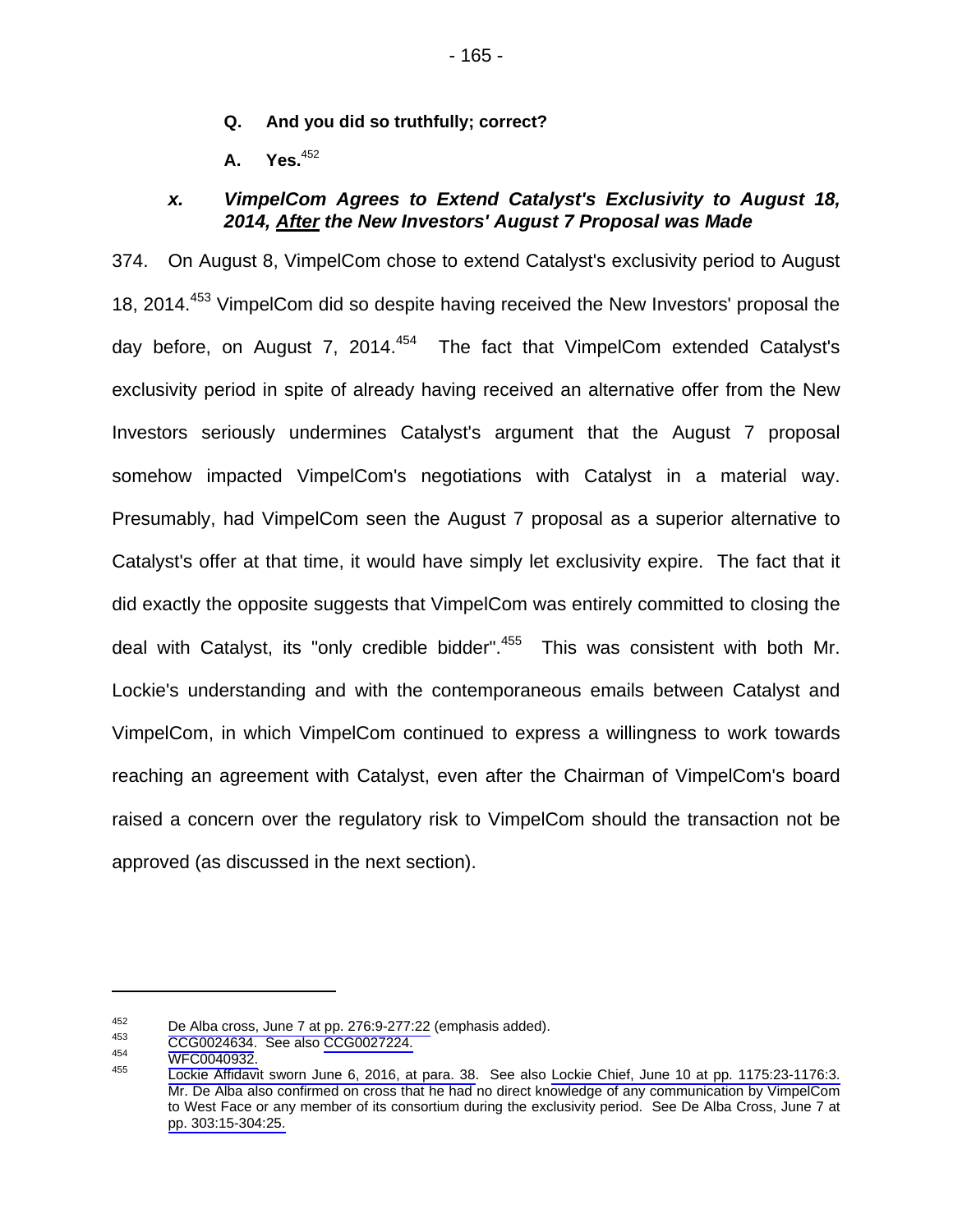### *xi. VimpelCom's Chairman Raises Concerns About Regulatory Risk, and Requests a Break Fee to Protect VimpelCom in the Event Regulatory Approval is Not Obtained*

375. As set out above, Catalyst knew that the proposed WIND transaction it had negotiated with VimpelCom was subject to approval by the VimpelCom board.<sup>456</sup> Although it was Mr. Glassman's evidence that, in his experience, a board of directors will not typically try to alter key deal points negotiated by management,<sup>457</sup> VimpelCom board approval was not, and should never have been, considered by Catalyst to be a rubber stamp.<sup>458</sup>

376. Mr. Glassman admitted on cross-examination that no one from VimpelCom had ever told him that VimpelCom board approval would be a rubber stamp. Despite Mr. Glassman's evidence that "numerous people on the deal team, some of the lawyers involved, Gabriel, others" told him that it would be a rubber stamp.<sup>459</sup> the contemporaneous documents show otherwise. For example, Mr. De Alba was explicitly told by Mr. Babcock of Morgan Stanley that all Mr. Babcock's experience with the VimpelCom board showed that there was nothing normal about it – that there was "a lot of complexity between management and the board... all of which frustrate outsiders".<sup>460</sup> Mr. Glassman had never negotiated a transaction with VimpelCom prior to the WIND deal, and had no previous experience dealing with the board of VimpelCom.<sup>461</sup> He had no reason not to take Mr. Babcock's advice seriously.

<sup>&</sup>lt;sup>456</sup> [See, for example,](#page-1-0) CCG0024196.<br>
<sup>457</sup> [Glassman Affidavit sworn May 27, 2016, at para. 43.](#page-1-0)<br>
<sup>458</sup> Glassman Examination, at p. 519:10-15.<br>
<sup>459</sup> [Glassman Cross, June 7 at p. 505:4-19.](#page-1-0)<br> **460** [CCG0024567](#page-0-0).<br>
Glassman Cross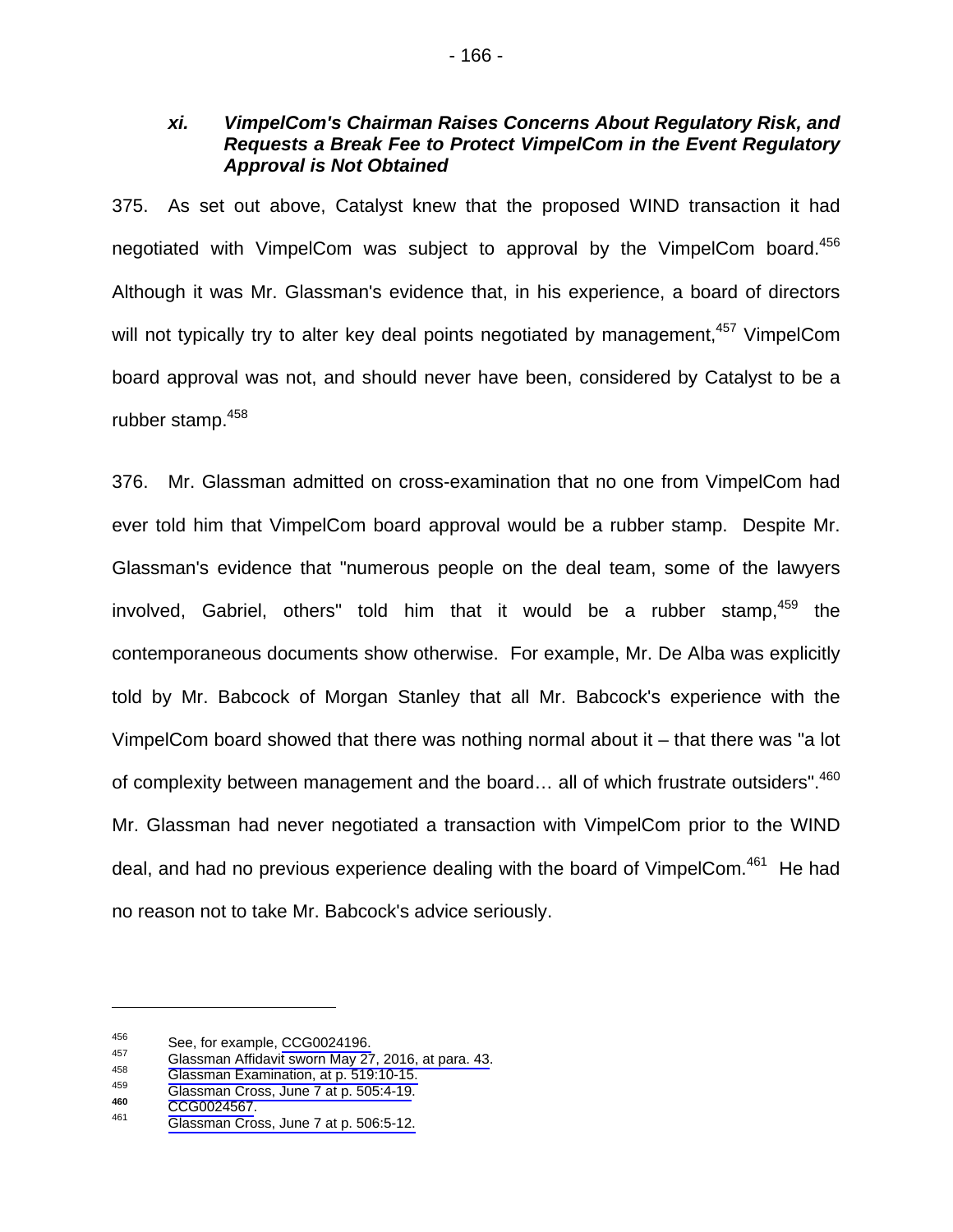377. On August 11, 2014, Mr. Glassman and others at Catalyst experienced the very same "frustration" that Mr. Babcock warned it about. Early in the morning on August 11, Mr. Saratovsky indicated that the Financial Committee of VimpelCom had broadly supported the Catalyst WIND deal, but that it had raised two points on the share purchase agreement that Mr. Saratovsky needed to discuss with Mr. De Alba. In response to prompting by Mr. De Alba, Mr. Saratovsky set out that the Board members were concerned with, in part, the Government's behaviour, and that the Board members wanted to "seek protection in case the government does not approve". Mr. Saratovsky further clarified that "[t]hey view the interim funding as the amount at risk so we need to discuss the point". $462$  The substance of this message is that VimpelCom wanted a break fee to cover the costs of operating WIND should the deal with Catalyst ultimately fall through because of lack of government approval.

378. Specifically, Messrs. Glassman and De Alba testify in their Affidavits that the Chairman sought a \$5 to \$20 million break fee in the event the transaction did not close in 60 days. $463$ 

379. This concern by the VimpelCom board was entirely consistent with the concerns expressed by VimpelCom throughout its negotiations with both Catalyst and the New Investors. Regulatory risk had always been one of the main concerns of VimpelCom, given its previous experiences with the Government of Canada.<sup>464</sup> Their concerns provided prescient given Catalyst's undisclosed (at the time) but admitted (at trial)

1

<sup>462</sup> [CCG0027248.](#page-0-0) See also [Glassman Cross, June 7, at pp. 511:14-516:16.](#page-1-0) On cross, Mr. Glassman admitted that WIND was burning roughly \$10 to \$15 million a month in operating cost (see Glassman Cross, June 7 at p. 464:16-19).<br><sup>463</sup> [Glassman Cross, June 7 at p. 517:3-25.](#page-1-0)<br><sup>464</sup> [CCG0024774.](#page-0-0)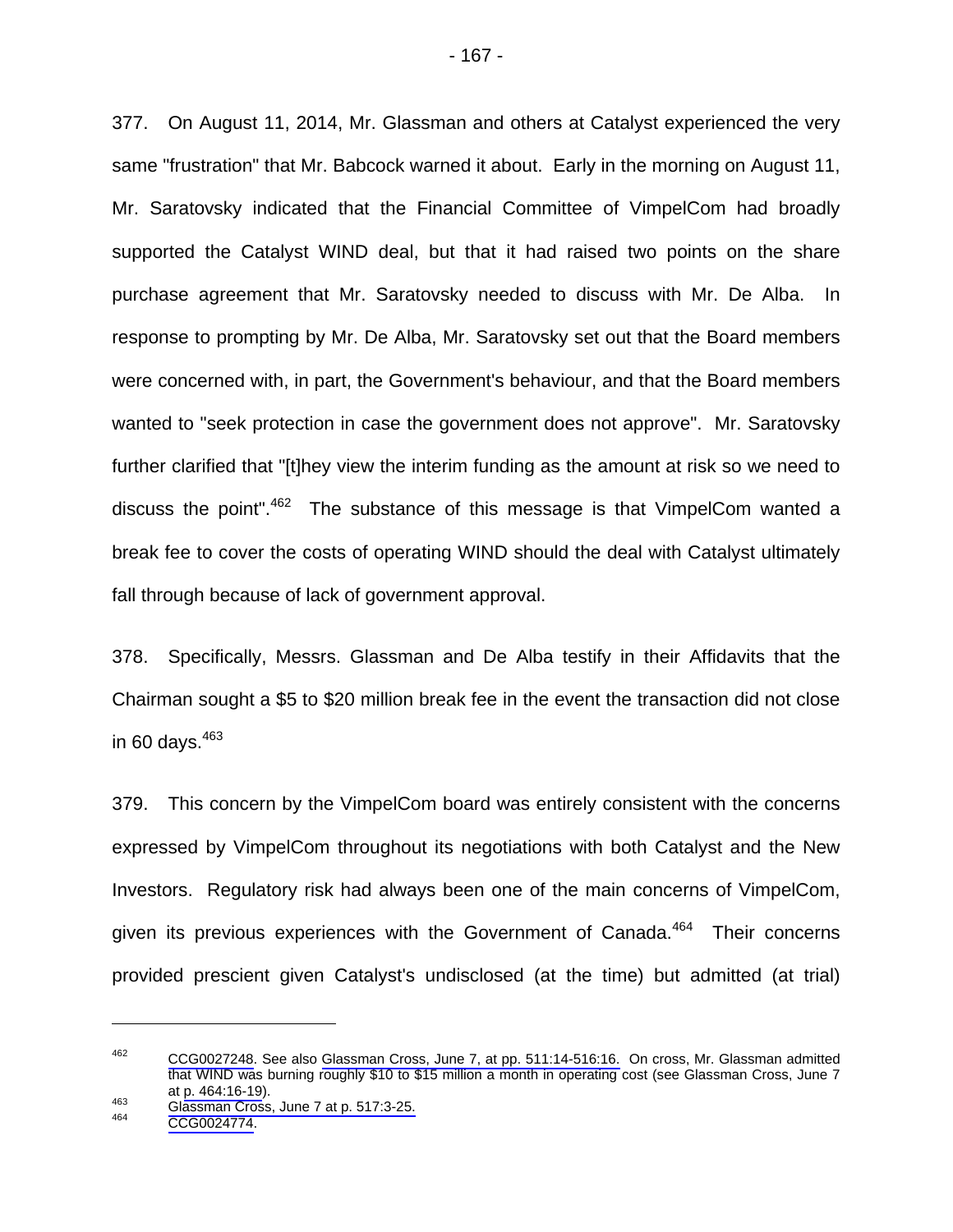intention to seek regulatory concessions that Catalyst knew were likely to prevent or delay closing in breach of section 6.3(d).

380. On August 15, Mr. Saratovsky reiterated to Mr. Levin of Faskens that the position of the Chairman of VimpelCom had not changed, and that VimpelCom needed a way to manage the regulatory risk. In clear evidence of good faith, Mr. Saratovsky told Mr. Levin that VimpelCom was "open to other ideas on how this may be achieved".<sup>465</sup>

#### *xii. As of the Evening of August 11, the Deal was Not Done*

381. On August 11, 2014, there was a call involving Industry Canada during which, Catalyst claims, VimpelCom told Industry Canada that the "deal was done".<sup>466</sup> Mr. Glassman did not participate in the call and conceded that he did not know what the precise words of the call were. $467$  Nor can Catalyst point to a single contemporaneous document demonstrating that VimpelCom or Catalyst told Industry Canada that the deal was done on the August 11, 2014 call. $468$ 

382. In fact, in cross-examination when confronted with an email chain from August 11-12, 2014 describing the call, Mr. Riley conceded that rather than stating that the "deal was done", the message to Industry Canada was that the parties were "**close to**  signing".<sup>469</sup> Mr. Riley's admission reveals that there is no legitimate basis for Mr. Glassman's expectation that "the deal was done".

<sup>&</sup>lt;sup>465</sup><br> [CCG0024774](#page-0-0).<br>
Glassman Examination, June 7 at p[.](#page-1-0) 509:7-16.<br>
<sup>467</sup><br>
Glassman Examination, June 7 at p. 531:5-21; p. 533:17-20.<br> [Glassman Examination, June 7 at p. 533:21-23.](#page-1-0)<br>
RileyCross, June 8 at p. 608:12-13. See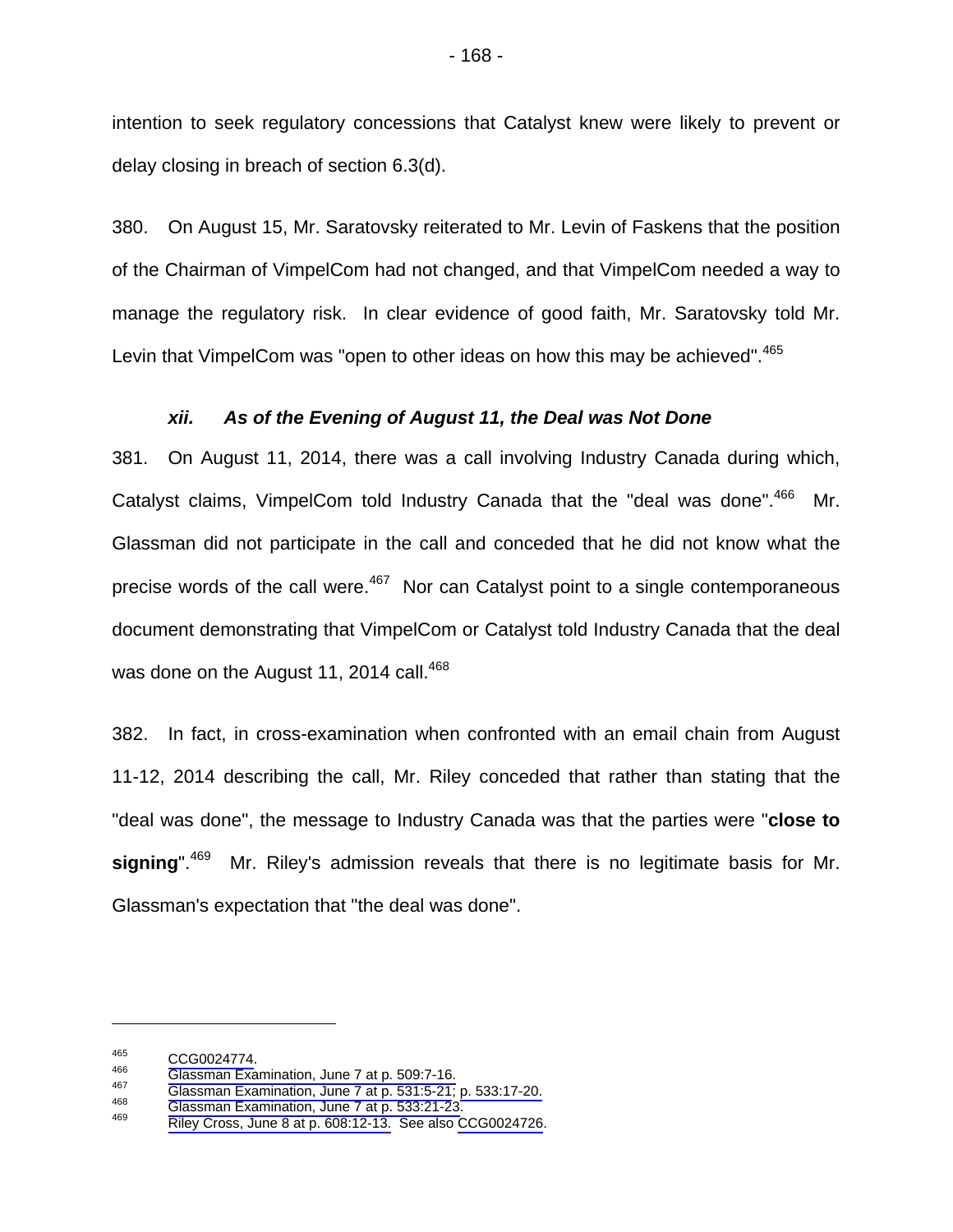# *xiii. Catalyst Chooses Not To Accept the Chairman's Terms, and Instead Makes the Tactical Decision to Shut Down Communications with VimpelCom and Let Exclusivity Expire*

383. As Mr. Babcock predicted in his email of August 8, Mr. Glassman was "frustrated" by what he perceived as VimpelCom's "delay".<sup>470</sup> This "frustration" is clearly expressed in a series of emails sent between Mr. Glassman and his team on August  $11.<sup>471</sup>$  These emails show Mr. Glassman's temper rapidly deteriorating along with the possibility of Catalyst completing the WIND deal. Mr. Glassman told his team he was "furious" with them.<sup>472</sup>

384. Still in the early morning of August 11, Mr. Glassman began demanding that the WIND deal be press released that day, or else:

- (a) in an email at 8:45 am on August 11, Mr. Glassman wrote: "ALL bad from my perspective and MY job is to identify the worst scenario and then mitigate/eliminate risk related to such. That is EXACTLY what I am doing and am now demanding this deal be publicly disclosed/press released TODAY if they want it to continue/remain alive. That's no longer negotiable for me. I DONT TRUST THEM and their behavior makes even less sense in the larger scheme of what is going on btwn the big personalities (harper/frydman-putin) on a much bigger stage"; $473$
- (b) in an email at 10:33 am on August 11, Mr. Glassman wrote: "I will not allow us to 'own' their process issue(s). I have my own problems related to

<sup>470</sup> [Glassman Affidavit sworn May 27, 2016, at para. 44.](#page-1-0)<br>
471 [See:](#page-1-0) [CCG0024632; CCG0024640; CCG0027262; and CCG0024802.](#page-0-0)<br>
473 [Glassman cross, June 7 at pp. 520:16-523:7;](#page-1-0) [CCG0024640.](#page-0-0)<br>
473CCG0024640.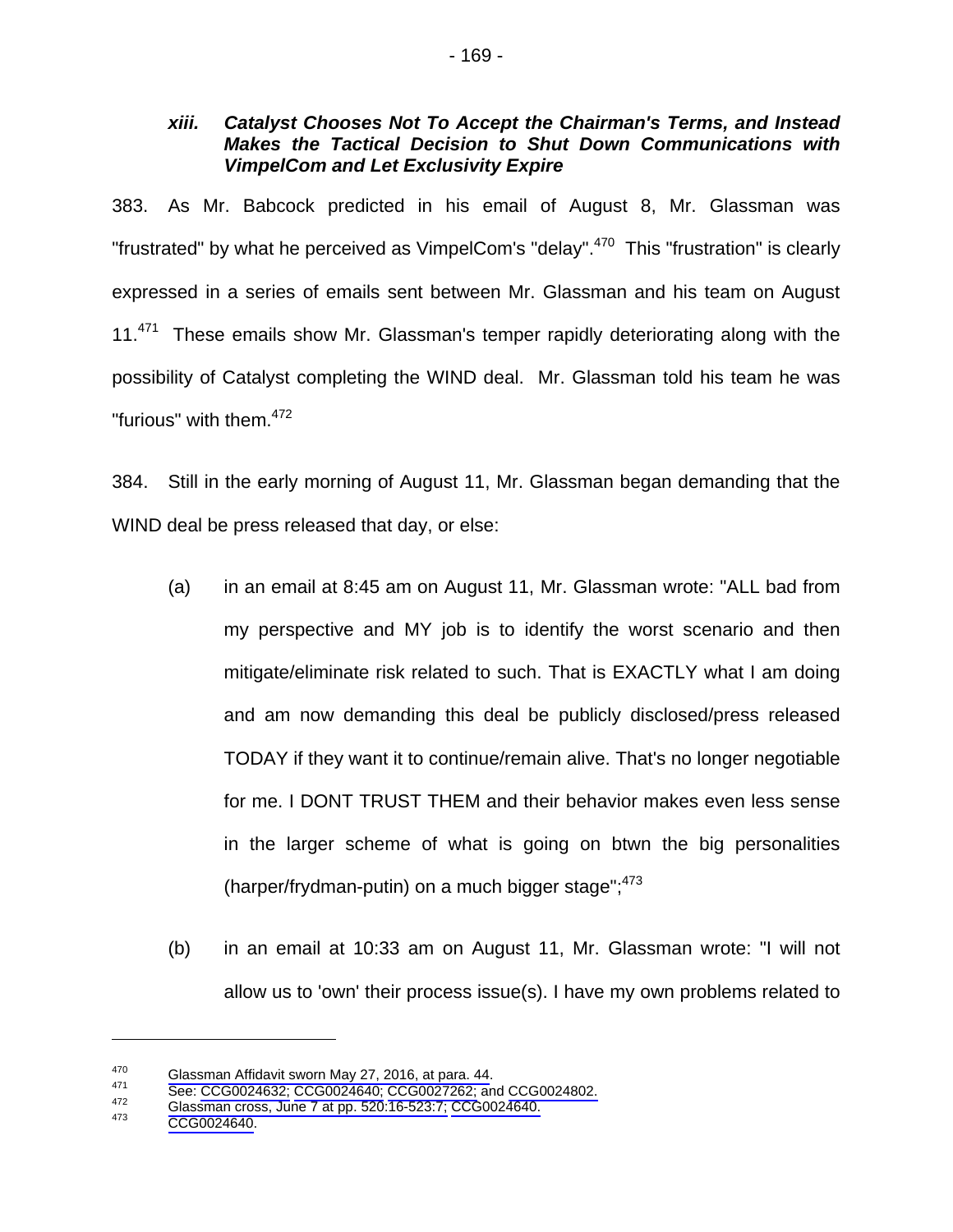(c) in an email at 10:57 am on August 11, Mr. Glassman wrote: **"I expect this to be press released TODAY. Otherwise, no deal. I am fed up. I do not want to hear a single more excuse from them"**. 475

385. Early the next morning on August 12, Mr. De Alba communicated these sentiments to Mr. Saratovsky. Mr. De Alba wrote:

### Felix:

This is now going beyond a press release. The fact that there is no clarity on approvals on your side after such were first thought to be in place on Friday puts the whole deal in jeopardy. On the points below, certainly you can draw on the Catalyst line. However, we are not providing an automatic extension. Remember that even the fact there is a line was an extraordinary concession to support you on the deal against the threat of acceleration/ noise by the lenders. We are now basically ready to fund more than half the deal even before it is approved by the government. You directly heard from the government that they want to approve the deal on an accelerated basis. There are no more rabbits out of the Catalyst hat. To the contrary it is now becoming troublesome to me professional and **unless there is a clear approach on approving the deal on your side by 1030am ET we will be walking away**. 476

386. By August 14, 2014, Mr. Glassman told his Partners, Messrs. De Alba and Riley,

that even though Catalyst continued to have exclusivity, the deal was "technically

<sup>&</sup>lt;sup>474</sup> [CCG0024640.](#page-0-0)<br><sup>475</sup> [CCG0024632.](#page-0-0)<br><sup>476</sup> [\(Emphasis add](#page-0-0)ed). [CCG0027262.](#page-0-0)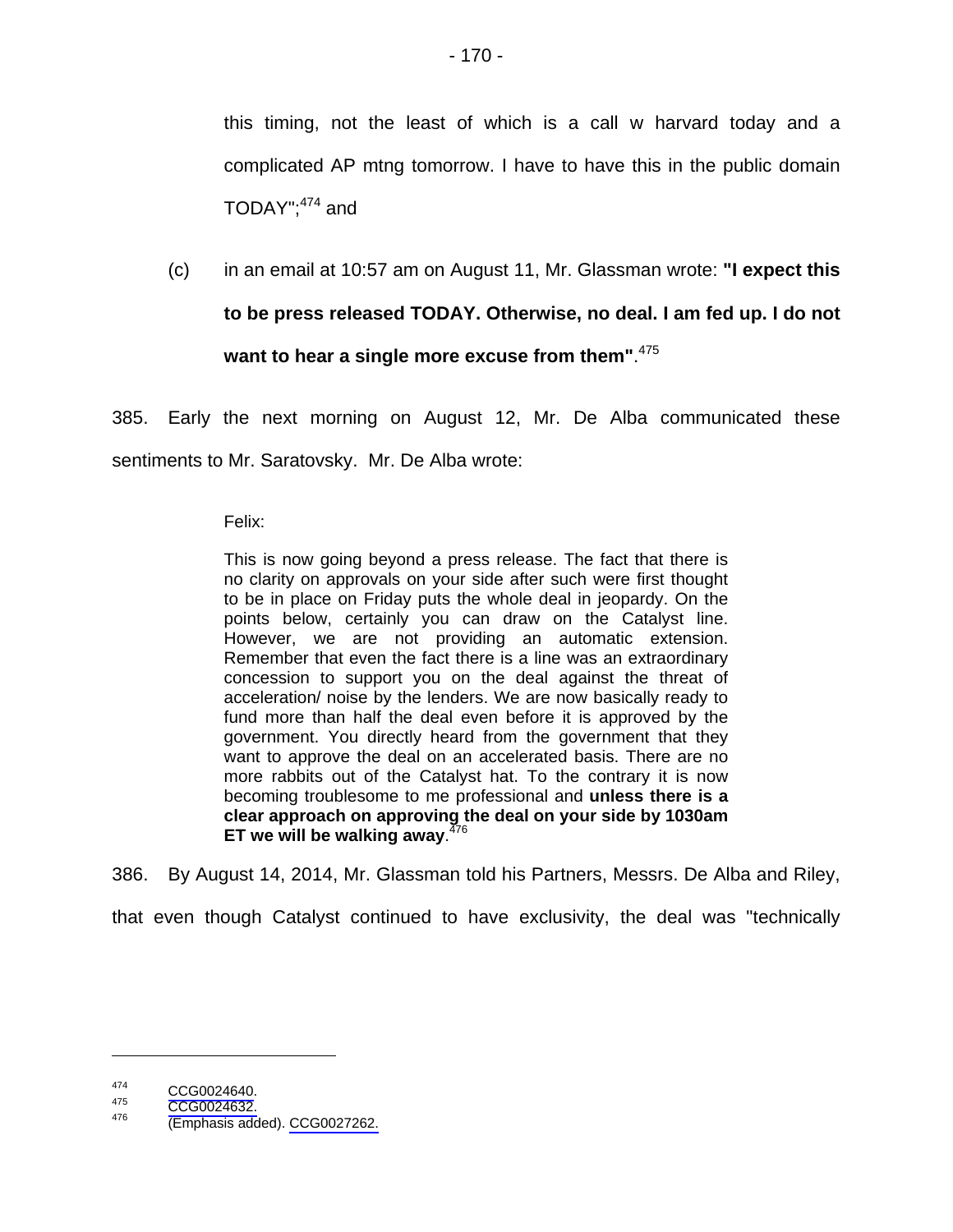dead".477 In his testimony, Mr. Glassman reiterated that, as of August 14, Catalyst's transaction with VimpelCom was "either dead or deeply in trouble".<sup>478</sup>

387. Although Mr. Glassman had given up on the WIND deal as of August 14, VimpelCom had not. After August 11 and before the end of exclusivity, Mr. Saratovsky made significant efforts to try and bridge the gap between Catalyst and the VimpelCom board. For example, on August 15, the day after Mr. Glassman had told his Partners that the deal was "dead", Mr. Saratovsky and Mr. Levin engaged in an email exchange in which Mr. Saratovsky:

- (a) stated that he was open to other ideas on how to manage regulatory risk;
- (b) noted that he had made the same arguments that Mr. Levin made to him internally to VimpelCom "in the strongest possible terms"; and
- (c) asked Mr. Levin if a compromise would be acceptable whereby Catalyst and VimpelCom signed the share purchase agreement with a two month outside date, and then, if the government did not move quickly, both Catalyst and VimpelCom could both decide if they wanted to give the Government more time.<sup>479</sup>

388. These efforts and suggestions by Mr. Saratovsky clearly show that VimpelCom was still negotiating in good faith with Catalyst, and that Mr. Saratovsky was still working towards finding a mutual solution between Catalyst and VimpelCom whereby the transaction could be completed.

1

<sup>477</sup> [CCG0028615.](#page-0-0)<br>
478Glassman cross, June 7 at pp. 533:24-534:3.<br> [CCG0024802.](#page-0-0)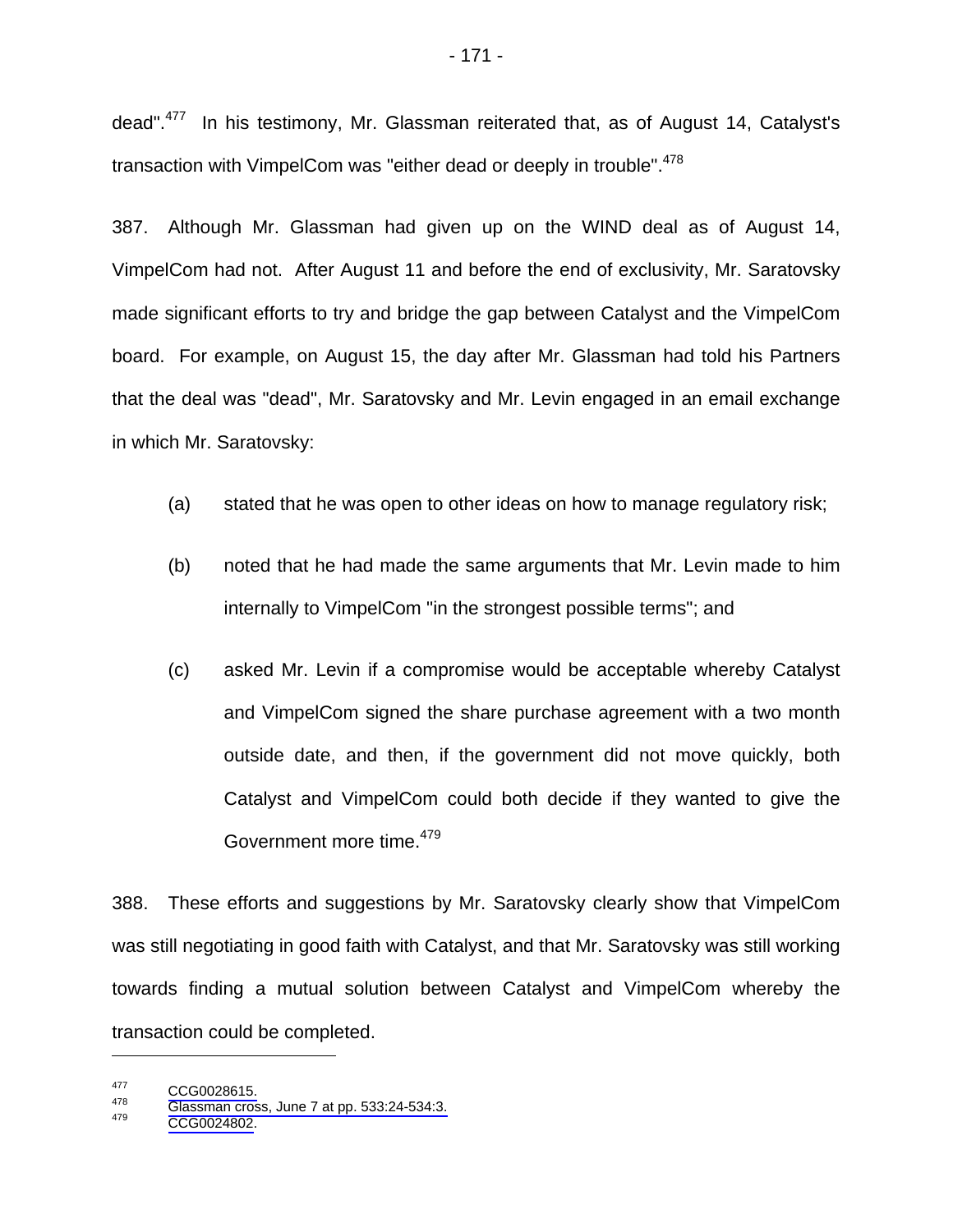389. Catalyst, on the other hand, decided that it did not want to compromise. In the same email chain, with Mr. Saratovsky excluded from the recipients, the real state of Catalyst's internal opinion about the deal became clear:

- (a) at 2:37 p.m., Mr. Levin wrote to Mr. Babcock and Mr. De Alba that: "[t]hey are out to lunch and I think we should tell them;
- (b) one minute later, at 2:38 p.m., Mr. De Alba responded: "ABSOLUTELY!"; and
- (c) two minutes later, at 2:40 p.m., Mr. Babcock advised that Catalyst shut VimpelCom out entirely: "[t]ell them and then shut down communication. This needs to go past the exclusivity time and Alksey needs to see his alternatives and their terms. If we keep talking we look anxious to Aleksey". 480

390. It was Mr. Glassman's evidence at trial that Catalyst did in fact follow the advice given to it by Faskens and by Morgan Stanley, that it did tell VimpelCom that this term was unacceptable, shut down communications, and allowed its period of exclusivity to come to an end.<sup>481</sup>

391. In short, Catalyst was unwilling to engage with Mr. Saratovsky, and believed Catalyst could play hardball with the VimpelCom board by letting exclusivity expire, and showing the board that Catalyst was not "anxious," in order to avoid making a

<sup>480</sup> [CCG0024802](#page-0-0). Alexey Reznikovich, to whom Mr. Babcock refers, was the chair of the VimpelCom. See Glassman Cross, June 7 at p. 539:3-6.<br><sup>481</sup> Glassman Cross, June 7 at pp. 538:18-539:24.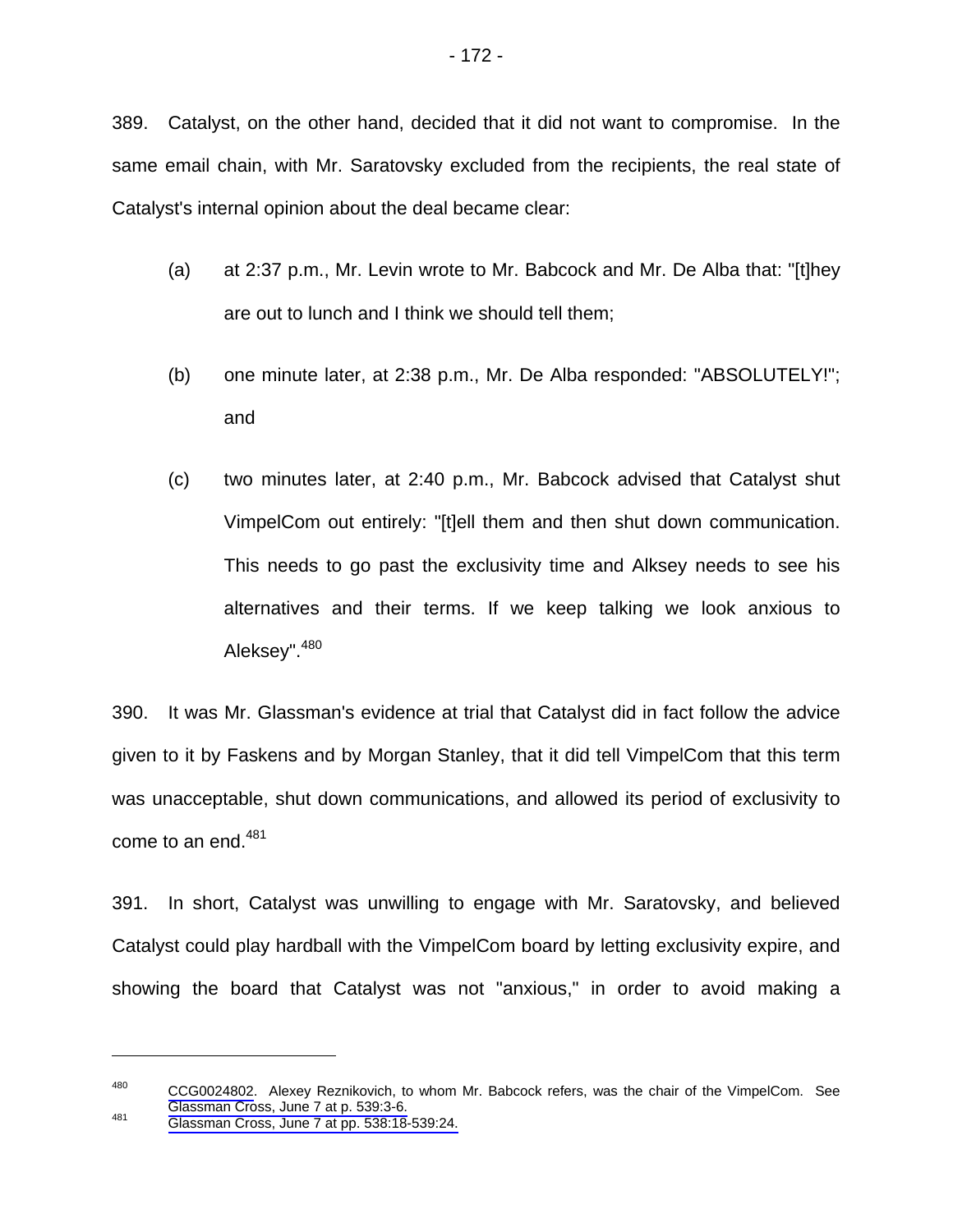compromise with VimpelCom. This was a tactical choice taken by Catalyst, and a decision that proved fatal to Catalyst's efforts to acquire WIND.

392. Ultimately, Mr. Glassman's evidence was that the reason that the Catalyst/VimpelCom transaction fell through was because of this \$5-\$20 million break fee requested by VimpelCom if the regulatory approval was not granted within 60 days.<sup>482</sup> Given the \$300 million price tag on the WIND transaction, this was a very small amount of risk that Catalyst was being asked to take on to give the board of VimpelCom comfort. Catalyst's unwillingness to negotiate, borne perhaps of its undisclosed intention to jeopardize closing by seeking regulatory concessions in breach of section 6.3(d), was fatal to Catalyst's bid for WIND. It was this positional negotiating and its view that VimpelCom had no alternatives, and not any non-existent "confidential information" supposedly passed by Mr. Moyse to West Face, that caused Catalyst to lose the WIND deal.

### *xiv. Catalyst Misleads West Face Regarding the Break Fee throughout the Course of this Litigation*

393. Despite the fact that, according to Mr. Glassman, the break fee asked for by VimpelCom was the reason that the Catalyst/VimpelCom WIND deal broke down, Catalyst did not confirm that a break fee was discussed until the examination for discovery of Mr. De Alba on **May 11, 2016**, mere weeks before the beginning of this trial.

394. This ignorance on the part of West Face was not for lack of inquiry. As his crossexamination on May 13, 2015, Mr. Riley was asked whether VimpelCom had ever

<sup>482</sup> [Glassman Affidavit sworn May 27, 2016, at para. 46.](#page-1-0) [Glassman Cross, June 7 at pp. 536:20-538:6.](#page-1-0)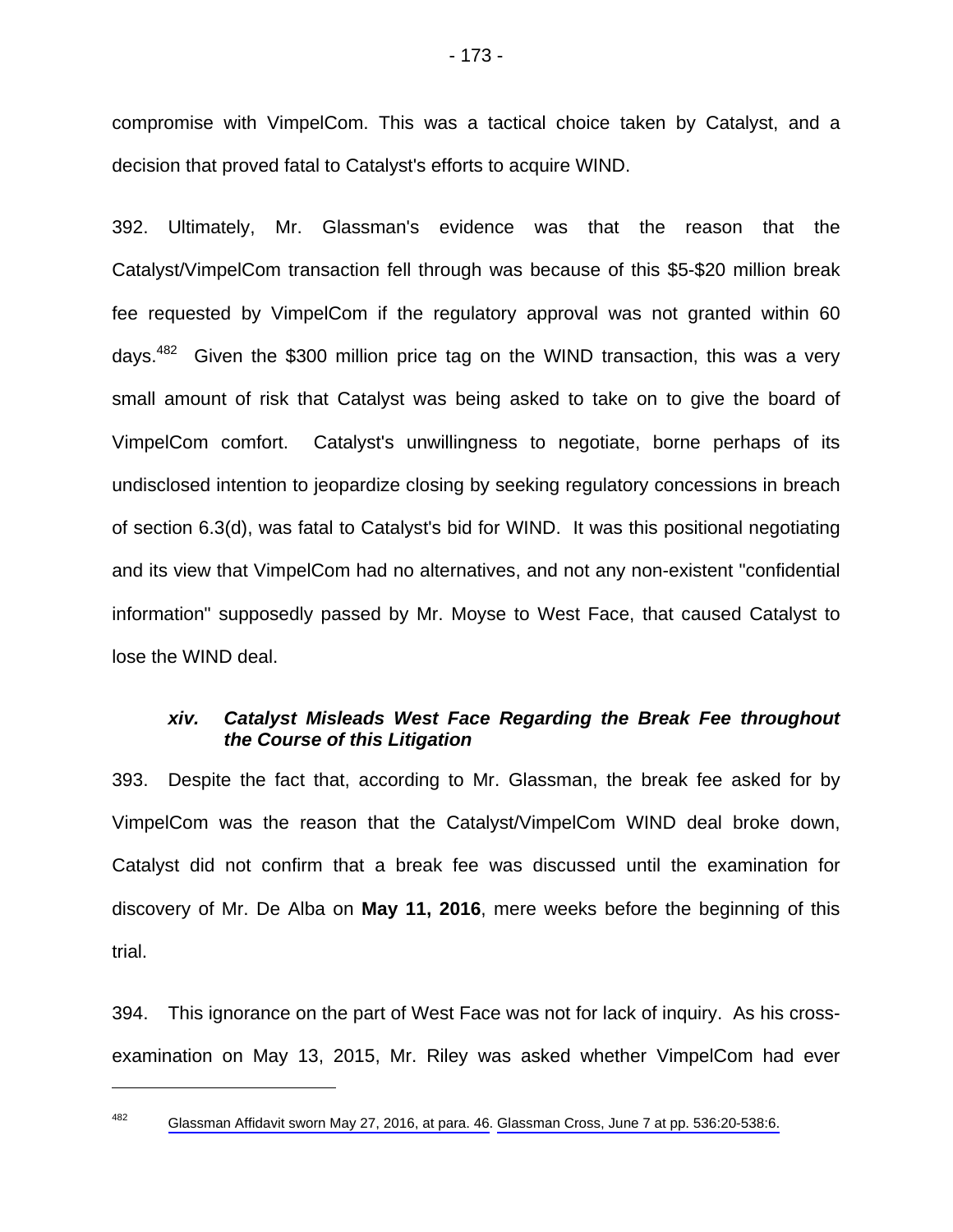asked Catalyst for a break fee and for the details of any such request. In answers to undertakings, Catalyst's response to the question of whether VimpelCom ever **asked** for a break fee was the misleading statement that "[t]he parties never **negotiated** a break fee".<sup>483</sup> In hindsight, this answer was carefully crafted to avoid answering the question asked. However, this answer was the state of the record at the time that the motion against West Face in front of Justice Glustein was argued.<sup>484</sup>

395. Catalyst only confirmed that there **was** a break fee requested by VimpelCom **almost a year later**, when Mr. De Alba was examined for discovery on May 11, 2016. Mr. De Alba admitted in this examination that Catalyst had in fact been asked for a break fee and that Mr. De Alba had **not** been consulted when Catalyst was responding to the undertaking given at the cross-examination of Mr. Riley on May 13, 2015. This is so even though Mr. De Alba had been the lead negotiator with VimpelCom.<sup>485</sup>

396. On June 3, 2016, mere days before trial, Catalyst's counsel revised a previous answer to undertaking regarding who was consulted with respect to the response given to Mr. Riley's May 13, 2015 undertakings. In that answer, Catalyst indicated that Mr. Riley, in determining his answer to his original undertaking given in May 2015, had asked Mr. Michaud whether **there was** a break fee in the transaction, not whether VimpelCom **asked** for a break fee.<sup>486</sup> Mr. Riley conceded on cross-examination at trial

<sup>&</sup>lt;sup>483</sup> UTS000020 at U/T 15 and 16.<br><sup>484</sup> Riley Cross, June 8 at p. 597:6-20.<br><sup>485</sup> [Examination for Discovery of De Alba, May 11, 2016 at pp. 747-755;](#page-1-0) see also Riley Cross, June 8 at [p. 602:11-19](#page-1-0).<br><sup>486</sup> WFC0112220 at p[.](#page-0-0) 2.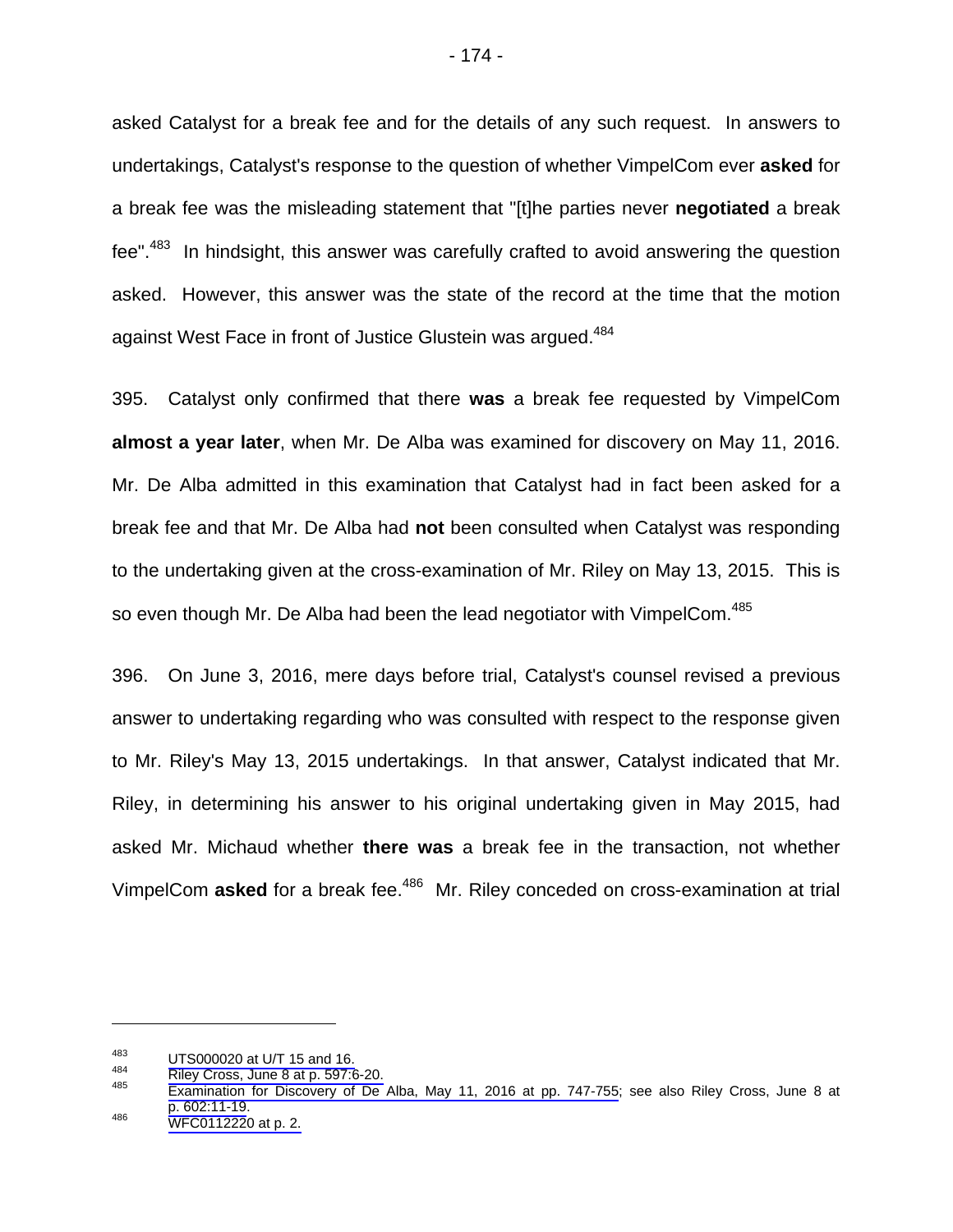that he either asked Mr. Michaud the wrong question, or Mr. Michaud gave him the wrong answer.<sup>487</sup>

397. Mr. Riley's evidence that he did not know that there was a break fee in this transaction was at direct odds with the evidence given by Mr. Glassman regarding what Mr. Riley would have known. Mr. Glassman testified that he would not have kept Mr. Riley in the dark with regards to significant developments along the way as the WIND transaction proceeded.<sup>488</sup> When questioned specifically about Mr. Riley's knowledge of the break fee requested by VimpelCom in mid-August 2014, Mr. Glassman stated that "he would have known by the end of the transaction, for sure".<sup>489</sup>

398. Given this incompatible evidence between Mr. Riley and Mr. Glassman, the Court can come to one of two conclusions:

- (a) that Mr. Riley was cavalier in answering his undertaking given in May 2015, and Mr. Glassman was misleading the Court in respect of the clear, flat and transparent structure at Catalyst; or
- (b) that Mr. Glassman was right about Mr. Riley's knowledge, and Mr. Riley gave an incorrect answer to this crucial undertaking.

399. Either way, Catalyst's shifting position on this crucial piece of evidence as to why the deal collapsed casts significant doubt on the credibility of the Catalyst witnesses.

<sup>&</sup>lt;sup>487</sup> [Riley Cross, June 8 at p. 604:7-12. See also Riley Cross, June 8 at pp. 594:21-604:12](#page-1-0).<br>
Glassman Cross, June 7 at pp. 361:1–362:20.<br>
Glassman Cross, June 7 at p. 362:5-20.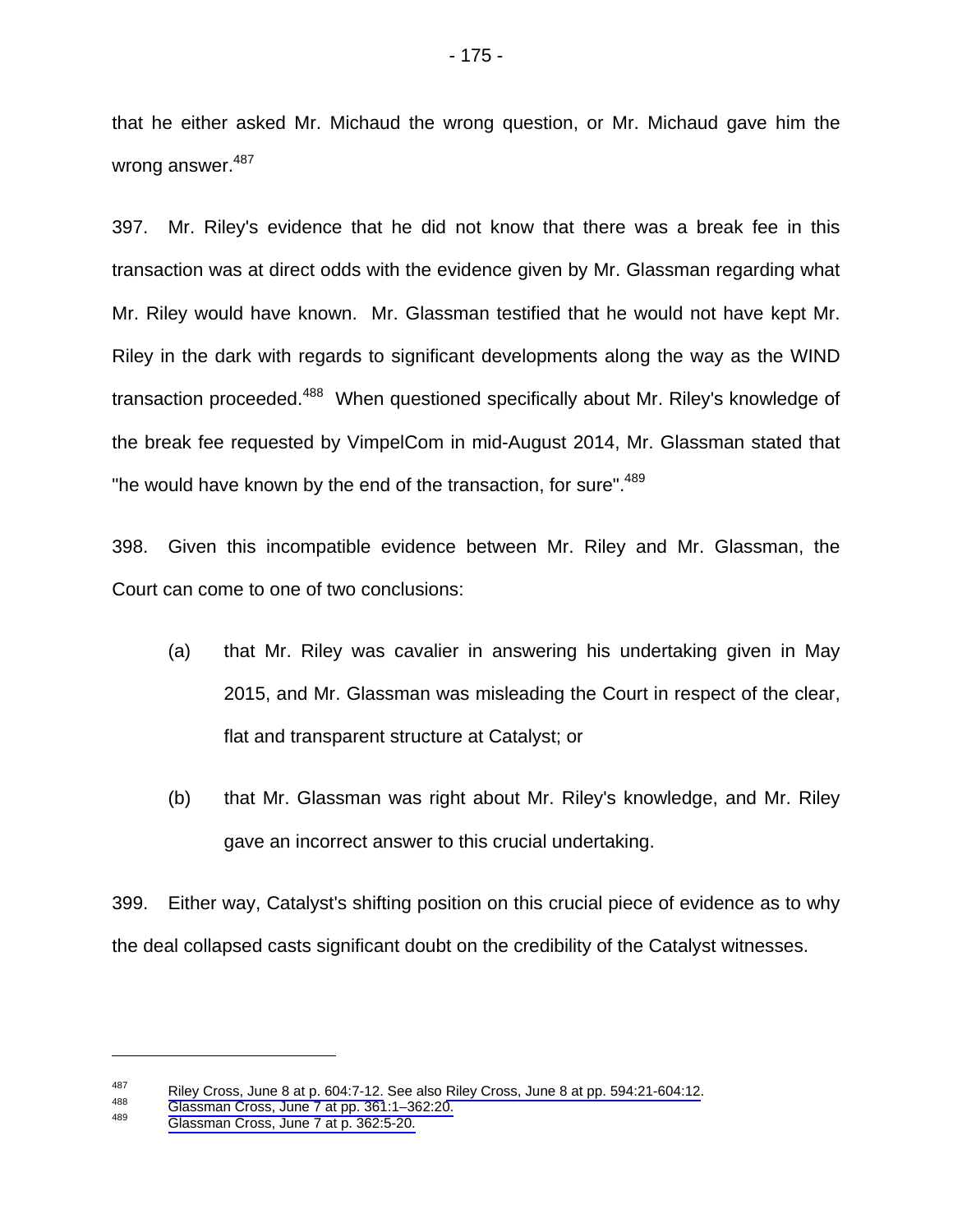### *xv. There is No Evidence that the New Investors' August 7 Proposal Was Even Considered by VimpelCom's Board Until After Catalyst Let Exclusivity Expire*

400. Not only is Catalyst's case contingent on proving that West Face possessed and misused Catalyst's confidential information in making the August 7 proposal, Catalyst's case also necessarily hinges its assertion that the August 7 proposal must have somehow caused VimpelCom to change its course in a way that resulted in Catalyst not acquiring WIND when it otherwise would have. Catalyst's present theory is that the demands made by VimpelCom's Chairman of the board beginning on or around August 11, were a direct result of having received and considered the New Investors' August 7 proposal.

401. Despite being put on notice of this issue during Mr. De Alba's examination for discovery on May 11, 2016, Catalyst led no evidence in this case suggesting that the New Investors' August 7 proposal was received or considered by VimpelCom's board until after Catalyst let its exclusivity period expire on August 18, 2014. Mr. De Alba (Catalyst's lead negotiator with VimpelCom) readily admitted this during his crossexamination:

- Q. And, in fact, you can't point to a document that reflects that Mr. Leitner's offer of August the 7th was provided to the VimpelCom board or finance committee?
- A. Not from the record.<sup>490</sup>

402. This is simply another hole in Catalyst's case that it hopes the Court will fill with yet another inference. Drawing such an inference would not be reasonable in the

<sup>490</sup> [De Alba Cross, June 7 at p. 305:1-5.](#page-1-0)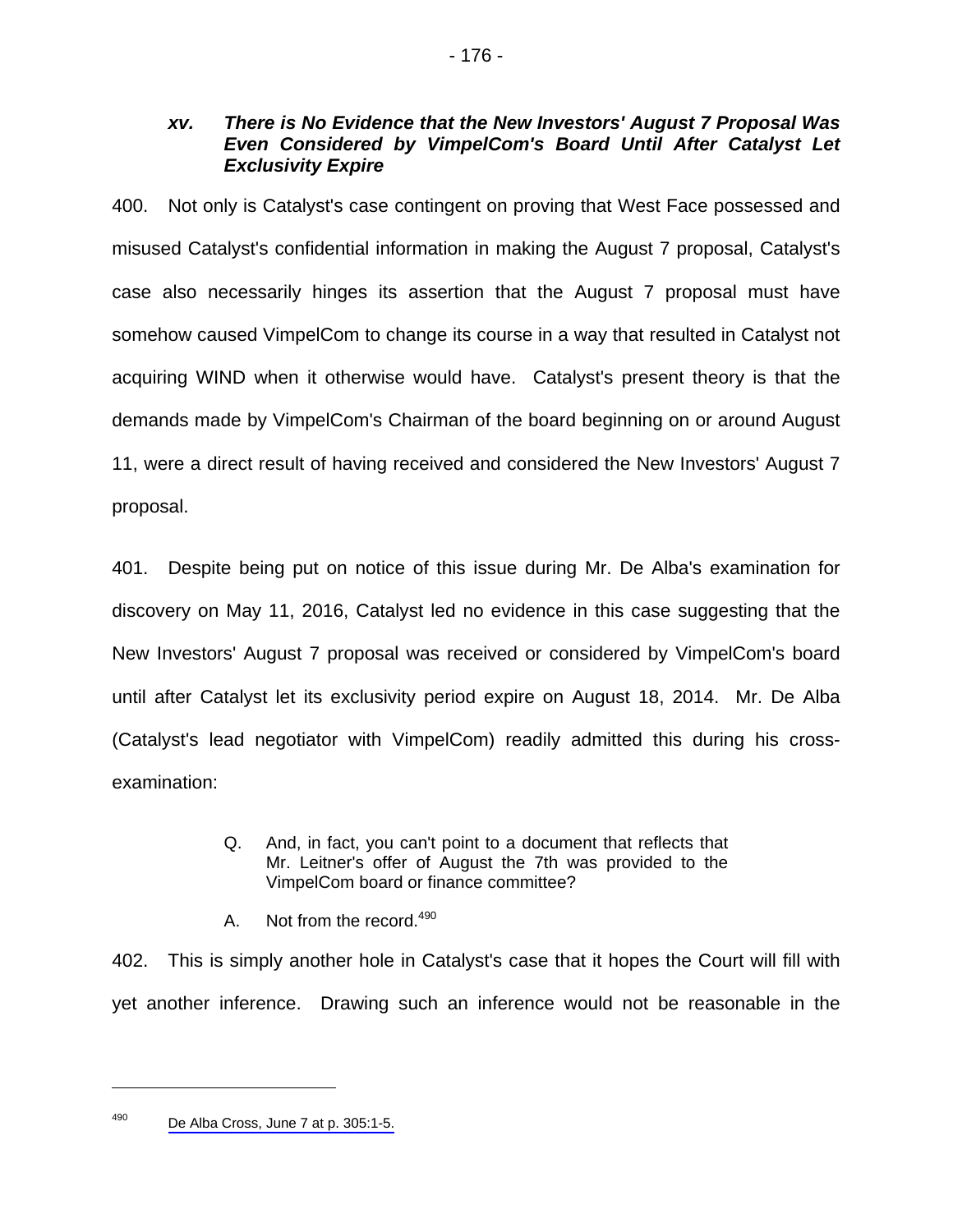circumstances given that, as set out above, VimpelCom agreed to extend Catalyst's exclusivity period *after* the New Investors' submitted their unsolicited offer.

# *xvi. Catalyst's Refusal to Provide Evidence of Its Negotiations with VimpelCom After the Expiration of its Exclusivity Period on August 18, 2014*

403. At trial, Mr. Glassman confirmed that Catalyst did, in fact, continue to pursue its acquisition of WIND in the period after exclusivity expired on August 18, 2014. However, Catalyst refused to produce any documents concerning its efforts to acquire WIND in the crucial time period after August 18, 2014.<sup>491</sup>

404. This is further grounds for the Court to draw an adverse inference that Catalyst could have, but chose not to, enter into a share purchase agreement with VimpelCom. Moreover, given that West Face and the Investors were in exclusivity with VimpelCom from August 25 onwards, an adverse inference should also be drawn that Catalyst was engaging in the very same conduct that it criticizes West Face of engaging in – namely, attempting to engage with VimpelCom during another party's exclusive negotiating period.

# *xvii. Conclusion: Catalyst Has Only Itself to Blame for its Failure to Acquire WIND*

405. A necessary element of Catalyst's claim is proving that it was harmed by \West Face's alleged misuse of confidential information provided to it by Mr. Moyse.

406. This allegation was proven false at trial. This Court heard straight from the mouths of Messrs. Glassman and De Alba that Catalyst made the tactical decision to

<sup>491</sup> [Glassman Cross, June 7 at pp. 539:25–540:10.](#page-1-0)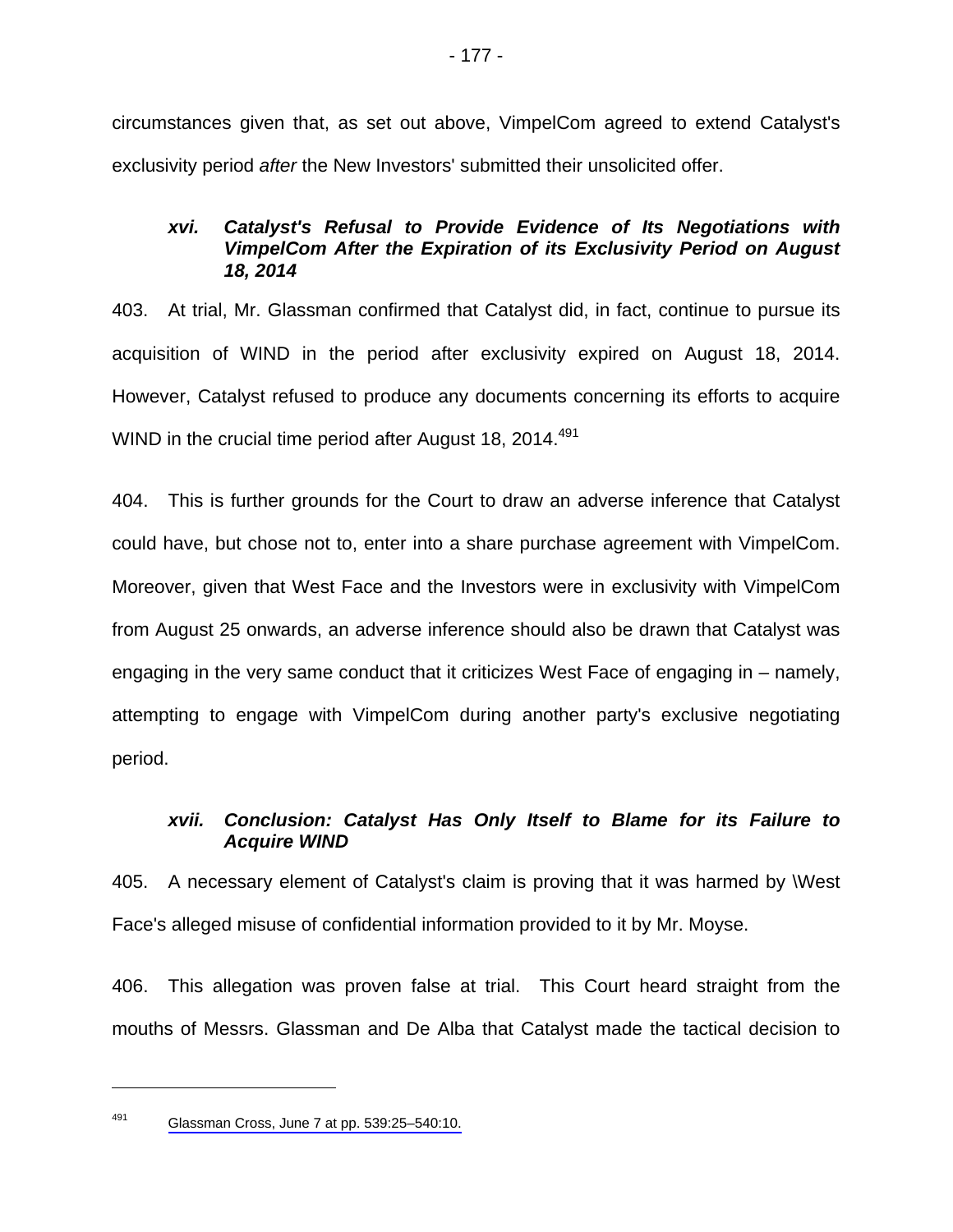cease negotiations with VimpelCom when the Chairman of VimpelCom asked Catalyst to agree to a \$5 to \$20 million break fee if regulatory approval was not granted within 60 days. Catalyst deliberately shut down communications with VimpelCom because it did not want to agree to that term and it mistakenly believed that VimpelCom had no real alternatives.

407. Moreover, even if Catalyst had agreed to the Chairman's request, Catalyst's own evidence is that it **would not** have closed the transaction with VimpelCom without obtaining the requisite regulatory concessions from the Government of Canada. However, the Canadian Government gave Catalyst no indication that it was willing to grant Catalyst these regulatory concessions. Instead, the Government could not have been more clear that the concessions Catalyst sought would **not** be forthcoming. Catalyst's theory that it "would have" obtained the requisite regulatory concessions (including the unrestricted right to transfer WIND's spectrum in five years) is based on nothing more than Mr. Glassman's alleged belief that he could and would have succeeded in pressuring the Government of Canada, including then-Prime Minister Stephen Harper, to back down on the Government's longstanding and clearly articulated policies.

408. Catalyst's stated intention was to sign the share purchase agreement with VimpelCom and then engage in a course of conduct that the agreement specifically precluded (namely, to seek the concessions that Catalyst thought were necessary for WIND to succeed). Catalyst cannot establish on a balance of probabilities that it would have closed a transaction after breaching a critical protection for which VimpelCom had negotiated.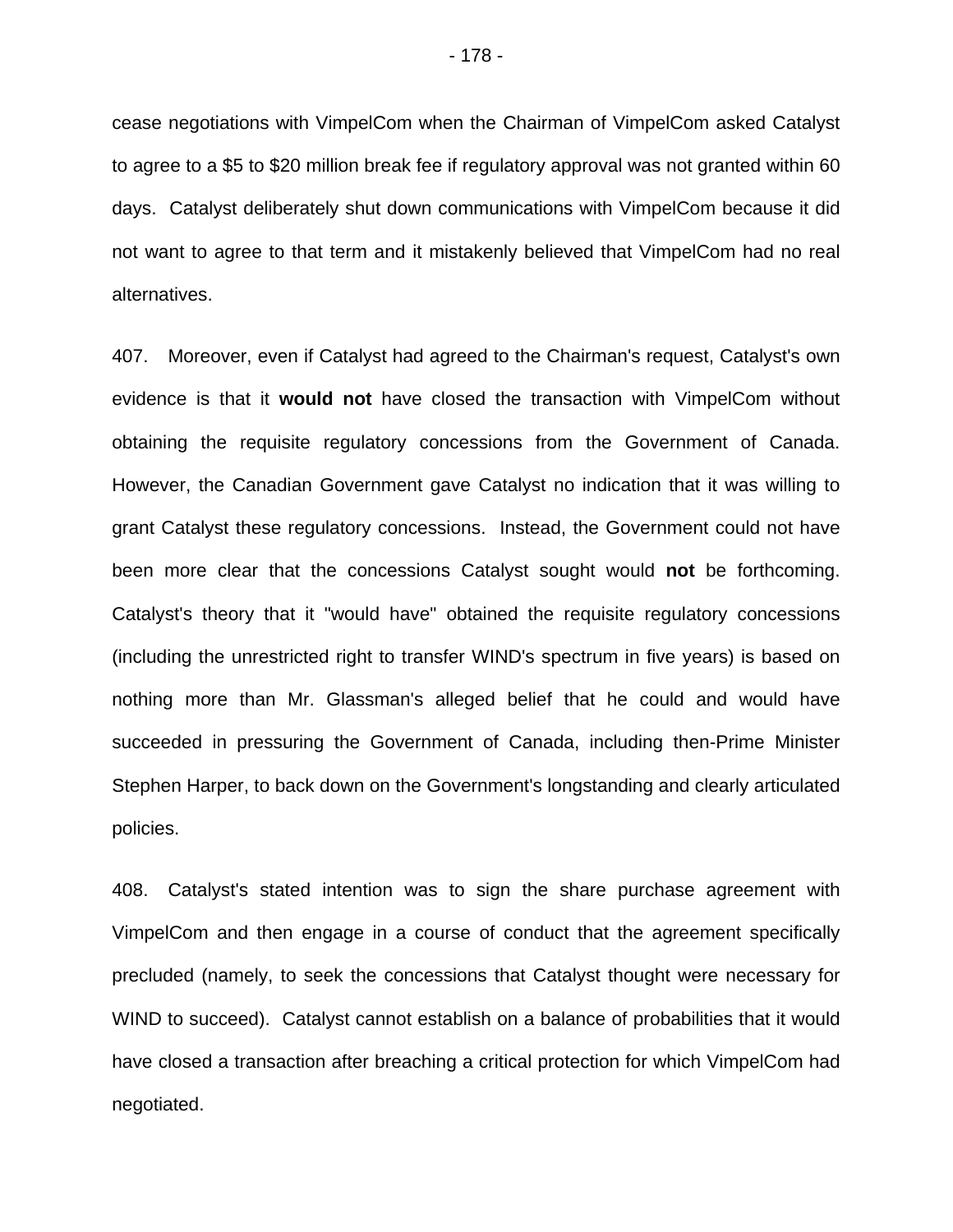409. Catalyst has only itself to blame for its failure to acquire WIND. Catalyst did not do its homework, and did not believe WIND could survive without drastic changes to the regulatory environment. Catalyst was incorrect and lost to the companies who believed in WIND as a standalone entity, did not seek regulatory concessions, and took seriously VimpelCom's demand to minimize regulatory risk.

#### **PART VI - ISSUES**

410. The current proceeding raises the following issues which must be determined by this Honourable Court:

- (a) Did Mr. Moyse share with West Face any confidential information belonging to Catalyst which related to Catalyst's plans and strategies for acquiring WIND?
- (b) If such information was shared with West Face by Mr. Moyse, did West Face misuse that information to acquire the WIND shares, to the detriment of Catalyst?
- (c) If any such misuse of the confidential Catalyst information was committed by West Face, what is the most appropriate remedy?

411. If either or both of Issue "(a)" or "(b)" is answered in the negative, West Face submits that there is no need for this Court to consider Issue "(c)".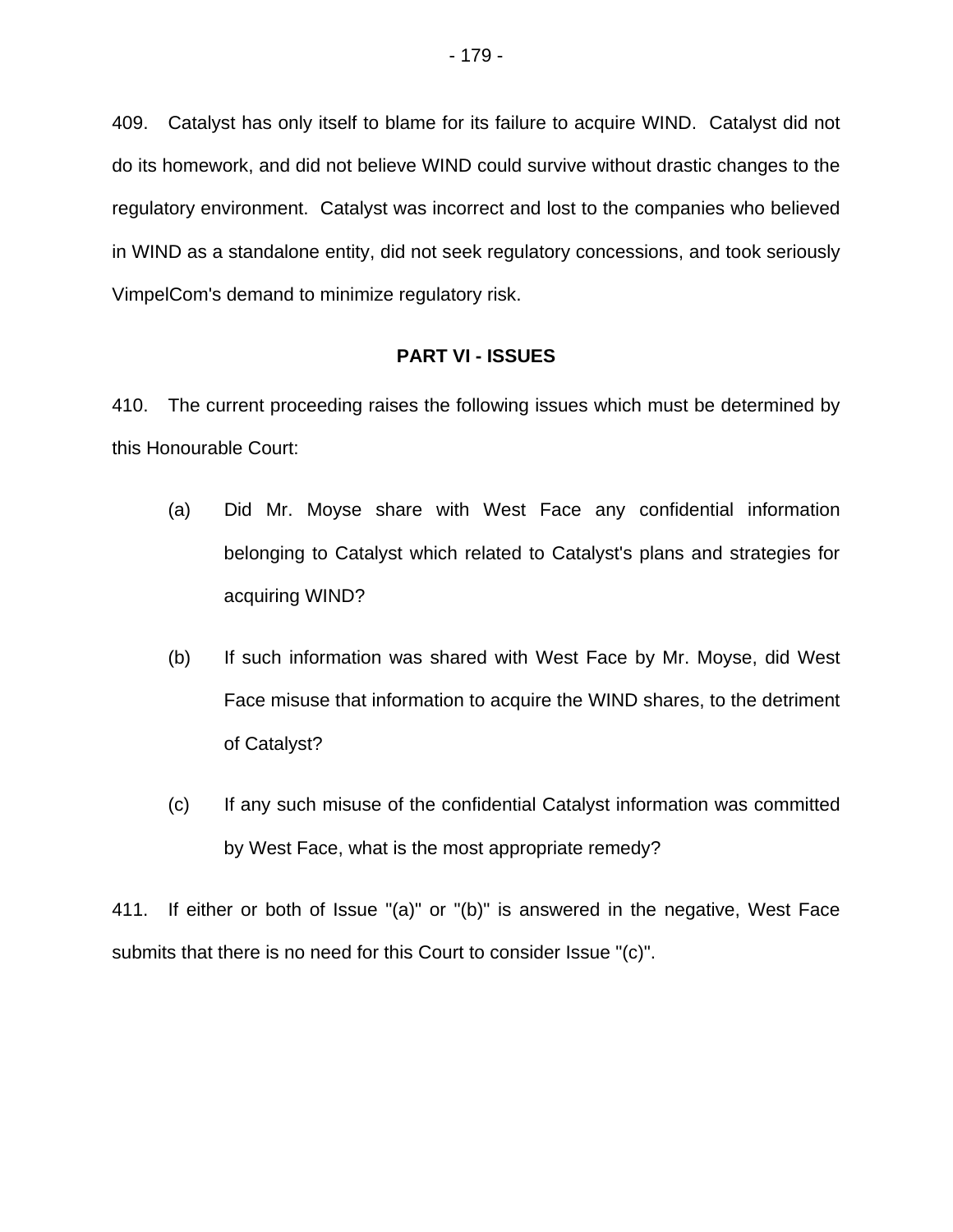# **A. Catalyst has Failed to Prove its Claim for Breach of Confidence**

### *i. The Three Elements of Breach of Confidence*

412. A party asserting a claim for breach of confidence must satisfy a three-part test. As explained by Justice La Forest in *Lac Minerals*, such a claim requires proof "that the information conveyed *was confidential*, that it *was communicated in confidence*, and that it *was misused by the party* to whom it was communicated".<sup>492</sup> All three elements must be proven in order to make out the cause of action.<sup>493</sup>

413. In the context of the third branch of the test, "misuse" is any use of the information which is not authorized by the party who originally communicated it.<sup>494</sup> Under this third branch, it is also necessary that the defendant's "misuse" of the information caused "detriment" to the plaintiff.<sup>495</sup>

414. Catalyst cannot prove any element of the test for breach of confidence. Specifically: (a) Mr. Moyse was aware of no genuinely confidential information relating to Catalyst's proposed acquisition of WIND; (b) Mr. Moyse did not share anything he knew about WIND with West Face; (c) West Face did not use any of Catalyst's

<sup>492</sup> See, *inter alia, Lac Minerals Ltd. v. International Corona Resources Ltd.*, [1989] 2 S.C.R. 574, *per* La Forest

<sup>&</sup>lt;sup>493</sup> See, *inter alia, Lac Minerals Ltd. v. International Corona Resources Ltd.*, [1989] 2 S.C.R. 574, *per* La Forest J. [at para. 135 \(](#page-49-0)QL); and *Nufort Resources Inc. v. Eustace*, [1985] O.J. No. 1024 (H.C.J.), *per* Catzman J. (as he then was[\) at para. 86,](#page-21-0) quoting *Ridgewood Resources Ltd. v. Henuset*, [1982] A.J. No. 641 (C.A.), *per*  Laycraft J.A. [at para. 24,](#page-6-0) *leave to appeal refused*, [1982] S.C.C.A. No. 283.<br><sup>494</sup> As explained by the Supreme Court, the proper question is not "what is the defendant forbidden to do with

the information?", but rather "what is the defendant authorized to do?" See *Lac Minerals Ltd. v. International Corona Resources Ltd.*, [1989] 2 S.C.R. 574, *per* Sopinka J. [at paras. 55,](#page-26-0) [66](#page-30-0) & [68](#page-30-0) and *per* La Forest J. at [paras. 135,](#page-49-0) [137](#page-49-0) & [139](#page-51-0) (QL).<br><sup>495</sup> As discussed in greater detail below, the dominant judicial view is that such "detriment" is a mandatory

component of the "misuse" element of the cause of action. It is also well established that proof of "detriment" is a key factor in assessing the plaintiff's entitlement to financial compensation. See, *inter alia, Lac Minerals Ltd. v. International Corona Resources Ltd.*, [1989] 2 S.C.R. 574, *per* Sopinka J. [at para. 86,](#page-34-0) and *per* La Forest J. [at paras. 161](#page-61-0) & [182](#page-70-0) (QL); *Cadbury Schweppes Inc. v. FBI Foods Ltd.*, [1999] 1 S.C.R. 142, *per* Binnie J. [at paras. 53-54;](#page-22-0) and *Lysko v. Braley*, [2006] O.J. No. 1137 (C.A.), *per* Rosenberg J.A. at [paras. 17-20](#page-8-0)*.*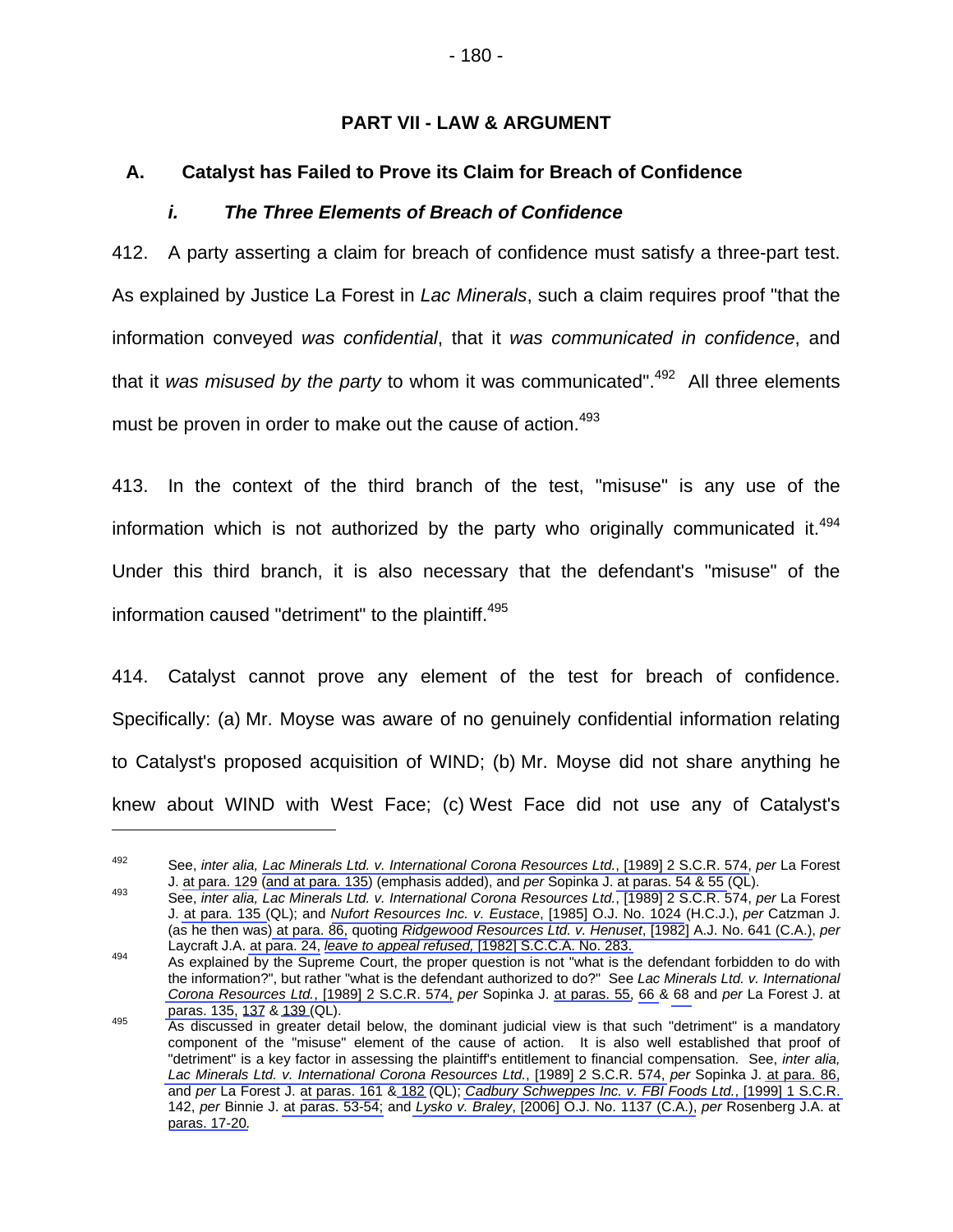regulatory strategy in acquiring WIND; and (d) West Face's conduct could not have caused detriment to Catalyst, which failed to acquire WIND solely because of its own intransigence.

415. Catalyst bears the onus of convincing this Court, on a balance of probabilities, that all three elements of breach of confidence have been satisfied – *i.e.*, it must prove the existence of confidential information, that such information was initially conveyed in confidence, and that it was subsequently misused, $496$  with detriment suffered as a result.<sup>497</sup>

416. Applying these principles to the facts of the current proceeding, Catalyst is required to satisfy the successive onuses of proving: (a) that Mr. Moyse received clearly identified information that was genuinely confidential in nature;  $498$  (b) that such information was improperly shared by Mr. Moyse with West Face;  $499$  and (c) that this information was thereafter misused by West Face in acquiring the WIND shares, to the detriment of Catalyst.<sup>500</sup>

<sup>496</sup> See *Stonetile (Canada) Ltd. v. Castcon Ltd.*, 2010 ABQB 392, *per* Nation J. [at para. 5;](#page-5-0) and *Techform Products Ltd. v. Wolda*, [2000] O.J. No. 5676 (S.C.J.), *per* Sachs J. [at para. 77](#page-19-0) ("[T]he onus was on [the plaintiff] to establish all of the necessary elements of breach of confidence"), *varied on other grounds*, [2001]

O.J. No. 3822 (C.A.), *leave to appeal refused,* [2001] S.C.C.A. No. 603. 497 See *Mancha Consultants Ltd. v. Canada Square Development Corp.*, [1994] O.J. No. 1231 (Gen. Div.), *per*  Van Camp J. [at para. 56](#page-14-0) ("The plaintiffs have not satisfied the onus of proving that the misuse was to their detriment"), *reversed on unrelated grounds*, [1998] O.J. No. 2000 (C.A), *leave to appeal refused,* [1998]

S.C.C.A. No. 396 (emphasis added).<br>498 See, *inter alia, R.L. Crain Inc. v. Ashton*, [1949] O.J. No. 500 (C.A.), *per* Hogg J.A. [at para. 32;](#page-8-0) and *Robin*<br>498 Nodwell Manufacturing Ltd. v. Foremost Dev. Ltd., [1966] A.J. No

<sup>&</sup>lt;sup>499</sup> See, *inter alia, Chevron Standard Ltd. v. Home Oil Co.*, [1980] A.J. No. 656 (Q.B.), *per Moore J.* (as he then was) [at para. 119](#page-28-0) ("The onus is on [the plaintiff]...to establish...that the secret or confidential information was used by [the former employee] and or [by the new employer] to the disadvantage of Chevron"), *affirmed*

<sup>[1982]</sup> A.J. No. 744 (C.A.), *leave to appeal refused*, [1982] S.C.C.A. No. 112. 500 See, *inter alia, Ridgewood Resources Ltd. v. Henuset*, [1981] A.J. No. 747 (Q.B..), *per* Quigley J. [at para. 17](#page-5-0)  ("[T]he plaintiff has failed to discharge the onus of establishing that whatever information it gave to the plaintiff, confidential or not, was used by the defendant to the detriment of the plaintiff"), *affirmed*, [1982] A.J. No. 641 (C.A.), *leave to appeal refused,* [1982] S.C.C.A. No. 283; and see also *Standard Ltd. v. Home Oil Co.*, [1980] A.J. No. 656 (Q.B.), *per* Moore J. (as he then was[\) at paras. 117 & 119,](#page-28-0) *affirmed* [1982] A.J. No. 744 (C.A.), *leave to appeal refused*, [1982] S.C.C.A. No. 112.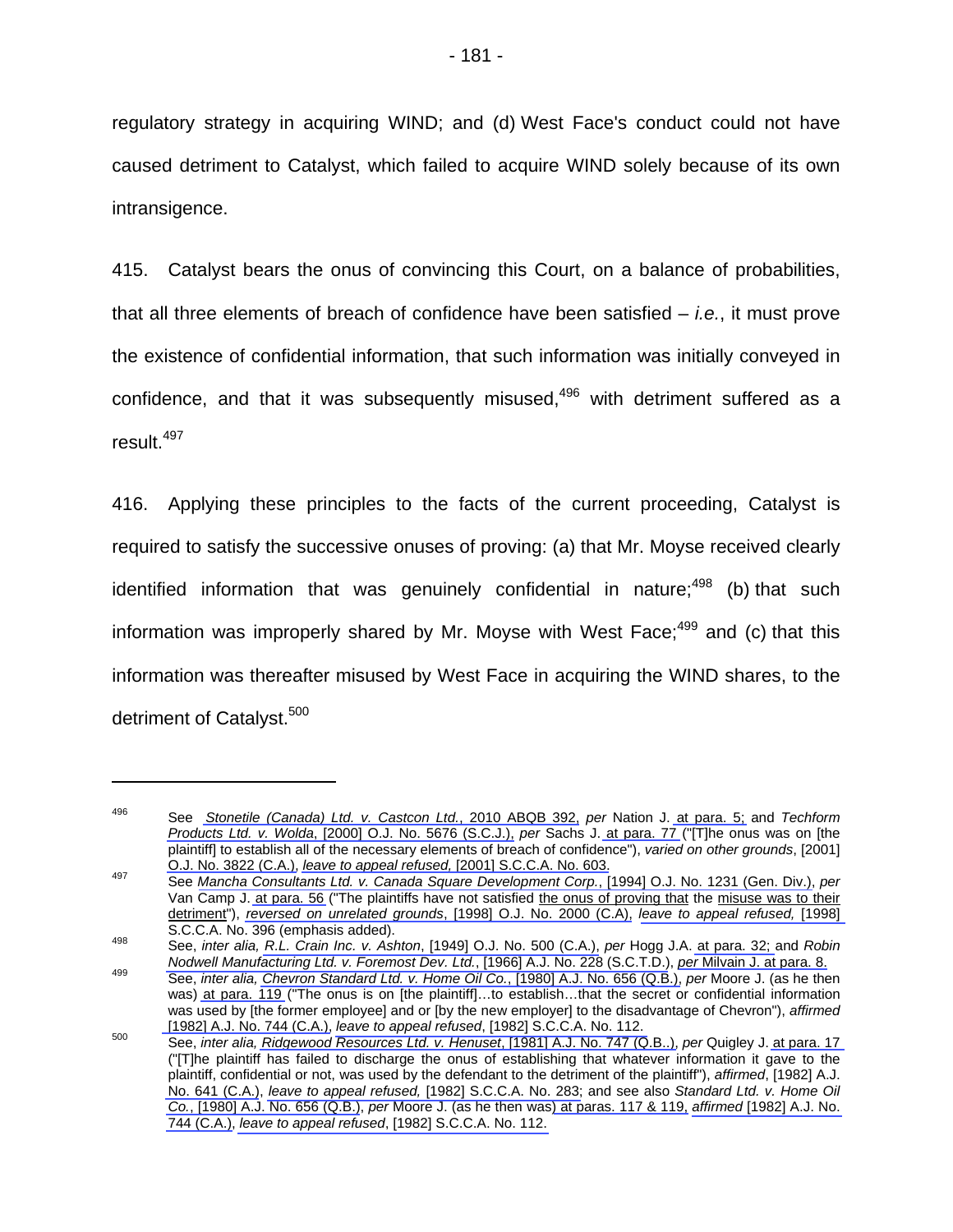417. West Face submits that Catalyst has failed to establish the existence of *any* of the required elements of its claim, and has certainly not proven *all* of them. For this reason, the current action must be dismissed.

### *ii. Identifying the Supposedly "Confidential" Information said to have been Misused by West Face*

418. In order for this Honourable Court to assess Catalyst's claim in a principled manner, it is of course necessary to identify, and focus on, the precise "confidential" information which Catalyst has claimed was misused by West Face. As was recently observed by Justice Newbould: "[I]t is important not just to *plead* with particularity, but at trial to *prove the case with particularity*".501

419. While entirely lacking in the requisite "particularity", it is clear that Catalyst's Statement of Claim restricts its allegations to West Face's "misuse" of "confidential" information that was (supposedly) learned by Mr. Moyse during his employment at Catalyst, and that he (purportedly) passed on to West Face after his hiring.<sup>502</sup>

420. Given that Catalyst framed its claim from the outset by focusing on the alleged misuse of the information supposedly possessed by Mr. Moyse, it is *not now permitted*, at the close of trial, to fundamentally alter the nature of its claim. It cannot now assert, for example, that West Face received and improperly used information originating from *other entities* (*e.g.*, from UBS, VimpelCom, Globalive, *etc*.); or that West Face improperly participated in an unsolicited offer while Catalyst had exclusive rights to

<sup>501</sup> See *Husky Injection Moulding Systems Ltd. v. Schad*, 2016 ONSC 2297, *per* Newbould J. [at para. 225](#page-57-0)  (emphasis added).<br><sup>502</sup> [Amended Amended Amended Statement of Claim dated February 25, 2016 at paras. 23-27,](#page-11-0) [34.6.](#page-14-0)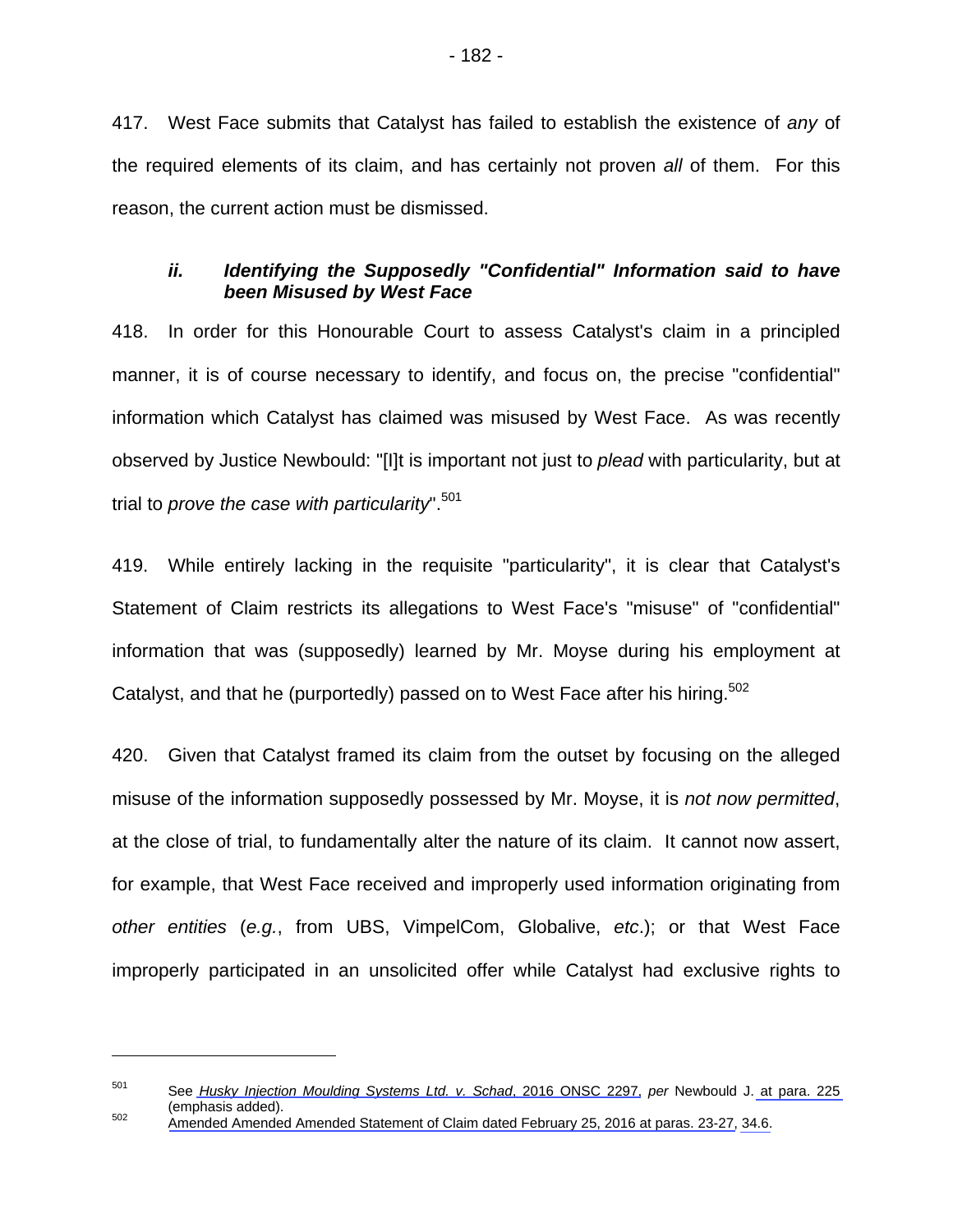negotiate with VimpelCom. Indeed, as described above, Catalyst expressly disavowed any such claim, both on discovery and again at trial.

421. The law of Ontario has firmly and consistently required parties to resolve their disputes within the parameters of the claim as pleaded. As was famously noted by Justice Finlayson in the leading ruling of *Kalkinis v. Allstate*:

> 11. The parties, certainly the appellant, were proceeding on the basis that this was an action in contract on an insurance policy. The record had been developed within the confines of the cause of action as pleaded. Accordingly, it was impermissible for the trial judge to entertain an argument founded on totally different legal principles.

> 12 It has long been established that **the parties to a legal suit are entitled to have a resolution of their differences on the basis of the issues joined in the pleadings**…. The trial judge cannot make a finding of liability and award damages against a defendant on **a basis that was not pleaded in the statement of claim because it deprives the defendant of the opportunity to address that issue in the evidence presented at trial**. 503

422. It is thus far too late for Catalyst to ask this Honourable Court to consider, let alone to rule upon, such a profoundly altered claim. West Face has, from the outset, framed its defence as a focused and principled response to the allegations originally pled by Catalyst. It cannot now be required, at or after the "eleventh hour", to address and rebut an entirely separate set of allegations for which no evidentiary record has been placed before this Court.

<sup>503</sup> See *Kalkinis (Litigation Guardian of) v. Allstate Insurance Co. of Canada*, [1998] O.J. No. 4466 (C.A.), *per* Finlayson J.A. [at paras. 11 and12](#page-4-0) (emphasis added), *leave to appeal refused*, [1999] S.C.C.A. No. 253. To the same effect, on slightly different facts, see also *Rodaro v. Royal Bank of Canada*, [2002] O.J. No. 1365 (C.A.), *per* [Doherty J.A. at para. 60;](#page-15-0) *Husky Injection Molding Systems Ltd. v. Schad*, 2016 ONSC 2297 at [para. 119](#page-34-0).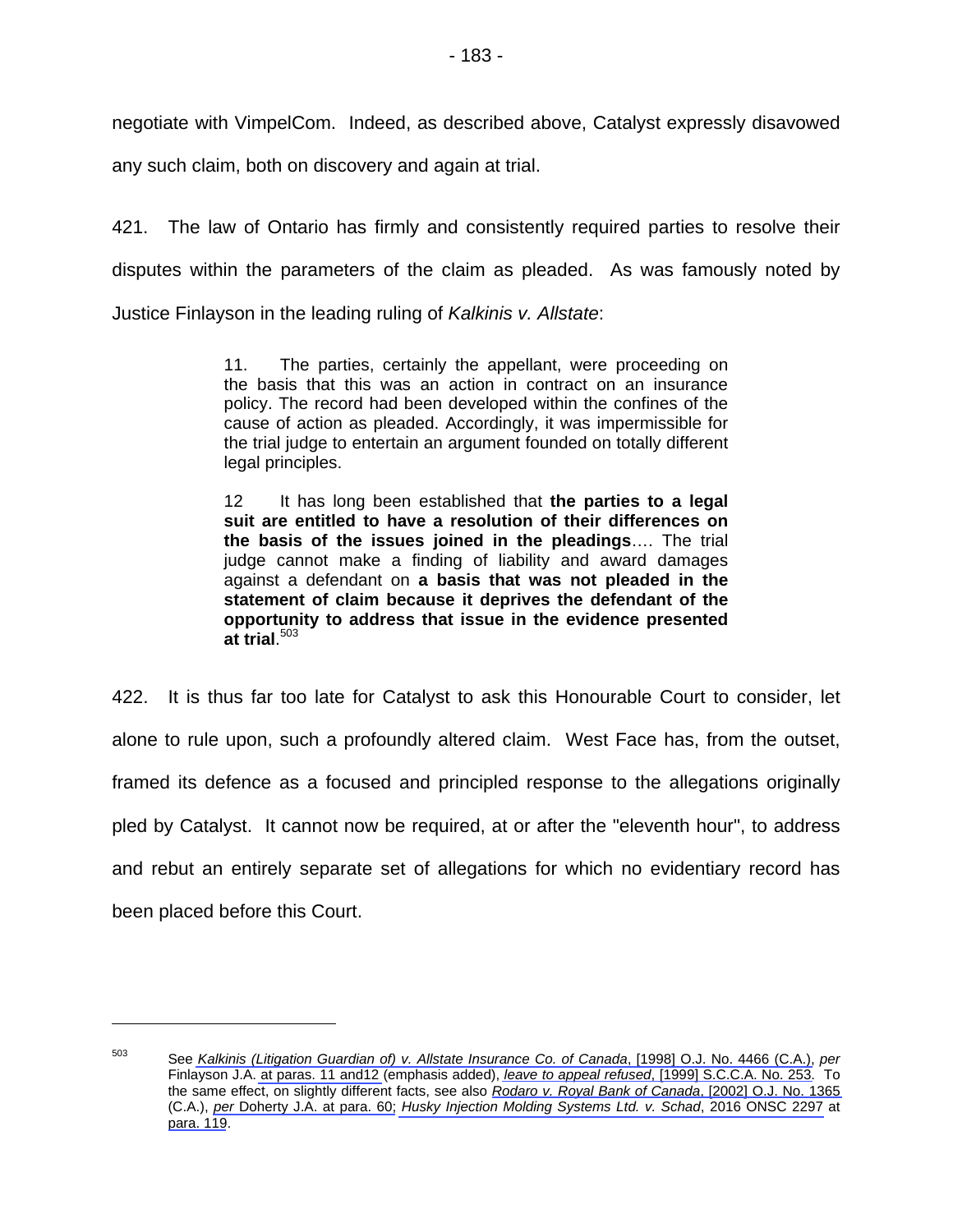## *iii. Much of the Supposedly "Confidential" Information cited by Catalyst was Not, in fact, Confidential*

423. Restricting the scope of Catalyst's claim to the "confidential" information which allegedly originated from Mr. Moyse, as this Court must, imposes on Catalyst a fundamental (and, indeed, insurmountable) hurdle: the information that Catalyst claims was misused by West Face was either not, in fact, confidential, or was not known to Mr. Moyse.

424. As noted above, the first mandatory prerequisite for a finding of breach of confidence is the requirement that the information in question must be genuinely "confidential".<sup>504</sup> Indeed, even if the second and third elements of the cause of action are present – *i.e.*, even if information was "conveyed in confidence" and was subsequently used without the confidor's permission – such "misuse" is not actionable if the relevant information is not itself confidential.<sup>505</sup>

425. As noted, this common-sense principle creates a significant threshold difficulty for Catalyst, given that much of the information that it claims was misused is not, and was not, "confidential". Canadian law has long accepted that information that is "public" cannot be "confidential".<sup>506</sup> This rubric of "public" information includes information which

<sup>504</sup> See, *inter alia, Lac Minerals Ltd. v. International Corona Resources Ltd.*, [1989] 2 S.C.R. 574, *per* La Forest

See, *inter alia, Ridgewood Resources Ltd. v. Henuset*, [1982] A.J. No. 641 (C.A.), *per Laycraft J.A. at paras.* [24-27](#page-6-0), *leave to appeal refused,* [1982] S.C.C.A. No. 283; and *Nufort Resources Inc. v. Eustace*, [1985] O.J.

No. 1024 (H.C.J.), *per* Catzman J. (as he then was) [at para. 86.](#page-21-0) 506 See, *inter alia, Lac Minerals Ltd. v. International Corona Resources Ltd.*, [1989] 2 S.C.R. 574, *per* La Forest J. [at para. 130 \(QL\)](#page-46-0); and *Precious Metal Capital Corp. v. Smith*, 2011 ONSC 2962, *per* Cumming J. at para. [116,](#page-19-0) *affirmed* 2012 ONCA 298, *leave to appeal refused*, [2012] S.C.C.A. No. 256.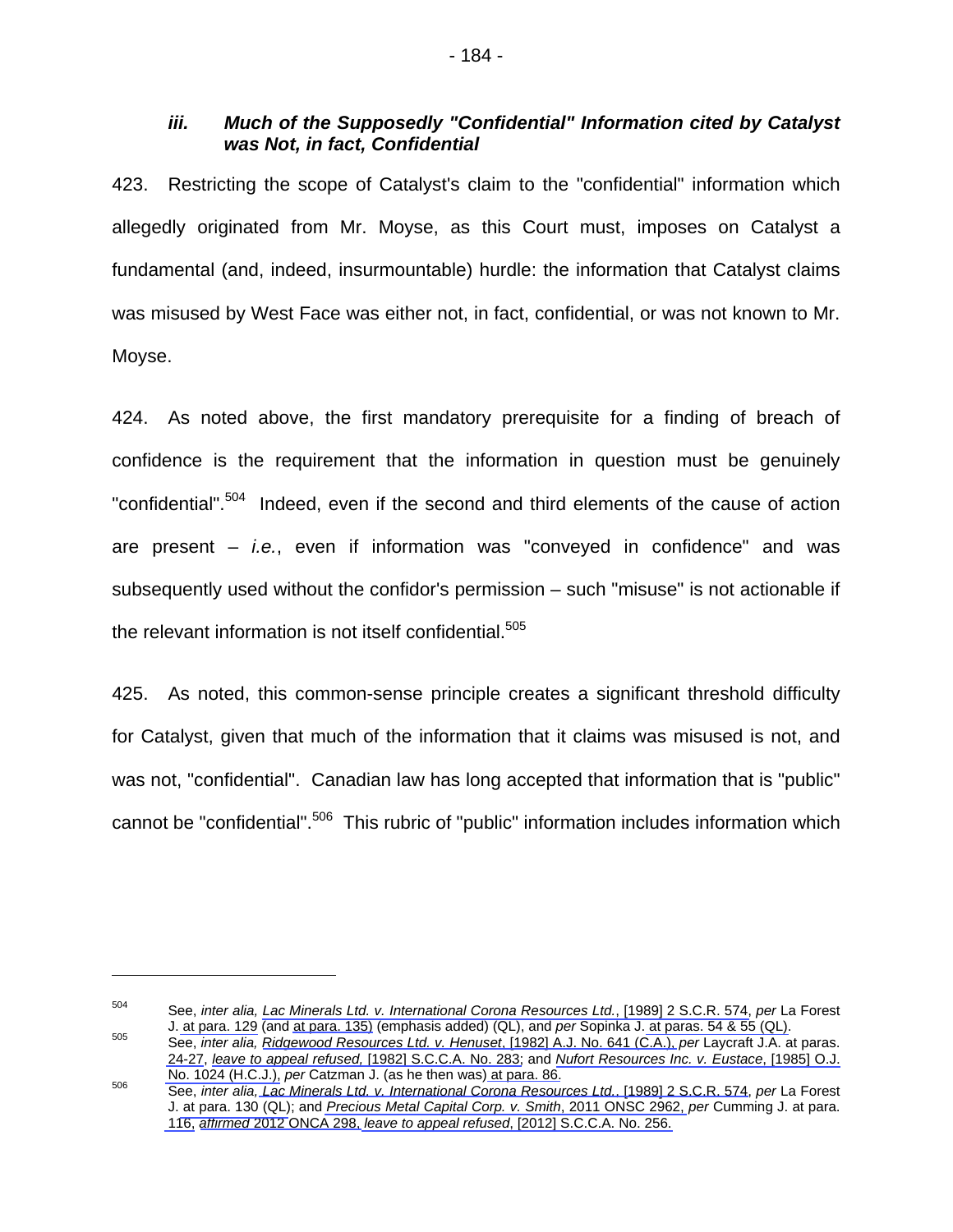is *known to*<sup>507</sup> – or which is simply *available to*<sup>508</sup> – members of the relevant industry (in this case, the domestic wireless industry).

426. Much of the supposedly confidential information alleged by Catalyst to have been misused by West Face in acquiring WIND was thus not confidential at all. Clearly, Catalyst can claim no proprietary right over the following categories of "public" information:

(a) the fact that WIND was for sale;

- (b) the fact that Catalyst was interested in acquiring WIND;
- (c) the fact that regulatory approval would be required in order for any acquisition of WIND to be effected;
- (d) the fact that it would be beneficial to the owners of WIND if its spectrum could be sold without restriction to incumbents;
- (e) the fact that Industry Canada opposed the granting of any regulatory concessions to permit the sale of WIND's AWS-1 spectrum to an incumbent;

<sup>507</sup> See *Precious Metal Capital Corp. v. Smith*, 2011 ONSC 2962, *per* [Cumming J. at paras. 118](#page-20-0), *affirmed* 2012 ONCA 298, *leave to appeal refused*, [2012] S.C.C.A. No. 256; *Visagie v. TVX Gold Inc.*, [1998] O.J. No. 4032 (Gen. Div.), *per* Feldman J. (as she then was) [at paras. 240-241,](#page-55-0) *affirmed,* [2000] O.J. No. 1992 (C.A.); *Edac Inc. v. Tullo*, [1999] O.J. No. 4837 (S.C.J.), *per* [Nordheimer J. at para. 47;](#page-14-0) and *Ridgewood Resources Ltd. v. Henuset*, [1982] A.J. No. 641 (C.A.), *per* [Laycraft J.A. at paras. 8](#page-2-0) & [24-27,](#page-6-0) *leave to appeal refused,* 

<sup>[1982]</sup> S.C.C.A. No. 283. 508 See *Visagie v. TVX Gold Inc.*, [1998] O.J. No. 4032 (Gen. Div.), *per* Feldman J. (as she then was) at para. [241,](#page-55-0) *affirmed,* [2000] O.J. No. 1992 (C.A.); *Booty Camp Fitness Inc. v. Jackson*, [2009] O.J. No. 3083 (S.C.J.), *per* [Thorburn J. at paras. 12,](#page-4-0) [34-36](#page-8-0) & [40;](#page-8-0) *Edac Inc. v. Tullo*, [1999] O.J. No. 4837 (S.C.J.), *per*  [Nordheimer J. at para. 54](#page-16-0); and *ERSS Equity Retirement Savings Systems Corp. v. Canadian Imperial Bank Of Commerce*, 2002 BCSC 1462, *per* [Wedge J. at paras. 14,](#page-4-0) [150](#page-32-0) & [161](#page-33-0).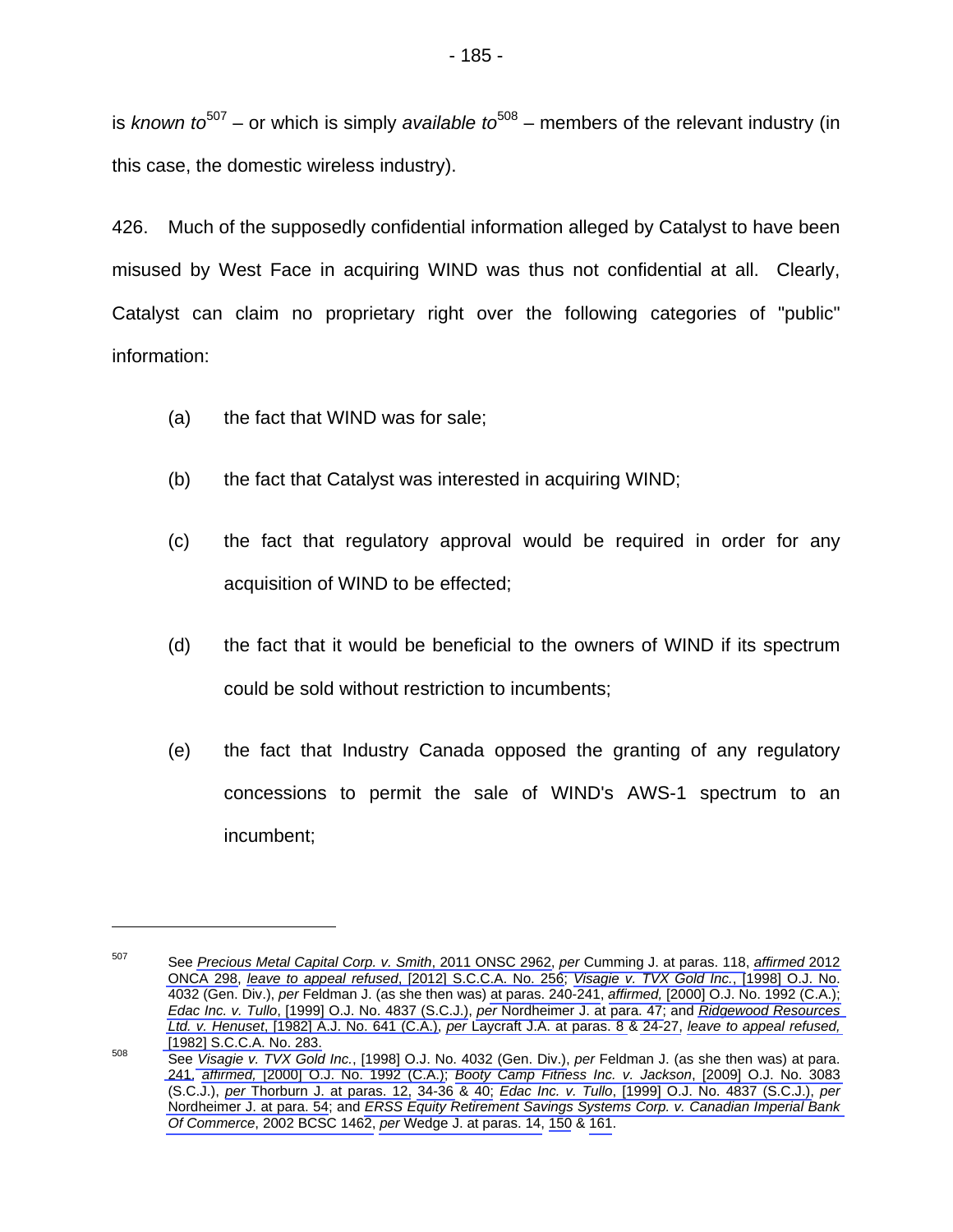- (g) the fact that the avoidance of regulatory uncertainty was a crucial consideration for VimpelCom and that, for this reason, VimpelCom was unalterably opposed to any efforts by a potential purchaser to seek such regulatory concessions that could delay or prevent closing; and
- (h) the related facts that amendments to the roaming and tower sharing regimes would be beneficial to any acquirer of WIND, that WIND itself had previously sought such changes, and that the federal government had already announced that such changes were in process.

427. A further "public" fact – known to every participant in the Canadian wireless industry<sup>509</sup> – is that, under Canadian law, the powers of a "regulatory body" like Industry Canada may be affected by the insolvency of a regulated entity.<sup>510</sup> As will be discussed below (under a separate heading), the existence of this general knowledge fatally undermines Catalyst's claim that its "unique" familiarity with a ten year old U.S. Supreme Court ruling (which merely *confirmed* a similar proposition under the laws of *that* country),511 somehow represented an invaluable and confidential element of Catalyst's so-called "regulatory strategy".

<sup>509</sup> At a minimum, this is a matter that is deemed to be known to all industry participants. See, *inter alia, Commercial Union Life Assurance Co. of Canada v. John Ingle Insurance Group Inc.*, [2002] O.J. No. 3200 (C.A.), *per* [Weiler J.A. at para, 74](#page-18-0) ("[The defendant]…is deemed to have knowledge of the law"); and *Campbell v. Maytown Inc.*, [2005] O.J. No. 5948 (Div. Ct.), *per* [O'Driscoll J. at para. 27](#page-8-0) ("Everyone is

deemed to know the law") (emphasis added).<br><sup>510</sup> On this point, see *inter alia* section 11.1 of the Companies' Creditors Arrangement Act[, R.S.C. 1985, c. C-36.](#page-24-0)<br><sup>511</sup> Namely, *Federal Communications Commission v. NextWave* (2003), discussed below.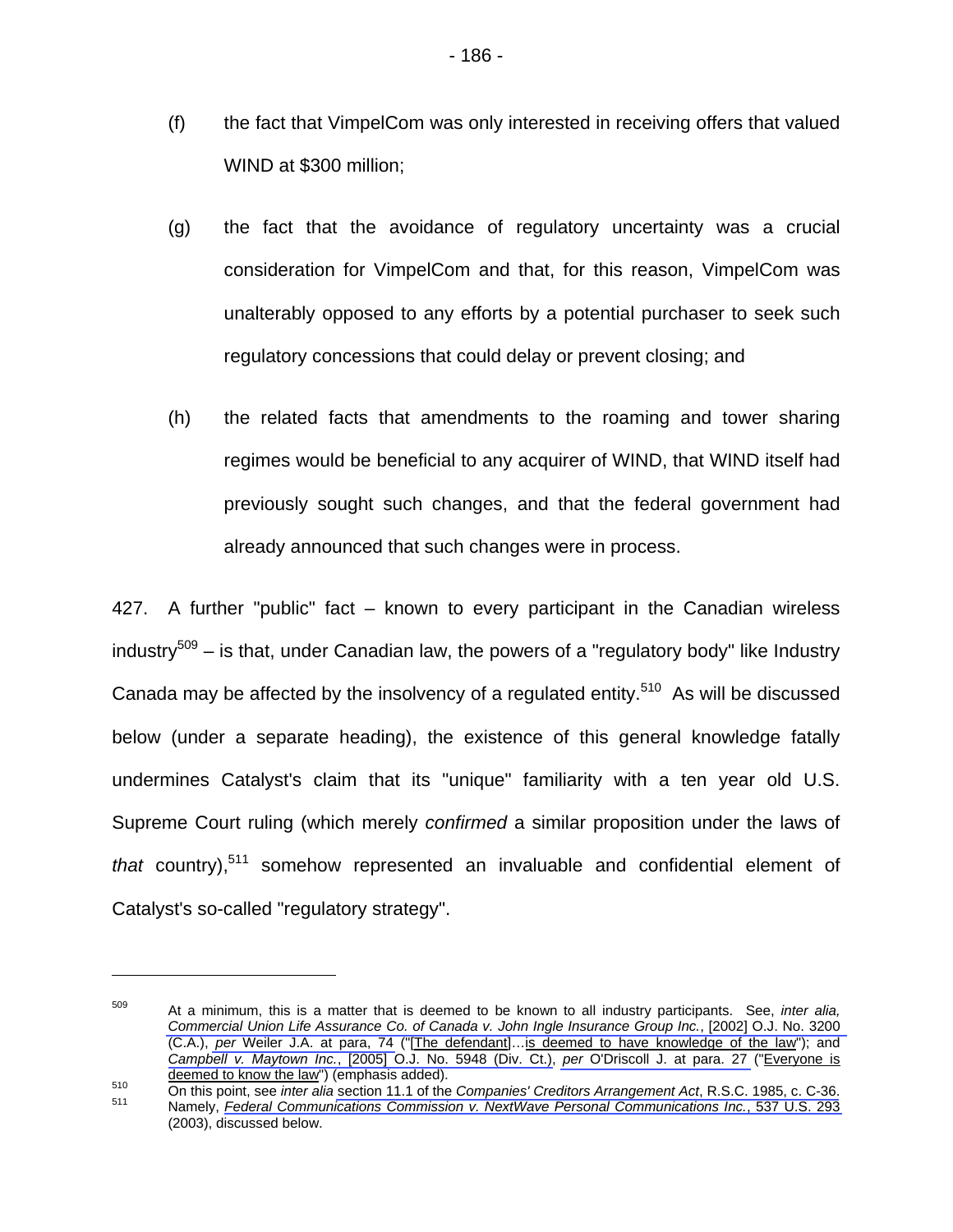428. In fact, the only aspect of Catalyst's regulatory strategy that was not public knowledge was its fanciful speculation that Industry Canada would yield to Catalyst's demands for regulatory concessions in the Interim Period. Mere "wishful fantasy" of this nature cannot form the basis of an action for breach of confidence.<sup>512</sup> It is not information that could bear an onus of confidentiality; it was mere baseless speculation.

429. The only confidential information about Catalyst's pursuit of WIND was the status of Catalyst's negotiations with VimpelCom. Mr. Moyse had no such information after May 26 at the latest, and his information in that regard, even taking Catalyst's case at its highest, was quickly out-of-date. For example, even assuming Mr. Glassman conveyed to Mr. Moyse his confidence that the government would yield on regulatory concessions, that hope was quashed in July and August as conveyed by Mr. Drysdale's communications with the government (to which Mr. Glassman was not a party). Similarly, even assuming Mr. Moyse read the draft SPA dated May 24, 2014, it would have given him the false impression that Catalyst could pursue regulatory concessions without restriction during the Interim Period. Catalyst soon yielded on that point and the negotiations from June and July concerned the extent of such restrictions, not their existence.

430. Catalyst's claim rests entirely on information that is public, speculative or unknown to Mr. Moyse. Catalyst therefore cannot meet the first element of the *Lac Minerals* test and the case must be dismissed for that reason alone.

<sup>512</sup> *Precious Metal Capital Corp. v. Smith*, 2011 ONSC 2962, *per* [Cumming J. at paras. 44,](#page-8-0) [119-120,](#page-20-0) *affirmed* 2012 ONCA 298, *leave to appeal refused*, [2012] S.C.C.A. No. 256.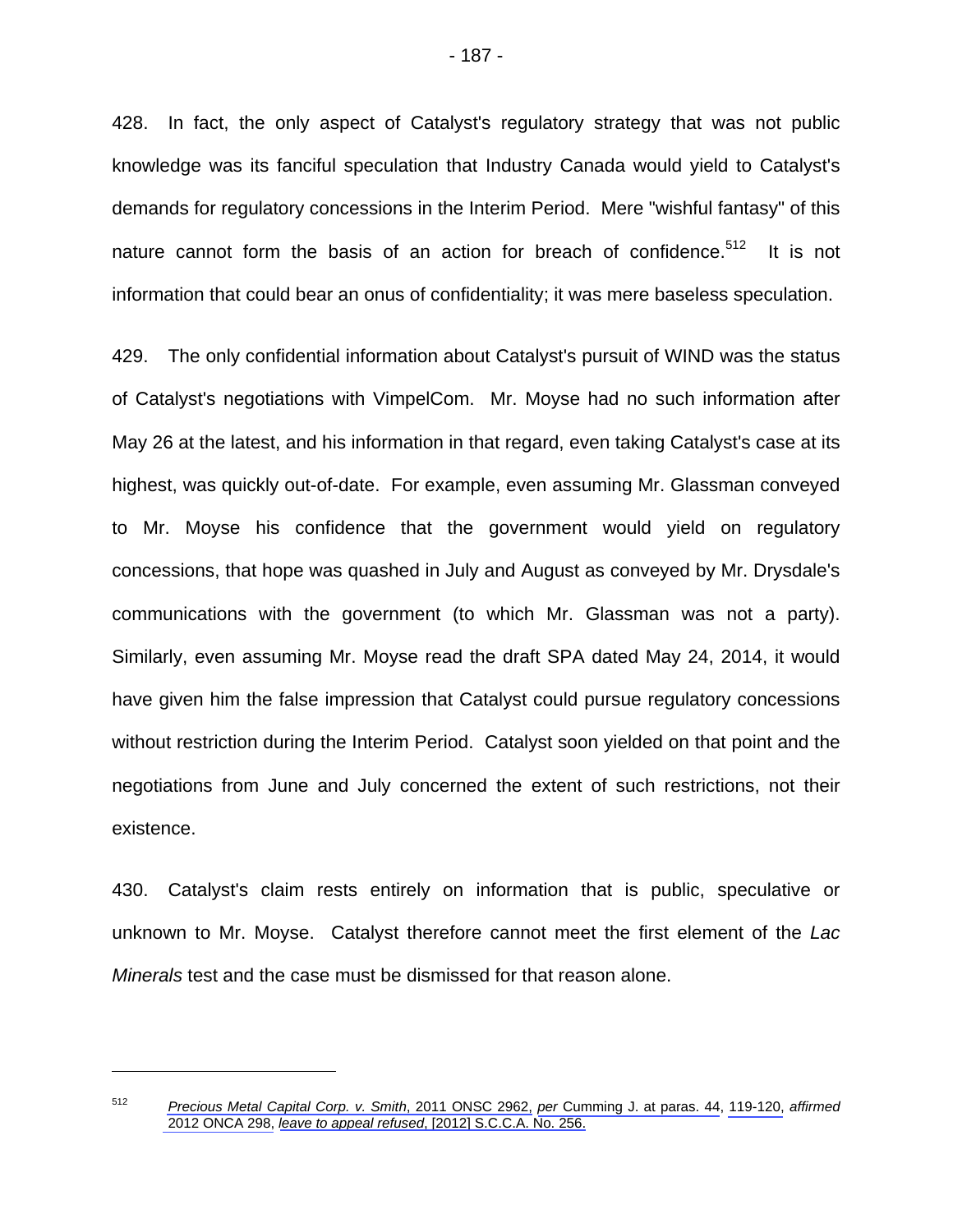431. Catalyst has offered no evidence that Mr. Moyse ever shared with anyone at West Face *any* information belonging to Catalyst that addressed the acquisition of WIND. This gap in its case is fatal to Catalyst's claim that a breach of confidence was committed.

432. Indeed, as a threshold matter it is entirely unclear that Mr. Moyse *ever learned* any "confidential information" regarding WIND while employed at Catalyst. In the absence of substantive evidence supporting its assertion that Mr. Moyse "knew" key confidential information regarding the WIND acquisition, Catalyst asks this Court to draw an *inference* that Mr. Moyse, as a Catalyst employee, was aware of *all information* that circulated within the company during his period of employment, and that this included all of the elements of Catalyst's strategy for acquiring WIND. (The impropriety of asking this Honourable Court to draw such an "inference" – in the absence of an appropriate evidentiary foundation – is discussed in greater detail under a subsequent heading.)

433. In essence, Catalyst asks this Court to accept that – because Catalyst is said to be a "transparent" organization with a "flat hierarchy" – every aspect of the strategic information known to, and developed by, more senior members of the firm is knowledge that should be *imputed* to an entry-level employee like Mr. Moyse. With respect, this assertion is absurd. In appropriate circumstances, the knowledge of an employee can be imputed to his or her employer,<sup>513</sup> but *there is no legal support for the reverse* 

<sup>513</sup> See *Chemicals Inc. v. Shanahan's Ltd*., [1951] B.C.J. No. 120 (C.A.), *per* [Sidney Smith J.A. at para. 27.](#page-5-0)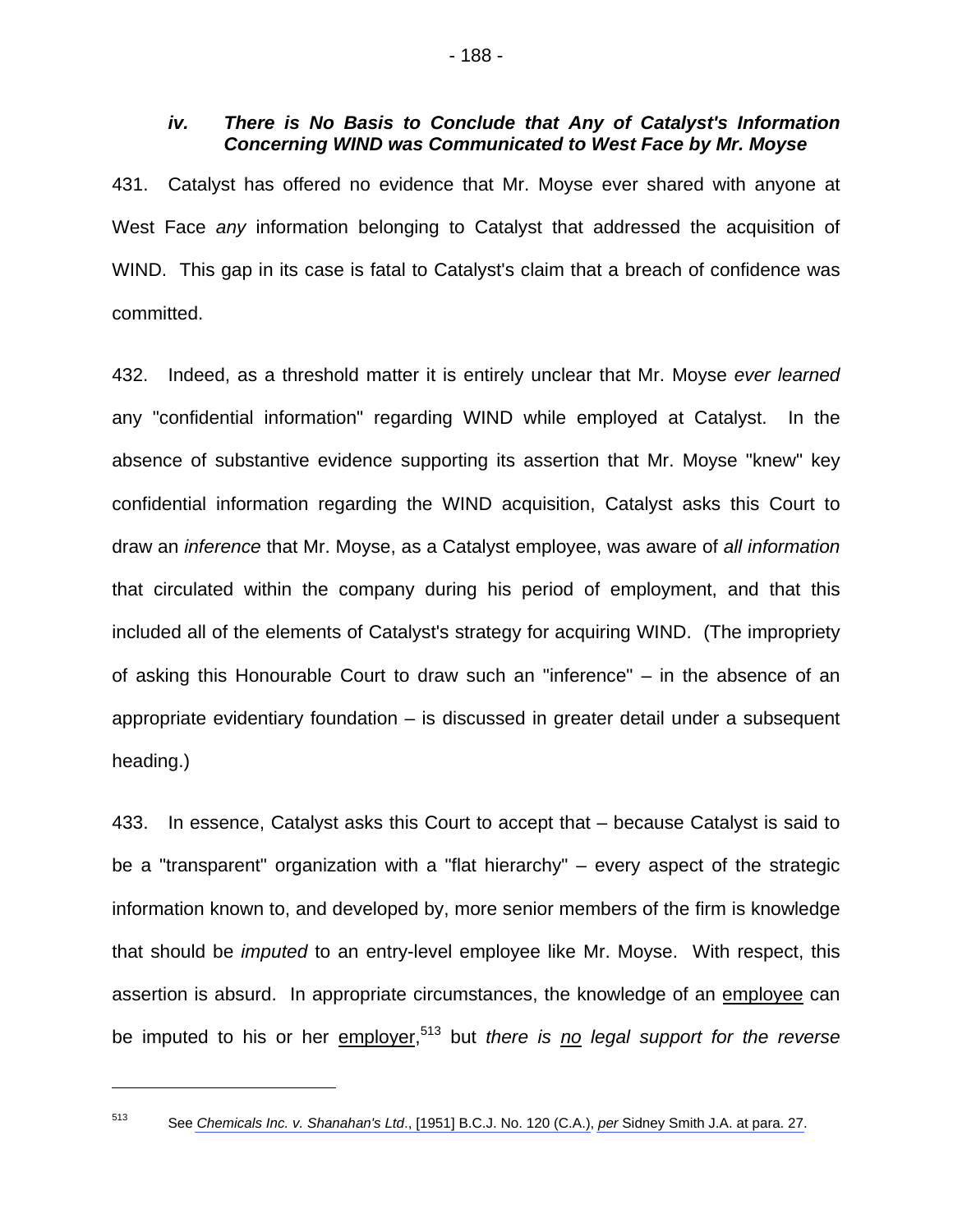*proposition* – *i.e.*, nothing in the law suggests that the knowledge of the directing minds of a corporation is properly imputed to employees within the organization.<sup>514</sup>

434. More fundamentally, even if Mr. Moyse is shown to have learned confidential information regarding WIND while employed by Catalyst (*which is denied*), Catalyst bears the further onus of proving that Mr. Moyse improperly transmitted that information to West Face.<sup>515</sup> Catalyst has offered no evidence in this regard. By contrast, Mr. Moyse and every West Face witness has categorically denied any communications about WIND with Mr. Moyse, confidential or otherwise. The law is clear that Catalyst cannot avoid its evidentiary burden by simply asserting that it was "inevitable" that Mr. Moyse would share this information with West Face because of their employment relationship; nor can Catalyst satisfy its burden in this regard by citing the "beliefs" (*i.e*., the unsubstantiated suspicions) of Messrs. Glassman and De Alba.

435. Similar arguments have been roundly rejected by Ontario courts, most notably in the context of motions for interlocutory relief: "While [the plaintiff] has suggested that [the former employee] will *inevitably disclose* confidential information to [the new employer], *Canadian courts have rejected the doctrine of 'inevitable disclosure'*. [The plaintiff] has *the onus of leading evidence that* [*the employee*] *has misused or will* 

<sup>514</sup> Many examples could be cited of situations in which Canadian courts have refused to impute to a particular employee information known by other employees, or by senior management. For example, while a senior municipal official was aware of an "unwritten policy" governing how work was to be carried out, the court refused to find that "this knowledge can be imputed to all of the other employees involved" (see *E. Carpenter Inc. v. Clarenville*, [2001] N.J. No. 162 (S.C.T.D.) [at para. 24\)](#page-4-0). Likewise, in applying the subjective branch of the test for constructive dismissal, the courts do not impute to the employee information which is known to his employer, but not to him personally: "Mr. Potter neither knew about nor could reasonably have been expected to know about the letter recommending the termination of his employment" (see *Potter v. New Brunswick Legal Aid Services Commission*, 2015 SCC 10, *per* [Wagner J. \(for the majority\) at para. 104,](#page-38-0) as

wel[l as paras. 63,](#page-27-0) [66](#page-28-0) & [105\)](#page-39-0).<br><sup>515</sup> See, *inter alia, Chevron Standard Ltd. v. Home Oil Co.*, [1980] A.J. No. 656 (Q.B.), *per* Moore J. (as he then was) [at para. 119](#page-28-0) ("The onus is on [the plaintiff]...to establish...that the secret or confidential information was used by [the former employee] and or [by the new employer] to the disadvantage of [the plaintiff]"), *affirmed* [1982] A.J. No. 744 (C.A.), *leave to appeal refused*, [1982] S.C.C.A. No. 112.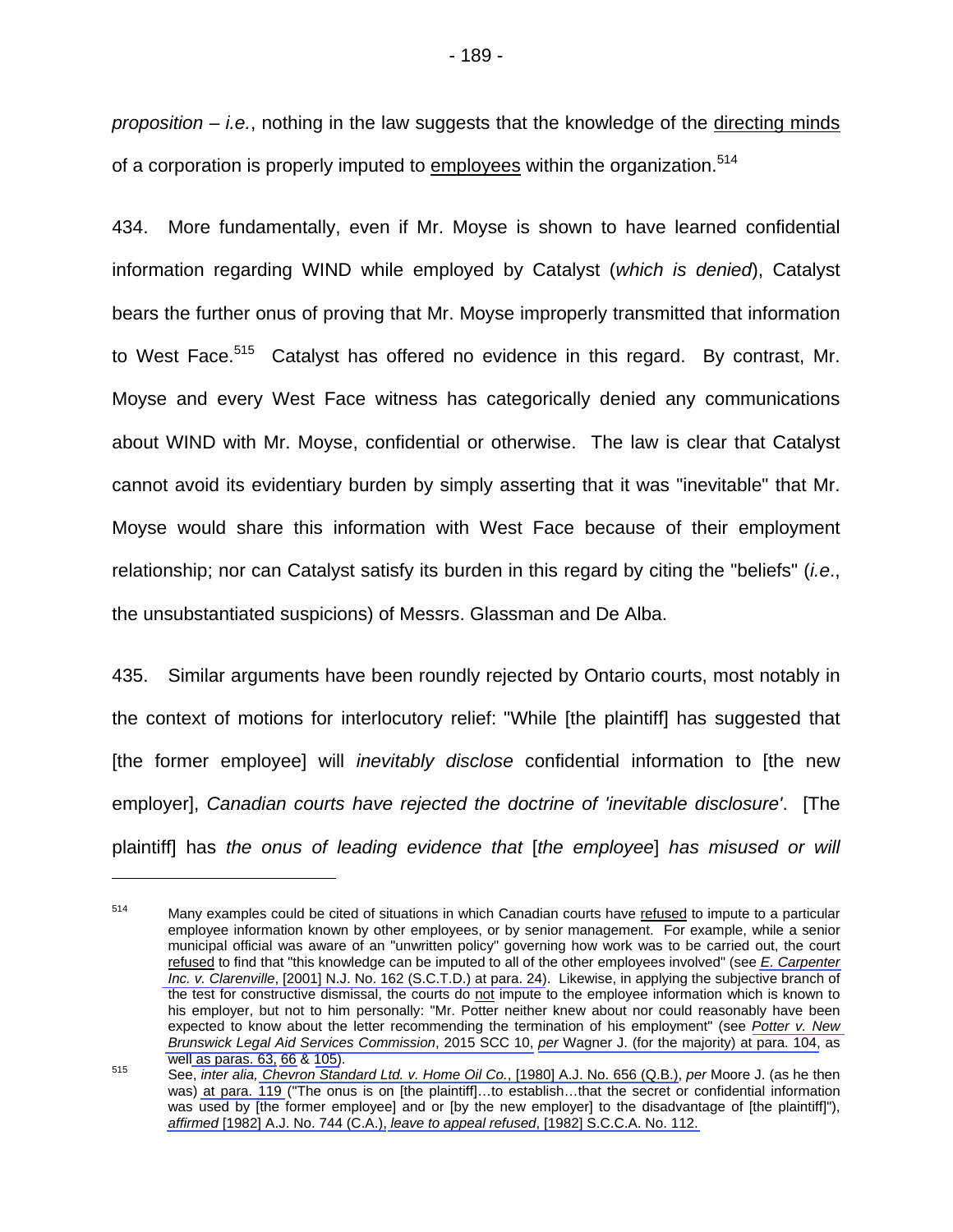*misuse confidential information*".<sup>516</sup> In the current proceeding, this onus remains entirely unsatisfied.

436. Catalyst's failure to prove that confidential information was ever *conveyed to*  West Face is necessarily fatal to its allegation that such information was thereafter *misused* by West Face to Catalyst's detriment. On this basis alone, again, the current claim must be dismissed.

437. Before leaving this point, a final point is worthy of mention. Catalyst has alleged that the hiring of Mr. Moyse, while he remained *prima facie* bound by a non-competition covenant, was an indication of West Face's bad faith and malign intentions towards Catalyst. Such an allegation is entirely unwarranted. As the record has established, West Face was prepared to hire Mr. Moyse, despite the non-competition covenant, because of its *bona fide* belief that the overly aggressive terms of that covenant were contrary to Canadian public policy, and thus unenforceable.<sup>517</sup>

<sup>516</sup> See *IMS Health Canada Inc. v. Harbin*, 2014 ONSC 4350, *per* [Sanderson J. at para. 94](#page-17-0) (emphasis added). See also *Trapeze Software Inc. v. Bryans*, [2007] O.J. No. 276 (S.C.J.), *per* [Newbould J. at paras. 53](#page-16-0) & [62](#page-18-0)  ("[The plaintiff] asserts…that given the nature of [the] software products and services, and the marketplace, misuse of confidential information by the defendants is inevitable. That statement amounts to speculation. In my view an injunction ought not to be granted without an evidentiary base that it is likely that a breach of the confidentiality provisions will occur") (emphasis added).

Example indicate that Canadian law and public policy view contractual provisions purporting to restrain<br>There is no dispute that Canadian law and public policy view contractual provisions purporting to restrain trade and impede free competition with suspicion, and indeed with hostility. This is particularly true where such restrictions are imposed in the context of an employment relationship, such as the one between Catalyst and Mr. Moyse: "The principles to be applied in considering restrictive covenants of employment are well‑established…. A covenant in restraint of trade is enforceable *only* if it is *reasonable* between the parties and with reference to the public interest" (see *Elsley v. J.G. Collins Ins. Agencies*, 1978 CarswellOnt 1235 (S.C.C.), *per* [Dickson J. \(as he then was\) at para. 13](#page-8-0) (emphasis added), [as well as paras. 14-16](#page-9-0) & [19-](#page-9-0) [22\).](#page-10-0) See also *Shafron v. KRG Insurance Brokers (Western) Inc.*, 2009 SCC 6, *per* [Rothstein at paras. 15-18](#page-8-0)  & [26-28](#page-11-0); and *Trapeze Software Inc. v. Bryans*, [2007] O.J. No. 276 (S.C.J.), *per* [Newbould J. at paras. 32-](#page-10-0) [33.](#page-10-0) Catalyst appears to have prevailed before Lederer J. largely because West Face did not disclose the March 27, 2014 email – now acknowledged to be irrelevant – until six business days after Catalyst served its original Statement of Claim. See *Catalyst Capital Group Inc. v. Moyse*, 2014 ONSC 6442.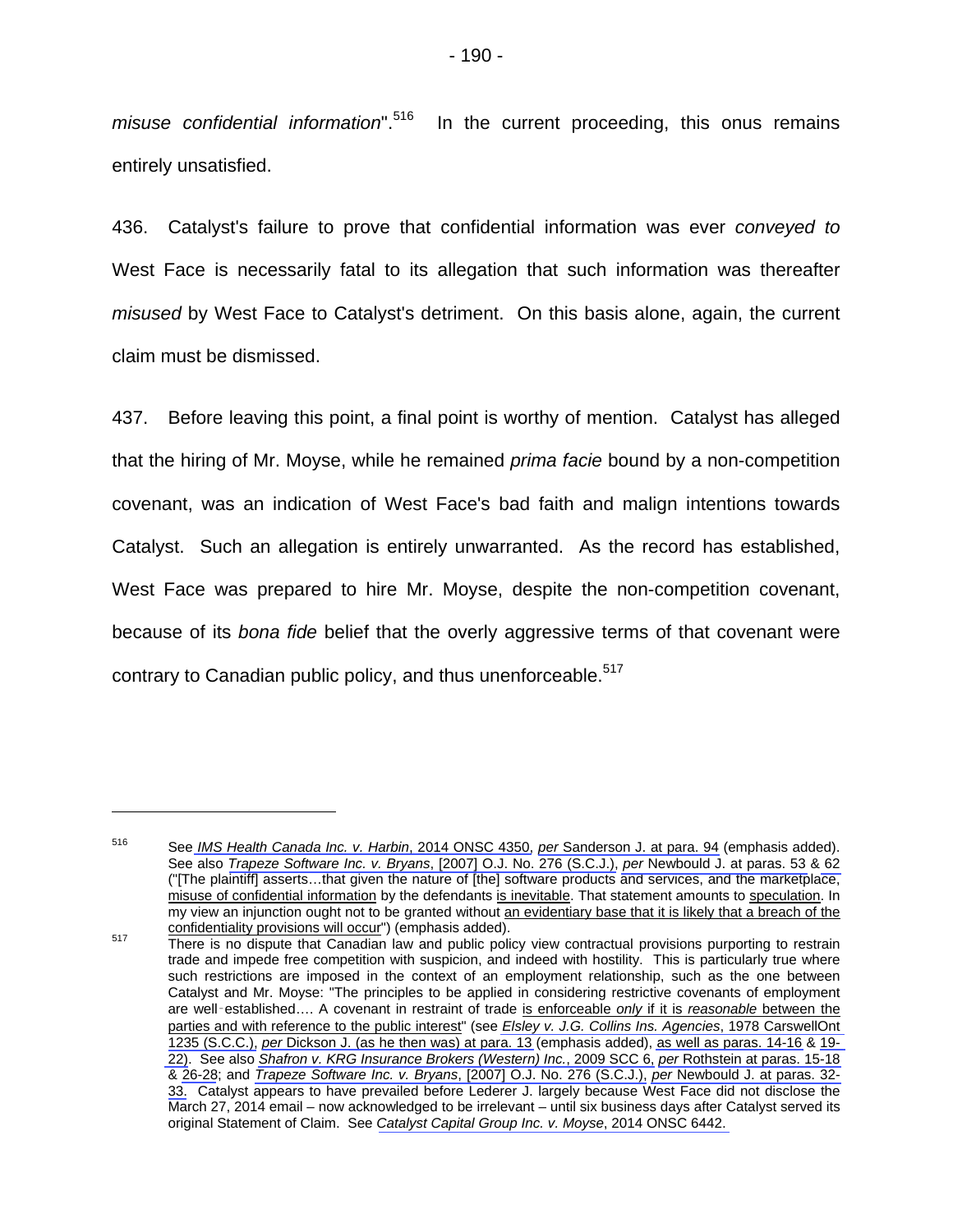### *v. West Face's Effective and Timely "Ethical Wall" Precluded Any Sharing or Misuse of Confidential Catalyst Information*

438. Not only is there no evidence that Mr. Moyse conveyed any confidential information to West Face, there is a robust factual record that no such conveyance could have occurred. Having been forewarned of Catalyst's concerns about a "telecom deal", West Face put into place the Confidentiality Wall (and took other related prophylactic measures) specifically designed to preclude any possibility of Mr. Moyse sharing with West Face (either consciously or inadvertently) any Catalyst confidential information concerning WIND:

- (a) on May 22nd, the same day that West Face extended to Mr. Moyse a written offer of employment, West Face's general counsel, Mr. Singh, explicitly advised Mr. Moyse that he was forbidden to make any use of confidential or proprietary information belonging to Catalyst. In response, Mr. Moyse confirmed his understanding of, and agreement with, this prohibition;
- (b) this bar on the use of confidential information belonging to any other party was formally reflected in Mr. Moyse's written employment contract, which he executed on May 26, 2014, nearly one month before he joined West Face;
- (c) although Catalyst was alerted to these prophylactic measures on or about May 30, 2014, its counsel expressed continuing concern about the potential misuse of its information, and on June 18 specifically raised concerns about a "telecom deal". Accordingly, on June 19, 2014 – four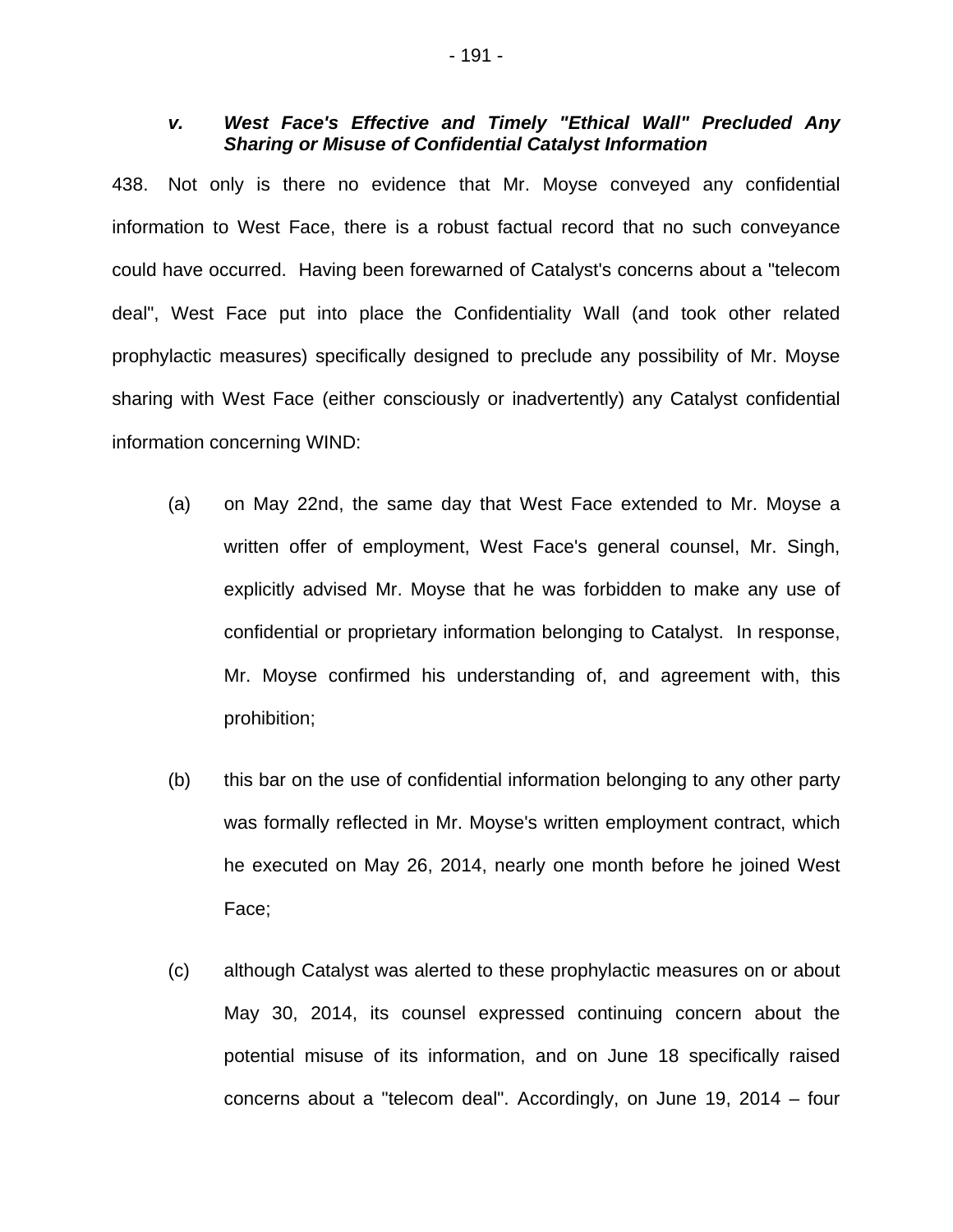days before Mr. Moyse arrived at West Face's office to commence work – the company implemented a formal Confidentiality Wall. Under the terms of this Wall, Mr. Moyse was forbidden from communicating with anyone at West Face regarding the WIND transaction. Individuals at West Face who were working on the WIND matter were similarly forbidden from communicating with Mr. Moyse about that transaction;

- (d) as part of the implementation of this Confidentiality Wall, the West Face IT group, led by Mr. Chau, the Head of Technology, put in place barriers preventing Mr. Moyse from gaining access to any West Face electronic documents relating to the WIND transaction;
- (e) a formal memorandum outlining the substance and purpose of the Confidentiality Wall was sent to Mr. Moyse by West Face's Chief Compliance Office, Ms Kapoor. The same memorandum was circulated throughout West Face, including to all individuals working on the WIND transaction;
- (f) furthermore, West Face partner Thomas Dea reinforced the message contained in the memorandum by verbally warning the entire West Face deal team that they were not to discuss any aspect of the WIND transaction with Mr. Moyse; and
- (g) following Mr. Moyse's arrival on June 23, 2014, in order to ensure that there was no possible "tainting" of the WIND deal team, that team met in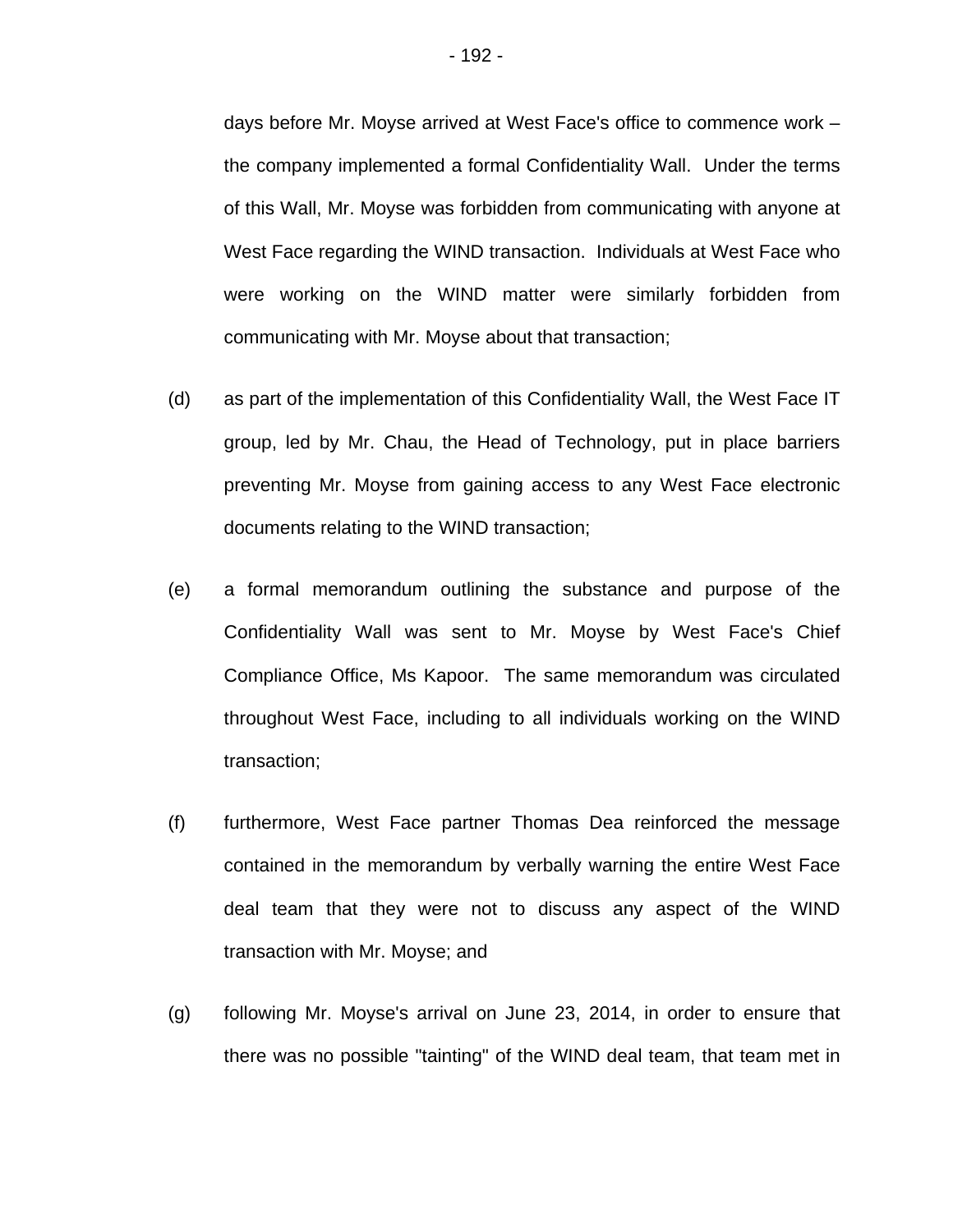private, behind closed doors, away from the trading floor area where Mr. Moyse worked.

439. The existence of these protective steps is fatal to Catalyst's claims that confidential information was conveyed to and then misused by West Face. The implementation of a timely and effective Confidentiality Wall will preclude an inference that information was improperly transmitted within an organization.

440. The leading case addressing "inferences" of the misuse of confidential information is, of course, the seminal ruling in *MacDonald Estate v. Martin*. 518 While that case famously addressed the *factually and doctrinally distinguishable* duties of loyalty and confidentiality owed by solicitors to their clients, the majority's decision established two important principles: *First*, once it is confirmed that a lawyer is in possession of relevant confidential information belonging to a client or former client, it will be inferred that the lawyer will share that information with his or her colleagues; and, *Second*, this presumption or inference can be displaced if the lawyers can establish that appropriate institutional safeguards were put in place to preclude such sharing.<sup>519</sup>

441. In the context of law firms, courts have accepted that, when ethical walls and similar prophylactic measures have been installed within the firm in a timely and

<sup>&</sup>lt;sup>518</sup> See *MacDonald Estate v. Martin*, [1990] 3 S.C.R. 1235.<br><sup>519</sup> See *MacDonald Estate v. Martin*, [1990] 3 S.C.R. 1235, *per* Sopinka J. (for the majority), esp. at para. 49 (QL) ("Moreover, I am not convinced that a reasonable member of the public would necessarily conclude that confidences are likely to be disclosed in every case despite institutional efforts to prevent it. There is, however, a strong inference that lawyers who work together share confidences. In answering this question, the court should therefore draw the inference, unless satisfied on the basis of clear and convincing evidence, that all reasonable measures have been taken to ensure that no disclosure will occur by the 'tainted' lawyer to the member or members of the firm who are engaged against the former client. Such reasonable measures would include institutional mechanisms such as Chinese Walls and cones of silence") (emphasis added).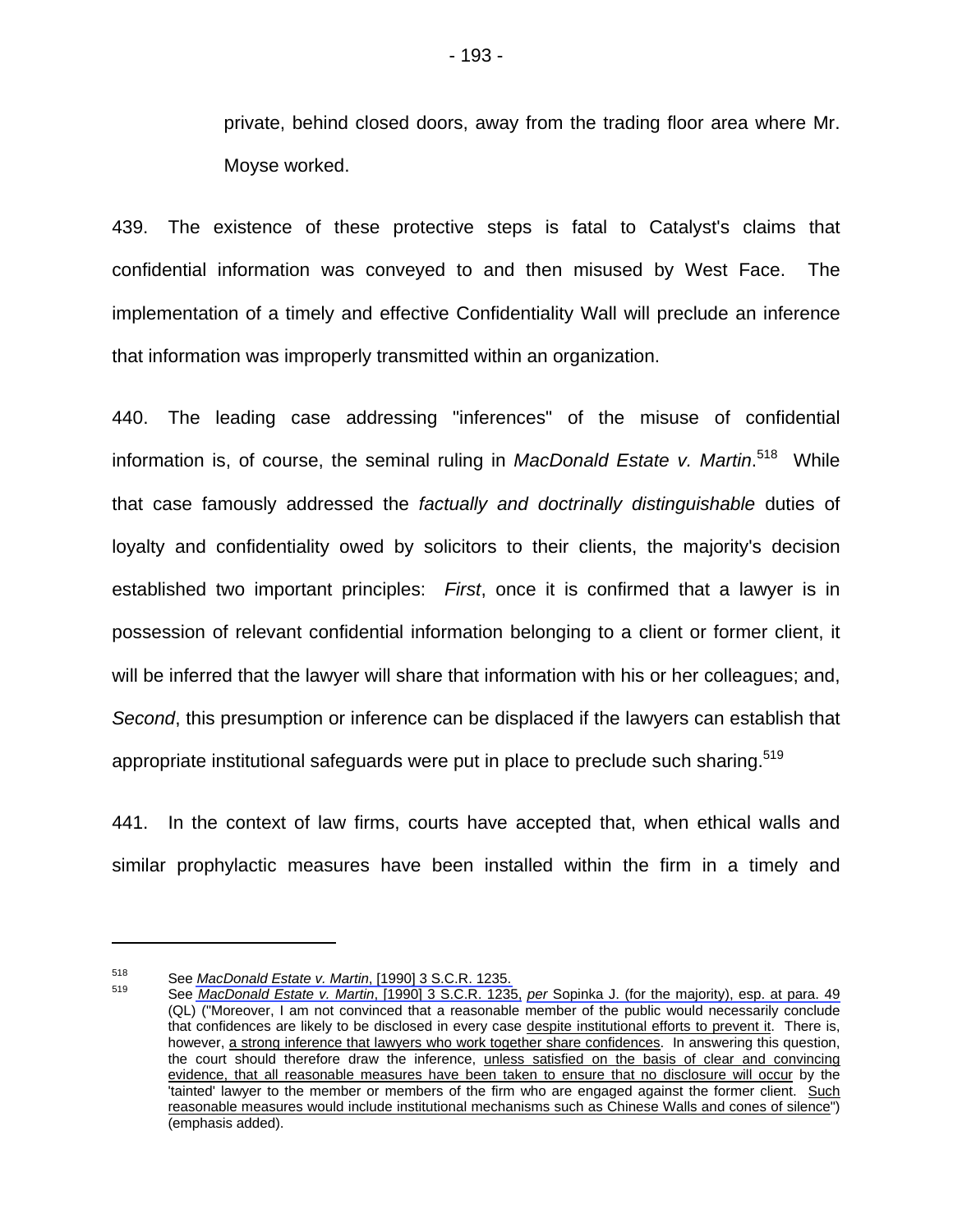efficacious manner, the documented use of these devices will prevent the drawing of any inference of misuse of confidential information by lawyers or legal staff.<sup>520</sup>

442. More relevantly, the broader jurisprudence addressing breach of confidence (*i.e.*, caselaw *not* involving solicitors and their clients) has likewise embraced the use of these mechanisms as an effective means of rebutting allegations of misconduct. Cases falling into this latter category have accepted that the implementation of appropriate measures – *e.g.,* (i) the raising of "ethical walls", (ii) the circulation of memoranda to all appropriate staff alerting them to the requisite protocols, (iii) the restriction of access to electronic files, (iv) the creation of insulated "deal teams", *etc*. – will be sufficient to convince the court that there has been no misuse of such information. As set out above, West Face made use of *all* of these various safety measures. Most significantly, it erected a comprehensive Confidentiality Wall well before Mr. Moyse's arrival at West Face on June 23, 2014.

443. An important authority confirming the efficacy of similar measures is *379107 Ontario Ltd. v. Coinamatic Canada*. In that ruling, Justice Jennings (affirmed by the Court of Appeal) $521$  found as uncontested facts that certain senior employees of the defendant had received the plaintiff's confidential information to evaluate a potential acquisition of the plaintiff. Sometime later, the defendant bid for a contract that the plaintiff had previously held. The question for the court was whether – in light of the

<sup>520</sup> See, *inter alia, Davies, Ward & Beck v. Baker and McKenzie*, [1998] O.J. No. 3284 (C.A.), *per curiam* at [paras. 6](#page-2-0) & [16-18](#page-4-0); *Hildinger v. Carroll*, [2004] O.J. No. 291 (C.A.), *per* [Laskin J.A. at paras. 12-16;](#page-3-0) *Robertson v. Slater Vecchio,* 2008 BCCA 306, *per* [Newbury J.A. at paras. 1-2,](#page-2-0) [4,](#page-4-0) [9,](#page-5-0) [15-16](#page-8-0) & [25-28;](#page-12-0) *Rowett v. Rowett*, [2000] O.J. No. 1267 (Div. Ct.), *per* [O'Leary J. at paras 5-6;](#page-1-0) and *Dwyer v. Mann*, 2011 ONSC 2163, *per*  [Cavarzan J. at paras. 23-33.](#page-5-0) 521 See *379107 Ontario Ltd. v. Coinamatic Canada Inc.*, [2002] O.J. No. 2842 (S.C.J.), *affirmed,* [2003] O.J. No.

<sup>5170 (</sup>C.A.).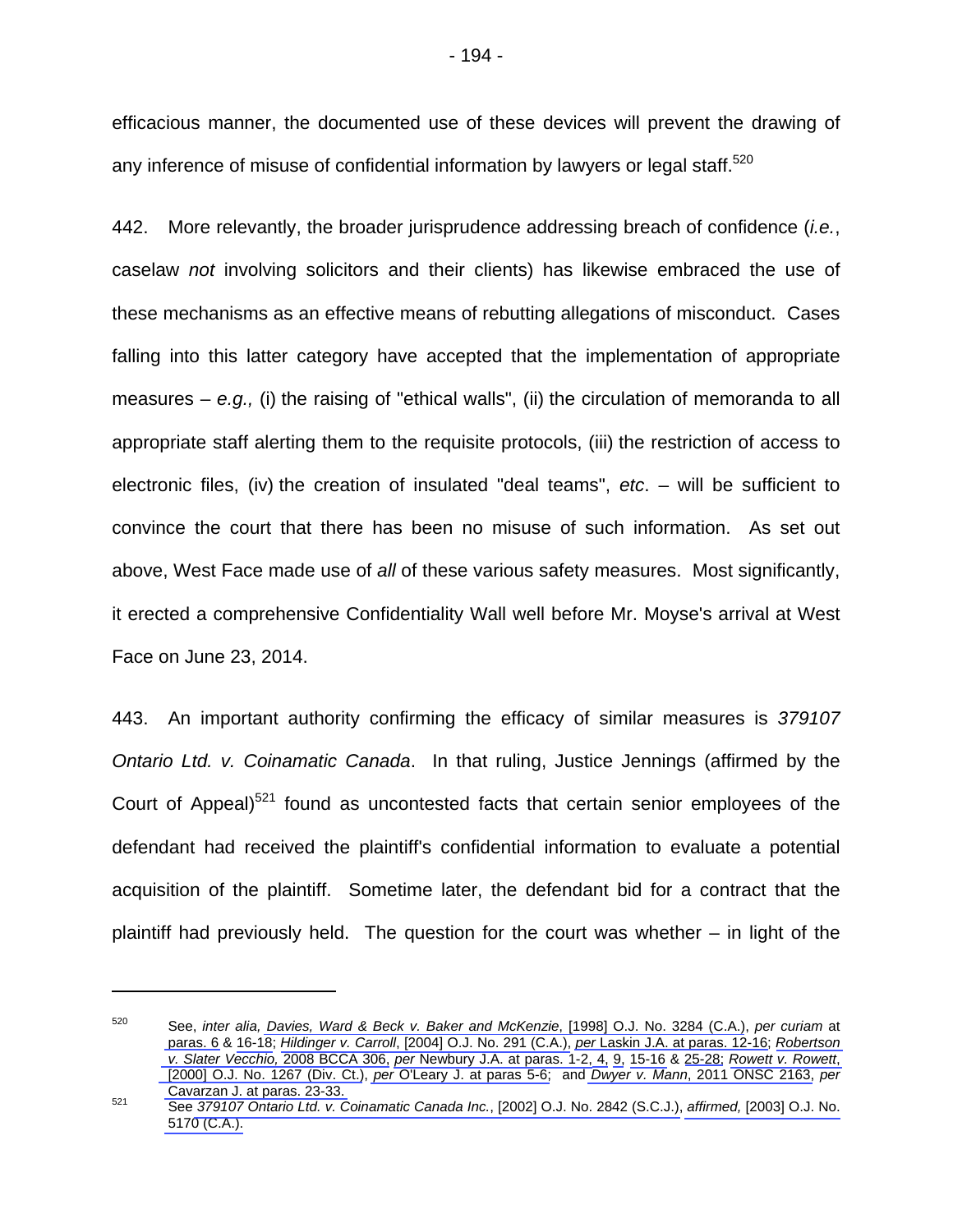defendant's undisputed possession and use of the plaintiff's information for a permitted purpose – it could be shown that the information had been *misused* (to the plaintiff's detriment) by the defendant in preparing its successful bid.<sup>522</sup> The defendant established that it had created a clean bidding team by isolating those individuals possessing the confidential information,<sup>523</sup> had established a confidentiality wall between the two groups,  $524$  and its witnesses uniformly denied that there had been any misuse.<sup>525</sup> Based on this evidence, Justice Jennings refused to draw an inference of misuse. $526$ 

444. Likewise, in *Dataco Utility v. Olameter*, 527 there was no dispute that the defendant had received, and had properly used, confidential information belonging to the plaintiff in analyzing a potential acquisition of the plaintiff. Again, the parties became competing bidders for a large contract, which the defendant won.<sup>528</sup> As with the Ontario court in *379107 Ont. v. Coinamatic*, the Alberta judge in *Dataco* found that: (i) the defendant had segregated employees with knowledge of the confidential information from those bidding on the contract;<sup>529</sup> (ii) this division had been scrupulously respected

33 & [35,](#page-6-0) *affirmed,* [2003] O.J. No. 5170 (C.A.). 525 See *379107 Ontario Ltd. v. Coinamatic Canada Inc.*, [2002] O.J. No. 2842 (S.C.J.), *per* Jennings J. at para.

<sup>522</sup> For reasons discussed below, in circumstances where both *possession* and previous (legitimate) *use* of the confidential information has been established, the onus shifted to the defendant to demonstrate that it had not *misused* that information. See *379107 Ontario Ltd. v. Coinamatic Canada Inc.*, [2002] O.J. No. 2842

<sup>(</sup>S.C.J.), *per* Jennings J. at paras. 8 & [41](#page-7-0), *affirmed,* [2003] O.J. No. 5170 (C.A.). 523 See *379107 Ontario Ltd. v. Coinamatic Canada Inc.*, [2002] O.J. No. 2842 (S.C.J.), *per* Jennings J. at paras. 33 [& 43](#page-7-0) *affirmed,* [2003] O.J. No. 5170 (C.A.). 524 See *379107 Ontario Ltd. v. Coinamatic Canada Inc.*, [2002] O.J. No. 2842 (S.C.J.), *per* Jennings J. at paras.

<sup>48,</sup> *affirmed,* [2003] O.J. No. 5170 (C.A.). 526 See *379107 Ontario Ltd. v. Coinamatic Canada Inc.*, [2002] O.J. No. 2842 (S.C.J.), *per* Jennings J. at para.

<sup>45,</sup> affirmed, [2003] O.J. No. 5170 (C.A.).<br><sup>527</sup> See Dataco Utility Services Ltd. v. Olameter Inc., 2009 ABQB 116, [2009] A.J. No. 224.<br><sup>528</sup> For reasons discussed above, in circumstances where both possession and previous

confidential information has been established, the onus shifted to the defendant to demonstrate that it had not misused that information. See *Dataco Utility Services Ltd. v. Olameter Inc*., 2009 ABQB 116, *per*  [Rawlins J. at paras. 42, 44](#page-10-0) & [62.](#page-14-0) 529 See *Dataco Utility Services Ltd. v. Olameter Inc*., 2009 ABQB 116, *per* [Rawlins J. at paras. 24-25](#page-6-0) & [27-29.](#page-6-0)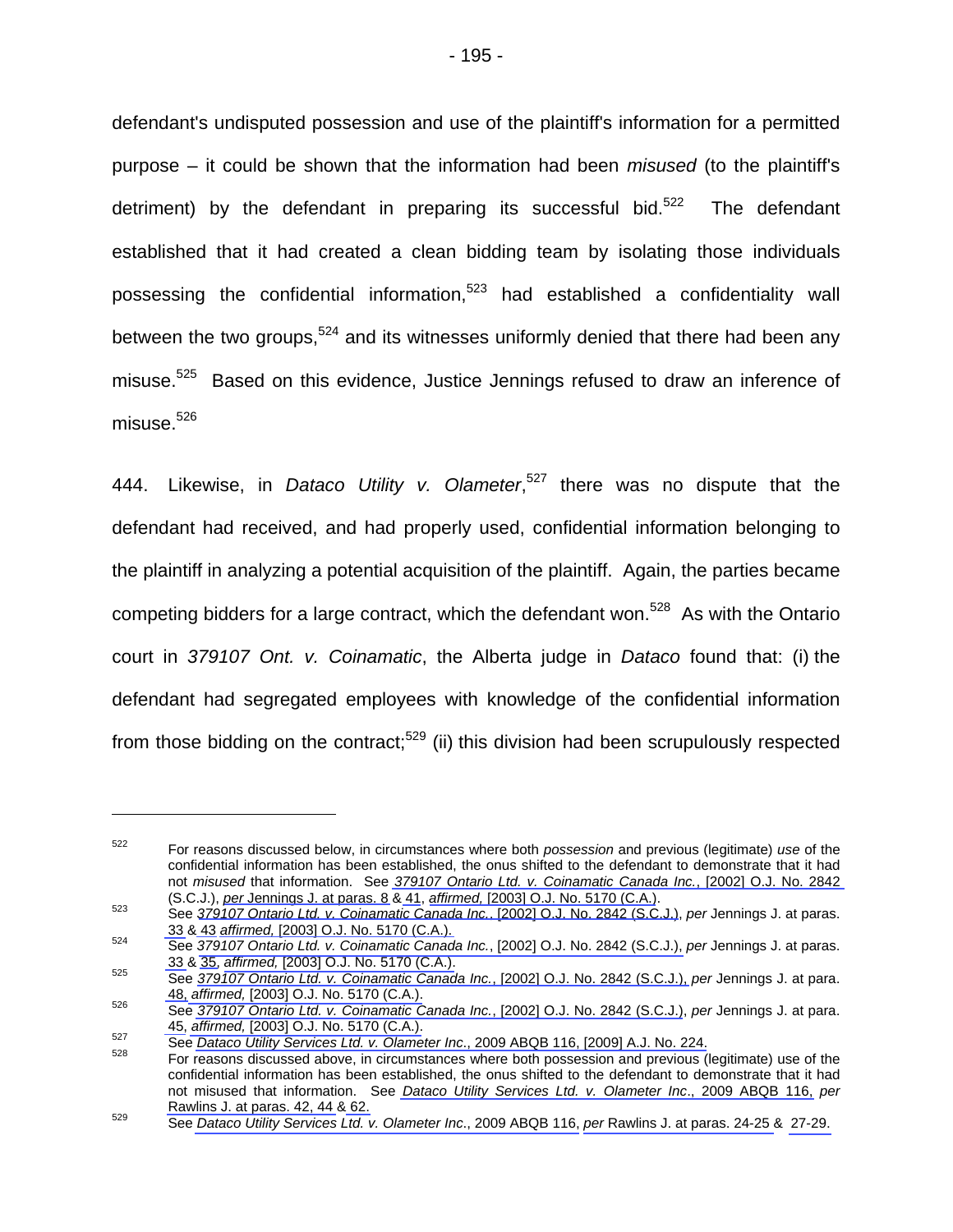by the employees;<sup>530</sup> (iii) the defendant had established an "ethical wall" and related procedures,531 including the securing of all confidential documents in a locked cabinet;<sup>532</sup> and (iv) it had circulated to all employees a memorandum explaining the workings of these protocols.<sup>533</sup> While the court accepted that the establishment of an ethical wall was "by no means a panacea" (because the efficacy of such a device is always a contextual issue), "[e]ach case must be decided on its own facts".<sup>534</sup> At the end of the day, the court contrasted the defendant's solidly evidence-based denial that there had been misuse (on the one hand), with the plaintiff's purely speculative assertions of misuse (on the other hand). Based on this asymmetrical record, the Alberta court concluded that there had been no breach of confidence.<sup>535</sup>

445. The protective mechanisms implemented by West Face were every bit as robust, timely and effective as those used by the defendants in *379107 Ontario* and in *Dataco*. Catalyst, by contrast, offers nothing but speculative conjecture regarding misuse. In light of the unshaken evidence of West Face's witnesses denying that any misuse had occurred, West Face's implementation of these measures should convince this Court to reject the inference proposed by Catalyst and dismiss Catalyst's claim.

### *vi. West Face Did Not Use Any of Catalyst's "Regulatory Strategy" Information*

446. Catalyst has utterly failed to prove that West Face misused any aspects of Catalyst's so-called "confidential regulatory strategy".

<sup>530</sup> See *Dataco Utility Services Ltd. v. Olameter Inc*., 2009 ABQB 116, *per* [Rawlins J. at paras. 24-25,](#page-5-0) [28-29,](#page-6-0)  [46,](#page-10-0) [50](#page-11-0) & [53.](#page-11-0)<br>
See Dataco Utility Services Ltd. v. Olameter Inc., 2009 ABQB 116, per [Rawlins J. at paras. 26](#page-6-0) & [47-48.](#page-11-0)<br>
See Dataco Utility Services Ltd. v. Olameter Inc., 2009 ABQB 116, per Rawlins J. at para. 46.<br>
See Datac

[<sup>50,</sup>](#page-11-0) [53-54](#page-12-0) & [62.](#page-14-0)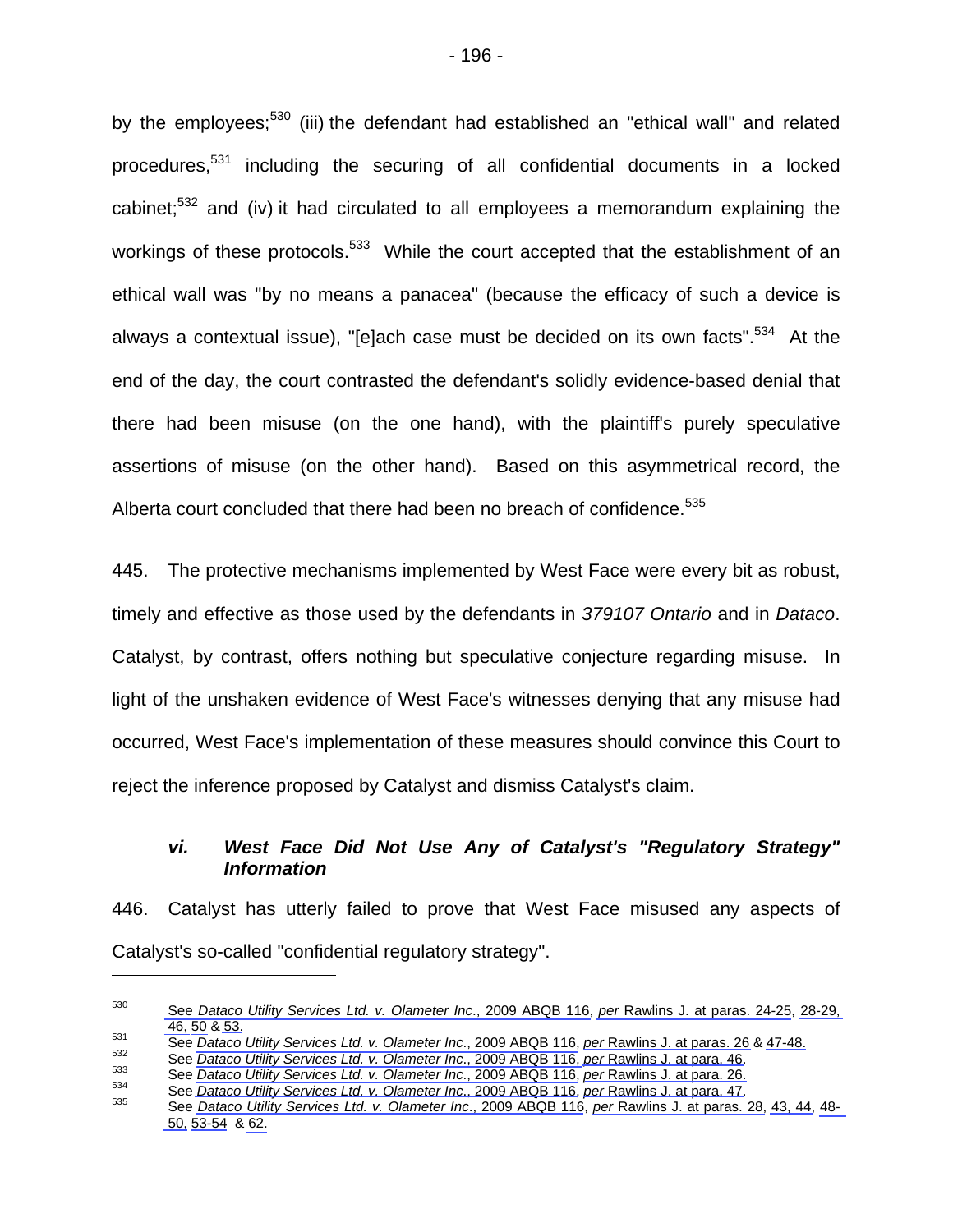447. The defendant's misuse of confidential information is, of course, the irreducible essence of breach of confidence. As succinctly stated by Justice Cumming: "[A] plaintiff cannot succeed in a claim for breach of confidence if the defendant has not misused the information in question to the plaintiff's detriment".<sup>536</sup>

448. The law is clear that mere assertions of misuse will not suffice, and that substantiating evidence is required. In a leading trial ruling addressing breach of confidence by both a "departing employee" and a successor employer, the court insisted on clear and confirmatory evidence of such misconduct: "*There must be more than a mere possibility of misuse to settle liability on a party. Suspicion of misuse of confidential information is insufficient – there must be real evidence*".537

449. As more recently explained by Justice Nordheimer in dismissing a claim against a departing employee: "*I am not satisfied on the evidence* that the defendant made use of any confidential information in terms of the activities he undertook on behalf of [his new employer] after leaving the plaintiff. [….] In my view, therefore, *the claim for breach of confidential information* regarding [the new employer] *is not made out"*. 538

450. Catalyst has failed to establish West Face's use of any confidential information as part of its acquisition of an interest in WIND. Catalyst's failure in this regard can be tellingly contrasted with the (interlocutory) rulings in such cases as *Certicom v. RIM*, 539

<sup>536</sup> See *Precious Metal Capital Corp. v. Smith*, 2011 ONSC 2962, *per* [Cumming J. at para. 120,](#page-20-0) *affirmed* 2012

ONCA 298, *leave to appeal refused*, [2012] S.C.C.A. No. 256. 537 See *Chevron Standard Ltd. v. Home Oil Co.*, [1980] A.J. No. 656 (Q.B.), *per* Moore J. (as he then was) at [para. 153](#page-34-0) (see [also paras. 150-152\)](#page-34-0) (emphasis added), *affirmed expressly on this point*, [1982] A.J. No. 744

Sas See Edac Inc. v. Tullo, [1999] O.J. No. 4837 (S.C.J.), per Nordheimer J. at paras. 48-49 (emphasis added).<br>See Certicom Corp. v. Research in Motion Ltd., [2009] O.J. No. 252 (S.C.J.).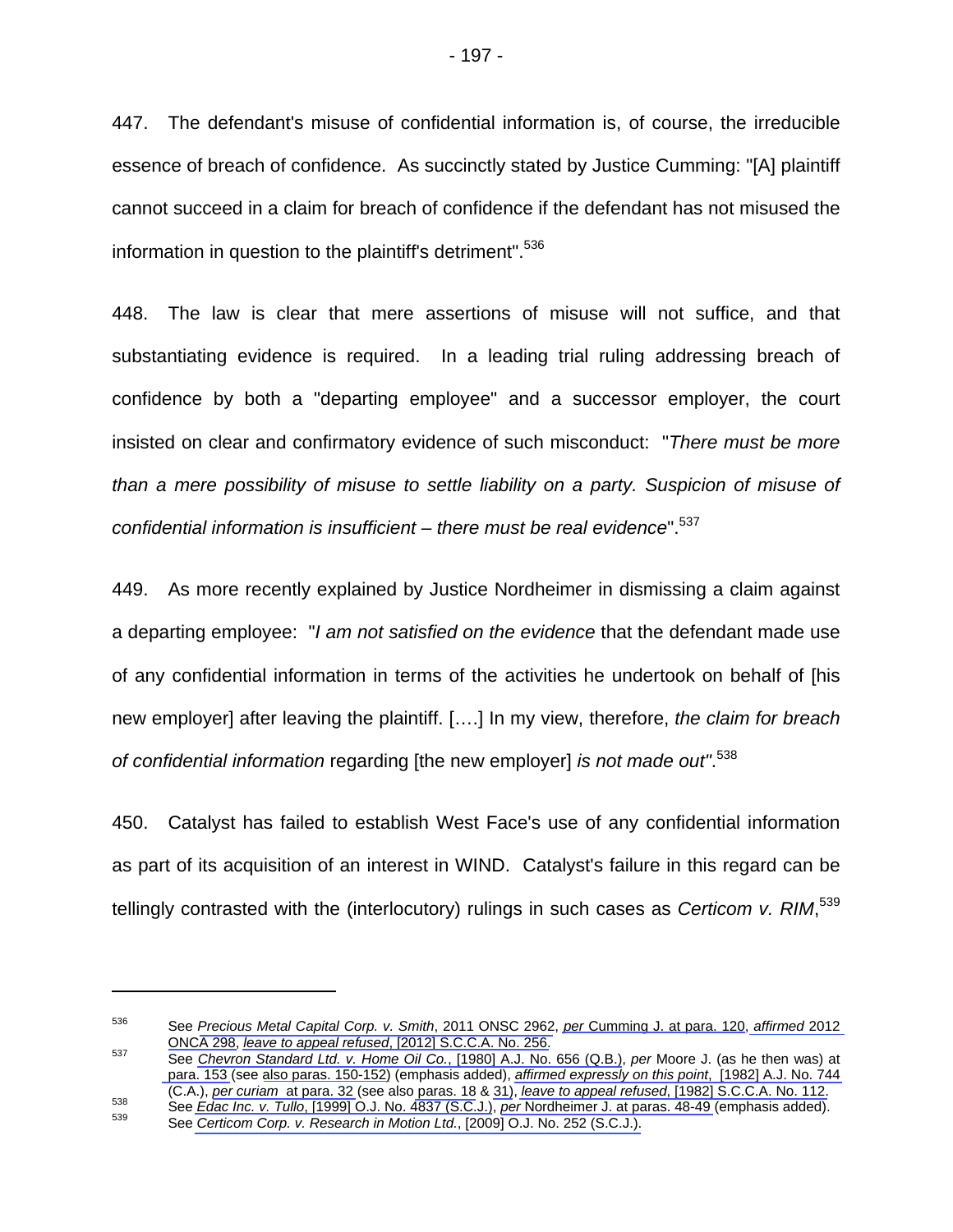and *Gold Reserve v. Rusoro*, 540 each of which involved the misuse of confidential information in the preparation of an acquisition bid:

- (a) in contrast to the current proceeding, the individuals who were proven to possess the relevant confidential information – namely, senior executives in *Certicom*, <sup>541</sup> and external financial advisors in *Gold Reserve*<sup>542</sup> – were the very parties who were at the centre of preparing the respective acquisition proposals. As established at trial, and was discussed above, West Face took great care to isolate Mr. Moyse from the team that was preparing the WIND bid;
- (b) given the overlapping personnel and absence of confidentiality walls, there was a clear basis in either of these cases for finding that confidential information has been used in preparing an acquisition bid. The defendant in *Certicom* conceded this point;<sup>543</sup> and, in *Gold Reserve*, the court held that the defendants' claim that individuals with confidential information could "compartmentalize their minds...lacks reality".<sup>544</sup> No similar evidence has been placed before this Court by Catalyst; and

<sup>540</sup> See *Gold Reserve Inc. v. Rusoro Mining Ltd.*, [2009] O.J. No. 533 (S.C.J.) *leave to appeal refused,* [2009] O.J. No. 1442 (Div. Ct.). 541 See *Certicom Corp. v. Research in Motion Ltd.*, [2009] O.J. No. 252 (S.C.J.), *per* Hoy J. (as she then was) at

para. 35.<br>542 See *Gold Reserve Inc. v. Rusoro Mining Ltd.*, [2009] O.J. No. 533 (S.C.J.), *per* Cumming J., esp. at paras.<br>11, 36, 59 & 66, *leave to appeal refused*, [2009] O.J. No. 1442 (Div. Ct.).

<sup>543</sup> See *Certicom Corp. v. Research in Motion Ltd.*, [2009] O.J. No. 252 (S.C.J.), *per* Hoy J. (as she then was) at [para. 70.](#page-13-0) 544 See *Gold Reserve Inc. v. Rusoro Mining Ltd.*, [2009] O.J. No. 533 (S.C.J.), *per* Cumming J., esp. at paras.

[<sup>43</sup>](#page-10-0)[, 61 &](#page-13-0) [65-70,](#page-14-0) *leave to appeal refused,* [2009] O.J. No. 1442 (Div. Ct.).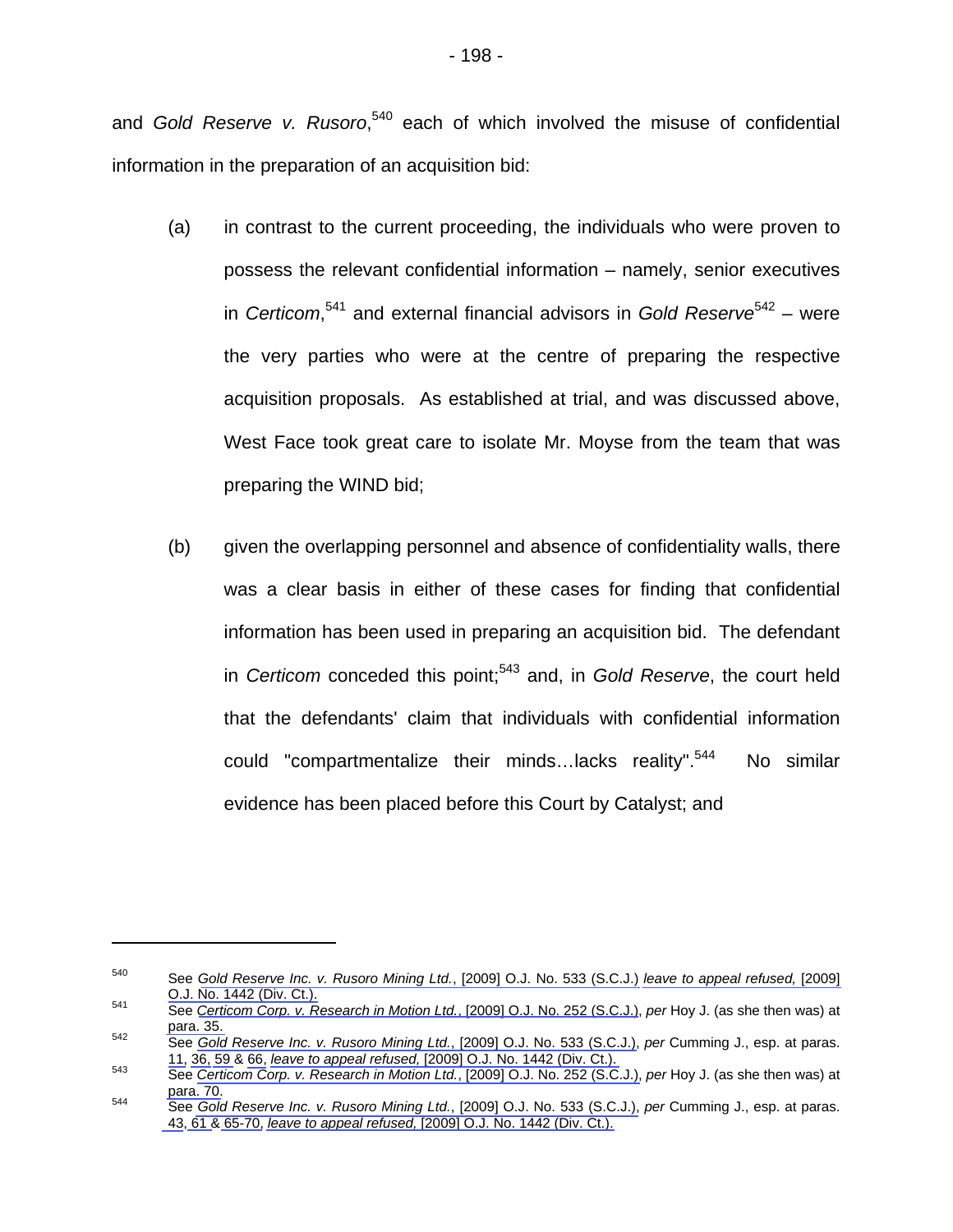(c) finally, and also in contrast to the present case, the bidders in *Certicom*<sup>545</sup> and *Gold Reserve,*546 made no efforts to establish "ethical walls" to prevent the internal dissemination of the confidential information. West Face, of course, used this and other such devices to ensure that no confidential information could possibly taint the WIND acquisition process.

451. Catalyst's failure to prove that any elements of its so-called "regulatory strategy" were ever "used" by West Face necessarily precludes a finding of actionable "misuse". In the pithy language of Justice Perell: "It seems trite to say it but a *misuse* of confidential information requires a *use* of confidential information".547

452. It is clear that "use" (as a necessary prerequisite to "misuse") requires more than mere possession of, or access to, confidential information. As recently observed by the Ontario Court of Appeal, if the plaintiff "did not use the information, mere possession of it cannot [constitute a breach]". $548$  Even more recently, the Alberta Court of Appeal affirmed that: "Misappropriation of information obtained in confidence creates a cause of action *only where the respondent makes use of that property*. …'[*w*]*here* Party A gives confidential information to Party B but *Party B does nothing with it, there is no breach*'".<sup>549</sup>

<sup>545</sup> See *Certicom Corp. v. Research in Motion Ltd.*, [2009] O.J. No. 252 (S.C.J.), *per* Hoy J. (as she then was) at [paras. 3,](#page-2-0) [35,](#page-7-0) [75](#page-14-0) & [97.](#page-18-0)<br><sup>546</sup> See *Gold Reserve Inc. v. Rusoro Mining Ltd.*, [2009] O.J. No. 533 (S.C.J.), *per* Cumming J., esp. at paras.

[<sup>11,</sup>](#page-4-0) 13, [36,](#page-9-0) 59, 61, [65, 66](#page-14-0) & [83,](#page-17-0) *leave to appeal refused,* [2009] O.J. No. 1442 (Div. Ct.). 547 See *Maudore Minerals Ltd. v. Harbour Foundation*, 2012 ONSC 4255, *per* [Perell J. at para. 90](#page-14-0) (emphasis

added). The court made this statement in the course of dismissing the plaintiff's request for an interlocutory injunction. 548 See *Veolia ES Industrial Services Inc. v. Brule*, 2012 ONCA 173, *per* [Hoy J.A. \(as she then was\) at para. 39](#page-8-0) 

<sup>(</sup>emphasis added), *leave to appeal refused,* [2012] S.C.C.A. No. 229. Note: The statement was made in the context of a broader claim for breach of fiduciary duty. 549 See *Seyedi v. Nexen Inc.*, 2016 ABCA 24, *per curiam* [at paras. 13 & 14,](#page-4-0) quoting in part from *Geophysical* 

*Service Incorporated v Nwest Energy Corp*, 2014 ABQB 205 (Master).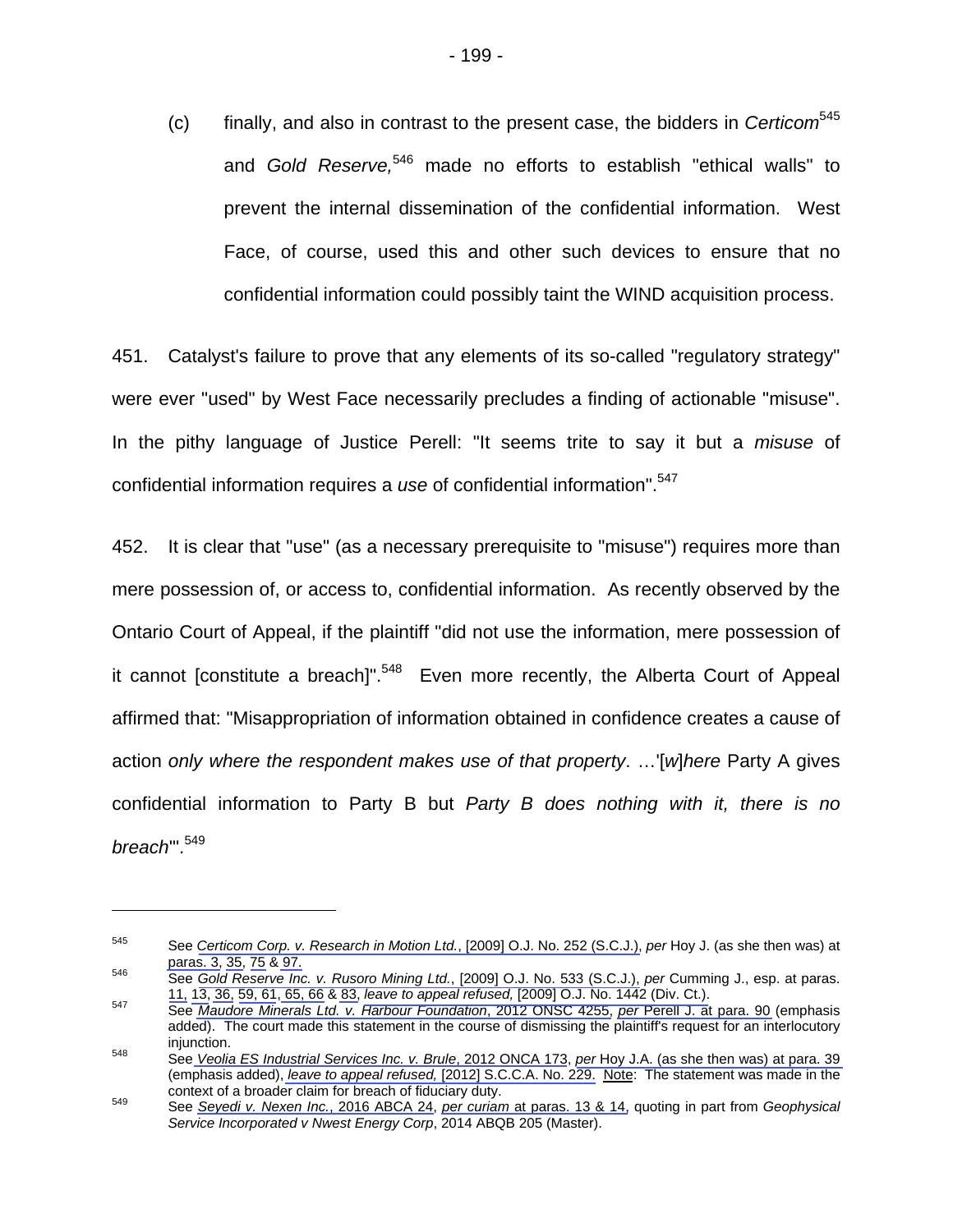453. West Face reiterates its submission that Catalyst has failed to show that any confidential information belonging to Catalyst was possessed by Mr. Moyse, or was passed by him to West Face. Catalyst has been equally unable to demonstrate that West Face received, possessed, or had access to such information. Most importantly, Catalyst has provided this Honourable Court with no compelling evidence that such information was "used" (let alone "misused") by West Face in the acquisition of the WIND shares.

454. While the issue does not arise in the current proceeding, West Face acknowledges that Ontario law recognizes a limited form of "shifting onus" in certain breach of confidence cases. More specifically, *after* a court has received evidence establishing (i) that confidential information was *received* by a defendant in confidential circumstances, *and* (ii) that the defendant has *actually used* that information, the onus shifts to the defendant to show that its use of the information did *not* constitute *misuse*. 550 Importantly, as confirmed by Charron J.A. (as she then was) in *Visagie v. TVX*, 551 this mechanism does *not* place a "reverse onus" on the defendant – *i.e.*, the defendant *never* faces the primary burden of disproving that it "used" the information. As Justice Charron explained: "[I]t is apparent that *the trial judge did not reverse the onus as alleged*. She made an affirmative finding, based on the evidence before her,

<sup>550</sup> See, most famously, *Lac Minerals Ltd. v. International Corona Resources Ltd.*, [1989] 2 S.C.R. 574, *per* La [Forest J. at para. 139](#page-51-0) ("...When information is provided in confidence, the obligation is on the confidee to show that the use to which he put the information is not a prohibited use") (emphasis added).<br><sup>551</sup> See *Visagie v. TVX Gold Inc.* [2000] O.J. No. 1992 (C.A).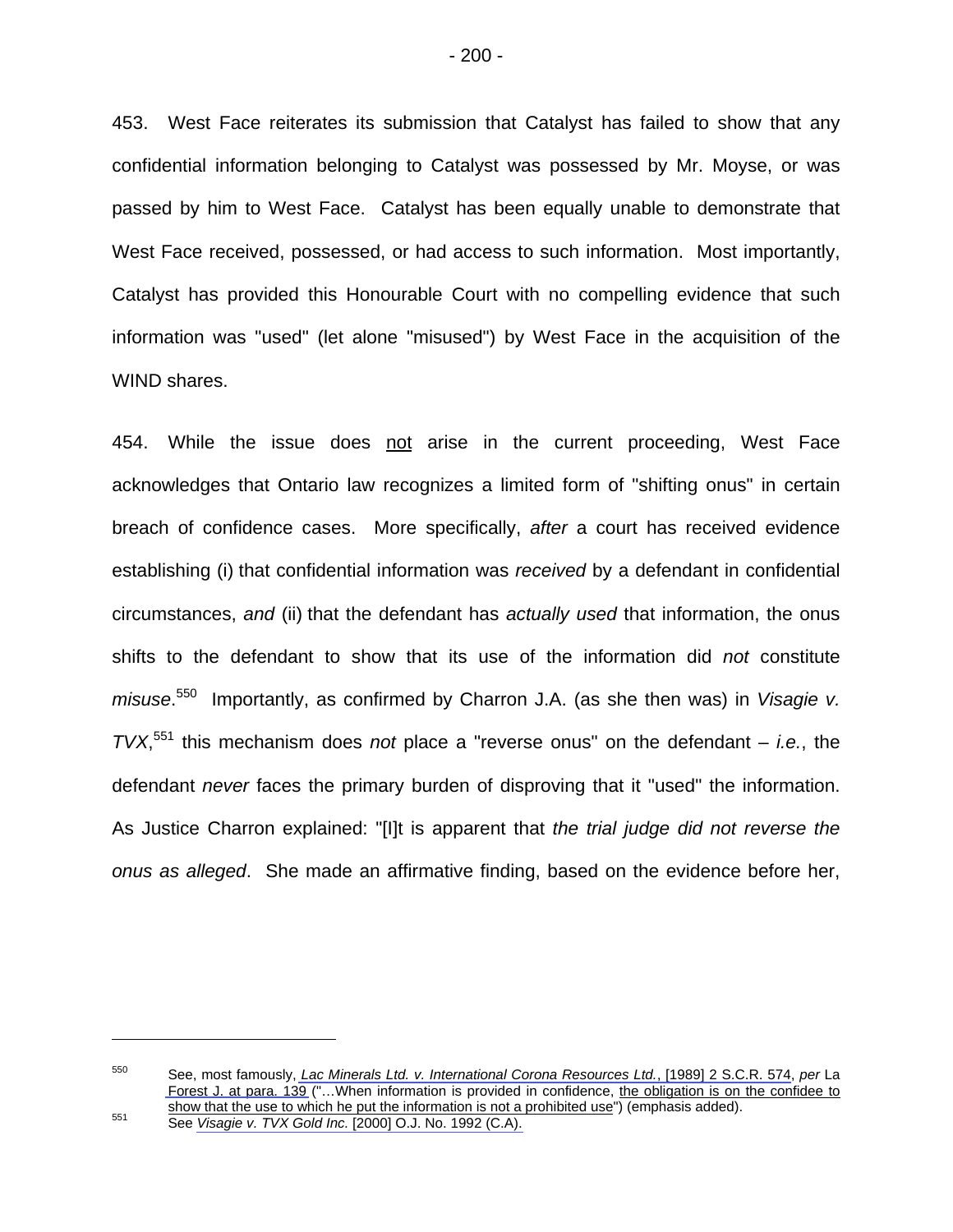that [the defendant] used the information….[*O*]*nce use is proven, the onus falls on the defendant to show that the use was permitted*".<sup>552</sup>

455. Justice Charron's guidance in this regard – *i.e.*, her confirmation that a true "reverse onus" is not what the law imposes – is important in understanding subsequent rulings that have applied this shifting onus in circumstances where the "use" (but *not* the "misuse") of confidential information has been established.<sup>553</sup>

456. As applied in Ontario, this "shifting onus" may be summarized as follows: *First*, the plaintiff must put forward evidence establishing that the defendant *possessed* and *actually used* the plaintiff's information; *Second*, the court may then use these established facts to draw a rebuttable inference that the defendant *misused* that information to the plaintiff's detriment;<sup>554</sup> and *Third*, the defendant is thereafter permitted to rebut such an inference by proffering its own contrary evidence, such as witnesses' testimony that no such misuse occurred or proof that a timely "ethical wall" was implemented.<sup>555</sup>

<sup>552</sup> See *Visagie v. TVX Gold Inc.* [2000] O.J. No. 1992 (C.A.), *per* [Charron J.A. \(as she then was\) at para. 74](#page-17-0)  (emphasis added) (and [see also para. 70\).](#page-16-0) 553 See, for example, *379107 Ontario Ltd. v. Coinamatic Canada Inc.*, [2002] O.J. No. 2842 (S.C.J.), *per* 

[Jennings J. at paras. 8 &](#page-2-0) [41](#page-7-0) ("It is for the defendant to show that the use to which it put the information was not prohibited" and "[I]t is not for the plaintiff to lead direct evidence of a breach of the obligation of confidentiality; rather it is for the defendant to show that there was no improper use made of the information"), *affirmed without reference to this issue*, [2003] O.J. No. 5170 (C.A.) (emphasis added). Interestingly – and in direct contrast to Charron J.A.'s rejection of the phrase "reverse onus" – the Alberta court in *Dataco Utility Services Ltd. v. Olameter Inc*., 2009 ABQB 116, used this very language (see paras. [42, 44](#page-10-0) & [62\)](#page-14-0), while applying analytical principles very similar to those endorsed by Justice Charron (see [paras. 42-62\)](#page-10-0). It appears that the Alberta court's acceptance of the phrase "reverse onus" may have flowed from its (doctrinally dubious) conclusion that the context-specific principles in *MacDonald Estate v. Martin*,

<sup>[1990] 3</sup> S.C.R. 1235 might be applied *holus bolus* <u>outside</u> the a solicitor-client relationship [\(see para 42\)](#page-19-0).<br>See, *inter alia, Gold Reserve Inc. v. Rusoro Mining Ltd.*, [2009] O.J. No. 533 (S.C.J.), *per* Cumming J., e

at paras. 43, [61](#page-13-0) & [66-69](#page-14-0), *leave to appeal refused,* [2009] O.J. No. 1442 (Div. Ct.). 555 See, *inter alia*, *379107 Ontario Ltd. v. Coinamatic Canada Inc.*, [2002] O.J. No. 2842 (S.C.J.), *per* Jennings [J. at paras. 33-35](#page-5-0) & [45-49,](#page-7-0) *affirmed,* [2003] O.J. No. 5170 (C.A.); and *Dataco Utility Services Ltd. v. Olameter Inc*., 2009 ABQB 116, *per* [Rawlins J. at paras. 24-29,](#page-6-0) [46-54](#page-10-0) & [62.](#page-14-0) (Interestingly, Justice Rawlins found that – because of what he described as the "reverse onus" (see above), "inferences" should play no role in the analysis. [See paras. 43-44.\)](#page-10-0)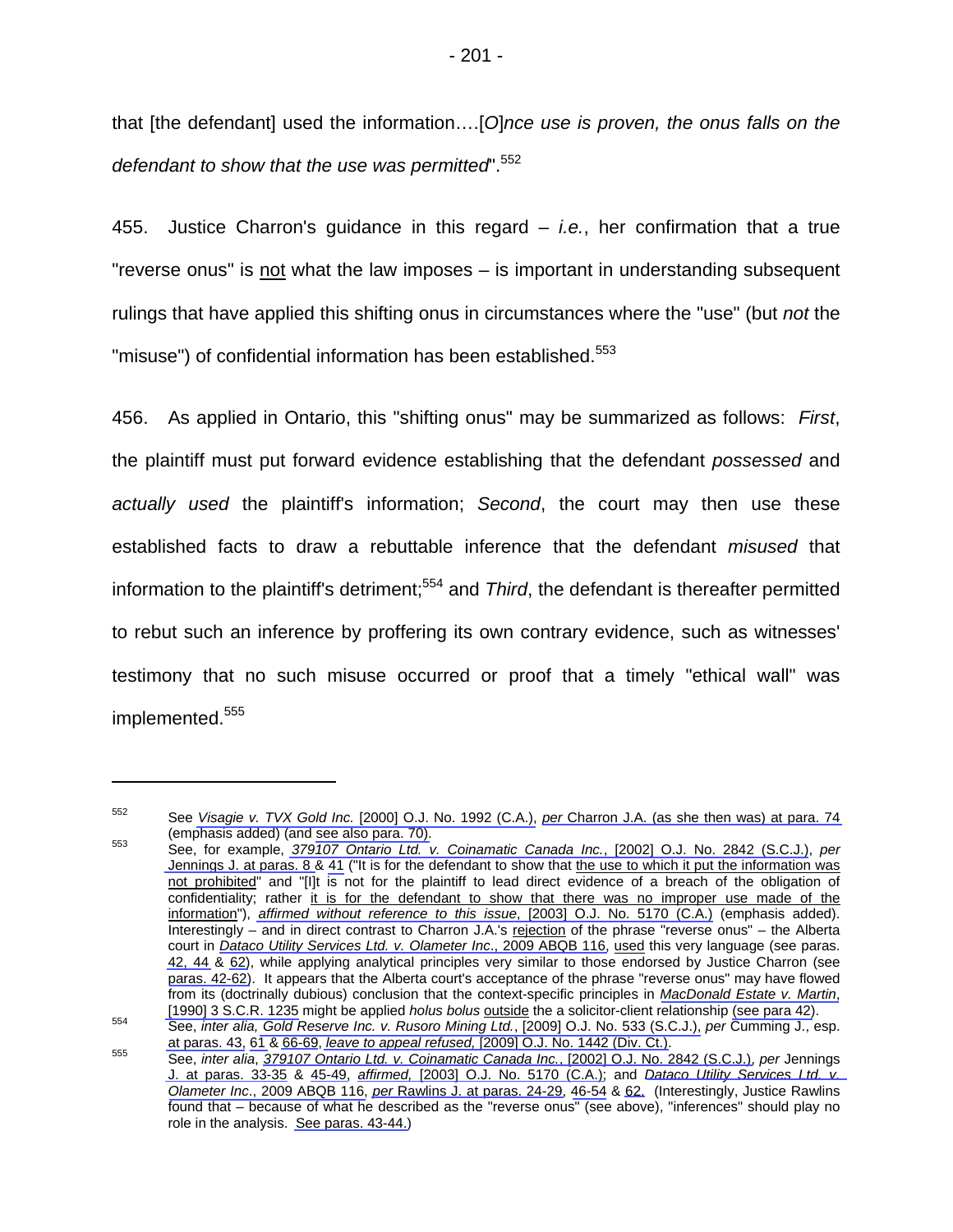457. It is submitted that – while West Face could readily respond to, and rebut, this "shifting onus" *if it were found to apply* – the issue remains one of purely academic interest in the present circumstances. Given Catalyst's failure to satisfy its own preliminary onus of proving that West Face "possessed" and "used" confidential information relating to the WIND acquisition, the burden of rebutting an inference of "misuse" never passes to West Face.

### *vii. The "Confidential Information" Belatedly Identified by Catalyst was Incapable of being "Misused" by West Face in its Acquisition of WIND*

458. Even if this Honourable Court were to conclude that Mr. Moyse *did* convey Catalyst's confidential information to West Face, Catalyst has been unable to prove that West Face thereafter misused that information. Indeed, at a more preliminary level, Catalyst has not even been able to explain *how* that information *could have been misused* by West Face.

459. Only in the weeks before trial did Catalyst belatedly identify the information which it claims was shared by Mr. Moyse with West Face. As discussed above, much of this supposedly confidential information was actually "public" (in the sense that it was known to, or available to, participants or investors in the wireless industry). As such, it was incapable of being actionably "misused" by West Face, even if it had been shared by Mr. Moyse.

460. Having now learned – for the first time – the actual substance of Catalyst's socalled "regulatory strategy", it is clear that West Face could not have benefited from that information, even if Mr. Moyse had understood it and improperly passed it on. The reality is that Catalyst's "strategy" was so deeply flawed that it could not possibly have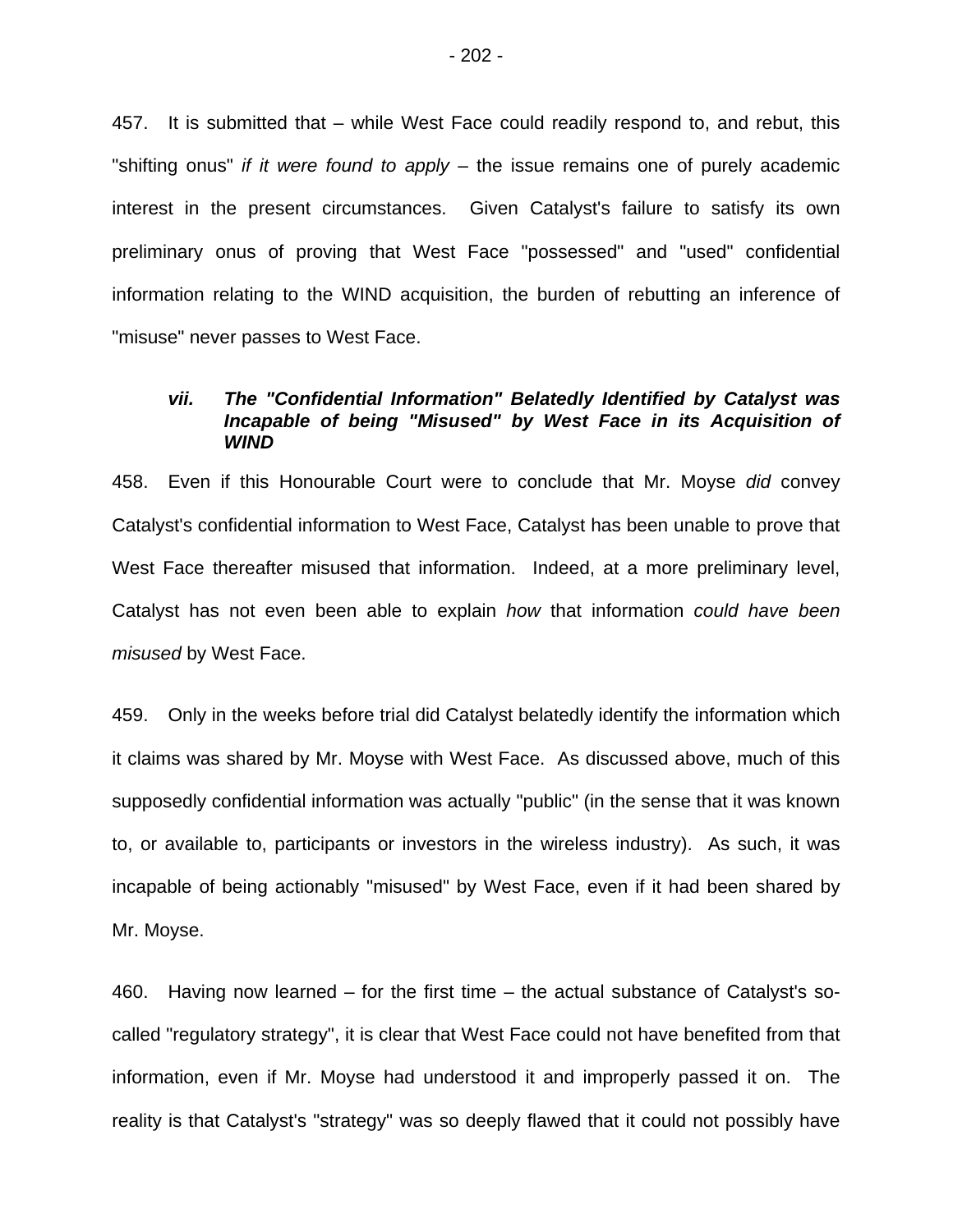assisted West Face in framing its successful bid for WIND, even if that information had been known to West Face at the relevant time:

- (a) **certain elements of Catalyst's thinking were entirely incompatible with West Face's own pre-existing views and, indeed, directly contradicted West Face's own carefully considered strategy:**  Irrelevant and unhelpful aspects of Catalyst's "strategy" include its dubious opinion that WIND could never be commercially viable without significant regulatory changes, and its equally unwarranted belief that government concessions were required to facilitate a timely exit of a purchaser's investment in WIND. West Face held diametrically opposed ideas. Had it learned of Catalyst's divergent views, such knowledge would not have assisted West Face, nor would it have altered its approach, in preparing its ultimately successful bid for WIND;
- (b) **other aspects of Catalyst's "confidential strategy" were, in fact, neither "confidential" nor "strategic":** Other elements of its "strategy" – *e.g.*, Catalyst's apparent intention to seek changes to the roaming rate regime within the wireless industry – cannot be characterized as "confidential", as the benefits of such changes were well known within the industry (and had already been publicly sought by WIND). Indeed, by the summer of 2014, the government had publicly announced that such changes would be implemented. Even if West Face had learned such non-confidential information from Mr. Moyse (*which it did not*), no such use of this information would have been actionable. More importantly,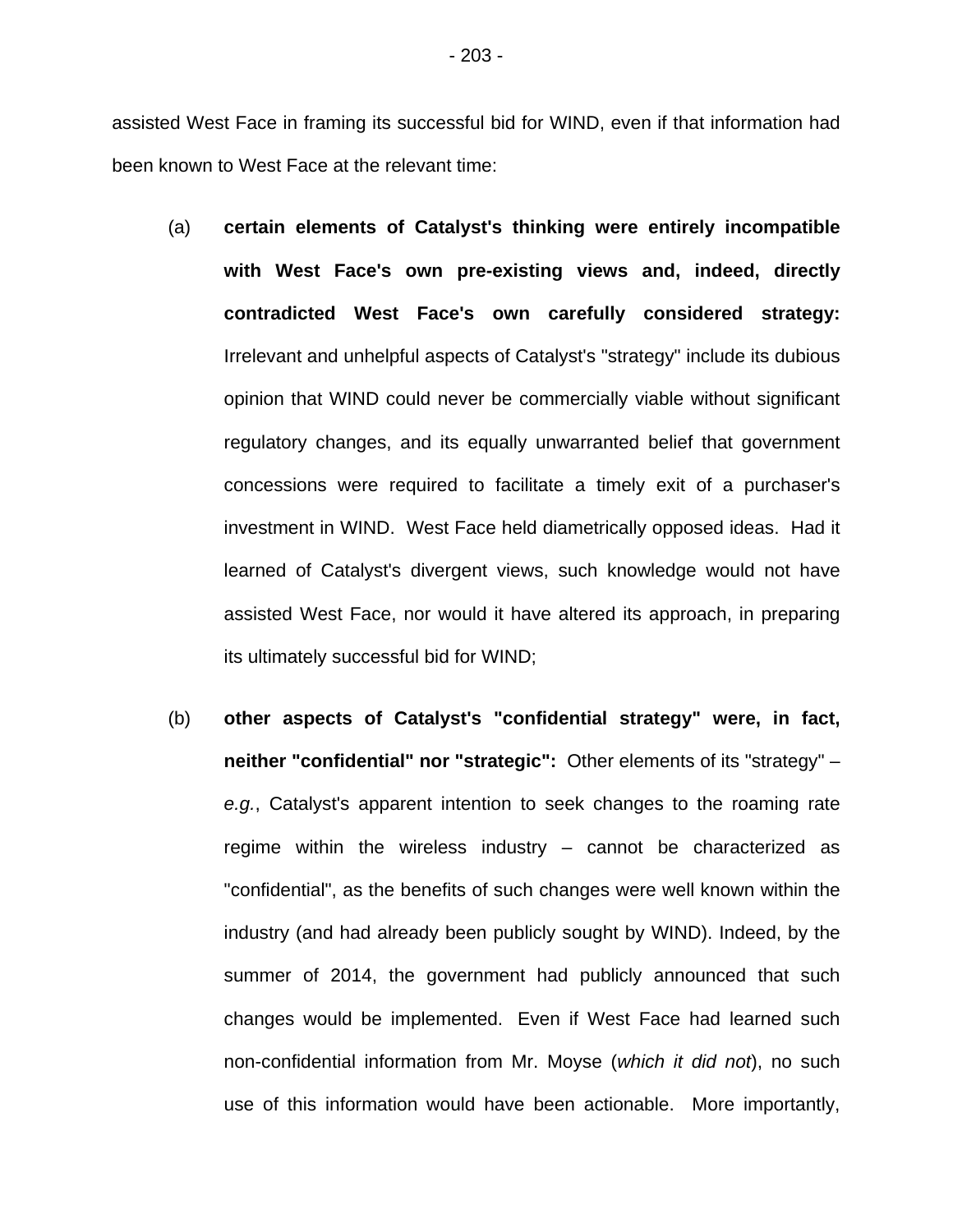such trite and obvious "information" would not have affected West Face's own strategy for acquiring WIND;

(c) **additional facets of Catalyst's plan were simply wrongheaded and, from West Face's perspective, were wholly irrelevant:** Catalyst's unfounded belief that the federal government would have been sufficiently "embarrassed" by unidentified future litigation by an unnamed third party that it would grant regulatory concessions to WIND would be laughable were the stakes of this litigation not so serious. Mr. Glassman relies heavily on the ruling of the United States Supreme Court in *Federal Communications Commission v. NextWave*. Mr. Glassman has cited his "personal" insights into the *NextWave* ruling as proof of the unique shrewdness that he claims characterized Catalyst's "regulatory strategy". With respect, this assertion is both baffling and bizarre: No reasonable reading of the *NextWave* ruling provides any meaningful support for Catalyst's stated "strategy", and there is certainly no basis for investing this foreign decision with the sweeping, cross-border precedential authority that Mr. Glassman attributes to it. $556$  There is no evidence that

<sup>556</sup> The issues raised by *Federal Communications Commission v. NextWave Personal Communications Inc.*, 537 U.S. 293 (2003) are entirely irrelevant to Industry Canada's oversight of the wireless industry in general and its dealings with WIND in particular. The only issue determined by the *NextWave* case was that the F.C.C. was not permitted to exercise commercial powers (which it has given to itself, *qua* creditor, through both regulation and contract) *if* the exercise of such powers would directly violate a separate statutory prohibition. Without going into unnecessary detail, the *NextWave* case construed para. 525(a) of the U.S. *Bankruptcy Code*, which specifically forbids any "governmental unit" (*i.e.*, the F.C.C.) from "revok[ing]" any "licence" (*i.e.*, a wireless spectrum licence) belonging to a "debtor" (*i.e.*, belonging to NextWave, while it was reorganizing under Chapter 11) "solely because" that debtor "has not paid a debt" (*i.e.*, has failed to make installment payments owing to the F.C.C. for the purchase of the spectrum licences), where the unpaid debt is a "dischargeable" debt under the *Bankruptcy Code*. A strong majority of the Supreme Court confirmed that  $-$  in light of this express statutory prohibition  $-$  the F.C.C. was not permitted to revoke and re-sell spectrum licences it had previously sold to NextWave where that revocation was triggered by NextWave's failure to make the purchase payments it had promised to the F.C.C. The key issue for the Court was the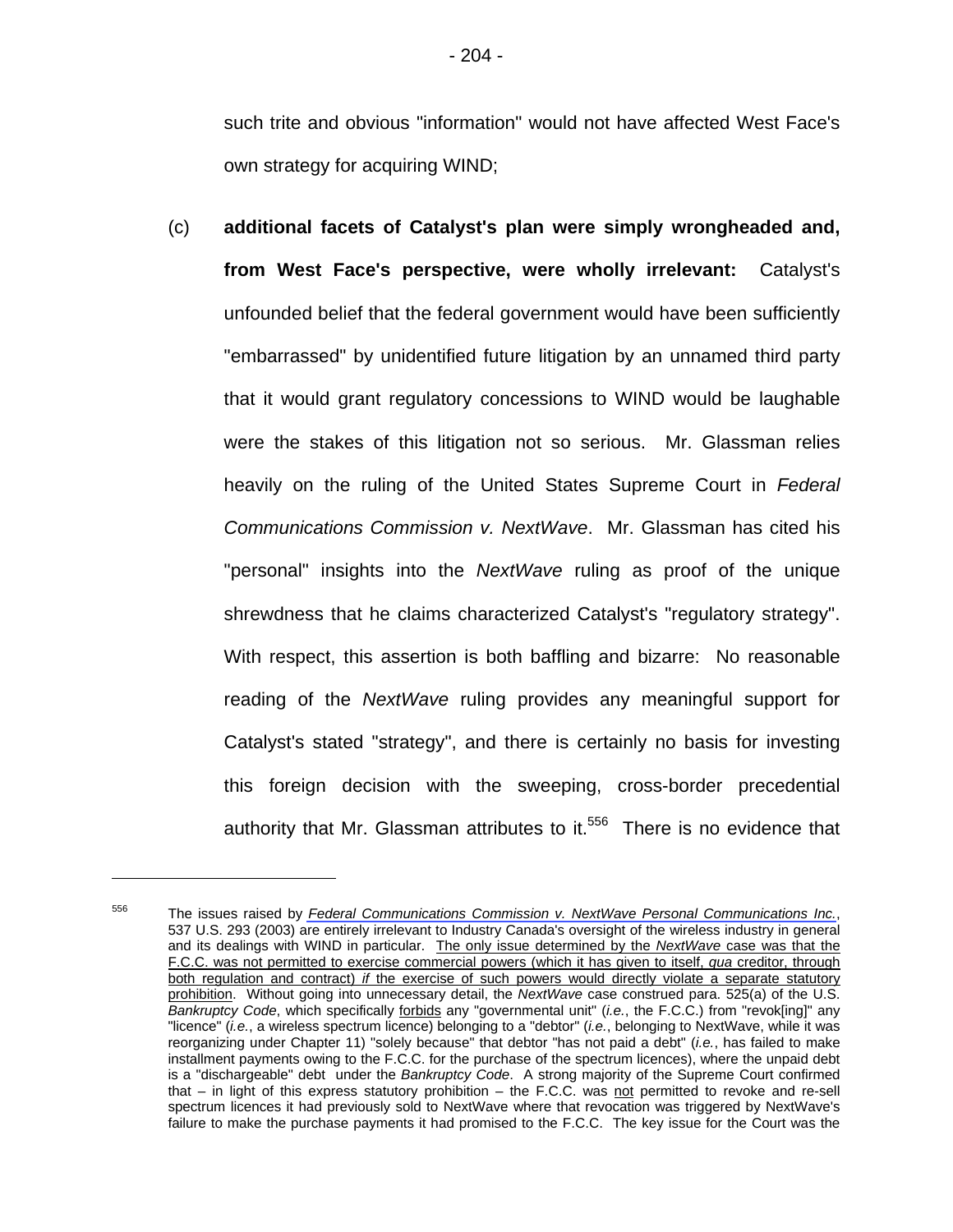knowledge of Catalyst's speculative (at best) regulatory strategy would in any way have altered West Face's well-considered and straightforward strategy for acquiring WIND in conjunction with the other Investors; and

(d) **a final component of Catalyst's so-called "strategy" was wholly unviable:** Catalyst's "strategy" apparently included a proposal to enter into high-pressure negotiations with the government to force regulatory concessions, despite the fact that VimpelCom had already contractually forbade Catalyst from taking such steps. Such a mystifying and unethical strategy – *i.e.,* Catalyst's deliberate and premeditated "plan" to agree to a contractual restriction, while intending to breach it immediately thereafter – would not have been of interest or use to West Face, even had such a plan come to its attention.

461. Perhaps not surprisingly, Catalyst has struggled to explain *how* West Face could possibly have used this largely worthless information to develop or refine its successful bid for WIND. This inability to convincingly articulate the nature of West Face's alleged

fact that the revocation of the spectrum licences was exercised by the F.C.C. *qua* creditor (even if it was also motivated in part in its capacity as a regulator). This is the *only principle* that emerges from the *NextWave* case. As noted above, the principle that a "regulatory body" can be constrained in certain ways – notably *qua* creditor – during the pendency of a bankruptcy proceeding is *a well-known element of Canadian law* (see s. 11.1 of the *[Companies' Creditors Arrangement Act](#page-24-0)*, R.S.C. 1985, c. C-36). As such, Mr. Glassman's allegedly "unique" knowledge of the *NextWave* ruling adds absolutely nothing inventive or valuable to the analysis surrounding the acquisition of WIND. Furthermore – and contrary to Catalyst's assertion – the *NextWave* case provides no support for the proposition that Industry Canada (exercising its *bona fide* authority as regulator of the wireless industry) would have felt pressured to grant concessions in the event that litigation challenging its decisions was commenced by one or more participant in that industry. On the contrary, the aggressive response of Industry Canada in defending the ongoing "Quadrangle litigation" (see *Quadrangle Group LLC v.* Canada, 2015 ONSC 1521, *leave to appeal refused,* 2015 ONSC 7346 (Div. Ct.)), and its refusal to permit the sale of spectrum to TELUS during the "Mobilicity Insolvency" (see *Re 8440522 Canada Inc.,* 2013 ONSC 6167), confirms that this senior branch of the federal government is immune to "intimidation" flowing from a court challenge. See [Glassman Cross, June 7 at p.](#page-1-0)  [425:12-22.](#page-1-0) The historical record thus demonstrates Catalyst's profound ignorance of the Canadian regulatory environment, as embodied in its "regulatory strategy", and confirms the worthlessness of that socalled "strategy".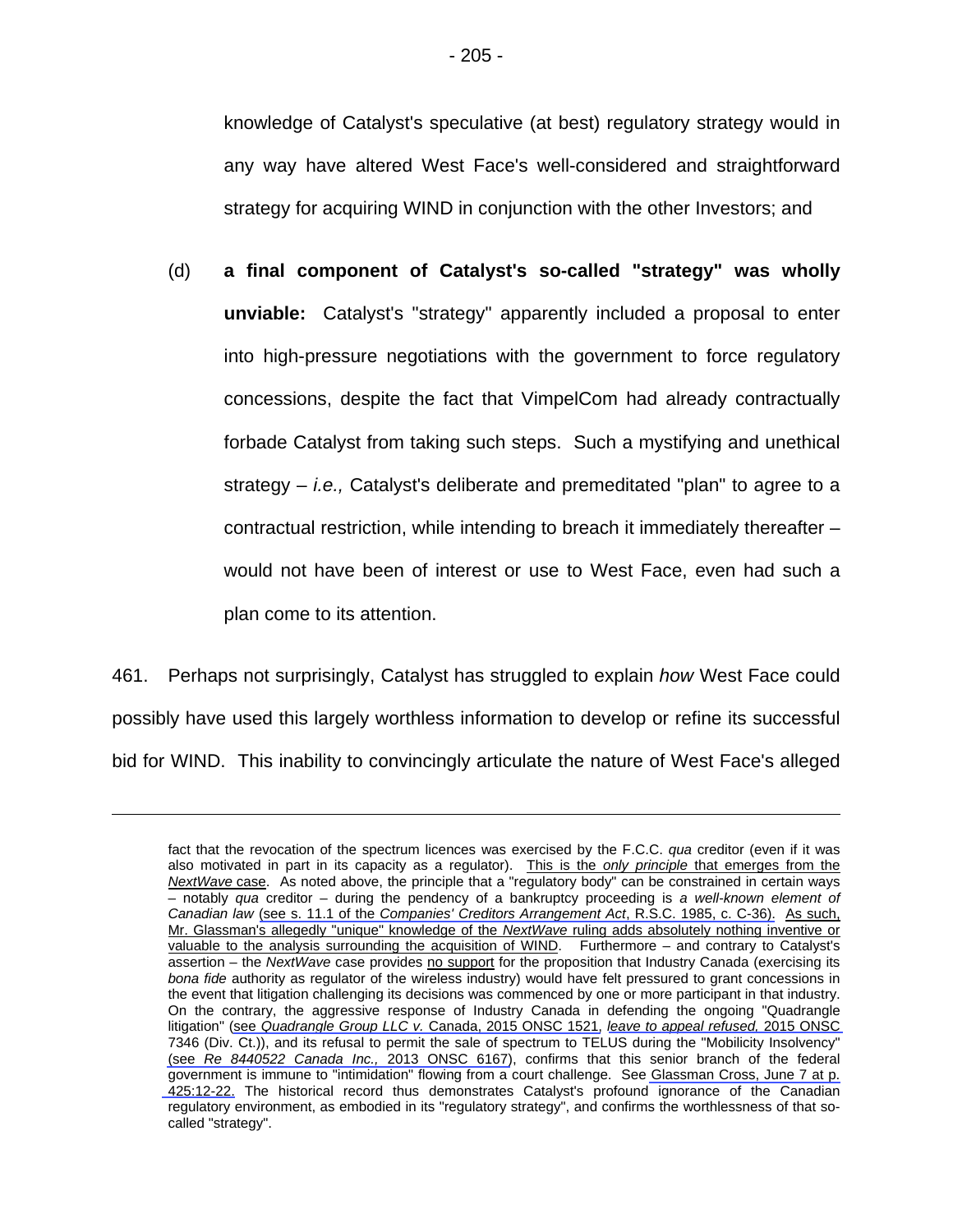"misuse" is sufficient to dismiss Catalyst's claim in its entirety.As was recently observed by Justice Newbould, quoting with approval from the following guidelines articulated by the British Columbia court: "[A]t trial…[the plaintiff] will be required *to identify the information it says is confidential and establish the proprietary nature of that information*", and "will also be required *to establish facts which prove that the…Defendants used the information*…, or facts from which that inference can reasonably be drawn".<sup>557</sup> (The drawing of "reasonable" inferences will be discussed under a separate heading, below.)

462. This represents yet another basis on which this Honourable Court can, and should, reject Catalyst's claim.

#### *viii. Catalyst has not Proven that any "Misuse" of its Information Caused it "Detriment"*

463. Finally, Catalyst has been unable to satisfy the onus of demonstrating that it suffered any "detriment" as a result of West Face's alleged misuse of its confidential information.<sup>558</sup> The concept of "detriment" plays two discrete but overlapping roles in the Canadian law of breach of confidence: (a) the dominant view among Canadian courts is that proof of "detriment" must be established in order to make out the third branch ("misuse") of the cause of action; and (b) in any event, the existence of "detriment" dictates the availability, form and quantum of remedial relief.

<sup>557</sup> See *Husky Injection Moulding Systems Ltd. v. Schad*, 2016 ONSC 2297, *per* [Newbould J. at para. 224,](#page-57-0)  quoting from *[Blue Line Hockey Acquisition Co. v. Orca Bay Hockey Ltd.](#page-57-0)*, 2007 BCSC 143, *per* Wedge J. at

para. 80 (emphasis added). 558 See *Mancha Consultants Ltd. v. Canada Square Development Corp.*, [1994] O.J. No. 1231 (Gen. Div.), at [para. 56,](#page-14-0) *reversed on unrelated grounds*, [1998] O.J. No. 2000 (C.A), *leave to appeal refused,* [1998] S.C.C.A. No. 396.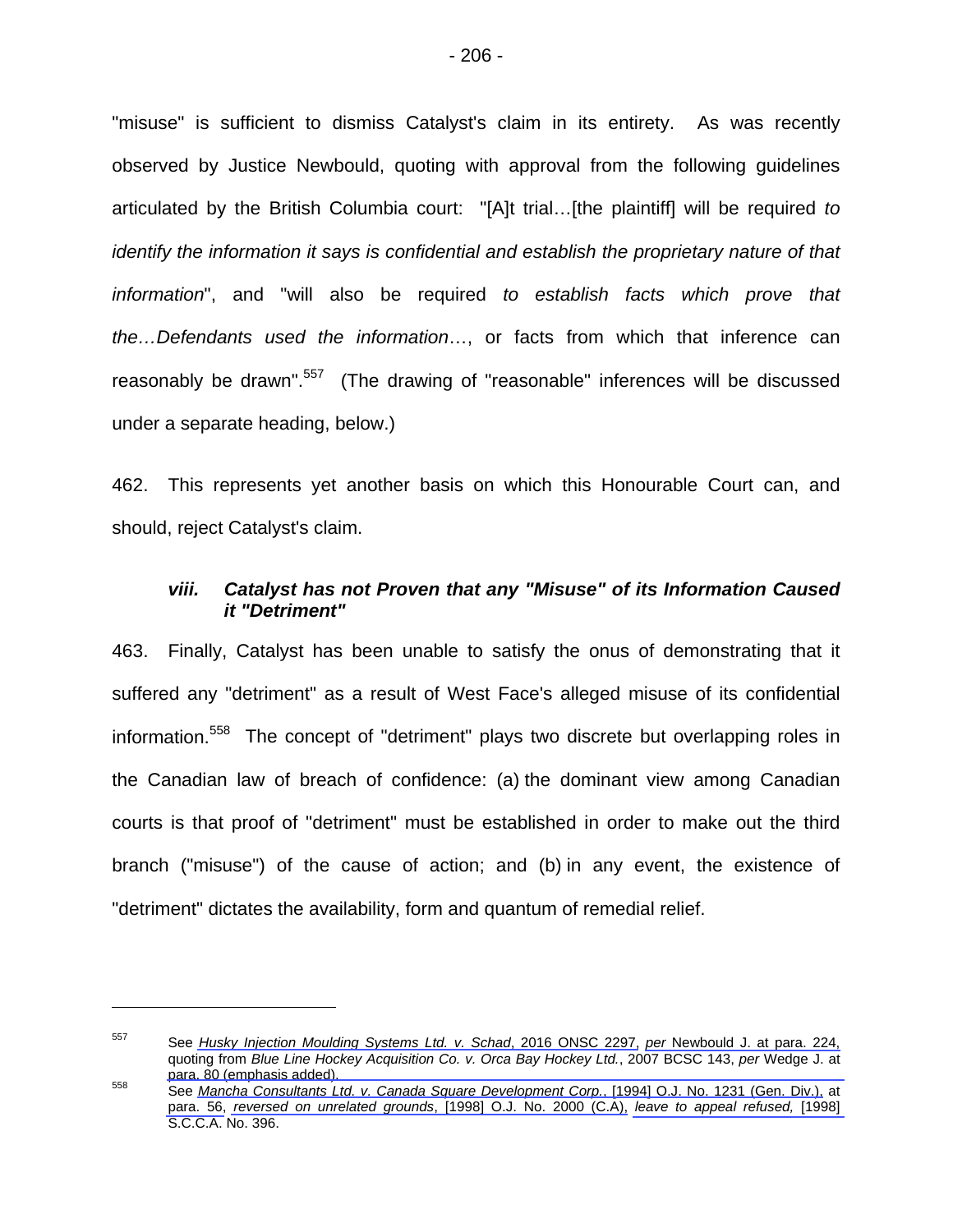464. In the seminal ruling in *Lac Minerals*, Justice La Forest made clear that "detriment" flowing from misuse was a mandatory element of breach of confidence: "A claim for breach of confidence *will only be made out*…when it is shown that the confidee has misused the information *to the detriment of the confidor*".559 While Justice Sopinka (in partially dissenting reasons) did not expressly address the issue, both judges agreed that proof of detriment represented a key prerequisite to the selecting and awarding of *an appropriate remedy*. 560

465. Ontario jurisprudence, building on these foundations, has accepted that detriment (which need not be strictly financial) $561$  is a mandatory component of the "misuse" element of the cause of action: "A claim for breach of confidence requires proof…that the confidential information was misused by the party to whom it was communicated *to the detriment of the confider*". 562

466. Catalyst had failed to demonstrate any "detriment" flowing from any alleged misuse by West Face of Catalyst's information, thus precluding this Honourable Court from finding that an actionable breach of confidence has been committed. There is no evidence that Catalyst's failure to acquire WIND had anything to do with West Face.

<sup>559</sup> See *Lac Minerals Ltd. v. International Corona Resources Ltd.*, [1989] 2 S.C.R. 574, *per* La Forest J. at para.

[<sup>161</sup>](#page-61-0) (and [at paras. 129](#page-46-0) & [134-135\)](#page-48-0) (QL) (emphasis added). 560 See *Lac Minerals Ltd. v. International Corona Resources Ltd.*, [1989] 2 S.C.R. 574, *per* La Forest J. at [para.182 \(](#page-70-0)"[T]here is no doubt in my mind that but for the actions of Lac in misusing confidential information and thereby acquiring the Williams property, that property would have been acquired by Corona. That finding is fundamental to the determination of the appropriate remedy); and *per* [Sopinka J. at para. 86](#page-34-0) ("In applying this test it is necessary to consider what the wrong is and what the position of the plaintiff would have been if he had not sustained the wrong. To put it shortly, what loss was caused to the plaintiff by the

defendant's wrong?") (QL) (emphasis added).<br>See, *inter alia, Lysko v. Braley*, [2006] O.J. No. 1137 (C.A.), *per* [Rosenberg J.A. at paras. 18-20.](#page-8-0)<br><sup>562</sup> See *Lysko v. Braley*, [2006] O.J. No. 1137 (C.A.), *per* Rosenberg J *Rodaro v. Royal Bank of Canada*, [2002] O.J. No. 1365 (C.A.), *per* [Doherty J.A. at para. 48;](#page-10-0) *Barrick Gold Corp. v. Goldcorp Inc.,* 2011 ONSC 3725, *per* [Wilton-Siegel J. at para. 738](#page-150-0)*; Precious Metal Capital Corp. v. Smith*, 2011 ONSC 2962, *per* [Cumming J. at para. 120](#page-20-0), *affirmed* 2012 ONCA 298, *leave to appeal refused*, [2012] S.C.C.A. No. 256; and *Edac Inc. v. Tullo*, [1999] O.J. No. 4837 (S.C.J.), *per* Nordheimer J. at paras. [52-53](#page-15-0)*.*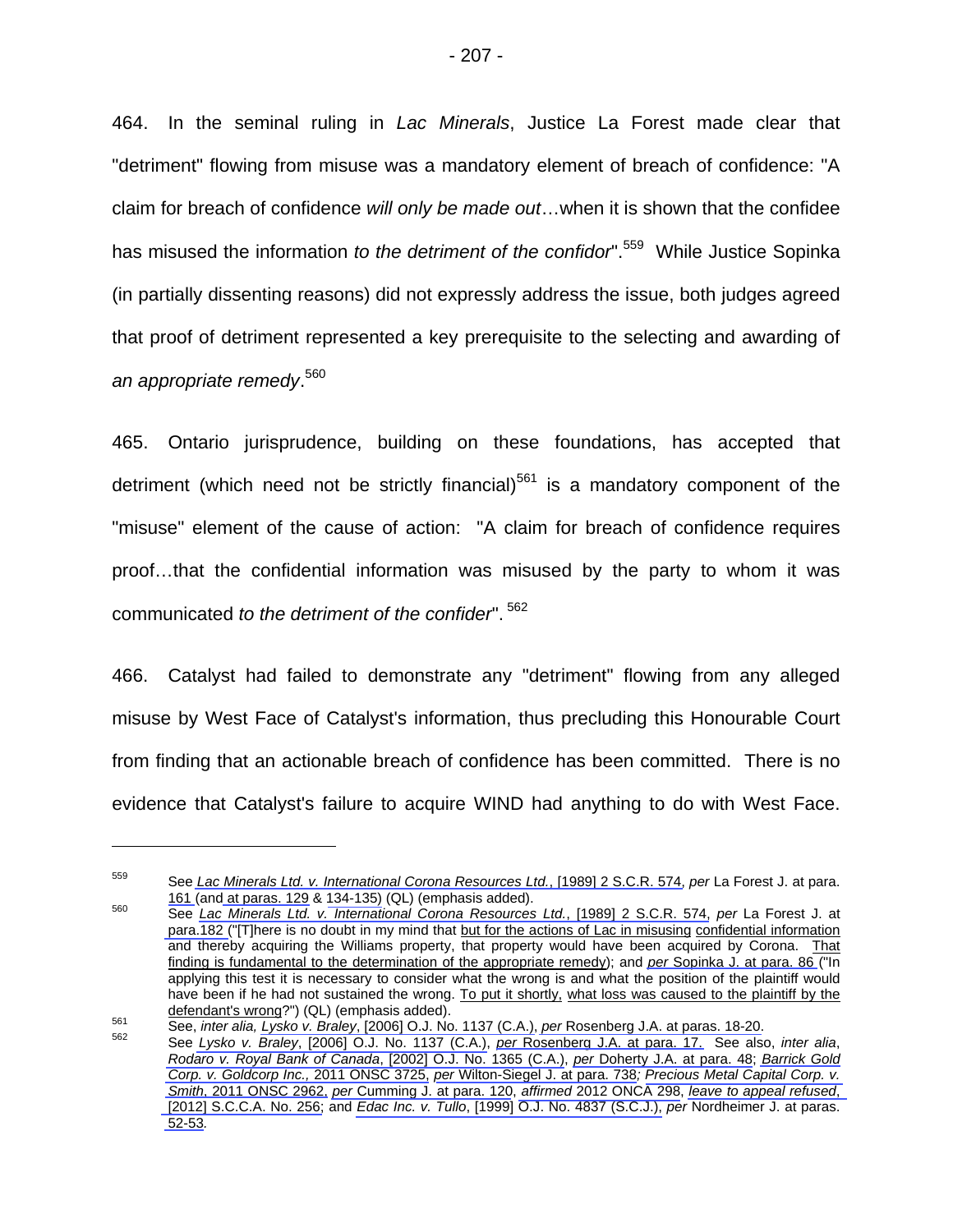Rather, at the eleventh hour, VimpelCom's chairman appears to have suspected Catalyst's intended strategy to pursue regulatory concessions in breach of s. 6.3(d) of the SPA, and then engineer a dissolution of the transaction if such concessions could not be obtained. To protect VimpelCom against such an eventuality, he demanded a \$5-20 million break fee, or at a minimum a two month Interim Period after which VimpelCom could pursue other options if the deal had not closed. Catalyst's refusal to agree to these terms – and not anything West Face did – is why Catalyst failed to acquire WIND.

467. Alternatively, even if Catalyst had signed the SPA, there is no evidence it could have obtained regulatory concessions permitting it to sell spectrum to an incumbent. As Catalyst was unwilling to acquire WIND without such assurances, again the preponderance of the evidence is that it could not have acquired WIND and therefore equally could not have suffered any detriment from West Face's conduct. The claim must, for that reason alone, be dismissed.

**B. Catalyst Cannot Salvage its Foundering Breach of Confidence Claim by Asking this Court to Draw Unwarranted "Inferences" as to the Existence or the Misuse of Confidential Information, nor as to any Detriment Suffered by Catalyst** 

### *i. A proper "Inference" Requires an Evidentiary Foundation, Rather than Mere "Speculation" and "Conjecture"*

468. Because of its failure (described above) to substantiate the elements of its breach of confidence claim, Catalyst has asked this Honourable Court to "infer" that Mr. Moyse possessed relevant confidential information, that he passed that information on to West Face, that West Face misused that information in acquiring its interest in WIND, and that Catalyst suffered compensable detriment as a result.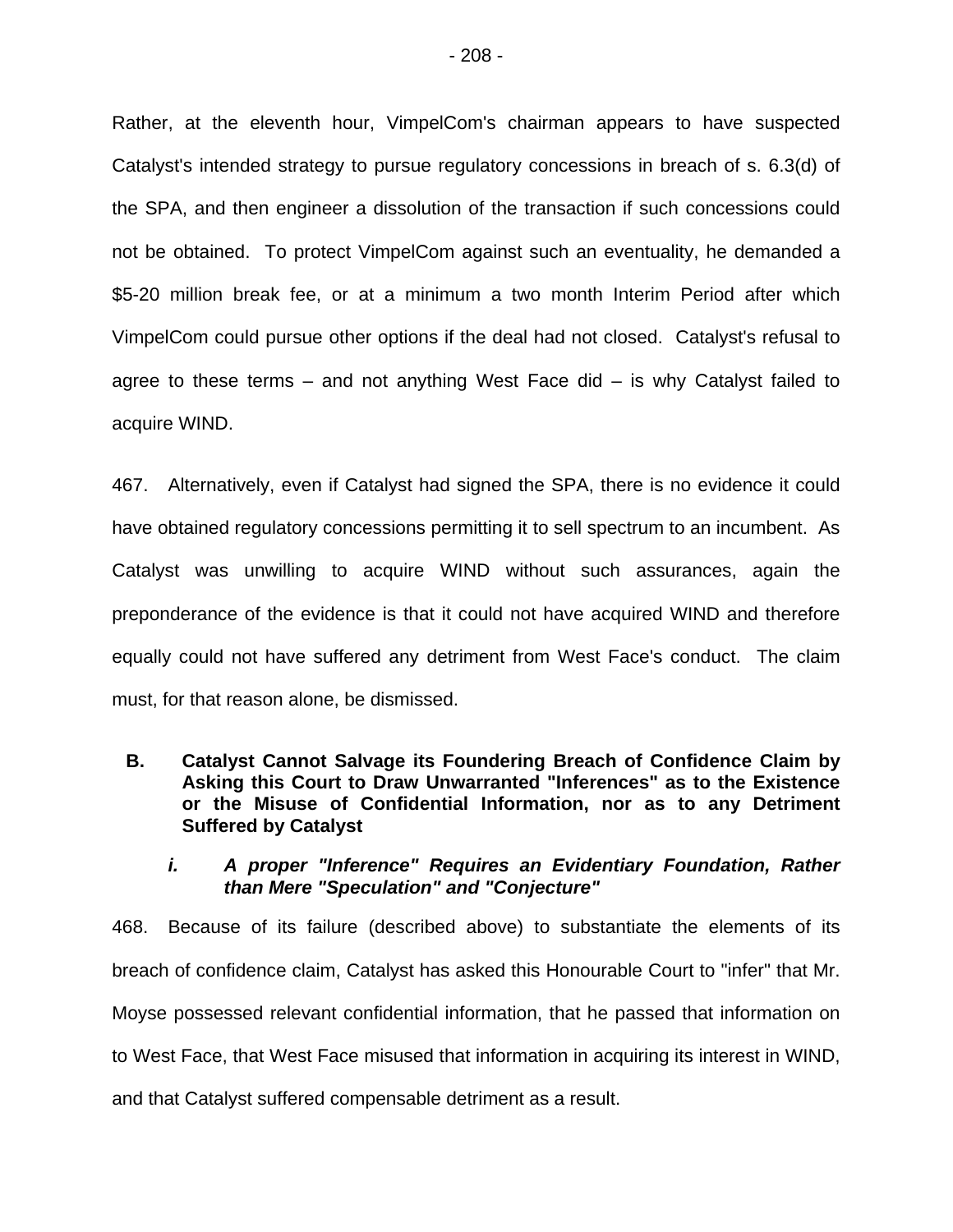469. No such inferences are permissible or even possible in the circumstances. First, Catalyst has failed to establish the requisite evidentiary foundation necessary to ground any of the requested inferences. To reach the conclusions proposed by Catalyst, this Court would be required to make unsubstantiated and speculative "leaps" that cannot be justified on the record or under the applicable legal principles. More fundamentally, the unshaken testimony of the defendants' witnesses and the mountain of corroborative documentary evidence placed before this Court is entirely inconsistent with, and therefore precludes the drawing of, the inferences proposed by Catalyst.

470. West Face does not dispute that the drawing of inferences from established facts is a fundamental role of every trial judge. However, as explained by the Court of Appeal in the leading case on point, there is a crucial distinction between a proper "inference" and an impermissible "conjecture":

> [52] A trier of fact may draw factual inferences from the evidence. The inferences must, however, be ones which can be reasonably and logically drawn from a fact or group of facts established by the evidence. **An inference which does not flow logically and reasonably from established facts cannot be made and is condemned as conjecture and speculation**. 563

471. As that same Court has more recently explained: "The process of drawing inferences from evidence is not… the same as speculating, even where the circumstances permit an educated guess…. [In drawing inferences,] the trier of fact will assess [the] evidence in the light of common sense and human experience, but neither

<sup>563</sup> See *R. v. Morrissey*, [1995] O.J. No. 639 (C.A.), *per* [Doherty J.A. at para. 52](#page-11-0) (emphasis added). See also *Toronto Party for a Better City v. Toronto*, 2013 ONCA 327, *per* [Watt J.A. at para. 63 \(](#page-11-0)"The inference the appellant seeks to draw from the foundational fact is not an inference, only impermissible speculation") (emphasis added) [\(and at paras. 61-62\)](#page-11-0).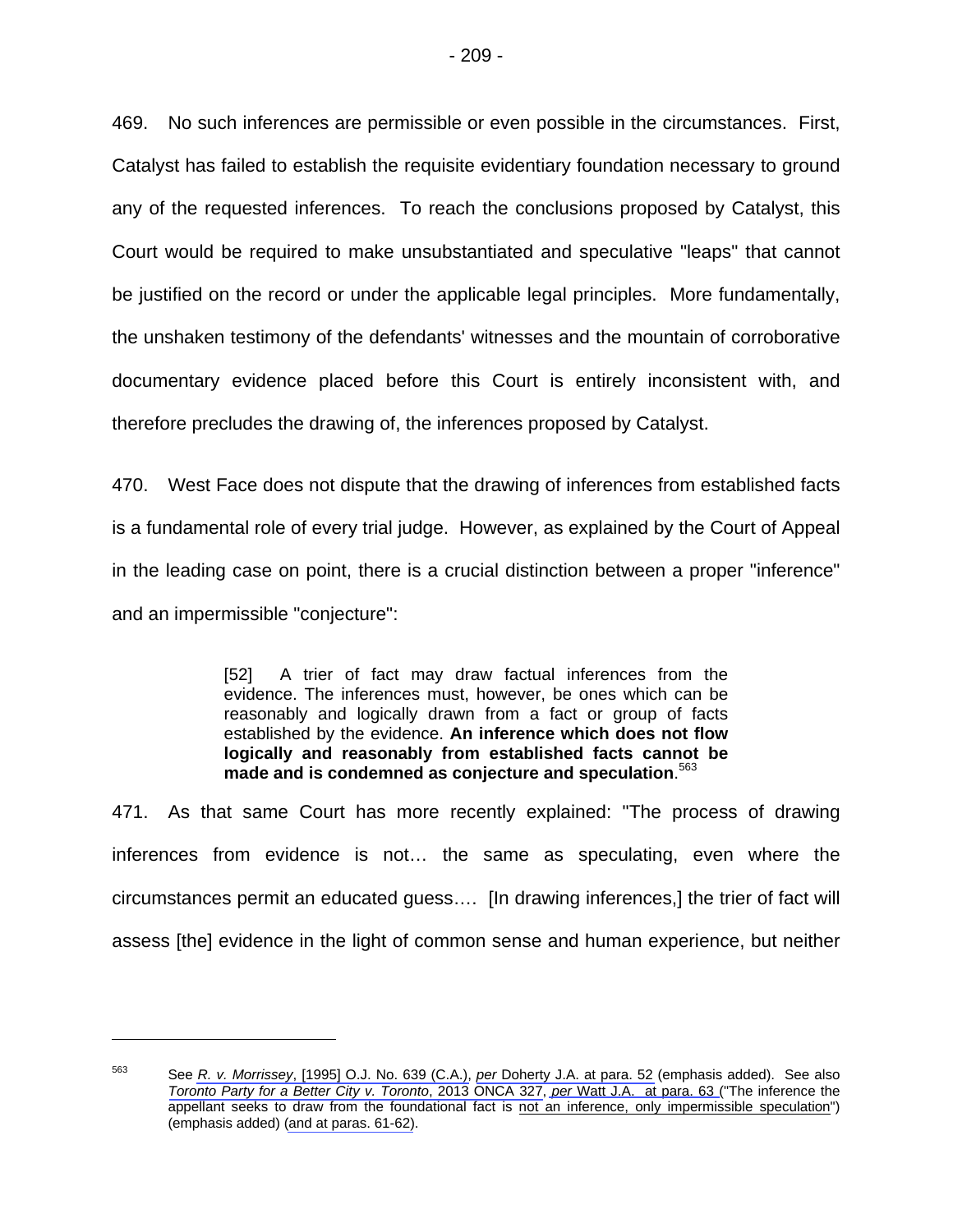are a substitute for evidence".<sup>564</sup> For that reason, "if there is an evidentiary gap between the primary fact and the inference sought, the inference cannot be drawn".<sup>565</sup>

472. West Face submits that, in the current proceeding, there exists not merely an "evidentiary gap", but a yawning chasm between the factual record before this Court and the unsubstantiated "inferences" requested by Catalyst. Catalyst is, in fact, asking this Court to make a reversible error: "[*A*] *finding of fact based on speculation and not logical inference will be subject to appellate correction* not because the finding is unreasonable, although it clearly is, but because *a process of fact-finding based on speculation is clearly wrong* and, therefore, constitutes a palpable error".566

473. As affirmed by former Chief Justice Winkler, such an error will arise, *inter alia*, if a trial judge draws an inference (i) which lacks a sufficient evidentiary foundation, or (ii) which is contradicted by other evidence before the court.<sup>567</sup> It is submitted that, if it accedes to Catalyst's request, this Court runs the risk of falling prey to *both* of these traps.

## *ii. Justice Lederer's Interlocutory Acceptance of Inference-Drawing does not Assist Catalyst*

474. In the context of requests for interlocutory injunctions, some courts have expressed a willingness to use factual inferences to assist the plaintiff in "fleshing out" allegations of breach of confidence.

<sup>564</sup> See *United States of America v. Huynh,* [2005] O.J. No. 4074 (C.A.), *per* [Doherty J.A. at para. 7](#page-3-0) (emphasis added).<br><sup>565</sup> See *R. v. Carter*, 2015 ONCA 287, *per* [Sharpe J.A. at para. 57](#page-14-0) (emphasis added).<br><sup>566</sup> See *Waxman v. Waxman*, [2004] O.J. No. 1765 (C.A.), *per curiam*, at para. 306, *leave to appeal refused*,

<sup>[2004]</sup> S.C.C.A. No. 291 (emphasis added). 567 See *1250264 Ontario Inc. v. Pet Valu Canada Inc.*, 2013 ONCA 279, *per* [Winkler C.J.O. at paras. 64-69.](#page-14-0)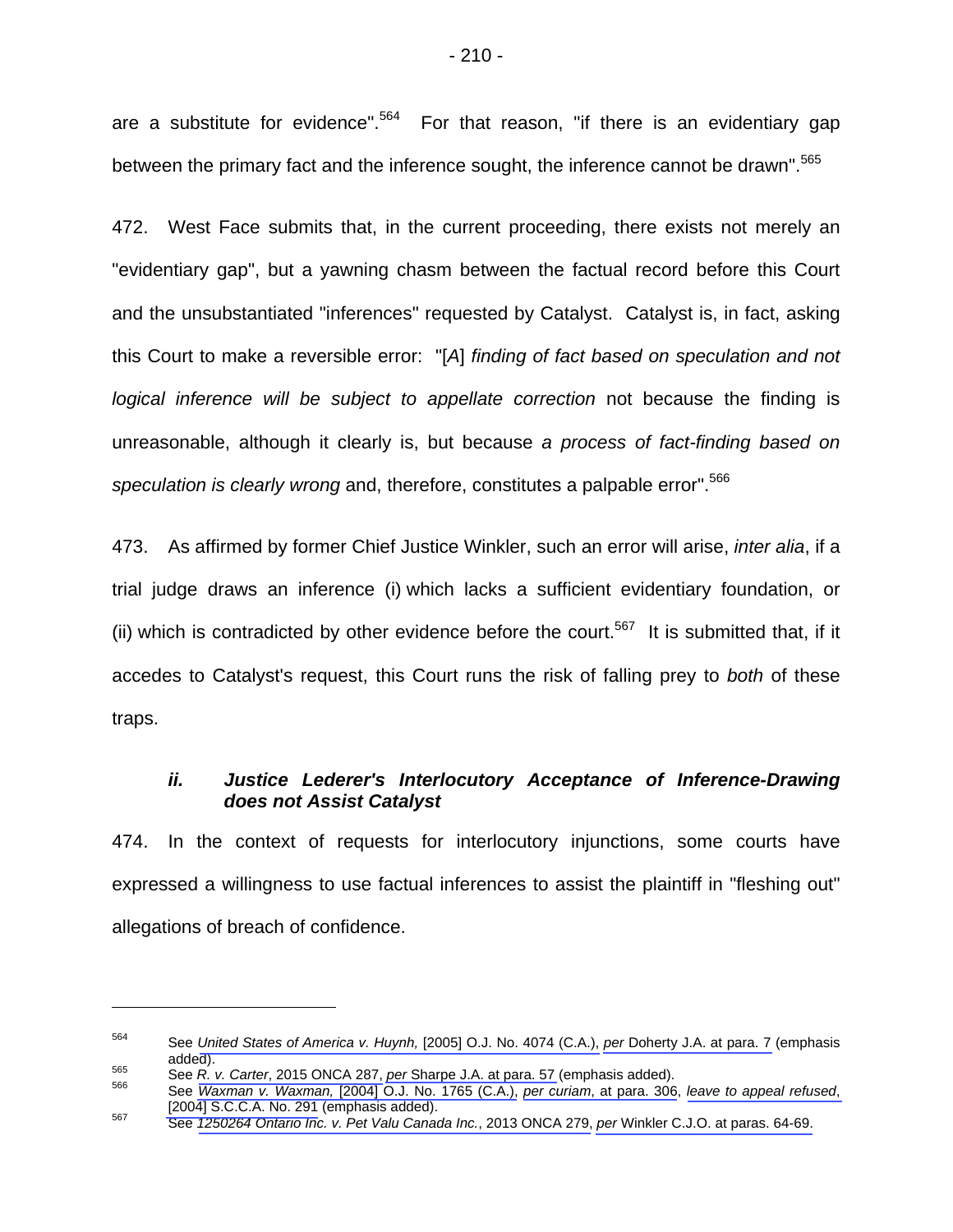475. An example is found in a preliminary ruling issued in the current proceeding. In that decision, Lederer J. stated that: "It is not possible *on an interlocutory motion* to determine if…a [confidentiality] clause has been breached. The threshold is low". The learned motions judge added that "[i]t is necessary that the threshold be low in light of *the evidentiary challenges which face a moving party* in cases involving confidential business information".<sup>568</sup> In support of this approach, the motion judge quoted a passage from the *interlocutory* Quebec ruling, *Matrox Electronic Systems*, which had likewise accepted the legitimacy of inference-drawing in such circumstances.<sup>569</sup> This decision of course was made without the benefit of any evidence about WIND and indeed did not address that transaction, which had yet to occur when the motion was commenced.

476. It would be an error for this or any court to lose sight of the restrictions on permissible inference-drawing articulated so clearly by the Court of Appeal in the passages quoted above. The principled limitations thus placed on the scope of "reasonable" inferences apply with equal force to breach of confidence allegations.

477. If there is uncontested evidence that a defendant possesses confidential information, and if there is also "some evidence" that this information was actually used by the defendant, a motion judge considering an interlocutory motion is free to draw a "reasonable inference" that the information has been "misused". This was, in fact, the

<sup>568</sup> See *Catalyst Capital Group Inc. v. Moyse*, 2014 ONSC 6442, *per* [Lederer J. at paras. 48 & 49](#page-16-0) (emphasis added). 569 See *Catalyst Capital Group Inc. v. Moyse*, 2014 ONSC 6442, *per* [Lederer J. at para. 49,](#page-17-0) quoting from

*[Matrox Electronic Systems Ltd. v. Gaudreau](#page-17-0)*, [1993] Q.J. No. 1228 (C.S.) at para. 94 ("In cases involving confidential business information, misuse can rarely be proved by convincing direct evidence. In most cases, employers must construct a web of perhaps ambiguous circumstantial evidence from which the Court may draw inferences which convinced it that it is more probable than not that what employers alleged happened did in fact take place. Against this often delicate construct of circumstantial evidence, there frequently must be balanced the testimony of the employees and their witnesses who directly deny everything").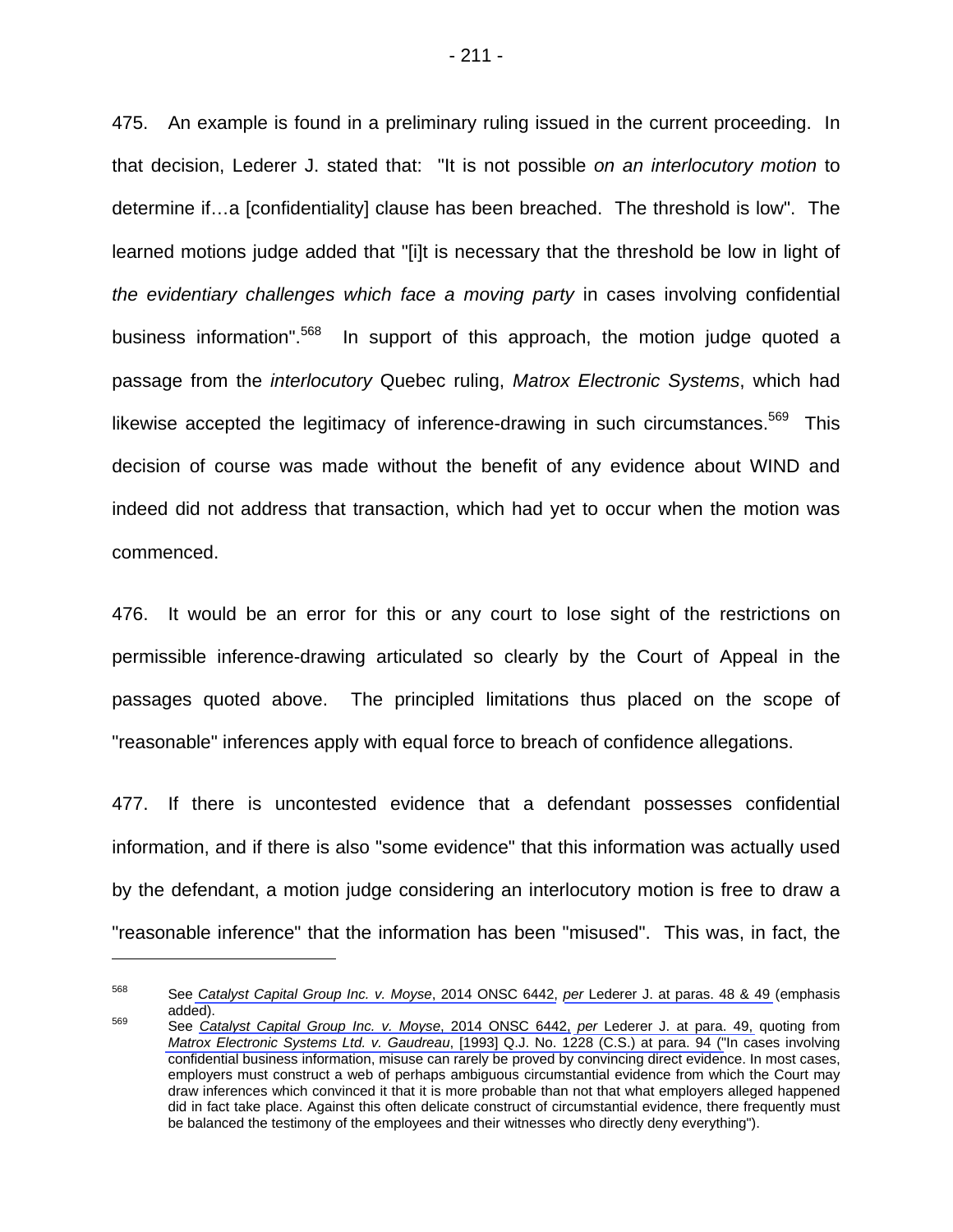basis on which Cumming J. was prepared to draw an inference of misuse in the (interlocutory) *Gold Reserve v. Rusoro* case based on extensive direct evidence that the defendants had used the plaintiff's confidential information, as discussed above.<sup>570</sup> Even if such an inference is found to be justified on the evidentiary record, it will, of course, be open to rebuttal by the defendant. $571$ 

478. In contrast with the facts of the *Gold Reserve* case, it will clearly *never* be permissible to draw an inference where the plaintiff bases its allegation of detrimental misuse of confidential information on "mere conjecture" or "mere assertion".<sup>572</sup> In such cases, no inference is permissible. As explained by Justice MacKenzie in a departing employee case: "[*N*]*o evidence has been put forward from which a reasonable inference could be drawn* that any…customers' accounts serviced by the defendant on behalf of the competitor were obtained through the use of confidential information obtained by the defendant in the course of his employment with the plaintiff".<sup>573</sup>

479. Furthermore, it is clearly "inappropriate" to draw an inference that confidential information has been misused based on a selective and incomplete consideration of the evidence before the court.<sup>574</sup> That is, effectively, what Catalyst asks this Honourable Court to do.

<sup>570</sup> See *Gold Reserve Inc. v. Rusoro Mining Ltd.*, [2009] O.J. No. 533 (S.C.J.), *per* [Cumming J. at paras. 43,](#page-10-0) [61](#page-13-0)  & [65-69,](#page-14-0) *leave to appeal refused,* [2009] O.J. No. 1442 (Div. Ct.). 571 See, *inter alia*, *379107 Ontario Ltd. v. Coinamatic Canada Inc.*, [2002] O.J. No. 2842 (S.C.J.), *per* Jennings

[J. at paras. 33-35](#page-5-0) & [45-49,](#page-7-0) *affirmed,* [2003] O.J. No. 5170 (C.A.); and *Dataco Utility Services Ltd. v. Olameter Inc*., 2009 ABQB 116, *per* [Rawlins J. at paras. 24-29,](#page-5-0) [46-54](#page-10-0) & [62](#page-14-0). Note: Justice Rawlins resisted

the propriety of drawing such inferences from the outset ([see paras. 43-44\)](#page-10-0).<br>
See FPH Group Inc. v. Gocher, 2014 ONSC 2481, per [Goodman J. at paras. 30](#page-6-0) & [40](#page-8-0) (and [at paras. 25-47\)](#page-5-0).<br>
See Poppa Corn Corp. v. Collins, [2005] O

added). 574 *United Technologies Corp. v. Platform Computing Corp*, [1998] O.J. No. 883 (Gen. Div.), *per* Wilkins J. at [para. 34,](#page-9-0) *varied on other grounds*, [1990] O.J. No. 4490 (C.A.).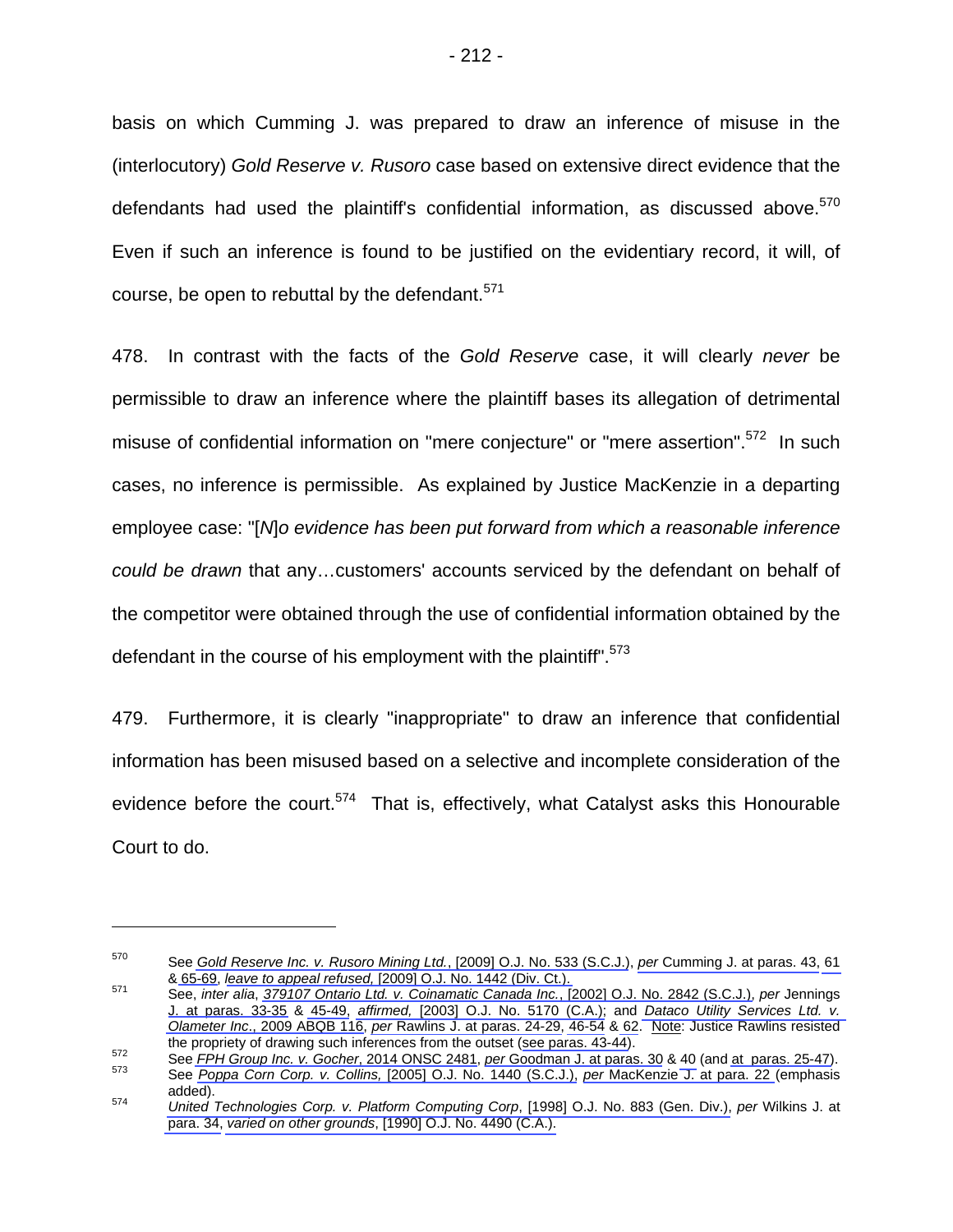## *iii. Unlike the Interlocutory Motion Judge, this Court has the Benefit of a Fully Developed Trial Record*

480. Unlike the situation confronting Justice Lederer in October 2014, the current proceeding has, of course, long moved past the stage of interlocutory motions. As such, the drawing of inferences can no longer be justified (if it ever was) by Catalyst's putative inability to substantiate its claim.

481. Catalyst has now had the full benefit of the court's evidence-gathering processes to particularize and prove its claims of breach of confidence. It has also had an unfettered opportunity to test the Defendants' denials of these allegations through crossexamination.

482. In these circumstances, it is clearly not appropriate for this Honourable Court to draw unwarranted factual inferences in an effort to buttress a set of purely speculative allegations put forward by the plaintiff.

483. In numerous breach of confidence rulings, Ontario courts have *refused* to draw unsubstantiated "inferences", where such findings were requested by the plaintiff in order to make out the requisite elements of the cause of action. For example, on a key threshold question – namely, whether the information at issue is even "confidential" – the Court of Appeal recently reversed a trial judge for improperly drawing an inference characterizing the relevant information in that manner. Justice Hoy (as she then was)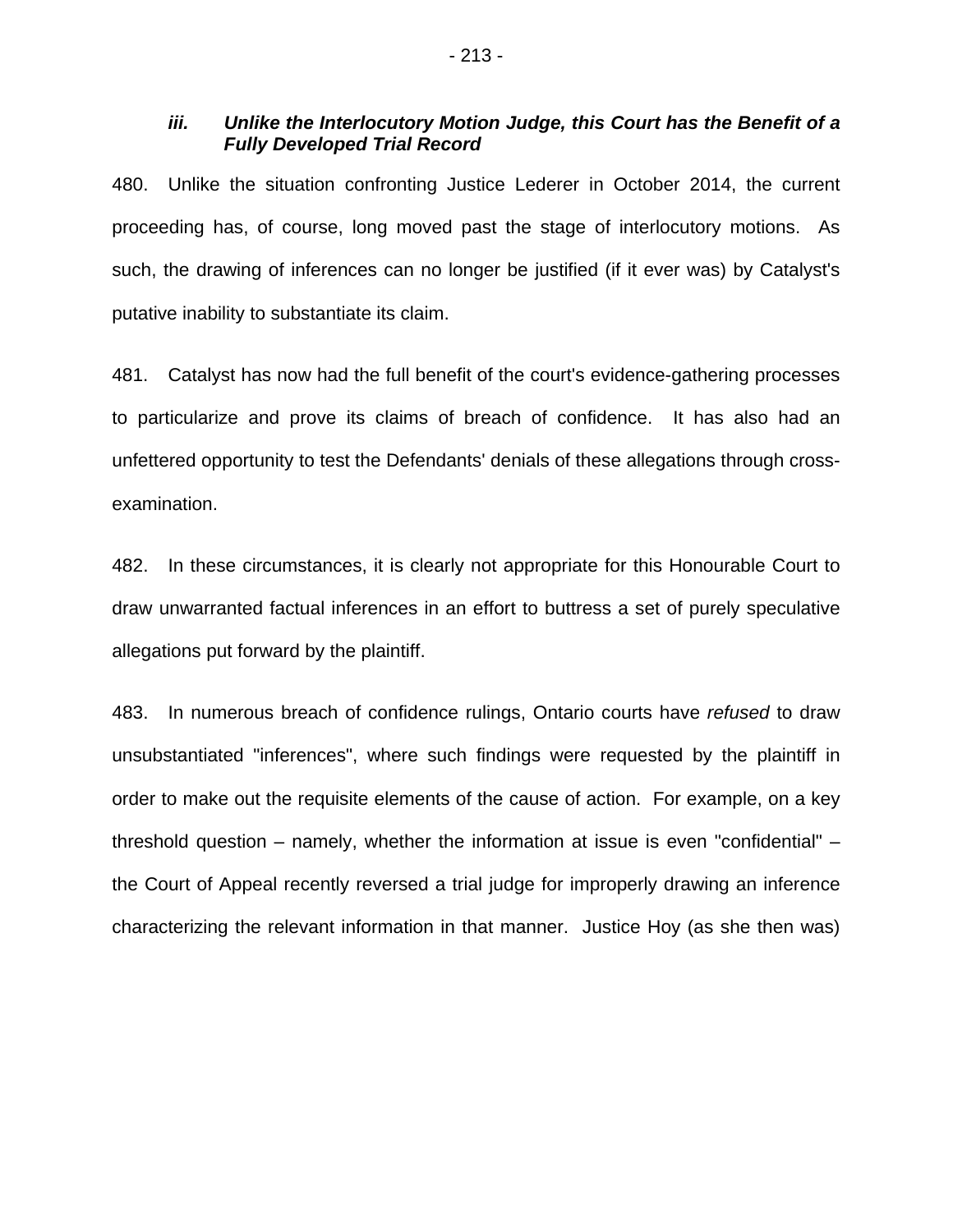concluded that no such inference of "confidentiality" could properly be drawn, given the absence of any foundational evidence to this effect.<sup>575</sup>

484. Likewise, on the crucial question of "detriment", the Court of Appeal reversed a trial judge for drawing an improper inference. As Doherty J.A. explained, where the matter "was not touched on at all in the evidence", the trial judge's "findings that [a commercial] opportunity existed and was lost [by the plaintiff] as a result of the improper disclosure of confidential information *amount to speculation and not inference*".<sup>576</sup>

485. More than twenty years ago, Justice Wright noted that, despite the litigation in question having "been in progress" for 15 months, the accusers "ha[d] failed to provide any concrete evidence that [their former employee] gave to [his new employer] confidential information". For this reason, the court was "*unable to infer* that [the employee had] breached the [contractual] confidentiality provision in any way..."<sup>577</sup> The claim was consequently dismissed on summary judgment.

486. More recently, Justice Wilton-Siegel refused to draw a requested inference that one mining company had misused the confidential information of a competitor in acquiring a valuable asset, noting simply that "[t]he record does not support such a conclusion".578 On the contrary, when considering the defendants' denial that there had been any such misuse, Wilton-Siegel J. observed that "[t]here is no evidence that

<sup>575</sup> See *Veolia ES Industrial Services Inc. v. Brule,* 2012 ONCA 173, *per* [Hoy J.A. \(as she then was\) at para. 40;](#page-8-0)<br>*leave to appeal refused*, [2012] S.C.C.A. No. 229.

*leave to appeal refused,* [2012] S.C.C.A. No. 229. 576 See *Rodaro v. Royal Bank of Canada*, [2002] O.J. No. 1365 (C.A.), *per* [Doherty J.A. at para. 65](#page-16-0) (emphasis added). Note: As is well known, this lack of evidence was caused by the trial judge's unilateral decision to

raise the issue of a "lost opportunity" *ex proprio motu.*<br>
<sup>577</sup> See *French v. Trimel Corp.*, [1994] O.J. No. 1568 (Gen. Div.), *per [Wright J. at paras. 43, 45](#page-11-0), [52](#page-12-0) (emphasis*<br>
added).

added). 578 See *Barrick Gold Corp. v. Goldcorp Inc.,* 2011 ONSC 3725, *per* [Wilton-Siegel J. at para. 820](#page-164-0)*.*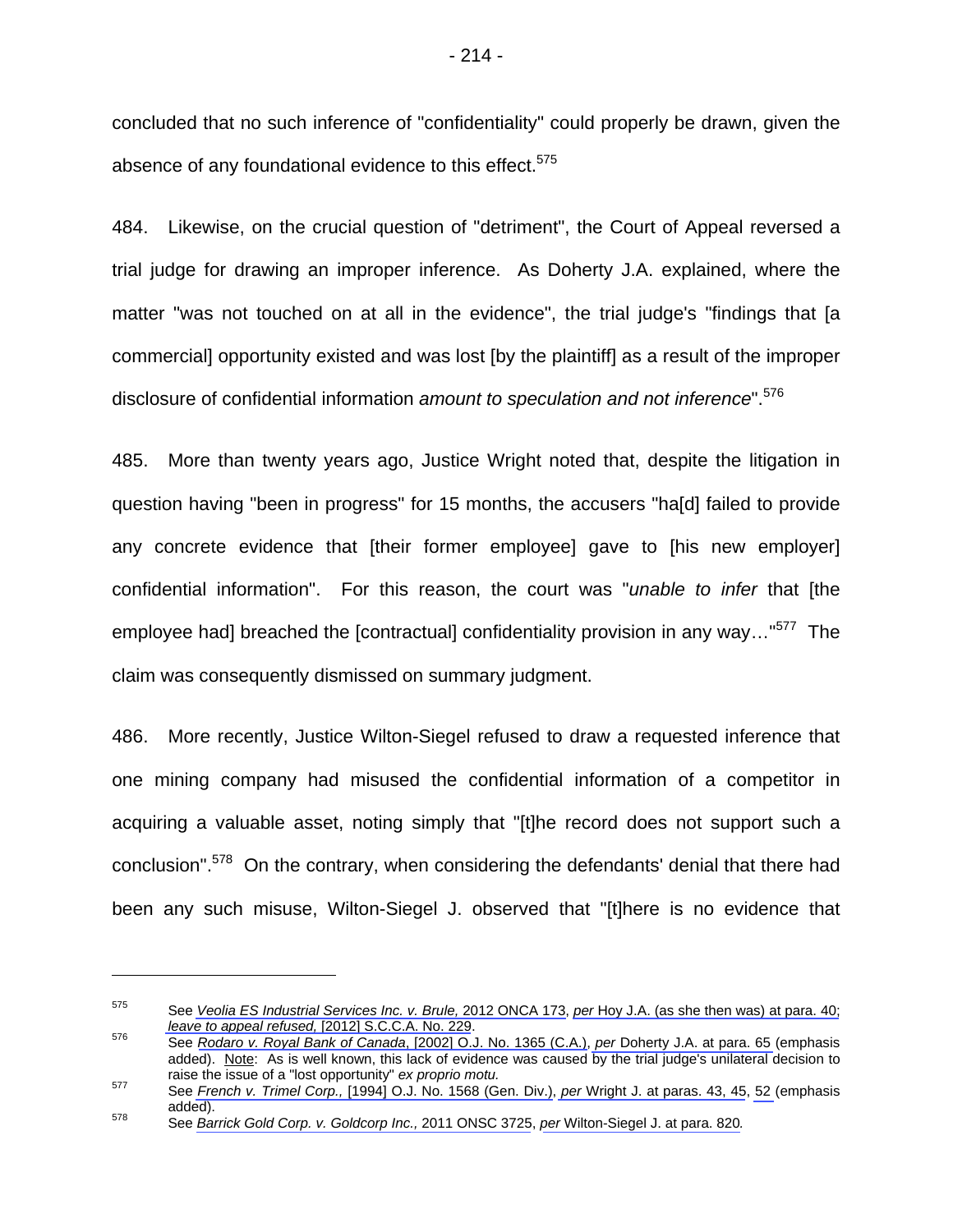contradicts this [denial] and several considerations that support it".<sup>579</sup> At the end of the day, the court found no justification for drawing the requested inference of misuse: "[The plaintiff] has not demonstrated use by [the third-party recipient] of the confidential information…in any part of its decision to participate in the New Gold value maximization process. *Given the lack of any supporting evidence*…, *I decline to draw the inference that such use occurred*".<sup>580</sup> The claim was consequently dismissed.

487. In two very recent (and unrelated) rulings, Justice Myers granted summary dismissals of breach of confidence claims. In each case, the court considered the inability of the plaintiff to establish an evidentiary foundation supporting its allegation of breach of confidence and, in each case, refused to draw the inferences necessary to salvage the action.

488. In the first of these rulings, *ThyssenKrupp Elevator,* the plaintiff alleged that a former employee had shared confidential information with a new employer to assist the new employer in acquiring a commercial opportunity. Justice Myers noted the "glaring discrepancy between the evidence of the competing parties", and observed that the plaintiff had admitted on cross-examination "that *he had no basis in evidence* to support the vast bulk of the facts that he swore to be true" and that "*he had no evidenc*e that [the former employee] had solicited, contracted with, advised or otherwise performed services for any clients of the plaintiff".<sup>581</sup> Justice Myers contrasted these admissions with the cross-examination of the former employee, in which he had "expressly denie[d]"

<sup>&</sup>lt;sup>579</sup> See Barrick Gold Corp. v. Goldcorp Inc., 2011 ONSC 3725, per [Wilton-Siegel J. at para. 821](#page-164-0).<br><sup>580</sup> See Barrick Gold Corp. v. Goldcorp Inc., 2011 ONSC 3725, per [Wilton-Siegel J. at para. 833](#page-166-0) (emphasis

added). 581 See *ThyssenKrupp Elevator (Canada) Limited v. Amos*, 2014 ONSC 3910, *per* [Myers J. at para. 19.](#page-6-0)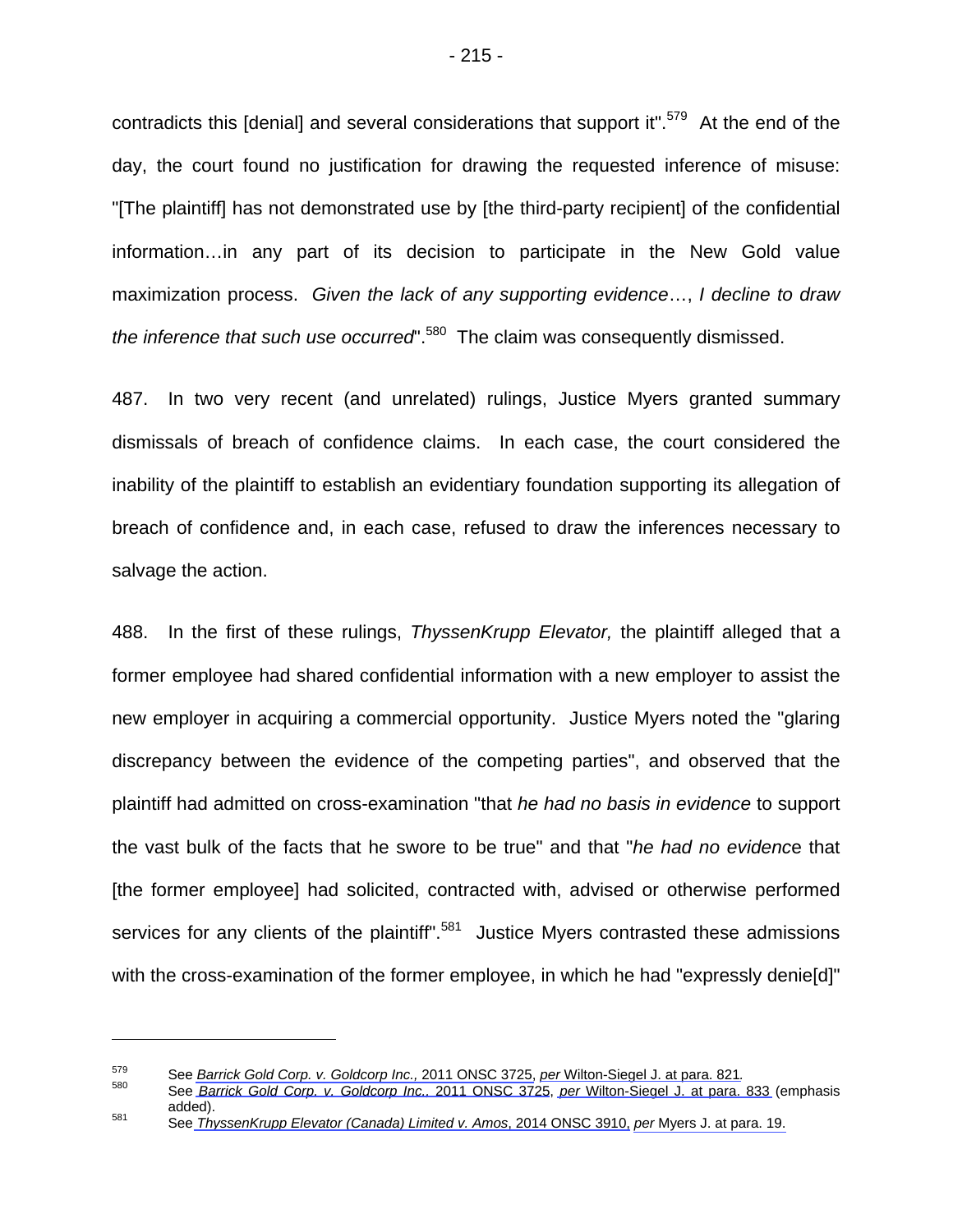the allegation that he had "released confidential information to his new employer".<sup>582</sup> Appearing to endorse the defendant's characterization of the plaintiff's allegations as "*nothing more than supposition and speculation*",583 Myers J. refused to draw the requested inference: "[The former employee's] involvement in the bid for Broadway Properties modernization work *does not lead to any natural inference that he released confidential information*…".584 The claim was accordingly dismissed.

489. In his more recent ruling, *J. Jenkins & Son Landscaping*, Justice Myers adopted the same approach. In response to allegations that the plaintiff's former agent had shared information with a third party, the court noted that "[t]he plaintiff has *no evidence* of the allegation" of breach of confidence.<sup>585</sup> On the contrary, Justice Myers found that "the plaintiff leap[ed] to that conclusion on his own", and that his "allegations are speculative".<sup>586</sup> In contrast, both the original recipient of the confidential information and the third party to whom the information had allegedly been passed "plainly denied" that there had been any such disclosure, and Justice Myers noted that the former agent "was not shaken in his denial" of misuse during cross-examination.<sup>587</sup>

490. Conversely, the plaintiff had failed to substantiate his bald assertions: "*There is no evidence the other way to support an inference of misuse* of the plaintiff's confidential

<sup>582</sup> See ThyssenKrupp Elevator (Canada) Limited v. Amos, 2014 ONSC 3910, per [Myers J. at paras. 19](#page-6-0) & 33.<br>583 See ThyssenKrupp Elevator (Canada) Limited v. Amos, 2014 ONSC 3910, per Myers J. at para. 19<br>(emphasis added).

<sup>(</sup>emphasis added). 584 See *ThyssenKrupp Elevator (Canada) Limited v. Amos*, 2014 ONSC 3910, *per* [Myers J. at para. 33](#page-9-0) (emphasis added). 585 See *J. Jenkins & Son Landscaping v. SCS Consulting Group et al*., 2015 ONSC 1921, *per* Myers J. at

[para. 2](#page-1-0) (emphasis added).<br><sup>586</sup> [See](#page-1-0) *J. Jenkins & Son Landscaping v. SCS Consulting Group et al.*, 2015 ONSC 1921, *per Myers J. at* 

[paras. 7](#page-1-0) & [10c](#page-2-0) (emphasis added).<br><sup>587</sup> See *J. Jenkins & Son Landscaping v. SCS Consulting Group et al.*, 2015 ONSC 1921, *per Myers J. at* 

[paras. 5 & 8.](#page-1-0)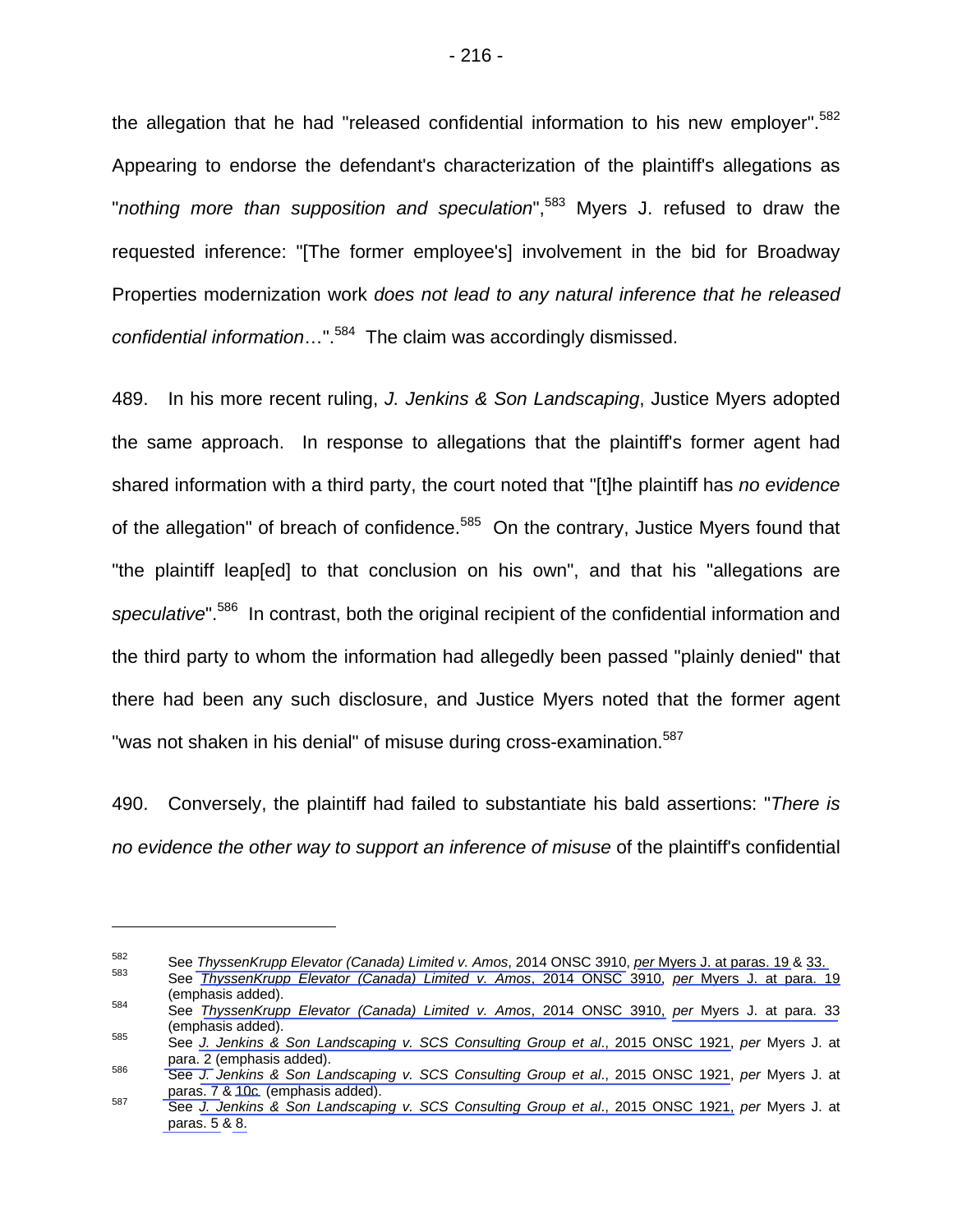information".588 As the court concluded: "*Absent proven facts to support an inference* that the [confidant] and [the third party] are not being truthful, *the plaintiff is left with its own merest of supposition*. …[*G*]*iven the absence of evidence* to support findings of fact *that probatively lead to the inferences sought by the plaintiff*, there is no serious issue requiring a trial".<sup>589</sup> Summary judgment was accordingly granted, and the claim dismissed.

491. Outside this province, the Alberta Court of Appeal has very recently issued a ruling which affirmed the trial judge's refusal to draw inferences of misuse in a breach of confidence case. The court below had found that the plaintiff "had no personal knowledge of what [the defendant] did or did not do with [the plaintiff's] information", and could present only "*coincidental timing concerns, innuendo and suspicion*" in support of "what was, *at best, a thin, speculative argument*". This was contrasted with "the uncontroverted evidence" of the defendant's witnesses, who denied that there had been any misuse. On that record, the Court of Appeal expressly approved the lower court's "*refus*[*al*] *to draw inferences* that these witnesses were lying", as well as its unwillingness to draw broader inferences that there had been misuse of the information.<sup>590</sup>

492. It is submitted that the foregoing cases bear a marked resemblance to the proceeding before this Court. Catalyst has been able to tender nothing more that suspicions, speculation, and unconvincing innuendo in support of its allegations. The

<sup>588</sup> See *J. Jenkins & Son Landscaping v. SCS Consulting Group et al*., 2015 ONSC 1921, *per* Myers J. at

[paras. 5 & 8](#page-1-0).<br>See *J. Jenkins & Son Landscaping v. SCS Consulting Group et al.*, 2015 ONSC 1921, *per Myers J. at*<br>paras. 9 & 11 (emphasis added).

[paras. 9 &](#page-1-0) [11](#page-2-0) (emphasis added). 590 See *Seyedi v. Nexen Inc.*, 2016 ABCA 24, *per curiam* [at para. 15](#page-4-0) (emphasis added).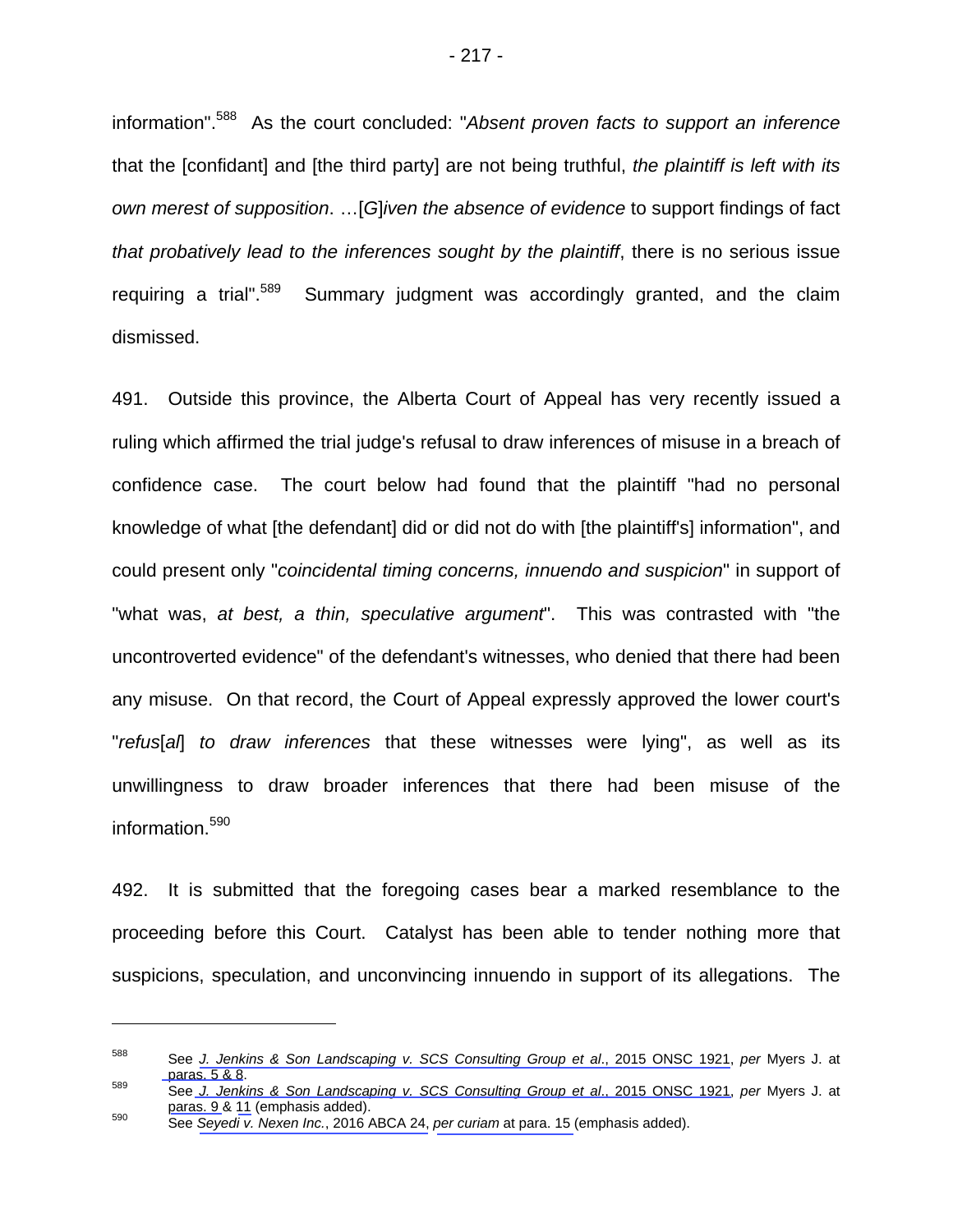fact that Catalyst may zealously believe the truth of its allegations does not alter their character. Catalyst has not provided evidence that its confidential information concerning WIND was ever in West Face's hands, or was ever misused to Catalyst's detriment.

493. In contrast, West Face has placed before this Court consistent and compelling evidence, unshaken on cross-examination, denying that any such misconduct occurred or was even possible. Unless this Court concludes that West Face's witnesses have been untruthful under oath, their unqualified denial of wrongdoing should be dispositive of the matter.

494. This precise issue was addressed by another Alberta court in the following manner: "The difficulty with [the plaintiff's assertions of misuse] is that they fly in the face of the testimony of [the defendant's] witnesses…. *The testimony given by* [*the defendant's*] *witnesses, in my view, refutes* [*the plaintiff's*] *claims and establishes that the Confidential Information was not misused*".591 The court concluded by explicitly adopting a passage from the defendant's written submissions:

> [53] I can say it no better than the written argument of the Defendant: "**[The defendant's] witnesses expressly dealt with the allegations of misuse head on. Their testimony, individually and collectively demonstrates that the** [plaintiff's] information and indeed any **information** provided by [the plaintiff] **was only used for the [permitted] purpose**…To put it another way, resorting to a double negative, **the evidence establishes conclusively that information from [the plaintiff] was not used in the preparation of or the pricing of the [defendant's] Bid in response to the Aquila RFP so there is no misuse**. [The defendant] did everything that a defendant faced with an accusation of misuse can do to refute that serious allegation. **The**

<sup>591</sup> See *Dataco Utility Services Ltd. v. Olameter Inc*., 2009 ABQB 116, *per* [Rawlins J. at para. 50](#page-11-0) (emphasis added).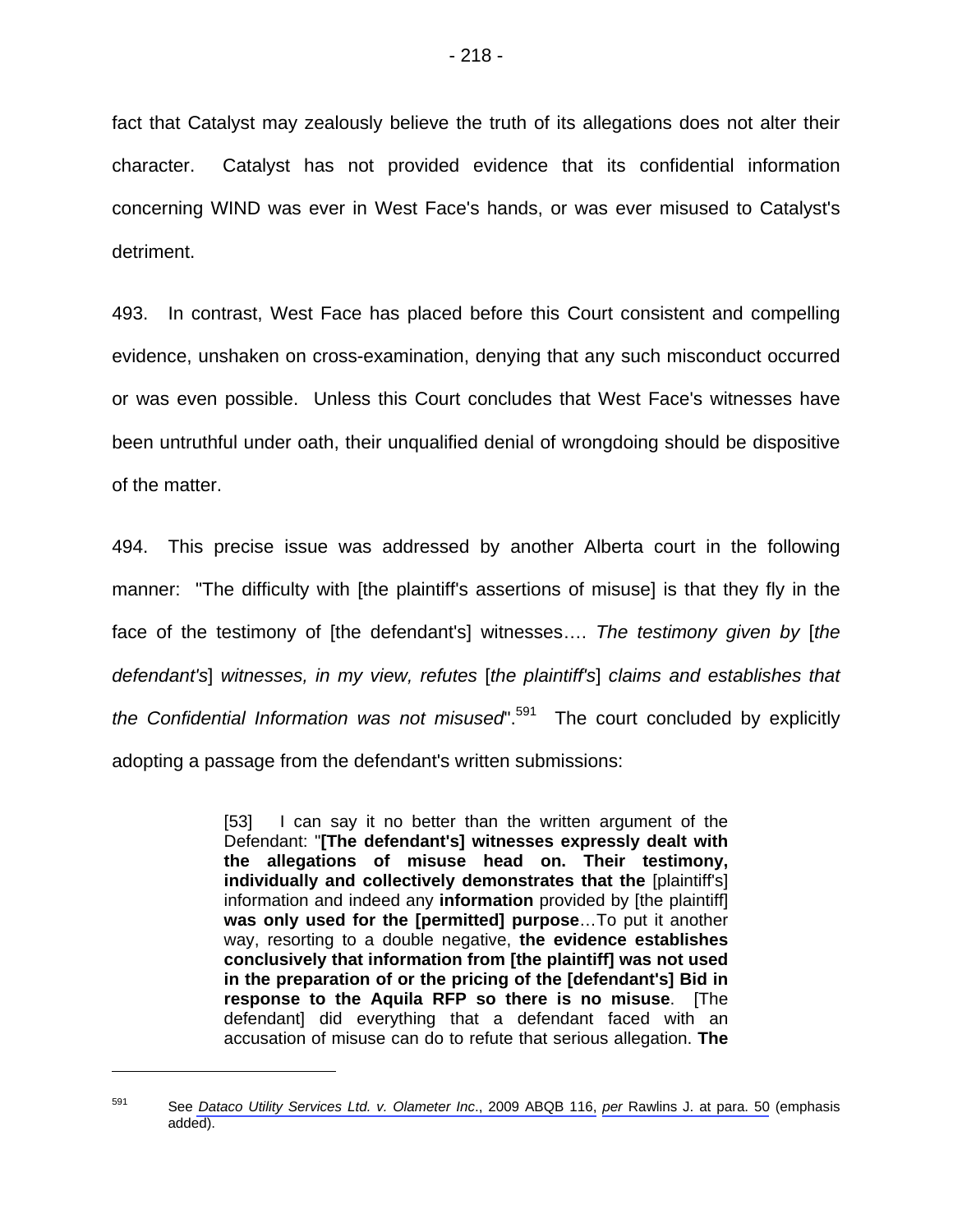**Plaintiff…is necessarily asking this Honourable Court to simply disbelieve both the sworn evidence of five people and the certificates of three others. Again, there is no basis for doing so".**<sup>592</sup>

495. With respect, West Face submits that it would be a serious error, in these circumstances, for this Honourable Court to disregard the unshaken evidence put forward by West Face in order to draw the unsupported inferences requested by Catalyst.

# *iv. No Adverse Inference can be Drawn Merely Because West Face Opted not to Call Evidence from Messrs. Boland, Guffey or Lacavera*

496. During evidence, Catalyst appeared to suggest that it would ask this Honourable Court to draw an adverse inference against West Face because Messrs. Boland, Guffey and Lacavera were not called to give evidence. Any such request should be refused as untenable and unjustified.

497. In *Parris v. Laidley,* the Court of Appeal provided a useful summary of the principles governing adverse inferences:

> [2] **Drawing adverse inferences** from failure to produce evidence **is discretionary**. The inference **should not be drawn unless it is warranted in all the circumstances. What is required is a case-specific inquiry** into the circumstances **including**, but not only, **whether there was a legitimate explanation for failing to call the witness**, whether **the witnes**s **was within the exclusive control of the party** against whom the adverse inference is sought to be drawn**, or equally available to both parties**, and whether **the witness has key evidence to provide or is the best person to provide the evidence in issue**. 593

498. Such a "case-specific inquiry" yields no support for the imposition of an adverse inference against West Face in the context of the current proceeding.

<sup>&</sup>lt;sup>592</sup> Dataco Utility Services Ltd. v. Olameter Inc., 2009 ABQB 116, *per* [Rawlins J. at para. 53](#page-11-0) (emphasis added).<br><sup>593</sup> See *Parris v. Laidley*, 2012 ONCA 755, *per curiam* at para. 2 (emphasis added).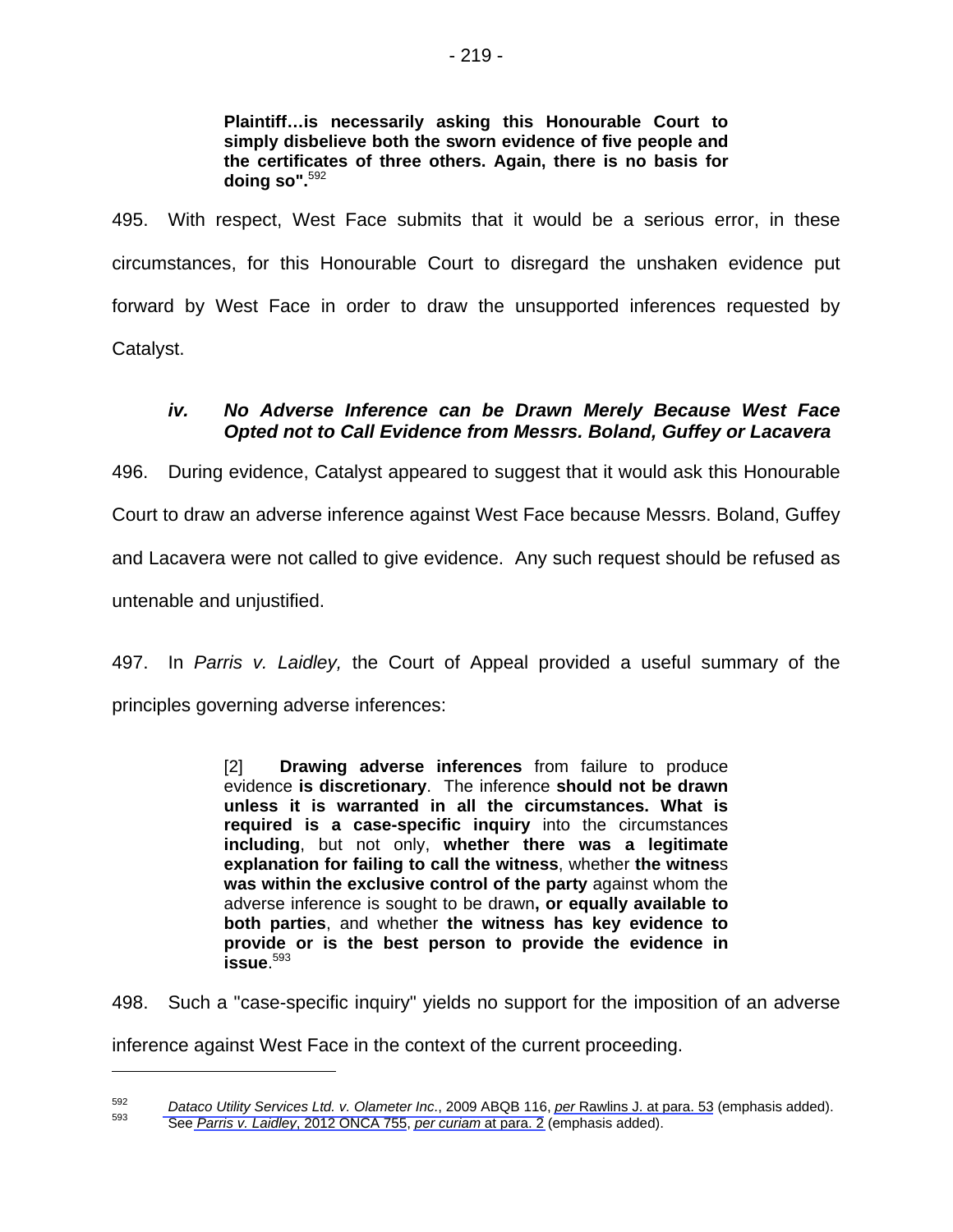499. Dealing first with Messrs. Guffey and Lacavera, neither individual was – in the words of the Court of Appeal – "within the exclusive control" of West Face, and both were therefore "equally available to both parties". As was confirmed in an earlier ruling of the Court of Appeal: "*An inference may be drawn* against a party for failure to call a witness…*when that party alone could bring the witness before the court".* In contrast, where "[*n*]*one* of the witnesses *was*…*an employee of* [*the defendant*]….[*t*]*here is no reason to believe that they were not equally available to the plaintiffs*".594

500. Neither Mr. Guffey nor Mr. Lacavera was ever an employee of West Face. As such, either of them could have been called by Catalyst, if it believed that their evidence was crucial to establishing its case. As was noted by Justice Whitten in this regard, "if the plaintiff was not satisfied" with the witnesses called by the defendant, "*it could have called any of the individuals* who the [defendant] did not call *as witnesses*".595

501. West Face acknowledges that different principles apply to Mr. Boland. As a partner and senior officer of West Face, Mr. Boland could reasonably be described as being "within [its] exclusive control". This, of course, in no way "obligated" West Face to call Mr. Boland to testify, and its decision not to do so cannot be held against it.

502. In particular, West Face had every right to decide *against* calling Mr. Boland as a witness, given that any evidence he might have offered had *already* been placed before the Court by *other* (better-situated) witnesses. Mr. Griffin, not Mr. Boland, was leading West Face's efforts to acquire WIND from November 2013 into July 2014, which covers

<sup>594</sup> See *Robb v. St. Joseph's Health Centre*, [2001] O.J. No. 4605 (C.A.), *per curiam* [at paras. 161-162](#page-46-0)  (emphasis added). 595 See *Herbert v. Brantford*, 2010 ONSC 2681, *per* [Whitten J. at para. 156,](#page-30-0) *affirmed without references to this* 

*issue*, 2012 ONCA 98 (emphasis added). See also *Van Staveren v. Coachlite Roller Gardens Inc*., 2014 ONSC 2494 (Div. Ct.), *per curiam* [at para. 23.](#page-4-0)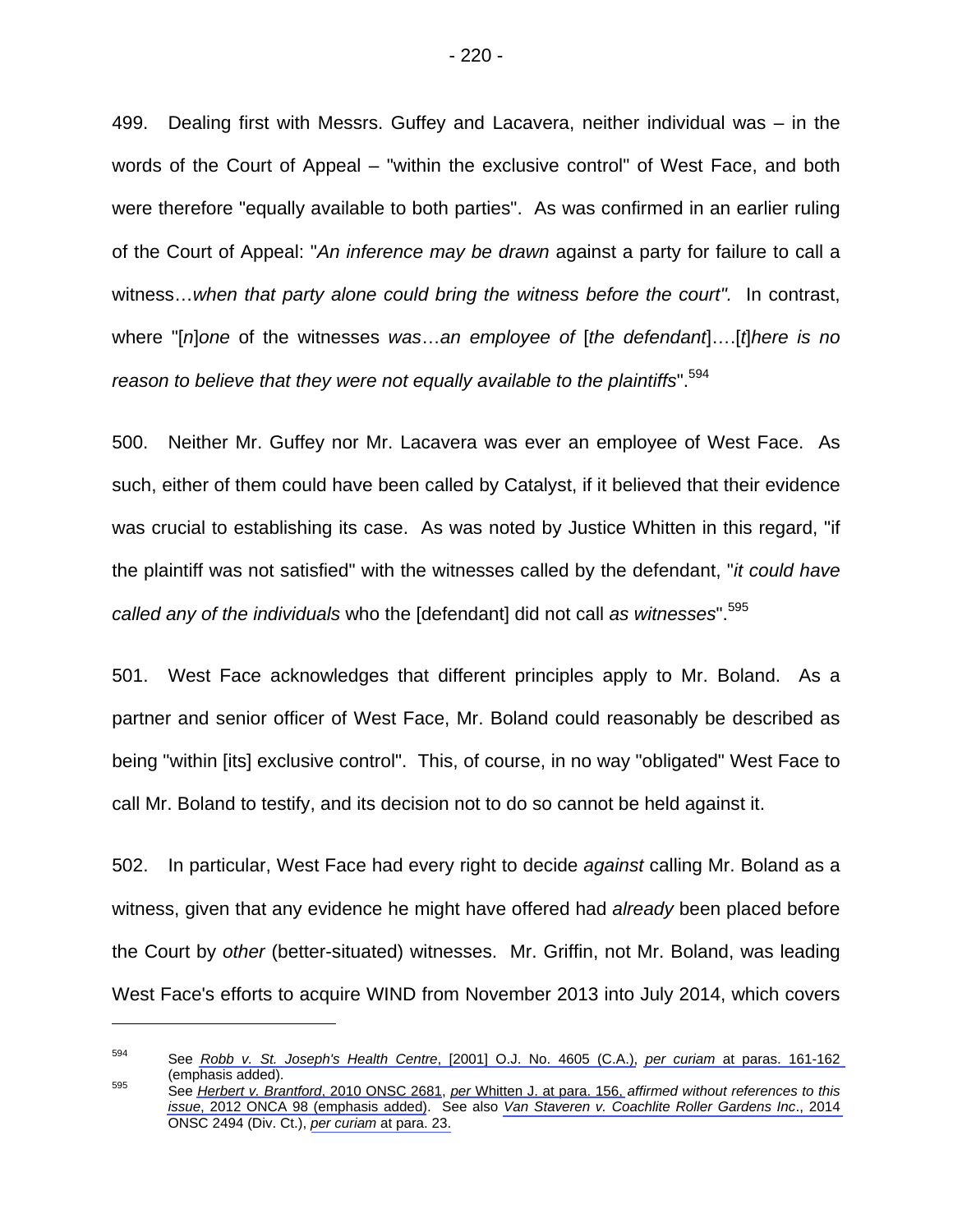the time period of Mr. Moyse's hiring and employment by West Face. Mr. Dea, not Mr. Boland, was responsible for hiring Mr. Moyse. West Face produced the best witnesses, and after initially indicating it would ask that Mr. Boland be called, Catalyst declined to do so. The same observation applies to both Mr. Guffey and Mr. Lacavera, *neither* of whom was the *only* witness capable of addressing those issues which West Face readily established through other equally reliable sources.

503. It is uncontroversial that counsel enjoy a broad discretion in selecting the manner in which they choose to frame their case. As explained by Justice Binnie, in the leading modern ruling on point: "*The 'adverse inference' principle* is derived from ordinary logic and experience, and *is not intended to punish a party who exercises its right not to call the witness*…Experienced trial lawyers will often decide against calling an available witness *because the point has been adequately covered by another witness*…"596

504. Elaborating on this principle, former Associate Chief Justice O'Connor further explained that: "[*E*]*vidence may not be called* if it would be…*cumulative*…*to the evidence already available on the relevant point*…[and] calling [additional] witnesses…would *not likely have added anything beyond what had already been established in evidence*…".597 For this reason, the Associate Chief Justice concluded that an adverse inference is not properly drawn merely because a party "fail[s] to call evidence to *confirm* parts of [another witness's] testimony".598

<sup>596</sup> See *R. v. Jolivet*, 2000 SCC 29, *per* [Binnie J. at paras. 24](#page-12-0) & [28](#page-13-0) (emphasis added).<br>
See *R. v Lapensee*, 2009 ONCA 646, *per* O'Connor A.C.J.O. at paras. 43 & [49 \(](#page-10-0)emphasis added).<br>
See *R. v Lapensee*, 2009 ONCA 64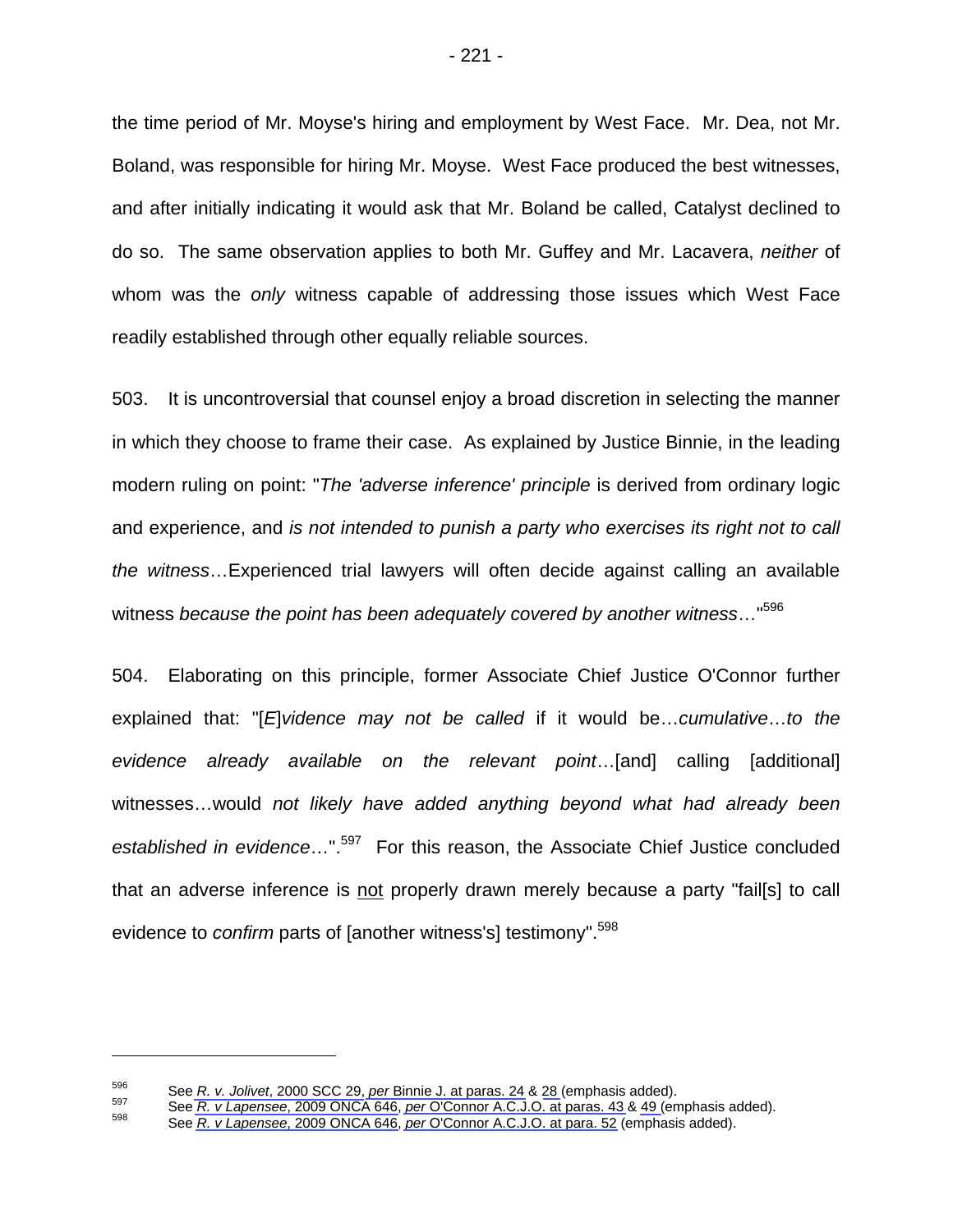505. This principle is well established. If the evidence of a potential witness can be "adduced in *another equally reliable way*", counsel cannot be faulted for electing *not* to call that witness.<sup>599</sup> Indeed, the contrary is true. In cases where the evidence of a particular witness "became *unnecessary* as a result of the evidence *given by another witness*…*the only inference* [to be drawn] is that [the party] *was seeking not to unnecessarily prolong* [*the*] *trial*".600 This case was tried on an extremely aggressive schedule and Catalyst repeatedly and bitterly complained that: (a) the trial was too soon; and (b) the trial was too short. Calling additional duplicative witnesses would have just exacerbated these concerns. Counsel's restraint in this regard "reflect[s] a reasonable approach to the compromises that must be made" in conducting a trial, and certainly "*do*[*es*] *not warrant the drawing of an adverse inference*".<sup>601</sup>

506. In light of the foregoing, it is submitted that, should Catalyst ask this Court to draw an adverse inference against West Face, that request must be refused as entirely unwarranted and unnecessary.

## **C. Available Remedies: Catalyst is Entitled** *Neither* **to Compensatory Damages** *nor* **to a Restitutionary Disgorgement of West Face's Profits**

507. West Face reiterates its overarching submission that Catalyst has failed to establish any of the mandatory elements of breach of confidence, thereby rendering the question of appropriate remedies academic. The following submissions should be read "in the alternative", on the assumption that Catalyst could somehow prove that West

<sup>599</sup> See *Herbert v. Brantford*, 2010 ONSC 2681, *per* [Whitten J. at para. 156,](#page-30-0) *affirmed without references to this* 

*issue*, 2012 ONCA 98 (emphasis added).<br>
See *Monarch Construction Ltd. v. Axidata Inc.*, [2007] O.J. No. 816 (S.C.J.), *per* [Frank J. at para. 45,](#page-11-0)<br> *affirmed without reference to this issue,* 2009 ONCA 166 (emphasis added

*affirmed without reference to this issue,* 2009 ONCA 166 (emphasis added). 601 See *Monarch Construction Ltd. v. Axidata Inc.*, [2007] O.J. No. 816 (S.C.J.), *per* [Frank J. at para. 43,](#page-11-0)  *affirmed without reference to this issue,* 2009 ONCA 166 (emphasis added).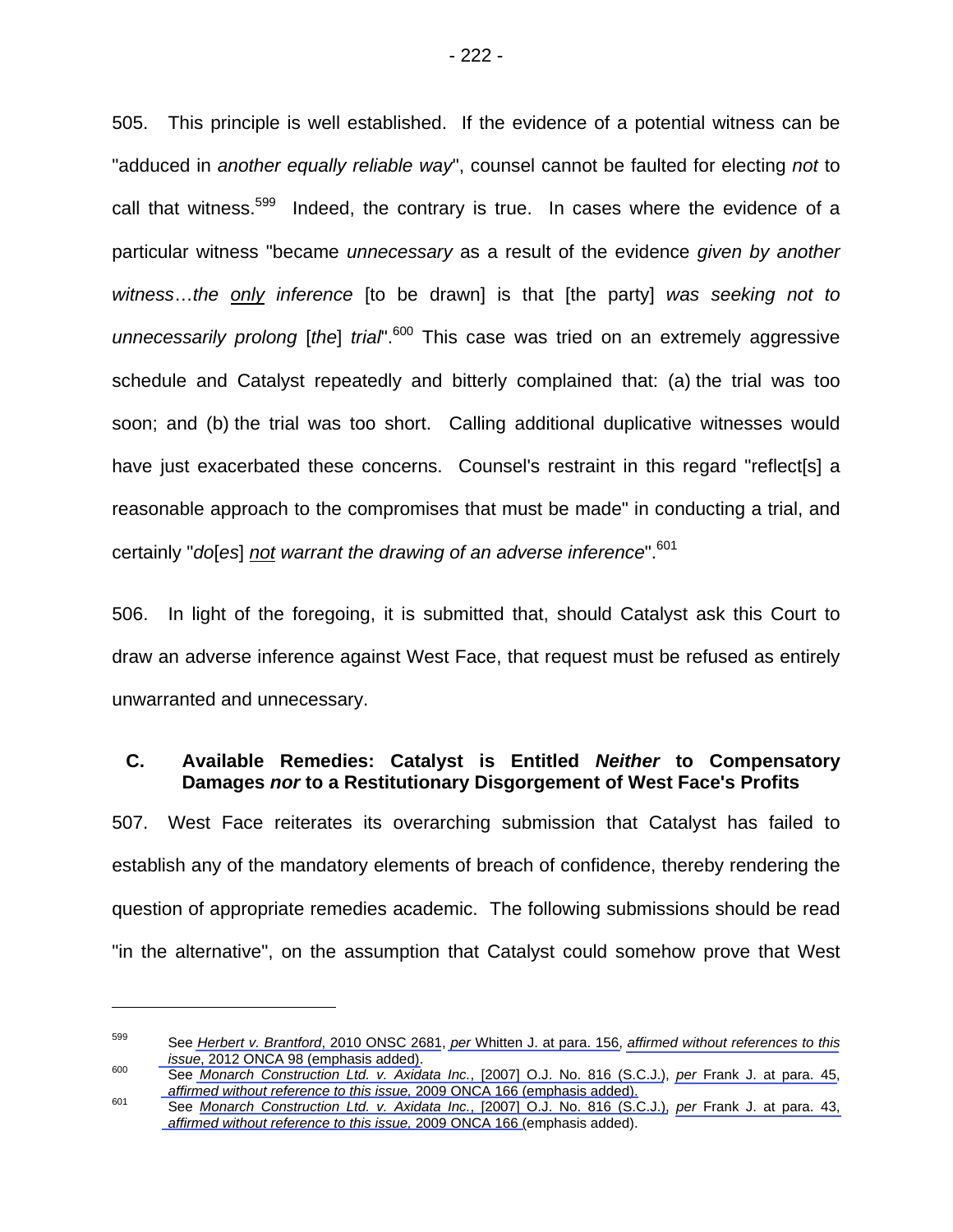Face committed an actionable breach of confidence. If there is no breach of confidence, these submissions on remedy can be disregarded.

# *i. This Honourable Court Enjoys a Very Broad Remedial Jurisdiction*

508. The Supreme Court has confirmed that the "conventional remedies for breach of confidence" are (a) an award of damages, or (b) the ordering of an equitable accounting and disgorgement of profits.<sup>602</sup> In "appropriate circumstances", (c) a permanent injunction may also be awarded, $603$  and, more rarely, (d) a constructive trust may be imposed.<sup>604</sup>

509. In these proceedings, Catalyst has withdrawn any request for a permanent injunction or a constructive trust. It has instead asked this Honourable Court to grant it either: (a) an award of compensatory damages, quantified to reflect the losses suffered by Catalyst as a result of West Face's (alleged) misuse of Catalyst's confidential information;  $or$  (b) an accounting of profits, requiring West Face to disgorge the gains that West Face earned from its (alleged) misuse of Catalyst's information.

510. West Face respectfully submits that neither an award of compensatory damages nor the disgorgement of profits is appropriate in this proceeding. Should this Honourable Court conclude that confidential information has, in fact, been misused, it should instead apply its discretion to craft a customized remedy that better conforms to the facts of the present case.

<sup>602</sup> See *Lac Minerals Ltd. v. International Corona Resources Ltd.*, [1989] 2 S.C.R. 574, *per* Sopinka J. (in partial

dissent on the propriety of a constructive trust) [at para. 81 \(QL\).](#page-33-0) 603 See *Lac Minerals Ltd. v. International Corona Resources Ltd.*, [1989] 2 S.C.R. 574, *per* Sopinka J. at [para. 81.](#page-33-0) 604 See *Lac Minerals Ltd. v. International Corona Resources Ltd.*, [1989] 2 S.C.R. 574, *per* La Forest J.

<sup>(</sup>affirming the propriety of a constructive trust[\) at para. 183 \(QL\).](#page-70-0) At [para. 197,](#page-76-0) La Forest J. added that "[i]n the vast majority of cases a constructive trust will not be the appropriate remedy" (QL) (emphasis added).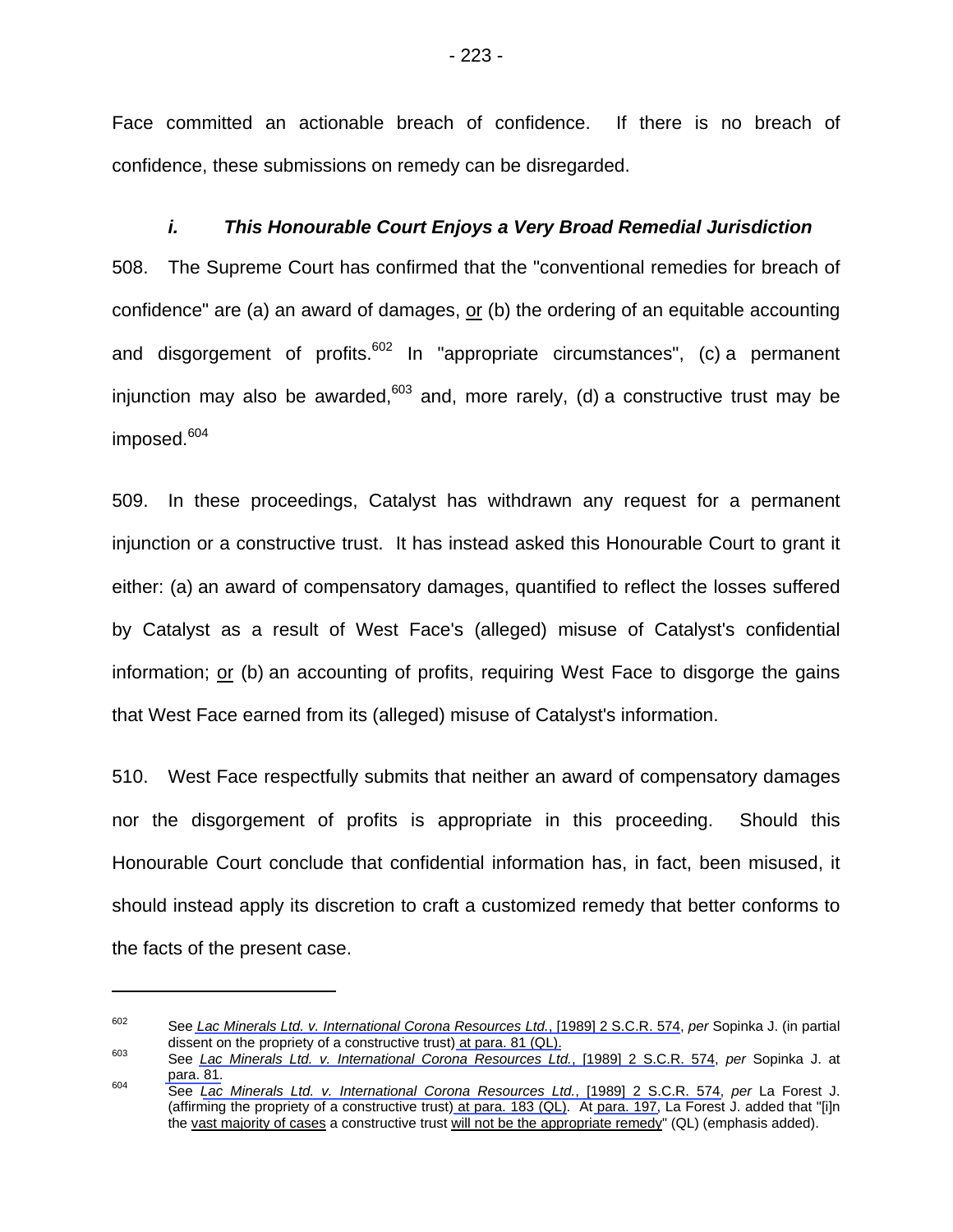511. As Justice Binnie explained in *Cadbury Schweppes*, the leading case addressing remedies for this cause of action: "[I]n a breach of confidence action", the courts possess the "jurisdiction…to grant a remedy *dictated by the facts of the case* rather than strict jurisdictional or doctrinal considerations".<sup>605</sup> This jurisdiction "provides the Court with *considerable flexibility in fashioning a remedy*" that responds to the unique facts of a given case, while doing justice between the parties.<sup>606</sup> It is therefore incumbent on this Honourable Court to exercise its broad discretion to (i) select a remedy that is available and appropriate in all of the circumstances, and to thereafter (ii) customize the specific elements of that remedy in a manner that best suits the current dispute.

# *ii. Because Compensatory Damages are Unavailable and an Accounting of Profits is Inappropriate, Catalyst is entitled (at most) to an Award of Nominal Damages*

512. With this guidance in mind, by way of overview West Face will make the following submissions on remedy:

- (a) **This Honourable Court** *cannot* **grant to Catalyst an award of compensatory damages:** Even if misuse of confidential information by West Face is established, Catalyst is unable to prove that it suffered any compensable losses caused by that misuse, thereby precluding the awarding of such damages;
- (b) **Furthermore, this Honourable Court** *should not* **grant to Catalyst the purely discretionary equitable remedy of an accounting of profits:**

<sup>605</sup> See *Cadbury Schweppes Inc. v. FBI Foods Ltd.*, [1999] 1 S.C.R. 142, *per* [Binnie J. at para. 24](#page-12-0) (emphasis added). 606 See *Cadbury Schweppes Inc. v. FBI Foods Ltd.*, [1999] 1 S.C.R. 142, *per* [Binnie J. at para. 22,](#page-11-0) quoting *Lac* 

*[Minerals Ltd. v. International Corona Resources Ltd.](#page-11-0)*, [1989] 2 S.C.R. 574, *per* Sopinka J. at para. 74 (QL) (emphasis added).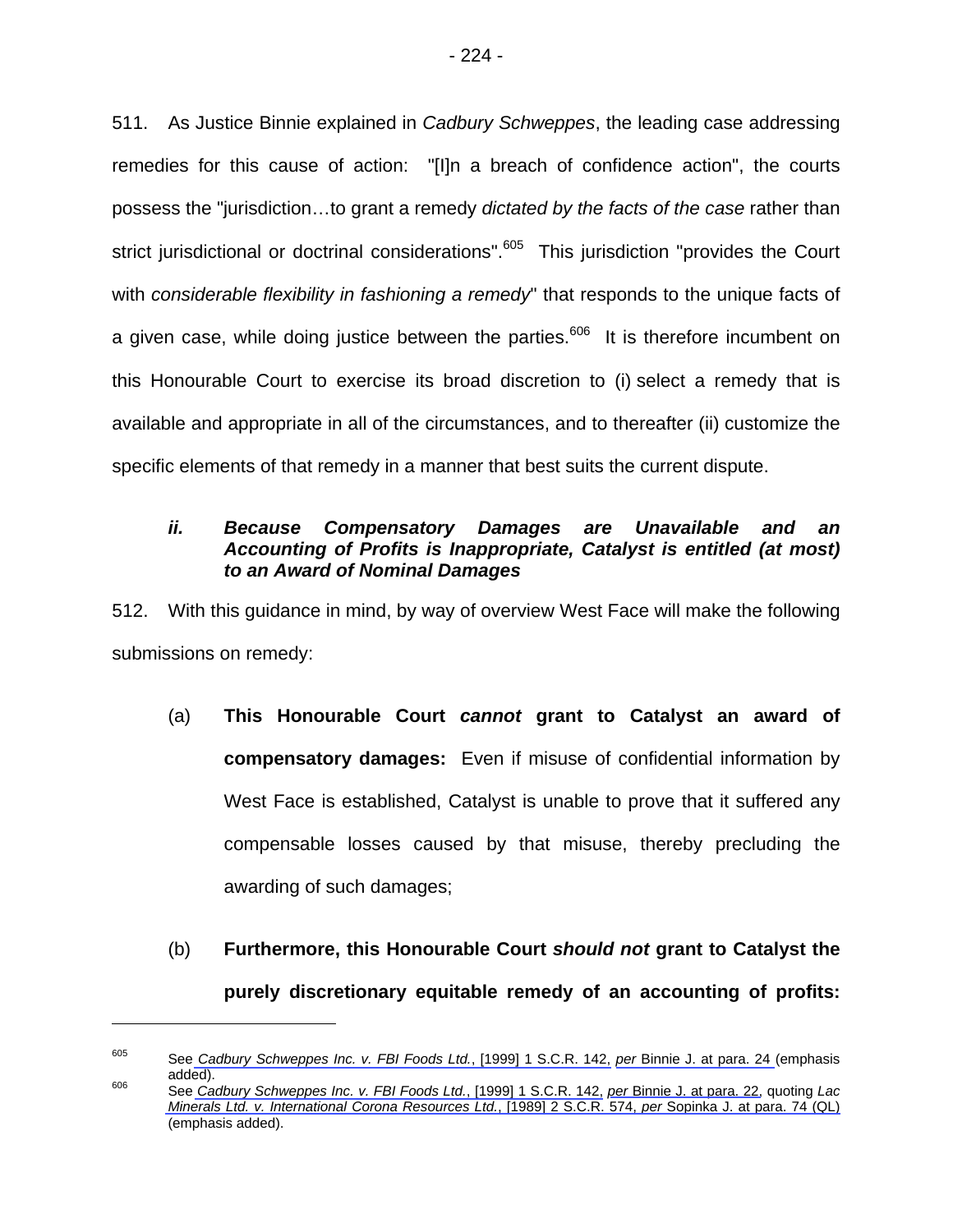The disgorgement remedy is an extraordinary one, which is justified only in exceptional cases. Such a remedial accounting is highly discretionary, and its availability is informed by principles of equity. In the current case, there exists no legal, equitable or policy justification for requiring West Face to disgorge all (or even some) of the profits that it earned for its fund investors as a result of the WIND transaction. As established by the leading cases, an accounting is not appropriately awarded in any of the following circumstances: *First,* where "nothing very special" information (*i.e.*, Catalyst's "regulatory strategy") was misused by a non-fiduciary commercial competitor (such as West Face); *Second*, where that lowvalue information thereafter played little or no role in the competitor's acquisition of the targeted property or its earning of the profits in question; *Third,* where the granting of such a remedy will confer on the plaintiff an unwarranted windfall, in a quantum grossly disproportionate to both the misconduct committed by the defendant and the detriment suffered by the plaintiff; *Fourth,* where the awarding of this remedy would inflict unjust deprivation on innocent third parties (*e.g.*, West Face's blameless fund investors); and, *Fifth,* where the plaintiff seeking the equitable remedy of an accounting comes before the court with "unclean hands" (as is the case with Catalyst);

(c) *Instead***, this Honourable Court should award Catalyst nominal and symbolic damages of one dollar:** Such an award acknowledges the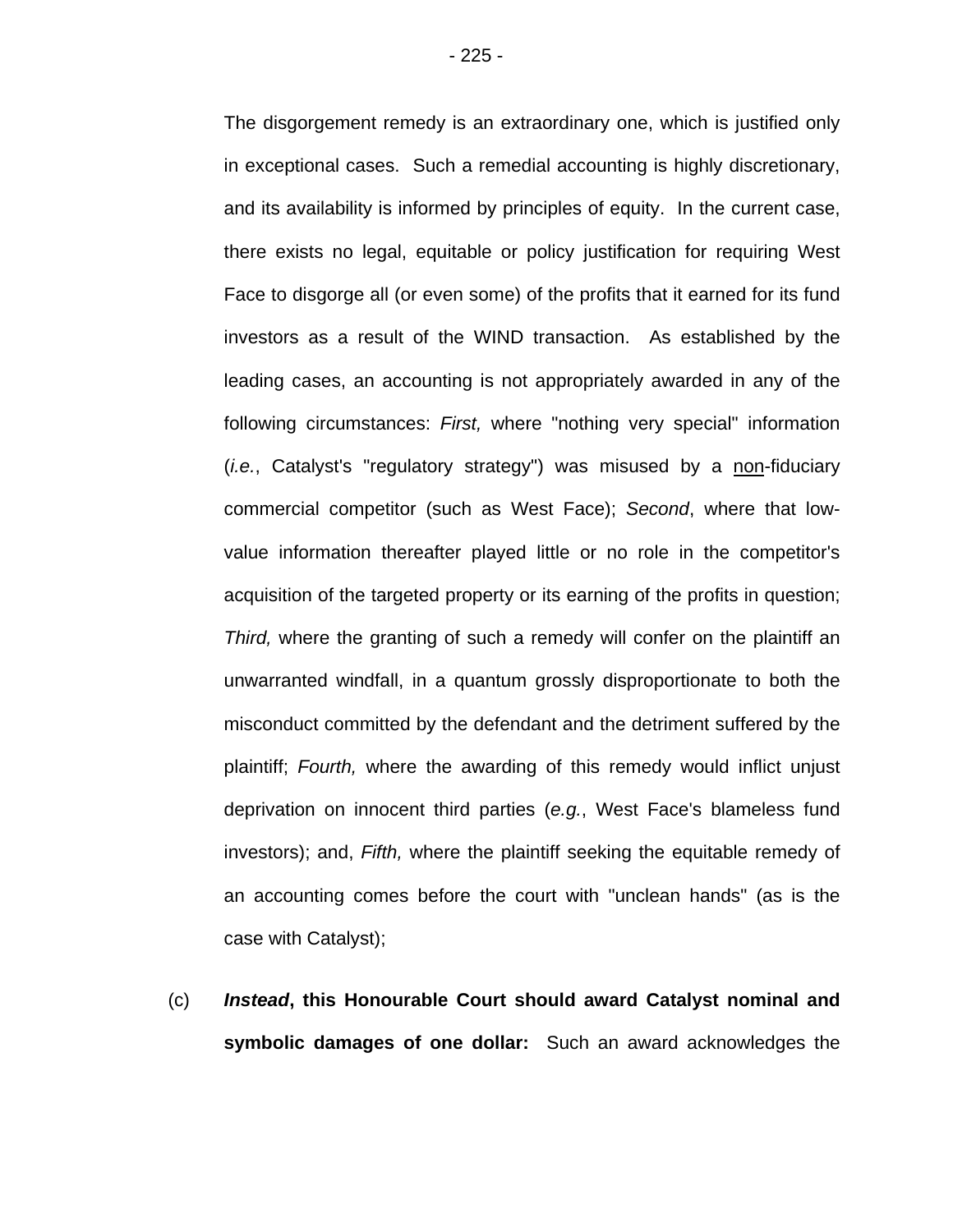plaintiff's technical success in proving its claim, but also recognizes the absence of any compensable loss suffered by Catalyst; and

(d) **In the** *alternative***, this Honourable Court could, if necessary, order a nominal disgorgement of profits:** In lieu of nominal damages, it would be open to this Court to require West Face to disgorge only a very small (or, indeed, a nominal) portion of its profits, thereby reflecting a contextdriven application of the discretionary factors (described above), which govern this equitable remedy.

513. For the reasons set out below, in circumstances where an award of compensatory damages is unavailable and the ordering of an accounting is inappropriate, the best use of this Court's broad remedial discretion is to grant an award of purely nominal damages (or, alternatively, a disgorgement of nominal profit), in the sum of one dollar, thereby reflecting both the *de minimis* nature of West Face's misconduct and the absence of any compensable loss suffered by Catalyst.

## **D. Compensatory Damages are Unavailable as Catalyst has Failed to Prove Financial Loss**

514. Catalyst asserts a right to damages in an amount compensating it for its alleged "loss" of the WIND shares acquired by West Face. Catalyst argues that the value of those shares – and thus the damages it should receive – can be measured by reference to the quantum of proceeds received by West Face from its re-sale of those shares.

515. In support of this claim, Catalyst relies on a fundamentally misleading (and selfserving) re-creation of the events of 2014. Catalyst asserts that (i) West Face was able to acquire the WIND shares *only because* of its misuse of Catalyst's so-called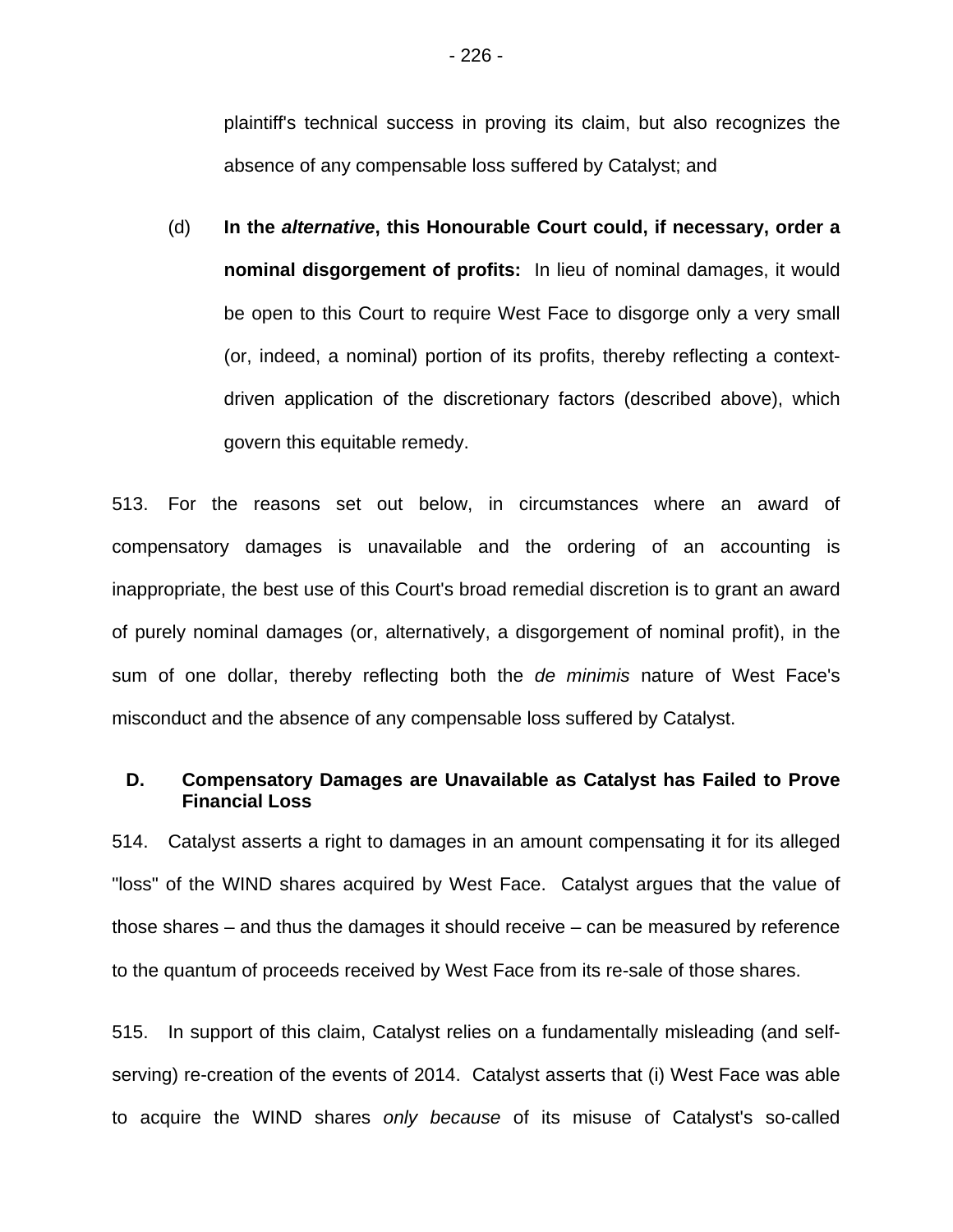"regulatory strategy"; and that, (ii) but for this misuse, the WIND shares would instead have been acquired by Catalyst.

516. West Face rejects both of these propositions, and submits that Catalyst's claim for compensatory damages is fatally flawed in two key ways:

- (a) *First*, Catalyst has been unable to satisfy the "causation onus" of proving that West Face's misuse of the confidential information was the direct "cause" of compensable harm suffered by Catalyst. As was explained by Justice Binnie in *Cadbury Schweppes*: "[*I*]*t is essential that the losses made good are only those which, on a common sense view of causation,*  were caused by the breach<sup>".607</sup> Catalyst has failed to establish the requisite evidentiary foundation that "but for" the alleged misuse, Catalyst itself would have acquired the very shares otherwise purchased by West Face; and
- (b) *Second*, Catalyst has been equally unable to satisfy the "detriment onus" – *i.e.*, it has not proven that the compensatory damages that it claims are a genuine reflection of identifiable and substantiated loss suffered by Catalyst as a result of West Face's supposed misuse of the "regulatory strategy". The words of Justice Binnie are again apposite: "[H]aving elected the remedy of financial compensation, *the* [*plaintiffs*] *will obviously have to demonstrate…the nature and extent of any detriment suffered to*

<sup>607</sup> See *Cadbury Schweppes Inc. v. FBI Foods Ltd.*, [1999] 1 S.C.R. 142, *per* [Binnie J. at para. 93 \(](#page-33-0)emphasis added), quoting *[Canson Enterprises Ltd. v. Boughton & Co.](#page-33-0)*, [1991] 3 S.C.R. 534, *per* McLachlin J. (as she [then was\) at para. 27 \(QL\).](#page-33-0) Note: While nothing turns on this point, the remedy sought by the plaintiff in *Cadbury* was "equitable compensation", rather than damages *per se*.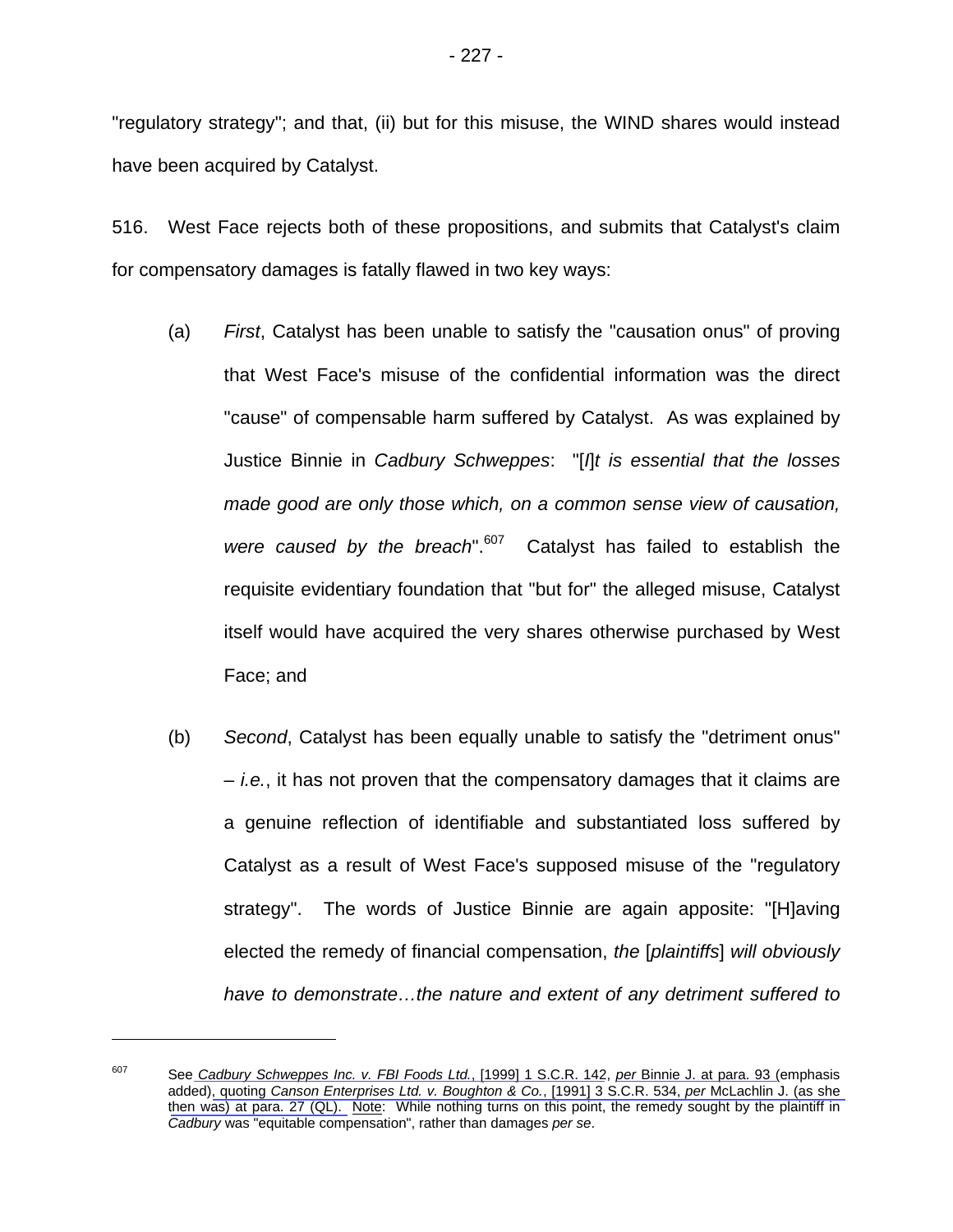*establish the basis for a monetary reward".*608 Even if it is found that Catalyst suffered *some* "detriment" which was "caused" by West Face, Catalyst has failed to substantiate its assertion that the detriment in question is *equivalent* to the value of the proceeds received by West Face. On the contrary, the record before this Court confirms that an award of damages in such a quantum would be grossly disproportionate to any conceivable loss actually suffered by Catalyst as a result of the misuse of its information.

517. Each of these flaws in Catalyst's claim for compensatory damages will be addressed separately below.

## *i. Causation and Compensatory Damages: Catalyst has Not Proven that it was Prevented from Acquiring the WIND Shares by any Misuse of its Confidential Information*

518. As noted above, Catalyst bears the onus of establishing that the alleged misuse of its confidential information demonstrably caused it to suffer the loss of the WIND shares. Put differently, Catalyst can only recover compensatory damages reflecting the value of the WIND shares to the extent that it can prove that "but for" the alleged misuse of its confidential information, it would have obtained those shares. As Justice Binnie explained in *Cadbury Schweppes*, "the mandate" of the court is to "to assess *the loss...if any*" which was "*attributable to the breach of confidence*".<sup>609</sup>

<sup>608</sup> See *Cadbury Schweppes Inc. v. FBI Foods Ltd.*, [1999] 1 S.C.R. 142, *per* [Binnie J. at para. 54](#page-22-0) (emphasis added). 609 See *Cadbury Schweppes Inc. v. FBI Foods Ltd.*, [1999] 1 S.C.R. 142, *per* [Binnie J. at para. 94](#page-33-0) (emphasis

added).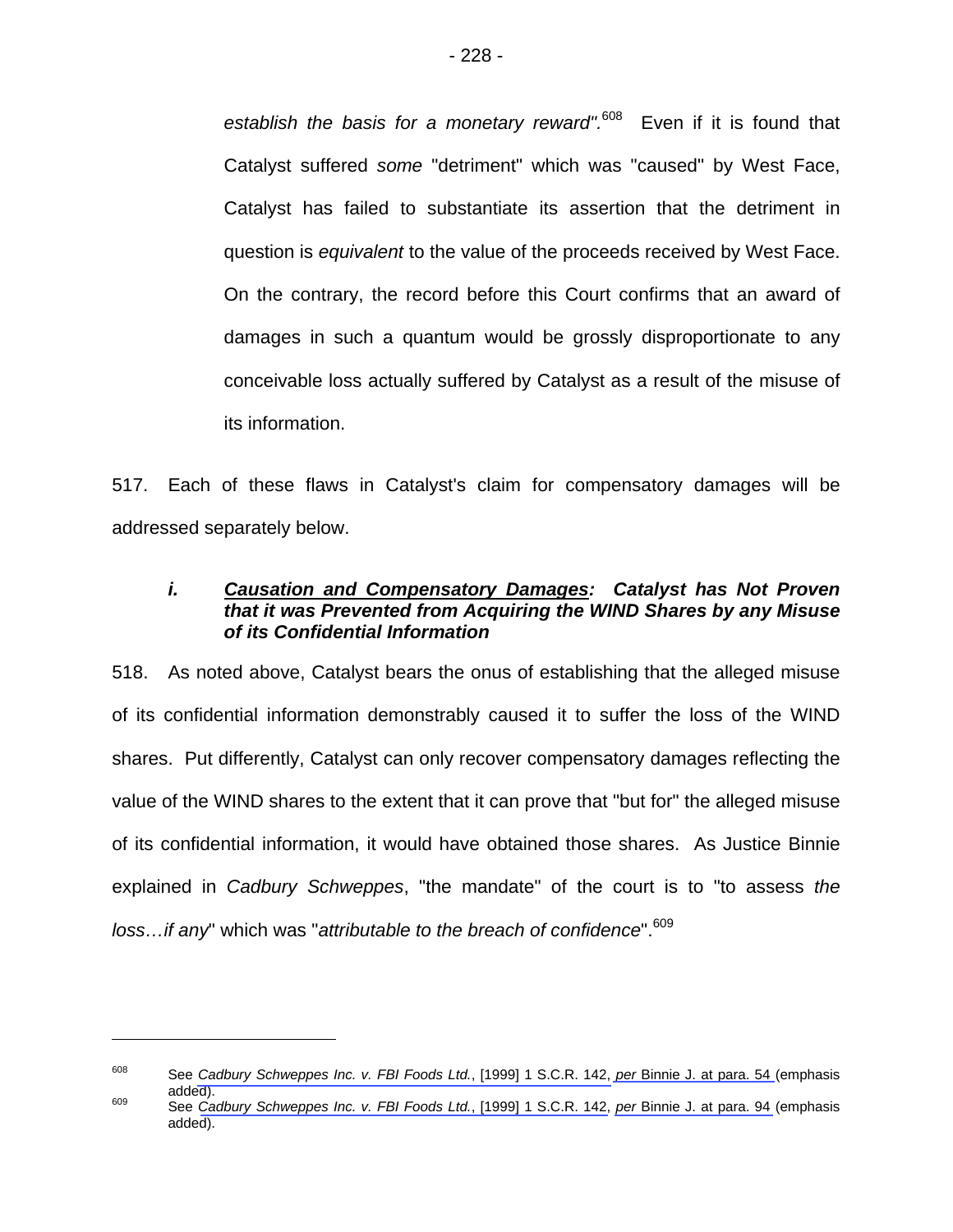519. In its earlier breach of confidence case, *Lac Minerals*, the Supreme Court likewise confirmed that proof of causation is a mandatory element of any claim for compensatory relief, regardless of whether the requested remedy is an award of compensatory damages (favoured by the minority) or the imposition of a constructive trust (preferred by the majority):

- (a) Writing for the minority (on the issue of remedy), Justice Sopinka explained that: "In a breach of confidence case, the focus is on *the loss to the plaintiff* … *The object is to restore the plaintiff monetarily to the position he would have been in if no wrong had been committed*…"610 As he continued: "In applying this test it is necessary to consider… *what the position of the plaintiff would have been if he had not sustained the wrong*. To put it shortly, *what loss was caused to the plaintiff by the defendant's*  wrong?<sup>"611</sup> As Sopinka J. concluded, damages were appropriate in the Lac Minerals case only because the requisite "causal connection" had been established: "*But for Lac's breach*… Corona…*would*  have...aquir[ed] an interest in the Williams property...",<sup>612</sup> and damages should be calculated in a quantum sufficient to compensate the plaintiff for this proven loss; and
- (b) Writing for the majority (on the issue of remedy), Justice La Forest addressed the availability of a constructive trust, and provided guidance

<sup>610</sup> See *Lac Minerals Ltd. v. International Corona Resources Ltd.*, [1989] 2 S.C.R. 574, *per* Sopinka J. at [para. 81 \(QL\)](#page-33-0) (emphasis added). 611 See *Lac Minerals Ltd. v. International Corona Resources Ltd.*, [1989] 2 S.C.R. 574, *per* Sopinka J. at

[para. 86 \(QL\)](#page-34-0) (emphasis added). 612 [See](#page-34-0) *Lac Minerals Ltd. v. International Corona Resources Ltd.*, [1989] 2 S.C.R. 574, *per* Sopinka J. at

[para. 91](#page-37-0) (QL) (emphasis added).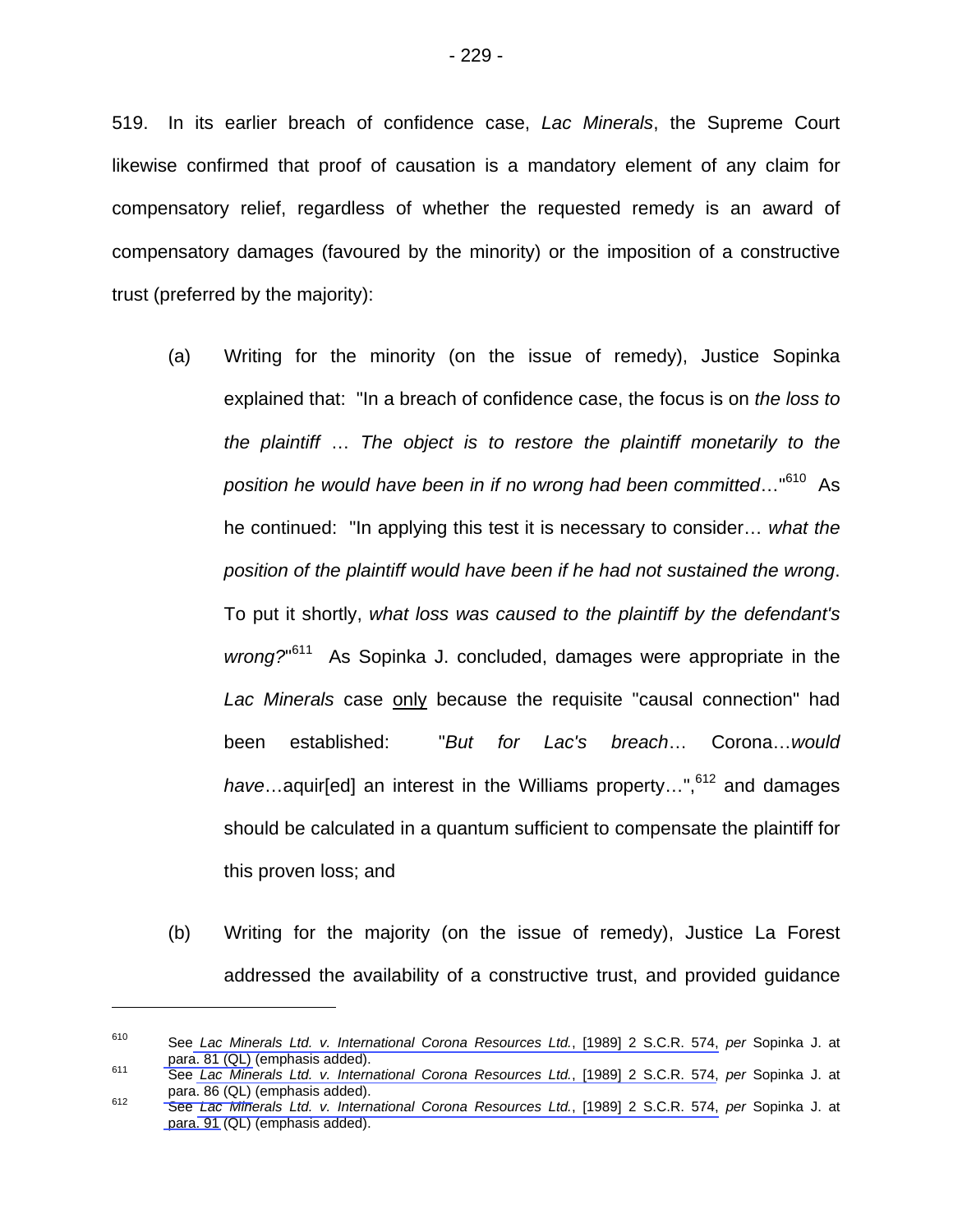that likewise highlighted the need for the plaintiff to establish the requisite causal connection: "[*B*]*ut for the actions of Lac in misusing confidential information* and thereby acquiring the Williams property, *that property would have been acquired by Corona*. *That finding is fundamental to the determination of the appropriate remedy*".613 Justice La Forest proceeded to emphasize the foundational factual findings of the courts below, which had concluded that "*but for* its interception by Lac, *Corona would have acquired the property*".<sup>614</sup> Thus, consistent with the minority's approach to awarding damages, the proprietary remedy of a constructive trust was granted by the majority only because the requisite "causal link" between wrongdoing and detriment had been established.

520. In short, in order to justify its claim for compensatory damages, Catalyst must prove that, "but for" West Face's misuse of Catalyst's "regulatory strategy", Catalyst "would have acquired" the WIND shares. Such causation analysis requires Catalyst to demonstrate that, in the so-called "but for world" – *i.e.*, in a world in which both parties competed for the WIND shares, but in which West Face lacked the "benefit" of Catalyst's confidential information – Catalyst (rather than West Face or a third party) would have successfully negotiated the purchase of those shares from VimpelCom.

521. Such "counter-factual arguments" are a common theme in breach of confidence proceedings. Many plaintiffs have sought to convince the presiding judge that "but for"

<sup>613</sup> See *Lac Minerals Ltd. v. International Corona Resources Ltd.*, [1989] 2 S.C.R. 574, *per* La Forest J. at [para. 182 \(Q](#page-70-0)L) (emphasis added). 614 See *Lac Minerals Ltd. v. International Corona Resources Ltd.*, [1989] 2 S.C.R. 574, *per* La Forest J. at

[para. 184 \(](#page-70-0)QL) (emphasis added).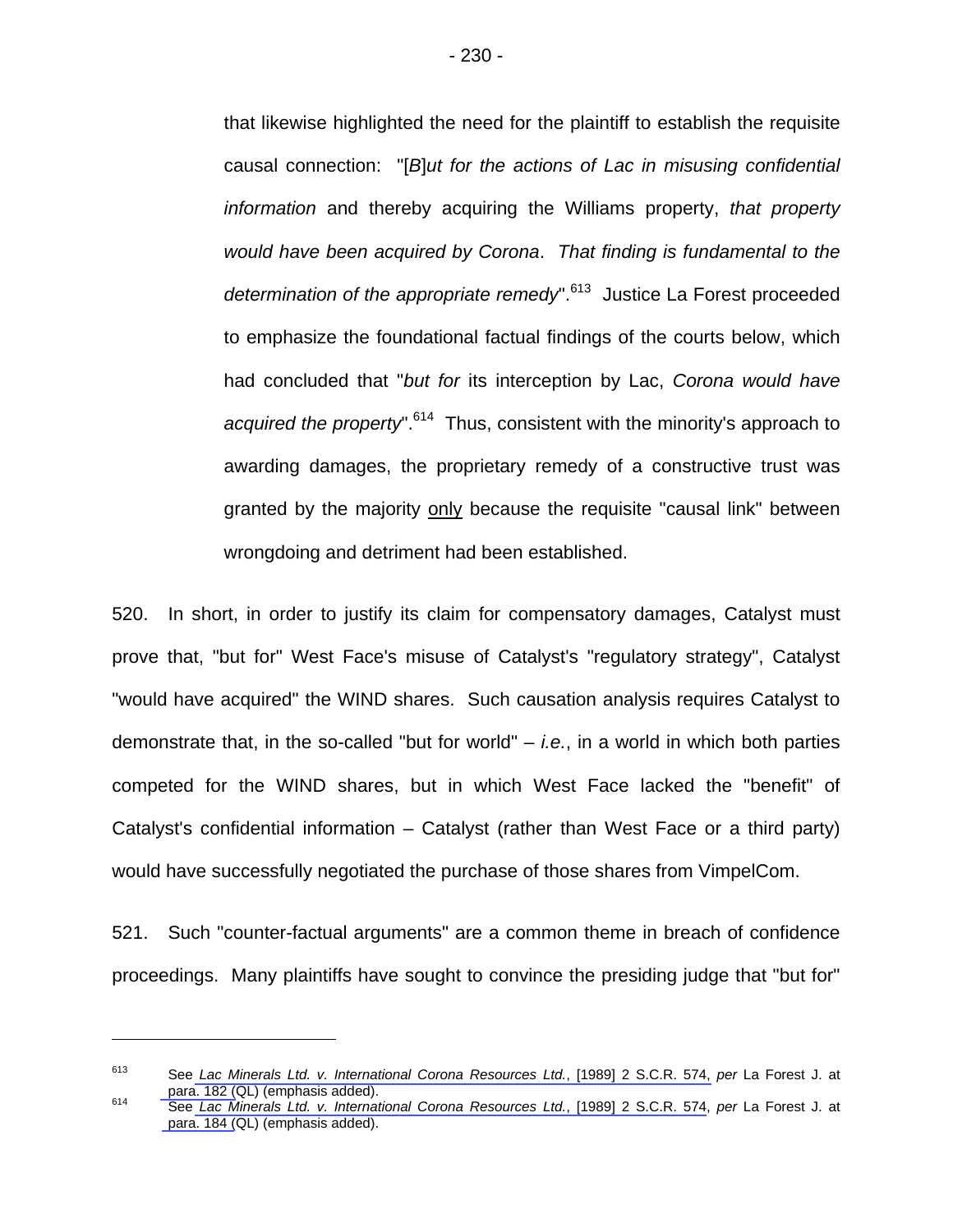the defendant's misuse of the relevant information, the plaintiff would have been successful in acquiring the relevant property, winning the relevant contract, enjoying the relevant commercial benefit, or seizing the relevant opportunity. Such claims must be supported by evidence establishing on a balance of probabilities what would have happened in the "but for world". West Face submits that Catalyst has failed to satisfy this onus.

522. As was recently affirmed in a breach of confidence decision issued by the British Columbia court: "While the equitable principles upon which a claim for breach of confidence is based are flexible, *there still needs to be some evidence to support the remedy claimed*". More specifically, in order to make out such a claim, the plaintiff must provide "*the proper evidentiary support* on which to base a finding that [the misuse of confidential information] had a negative impact on the plaintiff's sales…or…market share". Since "[t]he plaintiffs…failed to prove their…allegation that they would have been *in a better position*…*but for the defendants' breach of confidence*", their request for damages was refused.<sup>615</sup>

523. In a similar ruling closer to home, Justice Newbould likewise concluded that the plaintiff in a breach of confidence action had failed to put forward an adequate evidentiary foundation to support its claim for compensatory damages representing its supposed lost sales and foregone profits. Because the plaintiff had sought to rely on unparticularized assertions and sweeping assumptions as to what would have

<sup>615</sup> See *No Limits Sportswear Inc. v. 0912139 B.C. Ltd.*, 2015 BCSC 1698, *per* [Griffin J. at paras. 133,](#page-22-0) [137 &](#page-23-0)  [138](#page-24-0) (emphasis added).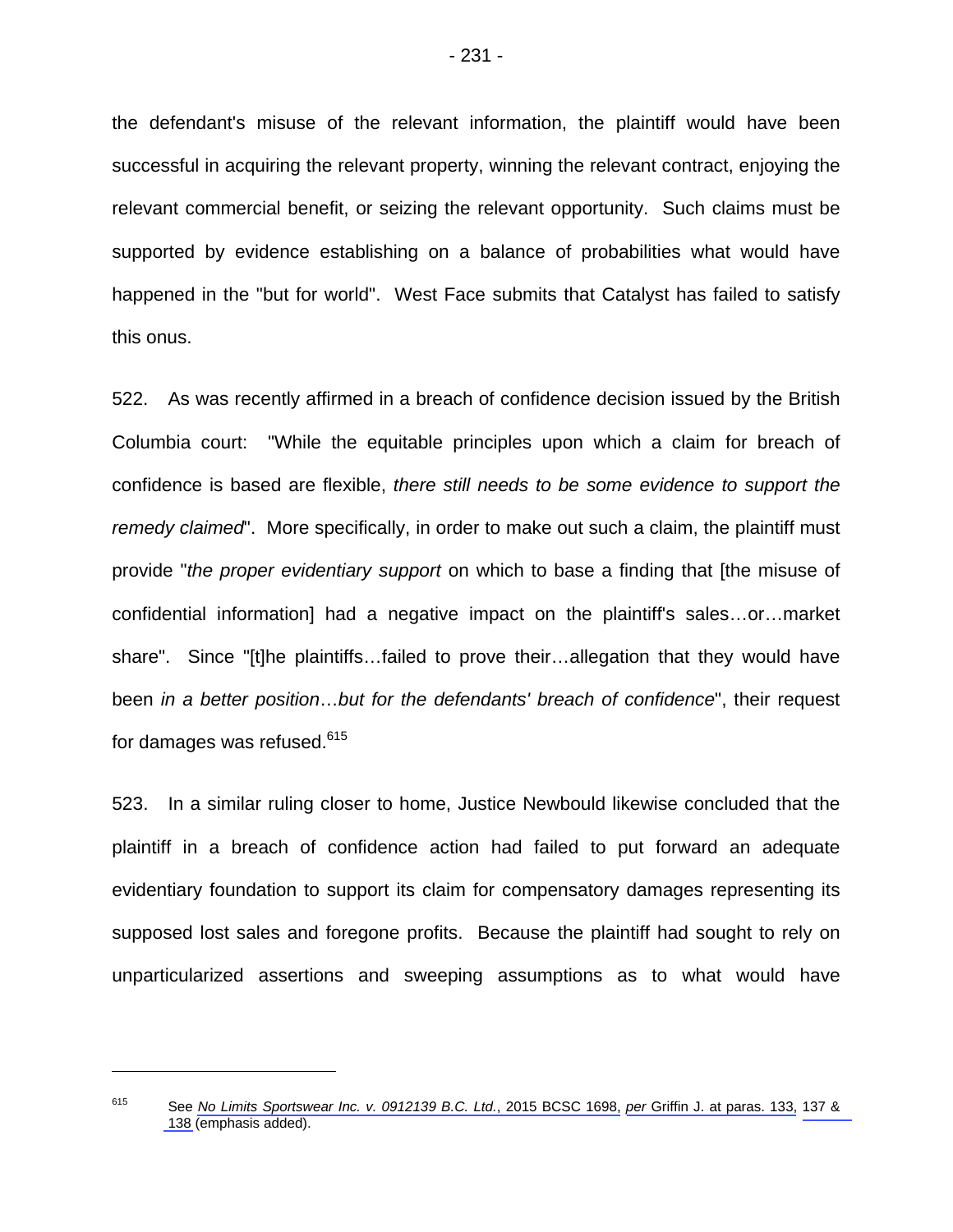happened "but for" the alleged breach of confidence, no damages were ultimately awarded.<sup>616</sup>

524. The record before this Honourable Court provides no support for Catalyst's contention that it ever could have successfully acquired the WIND shares. On the contrary, the evidentiary record establishes that Catalyst would not have acquired the WIND shares, even if no such (alleged) misuse had occurred. This is because VimpelCom had adamantly insisted on several crucial terms – including the payment of a break fee; the incorporation of a tight timeline to close the deal; and a non-negotiable prohibition on Catalyst seeking regulatory concessions from Industry Canada – that were anathema to Catalyst. The record shows that Catalyst refused to accept the first two points and planned to breach the third. As a result, regardless of any action taken or not taken by West Face, VimpelCom and Catalyst would have been unable to reach a final agreement.

525. This conclusion mirrors the finding of the Saskatchewan Court of Appeal (affirmed by the Supreme Court of Canada) in *Guyer Oil v. Fulton*. The majority of the Court of Appeal rejected the claim that "but for" the defendant's misuse of confidential information allegedly passed on by the plaintiff's former employee, the plaintiff would have been the successful bidder for a valuable property. As Justice Hall concluded: "It

<sup>616</sup> See *Husky Injection Molding Systems Ltd. v. Schad,* 2016 ONSC 2297, *per* [Newbould J. at paras. 369-399.](#page-88-0) Note: The Court in *Husky* ruled that, had damages been granted, they would have been limited to a nominal award of one dollar (see *ibid* [at para. 399\)](#page-95-0).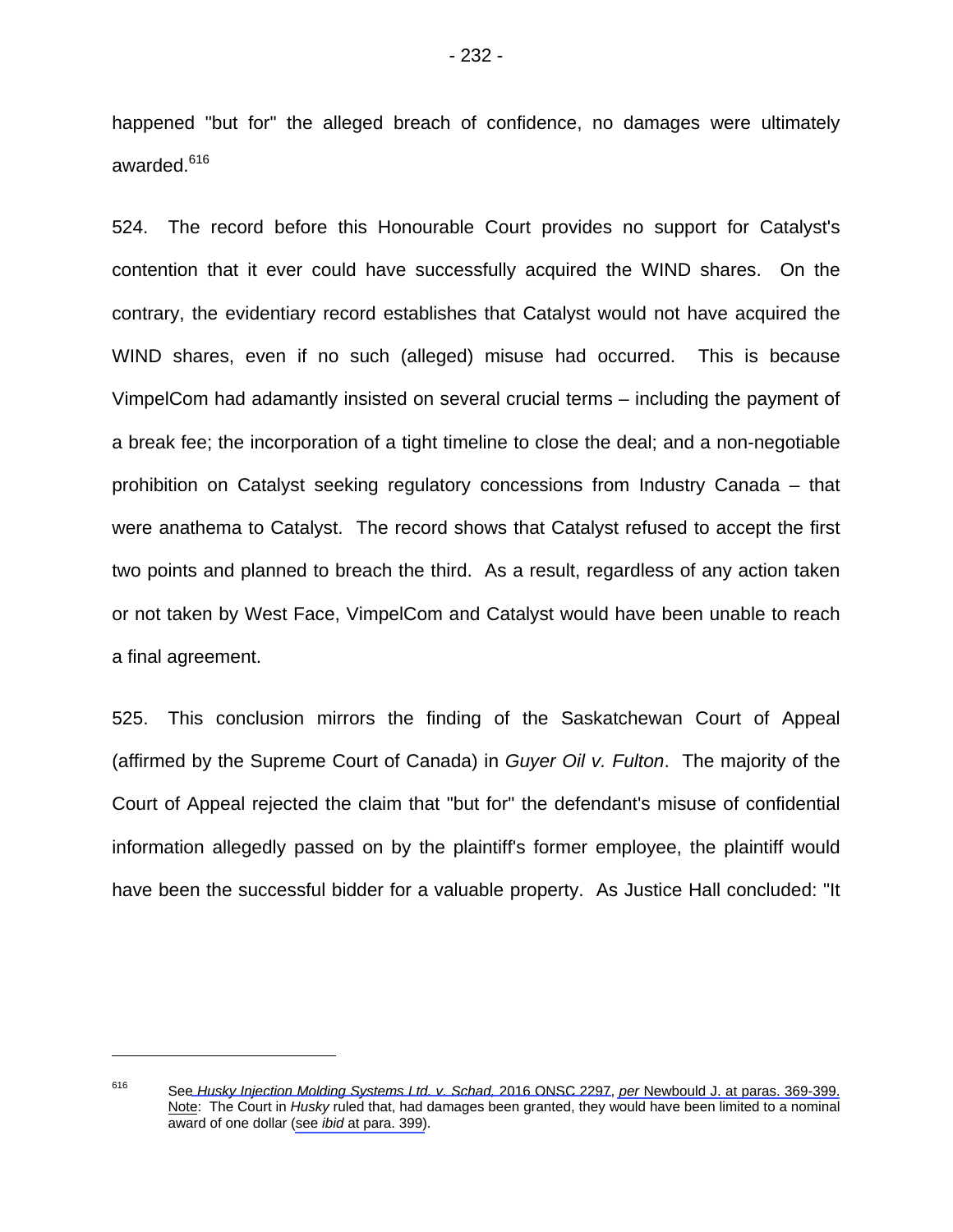is clear from the evidence…that the [plaintiff's] bid *would not have succeeded in any*  event<sup>".617</sup> This conclusion was reached for two reasons:

- (a) *First*, it was clear from the evidence that the defendant's bid had been accepted by the third-party not because the defendant had used the plaintiff's confidential information, but rather because the defendant's offer was uniquely appealing to the vendor.<sup>618</sup> As the Court had previously noted: "This was not a situation…where the mere use of [confidential] information was all that was necessary to make an acquisition possible";<sup>619</sup> and
- (b) *Second*, even if the defendant had never participated in the bidding process at all, the Court of Appeal found that the vendor would still have rejected the plaintiff's offer in favour of a more advantageous bid proffered by a third party.<sup>620</sup>

526. Like the fact scenario in *Guyer*, the record in the current proceeding makes clear that West Face's bid found favour with VimpelCom because it satisfied VimpelCom's fundamental need for a transaction that eliminated all regulatory uncertainty. West Face was willing to acquire the WIND shares "with no strings attached". It was this

<sup>617</sup> See *Guyer Oil Co. v. Fulton*, [1976] S.J. No. 432 (C.A.), *per* [Hall J.A. \(for the majority\) at paras. 44-47](#page-10-0) [\(quotation at para. 46\),](#page-11-0) *affirmed without separate reasons,* [1977] S.C.J. No. 27, *per* [Laskin C.J.C. at p. 2.](#page-1-0)  Note: While nothing turns on this point, the remedy sought by the plaintiff was a constructive trust rather than damages. 618 See *Guyer Oil Co. v. Fulton*, [1976] S.J. No. 432 (C.A.), *per* [Hall J.A. \(for the majority\) at para. 47,](#page-11-0) *affirmed* 

without separate reasons, [1977] S.C.J. No. 27, per [Laskin C.J.C. at p. 2.](#page-1-0)<br>See Guyer Oil Co. v. Fulton, [1976] S.J. No. 432 (C.A.), per [Hall J.A. \(for the majority\) at para. 44,](#page-10-0) affirmed<br>without separate reasons, [1977] S.

see Guyer Oil Co. v. Fulton, [1976] S.J. No. 432 (C.A.), per [Hall J.A. \(for the majority\) at para. 47,](#page-11-0) affirmed *without separate reasons,* [1977] S.C.J. No. 27, *per* [Laskin C.J.C. at p. 2.](#page-1-0)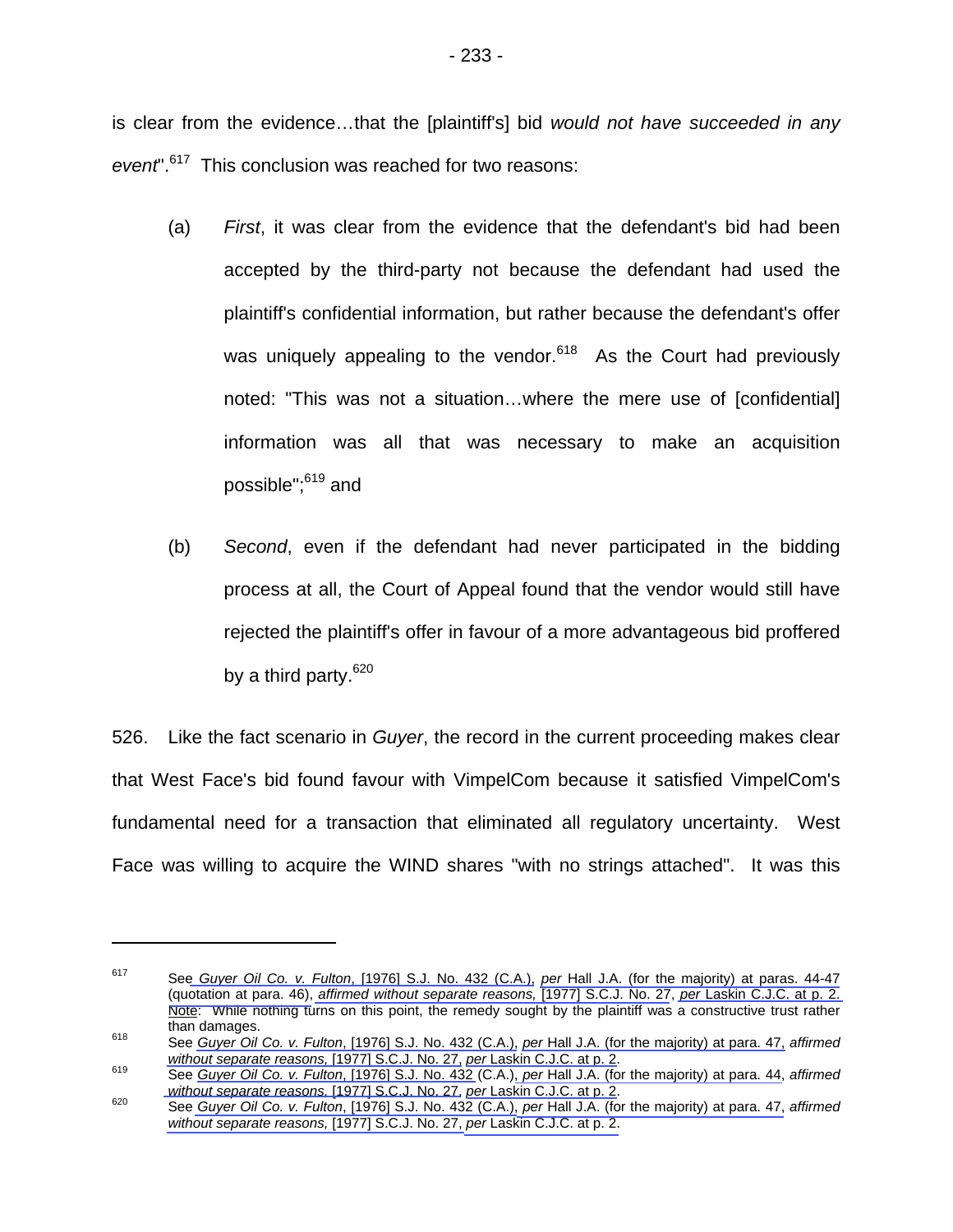respect for VimpelCom's clearly stated wishes – and *not* any alleged misuse of Catalyst's so-called "regulatory strategy" – that allowed West Face to close the deal.

527. Conversely, it was Catalyst's apparent refusal to defer to VimpelCom's repeated demand for regulatory certainty – and not any misconduct by West Face – that doomed Catalyst's bid. Catalyst's intransigence in this regard meant that it had no real prospect of ever acquiring the WIND shares.

#### *ii. Detriment and Compensatory Damages: Catalyst Has Not Substantiated a Damages Claim Reflecting the Value of the Shares*

528. In the alternative, and in any event, it is submitted that Catalyst has failed to justify an award of damages approaching the value of the profits received by West Face from its re-sale of the WIND shares.

529. Assuming that Catalyst has proven that some form of "detriment" was "caused" by West Face, there remain a number of factors which this Court must consider in determining what quantum of compensatory damages is properly awarded. West Face submits that there exist at least two factors that cumulatively reduce the quantum of Catalyst's recoverable damages to nil or virtually nil: *First*, because Catalyst lost nothing more than a vague and dubious "opportunity" to negotiate for the WIND shares, the quantum of recoverable compensation must be reduced to reflect the likelihood that Catalyst would have failed to obtain the WIND shares in any event; and *Second*, any compensatory award must be reduced still further to reflect the reality that (a) Catalyst's so-called "regulatory strategy" constituted information that was "nothing very special", with the consequence that (b) such information played little-or-no role in West Face's acquisition of the shares.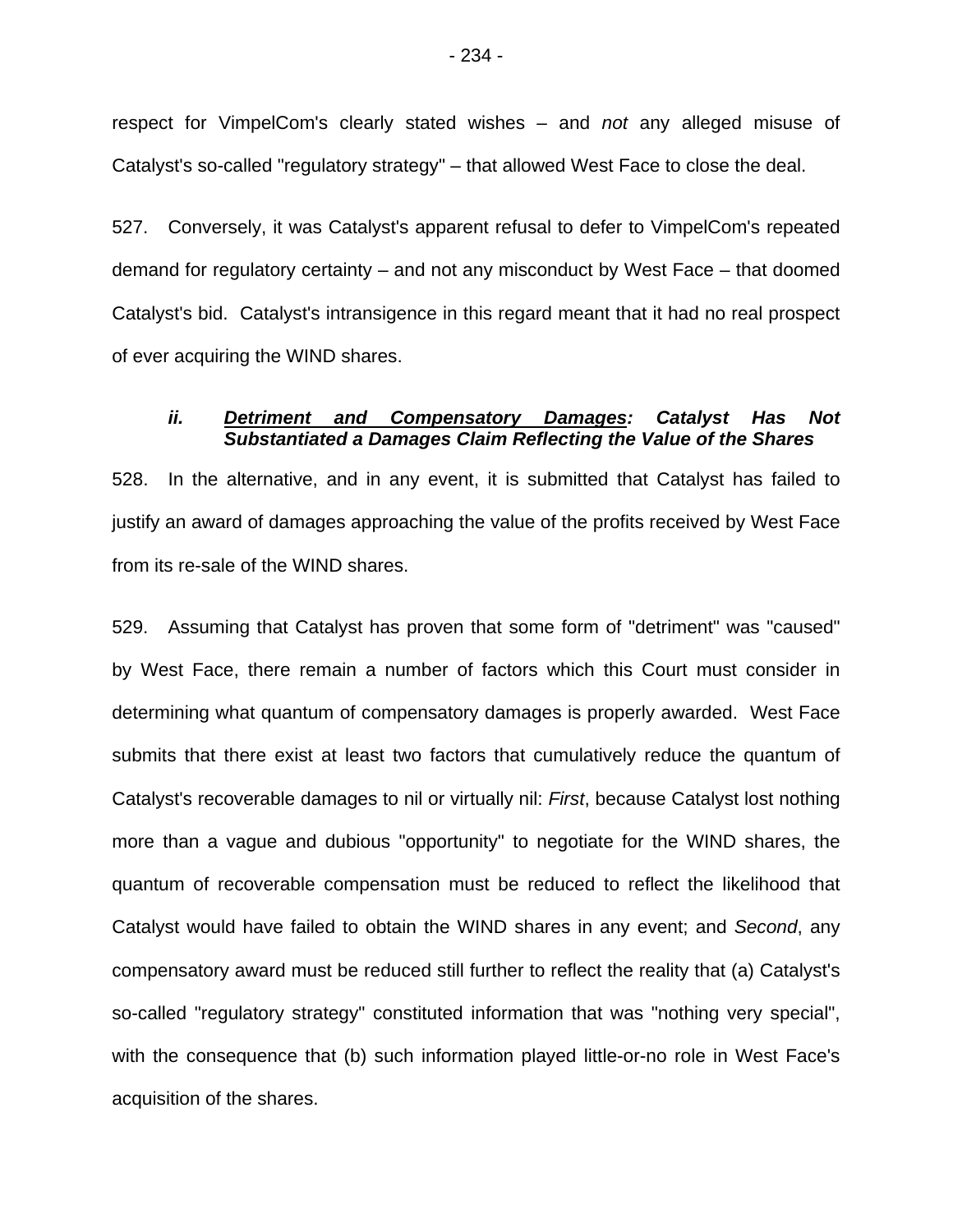530. Each of these important principles is briefly summarized in the paragraphs that follow.

# *(a) Catalyst's Claim is Limited to the Value of its Loss of a Mere "***Opportunity***" to Negotiate for the WIND Shares*

531. A key factor which reduces the value of Catalyst's compensatory claim is the historical reality that Catalyst did not lose the "*right*" to acquire the WIND shares (since that "right" never existed), but merely lost the "*opportunity*" to negotiate towards achieving such an acquisition. West Face accepts that a plaintiff may seek compensation for an "opportunity" that is lost because of a defendant's breach of confidence. However, as was made clear by the Ontario Court of Appeal in the leading *Rodaro v. Royal Bank* ruling, (a) such a claim can only be established through solid supporting evidence, and (b) the quantum of compensation must be calibrated to reflect the true value of the foregone "opportunity". More specifically, Justice Doherty confirmed that:

(a) A plaintiff is required "to lead evidence to show that the opportunity existed and that [the plaintiff] would have taken advantage of that opportunity…had [the defendant] not improperly disclosed the confidential information".621 Without such an evidentiary foundation, "findings that the opportunity existed and was lost as a result of the improper disclosure of confidential information [would] amount to [impermissible] speculation...";<sup>622</sup>

<sup>&</sup>lt;sup>621</sup> See Rodaro v. Royal Bank of Canada, [2002] O.J. No. 1365 (C.A.), per Doherty J.A. at para. 66.<br><sup>622</sup> See Rodaro v. Royal Bank of Canada, [2002] O.J. No. 1365 (C.A.), per Doherty J.A. at para. 65.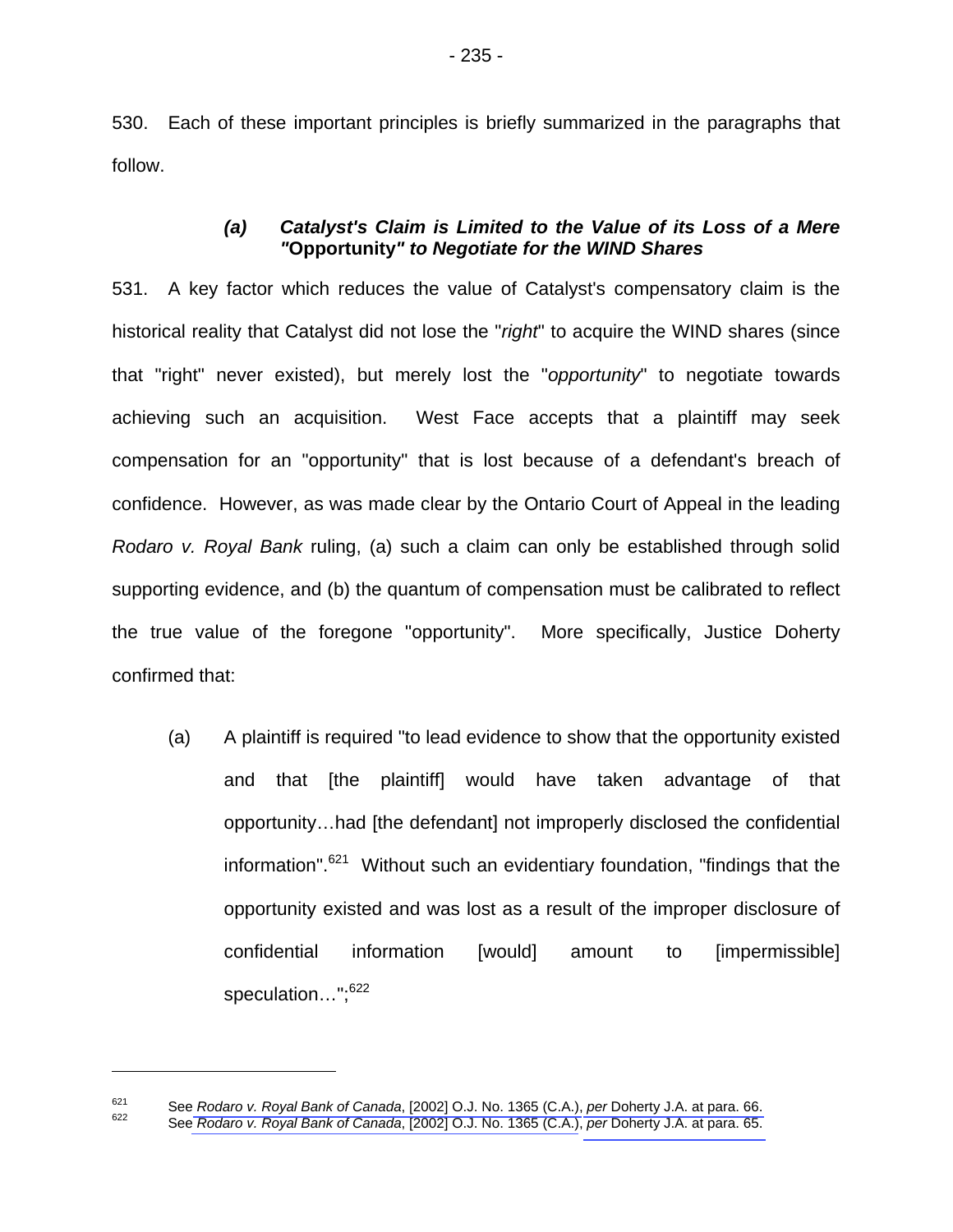- (b) A plaintiff must further prove that "but for" the misuse of its confidential information – there existed a "reasonable probability" of the opportunity being successfully exploited. As explained by the Court of Appeal: "[While] a lost opportunity analysis can be used to determine whether the misuse of confidential information has caused detriment to the person whose information was improperly disclosed", the plaintiff must show that it has lost "*a reasonable probability* of realizing some economic benefit".<sup>623</sup> If this likelihood of success cannot be proven by the plaintiff (as was the case in *Rodaro*), no damages are recoverable; and
- (c) A plaintiff's claim for a lost "opportunity" is worth less than the loss of a "right", given the uncertainty inherent in such an "opportunity". As Doherty J.A. affirmed in *Rodaro*: "The *quantification* of [the plaintiff's] loss *may have to take into account contingencies and variables* personal to the plaintiff", and this "will often prove difficult".<sup>624</sup> An illustration of this process is found in a pre-*Rodaro* breach of confidence ruling, *Gottcon v. Manzo*. In that case, both McRae J. and the Court of Appeal awarded damages – to a party who had lost a contractual opportunity because of the misuse of its confidential information by the defendant – in a quantum that reflected the possibility that the plaintiff would not have been awarded

<sup>623</sup> See *Rodaro v. Royal Bank of Canada*, [2002] O.J. No. 1365 (C.A.), *per* [Doherty J.A. at paras. 55 & 56](#page-14-0)  (emphasis added). 624 See *Rodaro v. Royal Bank of Canada*, [2002] O.J. No. 1365 (C.A.), *per* [Doherty J.A. at para. 55](#page-14-0) (emphasis

added).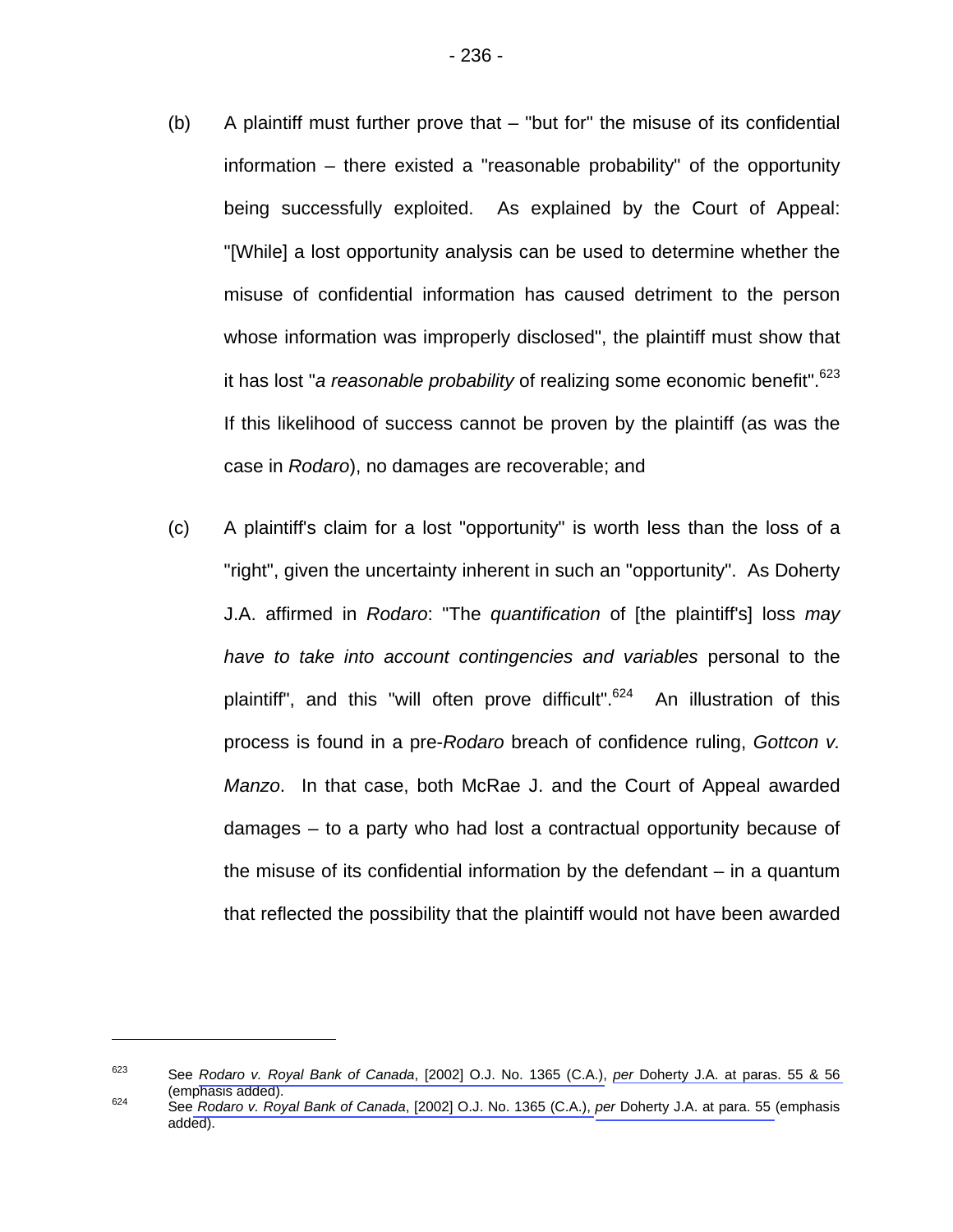the contract in any event, except perhaps on significantly less favourable terms.<sup>625</sup>

532. The foregoing approach to quantifying the value of a lost "opportunity" is consistent with the general principle that compensatory relief is designed to remedy only a plaintiff's actual loss. As explained by the Supreme Court in the leading ruling, *Cadbury Schweppes*: "*Moral indignation is not a factor that is to be used to inflate the calculation of a compensatory award*. The respondents' entitlement is to *no more than restoration of the full benefit of* [*its*] *lost*… *opportunity*".626

533. In *Cadbury*, Justice Binnie applied a clear-eyed assessment of the true value of the plaintiff's lost "opportunity", and concluded that only a modest award of damages – representing a small portion of the losses claimed to have been suffered by the plaintiff – could be justified on the facts of the case.<sup>627</sup>

534. Thus, if this Court determines that an award of compensatory damages is appropriate, the true value of the so-called "opportunity" lost by Catalyst must be carefully assessed in quantifying such an award.

<u>.</u>

<sup>625</sup> See *Gottcon Contractors Ltd. v. Manzo*, [1996] O.J. No. 1773 (C.A.), *[per curiam](#page-1-0)* at para. 5, *affirming* [1992] O.J. No. 24 (Gen. Div.), *per* [McRae J. at pp. 5-6 \(QL\).](#page-4-0) In *Gottcon*, the impact of the relevant contingencies was to reduce the plaintiff's claim for its "lost" profits by more than 50%. See also *Husky Injection Molding Systems Ltd. v. Schad*, 2016 ONSC 2297, *per [Newbould J. at paras. 392-399.](#page-93-0)*<br><sup>626</sup> See *Cadbury Schweppes Inc. v. FBI Foods Ltd.*, [1999] 1 S.C.R. 142, *per [Binnie J. at para. 64](#page-24-0) (emphasis* 

added).<br><sup>627</sup> The Supreme Court considered both the "nothing very special" nature of the misused confidential

information and the ease with which the defendant could have formulated its own non-infringing recipe (had it not misused the plaintiff's information), and awarded damages reflecting one year's lost net profits. See *Cadbury Schweppes Inc. v. FBI Foods Ltd.*, [1999] 1 S.C.R. 142, *per* [Binnie J. at paras. 90-100.](#page-32-0)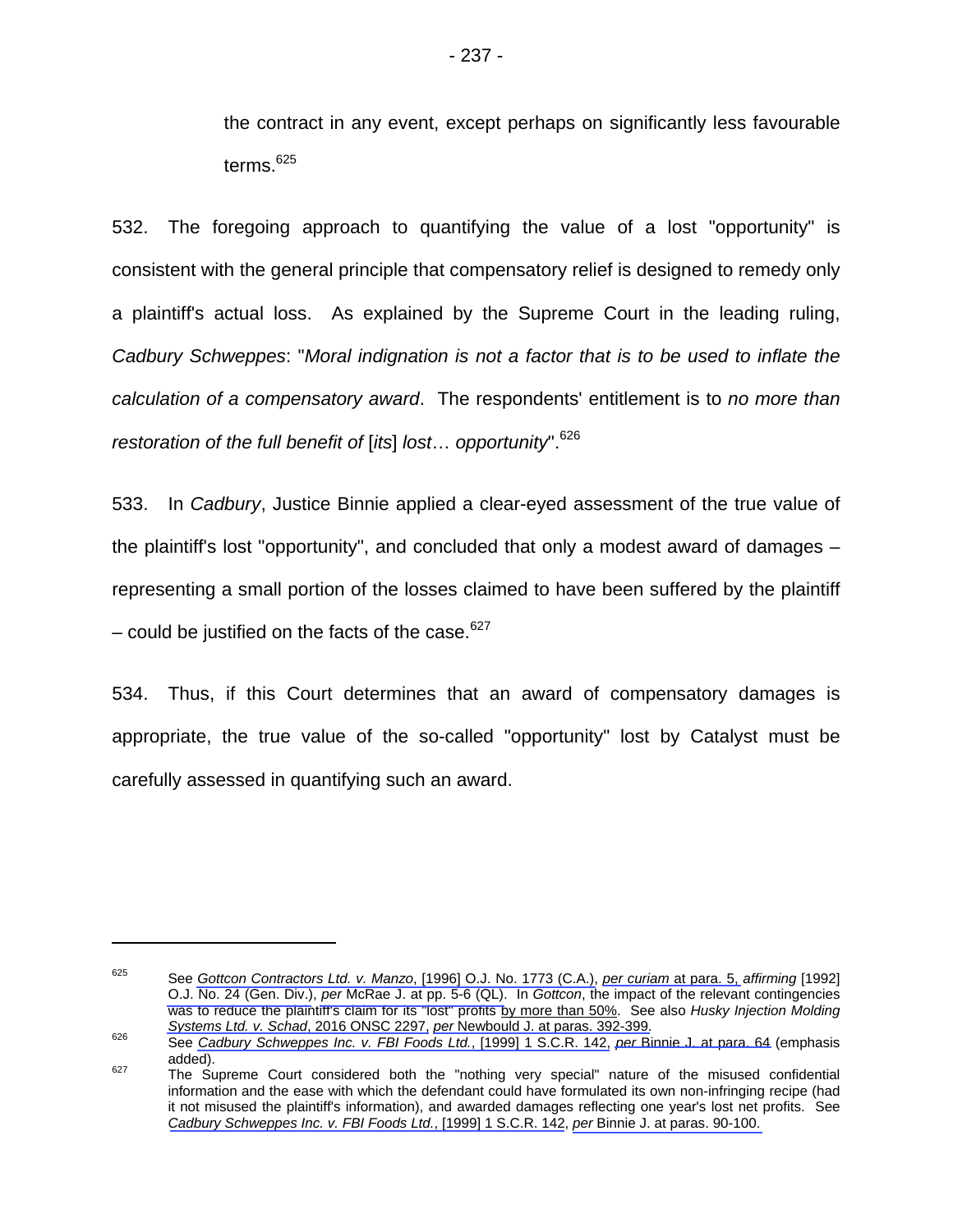535. Another significant factor used by Canadian courts to calibrate the quantum of damages for breach of confidence is the intrinsic value of the information itself. As a general rule, the misuse of "low value" information can lead only to "low value" compensation.

536. In *Cadbury Schweppes*, the Supreme Court explained that any compensation that is awarded for the use of such low value information must be quantified in a manner that avoids granting an unwarranted windfall to the plaintiff:<sup>628</sup>

> [76] While **equity** is thus quick to protect confidences, it **cannot be blind to the nature of the opportunity lost to the respondents, or the value of their information, when consideration turns to remedies. Equity will avoid unjustly enriching the confider by overcompensating for "nothing very special" information** just as it will avoid unjustly enriching the confidee by awarding less than realistic compensation for financial losses genuinely suffered....<sup>629</sup>

537. To borrow a phrase popularized by Lord Denning, and adopted by Justice Binnie,

Catalyst's so-called "regulatory strategy" consisted of information that must be

categorized as "nothing very special".<sup>630</sup>

 $\overline{a}$ 

538. As discussed above, Catalyst's "regulatory strategy" (which hardly deserves such an impressive label) consisted of a series of discrete ideas which – whether assessed

<sup>628</sup> As noted above, the generic and easily-copied nature of the plaintiff's "secret recipe" led the Supreme Court to award a tightly constrained compensatory award. See *Cadbury Schweppes Inc. v. FBI Foods Ltd.*, [1999] 1 S.C.R. 142, *per* [Binnie J. at paras. 90-100.](#page-32-0) 629 See *Cadbury Schweppes Inc. v. FBI Foods Ltd.*, [1999] 1 S.C.R. 142, *per* [Binnie J. at para. 75](#page-28-0) (emphasis

added). 630 See *Cadbury Schweppes Inc. v. FBI Foods Ltd.*, [1999] 1 S.C.R. 142, *per* [Binnie J. at para. 65](#page-25-0) (as well as

[paras. 48,](#page-20-0) [66,](#page-26-0) [74, 76,](#page-28-0) [78,](#page-29-0) [83-86](#page-30-0), [96](#page-33-0) & [102\)](#page-35-0), quoting *Seager v Copydex (No. 2)*, [1969] 2 All E.R. 718 (C.A.), *per* Lord Denning M.R. at pp. 719-720. Lord Denning, of course, categorized misused confidential information into three categories in ascending order of value: (i) "*nothing very special*"; (ii) "*something special*"; and (iii) "*very special indeed".*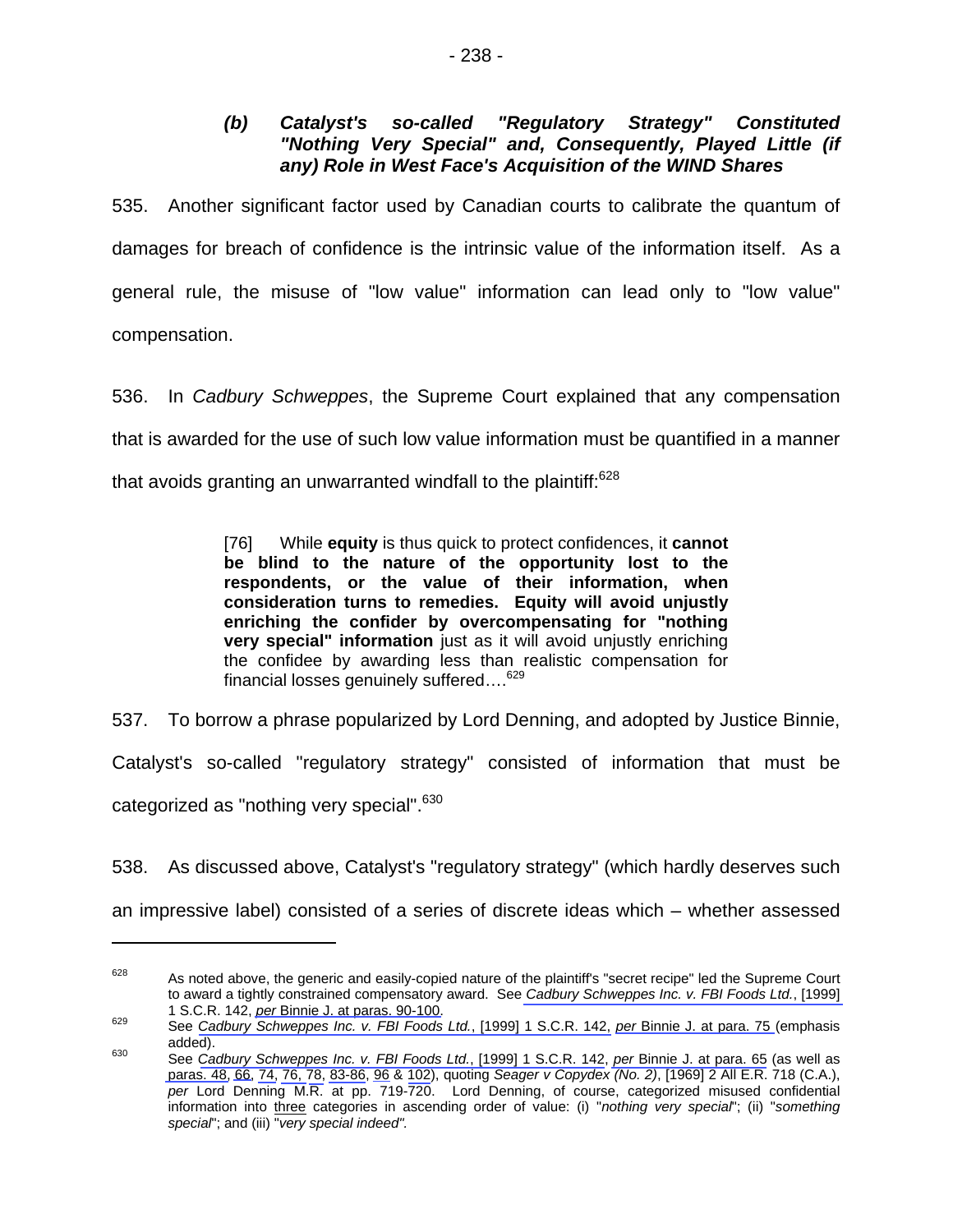individually or cumulatively – possessed no value to West Face or to anyone else. The various elements of this "strategy" were, by turns: self-evident, trite and lacking any spark of inventiveness; ill-considered and contrary to existing and provable fact; and, in any event, entirely incompatible with West Face's own assessment of the situation and its own considered strategy *vis-à-vis* the acquisition and monetization of the WIND shares.

539. It necessarily follows that – even if this Court concludes that West Face somehow "misused" this collection of trite, non-confidential and wrongheaded ideas – such use can have played, at best, only a *de minimis* role in West Face's successful acquisition of the WIND shares. In a recent ruling – although Justice Newbould found that confidential information had been used $631$  – he qualified this determination finding by further concluding: "[I]t is not at all clear that [such] use …*ever assisted* [*the defendant*] in the end. I agree… that it was a use of confidential information…, but *it is unlikely that it can be said to have been* detrimental to [the plaintiff] or *useful to* [*the defendant*. …If [the expert witnesses] are right, *it was of no utility to* [*the defendant*]".<sup>632</sup> These findings led this Honourable Court to conclude, either: (i) that no actionable breach of confidence had been established; or (ii) that, alternatively, only nominal damages of one dollar should be awarded. $633$  It is submitted that the identical analysis must be applied to any misuse of Catalyst's so-called "strategy".

<sup>631</sup> See *Husky Injection Molding Systems Ltd. v. Schad,* 2016 ONSC 2297, *per* [Newbould J. at paras. 249](#page-63-0) & [283.](#page-70-0) 632 See *Husky Injection Molding Systems Ltd. v. Schad,* 2016 ONSC 2297, *per* [Newbould J. at para. 255](#page-64-0) 

<sup>(</sup>emphasis added). 633 See *Husky Injection Molding Systems Ltd. v. Schad,* 2016 ONSC 2297, *per* [Newbould J. at para. 399.](#page-95-0)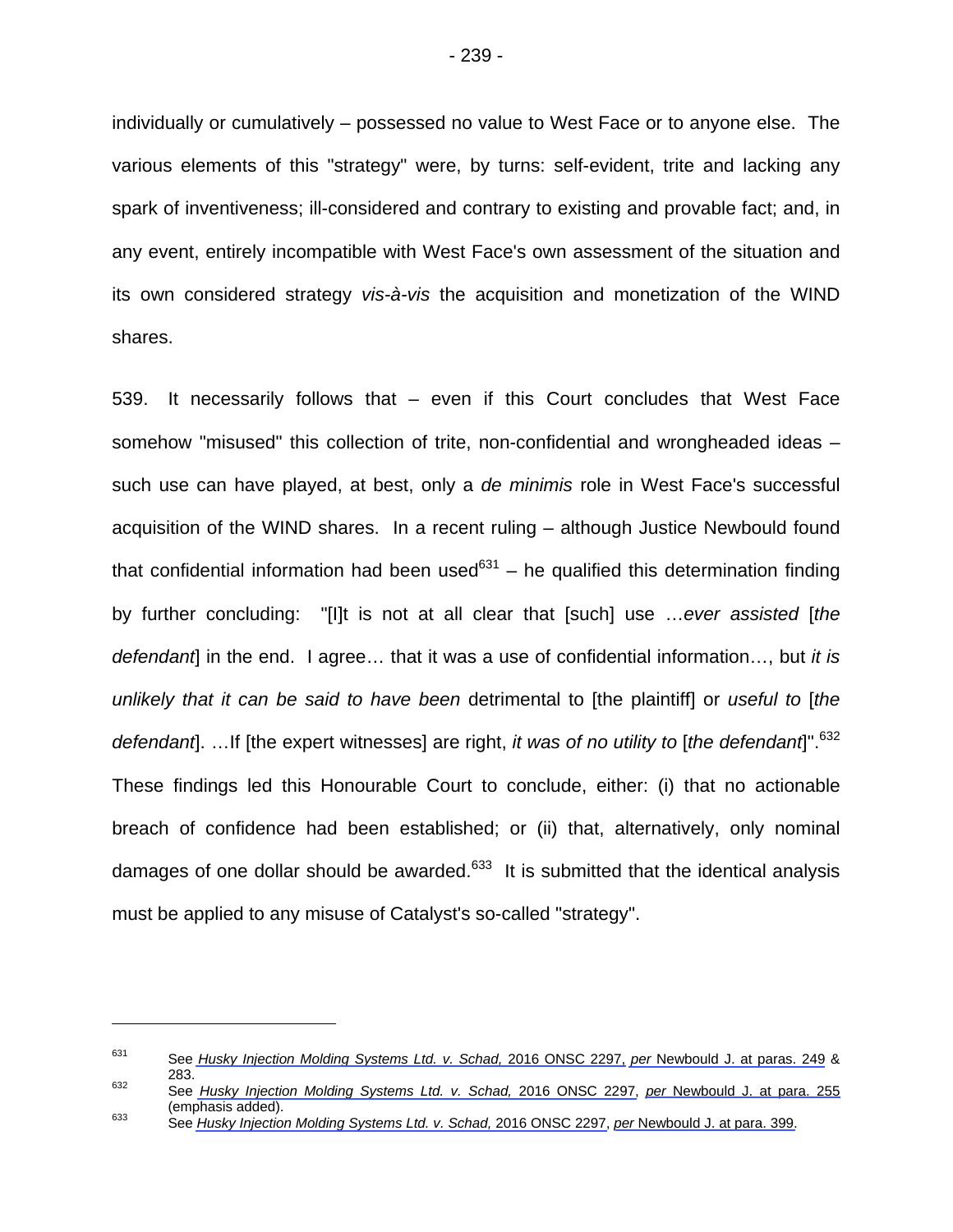540. In summary, West Face submits that any compensatory damages which this Honourable Court decides to award to Catalyst must be materially reduced to reflect the facts: (a) that Catalyst lost nothing more than an unpromising "opportunity" to restart negotiations with VimpelCom, and (b) that Catalyst's "regulatory strategy" was of such low value that it was unlikely to have played even *a* marginal role in West Face's successful acquisition of the WIND shares.

541. For all of these reasons, it is submitted that Catalyst has failed to establish a justiciable claim to compensatory damages, even if this Court finds that West Face misused Catalyst's confidential information.

## **E. In Lieu of Compensatory Damages, if Misuse is Proven, an Award of Nominal Damages may be Appropriate**

542. Given Catalyst's inability to prove that it has suffered compensable loss or that its so-called "regulatory strategy" had any substantive value (see above) – and further given that the extraordinary remedy of an accounting is inappropriate in the current proceeding (see below) – West Face submits that the most appropriate remedy is an award of nominal damages in the amount of one dollar.

543. Nominal damages are awarded where – despite a violation of a plaintiff's legal rights,<sup>634</sup> no meaningful damages are suffered. As explained by the Manitoba Court of Appeal – in the course of awarding one dollar in nominal damages – such a remedy is distinct from an award of compensatory damages: "Nominal damages do not

<sup>634</sup> See, *inter alia, Pinnacle Millwork Inc. v. Kohler Canada Co. (c.o.b. Canac Kitchens)*, 2014 ONSC 5782, *per*  [Lederer J. at para. 19.](#page-5-0)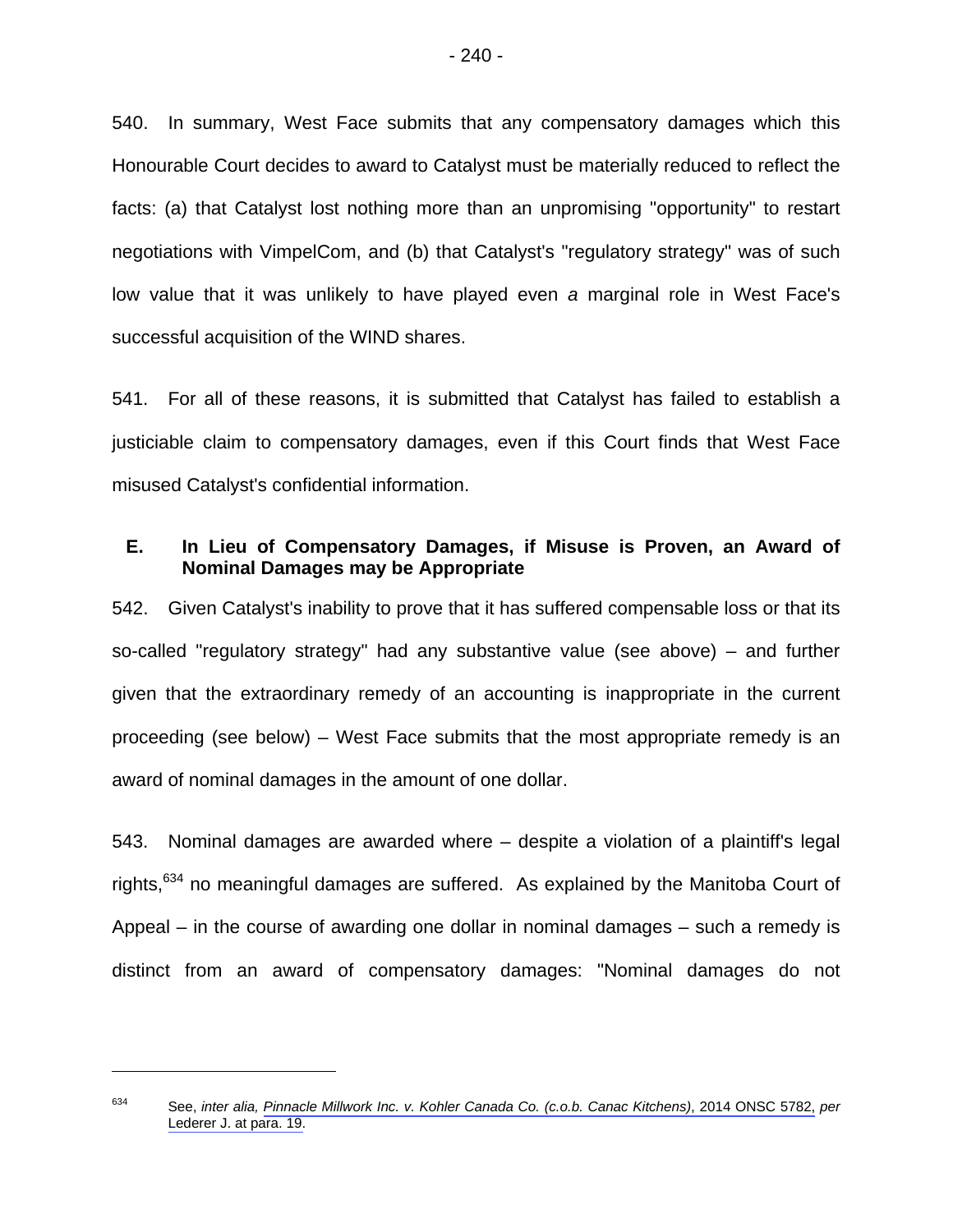compensate for anything that could be bought with money, but instead mark symbolically the infringement of a right".<sup>635</sup>

544. In a recent Ontario ruling, *Husky v. Schad*, this Honourable Court accepted that although *de minimis* use of confidential information may have been committed by the defendant, no consequent detriment had been suffered by the plaintiff: "[I]f there was any use of…confidential information, which is very unclear, it was not much of a use and it is quite unclear that it was in any way detrimental to [the plaintiff] …I assume that the information was confidential…, but I cannot find that whatever use was made of it was materially detrimental to [the plaintiff]".<sup>636</sup>

545. On these facts, Justice Newbould concluded that – had any damages been ultimately awarded – the plaintiff would have been entitled only to a purely nominal award of one dollar:

> [399] **I find that [the plaintiff] has not proven any material damages for misuse of confidential information**. [The plaintiff] has failed to establish that any specific confidential information was used by [the defendant] that was material to the manufacture and development of its technology and has failed to establish the value of any such confidential information. **In the circumstances if there had been a breach entitling [the plaintiff] to damages, I would award nominal damages of one dollar.**<sup>637</sup>

546. It is submitted that the manifold failings of the plaintiff's claim in *Husky v. Schad* exist far more powerfully in the present proceeding. Adapting the words of Newbould J. from the foregoing quotation: Catalyst "has not proven any material damages for

<sup>635</sup> See *Métis National Council Secretariat Inc. v. Dumont*, 2008 MBCA 142, [per Steel J.A. at para. 42](#page-9-0) (and [paras. 40](#page-9-0) [& 45\)](#page-10-0).<br><sup>636</sup> [See](#page-9-0) *Husky Injection Molding Systems Ltd. v. Schad,* 2016 ONSC 2297, *per* [Newbould J. at paras. 249](#page-63-0) &

[<sup>283.</sup>](#page-70-0) 637 See *Husky Injection Molding Systems Ltd. v. Schad,* 2016 ONSC 2297, *per* [Newbould J. at para. 399](#page-95-0)  (emphasis added).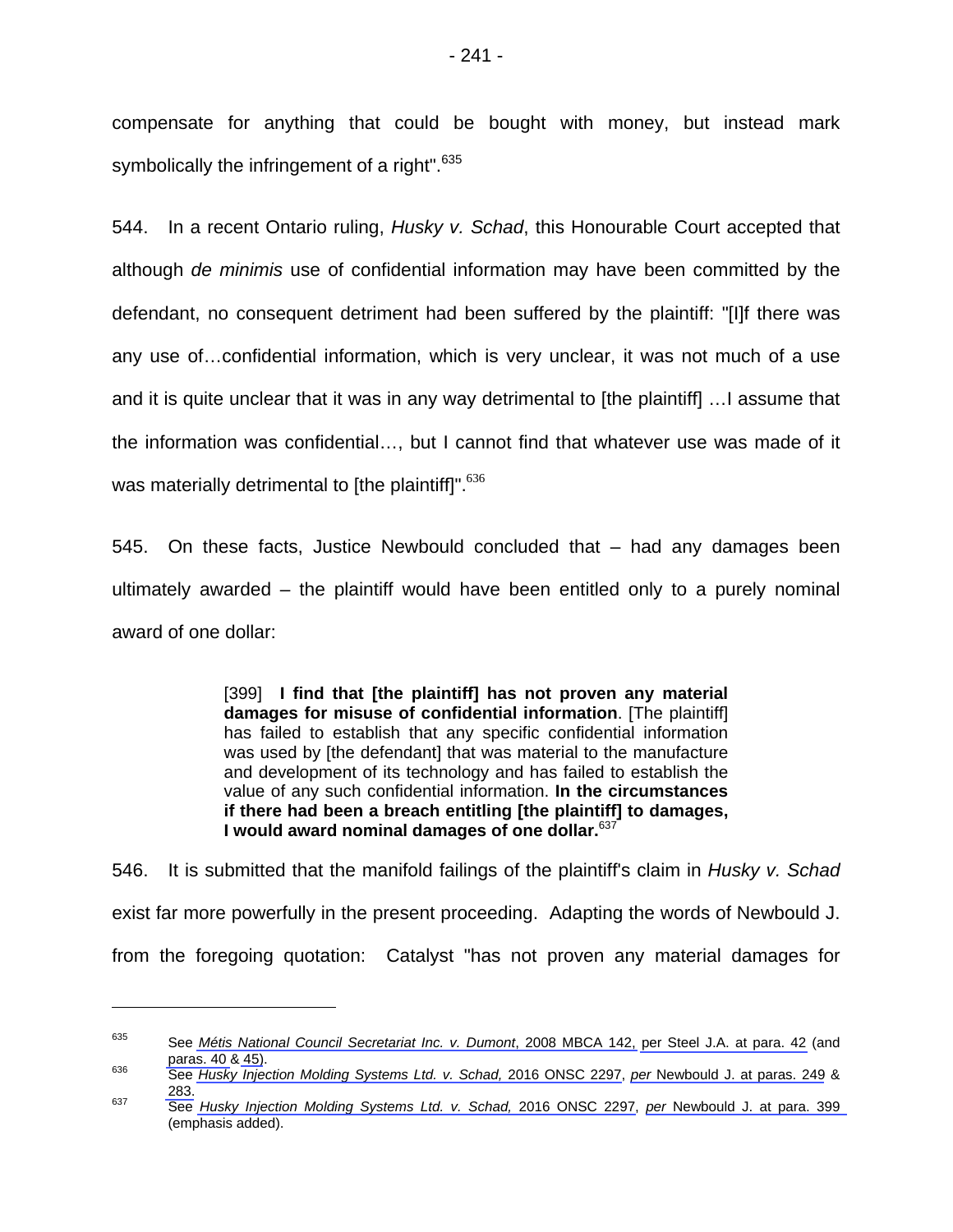misuse of confidential information"; it has "failed to establish that any specific confidential information was used" by West Face in a manner that "was material to the" acquisition of the WIND shares; and it "has failed to establish the value of any such confidential information".

547. In such circumstances, should a breach of confidence be found by this Honourable Court, a nominal award of damages would appear to be entirely appropriate.

## **F. The Purely Discretionary Remedy of Restitutionary Disgorgement is Inappropriate in the Present Circumstances**

548. West Face submits that this Honourable Court should refuse to grant Catalyst's alternative relief – *i.e.*, its request for an equitable accounting of profits and the attendant disgorgement of a portion of the net proceeds received by West Face from its resale of the WIND shares. For the reasons set out below, such relief is entirely inappropriate in the current circumstances.

549. An accounting of profits is an equitable remedy that is used to identify that portion of the defendant's profits which was earned as a result of the defendant's misconduct.<sup>638</sup> As the majority of the Supreme Court explained in the leading fiduciary breach case, *Strother v. 3464920 Canada*, an accounting of profits serves a "restitutionary" function, in that the ordered disgorgement "restore[s] to the beneficiary

<sup>638</sup> It is clear that there must be a direct "causal link" between the defendant's *misconduct* and that portion of its *profits* to be disgorged to the plaintiff. See *Strother v. 3464920 Canada Inc.*, 2007 SCC 24, *per* Binnie J. (for the majority) [at para. 77.](#page-35-0)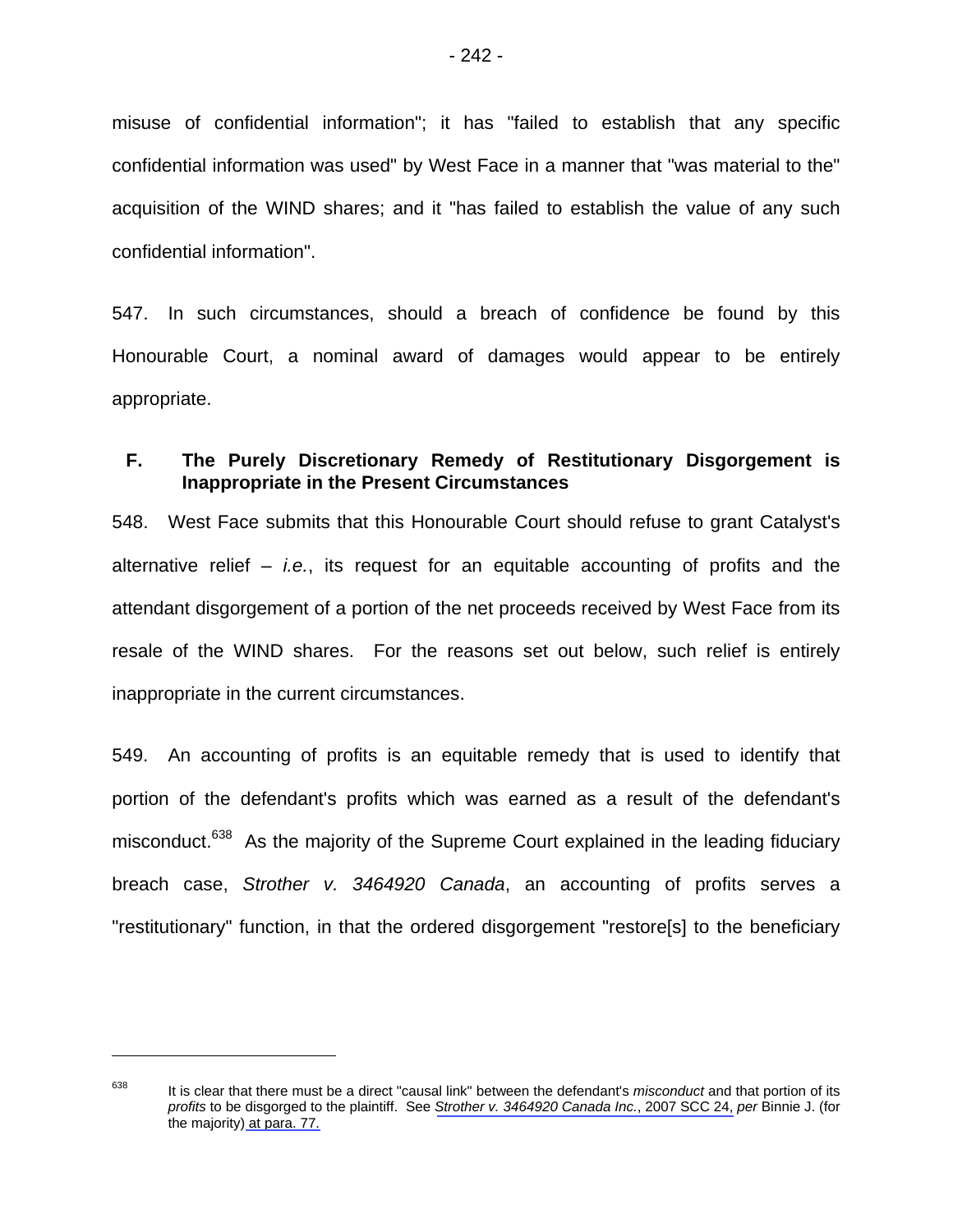[the] profit which properly belongs to the beneficiary, but which has been wrongly appropriated by the [defendant] in breach of its duty".<sup>639</sup>

550. The majority in *Strother* noted that – in cases of fiduciary breach – an accounting of profits can also serve a "prophylactic" purpose, in that the mandatory (or virtually mandatory) disgorgement of a fiduciary's ill-gotten gains serves to discourage other fiduciaries from disregarding the sacrosanct duties they owe to their vulnerable beneficiaries: "[D]isgorgement…teaches *faithless fiduciaries* that conflicts of interest do not pay".<sup>640</sup>

551. In *Strother,* Justice Binnie's emphasis on an accounting as an appropriate remedy *for fiduciary breach* is consistent with the Supreme Court's earlier breach of confidence rulings: In each of *Cadbury Schweppes*<sup>641</sup> and *Lac Minerals,*<sup>642</sup> the Court confirmed that restitutionary remedies (either a constructive trust or, by extension, an accounting of profits) are generally reserved for fiduciary breach, rather than for "mere" breach of confidence.

<sup>&</sup>lt;sup>639</sup> See Strother v. 3464920 Canada Inc., 2007 SCC 24, per [Binnie J. \(for the majority\) at para. 76.](#page-35-0)<br><sup>640</sup> See Strother v. 3464920 Canada Inc., 2007 SCC 24, per Binnie J. (for the majority) at para. 77 (emphasis

added). Underlining the Court's focus on fiduciary breach *per se*, it is significant that Justice Binnie introduced his discussion of remedial relief under the heading "Fiduciary Remedies" (see *ibid* at para. 74). <sup>641</sup> In Cadbury Schweppes Inc. v. FBI Foods Ltd., [1999] 1 S.C.R. 142 at para. 32, Justice Binnie made clear that distinct remedial principles apply where the breach of confidence was elevated to the level of a fiduciary breach: "While the law will…[impose] a duty not to misuse confidential information, there is nothing special in this case to elevate the breached duty to one of a fiduciary character. The respondents' demand to have the appellants' sales treated as an asset 'pirated' from the respondents by analogy with a trust estate goes

too far" (emphasis added).<br><sup>642</sup> In *Lac Minerals Ltd. v. International Corona Resources Ltd.*, [1989] 2 S.C.R. 574, both the minority and the majority accepted this point. [As noted by Sopinka J. at para. 81](#page-33-0) (QL): "A restitutionary remedy is appropriate in cases involving fiduciaries because they are required to disgorge any benefits derived from the breach of trust. In a breach of confidence case,…[t]he object [is compensation and] …this object is generally achieved by an award of damages, and a restitutionary remedy is inappropriate" (emphasis added). Although the majority (*per* La Forest J.) did impose a constructive trust, they noted [\(at para.197](#page-76-0)  (QL)) that this was justified only by the extraordinary facts of the case: "In the vast majority of cases a constructive trust will not be the appropriate remedy" (emphasis added).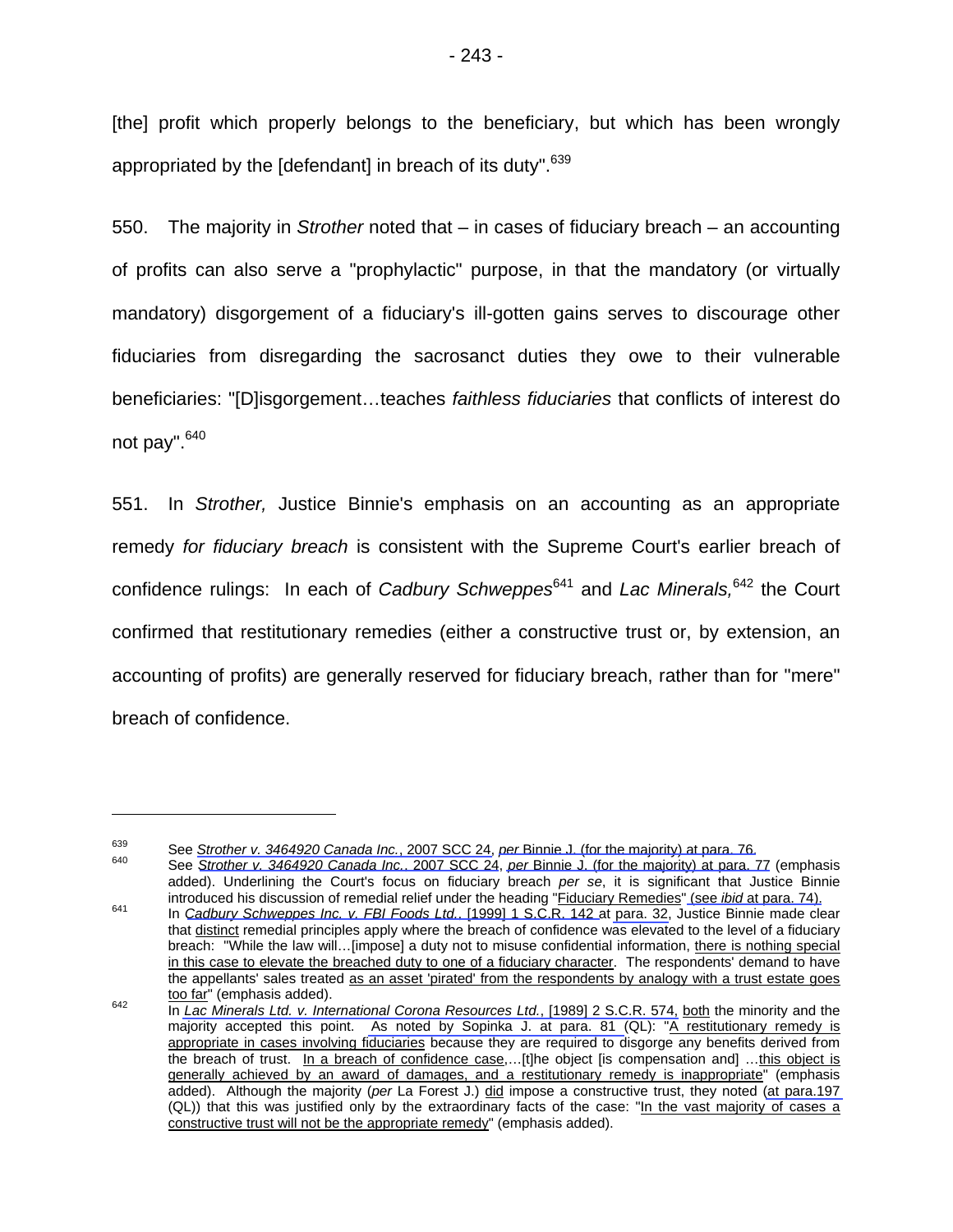552. This explicit linking of equitable disgorgement with breach of fiduciary duty is highly significant in the current proceedings, where West Face is (at worst) guilty of a breach of confidence *simpliciter*, as distinct from any breach of the more profound duties owed by a fiduciary.

553. In a very recent ruling of the English Court of Appeal, *Walsh v. Shanahan*, Lord Justice Rimer made clear that the granting of an accounting remedy will generally be *inappropriate* in cases of simple breach of confidence.<sup>643</sup> In so doing, the Court of Appeal specifically *rejected* the possibility that the disgorgement of profits was mandatory when dealing with non-fiduciary breaches of confidence. As Rimer L.J. explained: In the absence of a fiduciary breach, there exists no "general principle that wrongdoers…should always be stripped of their profits…Such a principle cannot coexist with the recognition in the authorities that an account of profits is discretionary".<sup>644</sup>

554. This characterization of the accounting remedy as "discretionary" is very important. It is clear that this Honourable Court is under no obligation to grant Catalyst's request for a disgorgement order. In the succinct words of Lord Justice Rimer (italics in the original): "Whilst a successful claimant [in a breach of confidence case] can *ask* for an account of profits, he will not be entitled to an account as of right". $645$  This is

<sup>&</sup>lt;sup>643</sup> See Walsh v. Shanahan, [2013] EWCA Civ 411, per [Rimer L.J. at paras. 55,](#page-16-0) [67-68](#page-20-0) & [70.](#page-20-0)<br><sup>644</sup> See Walsh v. Shanahan, [2013] EWCA Civ 411, per [Rimer L.J. at para. 73.](#page-21-0)<br><sup>645</sup> See Walsh v. Shanahan, [2013] EWCA Civ 411, pe *Fund Management Ltd*., [2010] EWHC 424 (Ch.), *per* [Sales J. at para. 334;](#page-104-0) and *CF Partners (UK) LLP v Barclays Bank PLC,* [2014] EWHC 3049 (Ch.), *per* Hildyard J. [at para. 1167.](#page-271-0)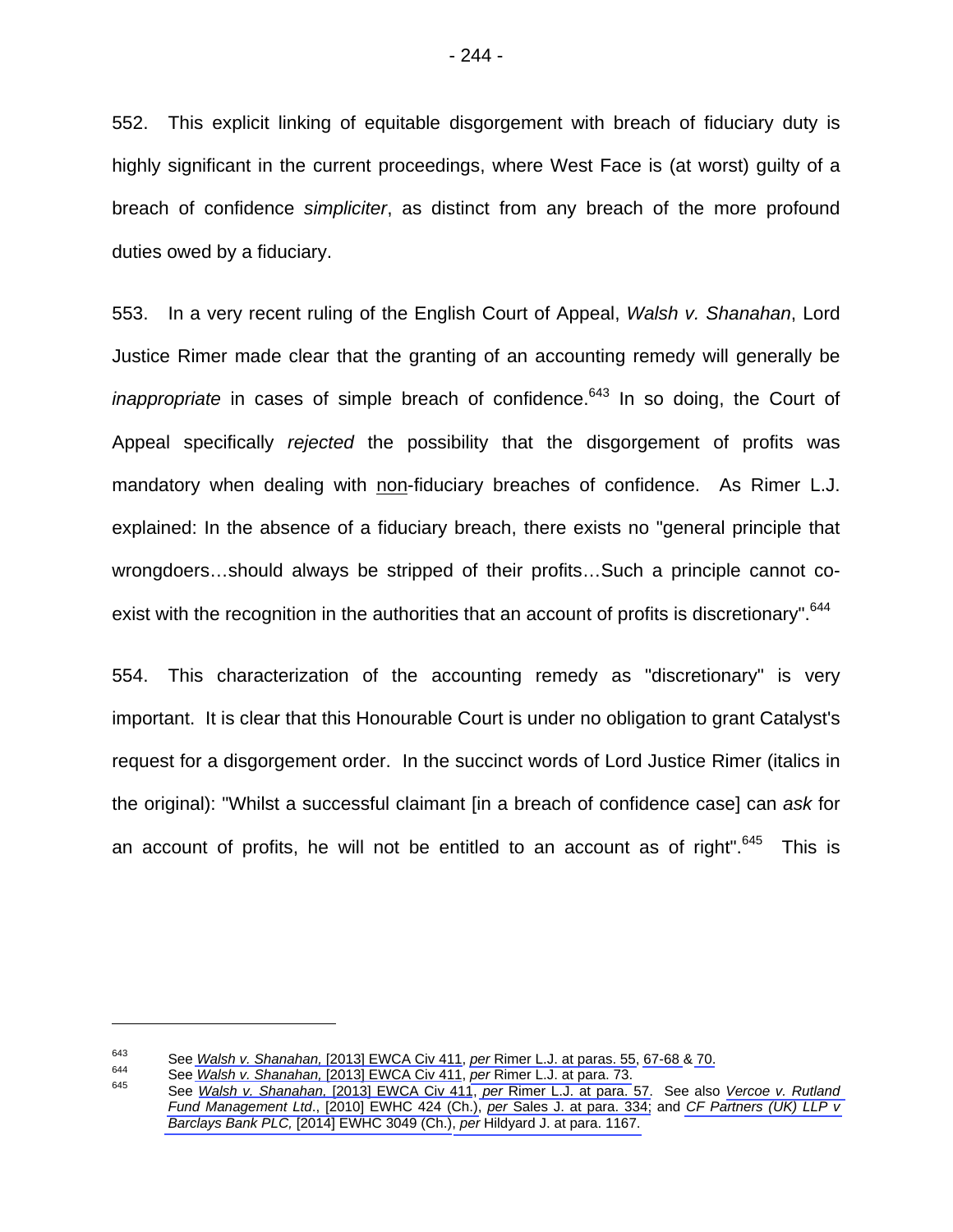because an accounting is an equitable remedy and, as observed by the Supreme Court in *Strother*, "[e]quitable remedies are always subject to the discretion of the court".<sup>646</sup>

555. As noted above, in breach of confidence proceedings, this Honourable Court enjoys a broad and flexible jurisdiction which allows it to select and fashion the remedy that best responds to the unique facts of the case. $647$  For this reason, as noted by Justice Nordheimer: "Disgorgement is a remedy that *could* be awarded on a breach of confidence claim *but it is not the only remedy*. There are a variety of remedies available in response to such a claim". $648$  As confirmed by the B.C. Court of Appeal: "[T]he misuse of confidential information for profit will *not* always give rise to an equitable remedy", and the plaintiff may be required to content itself with collecting whatever damages it can establish it suffered.<sup>649</sup>

556. For the foregoing reasons, when confronted with a request for an accounting of profits, this Honourable Court is obligated to consider carefully whether, in all of the circumstances, such an order is justified. As Justice Nordheimer dryly noted, in response to a plaintiff's statement that the only remedy it was prepared to pursue was an accounting: "While I accept that the plaintiffs have the right to elect the relief that they will seek in their claim, *in doing so they cannot constrain the defendants, or the* 

<sup>646</sup> See *Strother v. 3464920 Canada Inc.*, 2007 SCC 24, *per* [Binnie J. \(for the majority\) at para. 74](#page-34-0) (emphasis

<sup>&</sup>lt;sup>647</sup> See Cadbury Schweppes Inc. v. FBI Foods Ltd., [1999] 1 S.C.R. 142, per [Binnie J. at paras. 22](#page-11-0) [&](#page-7-0) 24.<br><sup>648</sup> See Air Canada v. WestJet Airlines Ltd., [2005] O.J. No. 5512 (S.C.J.), per Nordheimer J. at para. 24

<sup>(</sup>emphasis added). 649 See *Expert Travel Financial Security (E.T.F.S.) Inc. v. BMS Harris & Dixon Insurance Brokers Ltd.*, 2005

BCCA 5, *per* [Smith J.A. \(for the concurring majority\) at para. 74 \(](#page-28-0)emphasis added).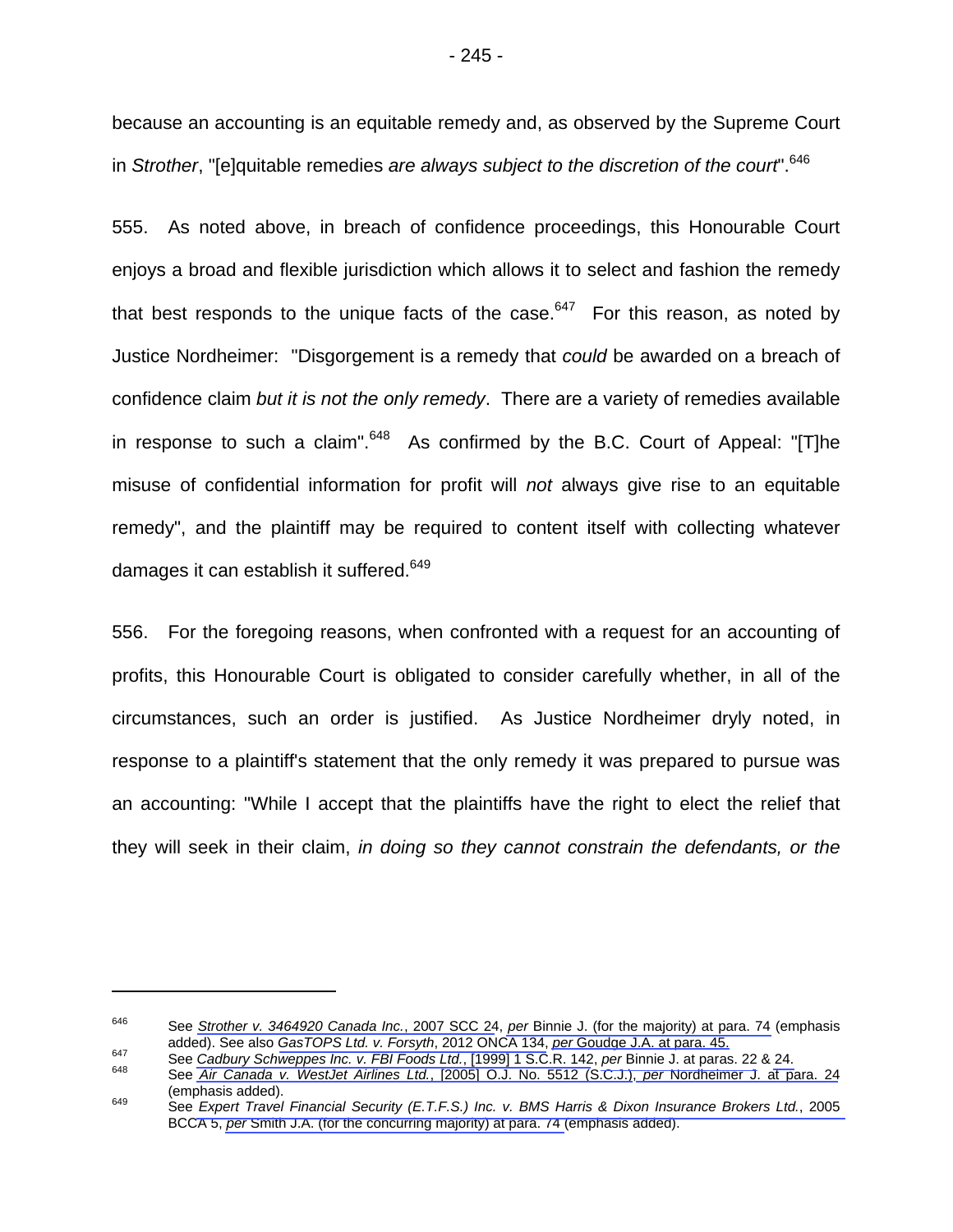*court for that matter, from engaging in an inquiry as to whether the remedy being sought is the appropriate remedy*".<sup>650</sup>

557. It is respectfully submitted that Catalyst's request for an accounting is inappropriate for an array of reasons, including the following:

- (a) *First,* the accounting remedy represents extraordinary relief, which is most appropriately granted where the defendant owes and has breached a fiduciary duty to the plaintiff or has infringed a patent or similar intellectual property right. It will generally not be available in circumstances where one competitor acquires and misuses commercial information to the detriment of another competitor;
- (b) *Second,* the low value of the "nothing very special" "regulatory strategy" created by Catalyst (and allegedly misused by West Face) supports, at most, an award of damages rather than equitable relief;
- (c) *Third,* an accounting is likewise not justifiable in circumstances where (i) West Face's successful acquisition of the WIND shares, and (ii) its subsequent re-sale of those shares at a significant profit, are attributable to a variety of factors *having nothing to do* with Catalyst's information;
- (d) *Fourth,* the foregoing factors (coupled with Catalyst's inability to prove that West Face's conduct caused it any detriment) means that the disgorgement of West Face's profits will lead to a disproportionate

<sup>650</sup> See *Air Canada v. WestJet Airlines Ltd.*, [2005] O.J. No. 5512 (S.C.J.), *per* [Nordheimer J. at para. 26](#page-8-0)  (emphasis added).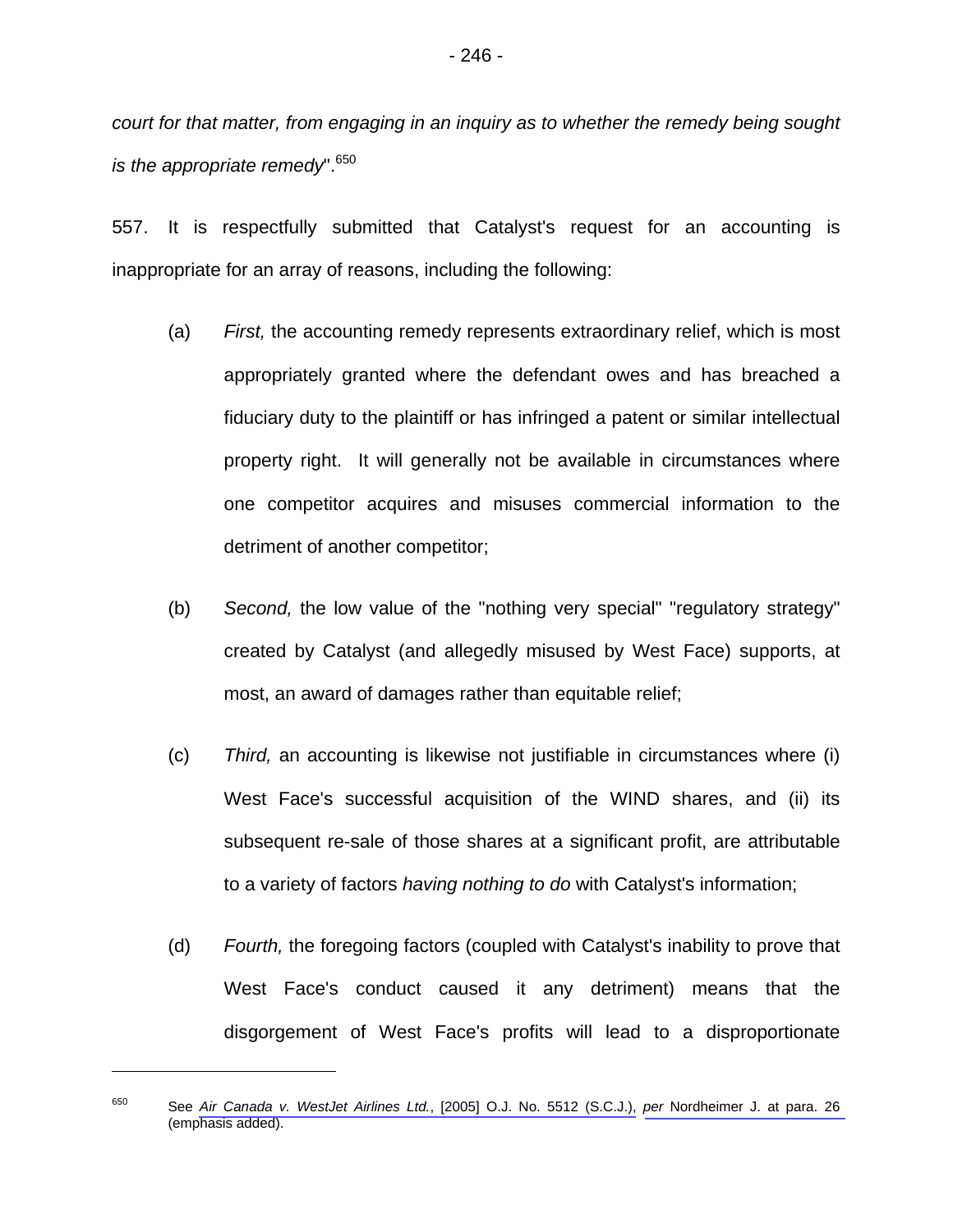"windfall" to Catalyst. Except perhaps in cases of true fiduciary breach (which is not at issue in the present case), equity will not countenance a remedy that thus overcompensates a plaintiff;

- (e) *Fifth,* such an unmerited windfall to Catalyst must also be rejected because it will come at the expense of innocent third parties (*i.e.*, West Face's blameless fund investors), who will be denied the fruits earned by the deployment of their capital; and
- (f) *Sixth,* Catalyst comes before this Court with "unclean hands" and should therefore be denied this discretionary, equitable remedy.

558. Each of the foregoing considerations – individually and cumulatively – militates against granting Catalyst the discretionary remedy of an accounting. Each will be considered separately in the paragraphs that follow.

### **i. An Accounting of Profits is an "Extraordinary Remedy", Available Only in "Exceptional" Circumstances, and the Current Case is not "Exceptional"**

559. The most fundamental reason why this Honourable Court should decline to award Catalyst an accounting of profits is that there is nothing "exceptional" in the current dispute which would justify the granting of this "extraordinary" remedy.

560. In a very recent ruling, *Apotex v. Eli Lilly*, the Ontario Court of Appeal referred to "the *exceptional remedy* of disgorgement" – and, later, to "the *extraordinary remedy* of disgorgement of profits" – in the course of refusing to grant the plaintiff this requested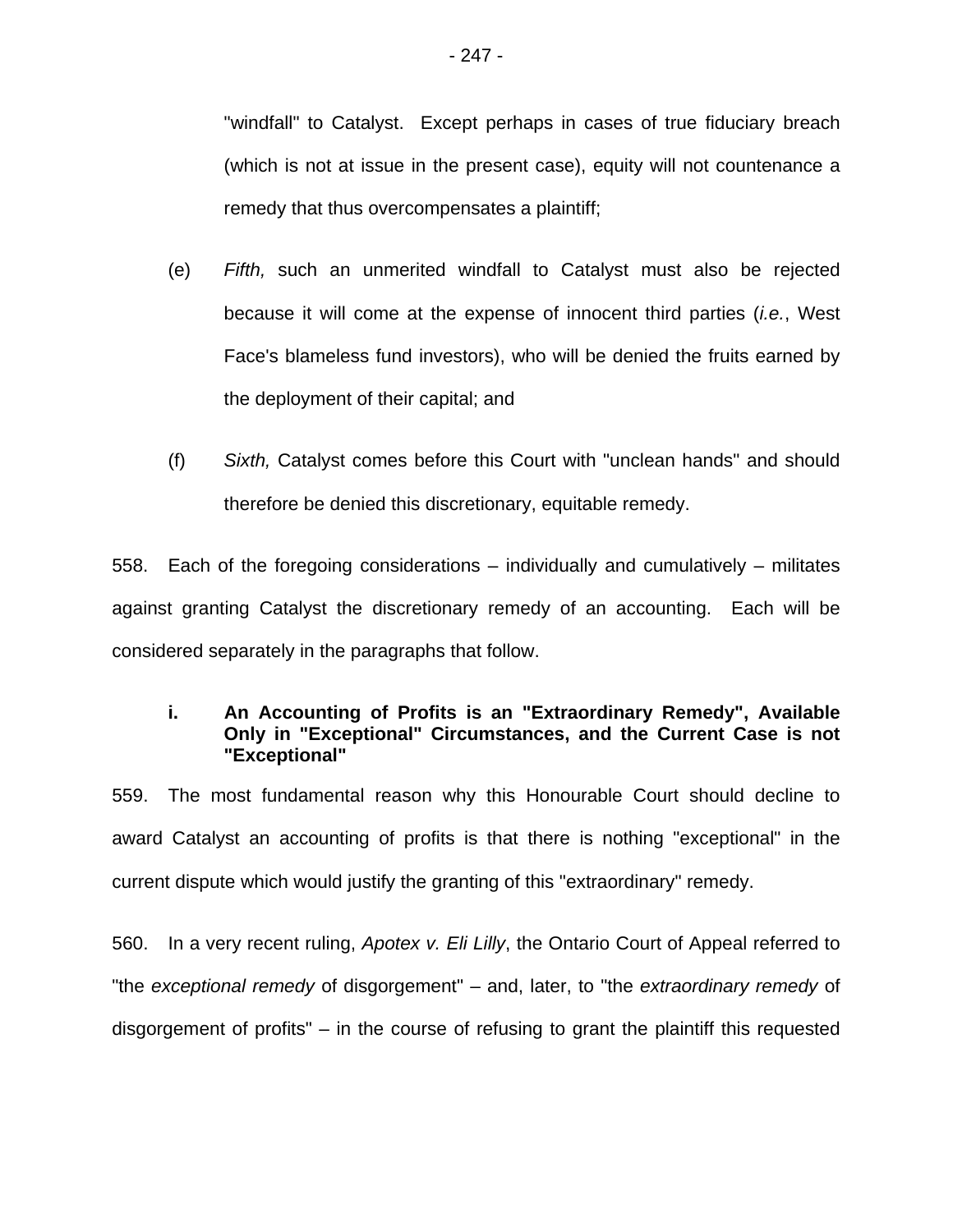relief.<sup>651</sup> Justice Feldman emphasized that such disgorgement should be awarded only in the most extreme circumstances, citing as examples Canadian and U.K. rulings which had granted the disgorgement remedy in response to (i) *breaches of trust* and (ii) breaches of contract "*akin to a breach of fiduciary duty*".652

561. Seeking to rationalize these past cases, in which a disgorgement of profits had been awarded "despite the absence of any quantifiable loss to the plaintiff", Feldman J.A. offered the following explanatory gloss:

> [47] …**These cases arise where a defendant has committed an underlying legal wrong against a plaintiff**, and the ordinary damages remedy for the underlying wrong is inadequate. **The "wrong" in these contexts typically consists of a breach of fiduciary duty or a breach of trust**, and in some instances has involved criminal conduct, breach of contract or a tort committed against the plaintiff. **Courts that have applied this restitutionary remedy in non-fiduciary contexts have explained that it is limited to exceptional cases, emphasizing that restitution damages are employed infrequently. …**<sup>653</sup>

562. Justice Feldman thus concluded that an accounting of profits is most commonly and appropriately granted in response to a *fiduciary breach* or *breach of trust*, and that this restitutionary remedy will be "*employed infrequently*" in other circumstances (*e.g*., in cases where the relevant cause of action is a non-fiduciary breach of confidence). These twin themes are reflected in the leading rulings of the Supreme Court addressing non-fiduciary breaches of confidence:

<sup>651</sup> See *Apotex Inc. v. Eli Lilly and Co*., 2015 ONCA 305, *per* [Feldman J.A. at paras. 41](#page-9-0) [& 54,](#page-12-0) *leave to appeal refused*, [2015] S.C.C.A. No. 291. Note: The cause of action at issue was unjust enrichment, but (as will be

seen), the Court canvassed the broader jurisprudence [in its analysis of the disgorgement](#page-11-0) remedy.<br>
See *Apotex Inc. v. Eli Lilly and Co.*, 2015 ONCA 305, *per* Feldman J.A. at paras. 48-51 (emphasis added),<br> *leave to appea* 

*leave to appeal refused*, [2015] S.C.C.A. No. 291. 653 See *Apotex Inc. v. Eli Lilly and Co*., 2015 ONCA 305, *per* [Feldman J.A. at para. 47](#page-10-0) (emphasis added), *leave to appeal refused*, [2015] S.C.C.A. No. 291.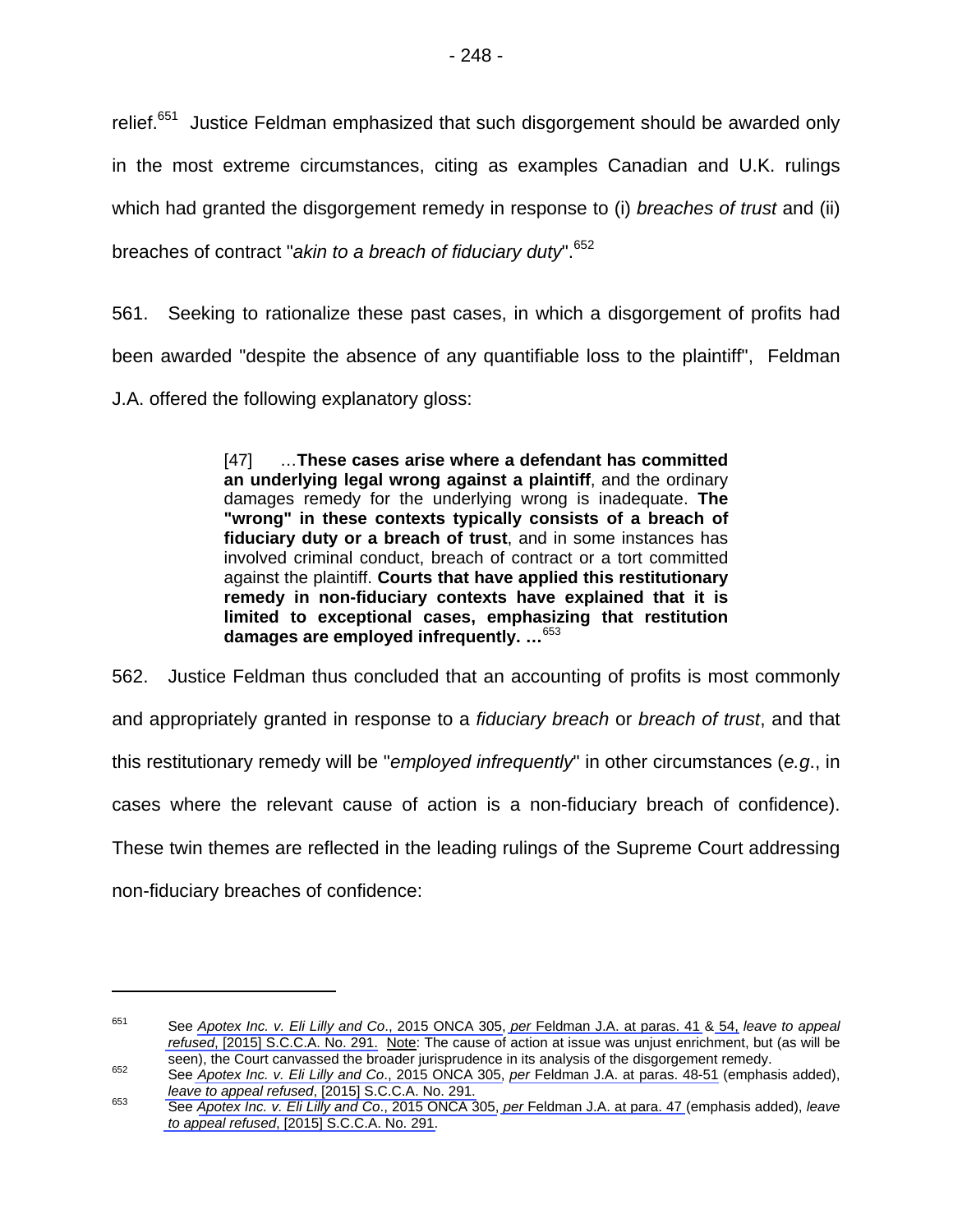(a) In *Lac Minerals*, both the minority and the majority agreed that "restitutionary" relief (*e.g.*, a constructive trust or, by extension, an accounting) is often a necessary response to a *breach of fiduciary duty*, but is rarely an appropriate remedy when there has been *a simple breach of confidence*. For the majority, Justice La Forest did ultimately award a constructive trust, but also acknowledged that "[*i*]*n the vast majority*" of breach of confidence cases, such restitutionary relief "*will not be the*  appropriate remedy<sup>".654</sup> Writing for the minority (on the issue of remedy), Justice Sopinka specifically noted that, while restitutionary relief may be appropriate to remedy fiduciary misconduct, damages will almost always suffice in cases where the misuse of confidential information was committed by a non-fiduciary:

[81] **A restitutionary remedy is appropriate in cases involving fiduciaries because they are required to disgorge any benefits derived from the breach of trust**. **In a breach of confidence case**…[t]he object is to restore the plaintiff monetarily to the position he would have been in if no wrong had been committed….[**T**]**his object is generally achieved by an award of damages**, **and a restitutionary remedy is inappropriate**. 655

(b) Likewise, in the more recent ruling in *Cadbury Schweppes*, the Supreme Court affirmed that different remedial principles apply to breach of confidence and to breach of fiduciary duty, respectively.<sup>656</sup> (Also relevant – as will be discussed below – was the distinction drawn by Justice Binnie

<sup>654</sup> See *Lac Minerals Ltd. v. International Corona Resources Ltd.*, [1989] 2 S.C.R. 574, *per* La Forest J. at para. [197 \(QL\)](#page-76-0) (emphasis added). Moreover, two members of the three judge majority on remedy (LaForest and Wilson JJ.) found that there had been a breach of fiduciary duty.<br><sup>655</sup> See *Lac Minerals Ltd. v. International Corona Resources Ltd.*, [1989] 2 S.C.R. 574, *per* Sopinka J. at para.

[<sup>81 \(</sup>QL\)](#page-33-0) (emphasis added). 656 See *Cadbury Schweppes Inc. v. FBI Foods Ltd.*, [1999] 1 S.C.R. 142, *per* [Binnie J. at para. 32.](#page-15-0)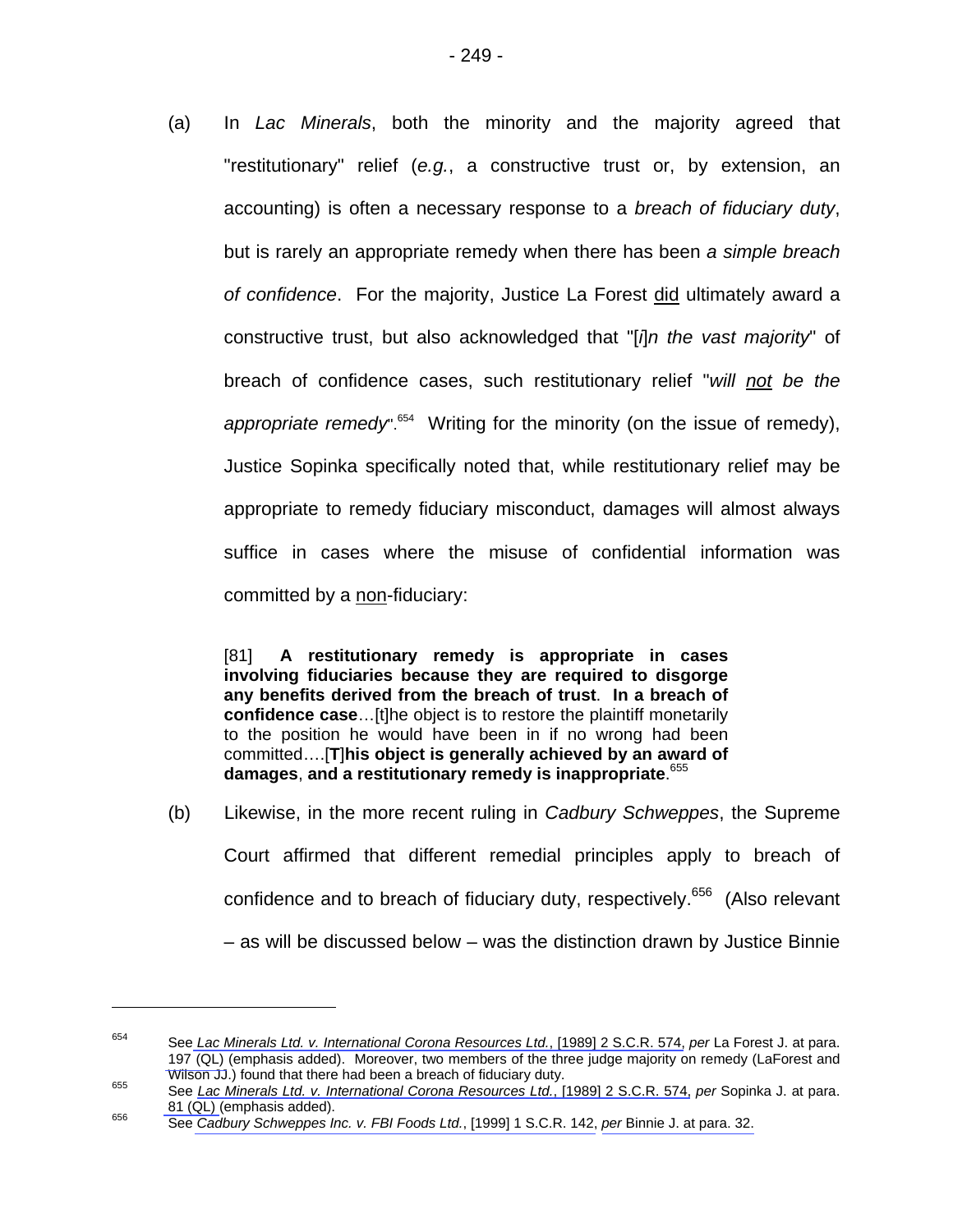between the remedial principles applicable to breach of confidence and the "proprietary" principles applicable to intellectual property infringement.)<sup>657</sup>

563. Each of the principles thus endorsed by the highest Canadian courts – *viz.*, (i) the extraordinary nature of the accounting remedy, (ii) its availability only in exceptional circumstances, (iii) its usefulness in fiduciary breach cases, (iv) conversely, its general inapplicability in responding to non-fiduciary breaches of confidence, and (v) the distinction between remedies for intellectual property infringement and for breach of confidence, respectively – have been usefully systematized and applied in a body of recent U.K. jurisprudence.

564. These U.K. rulings emanate from the specialized Chancery Division.<sup>658</sup> and culminate in an important ruling of the English Court of Appeal, *Walsh v. Shanahan*. 659 They provide this Honourable Court with valuable (albeit non-binding) guidance on the following highly relevant issues:

(a) *First*, these cases clearly establish that an accounting of profits is an "exceptional" or "extraordinary" remedy, and one that should consequently be granted only in genuinely appropriate circumstances;<sup>660</sup>

<sup>&</sup>lt;sup>657</sup> See *Cadbury Schweppes Inc. v. FBI Foods Ltd.*, [1999] 1 S.C.R. 142, *per* Binnie J. at paras. 39-48.<br><sup>658</sup> The judges of the Chancery Division, of course, possess particular expertise in equitable principles and

remedies.<br><sup>659</sup> See *Walsh v. Shanahan,* [2013] EWCA Civ 411.<br><sup>660</sup> See *Vercoe v. Rutland Fund Management Ltd.*, [2010] EWHC 424 (Ch.), *per* [Sales J. at paras. 340-342](#page-107-0) &

[<sup>344;</sup>](#page-108-0) *CF Partners (UK) LLP v Barclays Bank PLC,* [2014] EWHC 3049 (Ch.), *per* Hildyard J. [at paras. 1171-](#page-271-0) [1172](#page-272-0) & [1174-1175;](#page-272-0) and *Jones v Ricoh U.K. Ltd.,* [2010] EWHC 1743 (Ch.), *per* [Roth J. at paras. 88-89.](#page-28-0)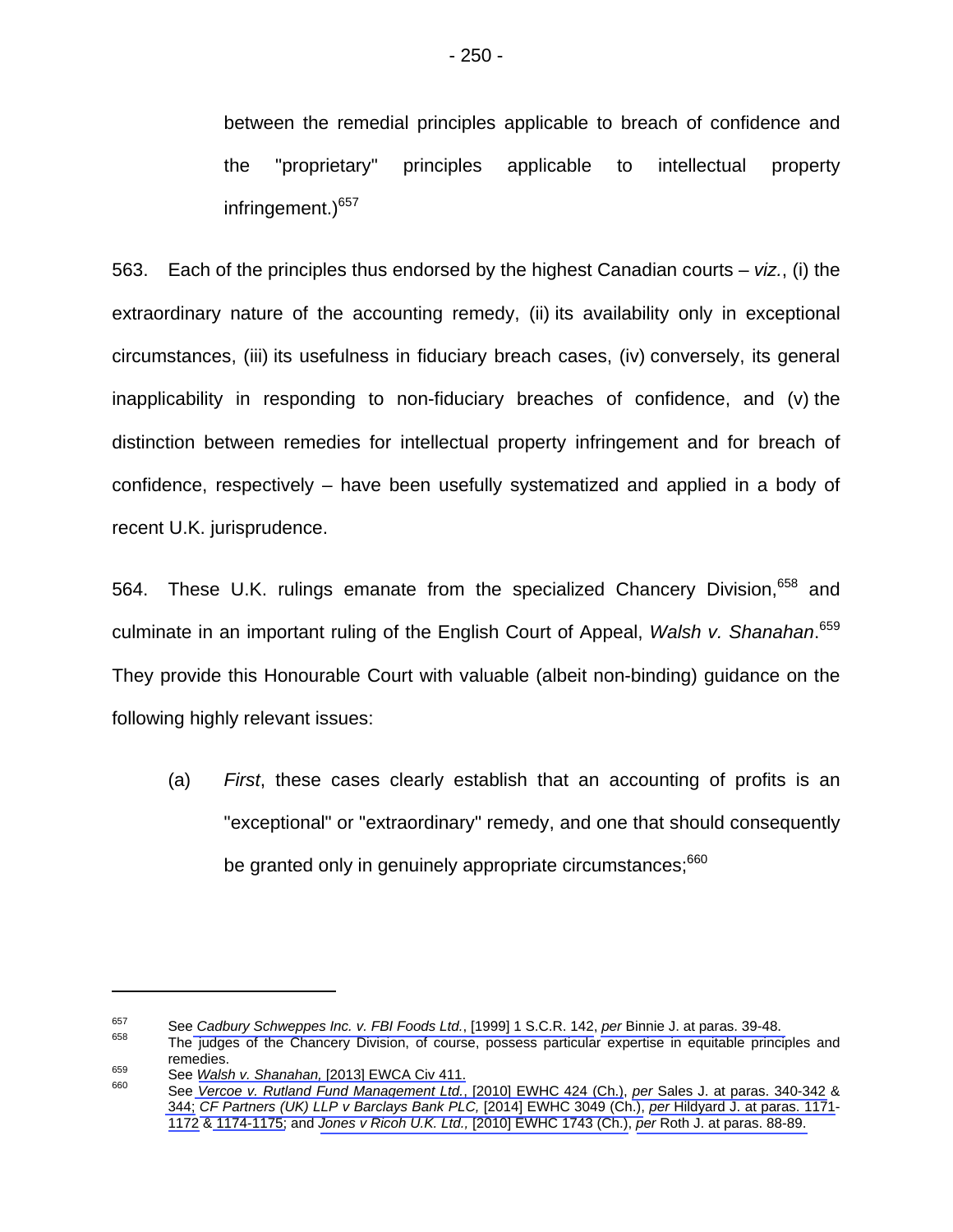- (b) *Second*, this line of recent U.K. rulings makes clear that an accounting of profits will frequently be awarded in response to a *fiduciary's breach* of duty. As established by this jurisprudence, it is the *sui generis* nature of the fiduciary relationship – where extremely high standards of conduct are zealously policed by the courts – that renders the imposition of an accounting remedy appropriate. Because a faithless fiduciary must not be permitted to retain any of his or her ill-gotten gains, disgorgement is a particularly apt remedy;<sup>661</sup>
- (c) *Third*, where the plaintiff and defendant in a breach of confidence case are direct competitors in the commercial arena (rather than fiduciaries), "a degree of self-seeking and ruthless behaviour is expected and accepted to a degree".<sup>662</sup> As explained by the English Court of Appeal, where no fiduciary breach is at issue, the principal rationale for ordering disgorgement is absent: "I can see *no justification* for judging [commercial parties'] conduct *as if it involved a breach of a* [*fiduciary*] *duty* they did not owe"; such individuals should not be "subject[ed]…to a remedy that might have been appropriate for a different wrong [*i.e.*, fiduciary breach] that they did not commit".<sup>663</sup> An even more sweeping summary of the law was offered by the most recent of these U.K. decisions: "*In the absence of a*

<sup>661</sup> See generally *Walsh v. Shanahan,* [2013] EWCA Civ 411, *per* [Rimer L.J. at paras. 55,](#page-16-0) [67-68](#page-20-0) & [70,](#page-20-0) as well as *Vercoe v. Rutland Fund Management Ltd.*, [2010] EWHC 424 (Ch.), *per* [Sales J. at paras. 340](#page-107-0) & [342-](#page-108-0) [345;](#page-108-0) *CF Partners (UK) LLP v Barclays Bank PLC,* [2014] EWHC 3049 (Ch.), *per* Hildyard J. [at paras. 1172,](#page-272-0) 

<sup>&</sup>lt;sup>662</sup> See *Vercoe v. Rutland Fund Management Ltd.*, [2010] EWHC 424 (Ch.), *per Sales J. at para.* 343 (and see more generally [paras. 342-345\);](#page-108-0) and *CF Partners (UK) LLP v Barclays Bank PLC,* [2014] EWHC 3049 (Ch.), *per* Hildyard J. at para. 1172.<br><sup>663</sup> [See](#page-272-0) *Walsh v. Shanahan,* [2013] EWCA Civ 411, *per* [Rimer L.J. at para. 68](#page-20-0) (emphasis added).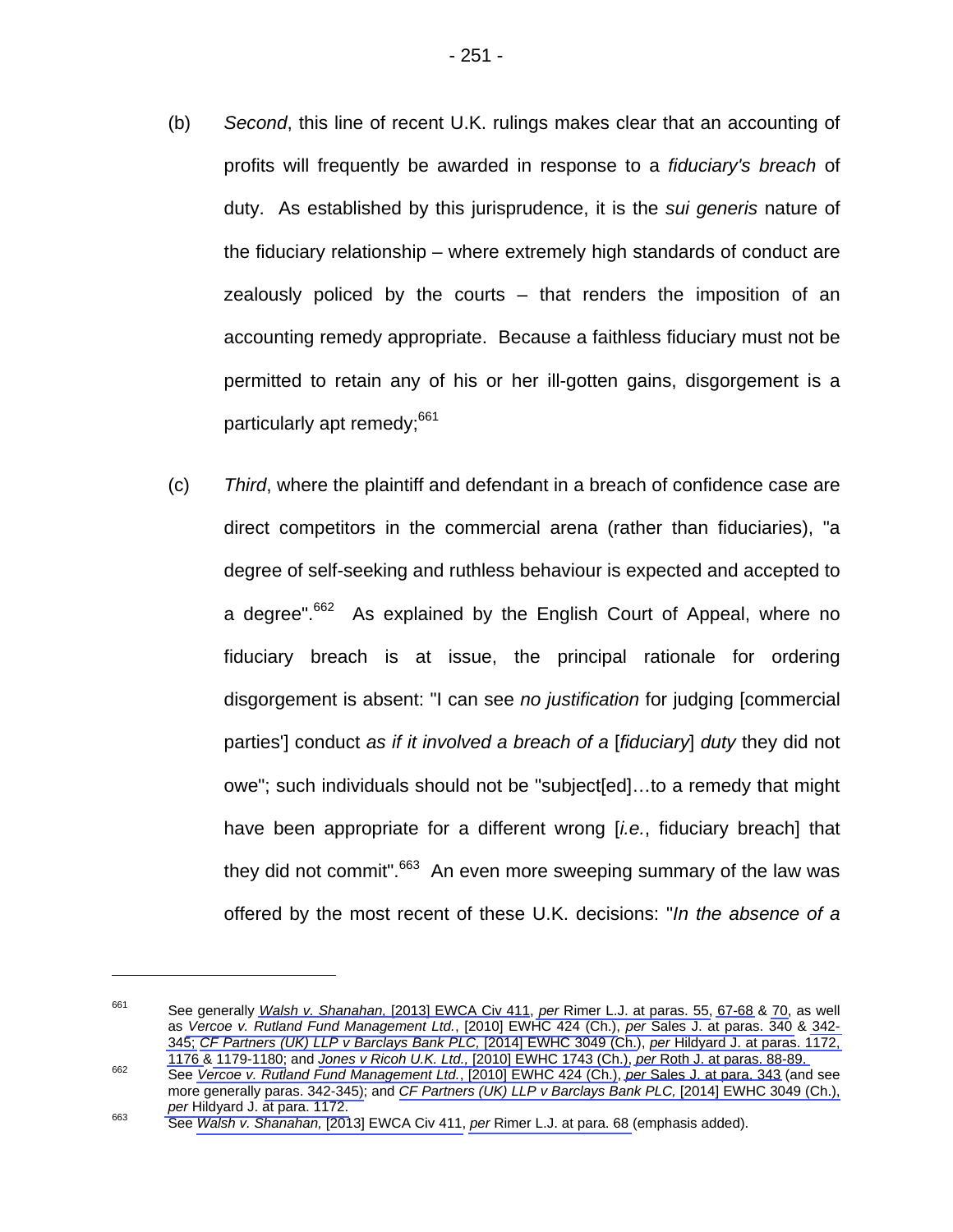*fiduciary relationship* … *I think an account of profits would seldom, if ever, be likely to be a just response* ….In all of the circumstances, I do not think that there is sufficient reason for departing from what appears to me to have become *the usual or default approach where there is no fiduciary*  relationship, which is to restrict the claimant to a claim in damages";<sup>664</sup> and

(d) *Fourth,* these U.K. rulings identify one additional category of cases in which the imposition of an accounting of profits may be justified – namely, disputes involving the infringement of a truly "proprietary" right (*e.g.*, a right arising under a patent). As these courts made clear, true "infringement" cases (which do justify an accounting) must be distinguished from cases involving a simple breach of confidence (which will generally not justify an accounting). As confirmed by these rulings, even in breach of confidence cases where the misused confidential information strongly resembles a "classic intellectual property right" (*e.g.*, where the confidential information is a secret technological formula or design), an accounting may or may not be available. In contrast, where the confidential information is purely "commercial" (*i.e.*, where the information, such as a customer list, is not truly "proprietary" in nature), the accounting remedy will generally *not* be appropriate.<sup>665</sup>

<sup>664</sup> See *CF Partners (UK) LLP v Barclays Bank PLC,* [2014] EWHC 3049 (Ch.), *per* Hildyard J. [at paras. 1179-](#page-273-0) [1189 \(e](#page-273-0)mphasis added). 665 See generally *Walsh v. Shanahan,* [2013] EWCA Civ 411, *per* [Rimer L.J. at para. 73,](#page-21-0) as well as *Vercoe v.* 

*Rutland Fund Management Ltd.*, [2010] EWHC 424 (Ch.), *per* [Sales J. at paras. 341](#page-107-0) & [345;](#page-109-0) *CF Partners (UK) LLP v Barclays Bank PLC,* [2014] EWHC 3049 (Ch.), *per* Hildyard J. [at paras. 1173 & 1176;](#page-272-0) and *Jones v Ricoh U.K. Ltd.,* [2010] EWHC 1743 (Ch.), *per* [Roth J. at paras. 88-89.](#page-28-0)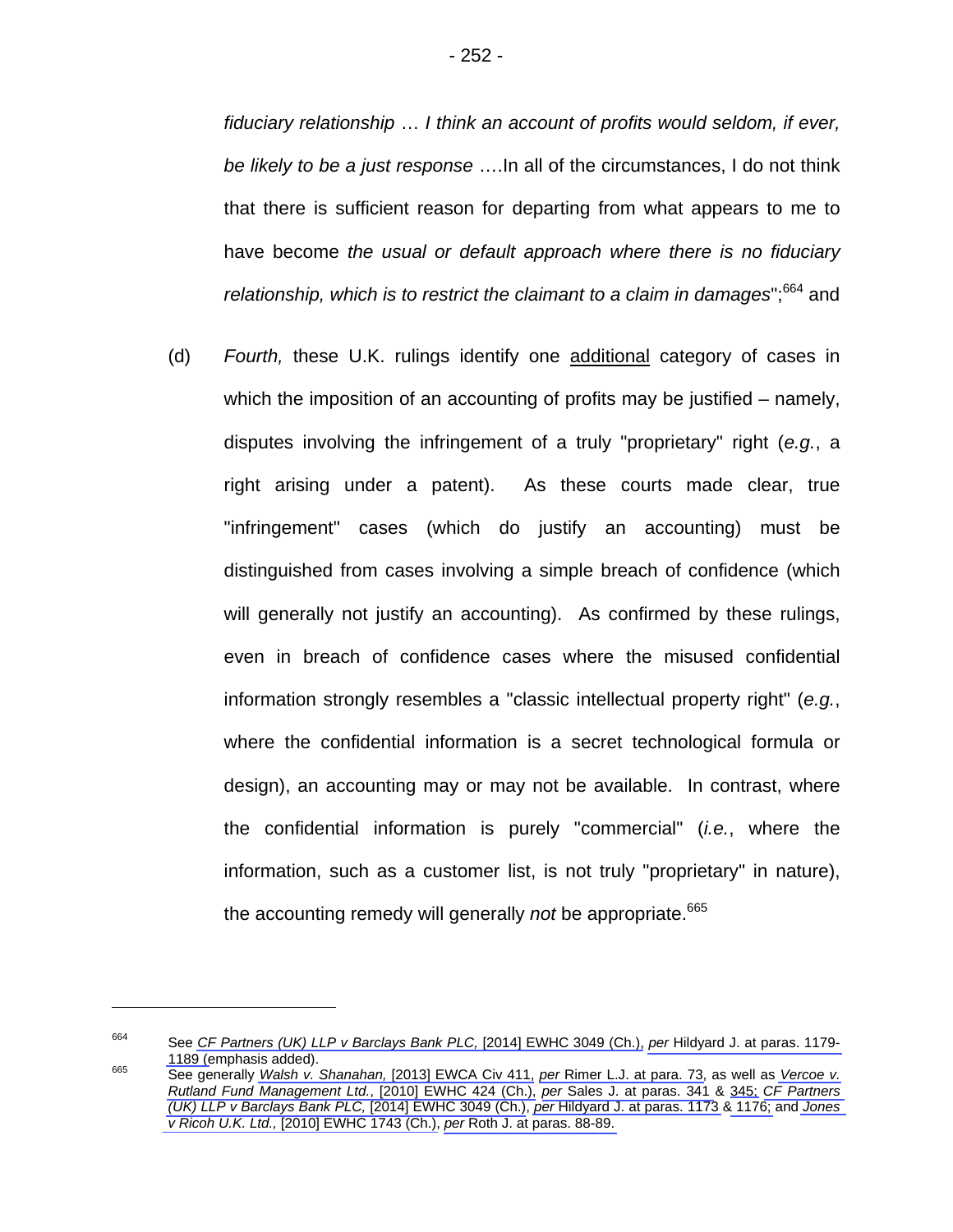565. In summary, high authority from both Canada and the U.K. has consistently endorsed a set of principles confirming the "infrequent" availability of the "extraordinary" remedy of accounting and disgorgement of profits. Clearly, the criteria identified in these cases (which justify such a remedy) are wholly absent in the current proceeding: *First,* the relationship between Catalyst and West Face was merely that of commercial competitors; *Second,* no fiduciary duties were at issue; *Third,* the confidential information identified by Catalyst is of a purely "commercial" character; and *Fourth,*  Catalyst's information possesses no "proprietary" aspect, resembling the rights attaching to a patent or similar intellectual property.

566. It is thus submitted that none of the "exceptional" circumstances justifying an accounting of profits is present, and that Catalyst's request for an accounting must be dismissed on this ground alone.

### *ii. An Accounting of Profits is Inappropriate in Light of the Low Value of Catalyst's "Regulatory Strategy"*

567. As recently explained by the Ontario Court of Appeal in its ruling in *GasTOPS v. Forsyth*, "[t]he nature of the confidential information that is misappropriated is…important" in selecting the appropriate remedy.666 In the *GasTOPS* case, the information misappropriated – by corporate fiduciaries<sup>667</sup> – took the form of highly technical and valuable trade secrets, which were characterized as "*very special indeed*" (quoting the words of Lord Denning).<sup>668</sup> Justice Feldman confirmed that it was the high

<sup>&</sup>lt;sup>666</sup> See GasTOPS Ltd. v. Forsyth, 2012 ONCA 134, per [Goudge J.A. at para. 57.](#page-12-0)<br><sup>667</sup> See GasTOPS Ltd. v. Forsyth, 2012 ONCA 134, per Goudge J.A. at para. 55.<br><sup>668</sup> See GasTOPS Ltd. v. Forsyth, 2012 ONCA 134, per Goudge J.A *Copydex (No. 2)*, [1969] 2 All E.R. 718 (C.A.), *per* Lord Denning M.R. at pp. 719-720.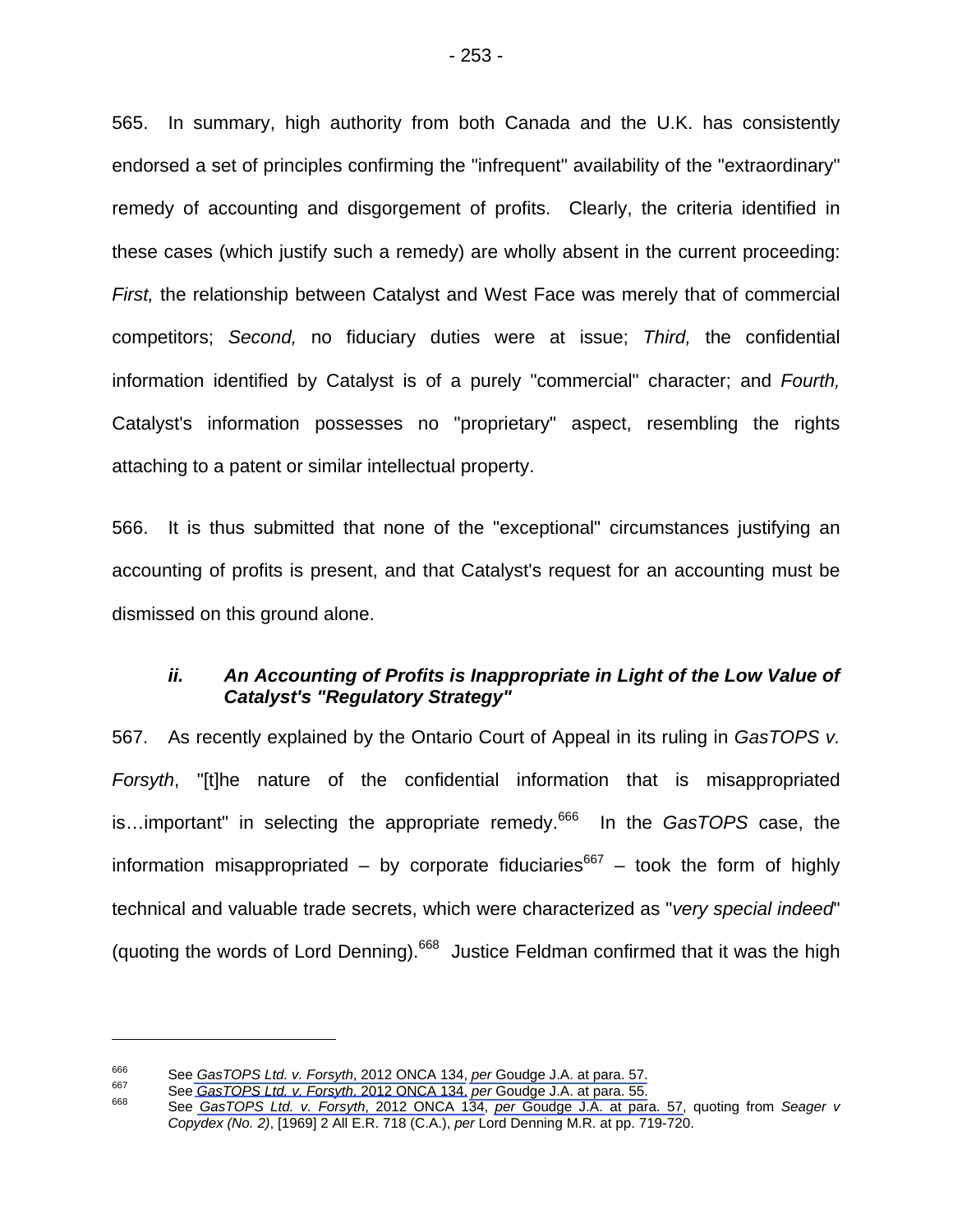value of this technical information which justified the granting of a sweeping accounting award.<sup>669</sup>

568. West Face has already submitted that Catalyst's so-called "regulatory strategy" was "nothing very special".<sup>670</sup> Catalyst's "strategy" has been shown to consist of a collection of non-inventive, non-confidential, ill-considered and useless "ideas", which were either already known to West Face or – if they had been presented to West Face at the time – would have been rejected as unsupportable, wrongheaded and entirely incompatible with West Face's own independent assessment of the WIND opportunity.

569. It is well established that, even if the misuse of such "nothing very special" information could be established in the present case, such misuse will not justify granting an accounting of profits, or any other equitable or restitutionary remedy.

570. The misuse of "nothing very special" information was at issue in the English Court of Appeal's recent accounting of profits ruling in *Walsh v. Shanahan*. <sup>671</sup>The plaintiff had commissioned and paid for the creation of certain confidential materials – namely, third-party legal and valuation reports – which the plaintiff intended to use in the acquisition of a particular property. Ultimately, however, the plaintiff opted not to proceed with the purchase of that property. Thereafter, his former agent (the defendant) improperly used the confidential information to acquire the same target property. A breach of confidence was accordingly found, but the plaintiff's request for an accounting of profits was rejected in favour of a much more modest award of

<sup>&</sup>lt;sup>669</sup> See *GasTOPS Ltd. v. Forsyth*, 2012 ONCA 134, *per* Goudge J.A. at para. 57.<br><sup>670</sup> See, once again, *Seager v Copydex (No. 2)*, [1969] 2 All E.R. 718 (C.A.), *per* [Lord Denning M.R. at pp. 719-](#page-3-0) 720. 671 See *Walsh v. Shanahan,* [2013] EWCA Civ 411.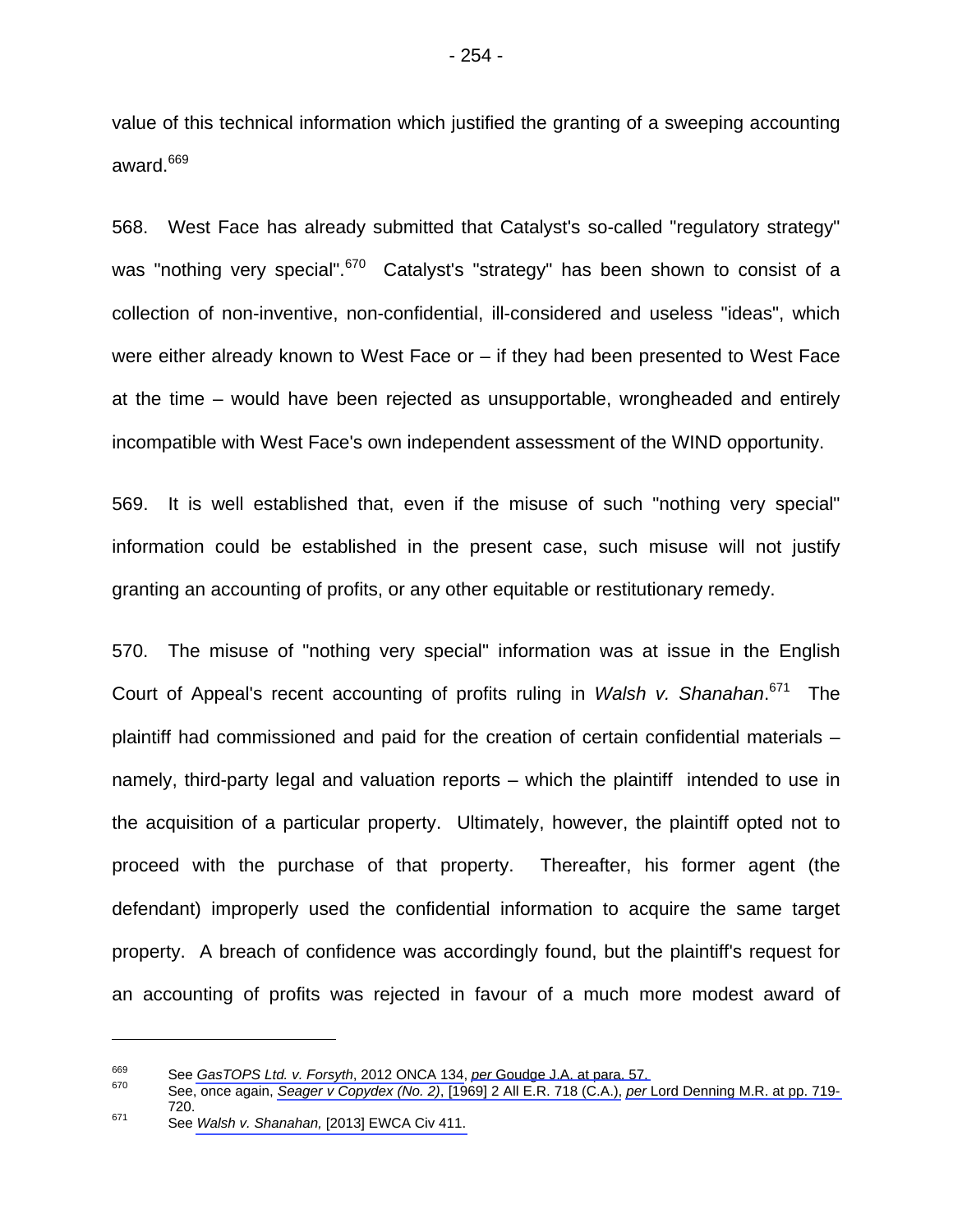damages.<sup>672</sup> A key reason why the requested disgorgement remedy was refused by both the trial judge and the Court of Appeal was the fact that the misappropriated confidential information was generic and "nothing very special".<sup>673</sup> As explained by Lord Justice Rimer: "[*T*]*he only confidential information that the respondents appropriated was* the benefit of the professional work from [the third-party lawyers and valuators], being *work* [the defendants] *could have commissioned at their own expense*".<sup>674</sup>

571. As Rimer L.J. had earlier explained, a court exercising an equitable jurisdiction must "to do justice that is fair to both claimant and wrongdoer. The objective in any case is to identify the appropriate remedy for the circumstances of the wrongdoing – to make the remedy fit the tort".<sup>675</sup> On the facts of *Walsh v. Shanahan*, the low value of this misused information bore no relationship to the disgorgement of profits demanded by the plaintiff: "[*T*]*he account of profits sought was in respect of a property acquisition/development venture in which all the investment and risk had been taken by*  [*the defendants*]".676 As the Court of Appeal explained, in such circumstances, "*it 'would be manifestly disproportionate and in excess of the just response required' to direct an account of profits*".677

572. Likewise, in the case at bar, to award an accounting of profits in response to a *de minimis* misuse of Catalyst's "nothing very special" information would be equally "manifestly disproportionate".

See Walsh v. Shanahan, [2013] EWCA Civ 411, per [Rimer L.J. at paras. 20-22,](#page-5-0) [33,](#page-8-0) [39](#page-11-0) & [55-73.](#page-16-0)<br>
See Walsh v. Shanahan, [2013] EWCA Civ 411, per Rimer L.J. at paras. 61 & 72.<br>
See Walsh v. Shanahan, [2013] EWCA Civ 411, per R

the ruling below.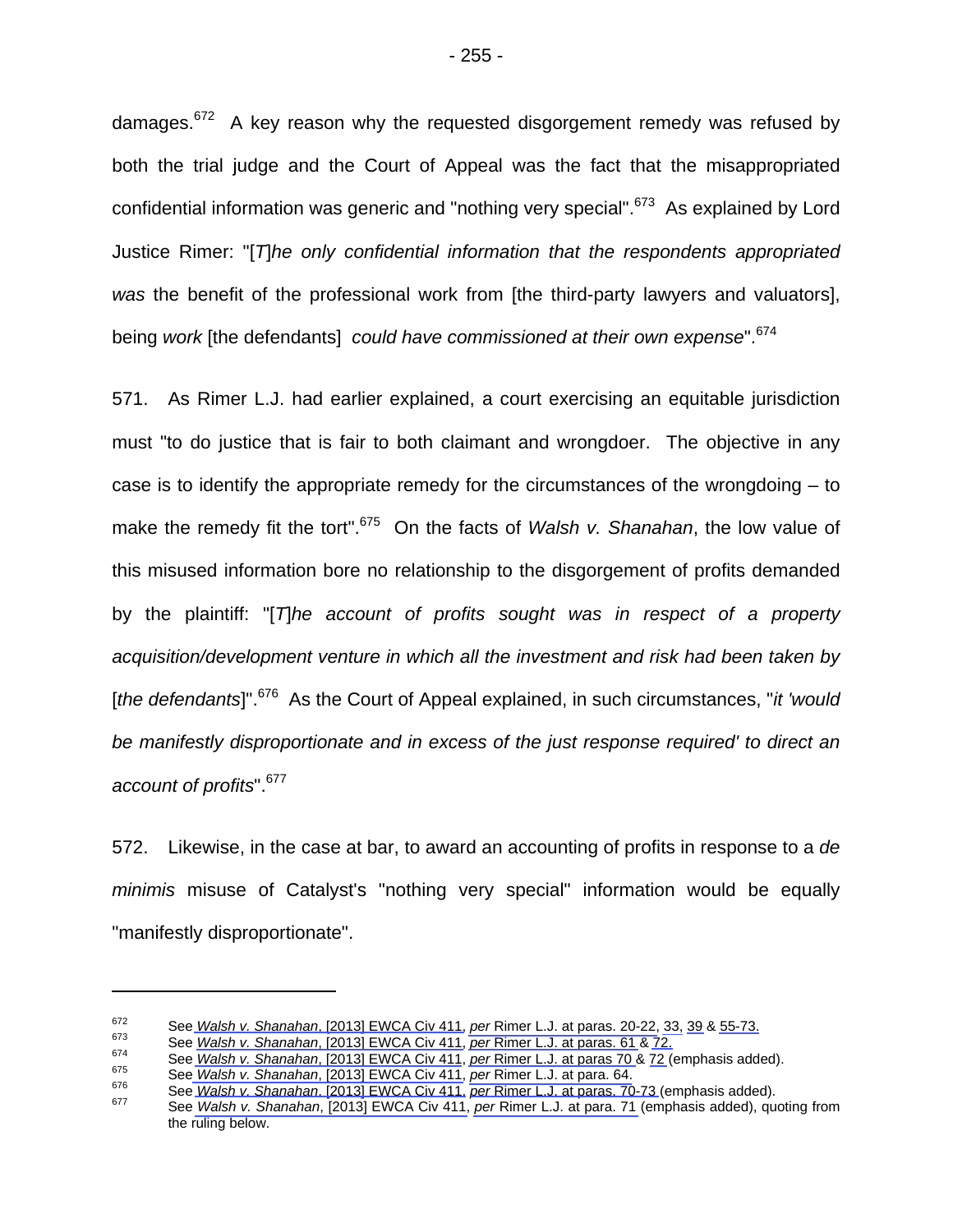### *iii. An Accounting of Profits is Inappropriate where Misuse of the "Confidential Information" played a Small Role in Generating the Profits sought to be Disgorged*

573. Catalyst's "regulatory strategy" could have played little (if any) role in West Face's successful acquisition of the WIND shares, and clearly played no role in its subsequent re-sale of those shares at a significant profit. Each of these events – and therefore the profits sought to be disgorged – are attributable to a variety of factors *having nothing to do* with Catalyst's so-called secret information.

574. This, in itself, is a strong justification for this Honourable Court to refuse Catalyst's request for an accounting of profits. In much the same way that the misuse of "nothing very special" information is inconsistent with the award of an accounting of profits (as is discussed immediately above), so too is an equitable accounting inappropriate where the defendant's misuse of confidential information played a small and insignificant role in the generation of the profits sought to be disgorged. As explained in a recent ruling of the U.K. Chancery Division: In non-fiduciary cases, in which "*the confidential information was not the sole key to the opportunity*,… *I think an*  account of profits would seldom, if ever, be likely to be a just response...".<sup>678</sup>

575. In this regard, an important authority is, once again, the recent ruling of the English Court of Appeal in *Walsh v. Shanahan*. Lord Justice Rimer confirmed that the misuse of confidential information *must have played a significant role* in producing the profits sought to be disgorged.As noted above, the issue before the Court of Appeal was whether a plaintiff could demand disgorgement of the profits earned by the

<sup>678</sup> See *CF Partners (UK) LLP v Barclays Bank PLC,* [2014] EWHC 3049 (Ch.), *per* Hildyard J. [at para. 1179](#page-273-0)  (emphasis added).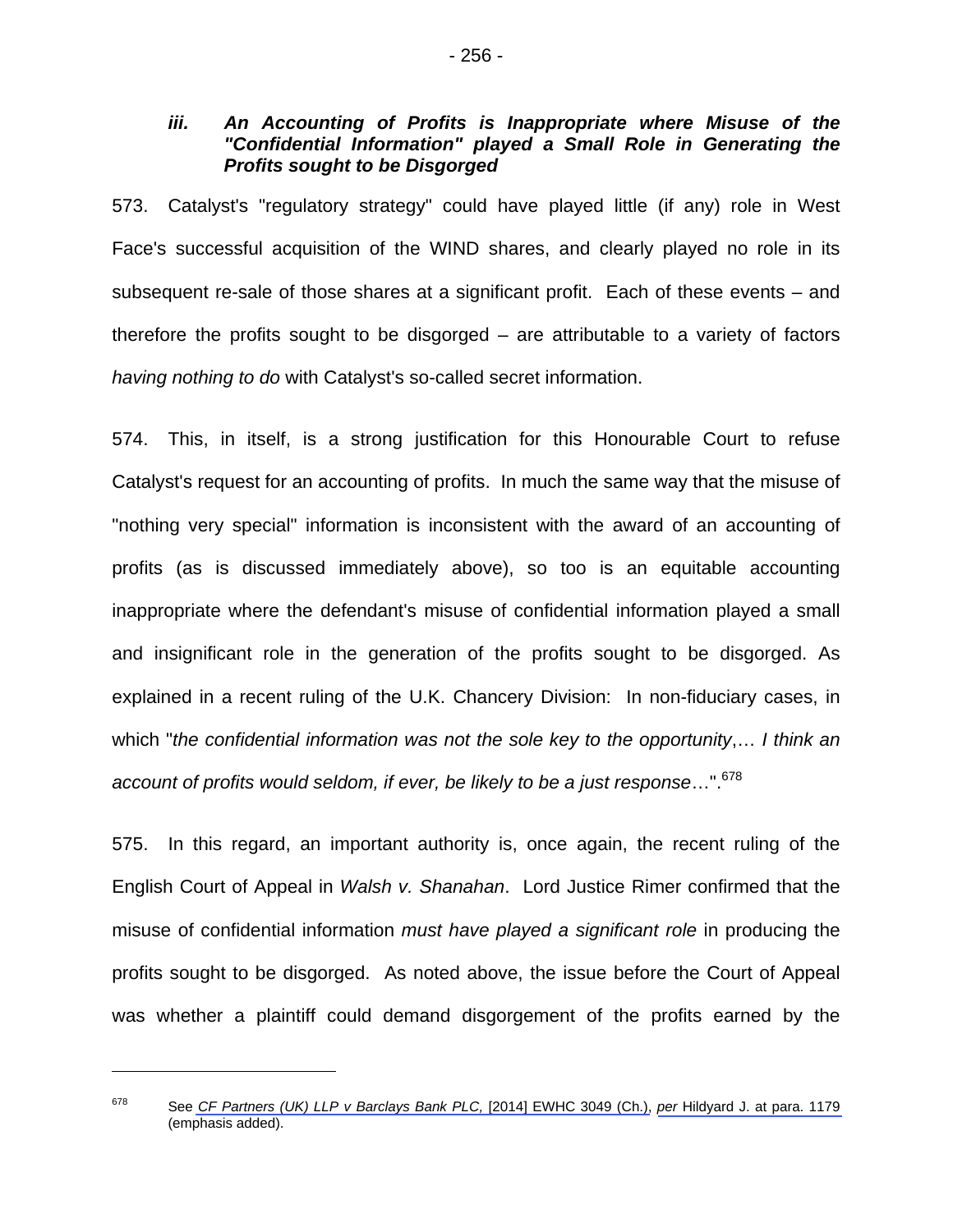defendant after using "nothing very special" confidential reports belonging to the plaintiff. The Court of Appeal found that although the defendants had misappropriated and misused the plaintiff's confidential reports, this misuse had only saved the defendants a small amount of time and money in the course of purchasing the property.679

576. Thus, in *Walsh v. Shanahan,* it could not be said that the defendants had been able to acquire the property "only" because of their misuse of the confidential information. Because the confidential information had played no role in actually alerting the defendant to the existence of this opportunity, Lord Justice Rimer refused to award the requested accounting: "[T]he [defendants'] *knowledge of the opportunity* to acquire and develop the property *was not itself information in respect of which they owed a duty of confidence* to [the plaintiff]…In those circumstances,…*it 'would be manifestly disproportionate and in excess of the just response required' to direct an account of profits*…. [*T*]*he making of such profits* by the respondents *did not involve their misappropriation of any proprietary interest of* [*the plaintiff*] *in the property*, since he had none".<sup>680</sup>

577. This same principle applies with equal or greater strength in the current proceedings. West Face did *not* require any "confidential" information belonging to Catalyst in order to learn of the opportunity to acquire WIND. Similarly, West Face did *not* need Catalyst's "regulatory strategy" in order to recognize the potential value of such an acquisition. Most importantly, West Face had independently developed a

<sup>&</sup>lt;sup>679</sup> See *Walsh v. Shanahan*, [2013] EWCA Civ 411, *per* [Rimer L.J. at paras. 20-22,](#page-5-0) [33,](#page-8-0) [39 &](#page-11-0) [55-73.](#page-16-0)<br><sup>680</sup> See *Walsh v. Shanahan*, [2013] EWCA Civ 411, *per* Rimer L.J. at paras. 70, 71 & 73 (emphasis added).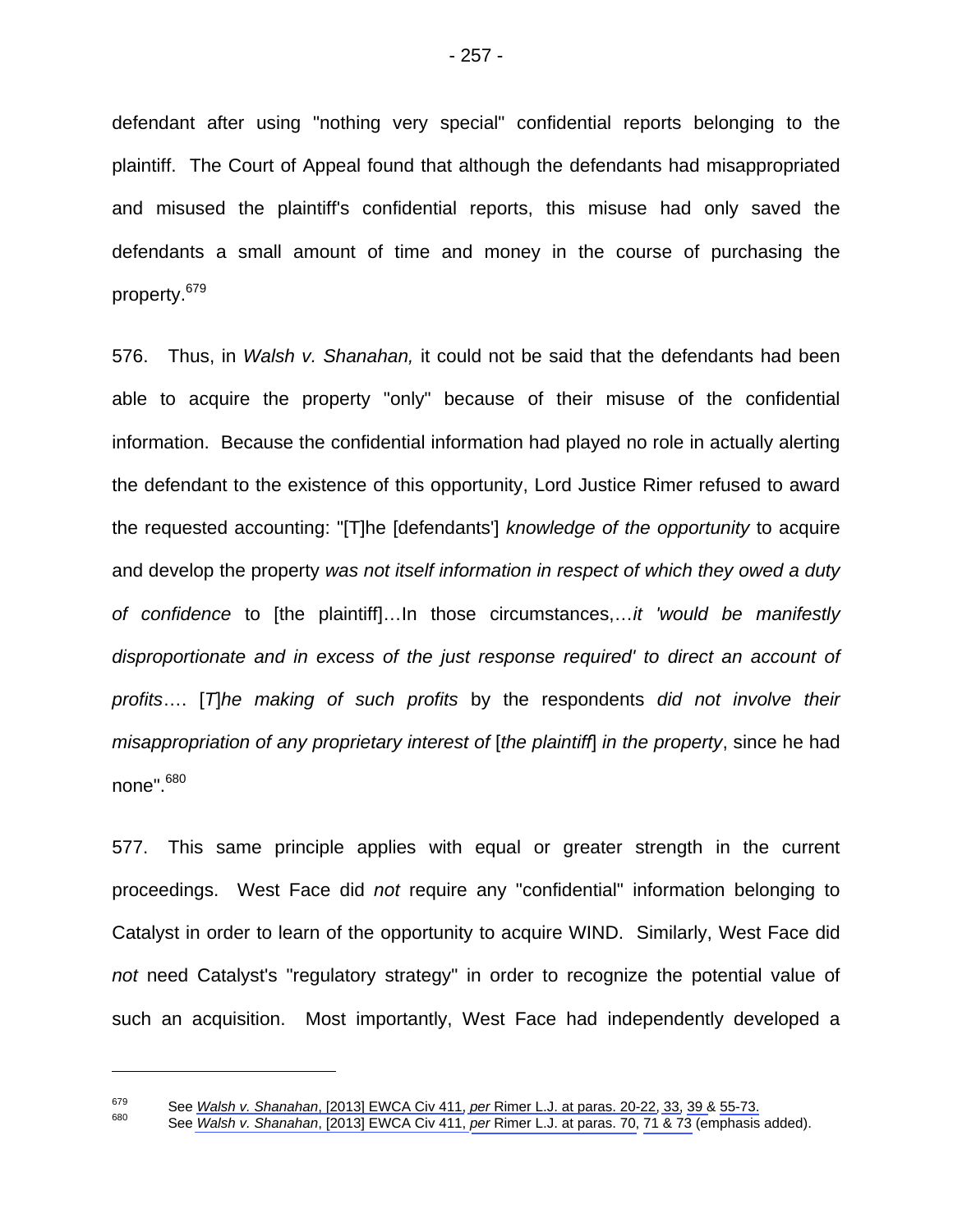strategy for acquiring and monetizing the WIND shares which was incompatible with – and, indeed, which directly conflicted with – the key elements of Catalyst's so-called "strategy". As such, neither West Face's successful acquisition of the WIND shares, nor the profits which it subsequently earned from their re-sale, can in any way be attributed, directly or indirectly, to any element of Catalyst's "strategy". No order of disgorgement is appropriate in the circumstances.

#### *iv.* An Accounting of Profits is Inappropriate where it will Result in a *Windfall for the Plaintiff*

578. In the current proceedings, an accounting should not be ordered by this Honourable Court, because such a remedy will give Catalyst a financial "windfall" that is disproportionate to: (i) the wrongdoing committed by West Face; and (ii) the detriment suffered by Catalyst.

579. In an important fiduciary breach ruling, *Strother v. 3464920*, both the majority and the minority emphasized that an accounting of profits must never be used to effect an inequitable result:

(a) Writing for the majority, Justice Binnie noted that "[a]n accounting of profits is an equitable remedy", and that "*equity is not* so rigid as to be susceptible to being *used as a vehicle for punishing defendants with harsh damage awards* [*i.e*., disgorgement] *out of all proportion to their actual behaviour*".681 Even in the context of "discouraging" defaulting fiduciaries – where full disgorgement of ill-gotten gains is itself an important policy

<sup>681</sup> See *Strother v. 3464920 Canada Inc.*, 2007 SCC 24, *per* [Binnie J. \(for the majority\) at paras. 88 & 89](#page-37-0)  (emphasis added), quoting *Hodgkinson v. Simms*, [1994] 3 S.C.R. 377, *per* La Forest J. at para. 81 (QL).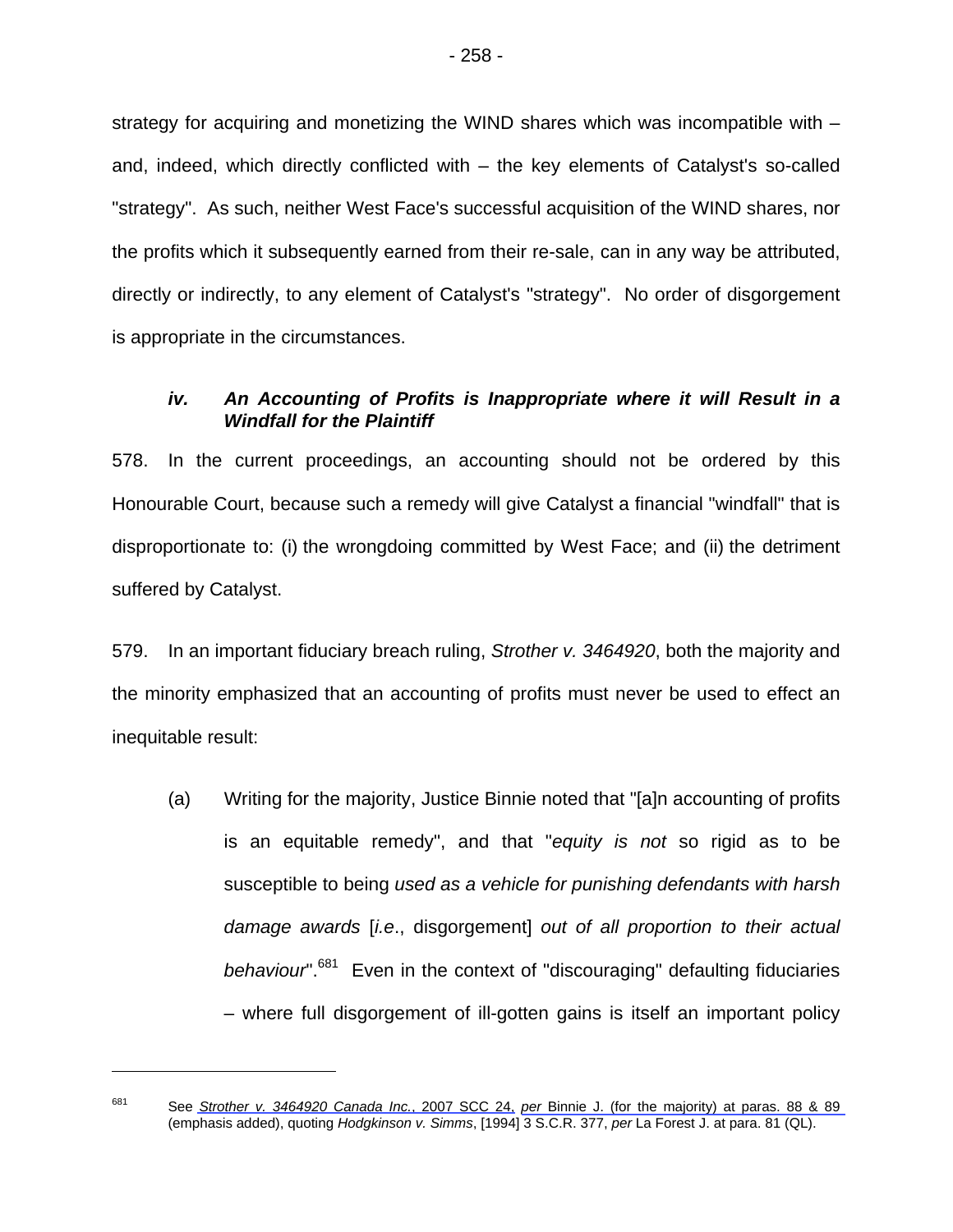goal682 – Binnie J. observed that "*the liability of the fiduciary should not be transformed into a vehicle for the unjust enrichment of the plaintiff*";683 and

(b) Writing for the four-member minority, Chief Justice McLachlin went further, and cast doubt on the availability of any accounting of profits (even where a fiduciary breach has been established), in circumstances *where the victim of the breach has suffered no detriment*: "The question is whether the remedy of account and disgorgement of profits is appropriate in a case where the breach did not arise from the management of property, *where it did not cause the plaintiff any loss*, and where viewing the same facts through the lens of contract law, the plaintiff would have recovered nothing".<sup>684</sup>

580. The Alberta court subsequently summarized Justice Binnie's majority ruling in *Strother* as standing for the proposition that "the court in assessing damages [*i.e.*, in awarding an accounting] *must be careful not to give the plaintiff an inequitable*  remedv".<sup>685</sup> Based on this principle, Justice Graesser cast doubt on the availability of an accounting of profits where such a remedy would lead to a windfall for the plaintiff:

#### [35] [The defendant] has established that **there are a number of defences which it may raise to** [**the**] **claim for an accounting** [**including**] **that an accounting** beyond a fixed

<sup>682</sup> See, *inter alia, Strother v. 3464920 Canada Inc.*, 2007 SCC 24, *per* [Binnie J. \(for the majority\) at para. 77](#page-35-0)  ("Where, as here, disgorgement is imposed to serve a prophylactic purpose, …[d]enying Strother profit generated by the financial interest that constituted his conflict teaches faithless fiduciaries that conflicts of interest do not pay. The prophylactic purpose thereby advances the policy of equity, even at the expense of a windfall to the wronged beneficiary").<br><sup>683</sup> See *Strother v. 3464920 Canada Inc.*, 2007 SCC 24, *per* Binnie J. (for the majority) at paras. 88 & 89

<sup>(</sup>emphasis added). 684 See *Strother v. 3464920 Canada Inc.*, 2007 SCC 24, *per* [McLachlin C.J.C. \(for the minority\) at paras. 152 &](#page-53-0)

[<sup>153 \(</sup>e](#page-54-0)mphasis added). 685 See *Trimay Wear Plate Ltd. v. Way,* 2008 ABQB 707, *per* [Graesser J. at paras. 21-25 \(quotation at para. 25\)](#page-6-0) 

<sup>(</sup>emphasis added).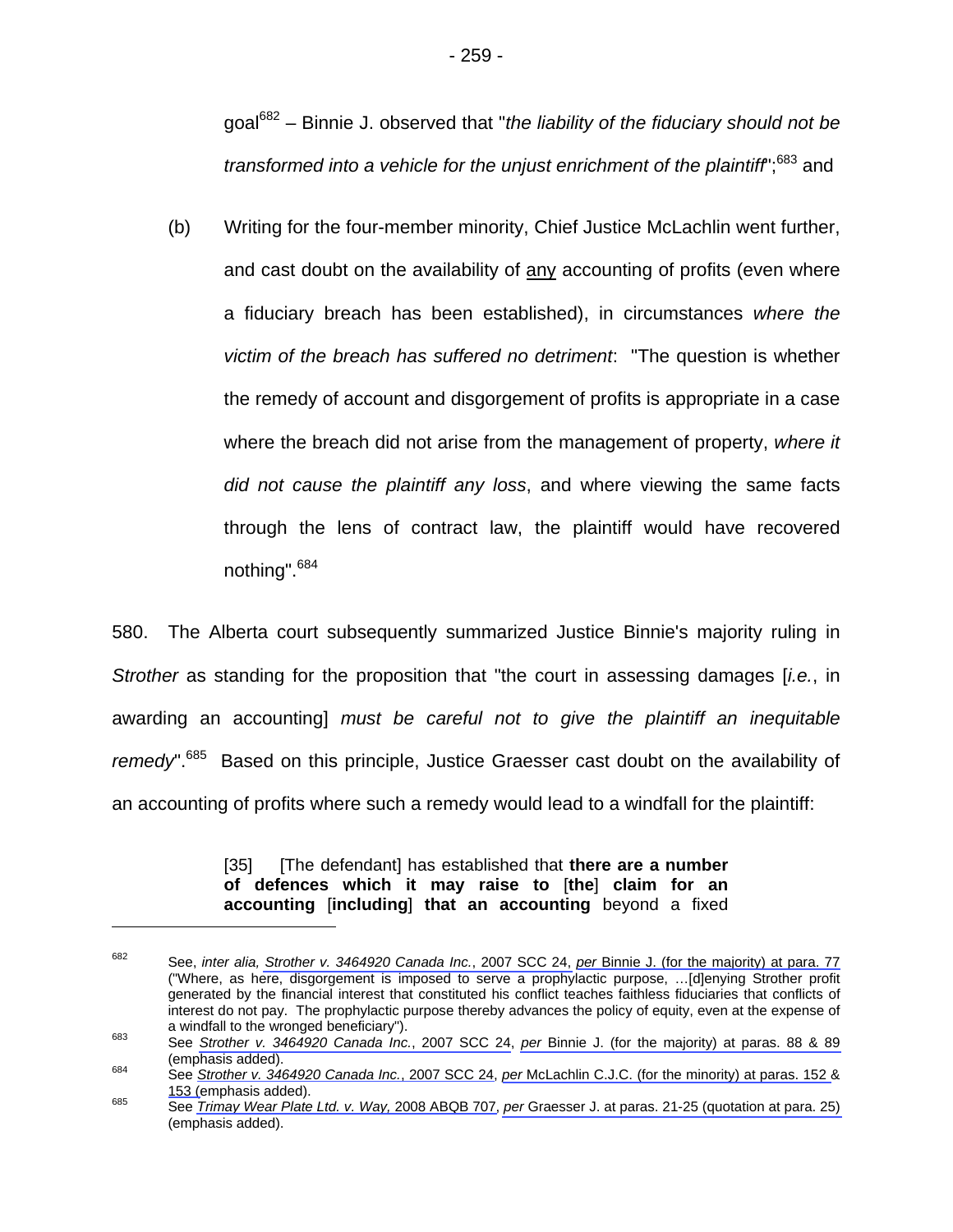period of time **might give the plaintiff windfall-type damages**…686

581. This concern with avoiding "overcompensation" has been cited on several occasions by this Honourable Court, and has been recognized as a reason to refuse to award an equitable disgorgement of profits. For example, Justice Nordheimer has quoted a well-known passage from *Cadbury Schweppes* – namely, "Equity will avoid *unjustly enriching* [*a plaintiff*] *by overcompensating* for 'nothing very special' information" $687 -$  in discussing the potential unavailability of an accounting of profits, even if breach of confidence were proven:

> [27] The defendants have the right to demonstrate to the court that **the remedy of disgorgement is inappropriate in the circumstances of this case. One of the ways that the defendants might show that is by establishing that the harm suffered by the plaintiffs from any misuse of the confidential information was minor and that, consequently, an award of disgorgement** from [the defendant] **would be inappropriate as it would result in a windfall to the plaintiffs**. This is a legitimate consideration…<sup>688</sup>

582. Catalyst's inability to prove that West Face's conduct has caused it any detriment means that a disgorgement of West Face's profits would lead to a disproportionate and inequitable windfall to Catalyst. For this reason alone, this Honourable Court should refuse to grant the requested remedy.

<sup>&</sup>lt;sup>686</sup> See Trimay Wear Plate Ltd. v. Way, 2008 ABQB 707, per [Graesser J. at para. 35](#page-7-0) [\(emphasis adde](#page-28-0)d).<br><sup>687</sup> See Cadbury Schweppes Inc. v. FBI Foods Ltd., [1999] 1 S.C.R. 142, per Binnie J. at para. 76 (emphasis

added), quoted with approval in *Air Canada v. Westjet Airlines Ltd.*, [2005] O.J. No. 5512 (S.C.J.), *per*  [Nordheimer J. at para. 27.](#page-8-0)<br><sup>688</sup> See *Air Canada v. Westjet Airlines Ltd.*, [2005] O.J. No. 5512 (S.C.J.), *per* Nordheimer J. at para. 27

<sup>(</sup>emphasis added).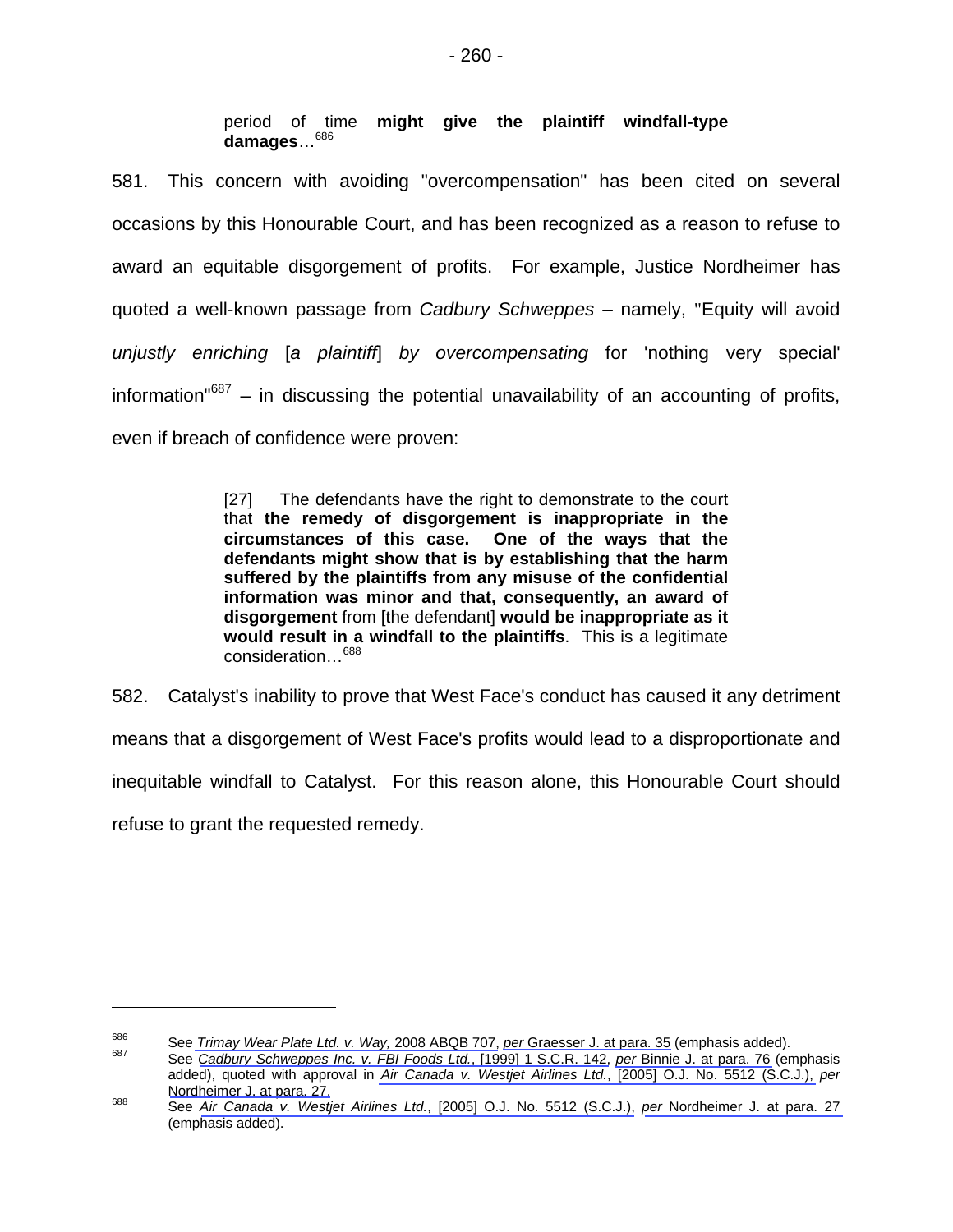583. Equity's concern with doing justice not only militates against granting a windfall to a plaintiff, but also against granting an accounting of profits that would unfairly penalize innocent third parties.

584. This point was specifically identified by the British Columbia Court of Appeal in *Strother v. 3464920 Canada Inc*. Justice Newbury was careful to ensure that the accounting remedy that she granted avoided "the danger of prejudice to innocent persons" and also gave "due weight to the contributions made by the other shareholders to the success of the [corporation]".<sup>689</sup> As she explained:

> [52] The accounting remedy has often been used to redress and deter fiduciary wrongdoing in cases of "secret profits" and in cases where the profits are all clearly attributable to a specific asset wrongly acquired by the fiduciary. Where, however, the profits of a business are in question and the efforts and resources of persons other than the wrongdoer have contributed to those profits, **care must be taken to ensure that the remedy does not itself become an instrument of injustice. Courts of Equity have sounded notes of caution when they are asked to impose burdens on, or appropriate benefits from, investors or business partners who have little connection with the breach; and this is especially so where the plaintiff will be enriched by an accounting far beyond the profits he or she would have earned had the breach not occurred**…<sup>690</sup>

585. When the matter reached the Supreme Court, Justice Binnie concurred with the reasoning of the Court of Appeal – noting, *inter alia,* that "unjust enrichment of the plaintiff" must be avoided<sup>691</sup> and that "[full] disgorgement" would be unjust because it

<sup>689</sup> See *3464920 Canada Inc. v. Strother*, 2005 BCCA 35, *per* [Newbury J.A. at para. 60,](#page-31-0) *affirmed but varied*, 2007 SCC 24. 690 See *3464920 Canada Inc. v. Strother*, 2005 BCCA 35, *per* [Newbury J.A. at para. 52](#page-28-0) (emphasis added),

*affirmed but varied*, 2007 SCC 24.<br><sup>691</sup> See *Strother v. 3464920 Canada Inc.*, 2007 SCC 24, *per* [Binnie J. \(for the majority\) at para. 89,](#page-38-0) quoting

*Warman International Ltd. v. Dwyer* (1995), 128 A.L.R. 201 (H.C.), at pp. 211-12.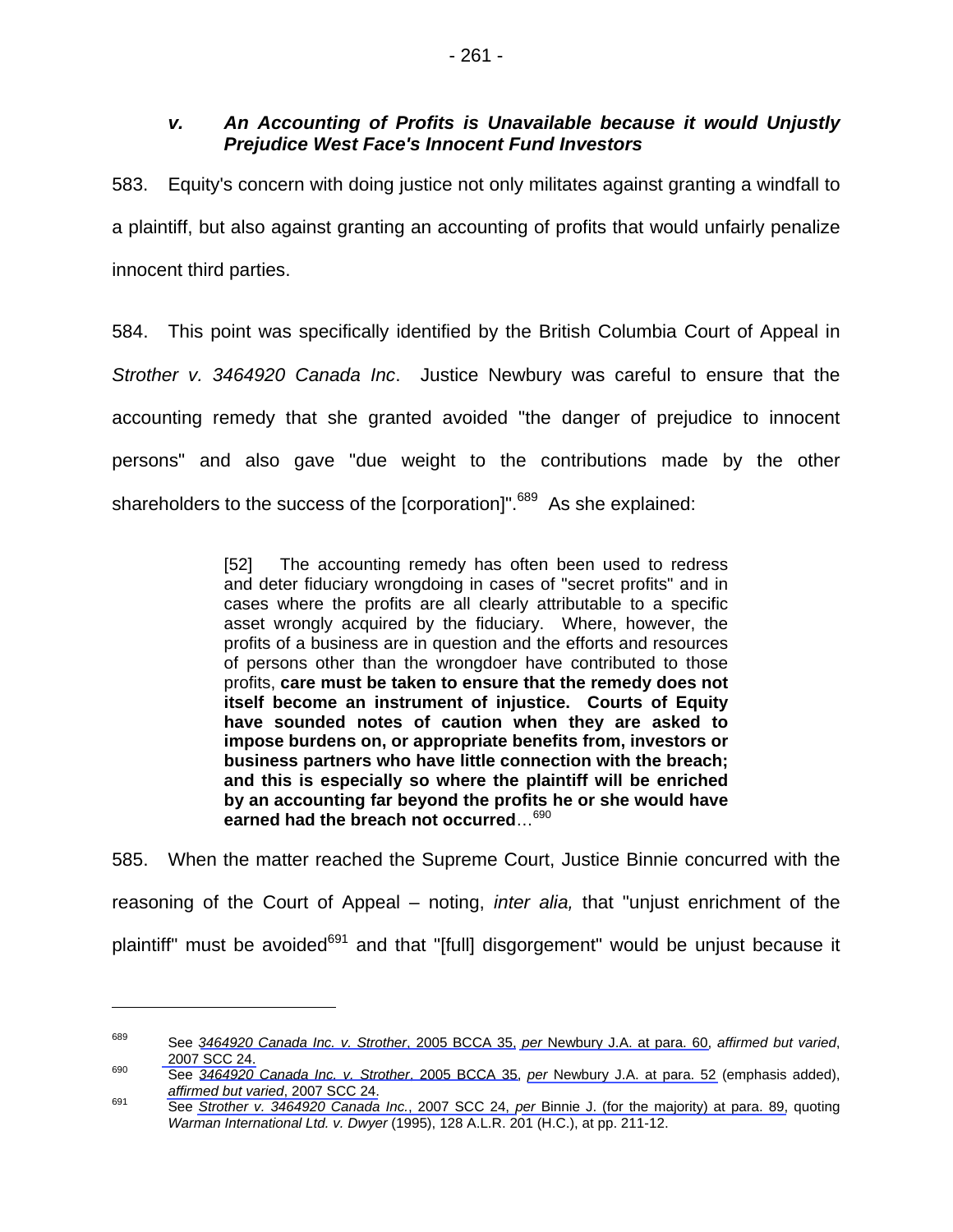"would be punitive, not prophylactic"692 – and consequently *reduced still further* the scope of the disgorgement remedy granted below by Newbury J.A.<sup>693</sup>

586. In the current circumstances, an accounting of profits would have the inevitable (and unwarranted) effect of directly harming innocent third parties, who were in no way involved in any (alleged) misuse of confidential information.

587. West Face used money supplied by its fund investors to purchase the WIND shares. Those fund investors waited patiently, and without any immediate return, while those shares were held for eighteen months. The profits generated by the sale of the WIND shares belongs principally to those blameless investors. As such, the imposition on West Face of a disgorgement order would deprive these third parties of funds that properly belong to them. This would be unjust and inequitable, and is not an outcome that should be ordered by this Honourable Court.

# *vi. An Accounting of Profits is Unavailable because Catalyst Comes before the Court with Unclean Hands*

588. Finally, because disgorgement is an equitable remedy, it is trite that misconduct by the plaintiff will disentitle it from receiving the benefit of an accounting of profits. As Justice Matheson observed, in refusing to grant disgorgement in a breach of confidence proceeding: "An accounting is an equitable remedy and, therefore, the person or corporation asking for it must come to the court with clean hands".<sup>694</sup>

589. West Face acknowledges that, in this context, the concept of "clean hands" does not refer to "generalized misconduct" nor to inherent "bad character" on the part of

<sup>&</sup>lt;sup>692</sup> See Strother v. 3464920 Canada Inc., 2007 SCC 24, per Binnie J. (for the majority) at para. 94.<br>
See Strother v. 3464920 Canada Inc., 2007 SCC 24, per [Binnie J. \(for the majority\) at para. 95.](#page-39-0)<br>
See Corrigan v. Di Do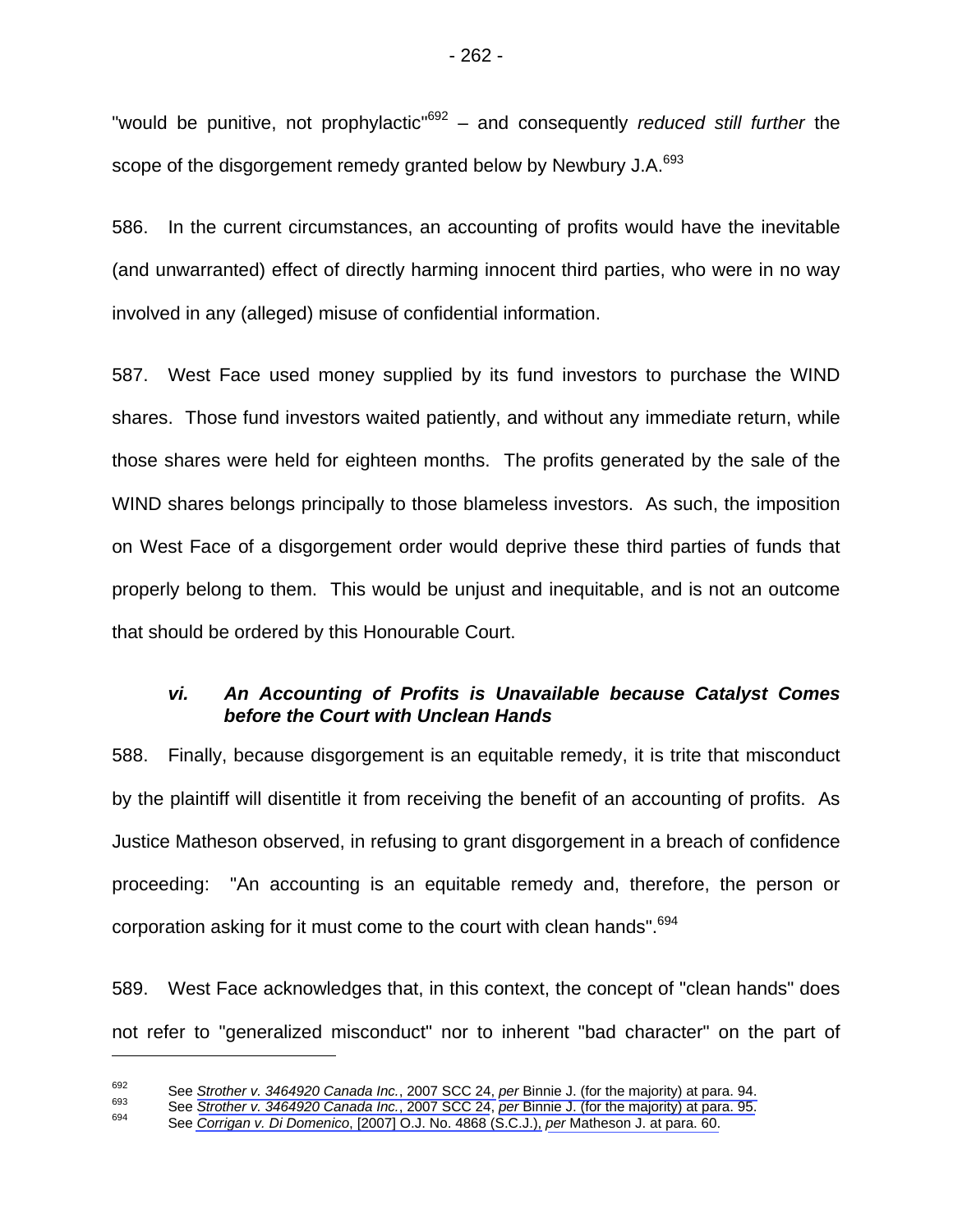Catalyst. The concept addresses improper or abusive behaviour that is directly related to the equitable cause of action and/or the equitable remedy claimed by the plaintiff.<sup>695</sup> It is with this restriction in mind that West Face submits that Catalyst's "unclean hands" should prevent this Honourable Court from granting to it the equitable remedy that it seeks.

590. A recent ruling of the Divisional Court, *Royal Bank v. Boussoulas*, with reasons written by Pepall J. (as she then was), provides a useful illustration of the type of disqualifying conduct that will attract the "clean hands" doctrine. In *Royal Bank* – as in the current proceeding – all of the plaintiff's impugned conduct arose *during the course of the litigation itself*. The plaintiff bank, seeking the equitable remedy of a *Mareva*  injunction.<sup>696</sup> had otherwise satisfied all of the prerequisites for such relief, but was found by both the motions judge and the Divisional Court to have acted in a manner that precluded the granting of the requested order.

591. Among the "unclean hands" conduct criticized by Justice Pepall was the following:

(a) the plaintiff's pleadings, affidavits and supporting materials contained sweeping allegations of fraudulent behaviour on the part of the defendants, which – in the words of Pepall J. – "*patently could not be substantiated*".697 It was clear to the Divisional Court that there was no direct evidence, or indeed any clear support, for the various allegations of

<sup>695</sup> See *Royal Bank of Canada v. Boussoulas*, 2012 ONSC 2070 (Div. Ct.), *per* Pepall J. (as she then was) at [para. 51.](#page-12-0)<br>The parties had previously agreed to a consent interim Mareva order pending the hearing in question.<br><sup>697</sup> See *Royal Bank of Canada v. Boussoulas*, 2012 ONSC 2070 (Div. Ct.), *per* Pepall J. (as she then was) at

[paras. 41](#page-9-0) & [43 \(](#page-10-0)emphasis added).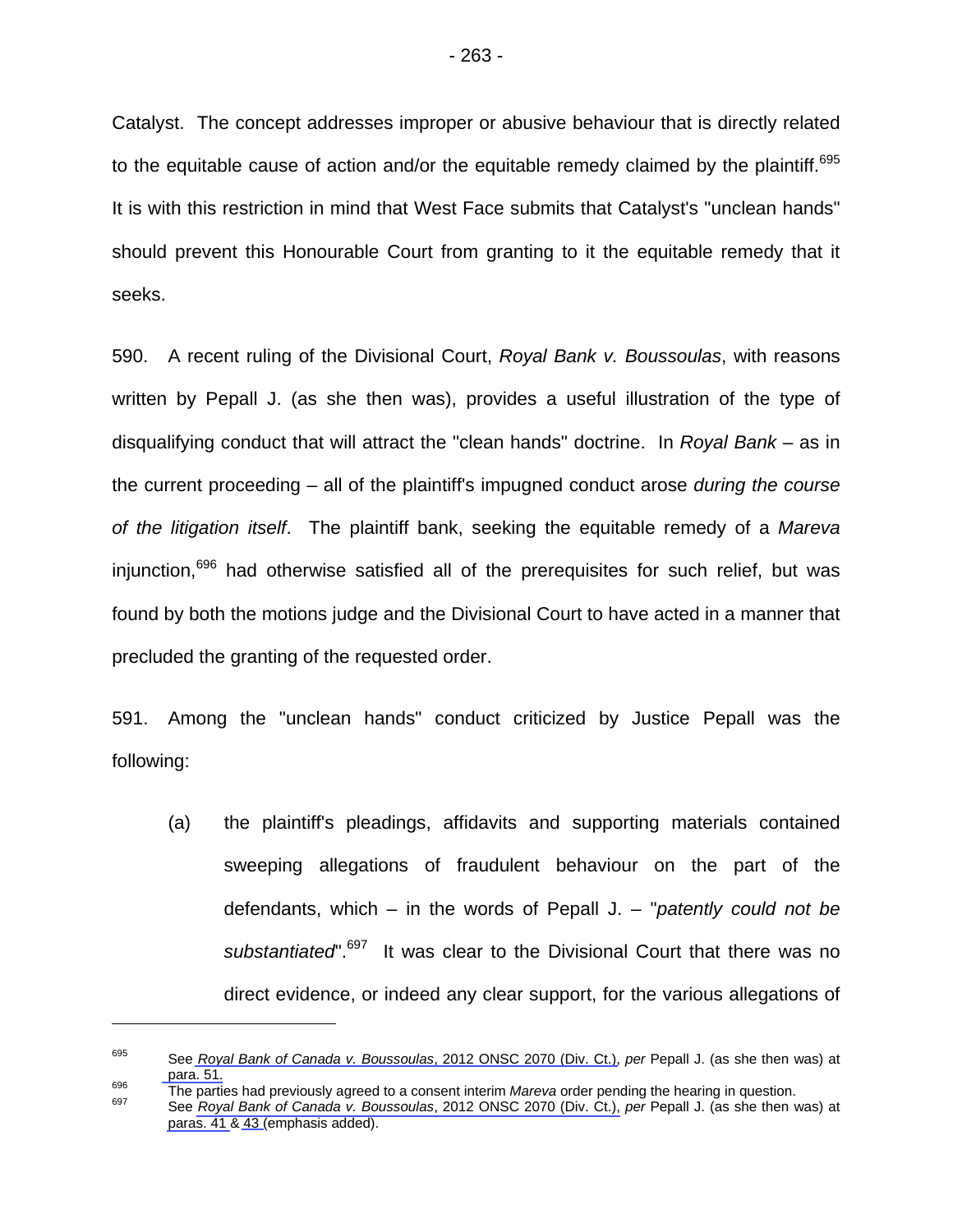fraud. As Justice Pepall noted, this was "an allegation…*that should never had been made*, *without proper evidence to support it*";698

- (b) at the return of the motion, these allegations of intentional misconduct were expressly not withdrawn by the plaintiff, although they ceased to be the focus of its argument. This was described by the Divisional Court as "a late in the day *tactical decision* not to rely on the allegations of fraud…but at the same time…not [to] abandon those allegations…This *tactical decision* tainted the Bank's request for in personam relief";<sup>699</sup>
- (c) furthermore, Pepall J. noted that a factum previously filed with the court contained a "statement [that] was *unsupportable and misleading* in relation to [this] highly material and damaging allegation";<sup>700</sup> and
- (d) likewise, affidavits relied upon by the plaintiff contained both blatant untruths and statements of "fact" that were made without any supporting evidence. These affidavits also included "*irrelevant and inadmissible*  allegations" against the defendants.<sup>701</sup>

592. Interestingly, in *Royal Bank v. Boussoulas,* the Divisional Court was careful to note that the plaintiff and its counsel had possessed an honest belief in the truth of these allegations, and that they did not intentionally seek to deceive the Court.

<sup>698</sup> See *Royal Bank of Canada v. Boussoulas*, 2012 ONSC 2070 (Div. Ct.), *per* Pepall J. (as she then was) at

[para. 42,](#page-9-0) quoting with approval from the ruling below (emphasis added). 699 See *Royal Bank of Canada v. Boussoulas*, 2012 ONSC 2070 (Div. Ct.), *per* Pepall J. (as she then was) at

[paras. 49 & 50](#page-12-0) (emphasis added), and at paras. [37, 38, 39](#page-8-0) & [43.](#page-10-0)<br>700 See *Royal Bank of Canada v. Boussoulas*, 2012 ONSC 2070 (Div. Ct.), *per* Pepall J. (as she then was) at paras. 29 & 42 (emphasis added), with both parag

[paras. 29](#page-5-0) & [42](#page-9-0) (emphasis added), with both paragraphs quoting with approval from the ruling below. 701 See *Royal Bank of Canada v. Boussoulas*, 2012 ONSC 2070 (Div. Ct.), *per* Pepall J. (as she then was) at [para. 42,](#page-9-0) quoting with approval from the ruling below (emphasis added), and [para. 29.](#page-5-0)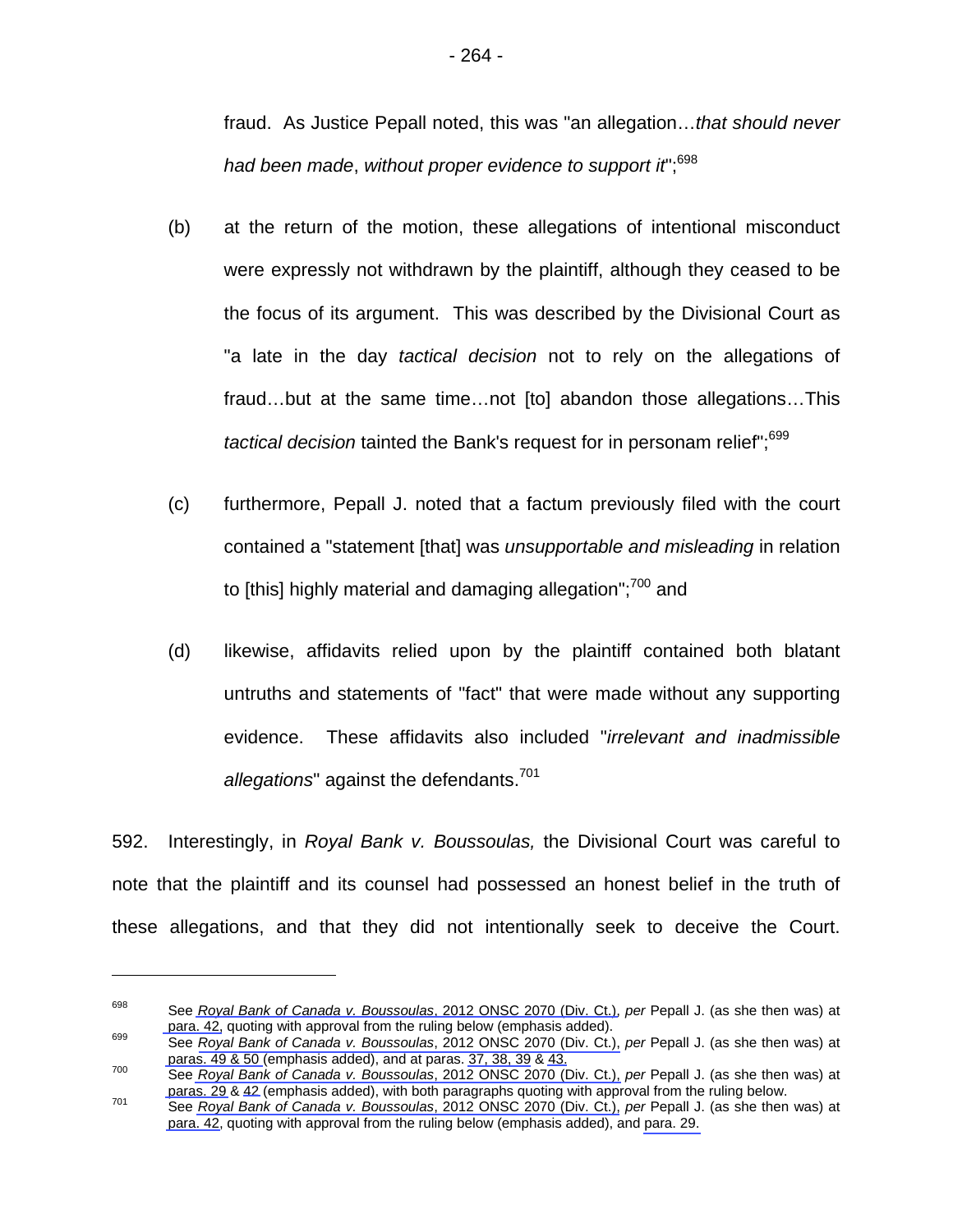Nevertheless, the plaintiff was found to have unacceptably "*overstated its case*" and to have acted towards the plaintiff in a manner that "was *simply not fair*", particularly *vis-àvis* the decision to leave the fraud allegations in place, but not to rely on them at the motion.<sup>702</sup> As Justice Pepall concluded: "[T]he motions judge was correct and made no error in principle in relying on the unclean hands doctrine associated with equitable relief. *The Bank's tactical decision was an iniquity done to the Defendants*".<sup>703</sup>

593. It is submitted that, while the facts of every case are different, the pattern of conduct which has marked Catalyst's prosecution of the current proceeding mirrors to a significant extent the "unclean hands" conduct of the plaintiff in *Royal Bank v. Boussoulas*:

- (a) *First,* like the plaintiff in *Royal Bank*, Catalyst has made sweeping and wholly speculative allegations of serious intentional misconduct without a shred of evidence to substantiate its charges;
- (b) *Second,* as was true of the *Royal Bank* plaintiff, Catalyst levelled a serious allegation of intentional wrongful conduct (namely, spoliation), against West Face's head of IT Chap Chau without any basis in fact, only to decide not to proceed with those allegations for seemingly "tactical" reasons;
- (c) *Third,* like the plaintiff in *Royal Bank*, Catalyst has likewise relied on affidavits of Messrs. Riley, De Alba and Glassman subsequently shown to

<sup>702</sup> See *Royal Bank of Canada v. Boussoulas*, 2012 ONSC 2070 (Div. Ct.), *per* Pepall J. (as she then was) at

[paras. 47](#page-11-0) & [50](#page-12-0) (emphasis added), and at [paras. 29](#page-5-0) & [42,](#page-9-0) quoting with approval from the ruling below. 703 See *Royal Bank of Canada v. Boussoulas*, 2012 ONSC 2070 (Div. Ct.), *per* Pepall J. (as she then was) at [para. 52](#page-13-0) (emphasis added).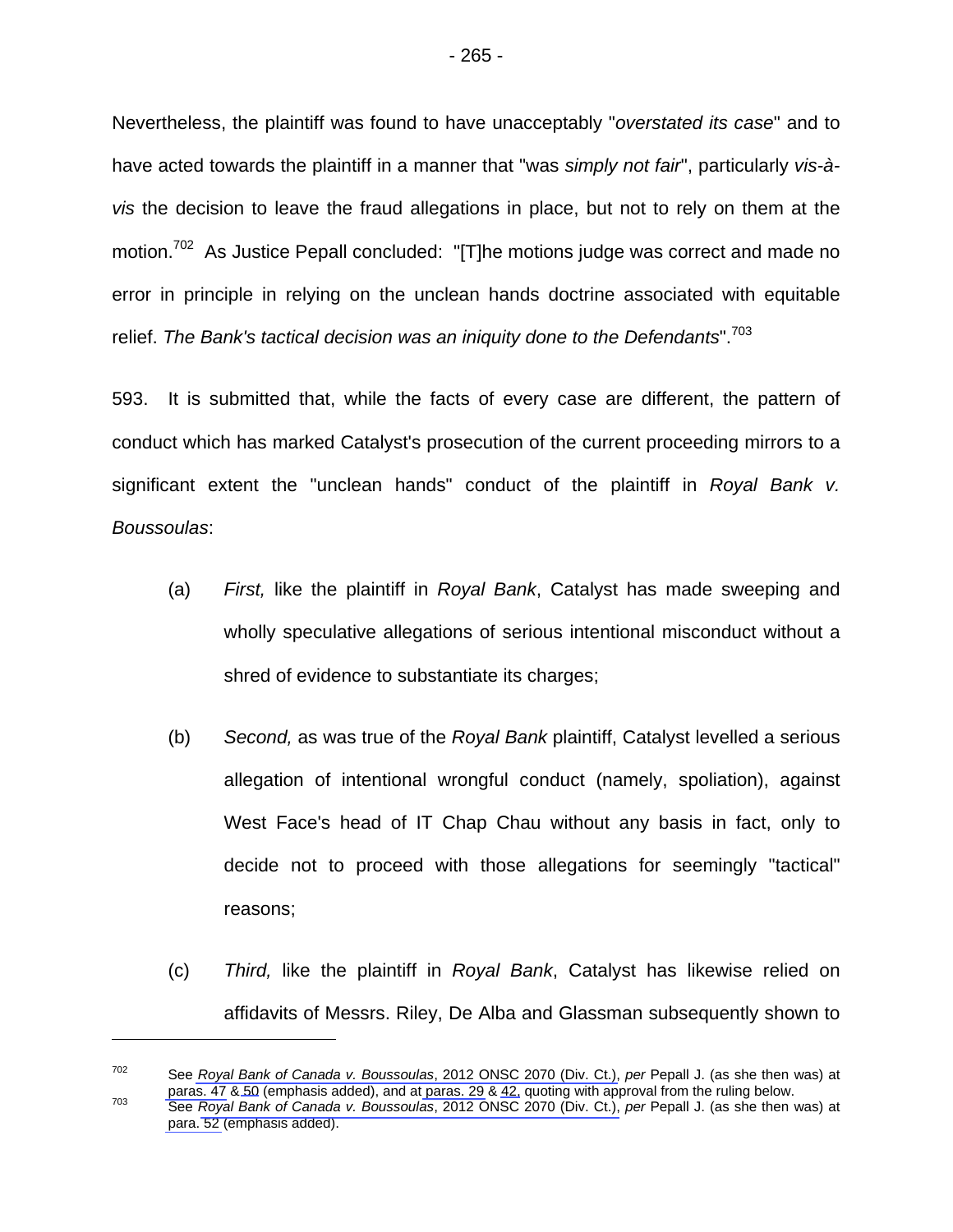<span id="page-271-0"></span>include misleading (or even untrue) statements, and has provided at least one false answer to an undertaking; and

(d) *Fourth,* Catalyst has attempted to frustrate the processes of this Court by bluntly refusing to answer proper questions concerning a fundamental factual matter solely within its knowledge (*i.e.*, whether Catalyst was pursuing a deal with VimpelCom during the period of West Face's exclusivity).

594. It is submitted that this constellation of bad conduct on the part of Catalyst is sufficient to render it ineligible to receive the equitable and discretionary remedy it seeks. An accounting of profits is a privilege and not a right. Catalyst has behaved in a manner that disentitles it from claiming the benefit of such a remedial privilege.

## **G. If Restitutionary Disgorgement is Awarded, it should be Restricted to a Symbolic or Nominal Portion of West Face's Profits**

595. As noted above, this Honourable Court enjoys a broad discretion to fashion a contextually responsive, "bespoke" remedy that suits the facts of the current proceeding.<sup>704</sup> As has also been seen above, after determining that an accounting and disgorgement is an appropriate remedy, courts enjoy considerable latitude to customize the terms of that relief to ensure that it does justice between the parties, does not overcompensate the plaintiff, and does not penalize either the defendant or any third parties.<sup>705</sup>

<sup>&</sup>lt;sup>704</sup> See Cadbury Schweppes Inc. v. FBI Foods Ltd., [1999] 1 S.C.R. 142, per [Binnie J. at paras. 22](#page-11-0) & [24.](#page-12-0)<br><sup>705</sup> See Strother v. 3464920 Canada Inc., 2007 SCC 24, per Binnie J. (for the majority) at paras. 88, 89 & [94,](#page-39-0) *affirming but varying,* 2005 BCCA 35, *per* [Newbury J.A. at paras. 53](#page-29-0) & [60.](#page-31-0)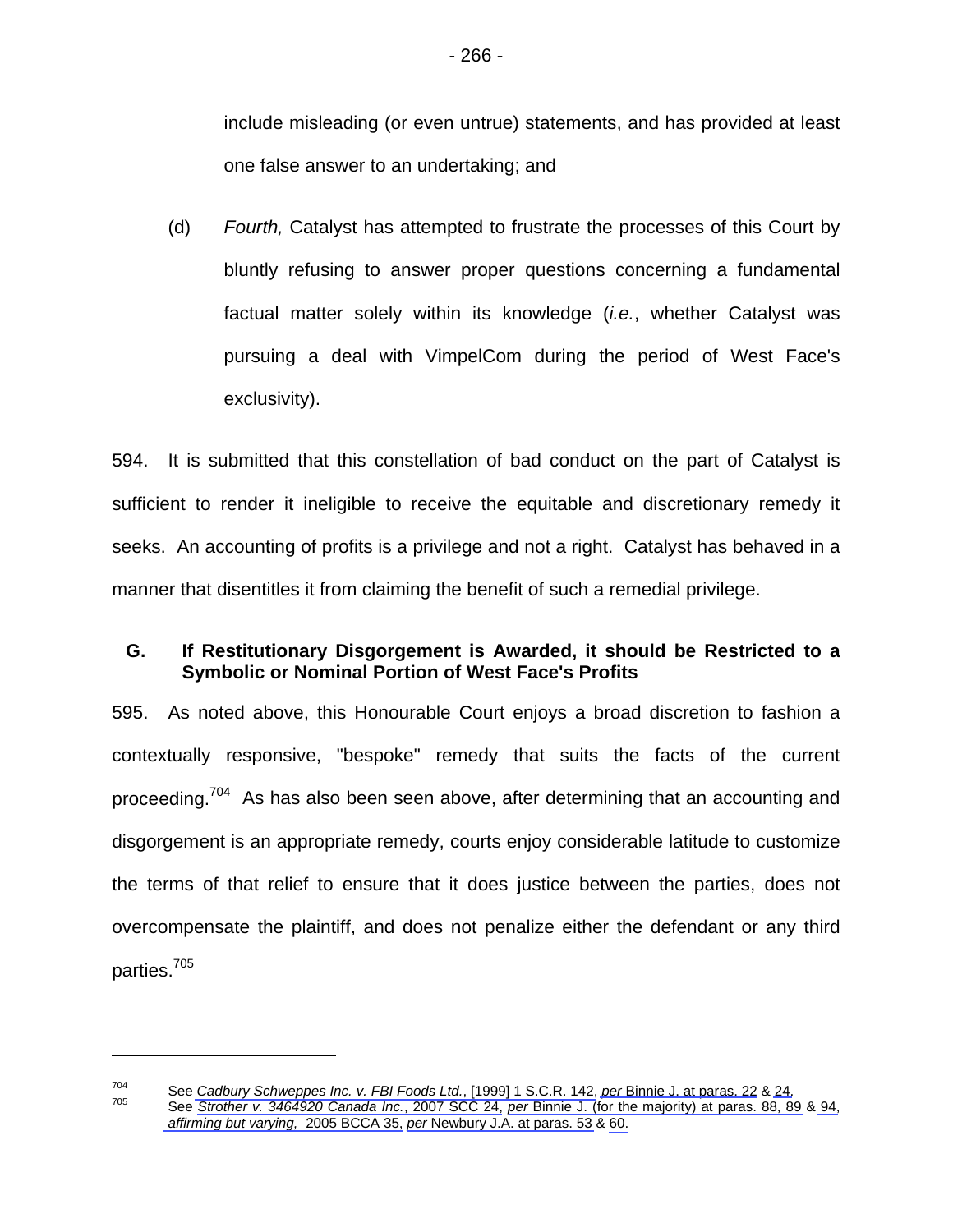<span id="page-272-0"></span>596. While West Face repeats its submission that an accounting of profits should *not* be granted in the current circumstances, it also submits (in the alternative) that – if this equitable remedy *is* awarded by this Honourable Court – an appropriate term of such relief is that West Face should be required to disgorge only a symbolic one dollar in profits. Such a nominal award would reflect all of the prevailing facts, most notably the marginal wrongdoing committed by the defendant and the absence of any demonstrable detriment suffered by the plaintiff.

## **PART VIII - CONCLUSION**

597. West Face respectfully requests that Catalyst's claim be dismissed in its entirety. West Face reserves the right to seek costs on the highest possible scale and to make further submissions on the issue of costs.

ALL OF WHICH IS RESPECTFULLY SUBMITTED this 14<sup>th</sup> day of June, 2016.

**Davies Ward Phillips & Vineberg LLP**  40th Floor - 155 Wellington Street West Toronto, ON M5V 3J7

 Lawyers for the Defendant, West Face Capital Inc.